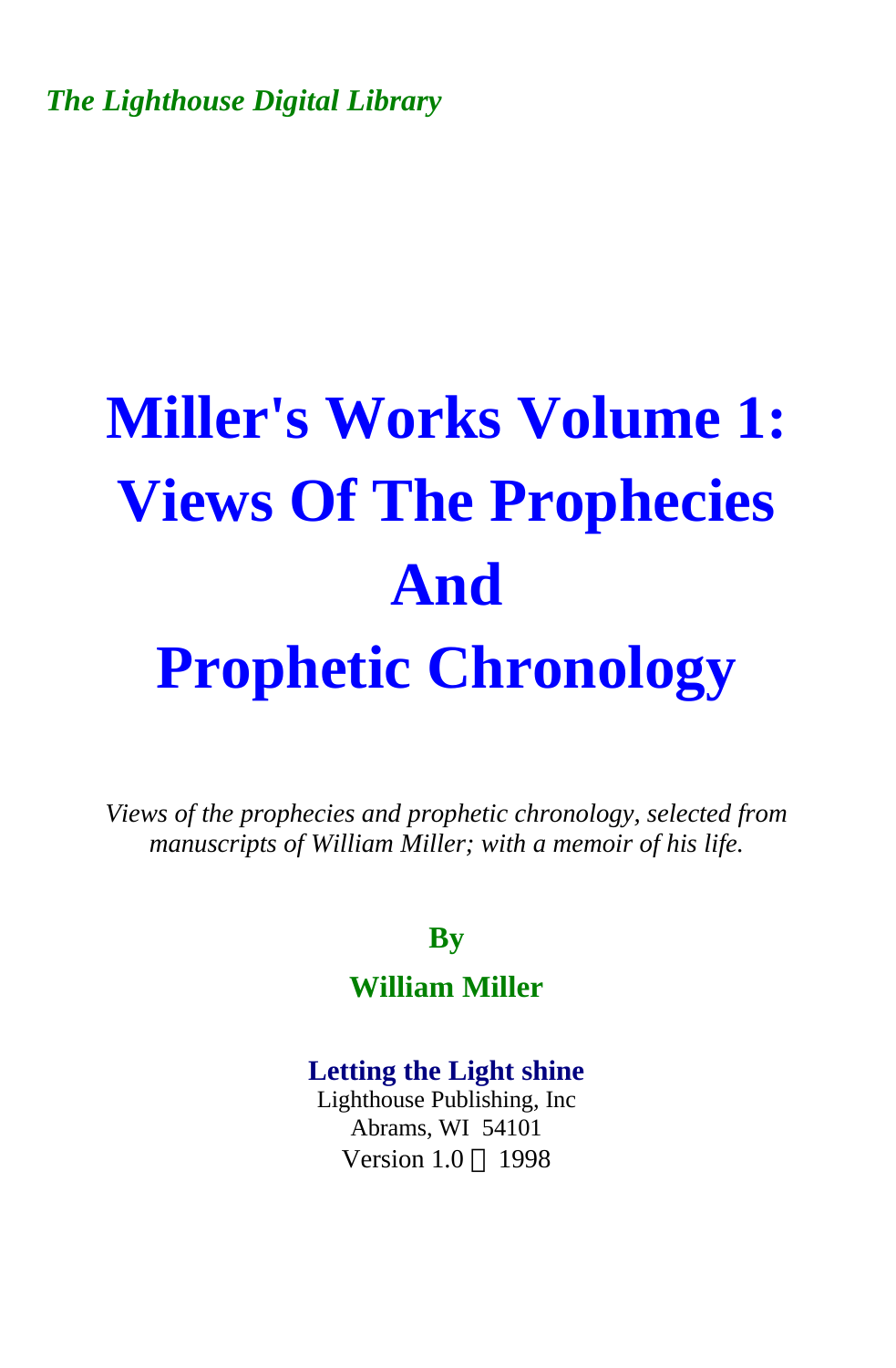# **CONTENTS.**

**FIRST PART** 

| FIKƏL PAKI                                         |  |
|----------------------------------------------------|--|
|                                                    |  |
|                                                    |  |
|                                                    |  |
|                                                    |  |
|                                                    |  |
|                                                    |  |
|                                                    |  |
| <b>SECOND PART.</b>                                |  |
| <b>ADDRESS AND LECTURES.</b>                       |  |
| I. An Address to the Believers in the Second       |  |
|                                                    |  |
| II. Lecture on the Battle of Gog -                 |  |
|                                                    |  |
| III. Lecture on the Two Sticks -                   |  |
|                                                    |  |
| IV. Lecture on the Times and its Duties -          |  |
|                                                    |  |
|                                                    |  |
| VI. Lecture on the Visions of Ezekiel -            |  |
|                                                    |  |
| VII. Lecture on the Harvest of the World -         |  |
|                                                    |  |
| VIII. Lecture on the Final Judgment -              |  |
|                                                    |  |
| IX. Lecture on the Great Sabbath - Ezek.xx.12  122 |  |
| PART THIRD.                                        |  |
| <b>REVIEWS AND LETTERS.</b>                        |  |
| I. A Review of Ethan Smith's and David Cambell's   |  |
| Exposition of the "Little Horn" and Return of      |  |
|                                                    |  |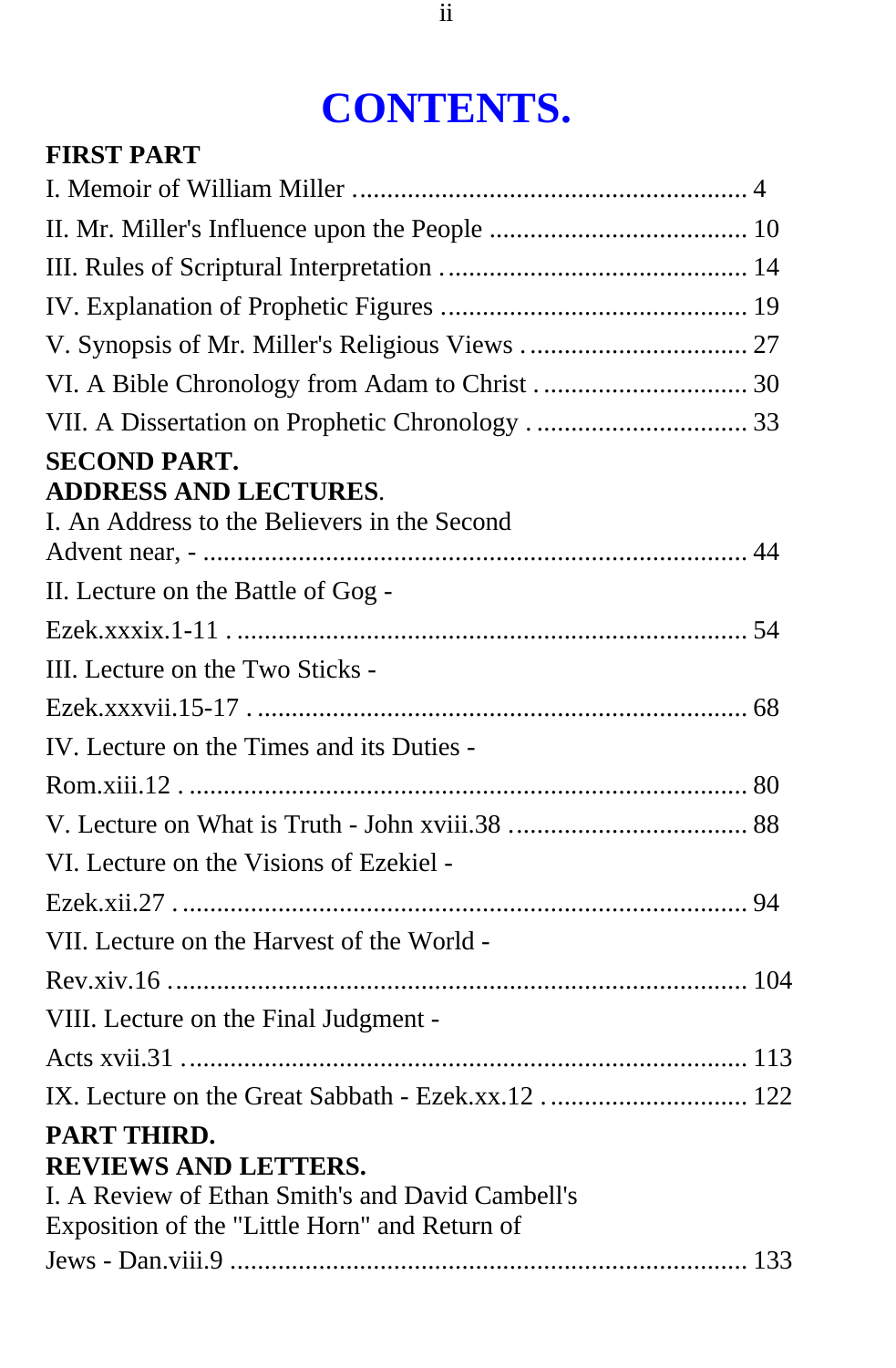| II. Brief Review of Dowling's Reply to Miller,                                                                                                |
|-----------------------------------------------------------------------------------------------------------------------------------------------|
|                                                                                                                                               |
|                                                                                                                                               |
| IV. Brief Review of S. Cobb's Lectures on the                                                                                                 |
| V. Review of "A Bible Reader" on the Two                                                                                                      |
|                                                                                                                                               |
| VI. Remarkable Fulfillment of Prophecy relating<br>to France and the "Two Witnesses." Quotations<br>from eminent Expositors of Prophecy, with |
| <b>LETTERS.</b>                                                                                                                               |
|                                                                                                                                               |
|                                                                                                                                               |
| III. To Mr. Cambell, on the Little Horn, Evening<br>and Morning Vision, Jews' Return, Millennium                                              |
| IV. Closing of the Door of Mercy - Millennium -                                                                                               |
|                                                                                                                                               |
| V. Mr. Miller recovering - Disappointment in<br>being deprived of meeting the Conference -                                                    |
|                                                                                                                                               |
| <b>APPENDIX.</b>                                                                                                                              |
|                                                                                                                                               |
|                                                                                                                                               |
|                                                                                                                                               |
|                                                                                                                                               |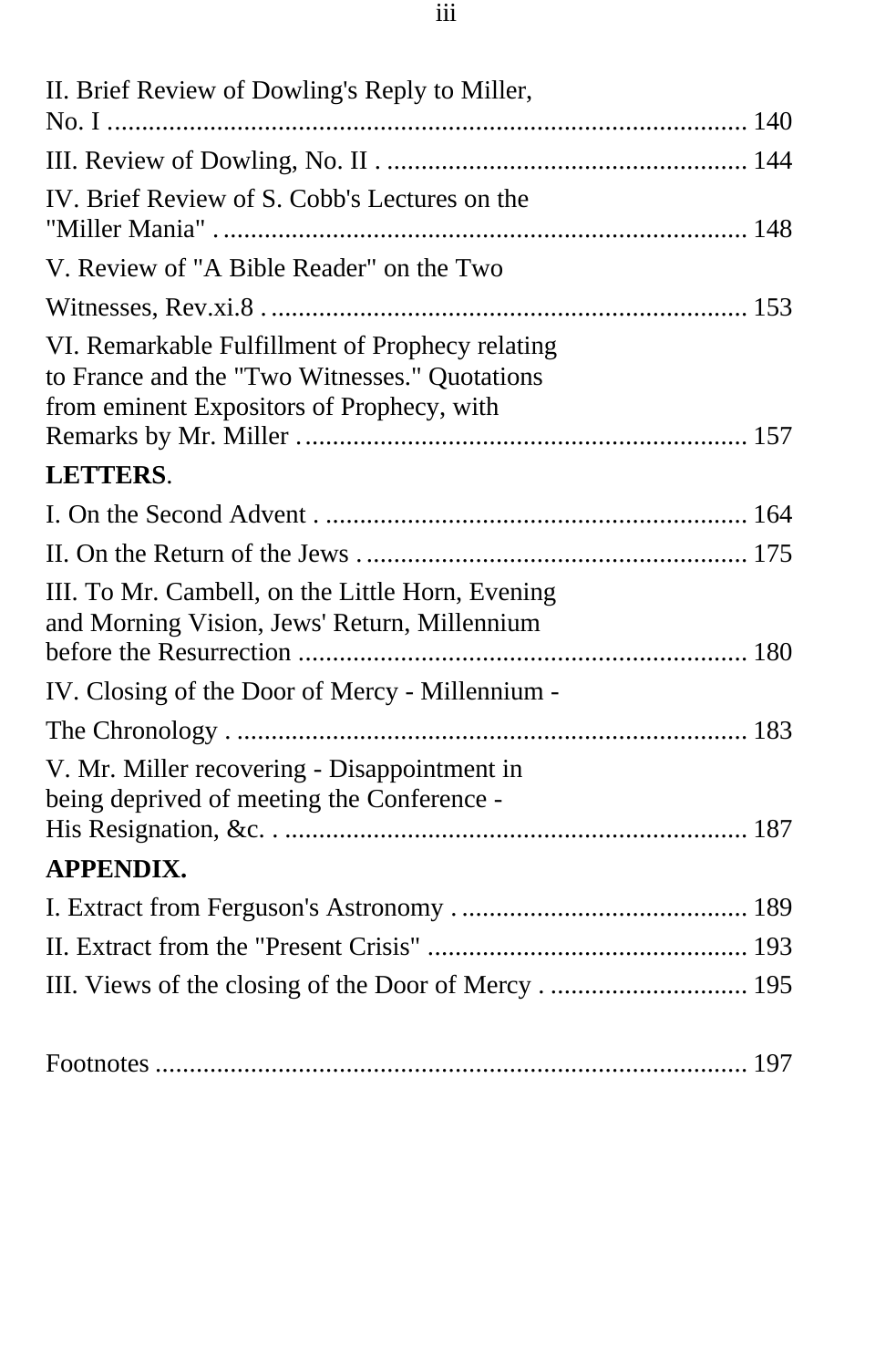# **FIRST PART Memoir Of William Miller.**

<span id="page-3-0"></span>WILLIAM MILLER was born at Pittsfield, Mass., Feb. 15, 1782. When he was four years of age, his father removed to the town of Hampton, Washington County, New York, the present residence of Mr. Miller. The country was then new, and his means of education, till nine years of age, were very small. His mother, however, taught him to read, so that when he was sent to the common school, he could read in the Bible, Psalter, and an old Hymn Book, which at that time constituted the whole of his father's library. After his ninth year, he was sent to school three months in the year, till he was fourteen. During this time, he was noted by his companions as a prodigy for learning, as they called it, particularly in the branches of spelling, reading, and writing. At the age of fourteen, he became anxious to obtain books to read. The first history he obtained was Robinson Crusoe; and the first novel he ever saw was Robert Boyle. He read them with avidity, and being so much interested in them, he read them many times over. He then became still more anxious to obtain books, especially histories and journals of travelers. A number of gentlemen in the vicinity of his father's residence, on being made acquainted with his love of reading, kindly offered him the privilege of their private libraries, which he accepted with much gratitude. From this time till he was twenty-one years of age, he was a most devoted student of ancient and modern history. The names of his benefactors ought to be given in this place, as they deserve to be honored for their liberality and love of learning. One of them was the Hon. Matthew Lyon, Representative to Congress from Vermont, from 1794 to 1798. The others were Judge James Witherell, afterwards judge of Michigan Territory; and Alexander Cruikshanks, Esq., of Whitehall, formerly of Scotland. By the kindness of these gentlemen, he was enabled to store his mind with a vast collection of historical facts, which have since been of so much service to him in the illustration of the prophecies. Possessing a strong mind and a retentive memory, he appropriated the contents of those gentlemen's libraries to his own use; and even now, after a lapse of more than thirty years, it is astonishing to observe the correctness of his frequent references to these historical facts and dates in his extemporaneous lectures.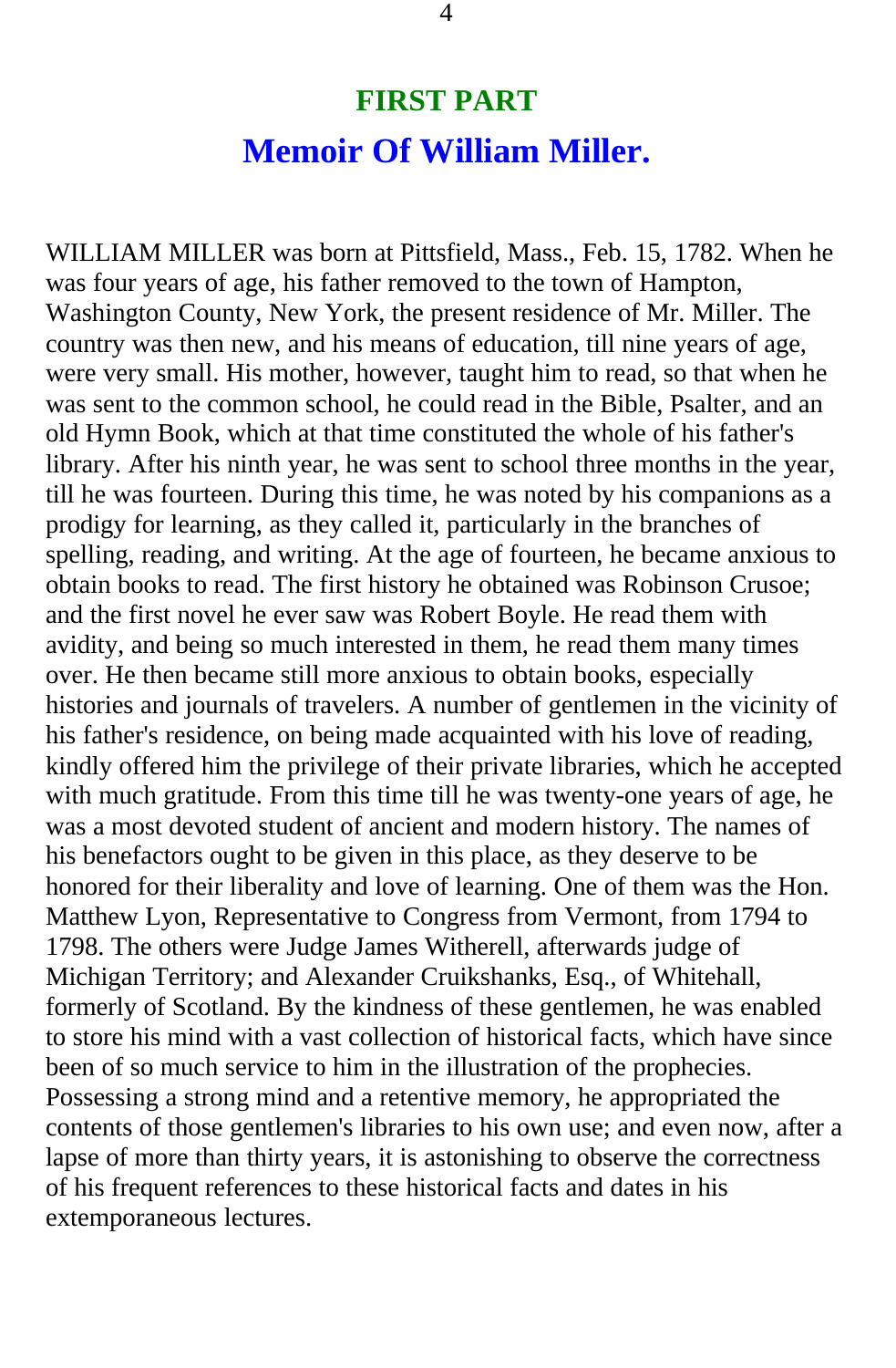At the age of twenty-two, he was married, and settled in Poultney, Vt. Here, he was still favored with the privilege of pursuing his favorite study; having free access to a large public library. Here also he became acquainted with the deistical writings of Voltaire, Hume, Paine, Ethan Allen, and others. He studied them closely, and at length professedly became a Deist. The principal men in the village were Deists; but, as a class, they were good citizens, and as a general thing were moral, and of serious deportment. With these he was associated about twelve years, in the defense of deistical sentiments.

In the last war with Great Britain, he received a captain's commission in the United States' service, and served in the army until the 25th of June, 1815, after peace was declared. He then moved to his present residence, Low Hampton, where the year following, 1816, he was converted from Deism to the christian faith, and united with the regular Baptist church in that place, of which he is now a member in good standing.

We gather the following facts relating to his past history and experience from his letters to us on this subject. The following connected account is made out from them, mostly in his own words:

"In my youth, between the years of seven and ten, I was often concerned about the welfare of my soul; particularly in relation to its future destiny. I spent much time in trying to invent some plan, whereby I might please God, when brought into his immediate presence. Two ways suggested themselves to me, which I tried. One was, to be very good, to do nothing wrong, tell no lies, and obey my parents. But I found my resolutions were weak, and soon broken. The other was to sacrifice; by giving up the most cherished objects I possessed. But this also failed me; so that I was never settled and happy in mind, until I came to Jesus Christ. While I was a Deist, I believed in a God, but I could not, as I thought, believe the Bible was the word of God. The many contradictions, and inconsistencies, which I thought could be shown, made me suppose it to be a work of designing men, whose object was to enslave the mind of man; operate on their hopes and fears, with a view to aggrandize themselves. The history of religion as it had been presented to the world, and particularly by the historians of the eighteenth century, was but a history of blood, tyranny, and oppression; in which the common people were the greatest sufferers. I viewed it as a system of craft, rather than of truth. Besides, the advocates of Christianity admitted that the Bible was so dark and intricate that no man could understand it. This always was to me an inconsistent idea of God; and even made the Bible appear more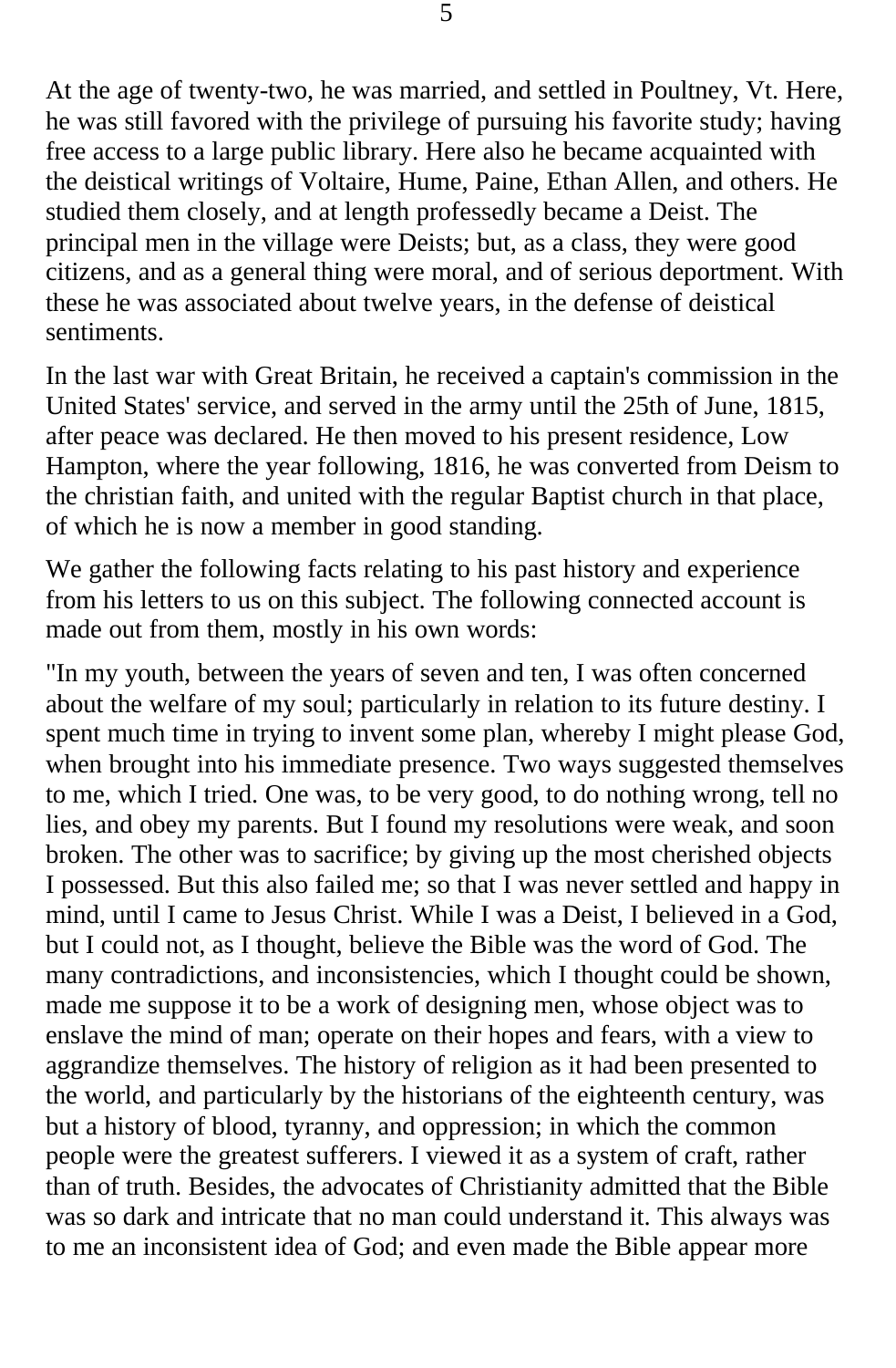like the oracles of the heathen gods, than like the wisdom of the just and righteous God: To give us the Scriptures to teach us the way of eternal life, and at the same time clothe them in a mantle of mysticism, so that no man could understand them! Reveal his will, which we cannot understand, and then punish us for disobedience! How can such a being be called either wise or good?

These, and the like, were my arguments against the Bible. In the mean time, I continued my studies, storing my mind with historical knowledge. The more I read, the more dreadfully corrupt did the character of man appear. I could discern no bright spot in the history of the past. Those conquerors of the world, and heroes of history, were apparently but demons in human form. All the sorrow, suffering, and misery in the world, seemed to be increased in proportion to the power they obtained over their fellows. I began to feel very distrustful of all men. In this state of mind I entered the service of my country. I fondly cherished the idea, that I should find one bright spot at least in the human character, as a star of hope: a love of country - PATRIOTISM. But two years in the service was enough to convince me that I was in an error in this thing also. When I left the service I had become completely disgusted with man's public character. I retired from the busy scenes of public life, in which I had been engaged about ten years; and thought to seek for that happiness, which had always eluded my pursuit in my former occupations, in the domestic circle. For a little space, a care and burden was taken off from my mind; but after a while I felt the need of some more active employment. My life became too monotonous. I had lost all those pleasing prospects, which in youth I expected to enjoy in riper years. It appeared to me that there was nothing good on earth. Those things in which I expected to find some solid good had deceived me. I began to think man was no more than a brute, and the idea of hereafter was a dream; annihilation was a cold and chilling thought; and accountability was sure destruction to all. The heavens were as brass over my head, and the earth as iron under my feet. ETERNITY! What was it? And death, why was it? The more I reasoned, the further I was from demonstration. The more I thought, the more scattered were my conclusions. I tried to stop thinking; but my thoughts would not be controlled. I was truly wretched;; but did not understand the cause. I murmured and complained, but knew not of whom. I felt that there was a wrong, but knew not how, or where, to find the right. I mourned, but without hope. I continued in this state of mind for some months; at length, when brought almost to despair, God by his Holy Spirit opened my eyes. I saw Jesus as a friend, and my only help, and the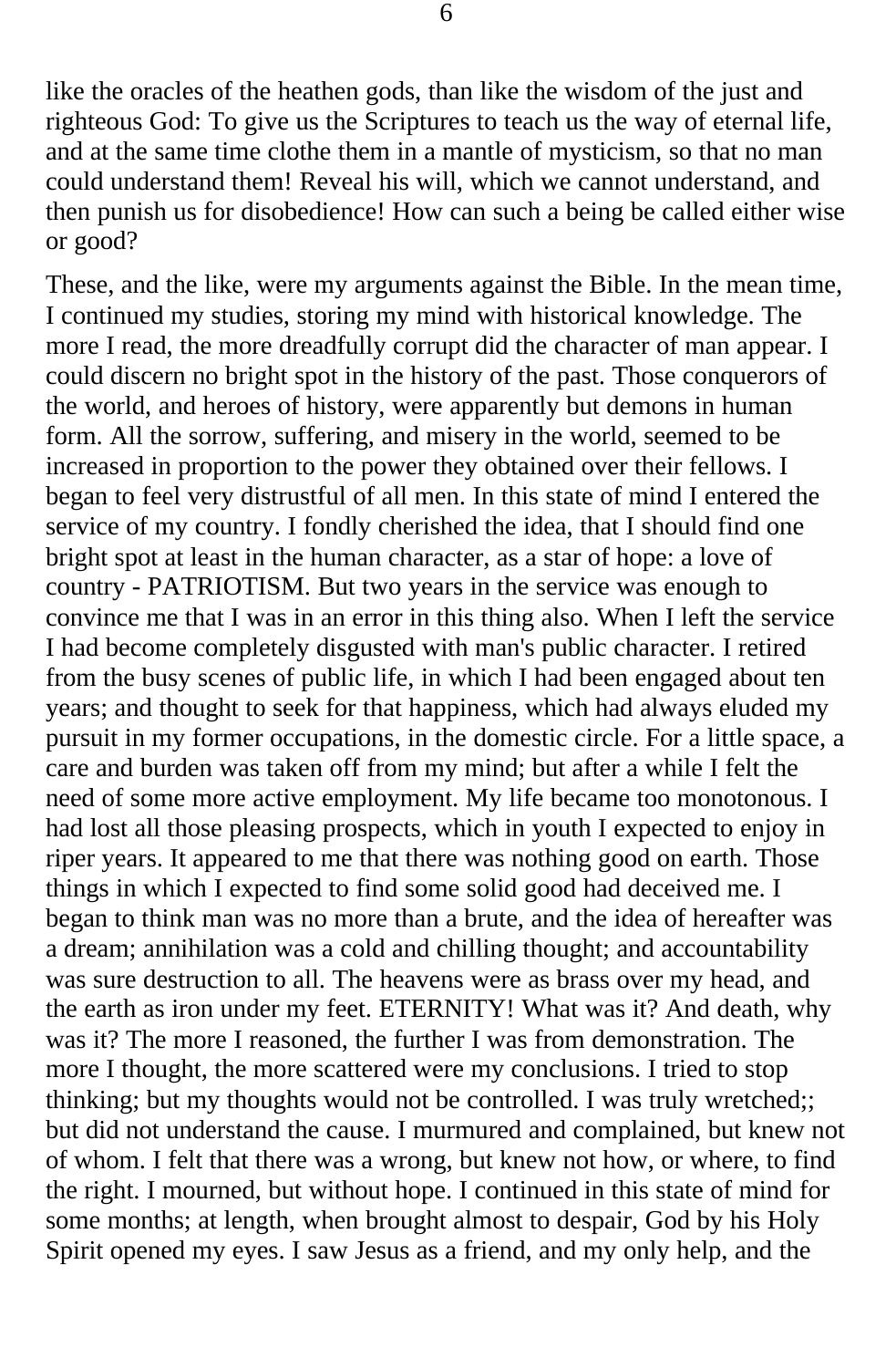word of God as the perfect rule of duty. Jesus Christ became to me the chiefest among ten thousand, and the Scriptures, which before were dark and contradictory, now became the lamp to my feet and light to my path. My mind became settled and satisfied. I found the Lord God to be a Rock in the midst of the ocean of life. The Bible now became my chief study; and I can truly say I searched it with great delight. I found the half was never told me. I wondered why I had not seen its beauty and glory before, and marvelled that I could ever have rejected it. I found everything revealed that my heart could desire, and a remedy for every disease of the soul. I lost all taste for other reading, and applied my heart to get wisdom from God.

"I laid by all commentaries, former views and prepossessions, and determined to read and try to understand for myself. I then began the reading of the Bible in a methodical manner; and by comparing scripture with scripture, and taking notice of the manner of prophesying, and how it was fulfilled, (so much as had received its accomplishment,) I found that prophecy had been literally fulfilled, after understanding the figures and metaphors by which God had more clearly illustrated the subjects conveyed in said prophecies. I found, on a close and careful examination of the Scriptures, that God had explained all the figures and metaphors in the Bible, or had given us rules for their explanation. And in so doing, I found, to my joy, and as I trust with everlasting gratitude to God, that the Bible contained a system of revealed truths, so clearly and simply given that the 'wayfaring man though a fool need not err therein.'.' And I discovered that God had in his word revealed 'times and seasons;' and in every case where time had been revealed, every event was accomplished as predicted, (except the case of Nineveh, in Jonah,) in the time and manner; therefore I believed all would be accomplished.

"I found, in going through with the Bible, the end of all things was clearly and emphatically predicted, both as to time and manner. I believed; and immediately the duty to publish this doctrine, that the world might believe and get ready to meet the Judge and Bridegroom at his coming, was impressed upon my mind. I need not here go into a detailed account of my long and sore trials. Suffice it to say, that after a number of years, I was compelled by the Spirit of God, the power of truth and the love of souls, to take up my cross and proclaim these things to a dying and perishing world.

"The first time I ever spake in public on this subject was in the year 1832. The Lord poured his grace on the congregation, and many believed to the salvation of their souls. From that day to this, doors have been opened to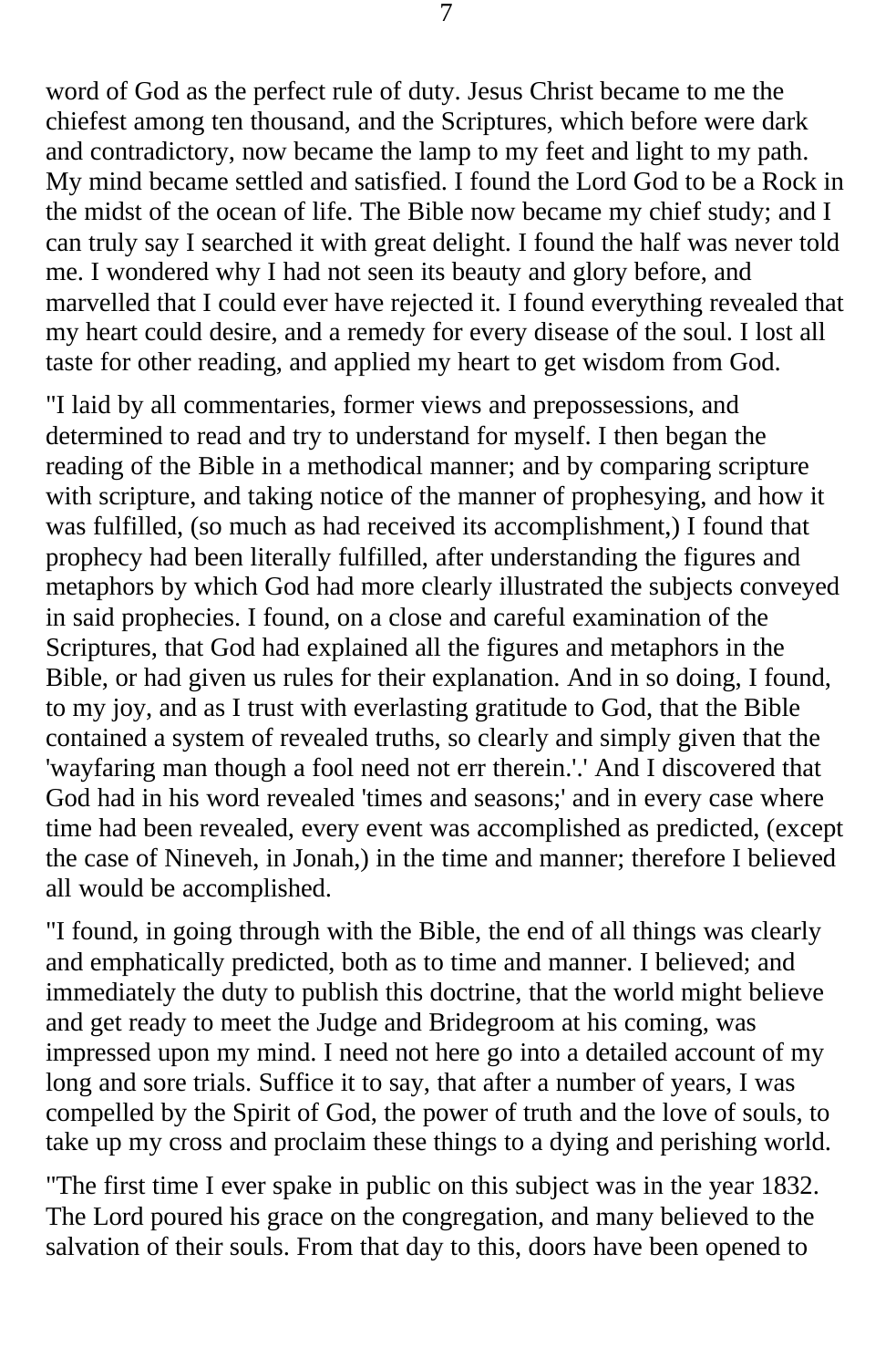me, to proclaim this doctrine of the second coming of Christ, among almost all denominations, so that I have not been able to comply with but a small portion of the calls.

"I have lectured in the states of New York, Vermont, Massachusetts, New Hampshire, Michigan, Ohio and Pennsylvania, and Canada. In every place, I think, two good effects have been produced. The church has been awakened, and the Bible has been read with more interest. In many, and I might say almost in every place, a revival of religion has followed, which has lasted for months. Infidelity in many cases has been made to yield her iron grasp on the mind of many an individual. Deism has yielded to the truth of God's word, and many men of strong minds have acknowledged that the Scriptures must be of divine origin. The sandy foundation of Universalism, has been shaken in every place where it could be reached by an attendance on the whole course of lectures. And hundreds of men of sound minds and strong powers, have had their spider's web broken, and have got a more sure hope in an experimental knowledge of the justice of God, and the forgiveness of sin, through the blood and sacrifice of Jesus Christ.

"As proof of the truth of the above facts, I would refer you to the many false reports which Universalists and Infidels have industriously circulated in their periodicals and papers, concerning me and my views: the `hundred years' mistake,' the `refusal to sell my farm,' and the `rail fence,' &c. &c. Stories too foolish for children to credit are promulgated as facts, sufficient to destroy the truth which is fairly proved by the word of God and history of ages past. Why use such false and weak arguments? Because the goddess Diana is in danger. It is evidence strong as holy writ, that when men use weak arguments and false productions, their cause is weak, and their foundation is trembling.

"Furthermore. I have been fully convinced, that the effects of the promulgation of this doctrine on those who candidly hear, produce no little examination of the evidence of their hopes, founded upon the word of inspiration. The traditions of men too are brought before the public and tried by the unerring rule of God's word: such as a `temporal millennium,' the `Jews' return.' In one word, in a moral point of view, every effect is good; and if ever there is a `midnight cry' made, the effect must be similar to the one now produced, or it cannot have a scriptural fulfillment. `Then all those virgins arose and trimmed their lamps.' If this doctrine does not make men search the Scriptures, (lamp,) I cannot conceive what would. One more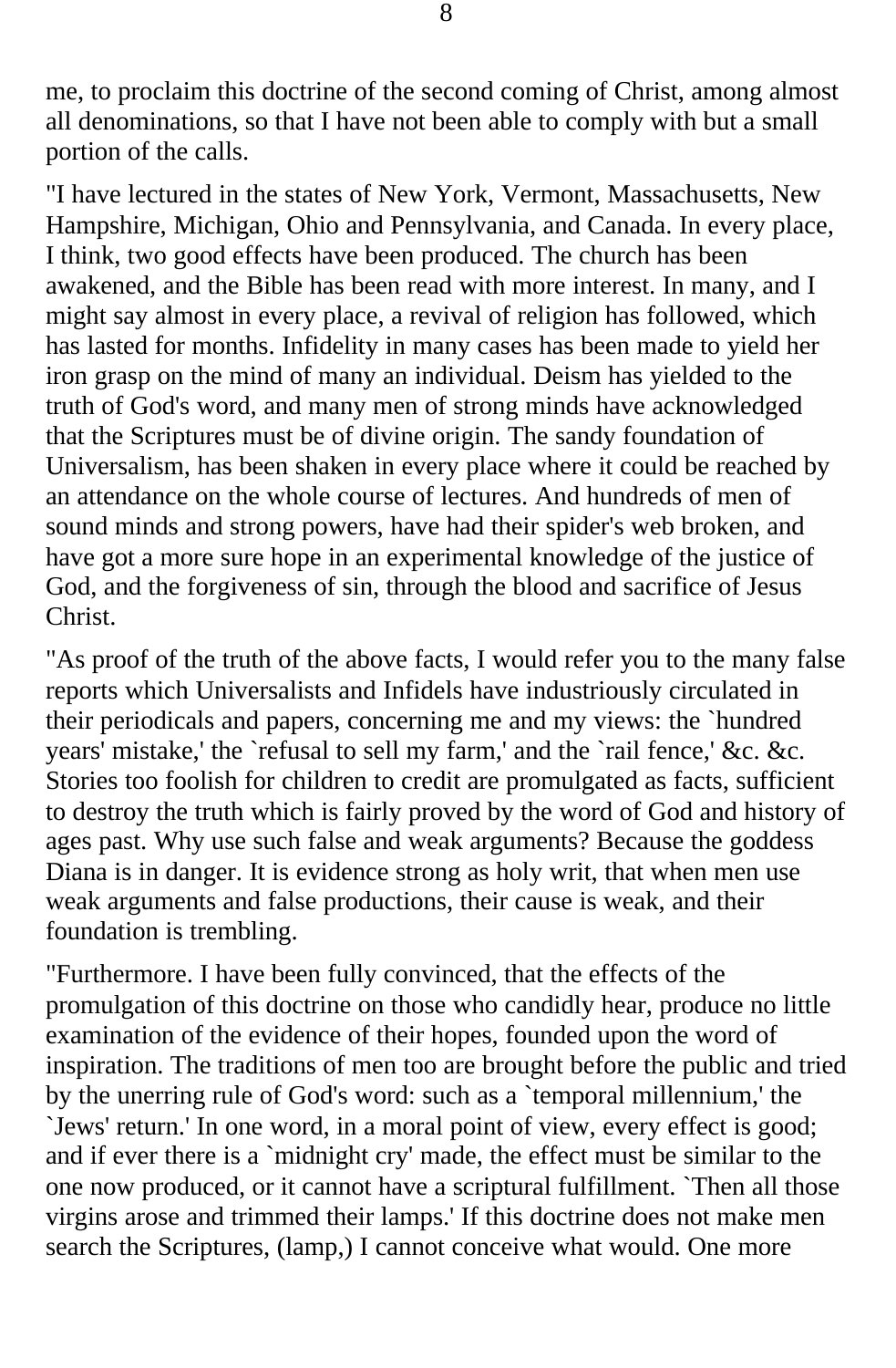effect I will mention. In every place where I have been, the most pious, devoted, and living members of the churches do most readily embrace the views thus proclaimed; while the worlding professor, the Pharisee, the bigot, the proud, haughty, and selfish, scoff at and ridicule the doctrine of the Second Coming of Christ.

"And if ever God's word, in his second Epistle of Peter, can be fulfilled, surely it is so now: `Knowing this first, that there shall come in the last days scoffers, walking after their own lusts, and saying, Where is the promise of his coming? for since the fathers fell asleep, all things continue as they were from the creation.' Every word of this sign is literally fulfilled. In every place where I have been, the Infidel, the Universalist, and many who would be called teachers in our several sects of limitarians, before they are convicted, can all meet on the broad ground of scoffing, ridicule, and falsehood, to put down the doctrine which they are not prepared to meet; and even meet the Universalists on the ground that the judgment day was past at Jerusalem, rather than believe this thrilling doctrine of immediate accountability. McKnight thinks these scoffers will be in the church; how true is it so fulfilled. I have often blushed to see the hardihood of our priests who take the ground of `my Lord delayeth his coming,' and publicly advocate the doctrine that it is a long while yet to come. `And shall begin to smite his fellow-servants.' Hear them, calling all manner of names, `false prophet,' `visionary fanatic,' `crazy old man,' &c. `And to eat and drink with the drunken.' Join any other doctrine, however repugnant to their creeds, rather than consent to this. `Pilate and Herod can make friends' against this doctrine of the coming of Christ.

"In conclusion, although I have received scoffs from the worldly and profane, ridicule from the proud and haughty, contempt from the bigot and Pharisee, and insult from the pulpit and press; yet I have one great consolation: God has never forsaken me, and their weapons have fallen harmless at my feet. Thousands have been brought to read their Bibles with more pleasure; hundreds have found faith in that word they once despised; false theories have been made to pass through a fiery ordeal; and undisputed errors have been searched out and exposed, and the `word of God has mightily grown and multiplied.'"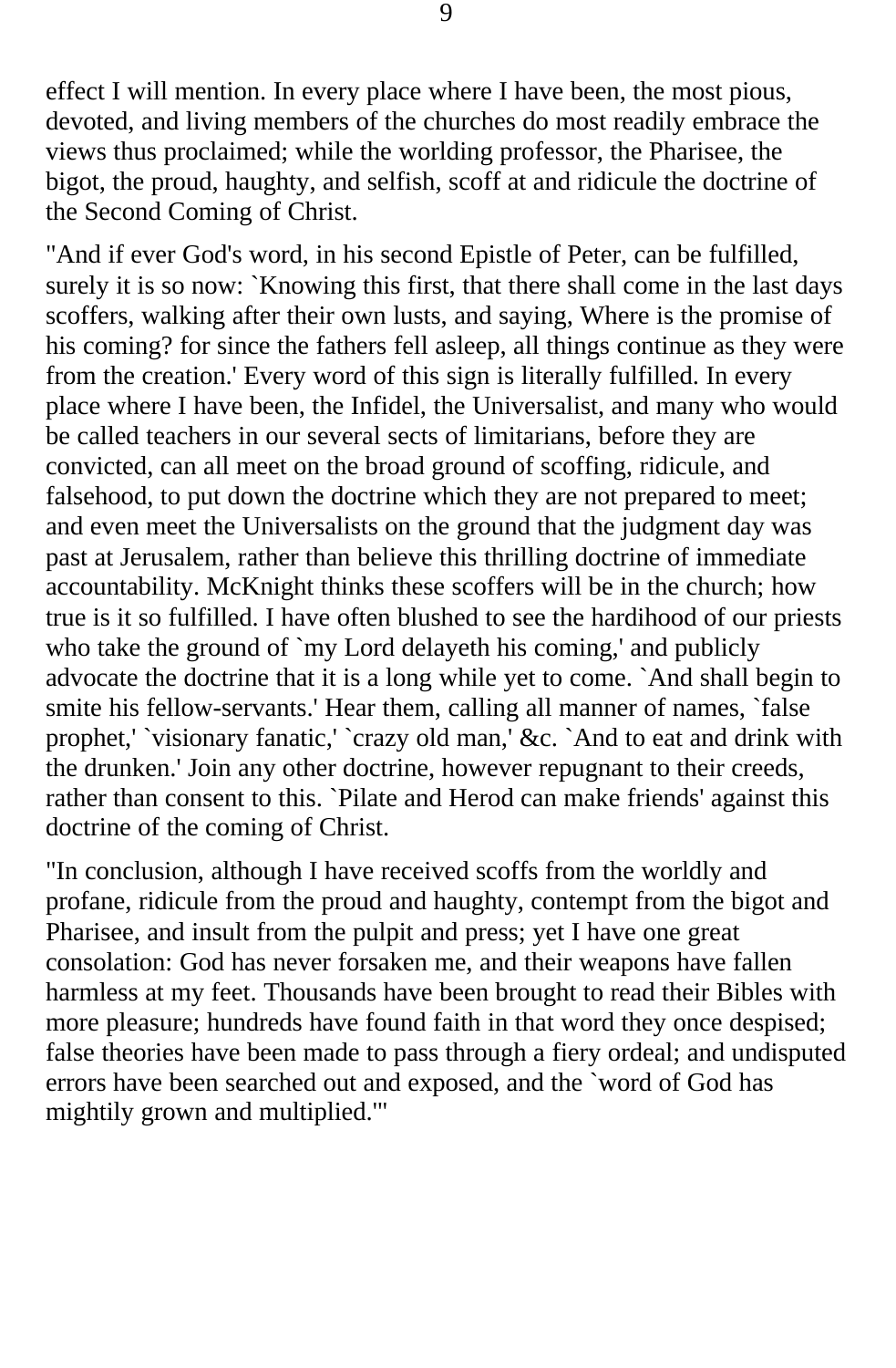# **Mr. Miller's Influence Upon The People.**

<span id="page-9-0"></span>MUCH has been said in the pulpit, and by the editors of public journals, about the evil tendency of Mr. Miller's lectures. An orthodox clergyman of Lynn, (Rev. Parsons Cook,) thinks they are more demoralizing than the theatre! A minister in Boston, of high standing, stated to one of his hearers, that he thought it as great a sin for church members to attend these lectures, as to visit the theatre! Indeed, most of the ministers and laity of different denominations, who have not heard Mr. Miller, have judged unfavorably of his labors. It is supposed that the people are frightened - excited by terrific scenes connected with the conflagration of the world. To place this matter in its true light, we shall give, as a general illustration of Mr. Miller as a speaker, and the influence of his labors on the community at large, the following account of his visit and labors in Portland, Me., in March last.

#### **"MR. MILLER IN PORTLAND.**

Mr. Miller has been in Portland, lecturing to crowded congregations in Casco-street church, on his favorite theme, the end of the world, or literal reign of Christ for 1000 years. As faithful chroniclers of passing events, it will be expected of us that we say something of the man, and his peculiar views.

"Mr. Miller is about sixty years of age; a plain farmer from Hampton, in the state of New York. He is a member of the Baptist church in that place, from which he brings satisfactory testimonials of good standing, and a license to improve publicly. He has, we understand, numerous testimonials also from clergymen of different denominations favorable to his general character. We should think him a man of but common-school education; evidently possessing strong powers of mind, which for about fourteen years have been almost exclusively bent to the investigation of scripture prophecies. The last eight years of his life have been devoted to lecturing on this favorite subject.

"In his public discourses he is self-possessed and ready; distinct in his utterance, and frequently quaint in his expressions. He succeeds in chaining the attention of his auditory for an hour and a half to two hours; and in the management of his subject discovers much tact, holding frequent colloquies with the objector and inquirer, supplying the questions and answers himself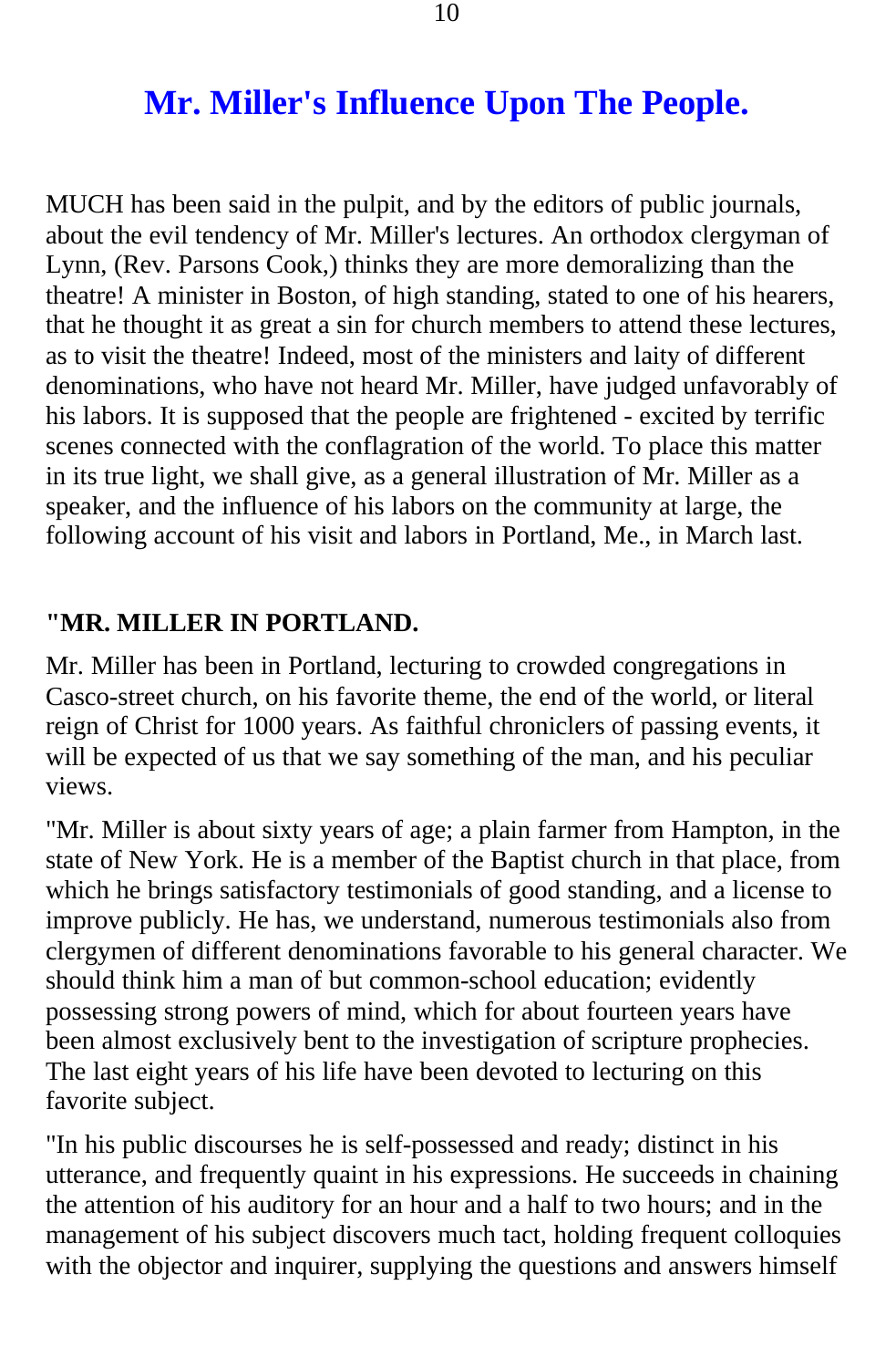in a very natural manner; and although grave himself, sometimes producing a smile from a portion of his auditors.

"Mr. Miller is a great stickler for literal interpretations; never admitting the figurative, unless absolutely required to make correct sense or meet the event which is intended to be pointed out. He doubtless believes, most unwaveringly, all he teaches to others. His lectures are interspersed with powerful admonitions to the wicked, and he handles Universalism with gloves of steel.

"He is evidently disposed to make but little allowance for those who think differently from him on the millennium; dealing often in terrible denunciations against such as oppose his peculiar views on this point; as he fully believes they are crying peace and safety when sudden destruction cometh. Judging from what we see and hear, we should think his lectures are making a decided impression on many minds, favorable to his theory."

This account of Mr. Miller is from the Rev. Mr. Springer, of the Methodist Episcopal Church, and editor of the "Maine Wesleyan Journal," from which we copy it. Mr. Miller, on reading the account, exclaimed, "I have found one honest editor!" Mr. Springer, it will be observed, is not a partisan of Mr. Miller. We commend him for his candor.

The following extracts of letters from Elder Fleming, the pastor of the Christian church in Casco St., where Mr. Miller delivered his lectures, will show the legitimate effects of his labors.

Immediately after the lectures were closed, Mr. Fleming writes: "Things here are moving powerfully. Last evening about 200 requested prayers, and the interest seems constantly increasing. The whole city seems agitated. Br. Miller's lectures have not the least effect to affright; they are far from it. The great alarm is among those who did not come near. Many who stayed away and opposed seem excited, and perhaps alarmed. But those who candidly hear are far from excitement and alarm.

"The interest awakened by his lectures is of the most deliberate and dispassionate kind, and though it is the greatest revival I ever saw, yet there is the least passionate excitement. It seems to take the greatest hold on the male part of community. What produces the effect is this - Brother Miller simply takes the sword of the Spirit, unsheathed and naked, and lays its sharp edge on the naked heart, and it cuts! that is all. Before the edge of this mighty weapon, infidelity falls, and Universalism withers. False foundations vanish, and Babel's merchants wonder. It seems to me that this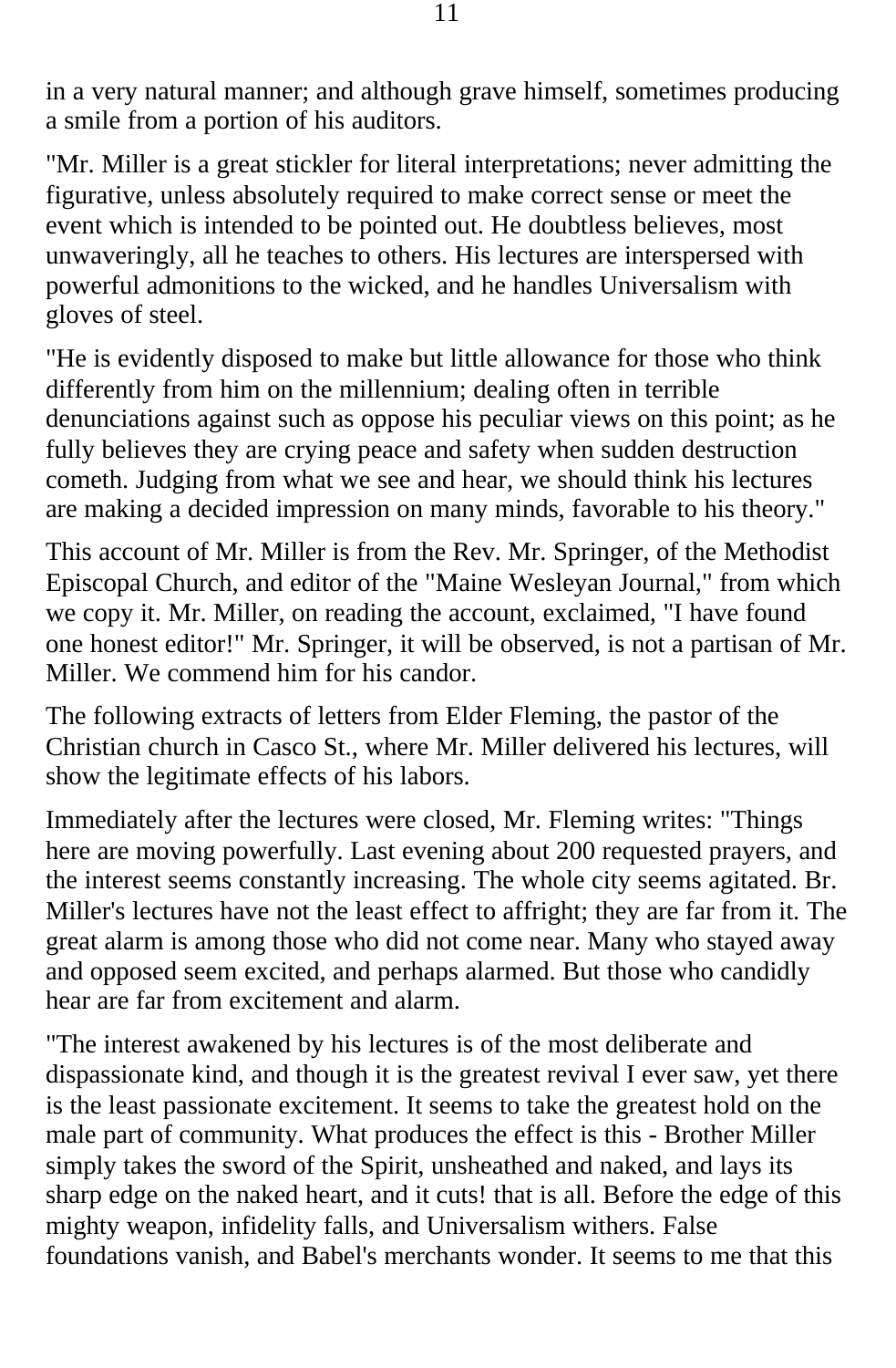must be a little the nearest like apostolic revivals of anything modern times have witnessed."

A short time after, he wrote again, as follows: "There has probably never been so much religious interest among the inhabitants of this place generally as at present; and Mr. Miller must be regarded, directly or indirectly, as the instrument, although many, no doubt, will deny it; as some are very unwilling to admit that a good work of God can follow his labors; and yet we have the most indubitable evidence that this is the work of the Lord. It is worthy of note, that in the present interest there has been comparatively nothing like mechanical effort. There has been nothing like passionate excitement. If there has been excitement, it has been out of doors, among such as did not attend Br. Miller's lectures.

"At some of our meetings since Br. Miller left, as many as 250, it has been estimated, have expressed a desire for religion, by coming forward for prayers; and probably between one and two hundred have professed conversion at our meeting; and now the fire is being kindled through this whole city, and all the adjacent country. A number of rum-sellers have turned their shops into meeting-rooms, and those places that were once devoted to intemperance and revelry, are now devoted to prayer and praise. Others have abandoned the traffic entirely, and are become converted to God. One or two gambling establishments, I am informed, are entirely broken up. Infidels, Deists, Universalists, and the most abandoned profligates, have been converted; some who had not been to the house of worship for years. Prayer-meetings have been established in every part of the city by the different denominations, or by individuals, and at almost every hour. Being down in the business part of our city, I was conducted into a room over one of the banks, where I found about thirty or forty men, of different denominations, engaged with one accord in prayer, at about eleven o'clock in the day-time! In short, it would be almost impossible to give an adequate idea of the interest now felt in this city. There is nothing like extravagant excitement, but an almost universal solemnity on the minds of all the people. One of the principal booksellers informed me that he had sold more Bibles in one month, since Br. Miller came here, than he had in any four months previous. A member of an orthodox church informed me that if Mr. Miller could now return, he could probably be admitted into any of the orthodox houses of worship, and he expressed a strong desire for his return to our city."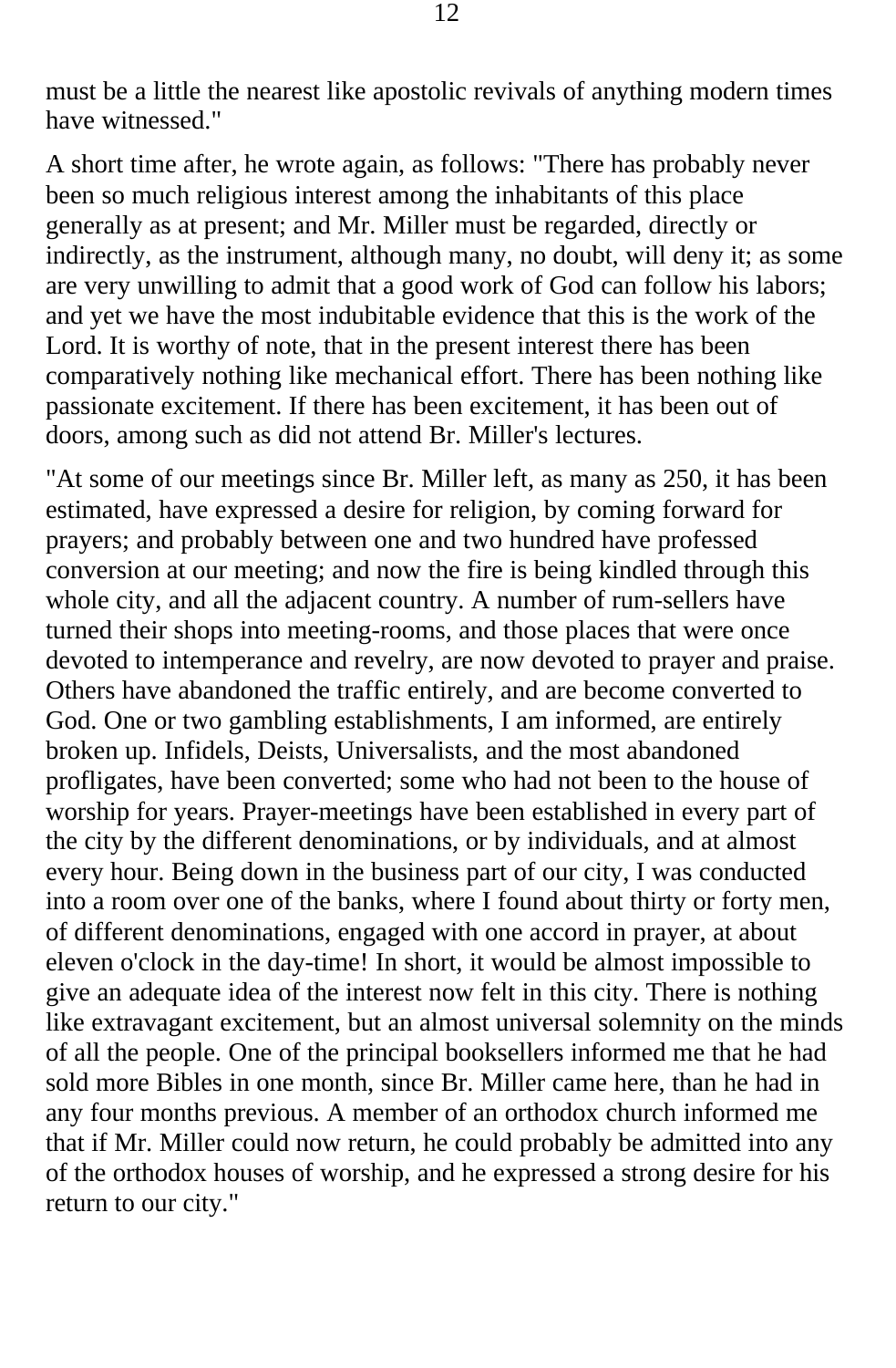Similar accounts might be given from most of the places where he has given a full course of lectures, to a society; the minister and church co-operating with him. We could name Boston, Cambridgeport, Watertown, and numerous places; but we will refer to one more, viz. Portsmouth, N. H. The same glorious effects followed his labors in this place, as at Portland. We simply wish to give the testimony of the Unitarian minister of that town, relating to the character of the revival. We are the more particular on this point, because the advocates of revivals have charged Mr. Miller with getting up "fanatical excitements." Now we have an impartial witness on this point. Hear him; he says:

"If I am rightly informed, the present season of religious excitement has been to a great degree free from what, I confess, has always made me dread such times, I mean those excesses and extravagances, which wound religion in the house of its friends, and cause its enemies to blaspheme. I most cheerfully express my opinion, that there will be in the fruits of the present excitement far less to regret, and much more for the friends of God to rejoice in, much more to be recorded in the book of eternal life, than in any similar seri[es of rel](#page-196-0)igious exercises, which I have ever had the opportunity of watching." **\*1** 

Will the Rev. Parsons Cooke join with the editor of the "Trumpet" in ridiculing such revivals as these? Will he now pronounce these lectures "more demoralizing than the theatre?" These are the legitimate fruits of Mr. Miller's labors. Let his accusers beware, lest they be found fighting against God. **[\\*2](#page-196-0)**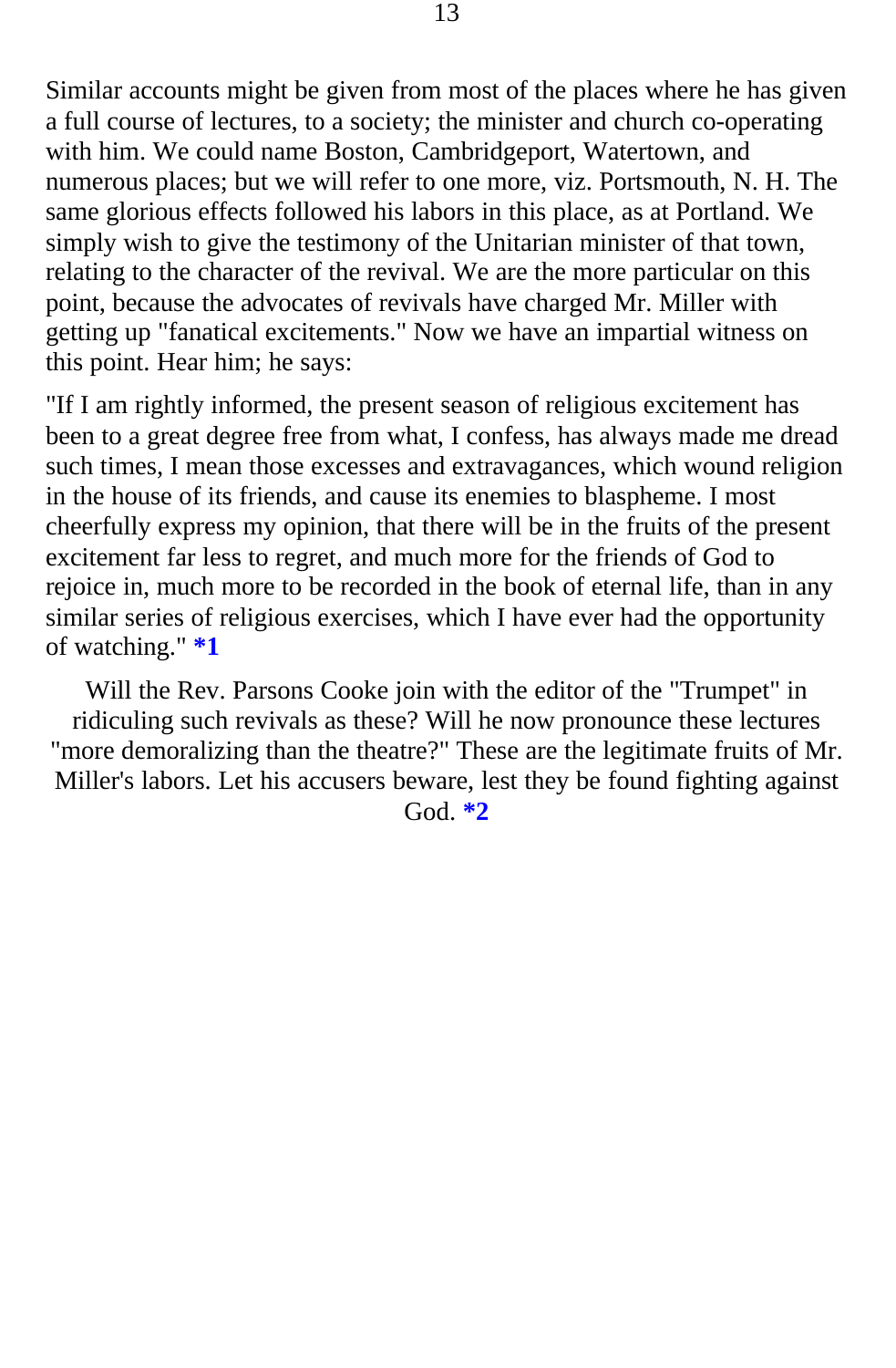# **Rules Of Interpretation.**

<span id="page-13-0"></span>IN studying the Bible, I have found the following rules to be of great service to myself, and now give them to the public by special request. Every rule should be well studied, in connection with the scripture references, if the Bible student would be at all benefited by them.

#### RULE I.

Every word must have its proper bearing on the subject presented in the Bible.

PROOF Matt.v.18.

#### RULE II.

All scripture is necessary, and may be understood by a diligent application and study.

PROOF 2Tim.iii.15,16,17.

#### RULE III.

Nothing revealed in the scripture can or will be hid from those who ask in faith, not wavering.

PROOF Deut.xxix.29. Matt.x.26,27. 1Cor.ii.10. Phil.iii.15. Isa.xiv.11. Matt.xxi.22. John xiv.13,14. xv.7. James i.5,6. 1John v.13,14,15.

#### RULE IV.

To understand doctrine, bring all the scriptures together on the subject you wish to know; then let every word have its proper influence, and if you can form your theory without a contradiction, you cannot be in an error.

PROOF Isa.xxviii.7-29. xxxv.8. Prov.xix.27. Luke xxiv.27,44,45. Rom.xvi.26. James v.19. 2Pet.i.19,29.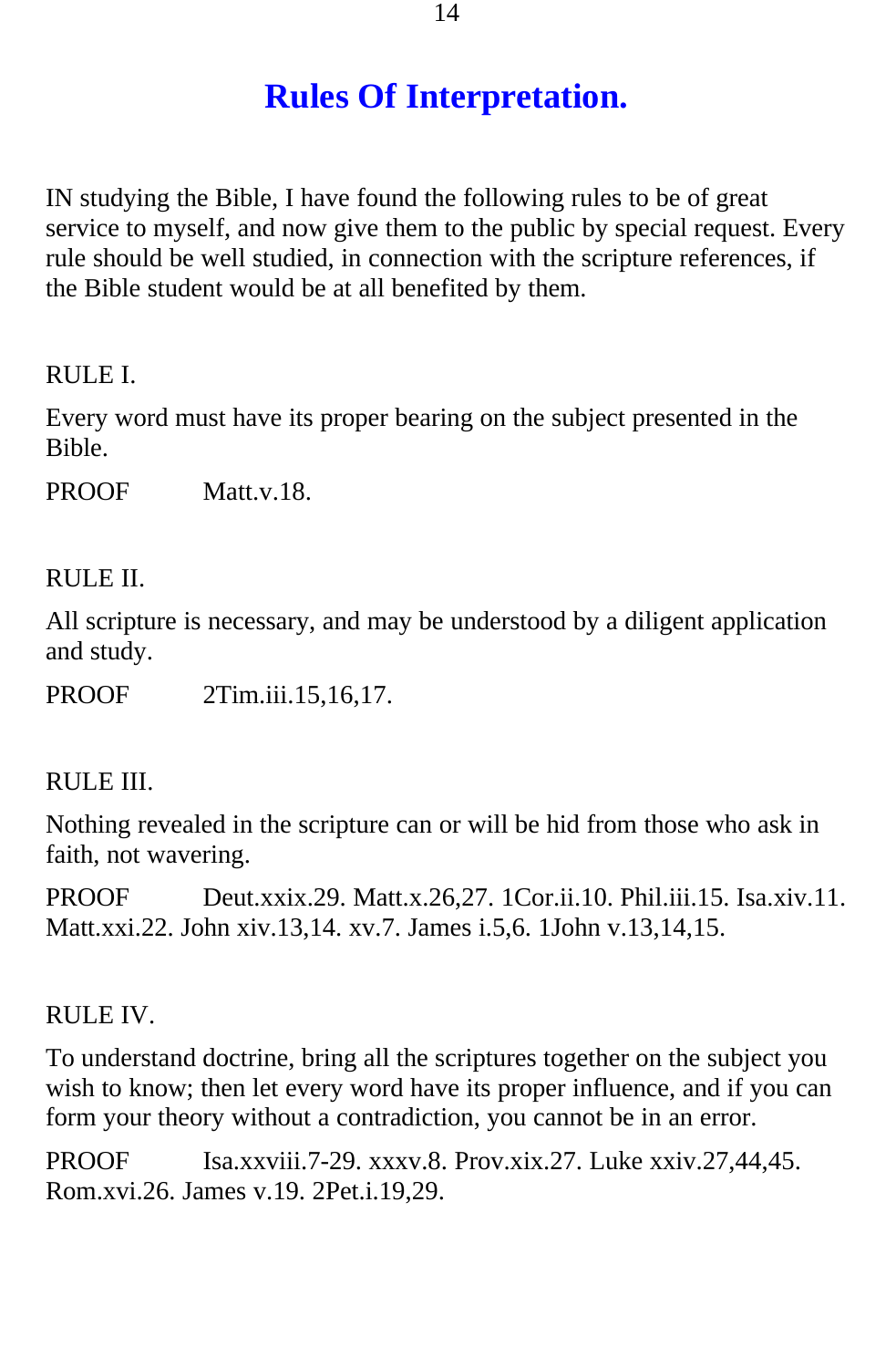#### RULE V.

Scripture must be its own expositor, since it is a rule of itself. If I depend on a teacher to expound it to me, and he should guess at its meaning, or desire to have it so on account of his sectarian creed, or to be thought wise, then his guessing, desire, creed or wisdom is my rule, not the Bible.

PROOFS Ps.xix.7,8,9,10,11. cxix.97,98,99,100,101,102,103,104,105. Matt.xxiii.8,9,10. 1Cor.ii.12,13,14,15,16. Eze.xxxiv.18,19. Luke xi.52. Mal.ii.7,8.

#### RULE VI.

God has revealed things to come, by visions, in figures and parables, and in this way the same things are oftentime revealed again and again, by different visions, or in different figures, and parables. If you wish to understand them, you must combine them all in one.

PROOFS Ps.lxxxix.19. Hos.xii.10. Hab.ii.2. Acts ii.17. 1Cor.x.6. Heb.ix.9,24. Ps.lxxviii.2. Matt.xiii.13,34. Gen.xli.1-32. Dan.ii. vii. and viii. Acts x.9-16.

#### RULE VII.

Visions are always mentioned as such.

PROOFS 2Cor.xii.1.

#### RULE VIII.

Figures always have a figurative meaning, and are used much in prophecy, to represent future things, times and events; such as mountains, meaning governments; beasts, meaning kingdoms.

Waters, meaning people.

Lamp, meaning Word of God.

Day, meaning year.

PROOFS Dan.ii.35,44. vii.8,17. Rev.xvii.1,15. Ps.cxix.105. Ezek.iv.6.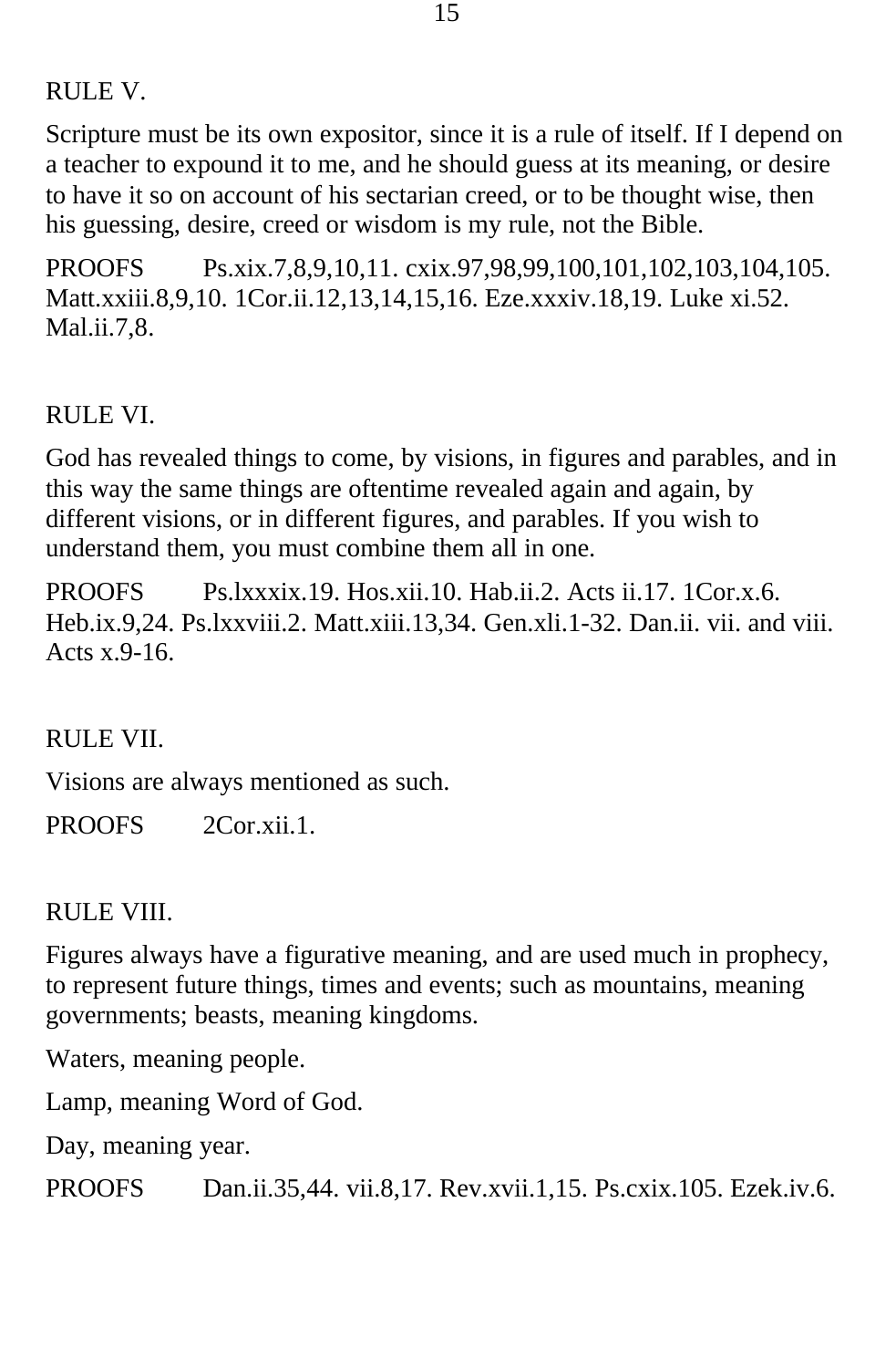RULE IX.

Parables are used as comparisons to illustrate subjects, and must be explained in the same way as figures by the subject and Bible. Mark iv.13. See explanation of the ten virgins, Miller's Lectures, No.xvi.

#### RULE X.

Figures sometimes have two or more different significations, as day is used in a figurative sense to represent three different periods of time.

1. Indefinite.

2. Definite, a day for a year.

3. Day for a thousand years.

If you put on the right construction it will harmonize with the Bible and make good sense, otherwise it will not.

PROOFS Ecc.vii.14. Ezek.iv.6. 2Pet.iii.8.

#### RULE XI.

How to know when a word is used figuratively. If it makes good sense as it stands, and does no violence to the simple laws of nature, then it must be understood literally, if not, figuratively.

PROOFS Rev.xii.1,2. xvii.3-7.

#### RULE XII.

To learn the true meaning of figures, trace your figurative word through your Bible, and where you find it explained, put it on your figure, and if it makes good sense you need look no further, if not, look again.

#### RULE XIII.

To know whether we have the true historical event for the fulfilment of a prophecy. If you find every word of the prophecy (after the figures are understood) is literally fulfilled, then you may know that your history is the true event. But if one word lacks a fulfilment, then you must look for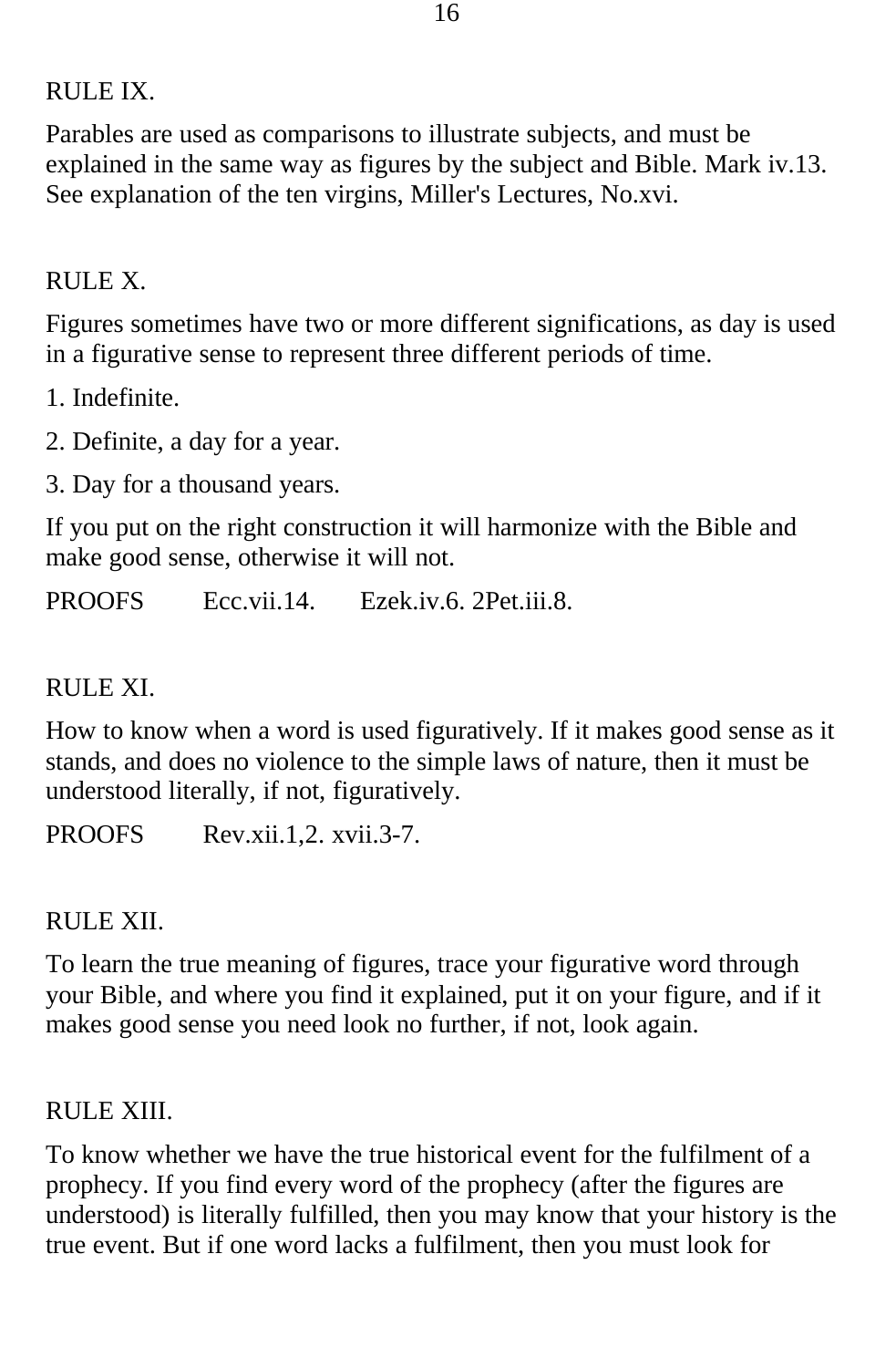another event, or wait its future development. For God takes care that history and prophecy doth agree, so that the true believing children of God may never be ashamed.

PROOFS Ps.xxii.5. Isa.xlv.17,18,19. 1Pet.ii.6. Rev.xvii.17. Acts iii.18.

#### RULE XIV.

The most important rule of all is, that you must have faith. It must be a faith that requires a sacrifice, and, if tried, would give up the dearest object on earth, the world and all its desires, character, living, occupation, friends, home, comforts, and worldly honors. If any of these should hinder our believing any part of God's word, it would show our faith to be vain. Nor can we ever believe so long as one of these motives lies lurking in our hearts. We must believe that God will never forfeit his word. And we can have confidence that he that takes notice of the sparrow, and numbers the hairs of our head, will guard the translation of his own word, and throw a barrier around it, and prevent those who sincerely trust in God, and put implicit confidence in his word, from erring far from the truth, though they may not understand Hebrew or Greek.

These are some of the most important rules which I find the word of God warrants me to adopt and follow, in order for system and regularity. And if I am not greatly deceived, in so doing, I have found the Bible, as a whole, one of the most simple, plain, and intelligible books ever written, containing proof in itself of its divine origin, and full of all knowledge that our hearts could wish to know or enjoy. I have found it a treasure which the world cannot purchase. It gives a calm peace in believing, and a firm hope in the future. It sustains the mind in adversity, and teaches us to be humble in prosperity. It prepares us to love and do good to others, and to realize the value of the soul. It makes us bold and valiant for the truth, and nerves the arm to oppose error. It gives us a powerful weapon to break down Infidelity, and makes known the only antidote for sin. It instructs us how death will be conquered, and how the bonds of the tomb must be broken. It tells us of future events, and shows the preparation necessary to meet them. It gives us an opportunity to hold conversation with the King of kings, and reveals the best code of laws ever enacted.

This is but a faint view of its value; yet how many perishing souls treat it with neglect, or, what is equally as bad, treat it as a hidden mystery which cannot be known. Oh, my dear reader, make it your chief study. Try it well,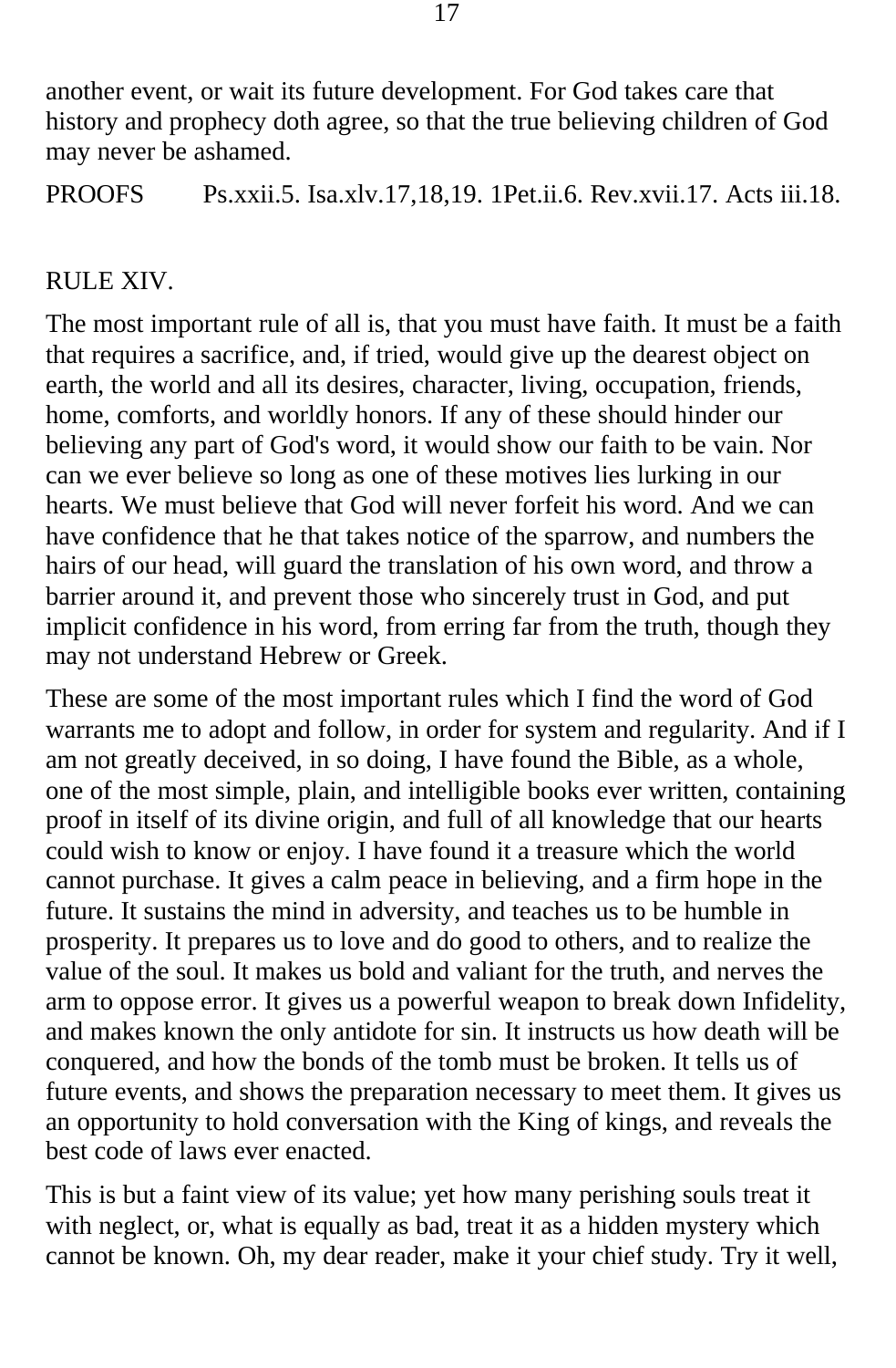and you will find it to be all I have said. Yes, like the Queen of Sheba, you will say the half was not told you.

The divinity taught in our schools is always founded on some sectarian creed. It may do to take a blank mind and impress it with this kind, but it will always end in bigotry. A free mind will never be satisfied with the views of others. Were I a teacher of youth in divinity, I would first learn their capacity and mind. If these were good, I would make them study the Bible for themselves, and send them out free to do the world good. But if they had no mind, I would stamp them with another's mind, write bigot on their forehead, and send them out as slaves!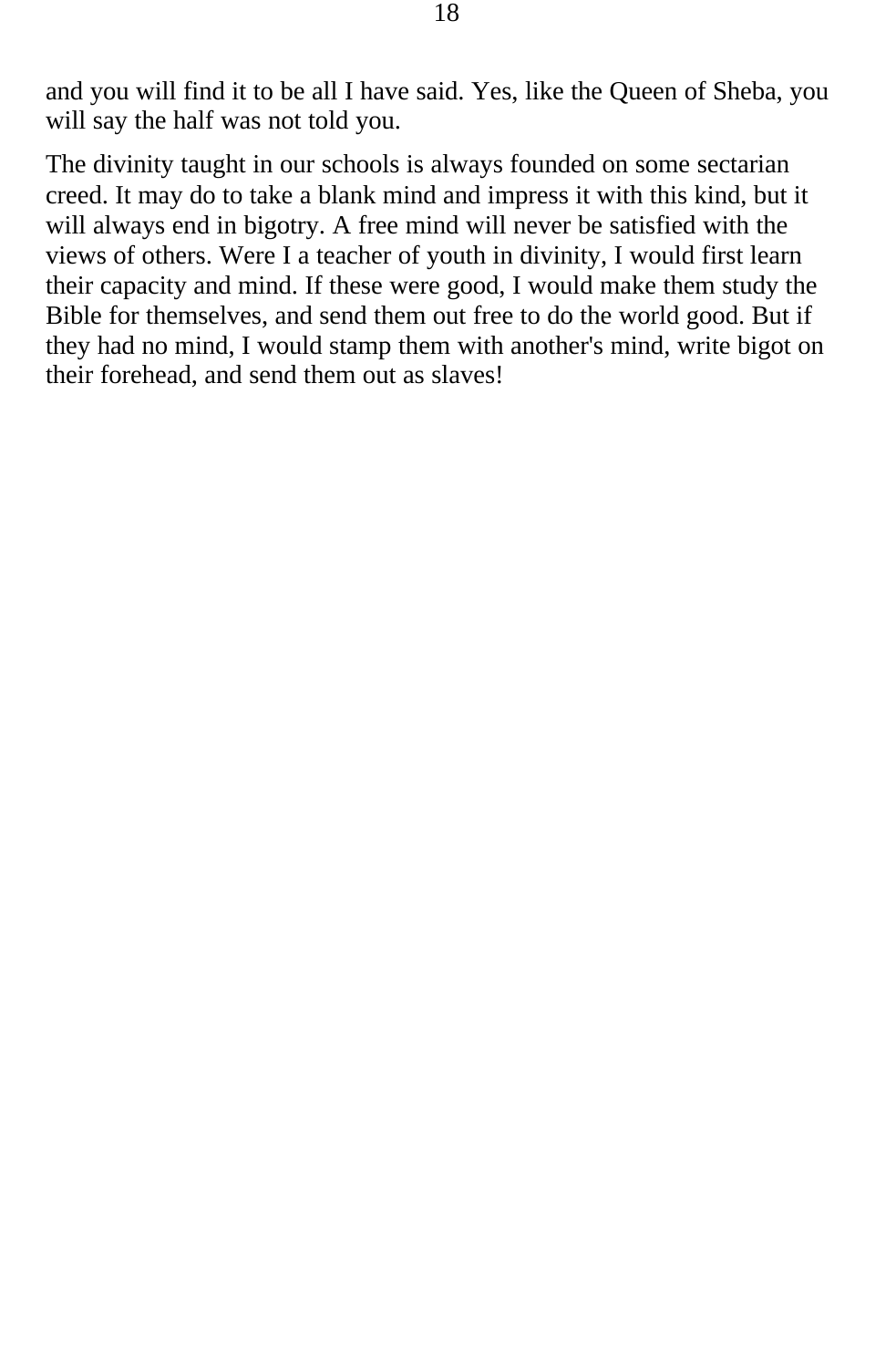# **Explanation Of Prophetic Figures.**

<span id="page-18-0"></span>ADULTERY. Idolatry. Jer.iii.9. Eze.xxiii.37. AIR. Spirit of piety - false theories. Eph.ii.2. ALTAR. Christ. Ps.xliii.4. Heb.xiii.10. AMON. A people, or son of my people. ANCIENT OF DAYS. God. Dan.vii.9. ANGEL. Christ, or messenger of God. Ex.xxiii.20. Rev.i.1. xx.1. ARK. Christ. Ps.cxxxii.8. Num.x.33. ASCENSION INTO HEAVEN. Dignity and honor. John vi.62. Isa.xiv.13,14. Rev.xi.12. ASLEEP. Death. Acts vii.60. 2Pet.iii.4. 1Cor.xv.18. AWAKE. Resurrection. Job xiv.12. Ps.xvii.15. John xi.11. Dan.xii.2. BABYLON. Confusion, mixture, worldly. BALAAM. Their destruction without the prophet. BALANCE. Justice. Daniel v.27. Worldly mind. Rev.vi.5. BANNER. Gospel ensign, love. Cant.ii.4. BEASTS. Kingdoms, or powers. Dan.vii.3,17. Rev.iv.6-8. v.8,9. BEHELD or BEHOLDING. Joy, or grief, according to the circumstances. Ps.cxix.158. Rev.xi.12. BED. A place of confinement. Rev.ii.22. Isa.xxviii.20. BELLY. Practical part. Rom.xvi.18. Job xv.35. Rev.x.9,10. Luke xv.16. John vii.38. BIND. To judge and condemn. Matt.xiii.30. xxii.13.

BIRD or FOWL. Warriors and conquerors. Isa.xlvi.11. Jer.xii.9. Rev.xviii.2.

BIRTH. Deliverance from heavy judgments. Isa.xxxvii.3-20. lxvi.9.

BLACK. Error, cruelty, death. Jer.iv.28. Rev.vi.5-12.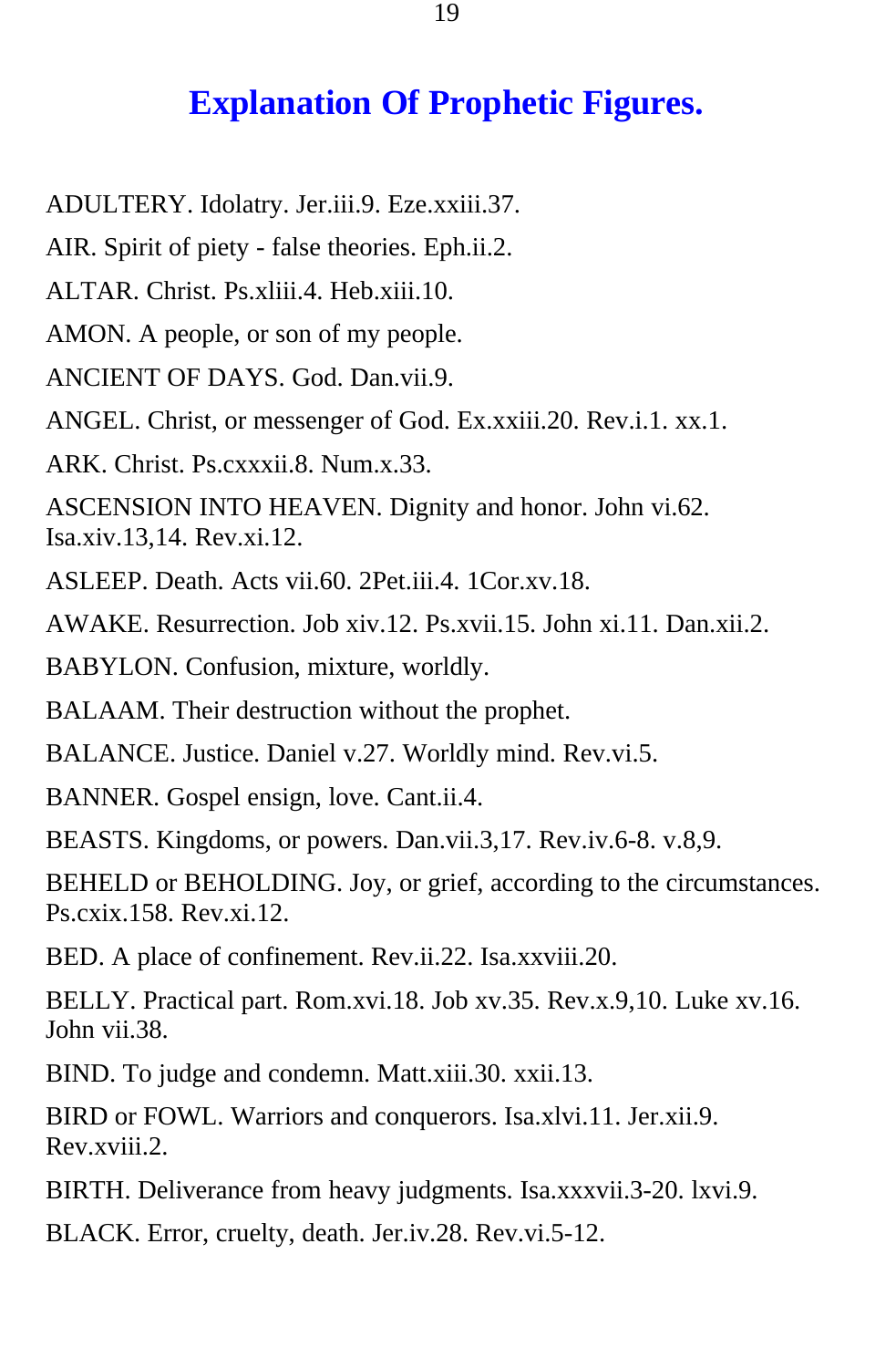BLASPHEMY. Idolatry. Isa.lxv.7. Eze.xx.24-27.

BLESS or BLESSED. Saved from sin and from death. Ps.xxviii.9. xxxvii.22. Isa.lxi.9. Rev.xiv.13.

BLIND. Those who are willfully ignorant and prejudiced. Isa.lvi.10-12. xlii.18-20. Matt.xxiii.16. xv.14. 2Cor.iv.4. 1John ii.11.

BLIND. Self-righteousness. Matt.xv.14. xxiii.16 to 26.

BLOOD. Death, war and slaughter. Matt.xxvii.24. Isa.xv.9. xxxiv.3. Rev.vi.10. viii.8. xi.6. xiv.20.

BLOWING OF THE WIND. The Holy Spirit doing its office in regeneration. Cant.iv.16. John iii.8. Rev.vii.1.

BOOK. God's designs, knowledge and counsel. Ps.cxxxix.16. Is.xxxiv.16. Reading, is to make his designs known. To Seal, is to shut up, or make sure.

BOW AND ARROWS. Victory over enemies. Isa.xli.2. Rev.vi.2.

BRASS, is used for impudence and sin, warlike. Isa.xlviii.4. Jer.vi.28. Mic.iv.13.

BRANCH. A descendant, or offspring. Isa.xi.1. Jer.xxiii.5. Dan.xi.7.

BREAD. Doctrine of life. Amos viii.11. Matt.iv.4.

BREAST-PLATE. Defense, or armor. Isa.lix.17. Rev.ix.9.

BREASTS. Consolation, word of God. Isa.lxvi.11.

BRIDLE. The restraining power of God. Isa.xxx.28.

BRIMSTONE. Curse of God. Isa.xxx.33. xi.4.

BURNING WITH FIRE, is to destroy, or change their state completely. Mal.iv.1-3. 2Pet.iii.10,11. Rev.xx.9.

BUY, or BUYING, is used as an act of giving or receiving religious instruction. Isa.lv.1. Rev.iii.18. xiii.17.

CANDLE, is light. Jer.xxv.10. Matt.v.15. Luke xi.36. xv.8.

CANDLESTICKS. The means of light; as the kingdom of Christ, the two witnesses, and seven churches, are called candlesticks. Dan.v.5. Zech.iv.2,11. Rev.ii.5. xi.4.

CARMEL. The vineyard of God. Mich.vii.14.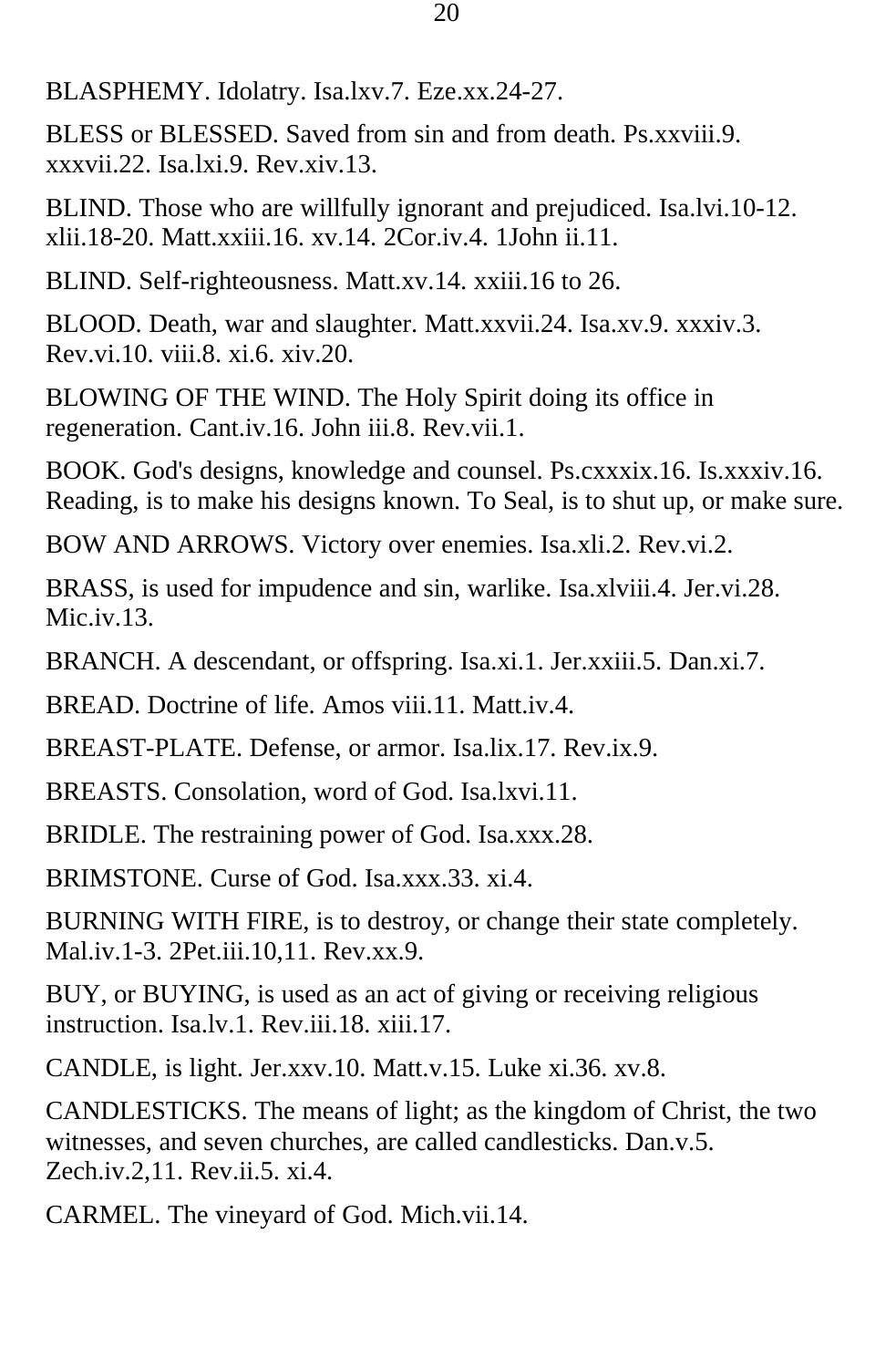CHAIN, signifies the laws of God; or man, in prophecy. Ps.cxlix.8. Acts xxviii.20. Jude 6.

CHITTEM. Those that bruise. Dan.xi.30.

CITY OF GOD. New Jerusalem. Heb.xii.22. Rev.iii.12.

CITY OF NATIONS. Antichrist, or Babylon. Rev.xvi.19. xvii.18.

The streets of the great city are the ten kings. Rev.xi.8,13.

CLOUD, or TO RIDE ON A CLOUD, is an emblem of power and great glory. Matt.xxiv.30. Sometimes it means heavy judgments, as in Joel ii.2. Zeph.i.15.

CROWN. Dignity and honor. Prov.xvi.31. Isa.xxviii.1-5. lxii.3.

CRY or CRIED. To be sensible of want. Prayers and petitions for relief; or forerunner of war. 2Kin.iv.40. Ps.xxx.2-8. Rev.xiv.18.

DARKNESS. Ignorance, unbelief, and every evil work, confusion and horror. Prov.iv.19. Isa.lx.2. Eph.v.11.

DAY, is one year - revolution of the earth in its orbit. Num.xiv.34. Eze.iv.5,6. Dan.ix.24.

DAY OF THE LORD. Judgment day, or 1000 years. 1Thes.v.2. 2Pet.iii.8-10. Rev.xx.4-7.

DEATH. Separation from body, from holiness, from God; inactive, separate from former state. This is the proper sense.

DESERT, or WILDERNESS. Paganism, or away from the force of the laws of the Romish Church. Isa.xl.3. Eze.xlvii.8. Rev.xii.6.

DEVIL. Roman government; pagan and papal, when used as a symbol. Rev.ii.10. xii.9. xx.2.

DEW AND RAIN, signify the pouring out of the Spirit

and heavenly blessing. Ps.cxxxiii.3. Prov.xix.12. Hos.xiv.5.

DOGS. Wicked men and teachers. Isa.lvi.10. Rev.xxii.15. Phil.iii.2. Ps.lix.6-14.

DRAGON. Rome pagan. Rev.xvii.8. Afterwards papal. Persecuting governments.

DRUNKENNESS. Intoxicated with worldly riches, pleasures and honors. Isa.xxix.9. Matt.xxiv.49. Luke xxi.34.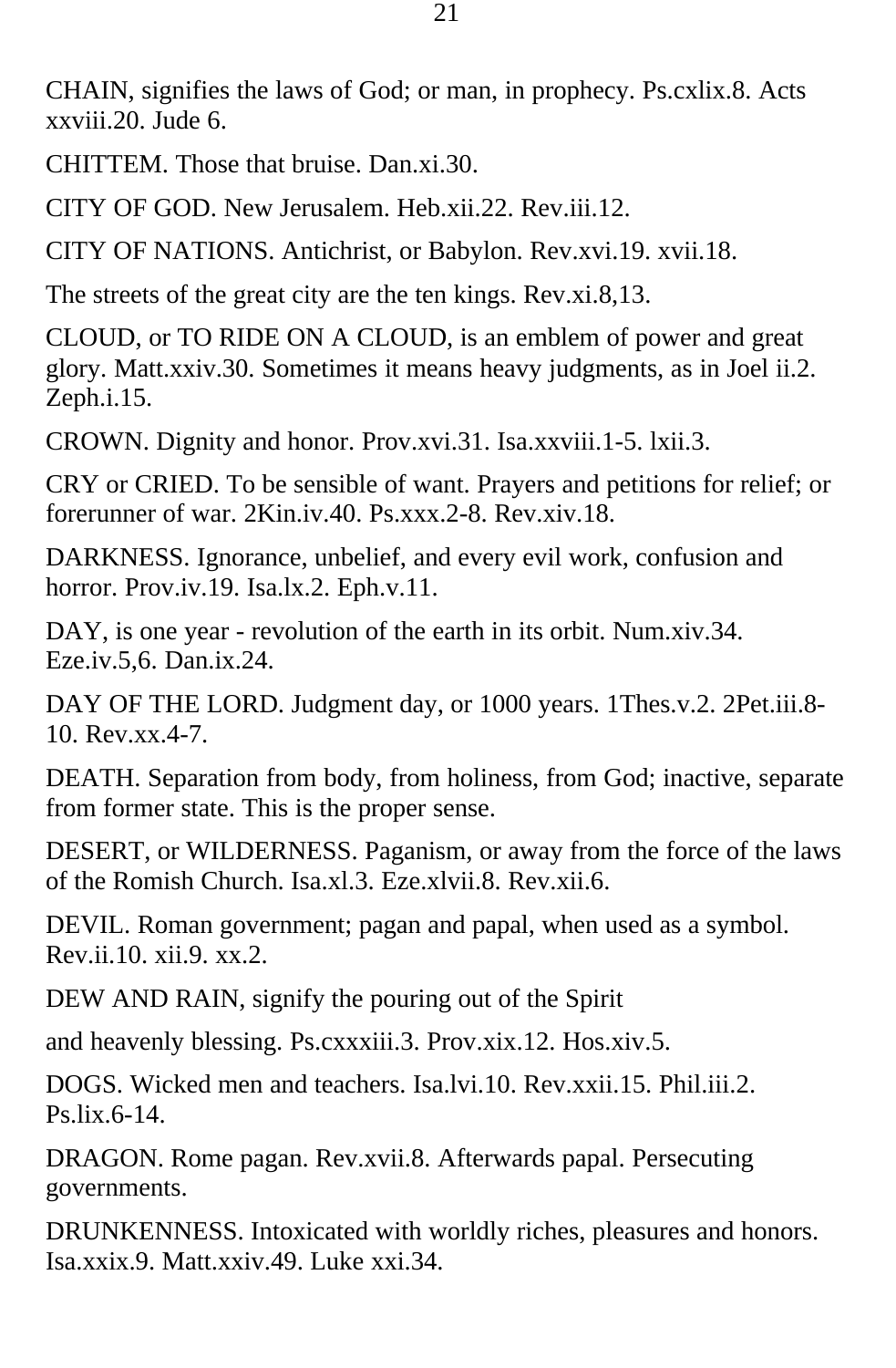EAGLE, denotes a people hid, or out of sight. Rev.xii.14. iv.7. Matt.xxiv.28.

EARTH. The Roman kingdom. Rev.xiii.12, and xix.2.

EARTHQUAKE. Revolutions. Hag.ii.21,22. Rev.vi.12. xvi.18.

EAT. To consume or destroy. Rev.xvii.16. Jam.v.3. Rev.xix.18.

ELDERS, TWENTY-FOUR, denote the whole priesthood, taken from twenty-four courses. 1Chron.xxiv.

FIRE, is used to denote destruction, and justice of God. Ps.lxviii.2. Heb.xii.29. Word of God. Jer.v.14.

FLESH. Riches and honors of the world. 2Pet.ii.10-18. 1John ii.15,16. Rev.xix.18.

FLOOD. Great numbers. Isa.lix.19. Dan.ix.26. Rev.xii.15,16.

FOREHEAD. Public profession, or character. Jer.iii.3. Eze.ix.4. Rev.vii.3. xiii.16.

FROGS. The symbolic meaning of frogs (say some) is flatterers or impostors. See Rev.xvi.13.

GARMENTS, denote the character, as white denotes purity or righteousness; rags, filthy; sackcloth, mourning. Dan.vii.9. Zec.iii.3,4. Rev.xvi.15.

GOD, when used as a symbol, denotes a prince, ruler, or magistrate. 1Cor.viii.5. Gal.iv.8.

GRAVE. To hide in secret; put out of memory. Job xiv.13.

GRASS, means people, as green the righteous, dry or stubble the wicked. Isa.xl.6,7,8. 1Pet.i.24. Rev.viii.7. ix.4.

HAIL, denotes wars, slaughter and desolation, by

some Northern government. Isa.xxviii.2,17. xxx.30,32. Rev.viii.7.

HAND. Symbol of action and labor. Isa.x.13. xlviii.13. Rev.xx.1. Dan.viii.25.

HARLOT. An idolatrous community, or church. Isa.i.21. Jer.iii.1-8. Rev.xvii.5.

HARVEST. The gathering of men to their final destiny. Matt.xiii.39. Jer.li.33. Joel iii.13.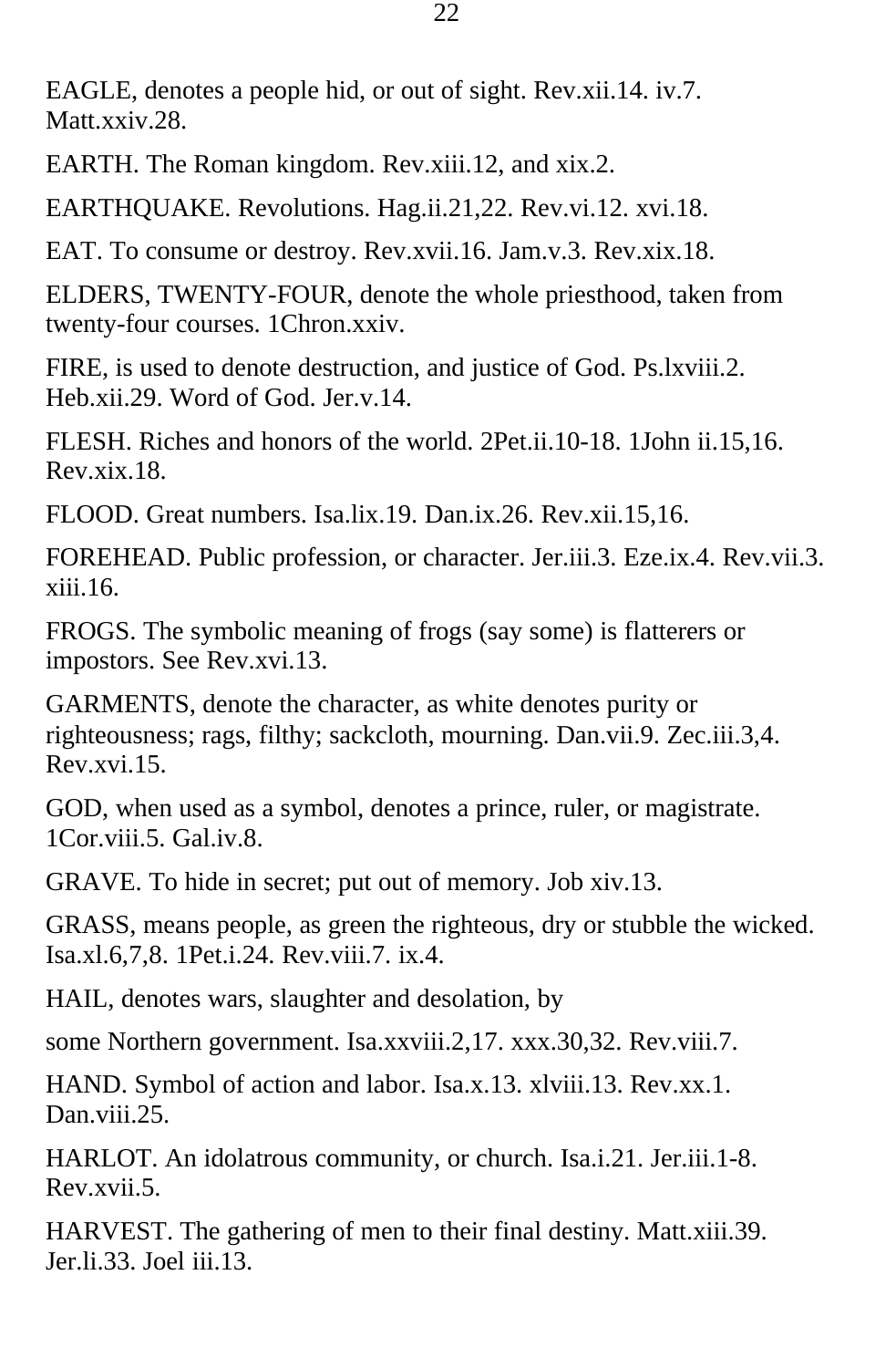- HEAD. The supreme power of the object. Dan.ii.38. Eph.i.22. Rev.xix.12.
- HEAT. Anger, calamity. Deut.xxix.24. Ezek.iii.14. Rev.xvi.9.
- HEAVEN. Government of God with his people. Deut.xi.21. Isa.xlix.13. Matt.xvi.19. xxv.1,14. Dan.vii.18,22.
- HILL. Kingdoms. Isa.ii.2. v.25. Mic.vi.1,2.
- HORN. Kings. Dan.vii.24. viii.20,21. Rev.xvii.12,16.
- HORSE. War and conquest. Prov.xxi.31. Jer.viii.6.
- White, victory. Rev.vi.2. xix.11.
- Black, distress and calamity. Rev.vi.5.
- Red, war and hostility. Rev.vi.4.
- Pale, death and destruction. Rev.vi.8.
- IRON. Strength. Dan.ii.33-41. Rev.ii.27.
- ISRAEL. Christian church. Isa.xlv.4-25. Gal.vi.16.
- ISLANDS. Small governments in Roman states. Ezek.xxvi.15,16. Zeph.ii.11. Rev.x.20. vi.14.
- JERUSALEM. The church of God. Isa.lii.9. Gal.iv.26.
- JEZEBEL. Antichrist. 1Kin.xviii.19. Rev.ii.20.
- KILLING. Depriving of power. Ps.xliv.22. Rom.viii.36. Rev.vi.4. xi.7.
- KING. Forms of government or power. Dan.viii.23. Rev.ix.11. xvii.10.
- LAMB. Messiah. Isa.xvi.1. John i.29. Rev.v.12.
- LAMP. Word of God or Mahometan Bible. Ps.cxix.105. Rev.viii.10.
- LEOPARD. A cruel, fierce, and quick conqueror. Hos.xiii.7. Hab.i.8. Rev.xiii.2.
- LION. Valiant, strong, courageous. Prov.xxviii. i. xxx.30. Rev.x.3. xiii.2.
- LOCUSTS. Great armies. Isa.xxxiii.4. Nah.iii.15,17. Rev.ix.3-7.
- MARK. To profess allegiance. The Roman soldiers had marked foreheads and hands. Ezek.ix.4. Rev.xiii.16,17. xiv.9,11.
- MEASURE. Completed, finished. Ps.xxxix.4. Jer.li.13. Matt.xxiii.32. Rev.xi.1.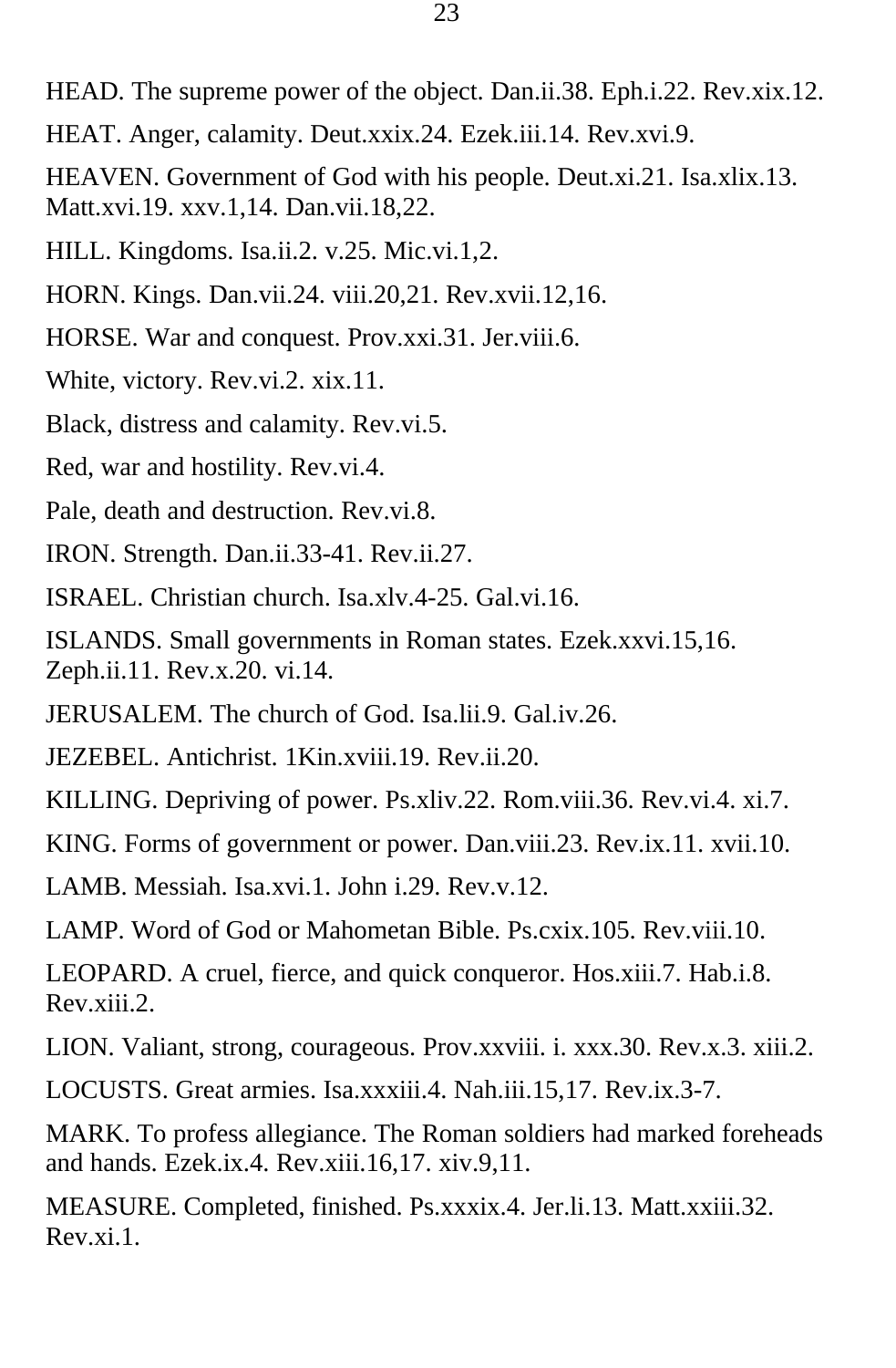MERCHANTS. Professed ministers of Christ. Isa.xxiii.8,18. Jer.xiv.18. Rev.xviii.11,12,23.

MOON. Gospel. Isa.xxx.26. Rev.xii.1. Or church. Cant.vi.10.

MOUNTAIN. Governments. Isa.ii.2. Dan.ii.35.

MOUNTAIN, HOLY. The gospel kingdom. Isa.xi.9. The seat of Antichrist. Ezek.xxviii.14. Dan.xi.45.

MORNING. Resurrection of the just. Ps.xlix.14.

MOUTH. Commands, or laws. Dan.vii.8. Rev.xiii.5. xvi.13. 1Thes.ii.8.

NAKED. Shame and disgrace. Mic.i.8,11. Rev.iii.18. xvi.15. xvii.16.

NIGHT. Moral darkness or wickedness. Isa.xxi.8. Rom.xiii.12. 1Thes.v.5. Rev.xxi.25.

NUMBER or NUMBERED. Finished - end. Ps.xc.12. Dan.v.26. Ezek.iv.4- 6. Rev.xiii.17,18.

OIL. Faith. Matt.xxv.8. Cant.i.3. Heb.iv.2.

OX, denotes a people for slaughter. Prov.vii.22. Jer.xi.19. Num.xxiii.1.

RAIN. Reformation, grace, refreshing. Deut.xxxii.2. Hos.vi.3. Jam.v.7.

RED. Persecuting, bloody. Rev.vi.4. xii.3.

RIVERS. People living on the rivers, mentioned Isa.viii.7. Rev.viii.10. xvi.4.

ROD OF IRON. Power of Christ. Ps.ii.9. Isa.xi.1. Rev.ii.27.

SCARLET. Bloody, cruel. Rev.xvii.3,4.

SEA. A large body of people. Isa.lvii.20. Dan.vii.3. Rev.vii.2,3.

SHIELD AND BUCKLER. Ps.xci.4.

STARS. Ministers in the church, or rulers in the world. Rev.xii.1. Dan.viii.10. xii.3. Jude 13.

SUN. As in the natural, so in the moral world, source of all light, Christ or his word. Gen.xxxvii.9. Ps.lxxxiv.11. Mal.iv.2.

SWORD. Slaughter. Jer.xv.3. Ezek.xxi.28.

SWORD, TWO-EDGED. Word of God. Ps.cxlix.6. Heb.iv.12. Rev.i.16. ii.12.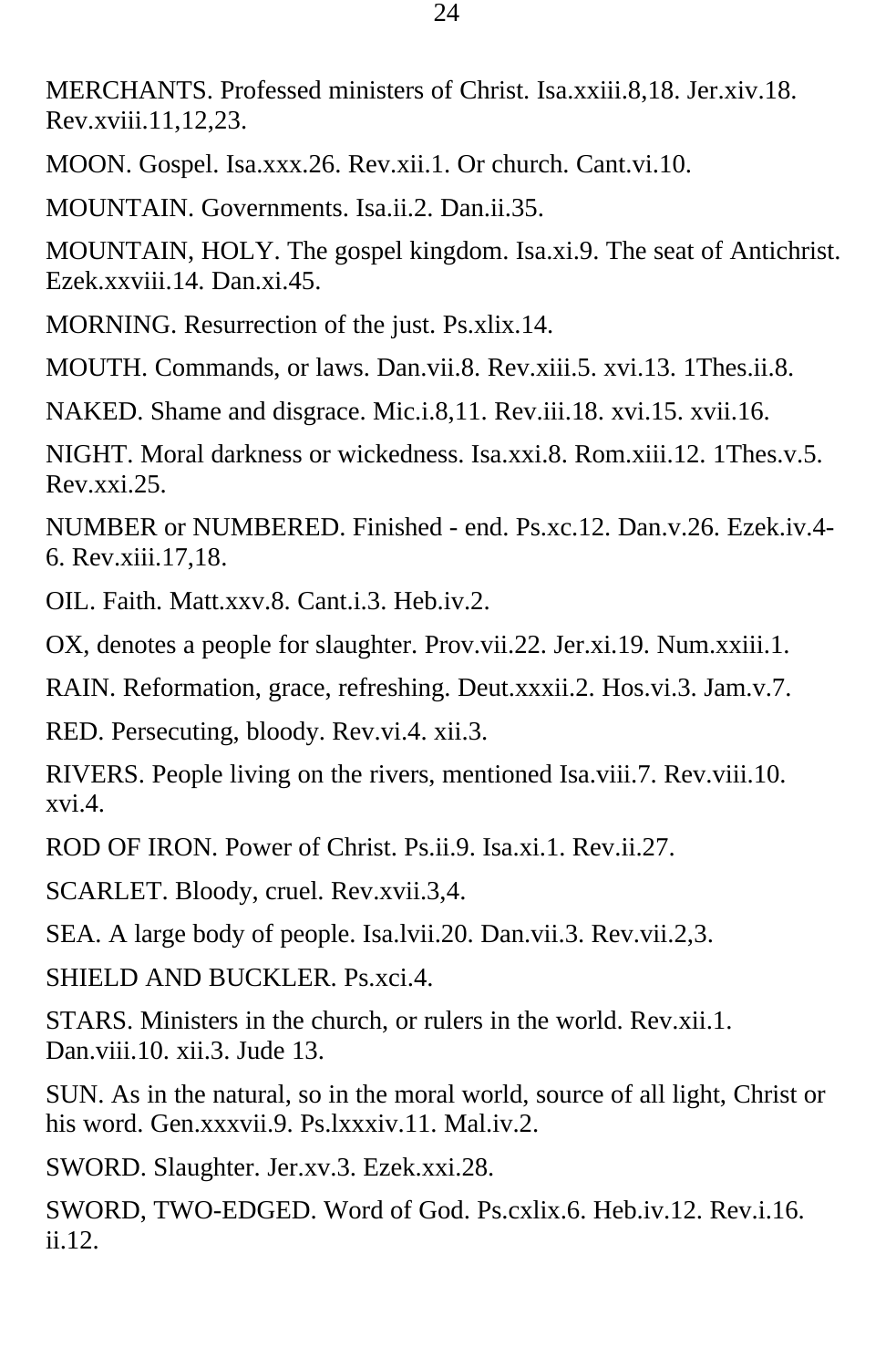TAIL. Subordinate officers or provinces. Isa.ix.14,15. Rev.xii.4.

TEETH, LARGE IRON. Strong devouring enemy. Dan.vii.7,19. Rev.ix.8.

TEMPLE. The church professedly of Christ or Antichrist. Mal.iii.1. 2Cor.vi.16. Rev.vii.15.

THUNDER. Sudden dispersion of armies or kingdoms. 1Sam.ii.10. Isa.xxix.5,6. Ps.xviii.13.

TREE OF LIFE. Jesus Christ. Rev.ii.7. xxii.2.

VINE. A class of people, as wicked or righteous. Hos.x.1. Rev.xiv.18.

VOICES. Many people engaged in the same cry to be eased of burdens, or rejoicing. Luke xxiii.23. Rev.viii.5. xi.15,19.

WALK WITH GOD, is to live with and be in communion with him. 2Cor.vi.16. Rev.iii.4.

WATERS. Flesh, or people. Num.xxiv.7. Isa.xlviii.1. viii.7. John v.8. Rev.xvii.15.

WHIRLWIND. Heavy judgments of God. Ps.lviii.9. Prov.i.27. Isa.lxvi.15.

WILDERNESS. Outlawed from the great city. Deut.xxxii.10. Jer.xii.10. Rev.xii.6.

WIND. Doctrine, good and bad. Cant.iv.16. Isa.xxvi.18. Eph.iv.14.

WINE, is consolation, and anger, and justice. Cant.v.1. Isa.lv.1. Rev.xvi.19. xvii.2.

WINGS. Protection, defense. Ex.xix.4. Ps.xvii.8. xxxvi.7. Rev.ix.9. xii.14.

WITNESS. Christ, prophets and apostles. Isa.xliii.10. Acts i.8,22. Rev.i.5. iii.14. xx.4.

WITNESSES, TWO. Two testaments, scriptures, figured

by the two cherubims. Rev.xi.3,4. Zach.iv.3-6. John v.39. 1John v.9. Ex.xxxi.18.

WOMAN. The true church and anti-christian church. Isa.liv.6. Jer.vi.2. Rev.xii.1. xvii.3,7.

WOOD. People. Jer.v.14.

WORDS OF GOD. Fire. Jer.v.14.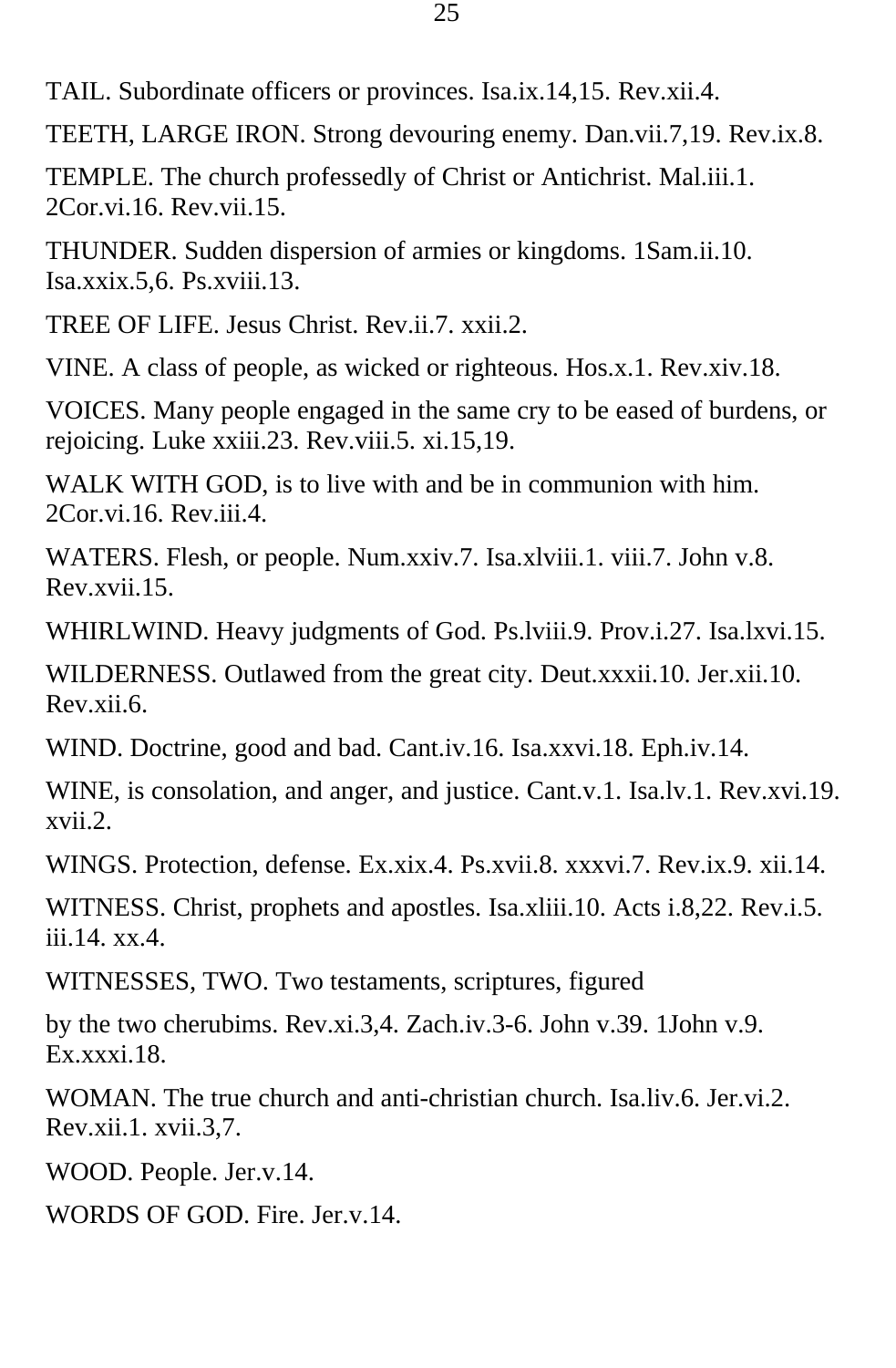WRATH, DAY OF. Judgment day. Job xxi.30. Ps.cx.5. Zeph.i.15. Rom.ii.5. Rev.vi.17.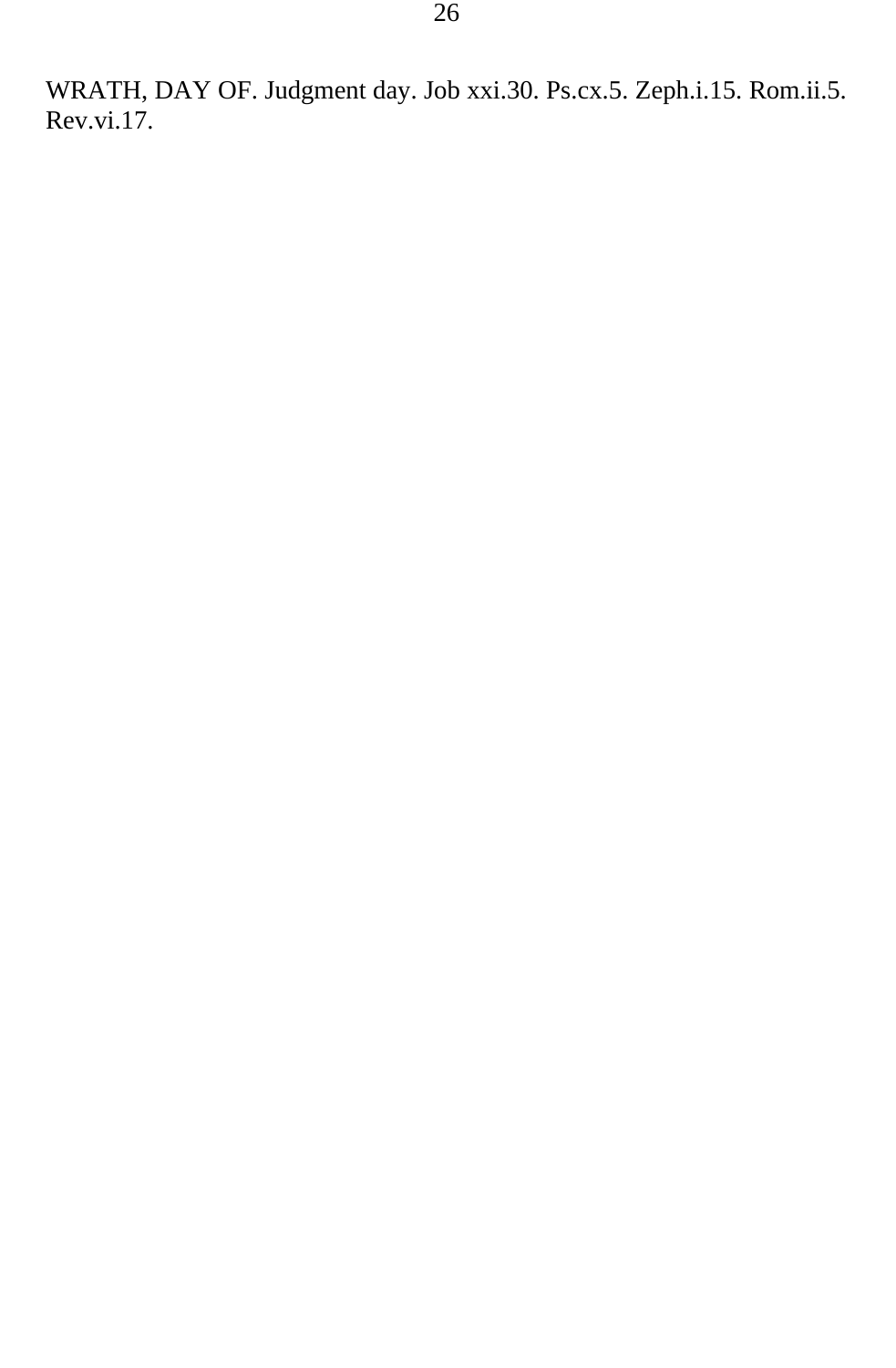# **Synopsis Of Mr. Miller's Views.**

<span id="page-26-0"></span>MY DEAR BROTHER, - You have requested a synopsis of my views of the christian faith. The following sketch will give you some idea of the religious opinions I have formed by a careful study of the word of God.

I believe all men, coming to years of discretion, do and will disobey God, and this is, in some measure, owing to corrupted nature by the sin of our parent. I believe God will not condemn us for any pollution in our father, but the soul that sinneth shall die. All pollution of which we may be partakers from the sins of our ancestors, in which we could have no agency, can and will be washed away in the blood and sacrifice of Jesus Christ, without our agency. But all sins committed by us as rational, intelligent agents, can only be cleansed by the blood of Jesus Christ, through our repentance and faith. I believe in the salvation of all men who receive the grace of God by repentance and faith in the mediation of Jesus Christ. I believe in the condemnation of all men who reject the gospel and mediation of Christ, and thereby lose the efficacy of the blood and righteousness of our Redeemer, as proffered to us in the gospel. I believe in practical godliness as commanded us in the Scriptures, (which are our only rule of faith and practice,) and that they only will be entitled to heaven and future blessedness, who obey and keep the commandments of God as given us in the Bible, which is the word of God. I believe in God, the Father of our Lord Jesus Christ, who is a Spirit, omnipresent, omniscient, having all power, creator, preserver, and self-existent. As being holy, just and beneficent, I believe in Jesus Christ, the Son of God, having a body in fashion and form like man, divine in his nature, human in his person, godlike in his character and power. He is a Savior for sinners, a priest to God, a mediator between God and man, and King in Zion. He will be all to his people, God with us forever. The spirit of the Most High is in him, the power of the Most High is given him, the people of the Most High are purchased by him, the glory of the Most High shall be with him, and the kingdom of the Most High is his on earth.

I believe the Bible is the revealed will of God to man, and all therein is necessary to be understood by Christians in the several ages and circumstances to which they may refer; - for instance, what may be understood to-day might not have been necessary to have been understood 1000 years ago. For its object is to reveal things new and old, that the man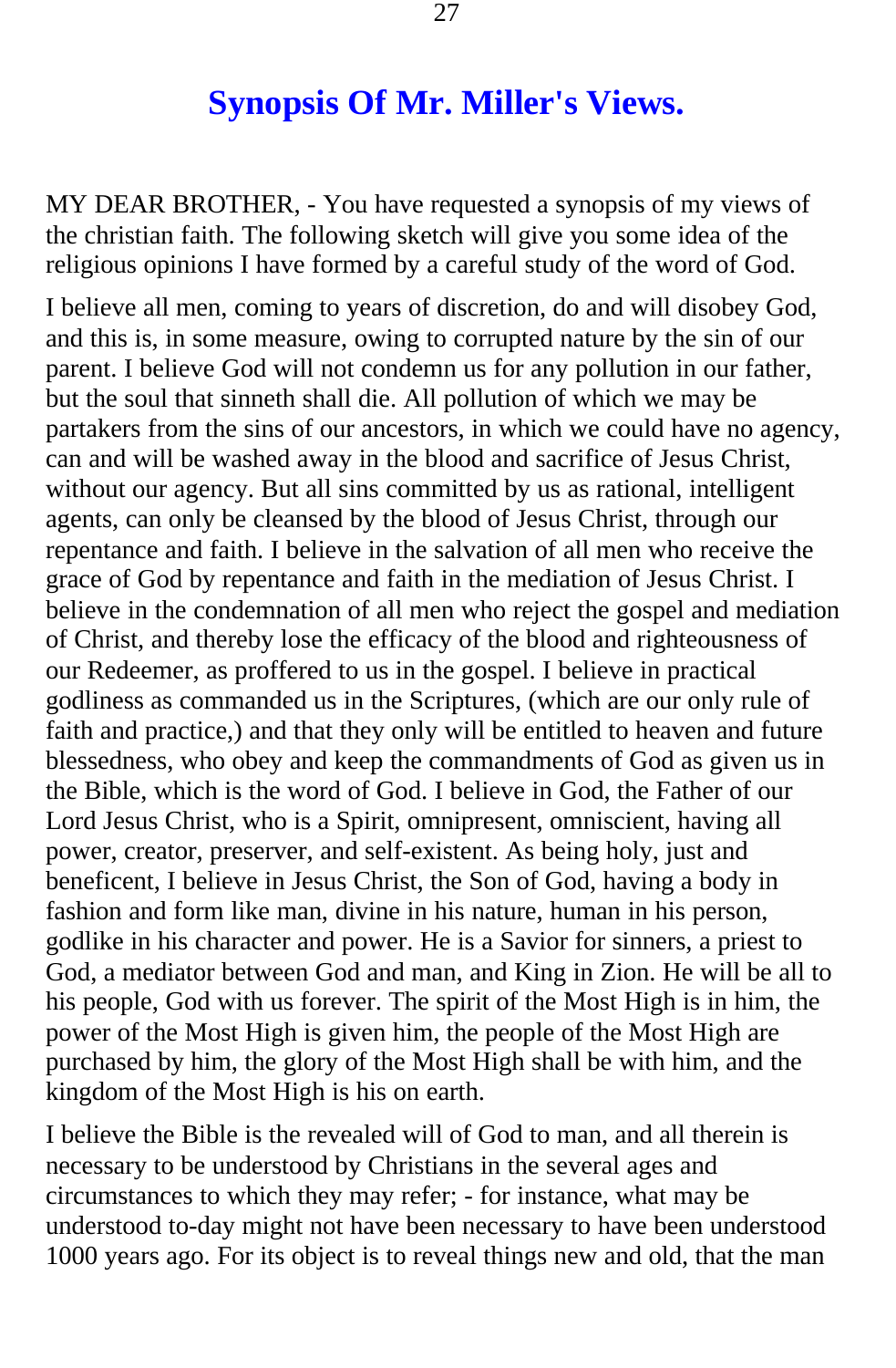of God may be thoroughly furnished for, and perfected in, every good word and work, for the age in which he lives. I believe it is revealed in the best possible manner for all people in every age and under every circumstance to understand, and that it is to be understood as literal as it can be and make good sense; - and that in every case where the language is figurative, we must let the Bible explain its own figures. We are in no case allowed to speculate on the Scriptures, and suppose things which are not clearly expressed, nor reject things which are plainly taught. I believe all of the prophecies are revealed to try our faith, and to give us hope, without which we could have no reasonable hope. I believe that the Scriptures do reveal unto us, in plain language, that Jesus Christ will appear again on this earth, that he will come in the glory of God, in the clouds of heaven, with all his saints and angels; that he will raise the dead bodies of all his saints who have slept, change the bodies of all that are alive on the earth that are his, and both these living and raised saints will be caught up to meet the Lord in the air. There the saints will be judged and presented to the Father, without spot or wrinkle. Then the gospel kingdom will be given up to God the Father. Then will the Father give the bride to the Son Jesus Christ; and when the marriage takes place, the church will become the "New Jerusalem," the "beloved city." And while this is being done in the air, the earth will be cleansed by fire, the elements will melt with fervent heat, the works of men will be destroyed, the bodies of the wicked will be burned to ashes, the devil and all evil spirits, with the souls and spirits of those who have rejected the gospel, will be banished from the earth, shut up in the pit or place prepared for the devil and his angels, and will not be permitted to visit the earth again until 1000 years. This is the first resurrection, and first judgment. Then Christ and his people will come down from the heavens, or middle air, and live with his saints on the new earth in a new heaven, or dispensation, forever, even forever and ever. This will be the restitution of the right owners to the earth.

Then will the promise of God, to his Son, be accomplished: "I will give him the heathen for his inheritance, and the utmost parts of the earth for his possession." Then "the whole earth shall be full of his glory." And then, will the holy people take possession of their joint heirship with Christ, and his promise be verified, "the meek shall inherit the earth," and the kingdom of God will have come, and "his will done in earth as in heaven." After 1000 years shall have passed away, the saints will all be gathered and encamped in the beloved city. The sea, death and hell will give up their dead, which will rise up on the breadths of the earth, out of the city, a great company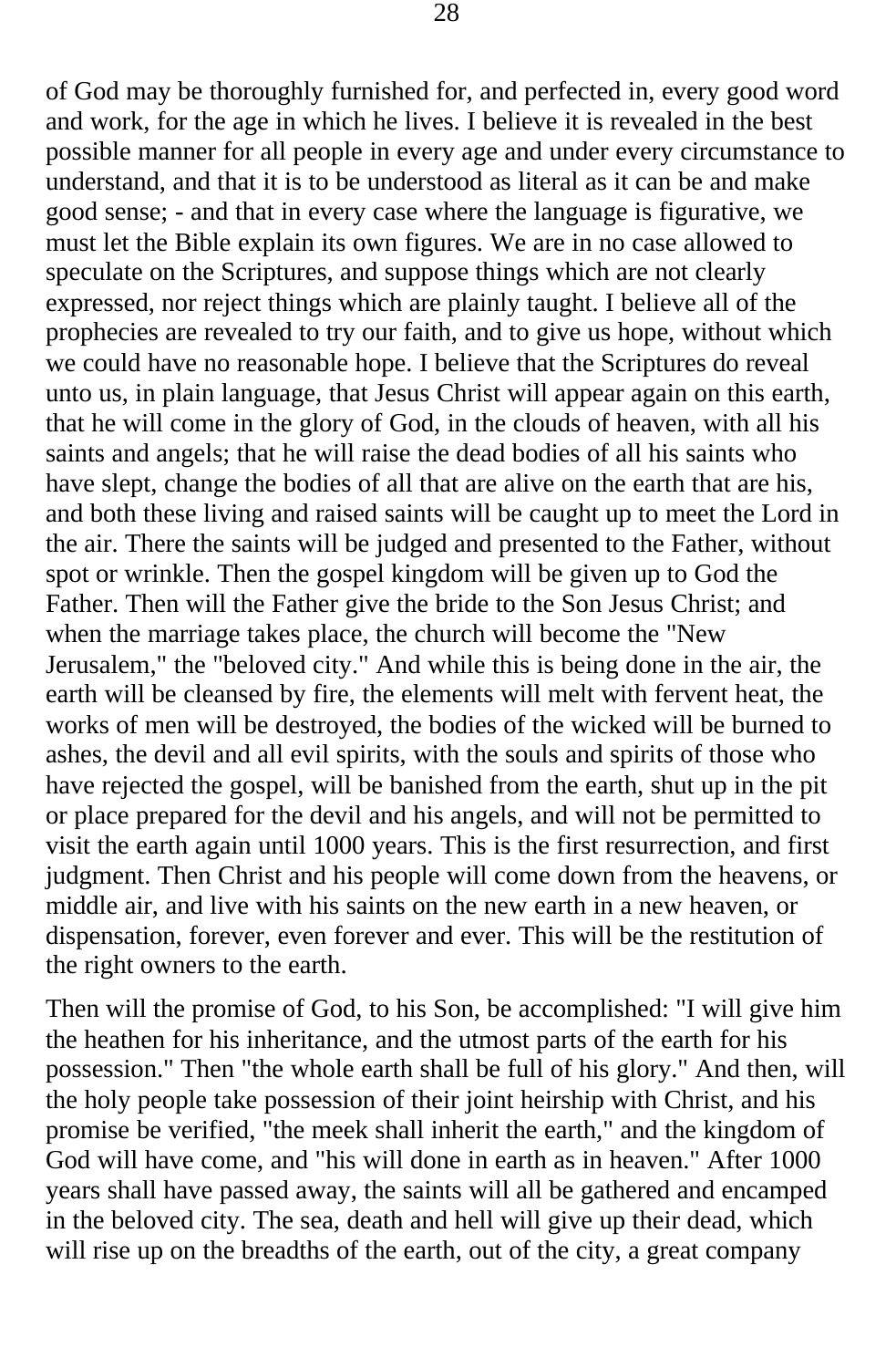like the sand of the sea-shore. The devil will be let loose, to go out and deceive this wicked host. He will tell them of a battle against the saints, the beloved city; he will gather them in the battle around the camp of the saints. But there is no battle; the devil has deceived them. The saints will judge them, the justice of God will drive them from the earth into the lake of fire and brimstone, where they will be tormented day and night, forever and ever. "This is the second death." After the second resurrection, second judgment, the righteous will then possess the earth forever.

I understand that the judgment day will be a thousand years long. The righteous are raised and judged in the commencement of that day, the wicked in the end of that day. I believe that the saints will be raised and judged about the year 1843; according to Moses' prophecy, Lev.xxvi. Ezek.xxxix. Dan.ii., vii., viii-xii. Hos.v.1-3. Rev. the whole book; and many other prophets have spoken of these things. Time will soon tell if I am right, and soon he that is righteous will be righteous still, and he that is filthy will be filthy still. I do most solemnly entreat mankind to make their peace with God, be ready for these things. "The end of all things is at hand." I do ask my brethren in the gospel ministry to consider well what they say before they oppose these things. Say not in your hearts, "my Lord delayeth his coming." Let all do as they would wish they had if it does come, and none will say they have not done right if it does not come. I believe it will come; but if it should not come, then I will wait and look until it does come. Yet I must pray, "Come, Lord Jesus, come quickly."

This is a synopsis of my views. I give it as a matter of faith. I know of no scripture to contradict any view given in the above sketch. Men's theories may oppose. The ancients believed in a temporal and personal reign of Christ on earth. The moderns believe in a temporal, spiritual reign as a millennium. Both views are wrong - both are too gross and carnal. I believe in a glorious, immortal and personal reign of Jesus Christ with all his people on the purified earth forever. I believe the millennium is between the two resurrections and two judgments: the righteous and the wicked, the just and the unjust. I hope the dear friends of Christ will lay by all prejudice, and look at and examine these three views by the only rule and standard, the BIBLE.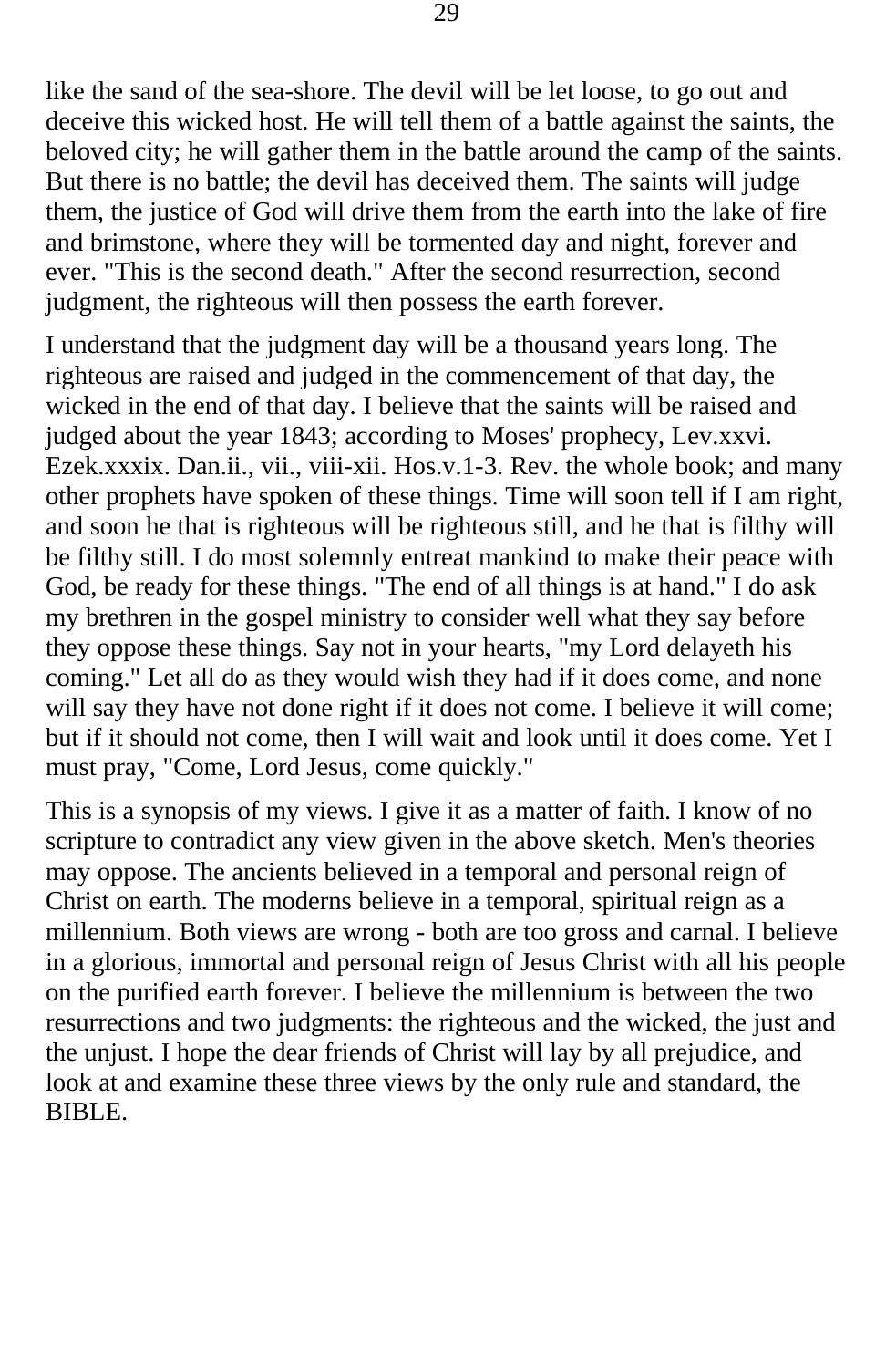# **A Bible Chronology From Adam To Christ.**

Book, chap.,verse.

<span id="page-29-0"></span>

| No. | Names of Patriarchs, Kings, &c. Age. |                | A.M. | B.C. |                                      |
|-----|--------------------------------------|----------------|------|------|--------------------------------------|
|     | Creation                             |                | 1    | 4157 | Gen.i., ii.                          |
| 1.  | Adam                                 | 130            | 130  | 4027 | " $v.3$                              |
| 2.  | Seth                                 | 105            | 235  | 3922 | " " 6                                |
| 3.  |                                      | 90             | 325  | 3832 | " "9                                 |
| 4.  | Cainan                               | 70             | 395  | 3762 | H H<br>12                            |
| 5.  | Mahalaleel                           | 65             | 460  | 3697 | $\mathbf{u}$ $\mathbf{u}$<br>15      |
| 6.  | Jared                                | 162            | 622  | 3535 | " " 18                               |
| 7.  | Enoch                                | 65             | 687  | 3470 | " " 21                               |
| 8.  | Methuselah                           | 187            | 874  | 3283 | " " $25$                             |
| 9.  | Lamech                               | 182            | 1056 | 3101 | " " 28"                              |
| 10. | Noah                                 | $600*3$        | 1656 | 2501 | " vii $6$                            |
|     | The Flood                            | $\mathbf{1}$   | 1657 | 2500 | $"$ viii.13                          |
| 11. | Shem                                 | $\overline{2}$ | 1659 | 2498 | " xi.10                              |
| 12. | Arphaxad                             | 35             | 1694 | 2463 | $\mathbf{u}$ $\mathbf{u}$<br>12      |
| 13. | Salah                                | 30             | 1724 | 2433 | " " $14$                             |
| 14. | Heber                                | 34             | 1758 | 2399 | $\mathbf{H}$ $\mathbf{H}$<br>16      |
| 15. | Peleg                                | 30             | 1788 | 2369 | $\mathbf{H}$ $\mathbf{H}$<br>18      |
| 16. | Reu                                  | 32             | 1820 | 2337 | " " 20                               |
| 17. | Serug                                | 30             | 1850 | 2307 | " " 22                               |
| 18. | Nahor                                | 29             | 1879 | 2278 | Gen. xi.24                           |
| 19. | Terah's life                         | $205*4$        | 2084 | 2073 | " " 32                               |
| 20. | Exode, &c.                           | $430*5$        | 2514 | 1643 | Ex.xii.40,41                         |
| 21. | Wilderness                           | 40             | 2554 | 1603 | Josh.v. 6                            |
| 22. | Joshua                               | $25*6$         | 2579 | 1578 | xiv.7; xxiv.29                       |
| 1.  | Elders and AnarchySs                 | 18             | 2597 | 1560 | See Josephus                         |
| 2.  | Under Cushan                         | 8              | 2605 | 1552 | Judg.iii.8                           |
| 3.  | Othniel                              | 40             | 2645 | 1512 | $\mathbf{H}$ $\mathbf{H}$<br>11      |
| 4.  | Eglon                                | 18             | 2663 | 1494 | H H<br>14                            |
| 5.  | Ehud                                 | 80             | 2743 | 1414 | " " 30                               |
| 6.  | Jabin                                | 20             | 2763 | 1394 | " iv. $3$                            |
| 7.  | Barak                                | 40             | 2803 | 1354 | " v. 31                              |
| 8.  | Midianites                           | $\overline{7}$ | 2810 | 1347 | $^{\rm\scriptscriptstyle n}$ vi. $1$ |
| 9.  | Gideon                               | 40             | 2850 | 1307 | " viii. 28                           |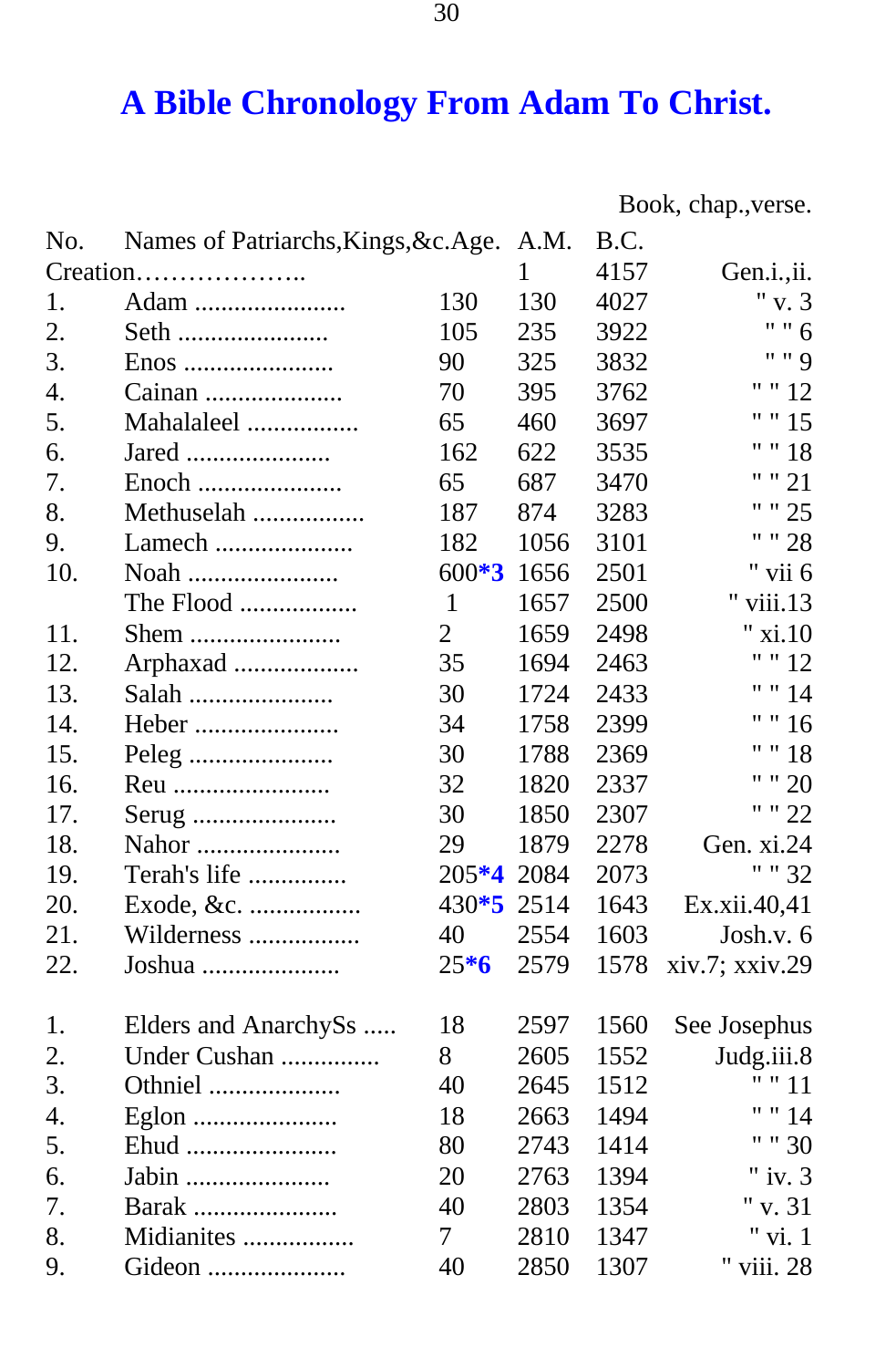| 10. | Abimelech                 | 3              | 2853 | 1304 | " ix. 22                        |
|-----|---------------------------|----------------|------|------|---------------------------------|
| 11. | Tola                      | 23             | 2876 | 1281 | " $x.2$                         |
| 12. |                           | 22             | 2898 | 1259 | " " $3$                         |
| 13. | Philistines               | 18             | 2916 | 1241 | " " 8                           |
| 14. | Jephthah                  | 6              | 2922 | 1235 | " xii. 7                        |
| 15. | Ibzan                     | 7              | 2929 | 1228 | " "9                            |
| 16. | Elon                      | 10             | 2939 | 1218 | " " 11                          |
| 17. | Abdon                     | 8              | 2947 | 1210 | " " 14                          |
| 18. | Philistines               | 40             | 2987 | 1170 | " xiii. 1"                      |
| 19. | Eli                       | $40*7$         | 3027 | 1130 | 1Sam.iv.18                      |
| 20. | Samuel, prophet           | $24*8$         | 3051 | 1106 | " $vii.2-17$                    |
|     | Ss Judges begin.          |                |      |      | See Judg.ii.7-15.               |
| 1.  | Kings - Saul              | 40             | 3091 | 1066 | Acts xiii.21                    |
| 2.  | David                     | 40             | 3131 | 1026 | 2Sam.v.4                        |
| 3.  | Solomon                   | 40             | 3171 | 986  | 1Kin. xi.42                     |
| 4.  | Rehoboam                  | 17             | 3188 | 969  | 2Chr.xii.13                     |
| 5.  | Abijam                    | 3              | 3191 | 966  | 1Kin.xv. 2                      |
| 6.  | Asa                       | 41             | 3232 | 925  | " " $10$                        |
| 7.  | Jehoshaphat               | 25             | 3257 | 900  | " xxii. 42                      |
| 8.  | Jehoram                   | 5              | 3262 | 895  | 2Kin.viii.17                    |
| 9.  | Ahaziah                   | $\mathbf{1}$   | 3263 | 894  | " " 26                          |
| 10. | Athaliah, his mother      | 6              | 3269 | 888  | " $xi1.3,4$                     |
| 11. | Joash                     | 40             | 3309 | 848  | " xii. 1"                       |
| 12. | Amaziah                   | 29             | 3338 | 819  | " $xi$ iv. 2                    |
|     | Interregnum <sup>*9</sup> | 11             | 3349 | 808  | " $xv.1,2$                      |
| 13. | Azariah                   | 52             | 3401 | 756  | " " $2$                         |
| 14. | Jotham                    | 16             | 3417 | 740  | " " 33                          |
| 15. | Ahaz                      | 16             | 3433 | 724  | " $xvi. 2$                      |
| 16. | Hezekiah                  | 29             | 3462 | 695  | " xviii.2                       |
| 17. | Manasseh                  | 55             | 3517 | 640  | $"$ xxi. 1                      |
| 18. | Amon                      | $\overline{2}$ | 3519 | 638  | " " 19                          |
| 19. | Josiah                    | 31             | 3550 | 607  | " $xxi1.1$                      |
| 20. | Jehoahaz,                 | 3 months       | 3550 | 607  | 2Kin.xxiii.31                   |
| 21. | Jehoiakim                 | 11             | 3561 | 596  | $\mathbf{u}$ $\mathbf{u}$<br>36 |
|     | The 70 years of captivity |                |      |      | " $xxiv.2-16$                   |
|     | began here, ended         | 70             | 3631 | 526  | 2Chr.xxxvi.                     |
|     | 1st year of Cyrus         |                |      |      | 5-10, 15-23                     |
|     | Cyrus                     | 6              | 3637 | 520  | Rol.i.p.354                     |
|     | Cambyses                  | 7              | 3644 | 513  | 11 . II . II<br>366             |

31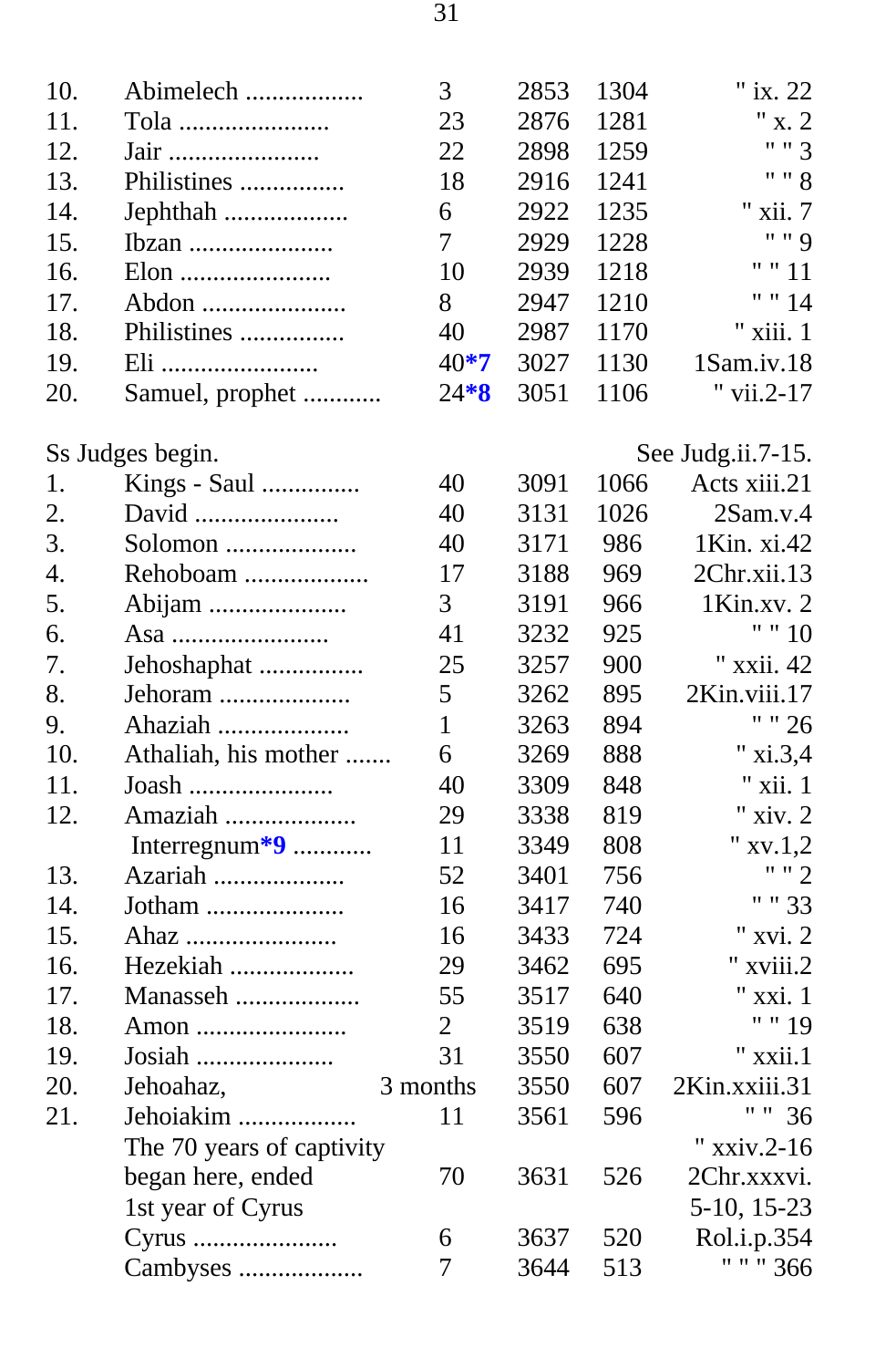| Darius Hystaspes      | 36             | 3680 477 |      | " $ii$ "9      |
|-----------------------|----------------|----------|------|----------------|
|                       | 13             | 3693     | 464  | 11.11.11.11    |
| Artaxerxes Longimanus | $\overline{7}$ | 3700 457 |      | $Ez.vii.10-13$ |
| Birth of Christ       | *10            | 457      | 4157 |                |
| Add present year,     | 1840           | 1840     | 5997 |                |
| To 1843               | $\mathcal{E}$  | 6000     |      |                |

If this Chronology is not correct, I shall despair of ever getting from the Bible and history, a true account of the age of the world. At any rate, I shall rest satisfied here, and wait the event; time will determine. As it respects the text in 1Kin.vi.1, it cannot be reconciled with the history of the Judges and the statement of St. Paul; I have therefore followed two witnesses instead of one. As it respects Samuel, I have no doubt of as long a period as 21 years; but it may possibly have exceeded 24 years.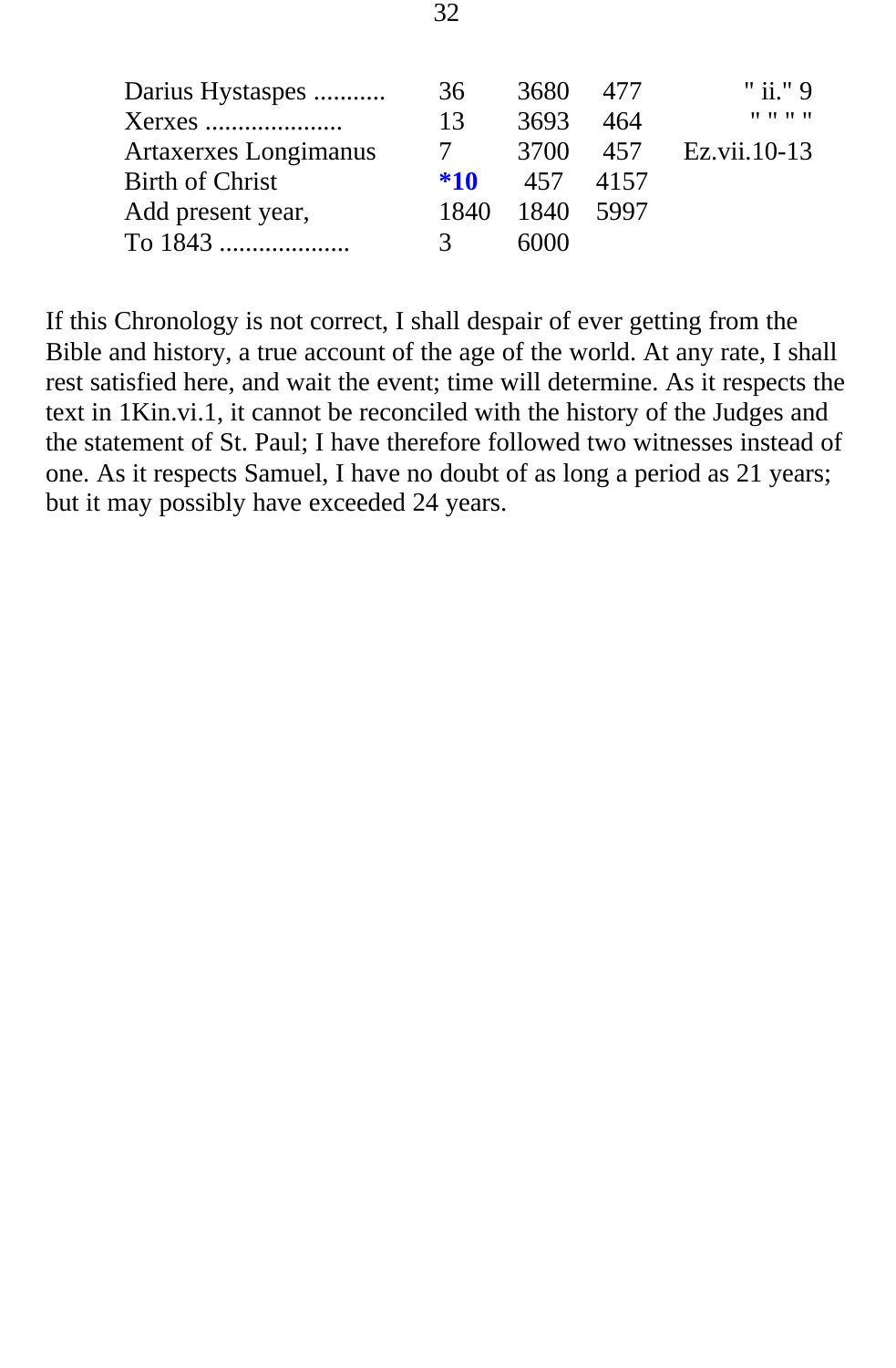### **A Dissertation On Prophetic Chronology.**

<span id="page-32-0"></span>WHEN we read in divine inspiration a class of texts like the following, Acts iii.20,21, "And he shall send Jesus Christ, which before was preached unto you; whom the heaven must receive until the times of restitution of all things, which God hath spoken by the mouth of all his holy prophets since the world began;" verse 24, "Yea, and all the prophets from Samuel, and those that follow after, as many as have spoken, have likewise foretold of these days;" - again, in Acts xvii.26, "And hath made of one blood all nations of men, for to dwell on all the face of the earth; and hath determined the times before appointed, and the bounds of their habitation;" and 31st verse, "Because he hath appointed a day in which he will judge the world in righteousness, by that man whom he hath ordained; whereof he hath given assurance unto all men, in that he hath raised him from the dead;" Amos iii.7, "Surely the Lord God will do nothing, but he revealeth his secret unto his servants the prophets;" - I say no man can read these texts, and the like, of which the Scriptures abound, without being convicted that God has set bounds, determined times, and revealed unto his prophets the events long before they were accomplished; and having thus revealed himself, has never failed in time and manner to fulfil all things which, by his prophets, have been spoken or written. He has in his word revealed the times in different ways: sometimes in plain language, by telling the exact number of years; at other times, by types, as the year of release, the jubilee, and the Sabbaths; in other places by figurative language, by calling a year a day, or a thousand years a day; again by analogy, as in Hebrews iv.10, showing, that as God created the heavens and earth, and all that are in them, in six days, and rested on the seventh, so Christ would be six thousand years creating the new heavens and earth, and would rest on the seventh millennium. I will now present a few cases where time has been revealed in the above manner, and fulfilled so far as present time will allow.

#### I. IN PLAIN LANGUAGE, BY YEARS, MONTHS, OR DAYS, AS THE CASE MAY BE.

1. Seven days before the flood began, and the forty days the rain continued, were prophesied of, and literally fulfilled. See Genesis vii.4. "For yet seven days, and I will cause it to rain upon the earth forty days and forty nights." These days were literal days, and so fulfilled. Verses 10 and 12: "And it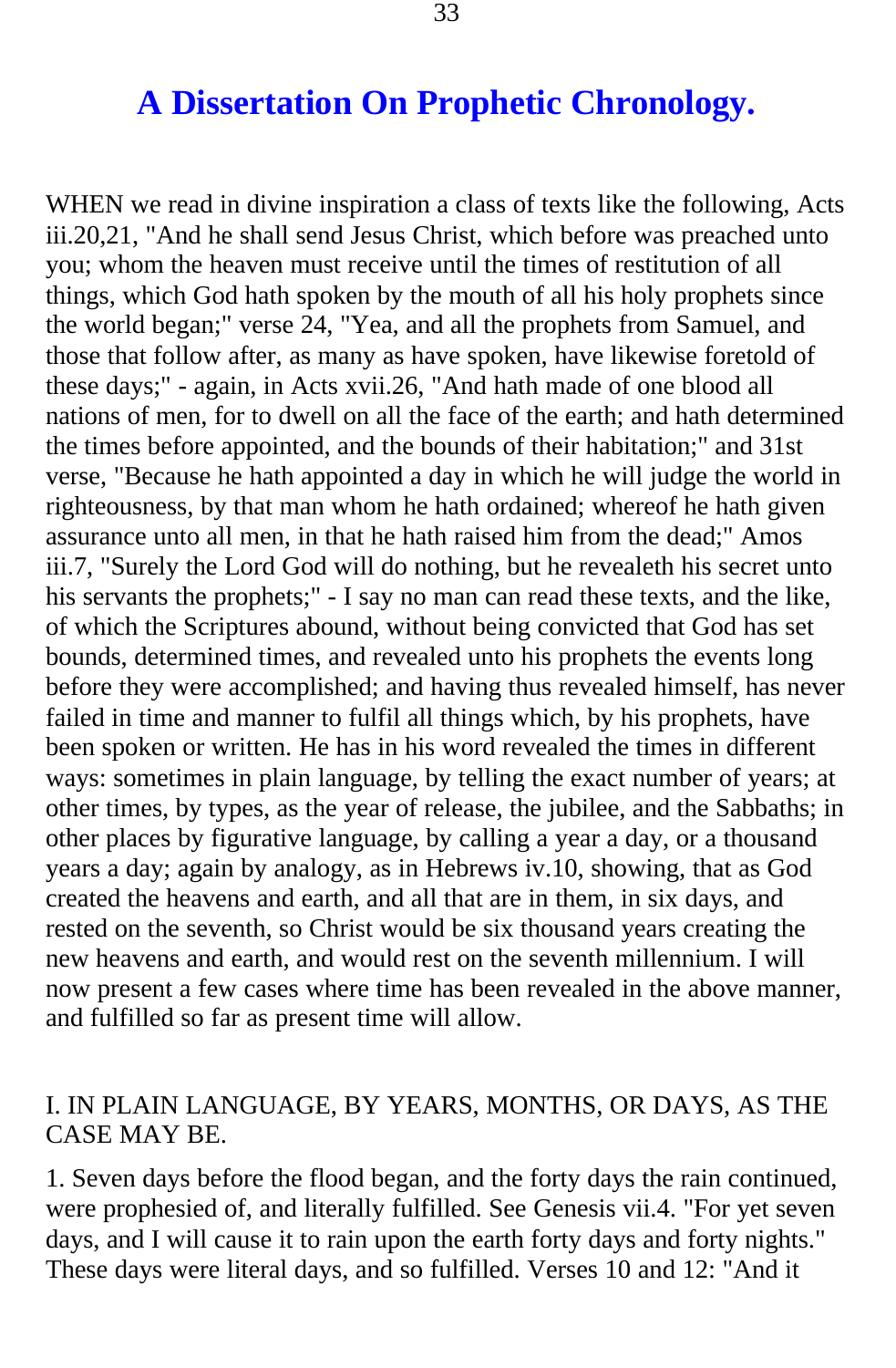came to pass after the seventh day that the waters of the flood were upon the earth." "And the rain was upon the earth forty days and forty nights."

2. Abraham was informed by God, that his seed should be afflicted in a strange land four hundred years, which, including his sojourn, would make 430 years. Gen.xv.13. This was literally accomplished. See Exodus xii.40,41.

3. The butler's and baker's dreams were interpreted to mean three days, by Joseph, and were exactly fulfilled. See Gen.xl.12-20.

4. The dream of Pharaoh, as explained by Joseph, meaning seven years' plenty and seven years' famine, was literally completed. See Gen.xli.28-54.

5. The forty years in the wilderness were prophesied and fulfilled literally. See Num.xiv.34. Josh.v.6.

6. Three years and a half Elijah prophesied that there would be no rain, and there was none until the time was finished. 1Kings xvii.1. James v.17.

7. Isaiah prophesied that within sixty-five years Ephraim should be broken, so that they should not be a people, Isa.vii.8; and in sixty-five years they

were broken and carried away by Esarhaddon, king of Babylon, B.C. 742 677.

8. The seventy years' captivity prophesied of by Jeremiah, Jer.xxv.11, were fulfilled between B.C. 596 and 526.

9. Nebuchadnezzar's seven times were foretold by Daniel, and fulfilled in seven years. See Daniel iv.25 and Josephus.

10. The seventy weeks which Gabriel informed Daniel would "finish transgression, to make an end of sin, to make reconciliation for iniquity, to bring in everlasting righteousness, to seal up the vision and prophecy," which Daniel had before of the four kingdoms of the earth, that should finally be destroyed by the kingdom of the "stone cut out without hands," and "to anoint the Most Holy." Who can read this prophecy of the seventy weeks, and the history of Ezra, Nehemiah, the Jews, Romans, John and Jesus Christ, and not be convicted of its exact fulfilment in 490 years? And I would ask, how can it be possible that men who believe the Bible, and who have seen the exact fulfilment of all prophetic chronology thus far, can say with any degree of propriety these seventy weeks are indefinite? Where are their proofs? Not on the records of divine inspiration. For, here we find no sample. Here is no time given, that has not been literally fulfilled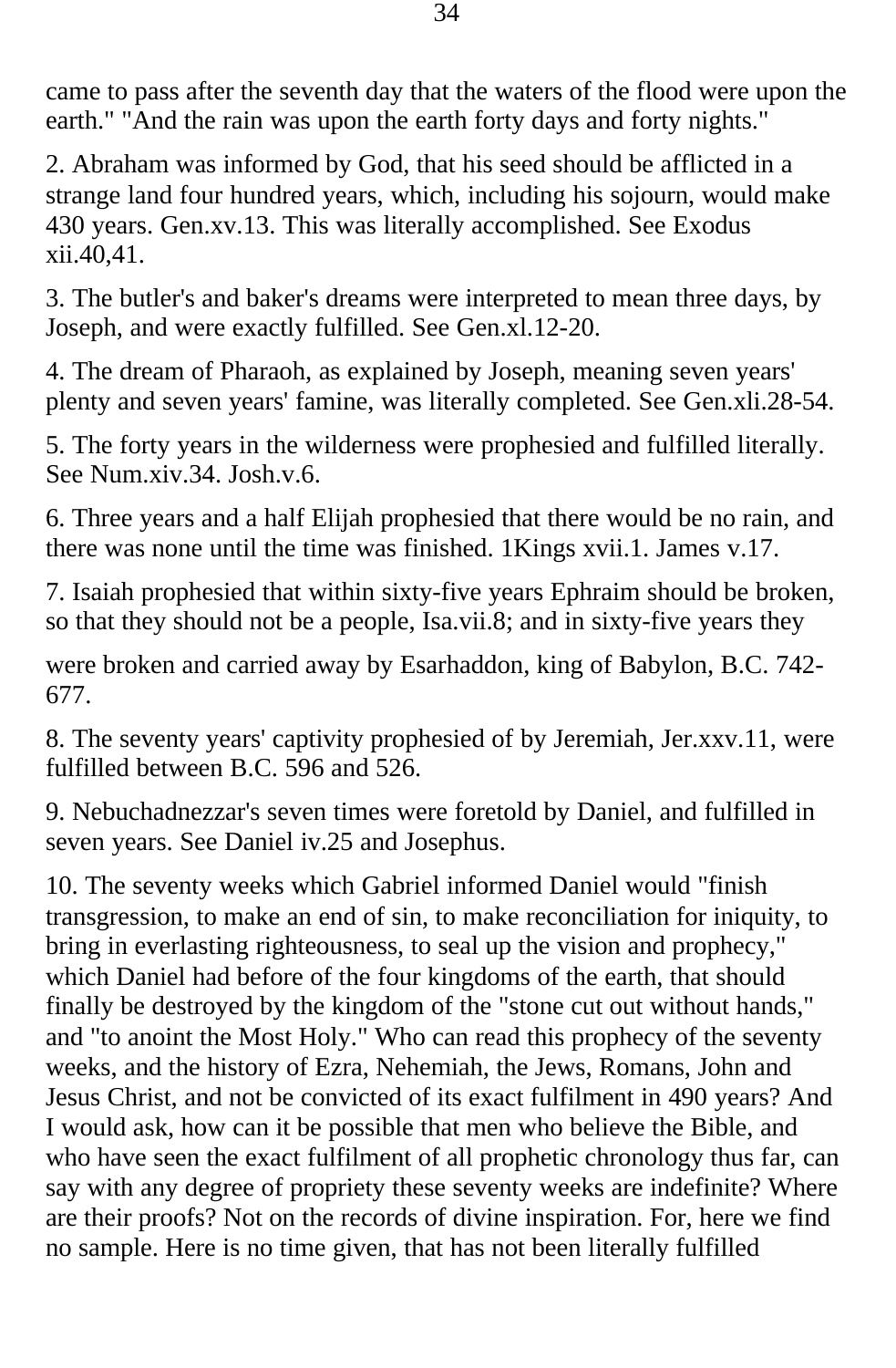according to the true intent and meaning of the prophecy. Why not, then, settle this one point forever, among believers in the divine authority of the Scriptures: that the chronology of prophecy is to be received with an equal faith with the chronology of history? Why not believe the declarations of God concerning the future, as we do concerning the past? Who denies that God created the heavens and the earth, and all that were in them, in six days? None but the Infidel, say you. What better then is he who denies that God will accomplish what he has said he would perform in a given period? Well may the Infidel charge home upon us hypocrisy, when we refuse to believe the latter as well as the former.

All these cases which I have brought forward as proof of prophetic chronology were once prophecies; and would it have been right in Noah, the patriarchs, and prophets, to have rejected the time given, any more than the manner? I answer, it could not have been faith to have rejected either. Then let us have faith to believe the chronology of the future, as well as of the past.

The seventy weeks were evidently fulfilled in the year A.D. 33, beginning 457 years B.C., at the going forth of the commandment to Ezra to restore the law and the people to Jerusalem. See Ezra vii.10-13. I need not stop to argue this point, as very few can be found who have the hardihood to deny the seventy weeks as being a definite time. One reason, out of the many, may be here presented. Why should the man Gabriel be so particular in defining the beginning and the end of the seventy weeks, if indefinite time only is meant? And why did he name the events so particularly, as to divide the seventy into three very unequal parts, and yet in all three parts include the whole? Surely, no mortal can account for this agreement of numbers, and yet call it indefinite. There was much more ambiguity in the prophecy to Abraham, concerning his seed sojourning in a strange land four hundred years, (see Gen.xv.13,14,) than in this of the 70 weeks. Yet that was exactly accomplished on the self-same day predicted. Ex.xii.41. And, in me, it would be the very height of folly to believe otherwise concerning these 70 weeks of years, than as an exact fulfilment, on the self-same day. God has not changed, that he will not be as particular now as in the days of Abraham. He surely will; and when men, through cowardice or unbelief, charge God with thus tampering with his word, they must, sooner or later, find it to their cost to make such a solemn charge.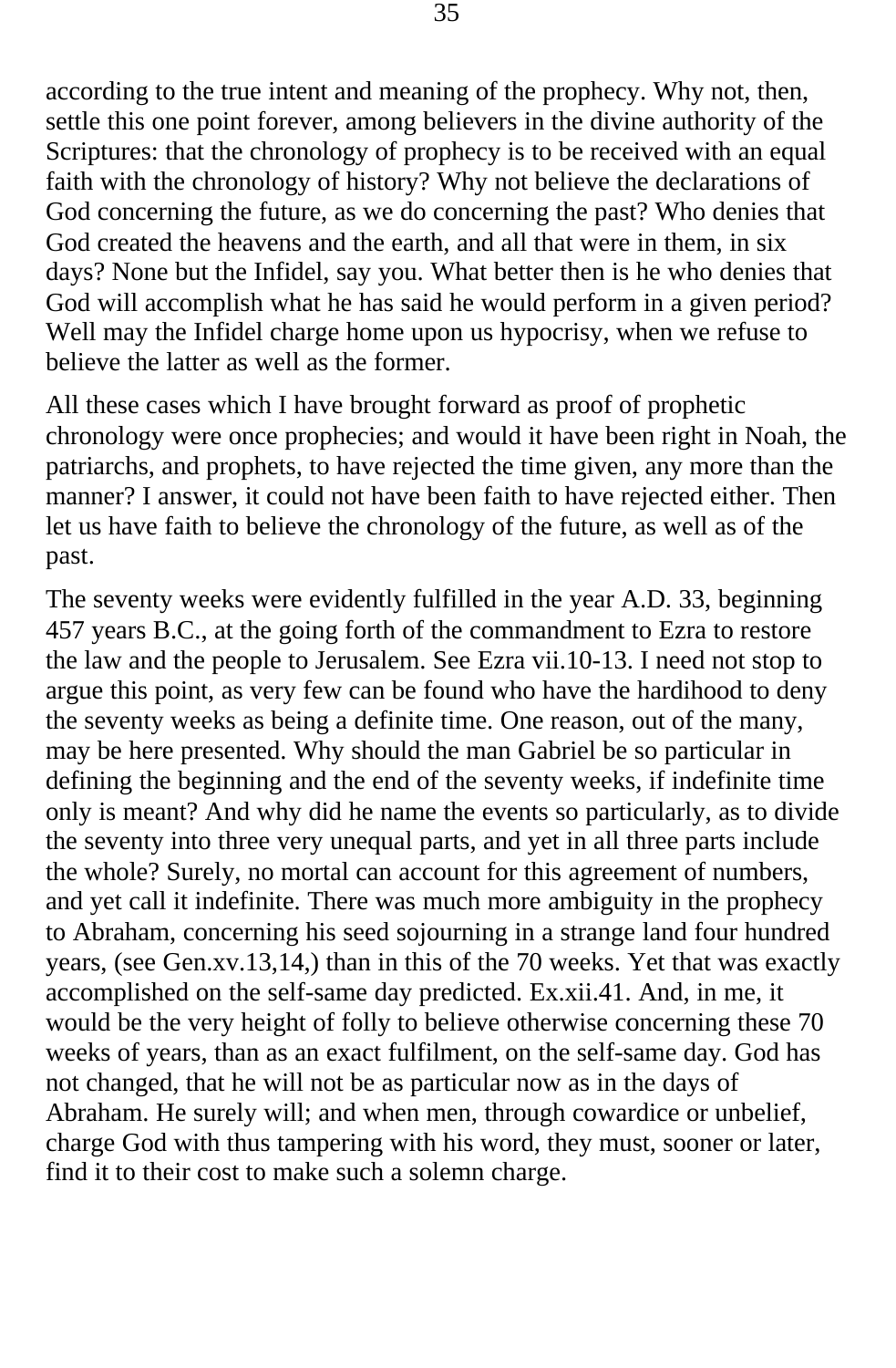#### II. I WILL NOW BRING FORWARD SOME PROPHECIES WHICH REMAIN TO BE FULFILLED, OR WHICH HAVE RECENTLY BEEN ACCOMPLISHED.

1. Moses' prophecy of the scattering of the people of God among all nations "seven times;" see Lev.xxvi.14-46. It is evident that these "seven times" were a succession of years, for their land was to lie desolate as long as they were in their enemies' land. And the people of God have been scattered, and are now a scattered and a peeled people. These "seven times" are not yet accomplished, for Daniel says, "When he shall have accomplished to scatter the power of the holy people all these things shall be finished." The resurrection and judgment will take place. Dan.xii.6,7: "And one said to the man clothed in linen, which was upon the waters of the river, How long shall it be to the end of these wonders? And I heard the man clothed in linen, which was upon the waters of the river, when he held up his right hand and his left hand unto heaven, and sware by him that liveth forever, that it shall be for a time, times, and a half: and when he shall have accomplished to scatter the power of the holy people, all these things shall be finished."

What did the angel mean by time, times, and a half? I answer, he meant three years and a half prophetic, or forty-two months, as in Rev.xi.2, and xiii.5; or 1260 prophetic days, as in Rev.xi.3, and xii.6 and 14. He meant the one half of "seven times." Daniel saw the same thing as Moses, only to Daniel the time was divided. He was informed that the little horn would "speak great words against the Most High, and shall wear out the saints of the Most High, and think to change times and laws; and they shall be given into his hand until a time, times, and the dividing of time." This makes Moses' seven times, for twice three and a half are seven, and twice 1260 are 2520 common years. But you may inquire, are not these two things the same in Daniel? I answer, no. For their work is different, and their time of existence is at different periods. The one scatters the holy people; the other wears out the saints. The one means the kingdoms which Daniel and John saw; the other means Papacy, which is called the little horn, which had not come up when the people of God were scattered by Babylon and the Romans. The first means literal Babylon or the kings of the earth, the other means mystical Babylon or Papacy. And both together would scatter the holy people and wear out the saints "seven times," or 2520 years.

Moses tells us the cause of their being scattered. Lev.xxvi.21: "And if ye walk contrary unto me, and will not hearken unto me." Jeremiah tells us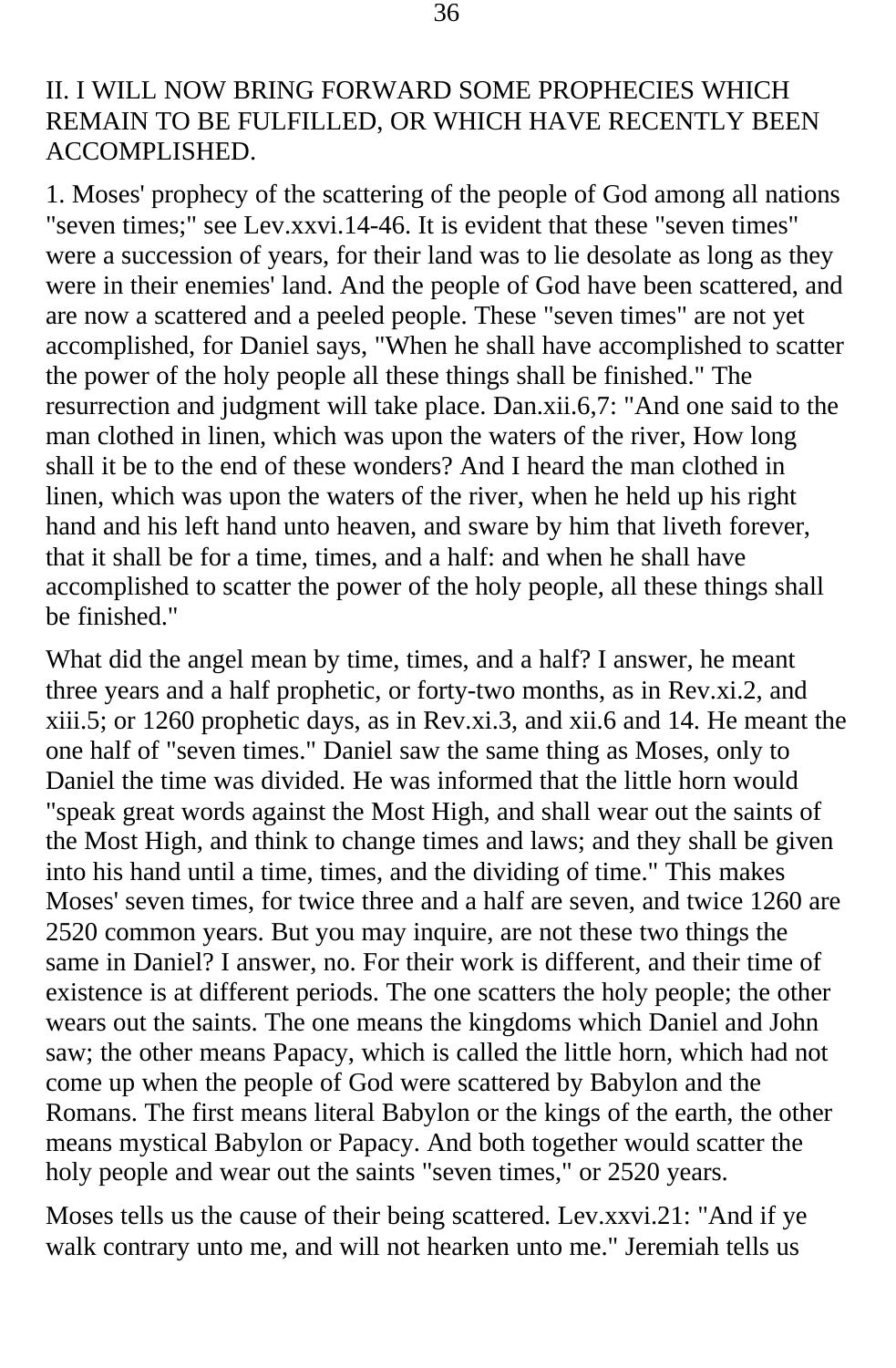when this time commenced. Jer.xv.4 to 7: "And I will cause them to be removed (scattered) into all kingdoms of the earth, because of Manasseh, son of Hezekiah king of Judah, for that which he did in Jerusalem. For thou hast forsaken me, saith the Lord, thou art gone backward; therefore will I stretch out my hand against thee, and destroy thee. I am weary with repenting. And I will fan them with a fan in the gates of the land; I will bereave them of children, I will destroy my people, since they return not from their ways." We have the same cause assigned by Jeremiah as was given by Moses, and the same judgments denounced against his people, and the time is here clearly specified when these judgments began, "in the days of Manasseh." And we find in 2Chron.xxxiii.9-11, that for this same crime they were scattered. "Wherefore the Lord spake to Manasseh and to his people, but they would not hearken. Wherefore the Lord brought upon them the captains of the host of the kings of Assyria, which took Manasseh among the thorns, and bound him with fetters and carried him to Babylon." Here then began the "power (their king) of the holy people to be scattered." This year, also, the ten tribes were carried away by Esarhaddon, king of Babylon, and Isaiah's sixty-five years were fulfilled when Ephraim was broken. This was in the year B.C. 677. The seven times are 2520; take 677 from which, and it leaves 1843 after Christ, when "all these things will be finished." You may wish to know how the "time, times, and a half" are divided.

I answer, the Babylonians bear rule over Israel and Judah 140 years, Medes and Persians 205 years, the Grecians 174 years, and the Romans before the rise of Papacy 696 years; making in all of the four kingdoms 1215 years that the people of God were in bondage to the kings or rulers of these kingdoms. Then Papacy began her time, times and a half, which lasted until 1798, being a period of 1260 years; which added to the 1215 years of the kings, before mentioned, make 2475 years; wanting 45 years to complete the "seven times." And then the kings of the earth must consume the papal power and reign 45 years to complete the "seven times;" which added to 1798, when the last of the ten kings broke loose from the power of Papacy, and again exercised their kingly power, (see the holy alliance, Rev.xvii.16 to 18. Dan.vii.12,) ends 1843. Dan.xii.7 to 13. Thus this 45 years accomplishes the "time, times, and a half," which the kingdoms of the earth were to exercise their authority in, "scattering the power of the holy people," being 1260 years. And Papacy, or mystical Babylon, accomplished her "time, times, and the dividing of time," being 1260 years, between A.D. 538 and 1798, in "wearing out the saints of the Most High and thinking to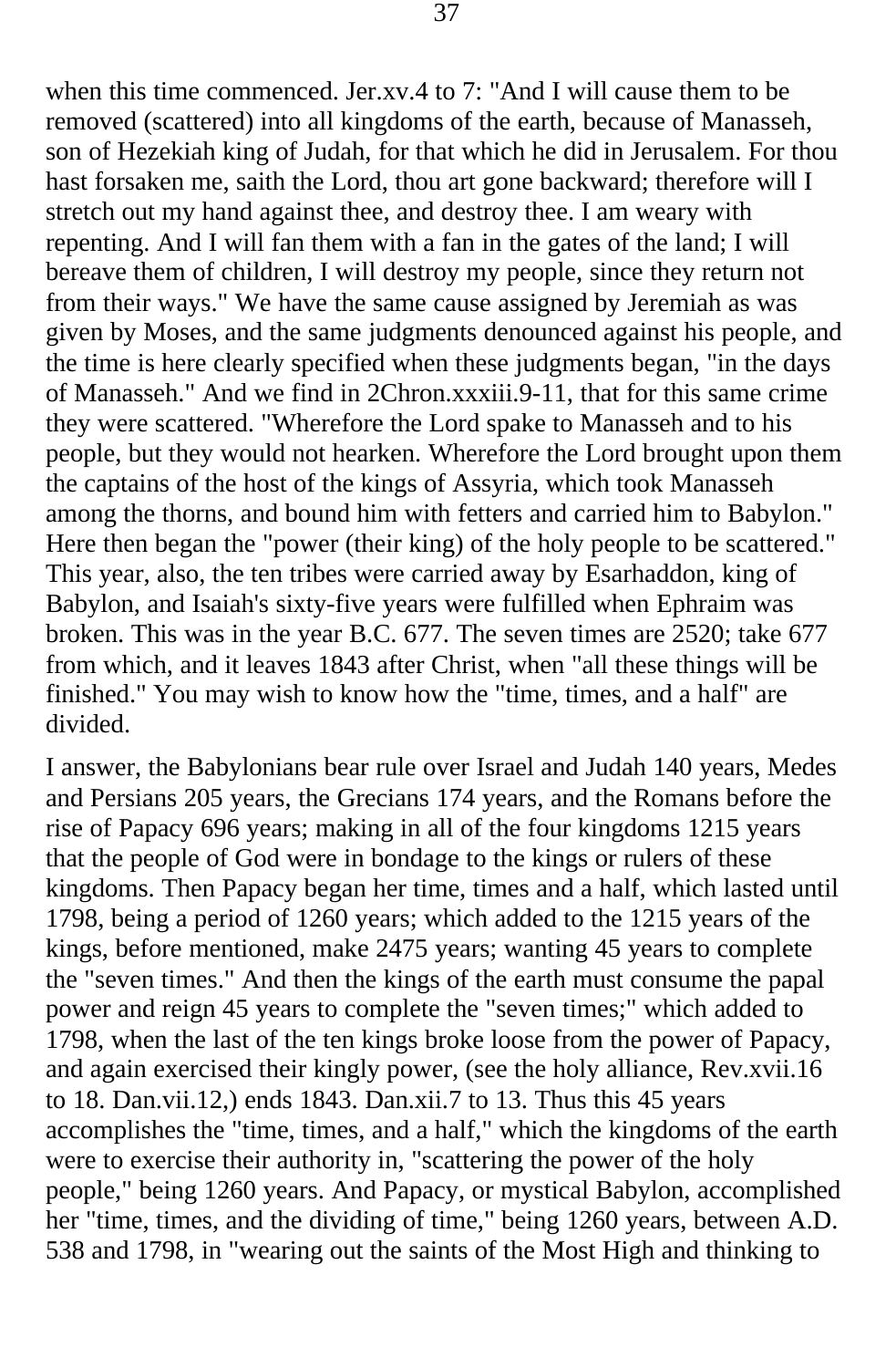change times and laws." And both together make 2520 years, beginning before Christ 677, which taken out of 2520, leaves 1843 after Christ, when captive Zion will go free from all bondage, even from death, and the last enemy conquered, the remnant out of all nations saved, the New Jerusalem completed, the saints glorified.

The next prophetic number to which we shall attend, will be Daniel viii.14. "Unto 2300 days, then shall the sanctuary be cleansed, or justified." After Daniel had seen three visions, two of them including the whole "seven times," he sees under his last vision but the three last kingdoms, Persia, Grecia and Rome. He then hears a saint speaking, and another saint inquiring for how long time this last vision should be. Daniel was then informed, that it should be unto 2300 days. He afterwards heard a voice commanding Gabriel to make him (Daniel) understand the vision. He came and told him, that the vision would carry him to the end of all indignation, and at the time appointed (2300 days) the end would be. Gabriel then named two of the three kingdoms, i.e. Persia and Grecia, and described the Roman by its acts. Then he left Daniel to consider of the vision. Fifteen years afterwards, while Daniel was praying, Gabriel came to him again, and told Daniel he had come to make him understand the vision. Then he gives him the 70 weeks, and tells him plainly that the 70 weeks would seal (or make sure) the vision and prophecy. Here he gave him a clue to know when his vision of the ram and he-goat began. He tells Daniel plainly, and shows how those who should live after the 70 weeks were fulfilled, might know his prophecy to be true, and what they might understand by days in this vision. If, then, the 70 weeks were a part of the vision of the ram and hegoat, and given, as it is evident, for the express purpose of showing the beginning of the vision, it remains a simple problem. If 490 days were fulfilled in the year A.D. 33, by being so many years, when will 1810 days afterwards be fulfilled in the same manner? Answer, 1843.

Then in the twelfth chapter of Daniel, at the 7th verse, we have the three and a half times, which have been already explained in part, meaning 1260 days. See Rev.xii.6 and 14: The woman in the wilderness, 1260 days, which is the same thing as three and a half times. Daniel, in the seventh chapter, 25th verse, mentions the little horn wearing out the saints three and a half times; but in the twelfth chapter, 7th verse, it is "scattering the power of the holy people" three and a half times. This was to be accomplished by the kings of the earth. Jer.l.17: "Israel is a scattered sheep, the lions have driven him away; first the king of Assyria hath devoured him, and last this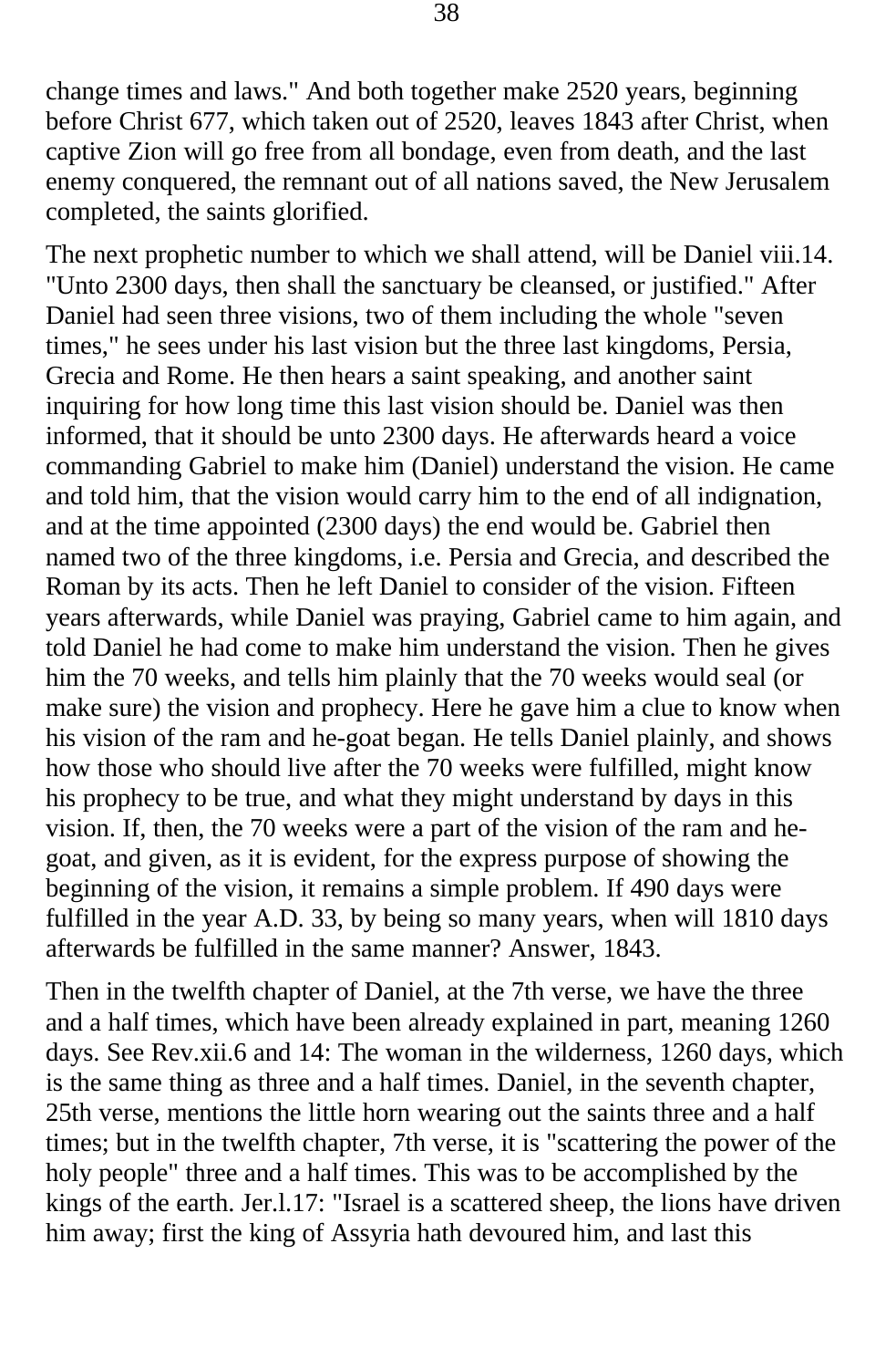Nebuchadnezzar, king of Babylon, hath broken his bones." Also, Zech.i.18- 21.

Then in the twelfth chapter of Daniel, 11th verse: "And from the time that the daily sacrifice, (meaning abomination,) shall be taken away, and the abomination that maketh desolate set up, there shall be 1290 days." There is some difficulty in knowing what is here intended by "daily sacrifice" in this text. It cannot mean the Jewish sacrifices, for two good reasons:-

1. It has some immediate connection with "the abomination that maketh desolate," i.e. Papacy, or papal power of Rome, that is "taken away, to set up," &c. Now all must admit that Jewish sacrifices were taken away about five hundred years before Papacy was set up, or exalted.

2. If Jewish sacrifices are here meant, then in A.D. 1360 this papal power would have ended her setting up, or exaltation. But Papacy was then at the height of its power. I have come to this conclusion: that this power, called "daily sacrifice," is Rome pagan abomination; the same as Christ has reference to in Matt.xxiv.15. Luke xxi.21. Certainly Christ could not have reference to papal abomination that maketh desolate until Christ's second coming; for that was not set up until nearly five hundred years afterwards. Of course, it must have been the pagan abomination which would be taken away. This agrees with Paul, 2Thess.ii.3-10: "Let no man deceive you by any means: for that day shall not come, except there come a falling away first, and that man of sin be revealed, the son of perdition: who opposeth and exalteth himself above all that is called God, or that is worshipped: so that he, as God, sitteth in the temple of God, showing himself that he is God. Remember ye not that, when I was yet with you, I told you these things? And now ye know what withholdeth that he might be revealed in his time. For the mystery of iniquity doth already work: only he who now letteth will let, until he be taken out of the way. And then shall that Wicked be revealed, whom the Lord shall consume with the spirit of his mouth, and shall destroy with the brightness of his coming: even him, whose coming is after the working of Satan, with all power, and signs, and lying wonders, and with all deceivableness of unrighteousness in them that perish; because they received not the love of the truth, that they might be saved." Here Paul shows plainly, that there was one abomination then at work, which would hinder the rise of the last abomination, until the first was "taken out of the way." Then the second would be revealed, whom the Lord would destroy with the brightness of his coming. The question then would be, when was Paganism taken out of the way? I answer, it must have been after the ten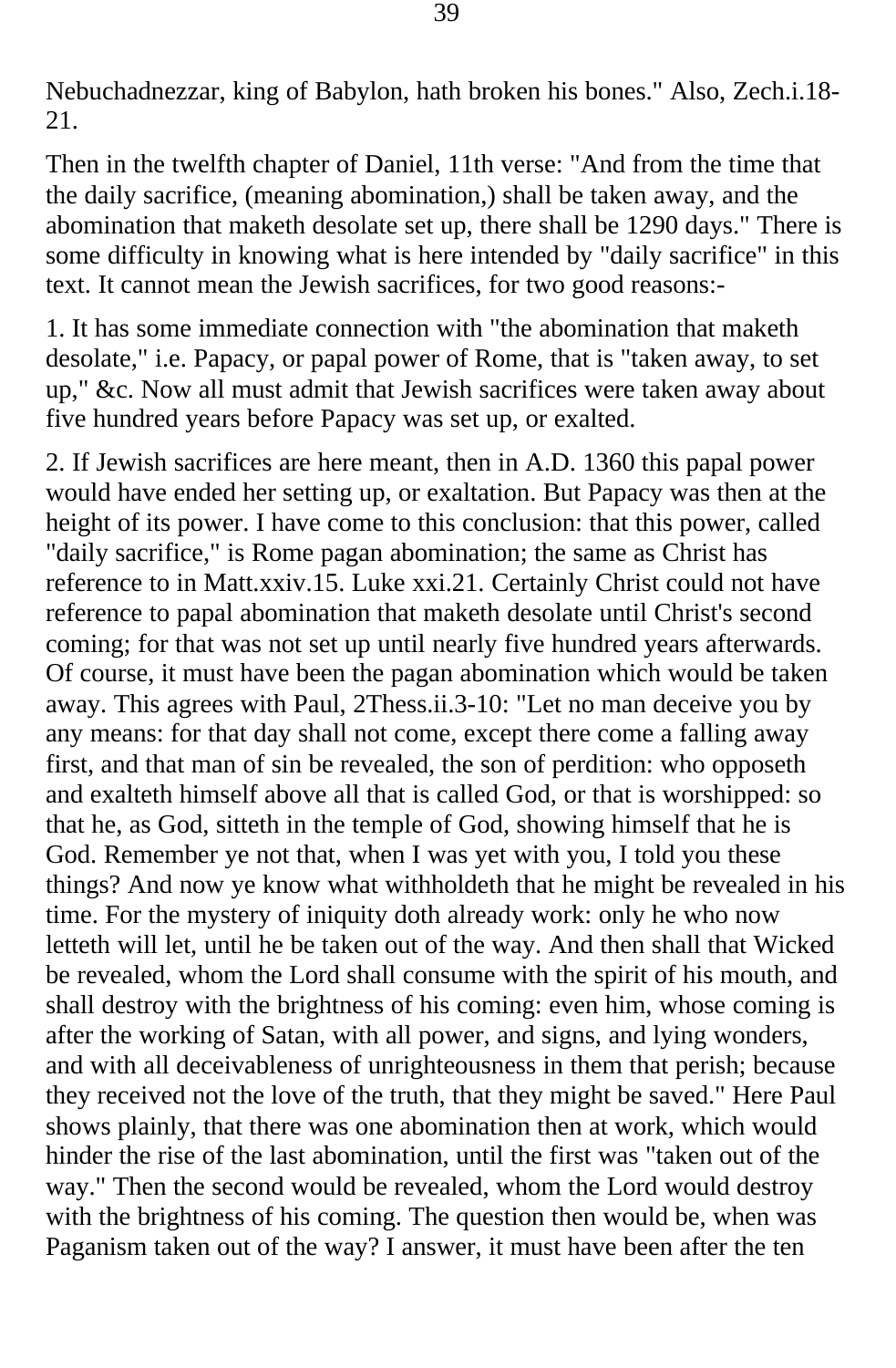horns arose out of what is called the Western empire of Rome, which were to arise up and rule one hour,**\*11** (a little time,) with the beast, pagan: for this little horn was to arise o[r be "se](#page-196-0)t up" among the ten horns. It could not be until after the year 476 after Christ, when the Western empire fell, and was divided into ten kingdoms. It could not come until "they," the ten kings, had "polluted the sanctuary of strength," (meaning Rome.) Dan.xi.31: "And they shall pollute the sanctuary of strength, and shall `take away' the daily sacrifice, and they shall place the abomination that maketh desolate." Who shall do this? I answer, the ten horns, or kings. Rev.xvii.12,13: "And the ten horns which thou sawest are ten kings, which have received no kingdom as yet, (when John saw his vision,) but receive power as kings one hour, (a short time,) with the beast." The beast here must mean Rome pagan, for we have been told that beast means a kingdom. Daniel vii.23: "Thus he said, the fourth beast shall be the fourth kingdom upon earth." And as papal Rome had not yet been "set up," we must of necessity call this beast Rome pagan. Then he tells us, Rev.xvii.13, "These (ten kings) have one mind," that is, one faith,, all being converted to the orthodox religion of the Catholic Roman Church, "and shall give their power and strength to the beast," meaning Rome papal; for now this beast is "set up," and the ten kings have given their power and strength to the pope of Rome, and the woman or Papacy sits upon the scarlet-colored beast having seven heads and ten horns.

Then the abomination that maketh desolate began his rule in the fourth kingdom, when "the dragon (emperor of the Eastern empire) gave him his power, his seat, (Rome,) and great authority," (Rev.xiii.2,) and when the ten kings give their power and strength to him, and he (the pope) uses his authority over the kings of the earth. See Rev.xvii.18. "And the woman thou sawest is that great city, which reigneth over the kings of the earth." These several marks, and combinations of events, and circumstances, in my opinion, can nowhere be fulfilled in any manner agreeing with the prophecy, except in the conversion of the pagan kings to Christianity, which happened as soon as A.D. 508; then they "must continue a short space," Rev.xvii.10; which is shown in Daniel to be thirty years, the difference between Dan.vii.25 and xii.11, the last number, 1290 years, beginning at the "taking away" Paganism, A.D. 508; the first number, 1260 years, beginning at the setting up of Papacy, A.D. 538, when the dragon gave his power, his seat and great authority, and when the ten kings gave their power and strength to Rome papal, and he exerciseth the power of the pagan beast before him. Papacy now killed heretics, as Paganism had Christians before.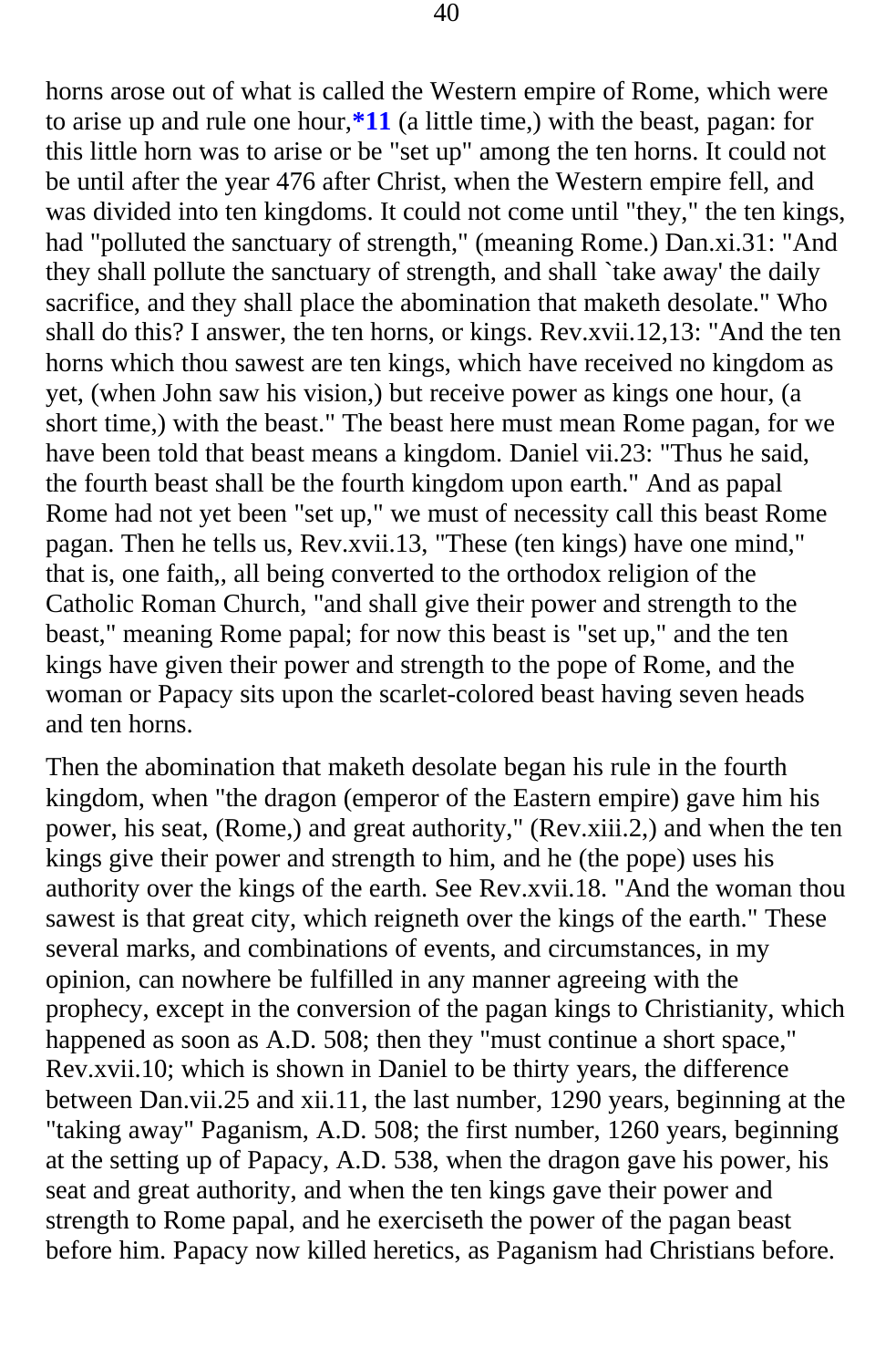Then these numbers would end in the year A.D. 1798, allowing a day for a year.

The events which took place in the year 1798, are strong evidence that my calculations of these numbers are correct. Papacy then lost the power to punish heretics with death, and to reign over the kings of the earth. All must agree that Papacy has no temporal power over any kingdom, except the little kingdom of Italy, one of the horns of which the ten are composed. It is very evident, too, that the church is not now in the wilderness, and the time, times and a half of the church in the wilderness were fulfilled when free toleration was given to all religions in Italy, France, Spain, Portugal, &c.; where Bonaparte obtained power and granted free toleration. Also, the two witnesses are not clothed in sackcloth, and the 1260 years are fulfilled. No one can doubt for a moment that the Bible was forbidden to the common people, and forbidden to be translated in any common language, after the orthodox put down the Arian heresy in Italy and the West, by Bellisarius, the general of Justinian's troops, sent into Africa and Italy for the express purpose of suppressing the Arian power, and giving the Church of Rome the pre-eminence over all schismatics. Then was the Bible taken from the common people, and remained in a sackcloth state from A.D. 538 until A.D. 1798, during 1260 years. Here we find the prophetic time of days fulfilled in years, by two ways more. And now it remains to show the end, by Dan.xii.11,12. "And from the time that the daily sacrifice shall be taken away, and the abomination that maketh desolate set up, there shall be 1290 days." Paganism taken away A.D. 508; add 1290, makes 1798. "Blessed is he that waiteth, and cometh to the 1335 days: but go thou thy way until the end be, for thou shalt rest and stand in thy lot at the end of the days."

When will the end of these days be? you may inquire. I answer, 1335 years from taking away the first abomination of the Roman kingdom, A.D. 508, to which add 1335 and it makes A.D. 1843, when Daniel will stand in his lot, and all who have waited for the Lord will be blessed.

III. I will now show some proof that days in prophetic chronology are used for years. All must agree, that God has in many places, and at divers times, revealed future things in figures, emblems, types and allegories; and, as I believe, for wise and benevolent purposes. The most prominent is, that in order to get anything clear, the Bible student must study the whole. And as it respects the matter under consideration, days being put for years: If God had revealed himself plainly by using plain language instead of figures; if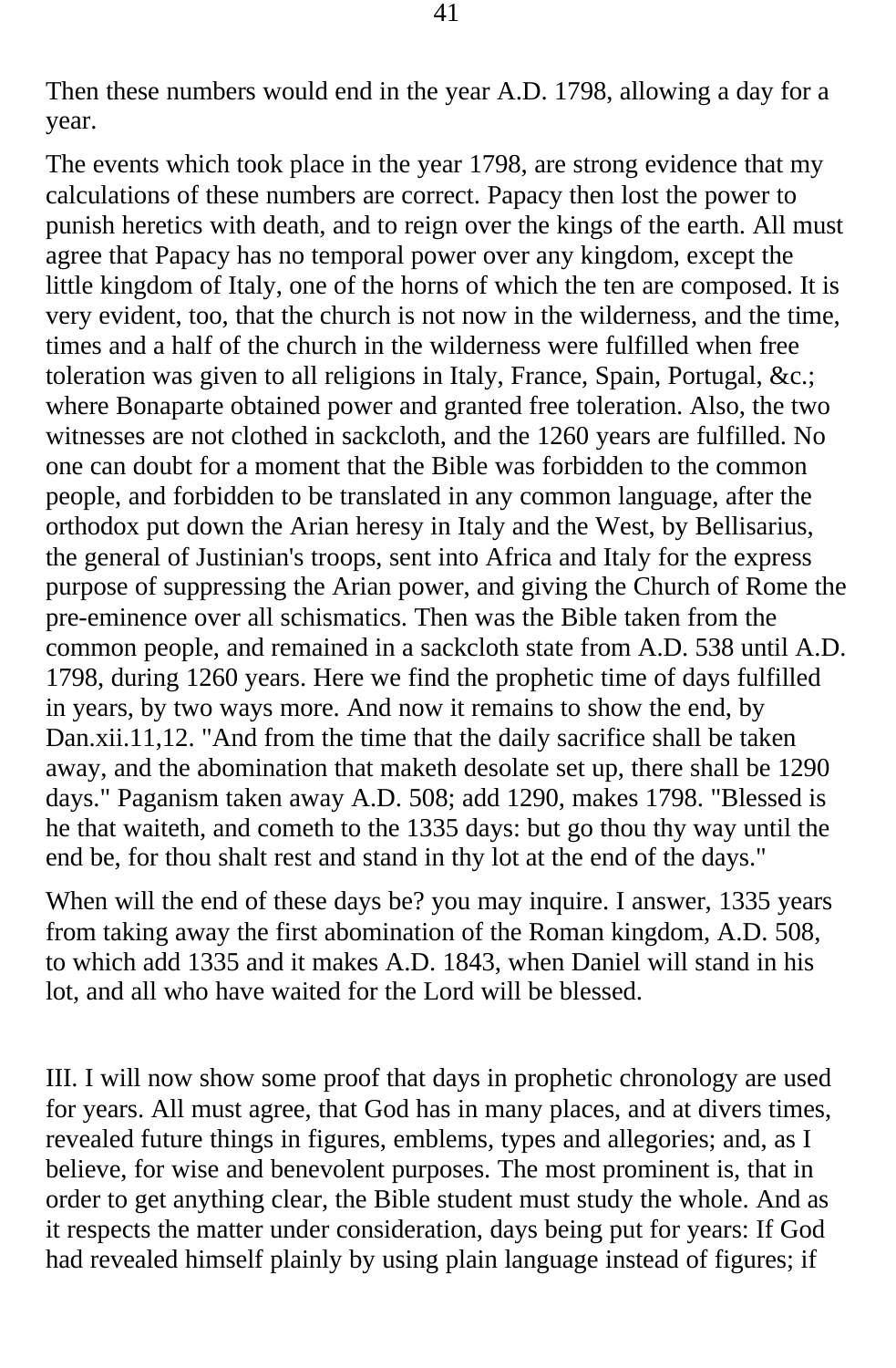he had said, "Unto 2300 years from the time that Ezra would be sent up from Babylon to restore the law and captives, &c., to the time when the end of the world should come," many men of the world would reject the whole Bible because of these words.

Again, others, during past ages, if they could have known that the judgment day was yet many years to come, they would have abused the mercies of God, because vengeance was not executed speedily. Yet God had determined times, and set bounds, and must reveal it to his prophets, or he would deny himself, (Amos iii.7: "Surely the Lord God will do nothing," &c.) that that day may not overtake the true believer as a thief, 1Thess.v.4. It is in the manner of Christ's parables, Matt.xiii.14,16: "By hearing ye shall hear, and shall not understand; and seeing ye shall see, and shall not perceive." "But blessed are your eyes, for they see; and your ears, for they hear."

That God has used days as a figure of years, none will or can deny. With Moses, Num.xiv.34: "After the number of the days in which ye searched the land, even forty days, (each day for a year,) shall ye bear your iniquities, even forty years; and ye shall know my breach of promise." With Ezek.iv.4- 6: "Lie thou also upon thy left side, and lay the iniquity of the house of Israel upon it: according to the number of the days that thou shalt lie upon it thou shalt bear their iniquity. For I have laid upon thee the years of their iniquity, according to the number of the days, three hundred and ninety days: so shalt thou bear the iniquity of the house of Israel. And when thou hast accomplished them, lie again on thy right side, and thou shalt bear the iniquity of the house of Judah forty days: I have appointed thee each day for a year." Also the seventy weeks in Dan.ix.24-27. These are samples. But you will inquire, How shall we know when days are used for years? I answer, you will know by the subject matter to be performed in the given time: for instance, the seven of the seventy weeks, "The streets and walls of the city should be built again, in troublous times;" every man must know this could not be performed in forty-nine days; or even in seventy weeks, 490 common days. So we are to look for another meaning to days; and we find it, as above, to mean years.

Again, the 2300 days. This is an answer given to the question, "For how long a time the vision," of the ram, the he-goat and the little horn, "shall be?" Answer, unto 2300 days. Who cannot see at a glance, that these three kingdoms could not conquer each other, rule over the whole world, each one separately for a time, and do this in six years and four months? Thus the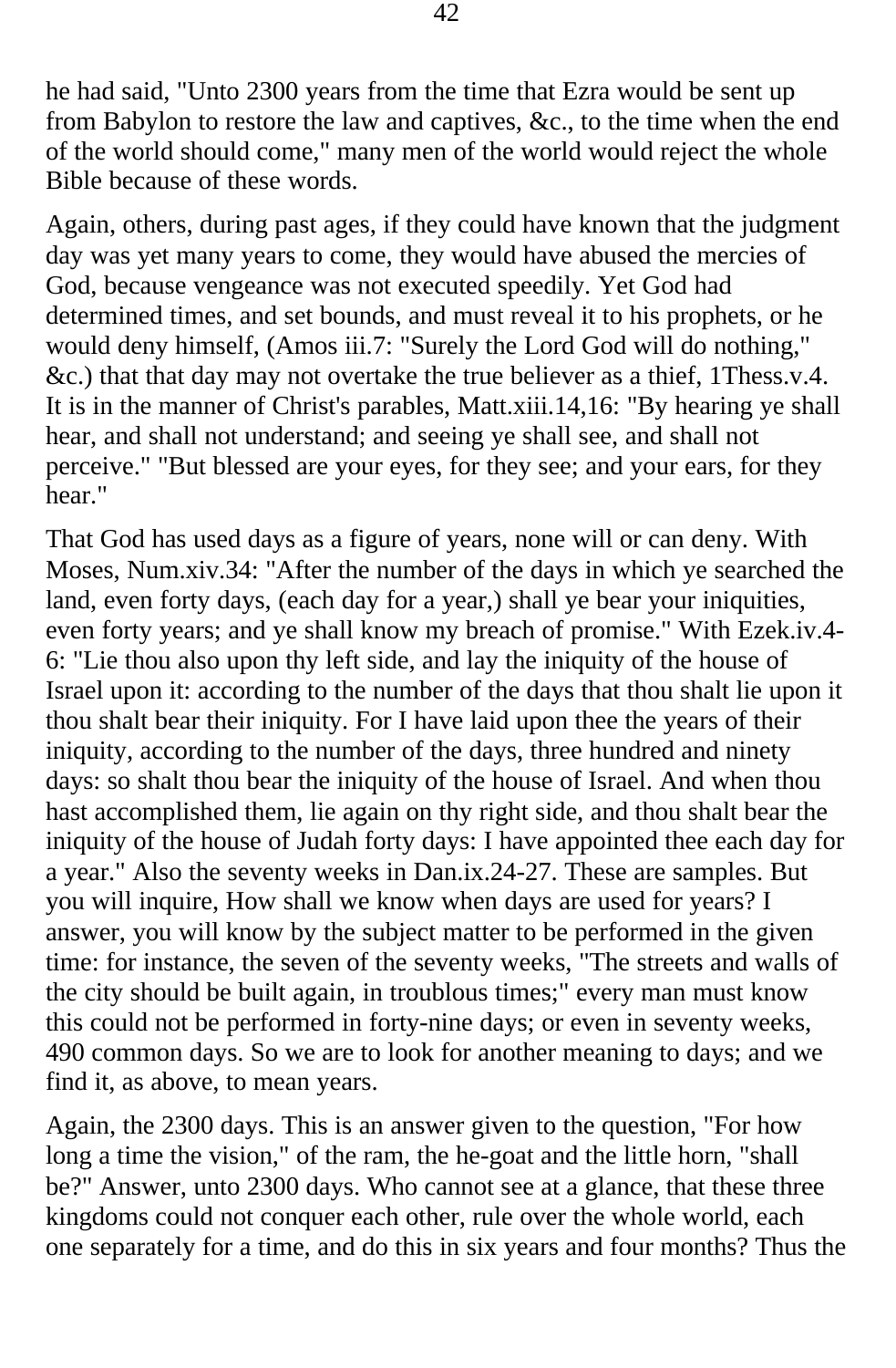infidel rejects his Bible, and the worldly scribe and priest try to explain away, by their own wisdom, what God has made plain by his word. "By hearing ye shall hear, and not understand; and seeing ye shall see, and shall not perceive."

But apply our rule, "years for days," and all is simple, plain, and intelligible.

I might here show how God has revealed time by types in his word, by Jewish sabbaths, by the jubilee, and by the day of rest; but I am warned that I have already trespassed on your patience. May we all apply our hearts unto that wisdom which compares scripture with scripture, and understand "times and seasons," which God has put within our power by his revelation unto us.

For the time is at hand, "when the wise shall understand - but the wicked shall not understand." Amen.**[\\*12](#page-196-0)**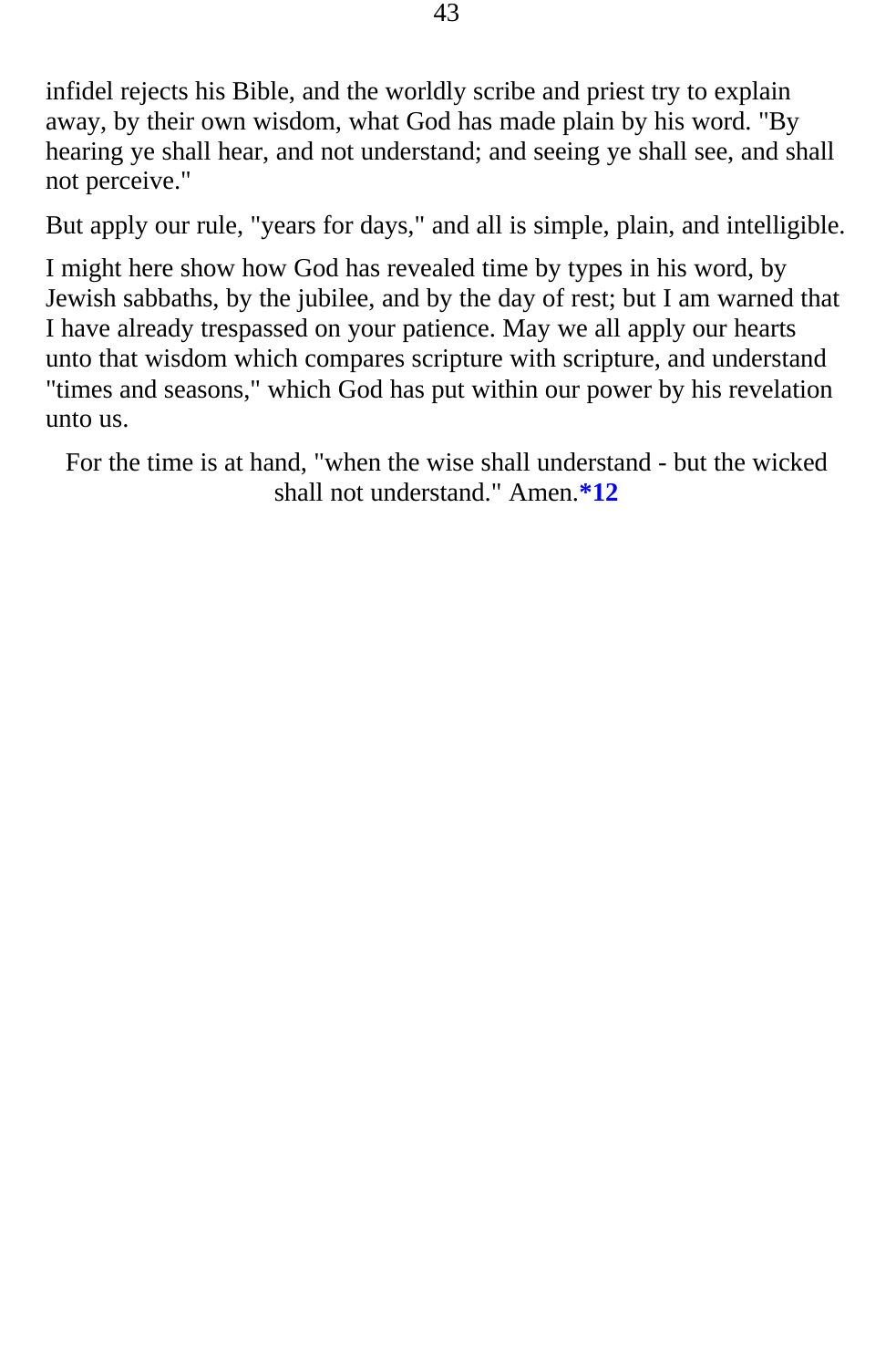## **PART SECOND.**

# **ADDRESS AND LECTURES.**

# **An Address To The Believers In The Second Advent Near, Scattered Abroad.**

#### MY DEAR BRETHREN AND FRIENDS:-

GRACE, mercy and peace be multiplied unto you, from God the Father, and our Lord Jesus Christ.

In time past, I have travelled quite extensively in the U. States and in Canada, publishing the glorious news of the near approach of the Second Coming of the dear Savior, to tens of thousands, both of saints and sinners. With many of these, I have formed the happiest acquaintance. It would afford me the greatest pleasure to meet those friends again, and renew an acquaintance so happy and endearing. But for this I cannot hope in this world. You will therefore permit me to address you, through the only medium now left me, on the glorious subject which has occupied your and my attention for several years past. It may be the last time I shall be favored with of addressing my friends scattered abroad, to whom I am bound by so many tender ties. As a friend of mine has conceived the idea of publishing another volume of my productions, which may fall into the hands of very many of my old friends who will see my face no more in this world, I avail myself of the privilege of appending to the same this address, containing my solemn, and, perhaps, last advice to you all, and thereby clearing the skirts of my garments of the blood of all.

It is about nine years since I first began to publish the doctrine of the Advent near; though I had been fully convinced of its truth long before, by a close and patient study of the Bible. But such were the difficulties attending its promulgation, that I was restrained from the duty for a long time. And when you consider the circumstances in which I was placed, you will not wonder that I shrunk, for a time, from the responsibility. I was alone; "no man stood with me" for a number of years. I had to contend against the prepossessions and prejudices of the entire christian community; the systems, talents, as also the superior education of the clergy; the religious press, and the political also, throughout the country; the institutions of learning, both literary and theological; the unbelief of the church; and, in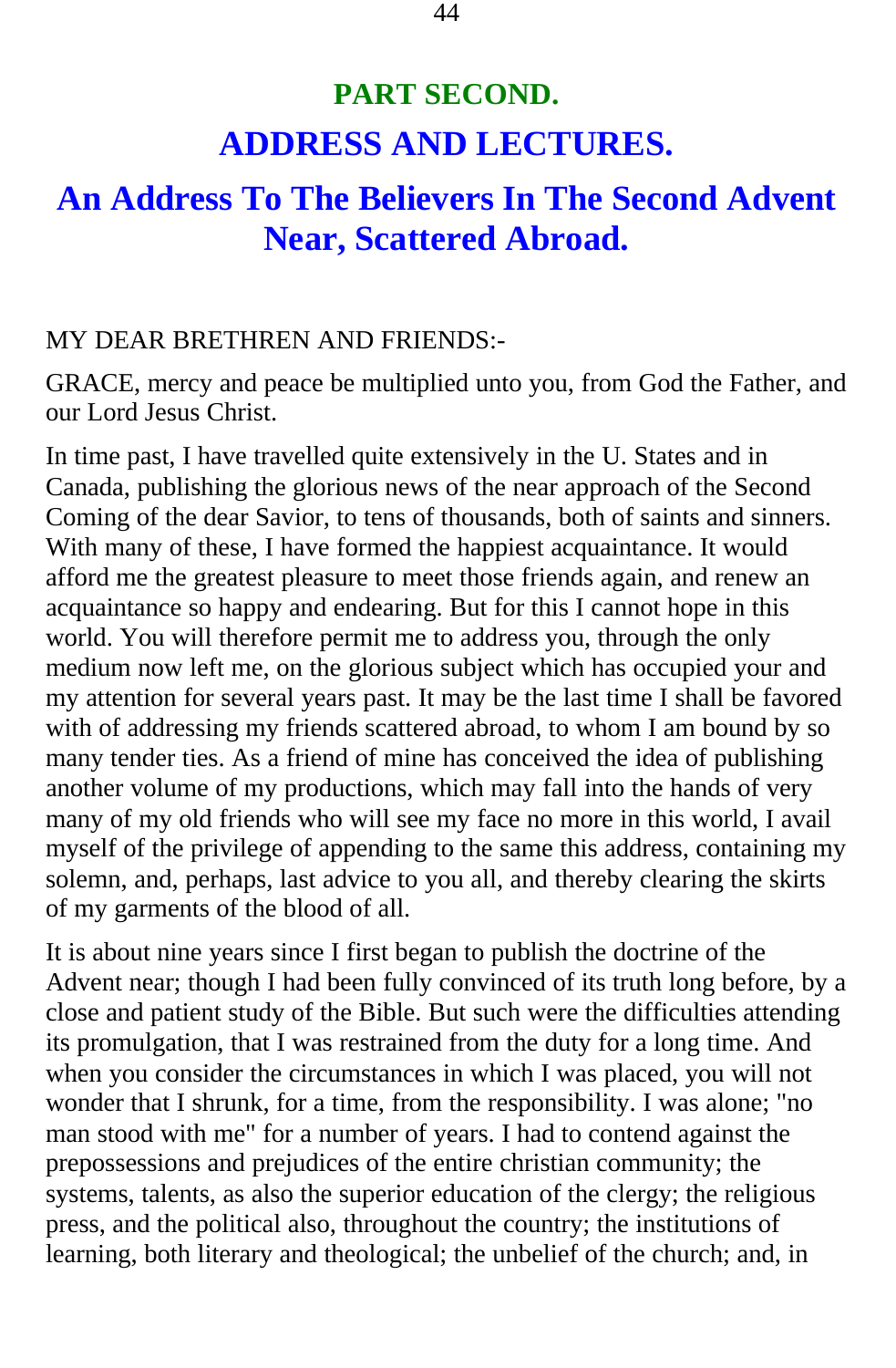short, the whole world were against me. Had you have seen the old farmer then, without education, with but limited means, almost unknown, unaccustomed to public speaking; without sympathy, authority, or recommendation from men; going into the world with the Bible alone in his hand to bear a solemn message to a sleeping church and a stupid world; - a message so alarming as the announcement of the speedy coming of the last judgment, and the conflagration of the world; - a doctrine so contrary to the human heart, so opposed to all the received opinions of the community; had you have seen me under these circumstances, I am disposed to believe that you would have pronounced me very visionary and fanatical. I speak not these things boastingly; God forbid; but rather to show my weakness and incompetency, and to magnify the wisdom and power of God, who is able to take worms to thresh mountains, and the weak things of the world to confound the wise and mighty; and that you may value these things the more, as being of God, and remain steadfast, watching unto prayer.

This view of the instrumentality which God has seen fit to employ in connection with the effects produced, will show that this cause and doctrine are of God. What other object could I have had in view, in preaching this doctrine, under the trying circumstances specified above, but to glorify God and save my fellow-men? Yet how many unworthy objects and motives have been attributed to me, by many of the professed disciples of Christ, and by a scoffing and unbelieving world! Take for examples the following from among the thousand lying reports circulated through the land:-

"That it was for worldly gain!" How can this be true? Look at the circumstances. According to my calculation of "prophetic times," there were but twelve years to the "consummation of all things." If I ever got rich, it must be within this period of time. Now what were the facts? Four years of the time were spent in New York, Vermont, and Canada; and all that the old man received would not amount to one dollar! Not that the brethren were not willing to give. No; for they often urged me to take; but it was wholly refused. Since which time, I have received some contributions, in order to bear my heavy travelling expenses; but my receipts have never exceeded my expenditures. But say they, "he has made it by his books." But, my brethren, this cannot be a motive; for my books were not thought of nor written until a number of years after I had gone out and published the doctrine. And then, again, the books were not published by me; but by those to whom I gave the privilege of publishing the first and second editions without charge. Does this look like speculation? "Well, then," says the opposer, "he does it to get a name, like the man who set a city on fire that he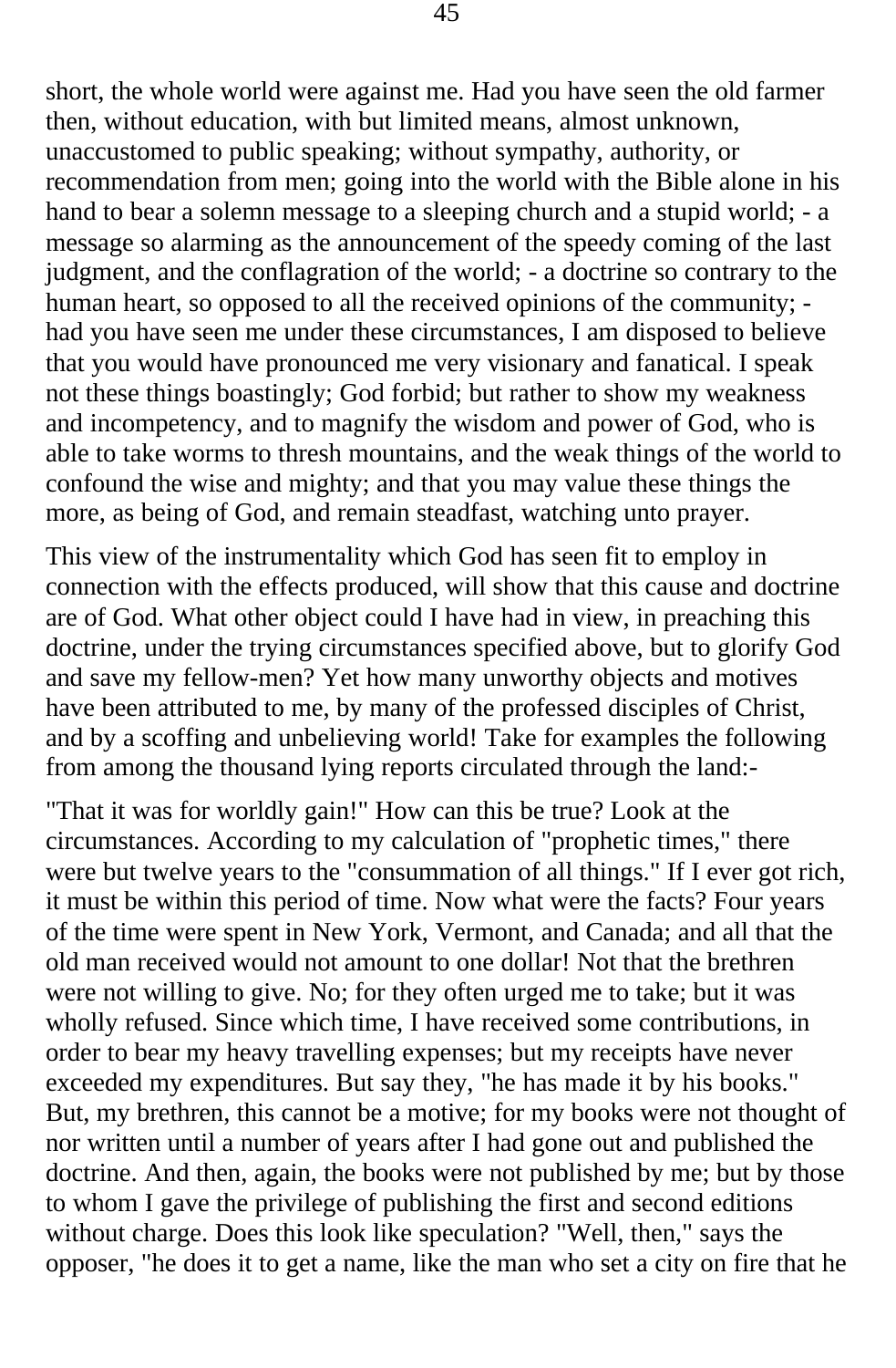might obtain notoriety." This needs no argument to confute it. The man who could conceive so ridiculous and silly a motive, or impute to others such motives, would be considered, if justly dealt with, either a madman or a fool; particularly where there is not a particle of evidence to support such imputations. Then he does it "to raise up a sect or party." This needs no more argument than the former.. To raise a party or sect, to exist certainly not more than twelve years, and now not more than three years, - you cannot suppose it to be an object. Again, thousands, and even tens of thousands more of you can witness, that I have begged of you to make no divisions in your churches or sects; that we had more than enough already. I have advised all men of every sect not to separate from their brethren, if they could live among them and enjoy christian privileges. I have often given my advice to those who have complained of persecution among their brethren, to live down persecution by well-ordered lives and godly conversation. Surely, my brethren, you will say this doth not look like sectarianism. And then, to cap the climax of arguments, a Rev. D. D. of the Baptist order cries out, "It is all moonshine." "Amen," says the Universalist minister. This is argument well endorsed. My opponents have been in the habit, too, of spreading false reports, in order to destroy the influence of what they could not confute, and by ridicule try to destroy what in sober reason they could not condemn. They have published my death in the public papers, when some of them knew it to be false. They have published, and reported, over and over again, that I had altered my calculation of prophetic time a hundred years. They have published the foolish story, that I would not gamble away my little home, in order to convince wicked and corrupt men that I believed the doctrine that I preached. They have told and published too that I built stone-wall instead of rail-fence on my farm. Some have gone into distant places, and reported that I was building a large house with money I got for preaching, when the truth is I built a house in 1817, of small dimensions. They have reported that I was insane, and had been in a mad-house seven years; if they had said a mad world fifty-seven years, I must have plead guilty to the charge. They have reported, that, for preaching this doctrine in many places, I have been cast into prison. They have reported, that city authorities had ordered me to leave their jurisdictions, and not to preach publicly within their borders. Here let me state, as an act of justice to my country, and honorable to our rulers, that in no case has any officer, in any city or town that ever I have been in, or under any government, interfered between me and my duty, or misused me in any manner; but wherever I have had any occasion for their assistance, I have ever found them prompt and energetic in their measures, and kind and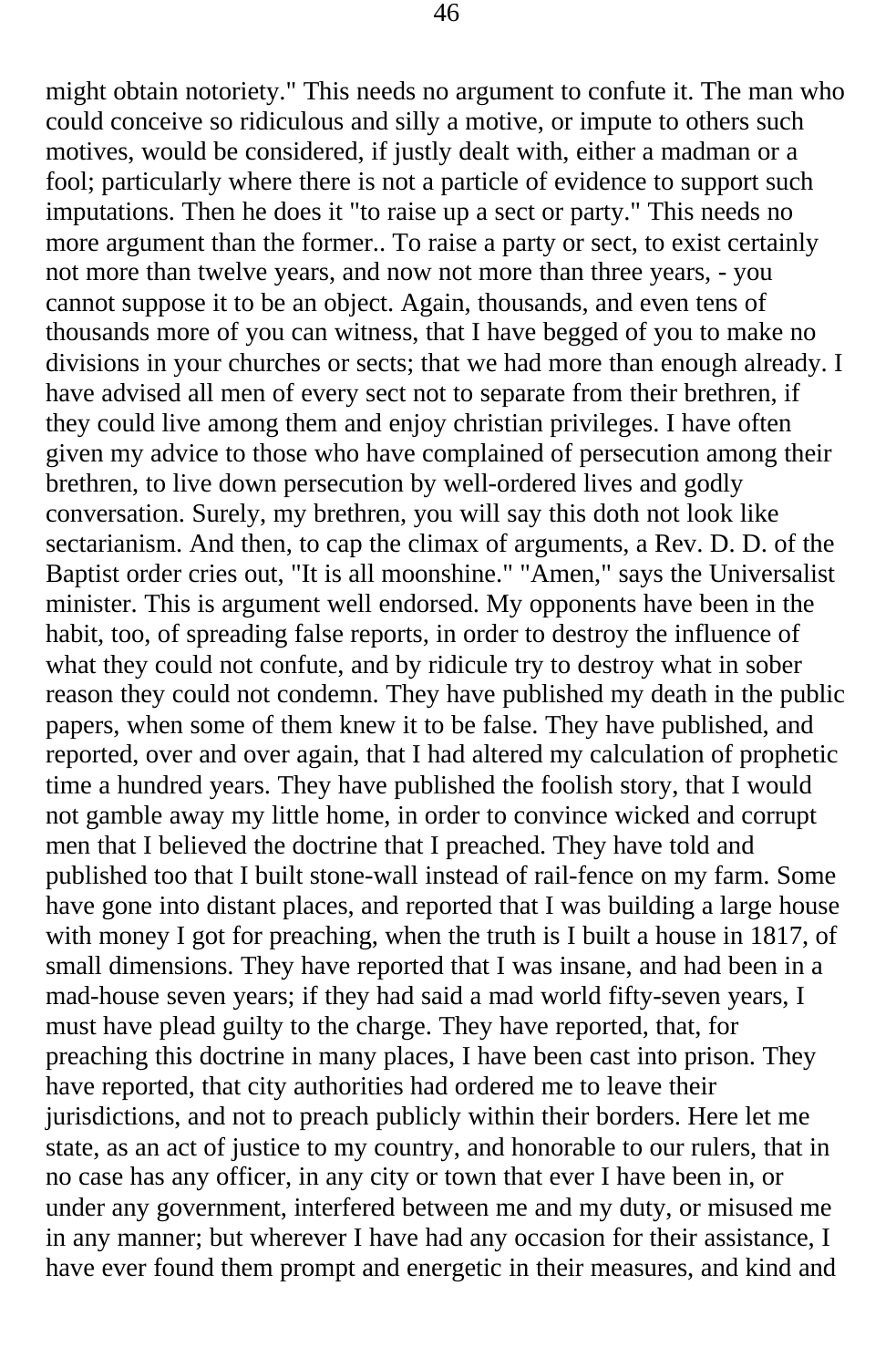gentlemanly in their manners. I wish I could say as much of some of our bigoted clergymen. These, and many more foolish and false reports, have been circulated through our country; yes, and by those who ought to be examples of the flock and shepherds in Israel. And now let us take a view of the effects produced by the promulgation of this doctrine, and see how much evidence we have that it is of God.

1. Wherever this subject has been presented to the people with any fairness, it has been invariably said, and you yourselves are witnesses, that it has produced a general reading and searching of the Bible; our enemies themselves being witnesses also. This cannot be called a bad effect.

2. Wherever this fruit has been seen, ("the searching of Bible,") it has produced a complete revolution with a large majority of such in their faith and hope. And whereas some did not believe that Christ was ever coming again to the earth, or, if he did, it was a great while yet to come, and of course there could be no such thing as watching for his return with such; now they are anxiously looking for his glorious appearing. This must have the happiest influence on the mind and life of every individual who thus believes. Again, many were of opinion, that the church in some future period would enjoy a long time of unexampled prosperity; while those who had slept would sleep on for 1000 years, and some supposed 365,000 years; and of course they would not be united with their brethren, nor be satisfied, until a vast number of years had rolled away, for the resurrection could not take place until after that period. Now they believe in the near approach of the resurrection, and the final union of all the saints, both which are in heaven and which are on earth; and that the great Sabbath will be enjoyed as a day of rest, with all the children at home. There is a great difference between their former and present faith, as well as hope. And you can all judge which is most scriptural, and congenial with the christian heart.

3. There were many, very many, sleeping and slumbering over this important subject, of the coming of Christ, the judgment day, and the glorious reign. Now, in every part of the christian world, the cry is being made, "Behold, the Bridegroom cometh, go ye out to meet him;" and the response is heard, "Come tell us of these things." And you, my brethren, are my witnesses, many of you, that hundreds, yea thousands, have been as it were chained to their seats for hours, silent as the tomb, to hear this subject discussed.

4. In every place where this subject has been judiciously preached, and the necessity of repentance properly enforced, the sceptic, the deist, the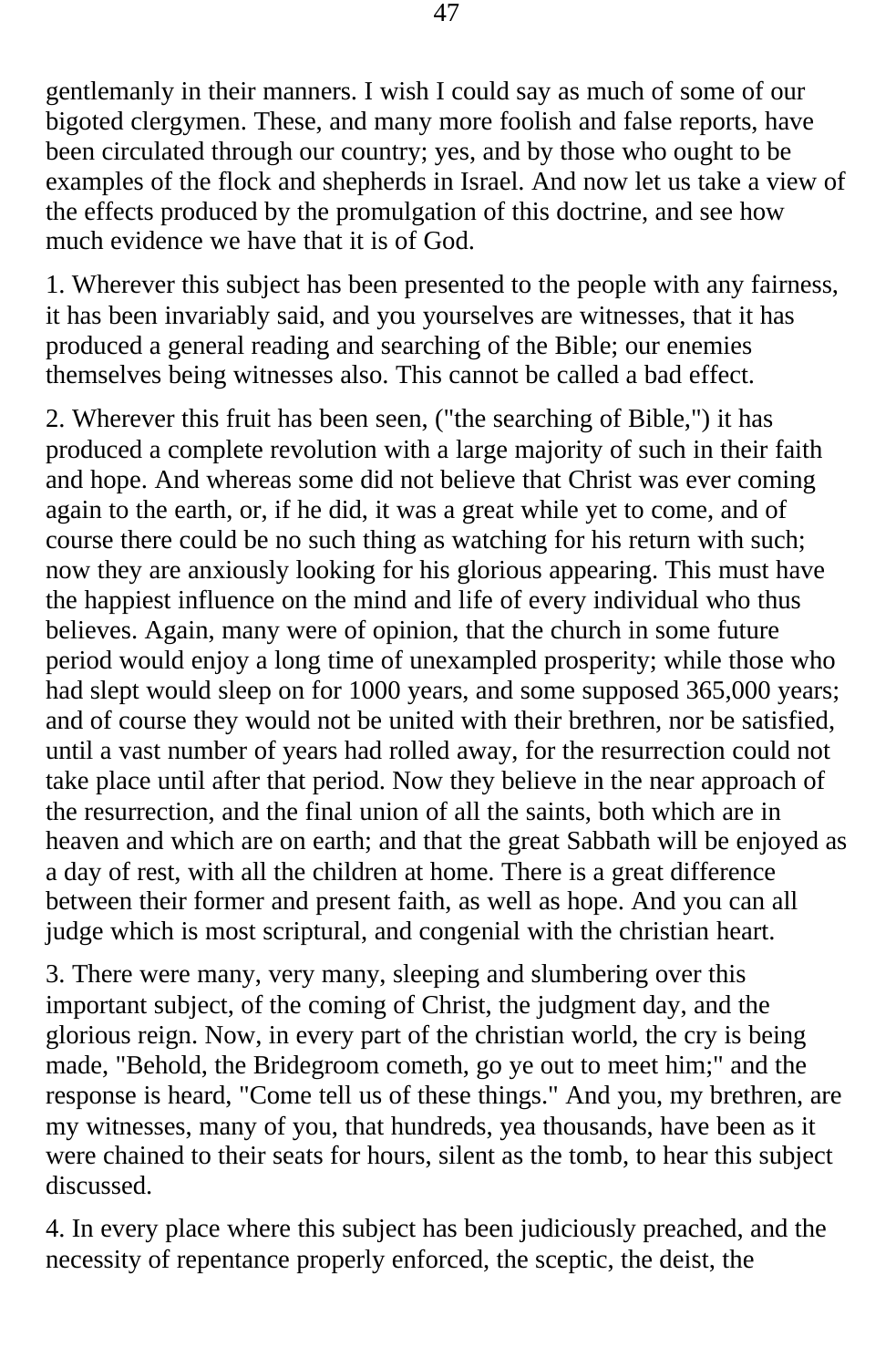Universalist, the impenitent and the careless of all classes, have been made by the power of the Spirit to see and feel their danger, and to seek for the forgiveness of their sins by repentance towards God and faith in our Lord Jesus Christ. Many of you, my brethren, can witness to the saving influence of preaching "the kingdom of God at hand," as a motive to repentance, and to a godly life and conversation.

5. We have the consolation of seeing many of our best ministers renouncing the doctrine of the temporal millennium, believing in the Second Advent as near at hand; and the kingdom of God in its glorified state about to be established on the ruins of the kingdoms of this world; the resurrection of the just, and judgment of the saints; the reign of Christ on the earth 1000 years; then the resurrection of the wicked, and the finale, or close of the judgment. I know and have heard of more than three hundred in the United States, and in all probability double that number may be found! Fifteen years ago, there were none, publicly known, in these United States. "This is the Lord's doing, and marvellous in our eyes." And what is equally as marvellous, is, that there are some among all christian nations who are proclaiming this doctrine; and these, too, all coming out about the same time! Again, we find some of them among all sects or denominations, except among Universalists, and as they are the sect to which Paul alludes, 1Thess.v.3, the reason is very obvious why none of them believe. What has caused all this great movement to one point? Have our periodicals accomplished this? No, my brethren; five years ago not an individual could be found who had moral courage enough to edit a paper advocating these doctrines. Have societies been formed to carry the news? No. Have missionaries been sent out by any Board or sect? No. Have seminaries taught their students and sent them out to tell the church of the approach of her blessed Lord? No. What has revived and brought this soul-reviving news to the suffering children of God? Have wicked men? Our opponents dare not accuse us thus. What then has moved the wheel that rolls this blessed sound, "Behold, the Bridegroom cometh?" Is it Satan? Look at the effects, and tell me what object he could have in opposing his own kingdom? How inconsistent he must be to oppose his own children thus! see how angry they are, how it disturbs their ranks! Will Beelzebub cast out devils? Again, where this doctrine is promulgated, see our churches waking up and trimming their lamps; see sinners converted, saints lifting up their heads and rejoicing! Has Satan become a missionary of this cast? Then I shall look for Christ to dismiss some of his "dumb dogs," and employ better men. No, my brethren, reason and common sense tell us better. What then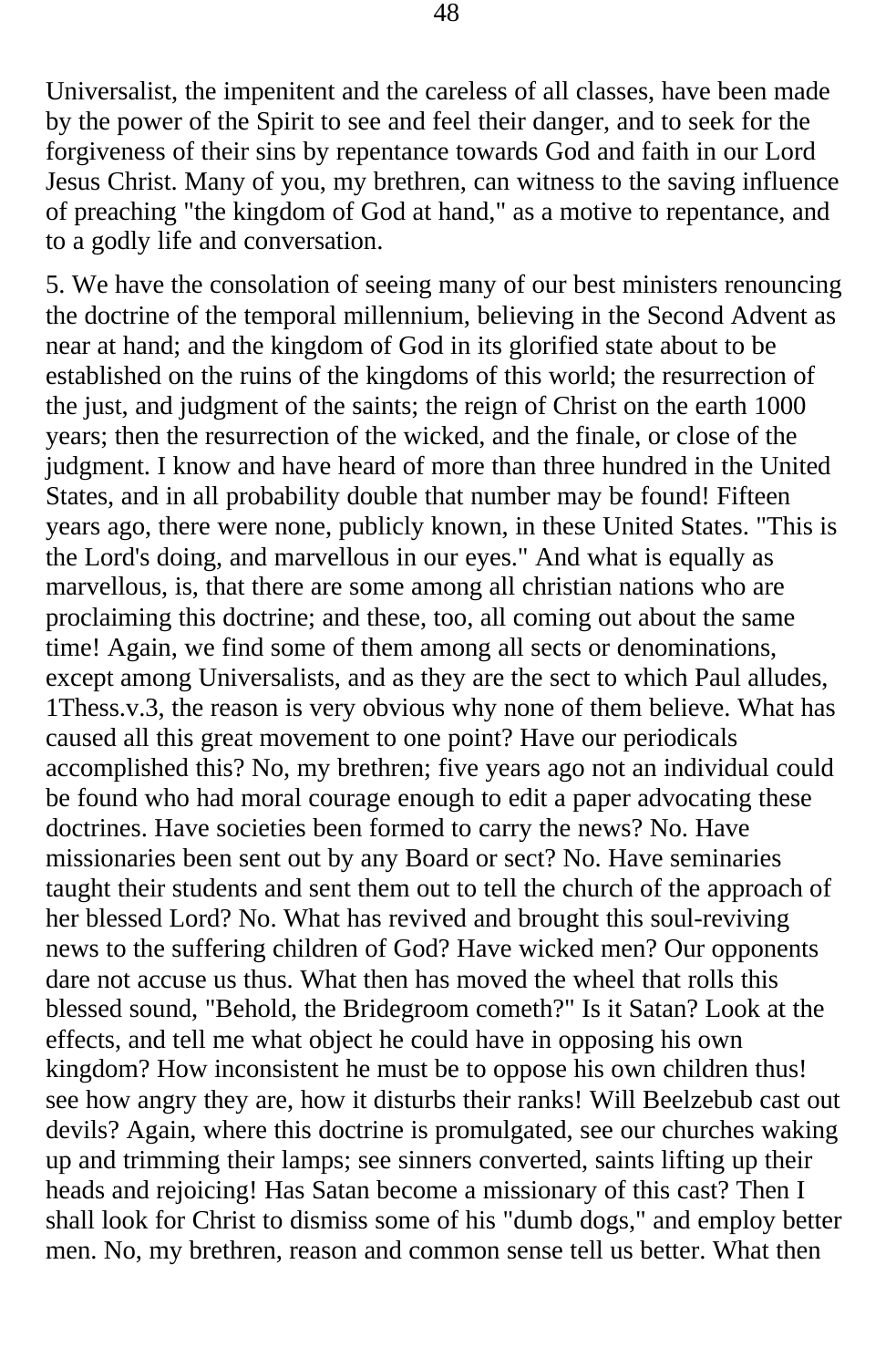has called out some of every class, of every sect, in every place, and in all lands, with different gifts and discordant views on other points, to harmonize in this? The answer must be obvious; a child could tell us what; it is the Spirit and power of God. It is he who has promised "to do nothing but he will reveal his secret to his servants the prophets." He can move upon the minds of his servants to read his word. He can open it to their understandings. He can call them to publish it far and near. He can protect them from the anger of men, and the fowler's snare. He will do his will on earth as in heaven, and no one can say, Why doest thou thus?

Now let me address you in particular, my brethren in the gospel ministry, of every sect, who believe in the speedy coming of our Divine Master, the Lord Jesus Christ.

Many of our fathers in the gospel have undoubtedly desired to see the day which you now see is very nigh, but have fallen asleep in Christ and saw it not. For us who now live is reserved the most important period that man ever saw on earth: the time when these heavens and this earth are rolling together like a scroll, and the history of the world and the church are folding up for the judgment; - the time when the last remnant of prophecy is unfolding its leaves, and the last promise of God will be verified, "Surely I come quickly;" - at the time when the friends of the Bridegroom are giving the midnight cry, and the wise virgins are going out to meet him; - at the time when we see the signs of the Son of Man in heaven, and soon the clouds will bring him to our view; - at the time when the last vial of God's wrath is emptying its last plague on the earth, and the kingdoms of the whole world are gathering to the battle; - when the harvest of the earth is being reaped, and the gathering of the vine has evidently begun; - when the nations are angry, and the wrath of God will soon be manifested against our aggravated and national sins; - when many are running to and fro, and knowledge is rapidly increasing in the earth; - when the different sects in Christendom are dividing, and proving to the world that the end of all things which can be shaken is at hand. My brethren, "can you not discern the signs of the times?" Yes, I know many of you do. Then what a thrilling time! what a fearful period! and especially to those servants who may "say in their hearts, my Lord delayeth his coming;" or who "cry peace and safety when sudden destruction cometh!" Let us arouse ourselves, one and all, to the battle, not of blood, but of truth. Let us not mix with the divisions of the day in setting up men or measures, nor stop to contend who shall be greatest; but let our conversation be in heaven, from whence we look for the Savior. Let us be like servants who wait for their Lord. If we believe we shall soon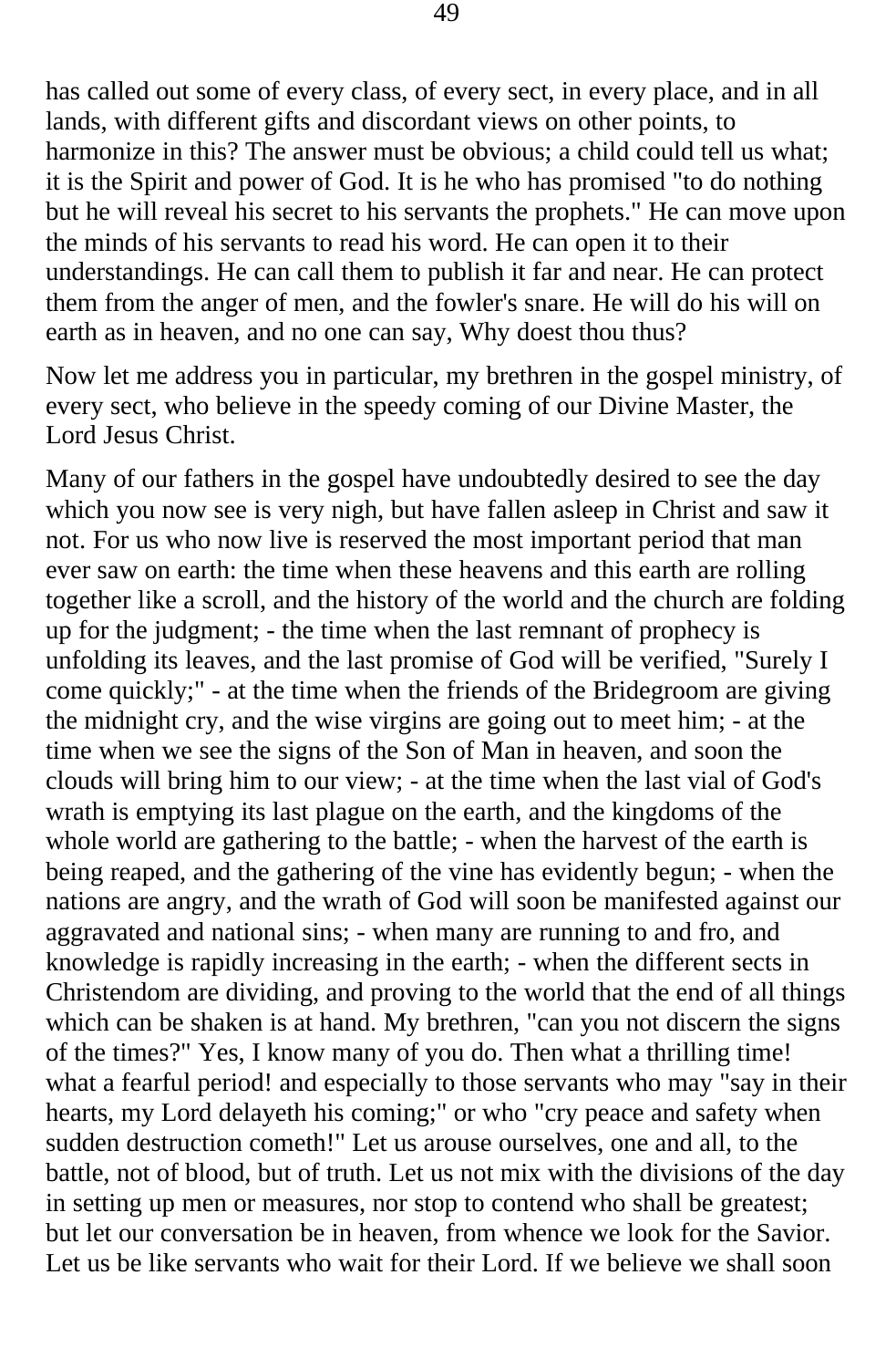stand before the judgment seat of Christ, will it not prompt us to have our work done and well done? so that we be not ashamed before him at his coming. If we believe the prophets, shall not our faith be manifested by our works? If we believe that the midnight cry is being made, will we not show ourselves to be friends of the Bridegroom? Can we behold the signs in the moral heavens gathering thick around us, and yet be unmoved at the sight? Do we behold the last plagues pouring upon this guilty world, and our warning voices not mingling in the blast? Is this the harvest-home, and are we folding our hands to sleep? Let us ask ourselves these solemn questions, and answer them to God and our own souls without deceit. Shall we see some of our brethren moving on to the onset, receiving the darts of the scoffer, the shafts of the malignant, the arrows of the enemies, and we, through fear or cowardice, remain among the stuff? No, my brethren, I am persuaded better things of you; if you have courage enough to avow your principles in this age of scoffers, you will have grace enough to protect you in the time of battle. Go on then to victory and glory. Bring in your whole strength to the field, give your enemies no advantage over you, put on the whole armor, be immovably fixed in this one thing, to stand whole nights on your watch-tower, if need be; to show our love for God by our faithfulness in the work he has assigned us to do.. Let us manifest our love for souls, by our plain dealing in truth, and faithfully warning the wicked and impenitent of their danger. Let us take the Bible for our guide, and teach others the way of life. Then, if Christ come, we shall be found ready; and if he does not come at the time which I believe is specified in the Bible, still there can be no harm done; for to watch for his coming is duty now, and it can be no less a duty then.

A few words to the dear brethren scattered over the land, in every church, and among all sects, who believe in the near approach of the Lord Jesus. My dear brethren, you will remember the joy of your heart when you first had evidence to believe that the day of the Lord was at hand. Many of you I have seen, and have seen you, too, at the moment when the evidence came home to your minds, and your hearts leaped for joy - I have seen your countenances lighted up with a beam of glory, like that which shone in the face of Moses, when he came down from the mount. I have often heard the whispered ejaculation, "God grant that it may be so." I have often, very often, heard from a warm and animated heart, expressed by voice, the loud response, "Amen." I have often felt, when retiring from the house of worship, the warm pressure of a hand, accompanied with a "God bless you, my brother." I have received many written epistles, full of expressions of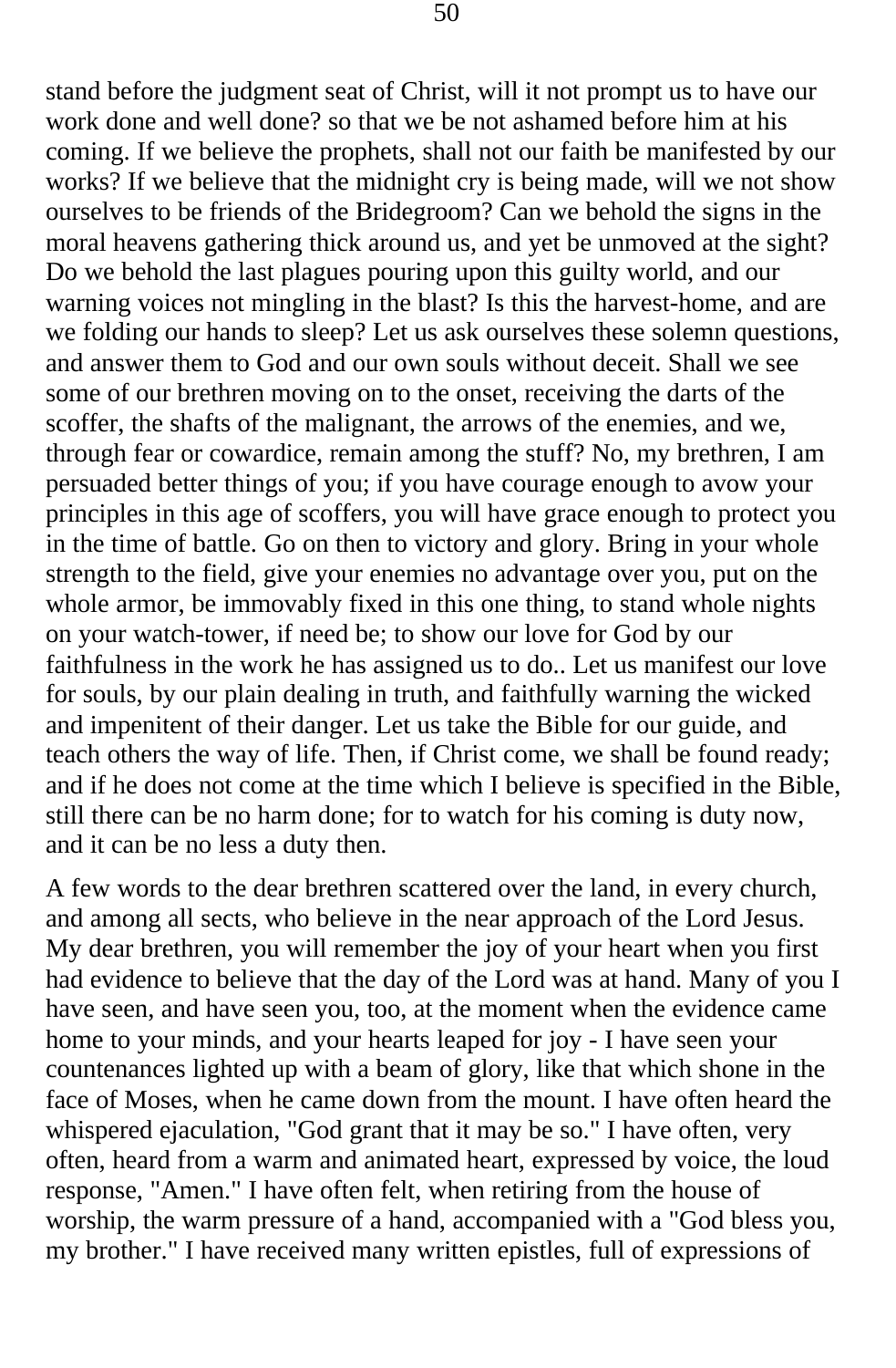love and gratitude to God for the good news of a coming Savior. Need I say to such, watch, lest he come suddenly and find you sleeping? No. As well might I say to the loving mother, "Forget not your lovely babe." What shall I say? I will say, Rejoice; for now your salvation from all sin is drawing nigh. Keep the faith, and soon you will receive a crown which is laid up for all those who love his appearing. I will say with the apostle, 1Peter i.13, "Wherefore gird up the loins of your mind, be sober, and hope to the end for the grace that is to be brought unto you at the revelation of Jesus Christ." And may I not say with our beloved brother Paul, 1Cor.i.6-8, "Even as the testimony of Christ was confirmed in you: so that ye come behind in no gift; waiting for the coming of our Lord Jesus Christ: who shall also confirm you unto the end, that ye may be blameless in the day of our Lord Jesus Christ." Go on, my brethren, in well doing; encourage, I pray you, those dear servants who are willing to publish the news of a coming Savior, the kingdom of heaven at hand. You know how your souls were fed, and now will you feed others? Remember that those who are willing to preach this good news are many of them poor and persecuted servants; even their own sects treat them harshly, turn them from their doors, and shut their pulpits against them. And shall it be said in that glorious day, "As much as ye did it not unto one of the least of these my brethren, ye did it not to me," unto any of you? No, no, I pledge my word for you. I know many of you have done otherwise by me. Some of you will remember, when the old man was turned from a clergyman's door and pulpit in a cold winter's night, you opened your doors, chaffed his stiffened feet and hands, and warmed his cheerless heart by your kindnesses. Go thou and do likewise to others who are the servants of Jesus, and a cup of cold water will not be unrewarded. Then, when opportunity offers, forget not to communicate to the messengers of Christ.

A word to those who, by reading or hearing the Lectures on the coming of the Son of man, have been convinced of sin, of righteousness, and of a judgment, and have fled for refuge to the blessed Savior. I would say, hold on by faith, let no man take your crown of rejoicing from you; are not even ye in the presence of our Lord Jesus Christ at his coming? You, undoubtedly, many of you, have been ridiculed by an unfeeling world; you have been taunted by the bigoted professor; you have heard the scoffs of the profane, and have sometimes been wounded by the barbed arrows of calumny. Let none of these things move you; remember your Savior also suffered all these things in the flesh, and that all things work together for good. Your trials are preparing you for the kingdom. The time is at hand. Be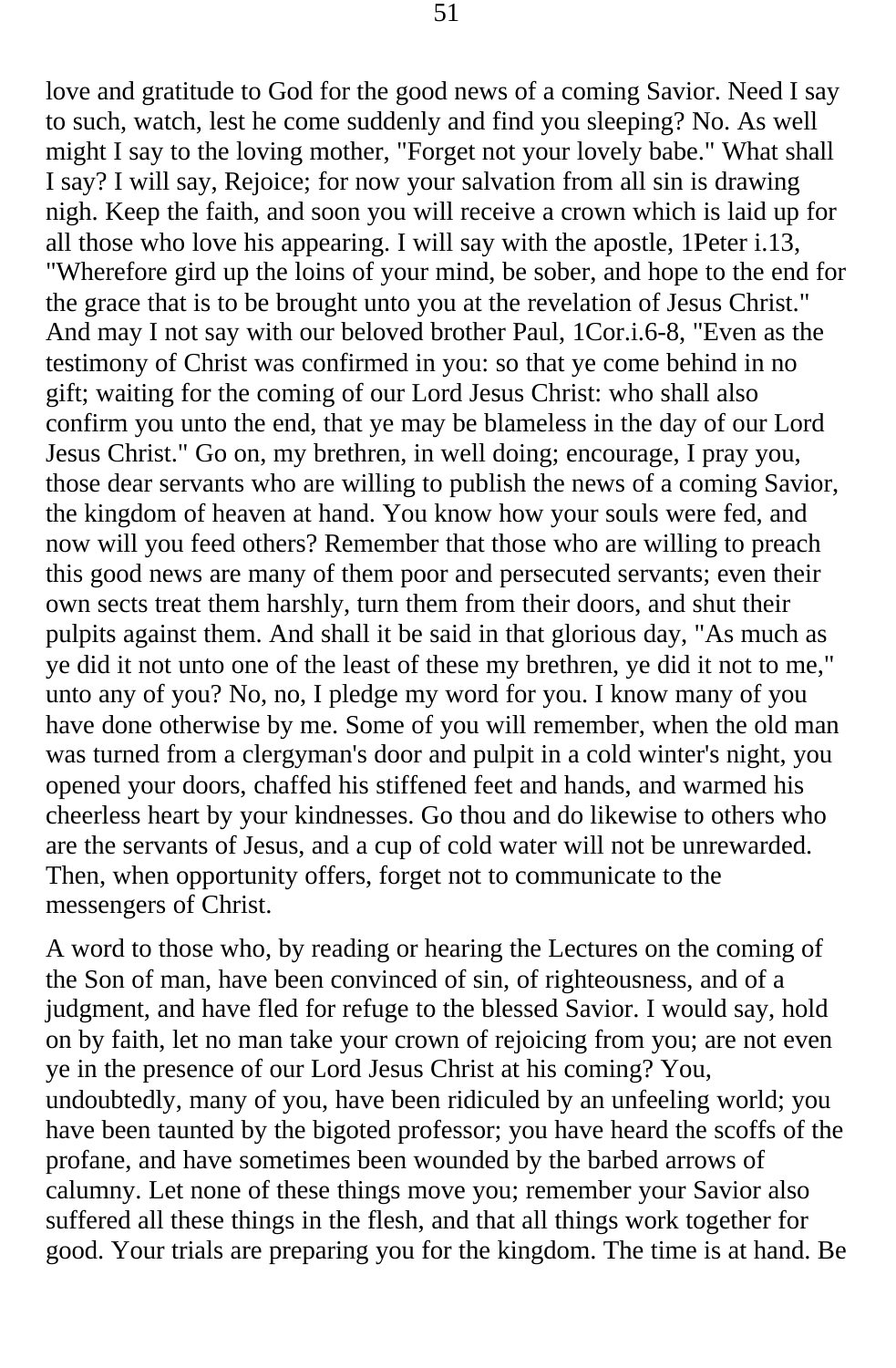watchful,, and strengthen the things that remain: for God will bruise Satan under your feet shortly. I hope to meet you where sighing and sorrowing will be done away, where there will be no foes, where the last enemy, death, will be conquered, and the family of the redeemed meet in one general assembly. Oh! there will be joy, and immortal life, when we shall meet again! Therefore, let me persuade you to be faithful, even to the end. If any of you should feel your hearts grow cold, and relax from your duty, and have strong doubts of your interest in the kingdom, go to the Bible, pray for the Spirit of God to help you, examine this doctrine of the coming of Christ, the resurrection and judgment; if you are a child of God, you will love the doctrine; if you are not, you will hate it. Whatever you may think of yourself, whatever doubts or fears you may have, your heart must be the thermometer on this subject; your affections, like quicksilver, will rise or fall as you come in contact with this glorious theme. If a man love Christ, he will love his appearing; if he hate him, he will hate to see him come. This rule cannot be broken. Now, if, on close examination, you do love the thought, cast not away your confidence, which has great recompense of reward. The cares and conversation of this world have choked the seed, not destroyed it. Then let your conversation be in heaven, whence we look for the Savior.

And now to all men who may read this address, I would say, Sirs, what is your prospect after the scene of this short life shall have closed? Have you an interest laid up in heaven? Do you possess that religion which assimilates to the life and examples of Jesus Christ? You must acknowledge if there is a religion on this earth, that would be pleasing to God, or honorable**\*13** to man, it must be that kind manifested in the principles, life, and char[acter of Jes](#page-196-0)us Christ. If God sent his Son into the world, it was partly to give the world a code of laws, by the which man might be reconciled to God, and worship him in spirit and in truth. And if that code was ever given to the world, it must be the Bible. Therefore, I would solemnly inquire, have you that religion? Are you prepared for eternity? Have you done the work which you have often promised God and your own soul you would do, before death or judgment should come upon you? Must you, can you, will you, slumber on, in your mantle of unbelief, in your robes of carnal security, until the last blast of Gabriel's trump shall awake you to shame and everlasting contempt? Oh, my friends, be wise, be cautious how you spend your time; it is but a span at most, and soon that span will run out, time itself with us must end. Be rational, be candid. Where can be the harm in being prepared? You all in your hearts answer,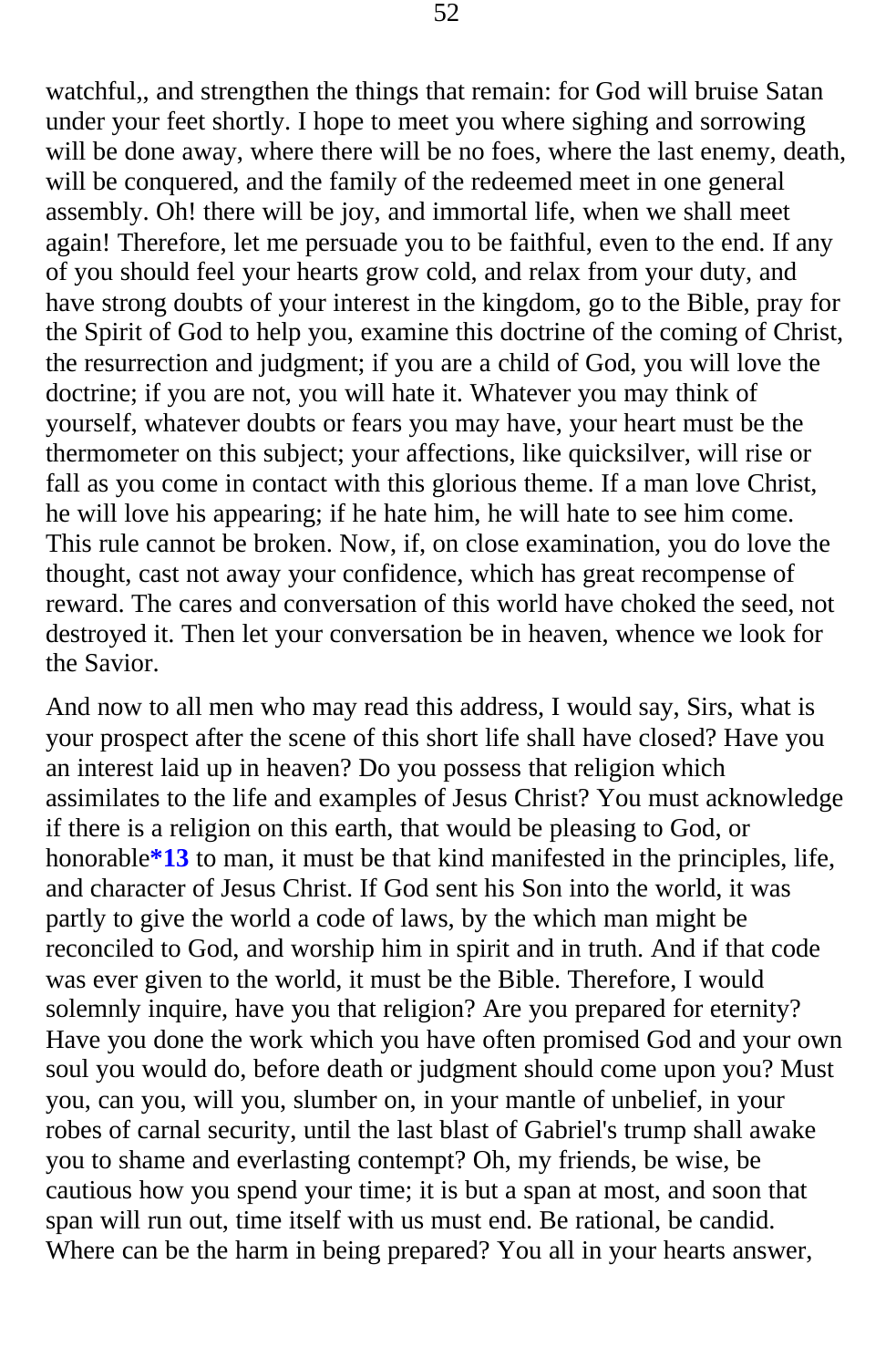none. Very well, then, it is better to be ready and not go, then to go and not be ready. Let me pray you in Christ's stead, be ye reconciled to God. There is religion for you, it is free as the mountain brook, it is plenteous as the dew on mount Hermon, it is as rich as the fruits in autumn, there is "enough and to spare," it is ever green as the foliage in the spring. Why then perish? What reasons can you give for your rejection of Christ? He is the one whose day our fathers desired to see, and kings waited for. Prophets foretold his birth, and declared his work from times of old. And will you not believe? Will you not hear Moses and the prophets, nor Christ and his disciples? Then in vain would it be for me to try to persuade you to get religion: "For if they hear not Moses and the prophets, neither would they one though he went from the dead." Let me close by quoting to you the apostle Peter's words, Acts iii.19-21: "Repent ye therefore, and be converted, that your sins may be blotted out, when the times of refreshing shall come from the presence of the Lord; and he shall send Jesus Christ, which before was preached unto you: whom the heavens must receive, until the times of restitution of all things, which God hath spoken by the mouth of all his holy prophets, since the world began."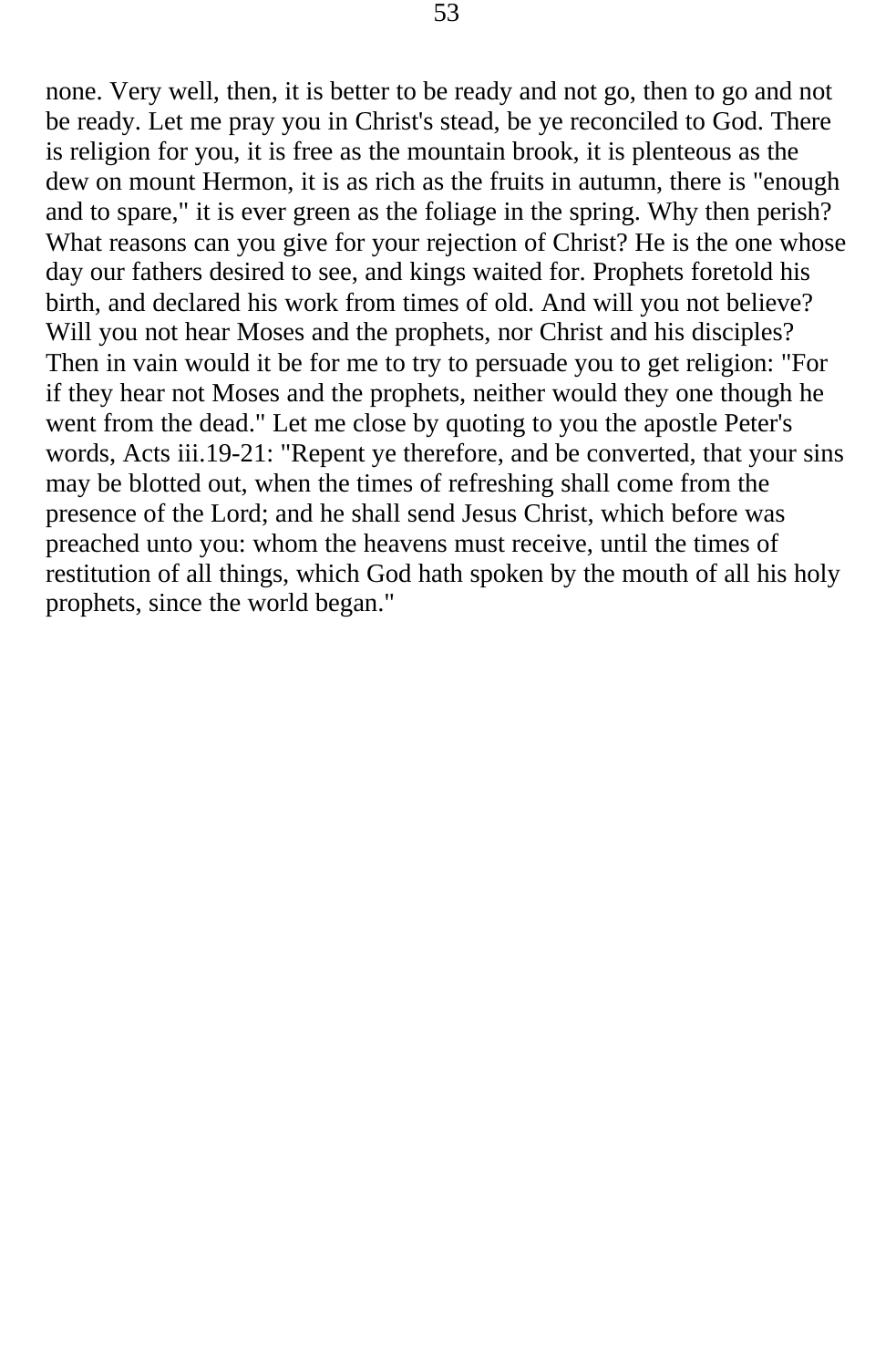## **Lecture On The Battle Of Gog.**

#### EZEK.XXXIX.1,11.

Therefore, thou son of man, prophesy against Gog, and say, Thus saith the LORD GOD; Behold, I am against thee, O Gog, the chief prince of Meshech and Tubal. And it shall come to pass in that day, that I will give unto Gog a place there of graves in Israel, the valley of the passengers on the east of the sea: and it shall stop the noses (or mouths) of the passengers: and there shall they bury Gog, and all his multitude: and they shall call it The valley of Hamon-gog.

A FEW things, in this prophecy, may to us be dark and intricate, not because God designed in his revelation to make it so, to deceive, puzzle or perplex his children, in the study of his holy word; - far be it from me to impute such motives to my heavenly Father; - but on account of the translators' retaining certain words, or names of places, or things, in the original language, which might have been used intelligently when Ezekiel prophesied of them in their common tongue, but which, as it respects us, have become obsolete. Yet I think when I read this passage, which at first view may appear dark, with other prophecies of like import, and compare scripture with scripture, I find not only much instruction, but comfort and consolation in believing that in God's light I can see light. And even in the history of modern times, I can behold the prophet's eye calmly surveying scenes, (on which we are looking, or may look,) with a keen vision and clear perception, which on the score of human reason can never be accounted for,, only by supposing something more than mortal had given to the prophet's eye powers of perceiving the end from the beginning; which fixes upon our minds a solemn conviction, that the ken of the prophet once looked on scenes, which he has described in the common language of his day; which he saw far in the distance of the future; and describes them unto us in the typical language of his time. Much of it now has become a matter of history unto us, and the very last part is now being fulfilled before our faces. This consideration ought to lead us to humble prayer, for the same Spirit's piercing rays of light to discern the truth, and for the same childlike, teachable disposition of soul to receive, as our fathers the prophets evidently possessed. May God, therefore, by his Holy Spirit direct us while we shall attempt to understand,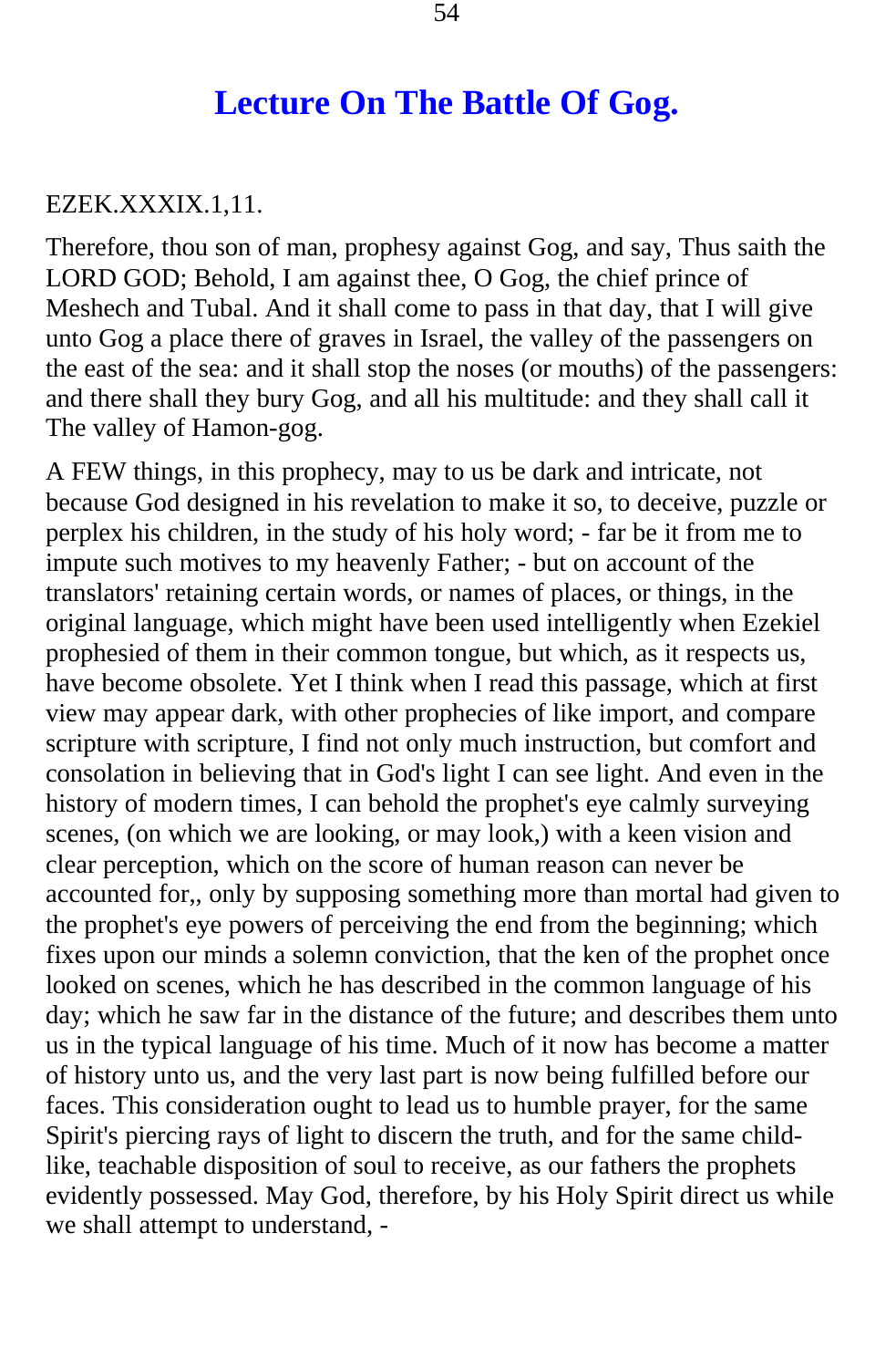### I. THE CHARACTERS AND PERSONS DESCRIBED IN THIS PROPHECY.

#### II. THE HISTORY AND TRANSACTIONS PROPHESIED OF. And,

## III. THE TIMES AND PERIODS GIVEN US IN THIS PROPHECY.

We shall feel as though we were not treading on forbidden ground, while we attempt,

### **I. To Understand The Principal Characters Spoken Of By God In This Prophecy.**

And first, it appears to me that this prophecy has special reference to the two great contending powers on the earth; their contention, and the final victory of the one over the other. As it respects personal power, it means the wicked and righteous. As far as principle may be involved in this prophecy, it would mean sin and holiness; but if men in a collective sense, then it must be understood to mean the kingdoms of this world in a worldly sense, and the kingdom of God in a spiritual sense. The places spoken of in these chapters, sometimes describe the world at large, at other times the particular places where the people or kingdoms have sway, spoken of in the prophecy.

And, now, let the reader keep in view these principles, or rules, and a knowledge of some of the principal outlines of history and geography will give, in my humble opinion, sufficient helps to understand the literal sense of these chapters, and with the aid of the Holy Spirit, he may improve upon this knowledge, to the glory of God, and to the good of his fellow-beings.

What does Gog mean? Answer. God tells Ezekiel that it is "the chief prince of Meshech and Tubal." He is a chief, over what? I say over the world, or wicked nations of the world. Meshech, if a character is meant, signifies, "to draw by force." If a place is meant, it would mean what is now Russia in Asia, Georgia, &c. Meshech was the sixth son of Japheth, and settled in that part of the world, when the earth was divided, after the flood. Tubal signifies "confusion," or, properly, "the earth or world." If a place is designed, then it would be in Syria, Armenia, &c. He was the fifth son of Japheth. It is my humble belief, that by Meshech and Tubal we are to understand the character and quality, rather than place of this chief prince. My reasons are these: the places from whence the multitude of the forces of this chief come, are given in another place, Ezek.xxxviii.5 and 6, and include the three quarters of the world, then supposed to be the whole earth,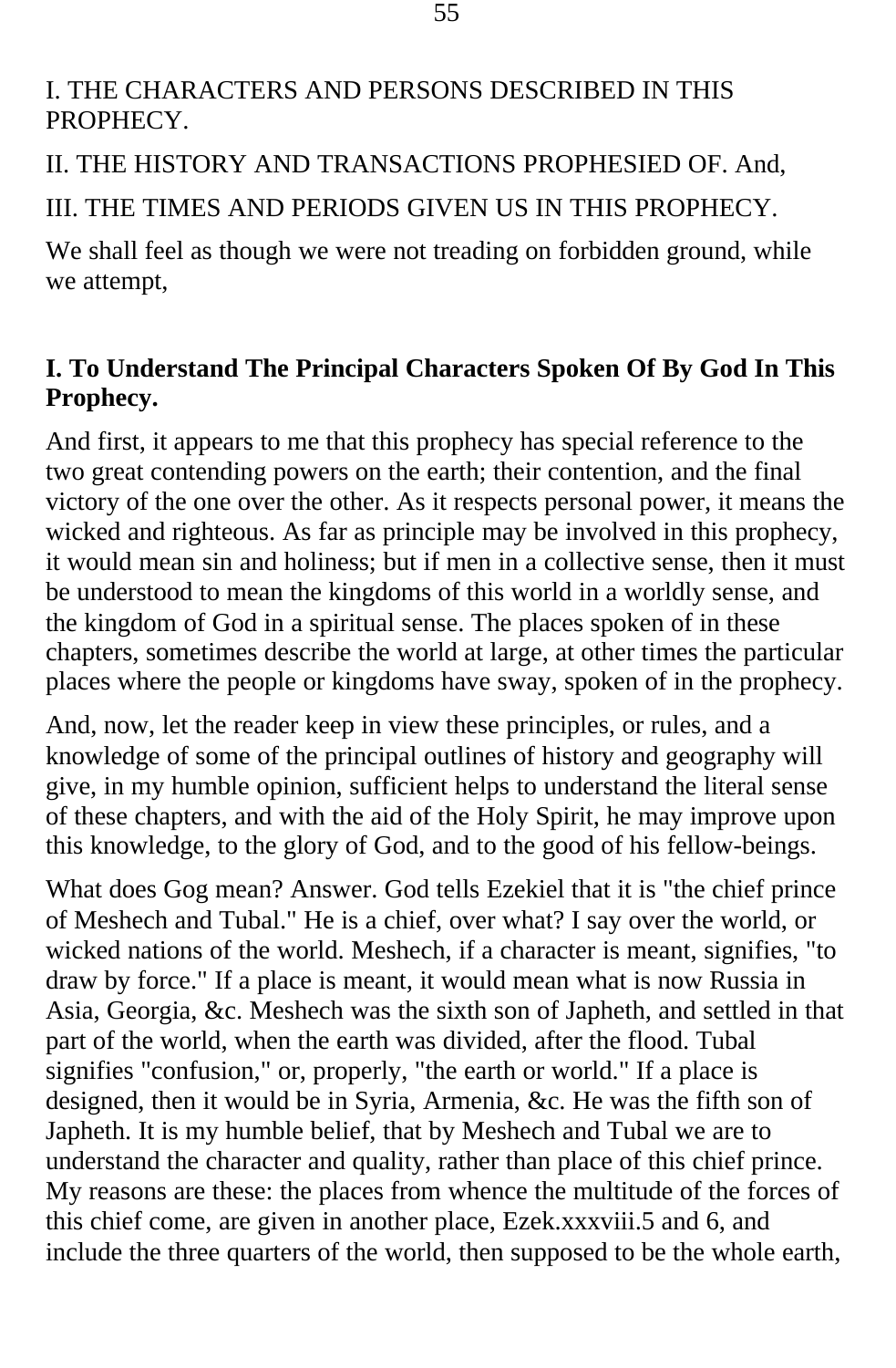i.e. - Persia, which is in Asia, and was settled by the descendants of Shem, the third son of Noah; Ethiopia, which is Arabia and Upper Egypt. This country was peopled by Ham's posterity. Sheba and Dedan are mentioned in this prophecy, 13th verse, both of them sons of Ham. See Gen.x.7. Libya is Egypt, Barbary, Tripoli, in Africa. This land was settled by the descendants of Ham also. Gomer was the oldest son of Japheth, and his sons peopled the Grecian islands, and all the maritime countries of Europe, and the part now called the Russian empire, both in Asia and Europe. Togarmah, he too was a son of Japheth, and settled the countries of the north; the same as I have mentioned before - the Russian empire. "These were the three sons of Noah: and of them was the whole earth overspread." Gen.ix.19. Magog is mentioned too in this prophecy, as "the land of Magog," Ezek.xxxviii.2, which signifies "covering." He, too, was one of the sons of Japheth. And Noah says of Japheth, Gen.ix.27, "God shall enlarge Japheth, and he shall dwell in the tents of Shem, and Canaan shall be his servant." This prophecy has been literally fulfilled, and the descendants of Japheth have actually covered the world with fruit, and for ages have dwelt in the tents of Shem, and have been chief prince over the nations of Ham. Tarshish is also mentioned in this prophecy; he also was a descendant of Japheth, and settled in Europe. This country lay upon the north side of the Mediterranean sea. There is now no doubt remaining in my mind, that the Gog spoken of in our text means the great powers which Daniel gives us to understand were to arise up, and each successively rule over the world: the Babylonians, the Medes and Persians, the Grecians, and lastly the Romans. These nations, or kingdoms, have, each in their turn, ruled over the people of God, drawn them into idolatry, and persecuted them with a spirit of the old serpent, the devil, for more than 2500 years. Gog, then, has appeared and "drawn away" the holy people, and ruled over the world, made war with the saints, and opposed God. Gog, in my opinion, constitutes the wicked powers of the earth, and especially Antichrist, or Rome papal. These are the "kings of the East," and of the world, which will be gathered to the great battle of God Almighty in the last day, when the final issue of Gog and the church will be decided, at the glorious appearing of the great God, and our Savior Jesus Christ. You have undoubtedly noticed the similarity of events between Ezek.xxxix.17 to 21, and Rev.xix.17 to 21. These are events of the same time, and describe the last great battle, when God shall destroy the kingdoms of this world, and set up his glorious kingdom, which shall fill the whole earth.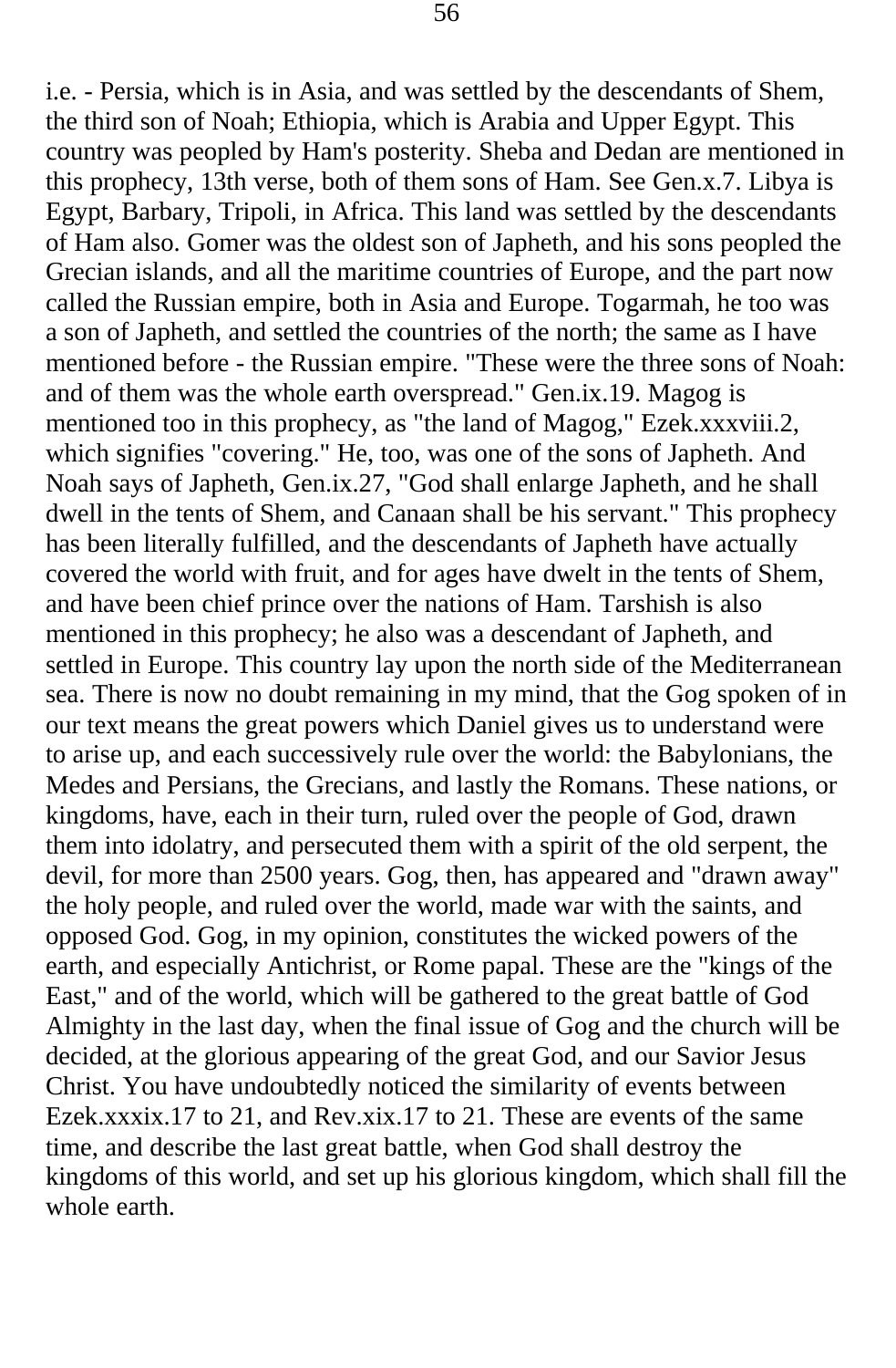Israel is the other character specially noticed in our text. We should suppose, that there could be no dispute on this word, or who is meant by Israel. Yet on this name there is as much division as on any other in the whole Bible. Some will tell you, that it means the ancient covenant people of God, the Jews; others will tell you that Israel means the "ten tribes" of the children of Israel which were separated from the Jews in the days of Jeroboam; but if you will suffer me to give my opinion, I shall say, that "Israel" means the whole household of faith, whether among Jews or Gentiles, whether under the law or gospel. And Paul has given us this rule in Rom.ix.6 and 7: "For they are not all Israel that are of Israel. Neither, because they are the seed of Abraham, are they all children; but in Isaac shall thy seed be called." Here is the stumbling stone, where our teachers of prophecy stumble; they will have Israel mean the Jews, and so prove the Jews' return, by this mode of expounding the prophecies; when Paul has given us a plain rule to the contrary. Therefore, wherever I find a prophecy unfulfilled when the gospel was preached by Christ and his apostles, I am constrained to understand the word Israel to mean the children of Christ, except where they plainly declare they mean Israel in the flesh. Then so far as this prophecy was not fulfilled before Christ, I must understand the "house of Israel" to mean the household of faith. By the word "heathen," we understand not only unbelievers among the Gentiles, but also among the Jews; "for God hath included them all in unbelief," as Paul tells us, "that he might have mercy upon all."

### **II. I Will Now Present The History And Transactions Prophesied Of.**

I will give a paraphrase of the chapter, which will enable me to present my views clearly on this point.

#### PARAPHRASE.

Verse 1. Therefore, thou Ezekiel, prophesy against the great kingdoms of the world, and say, Thus saith the Lord God, Behold, I am against you, O ye kingdoms that have persecuted my people, and ruled over the whole world.

Verse 2. And I will turn you back, and destroy you with six plagues; and I will cause you to come up from the north parts, and will bring you upon the governments of my people.

Verse 3. And I will smite your bow out of your left hand, and cause your arrows to fall out of your right hand, i.e. destroy all their power.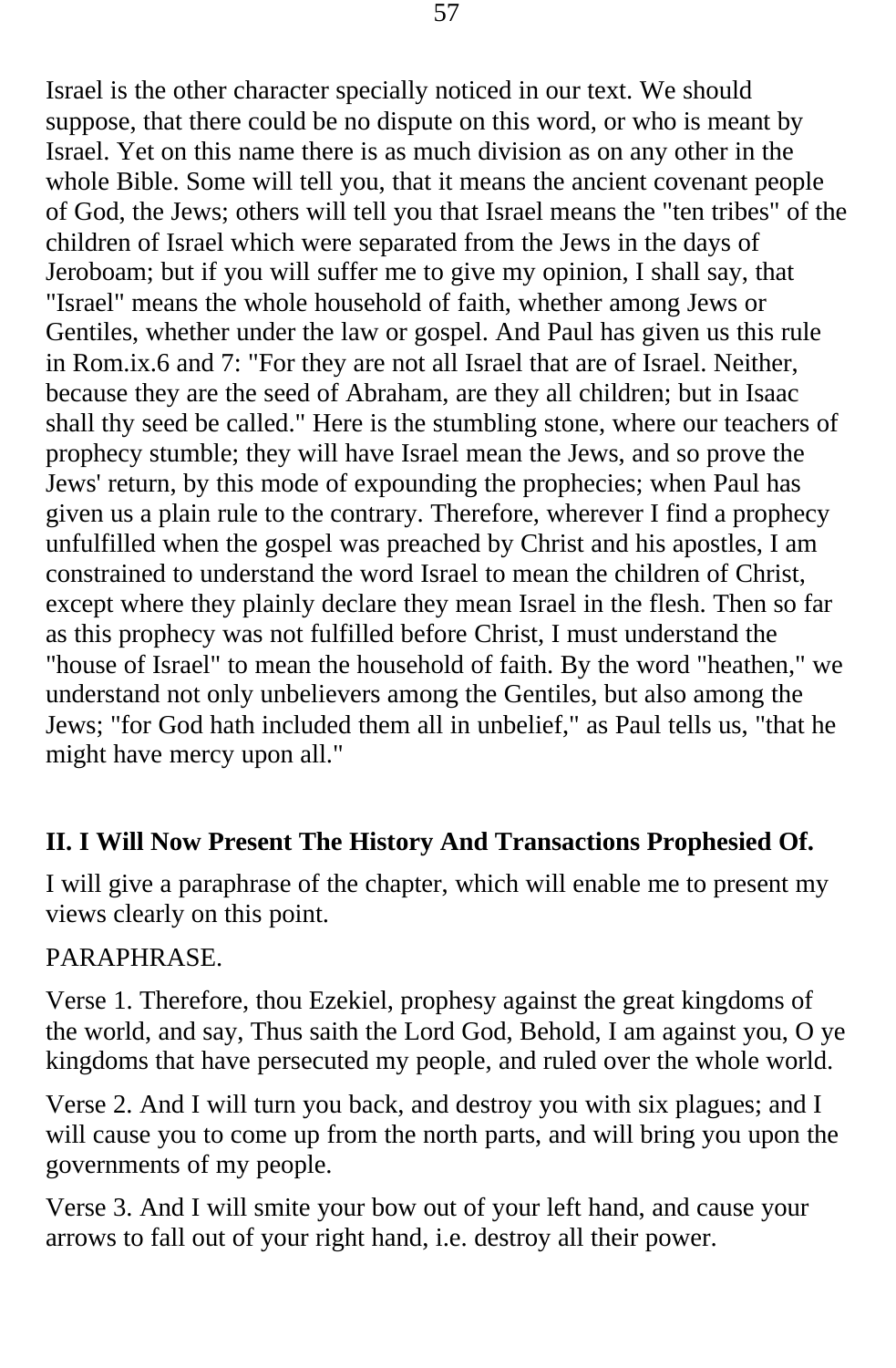Verse 4. You shall be destroyed by the government of my people; you, and all your armies, and the people who support your power. I will give you to the warriors of the common people, and to the smaller kingdoms, to be destroyed. This has been literally fulfilled with the four great monarchies, which have each in their turn persecuted the visible people of God. First, Babylon, the lady of kingdoms, was destroyed by the two smaller kingdoms of Media and Persia. Persia, the second great monarchy, was destroyed by the small states of Grecia. Then Grecia became the third great monarchy, and in her turn was swallowed up by the Roman Republic. Rome in her turn became mistress of the world, and a great empire; which was destroyed by the barbarians of the north. (See verse 2.) Then arose up the wonderful beast, Papacy, which is the Gog of our day, and ruled over kings, filled the world with her abominations, and must and will fall upon the mountains of Israel. Already have the kings of the earth eaten her flesh, and no one can dispute but that the present signs of the times indicate her final dissolution; together with the false prophet, the Turkish empire, and Eastern Gog.

Verse 5. You shall fall upon the face of the field, (world;) for I have spoken it, saith the LORD GOD.

Verse 6. And I will send a fire on Magog, (supporters of Gog,) and among them that dwell confidently in the isles, and they shall know that I am the Lord. So will I make my holy name known in the midst of my people Israel; and I will not let them pollute my holy name any more: and the Gentiles shall know that I am the Lord, the Holy One in Israel, (the church.) Thus far we have the character of Gog.

Verse 8. "Behold, it is come, and it is done, saith the Lord God; this is the day whereof I have spoken." We learn by this text that Gog had already come, in that day when Ezekiel prophesied, and the work was already done of leading the children of God into bondage, as God had spoken by Moses and his former prophets. Already were the prophecies being fulfilled concerning these kingdoms which would be the chief ones of the earth. Compare Isa.xiv.4-9. Amos vi.1-14.

Verse 9. "And they that dwell in the cities of Israel shall go forth," be scattered over the world, or in these kingdoms called Gog, "and shall set on fire and burn the weapons," their armor of opposition to the word of God, which is compared to fire, (see Jer.v.14,) "both the shields and the bucklers, the bows and the arrows, and the handstaves and the spears," (Isa.liv.15-17,) "and they shall make a fire of them seven years." Compare with Isa.x.12-25.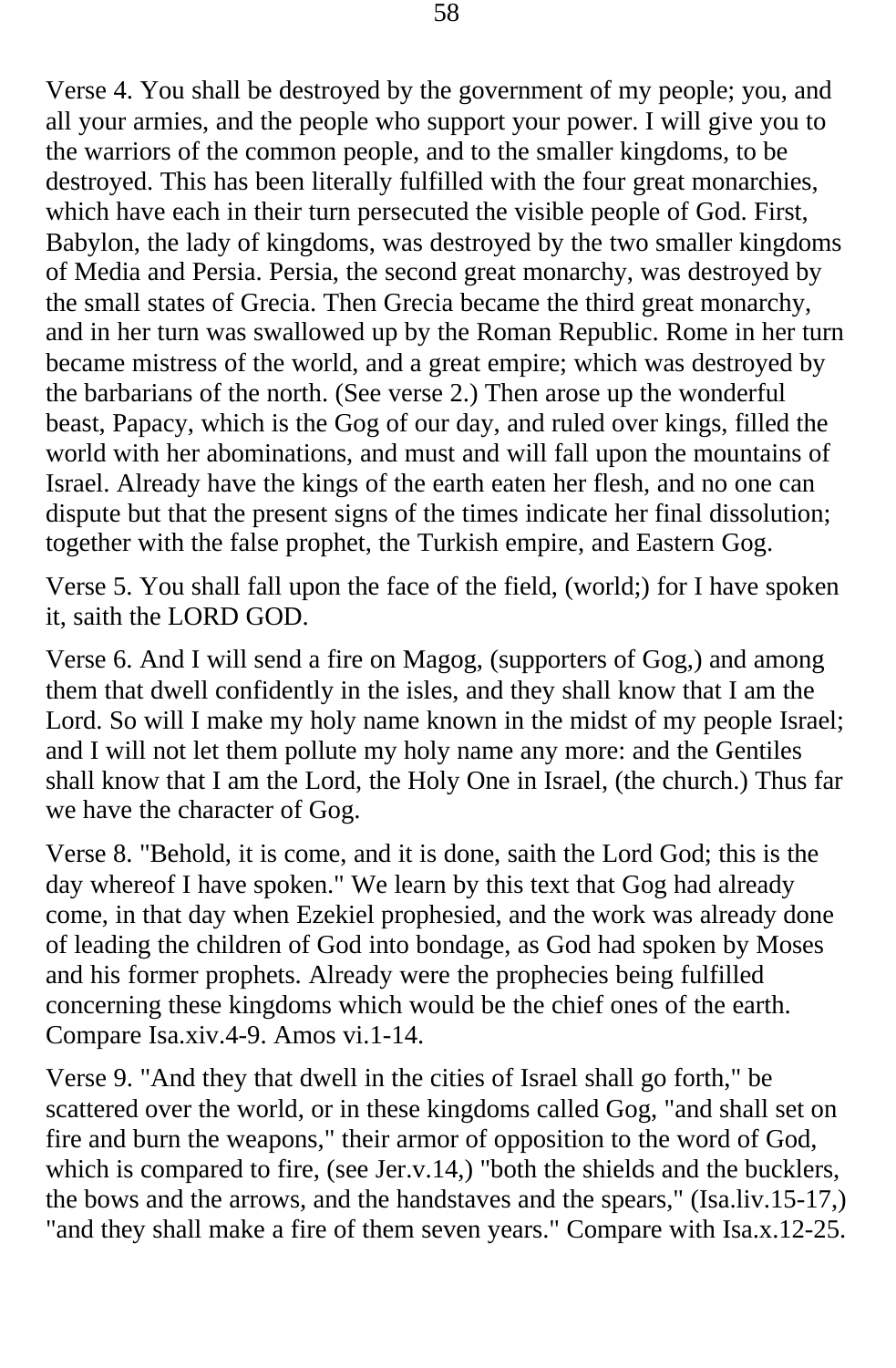Oba.18. Luke xii.49. (The seven years spoken of in this verse will be attended to under my last division.)

Verse 10. "So that they shall take no wood out of the field, neither cut down any out of the forests; for they shall burn the weapons with fire." This shows us that the people of God would not be under the necessity of going forth into the open field of the world to find subjects, on which to operate by the fire of God's word, but they would find enough among themselves; nor to go into the dark and benighted corners of the earth, while there were heathen enough in their immediate vicinity. "And they shall spoil those that spoiled them, and rob those that robbed them, saith the Lord God." By this clause it is evident I am right in my construction of the former; for here we are clearly informed, they shall spoil and rob those (meaning the nations)that had spoiled and robbed them. And surely the history of these nations, from Babylon to Rome, has proved this prophecy to be true.

Verse 11. "And it shall come to pass at that day, that I will give unto Gog," meaning Rome papal, who would be chief prince at the closing scene of the world, "a place there of graves in Israel," meaning a place where the power of Gog, or Rome papal, would be destroyed among the people of God. "The valley of the passengers on the east of the sea." This, in my opinion, means the great thoroughfare in Europe on the east of the Atlantic, as England, France and Germany; here, Papacy would meet its death-blow. "And it should stop the mouths of passengers; and there shall they bury Gog, and all his multitude; and they shall call it the valley of Hamon-gog," or multitude of papal Rome. To "bury," is to put down, or rule over. See Ecclesiastes viii.9,10: "All this have I seen, and applied my heart unto every work that is done under the sun: there is a time wherein one man ruleth over another to his own hurt. And so I saw the wicked buried, who had come and gone from the place of the holy, and they were forgotten in the city where they had so done: this is also vanity."

Verse 12, shows how long the kings of the earth would be putting down the power of Rome papal. "Seven months shall the house of Israel be in burying them, that they may cleanse the land." This would be done by christian kingdoms. See Rev.xvii.16,17: "And the ten horns which thou sawest upon the beast, these shall hate the whore, and shall make her desolate and naked, and shall eat her flesh, and burn her with fire. For God hath put in their hearts to fulfil his will, and to agree, and give their kingdom unto the beast, until the words of God shall be fulfilled."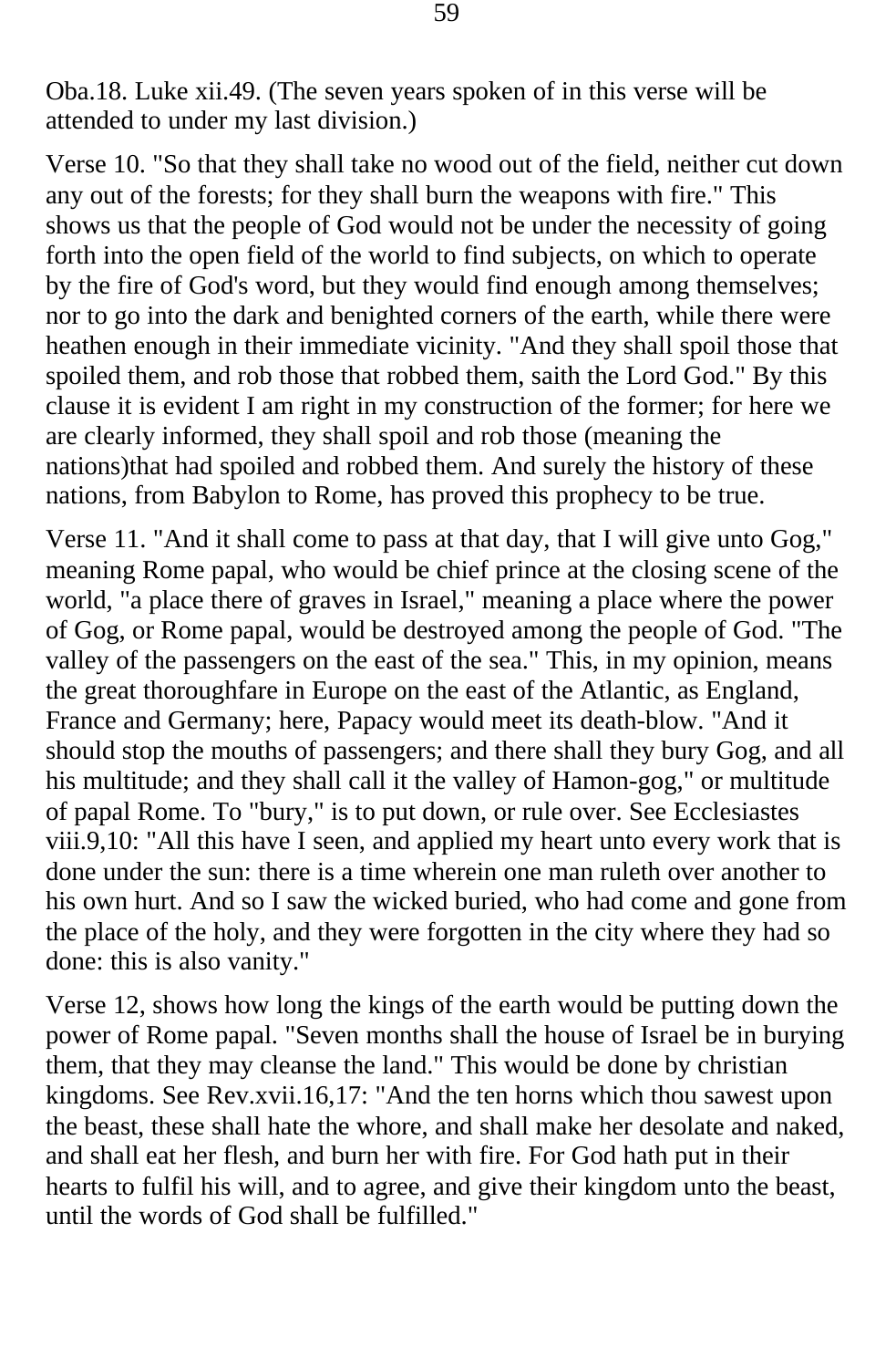Verse 13. "Yea, all the people of the land shall bury them; and it shall be to them a renown, the day I shall be glorified, saith the LORD GOD." This text shows us that this will be done immediately previous to the glorification of the saints. And who cannot see, in the history of Europe, an exact fulfilment of this prophecy, for more than two centuries past?

Verse 14. "And they shall sever out men (missionaries) of continual employment, passing through the land to bury with the passengers those that remain upon the face of the earth, to cleanse it: after the end of seven months (which I will show was 1798) shall they search."

Verse 15. "And the passengers (or people of God who are called "strangers and pilgrims") that pass through the land, when any seeth a man's bone, (or principles of Papacy,) then shall he set up a sign by it, till the buriers (kings or rulers) have buried it in the valley of the multitude of Gog," (or Papacy.)

Verse 16. "And also the name of the city shall be Hamonah. Thus shall they cleanse the land." What city is this? I answer, it is the great city, Babylon, that "made all nations (multitude) drink of the wine of the wrath of her fornication." Rev.xiv.8. It is the great city which is now or will be "divided into three parts." Rev.xvi.19. Also the great city "which reigneth over the kings of the earth." Rev.xvii.18. It is called a woman, because she claims to be the church of Christ; she is called the multitude, because she is the mother of more children than any other, or all others, on the earth; she is called Gog, because she is chief prince, and rules, or hath ruled, over the kings of the earth.

## **Ezekiel xxxix.17-21.**

And, thou son of man, thus saith the Lord God; Speak unto every feathered fowl, and to every beast of the field, Assemble yourselves, and come; gather yourselves on every side to my sacrifice that I do sacrifice for you, even a great sacrifice upon the mountains of Israel, that ye may eat flesh and drink blood. Ye shall eat the flesh of the mighty, and drink the blood of the princes of the earth, of rams, of lambs, and of goats, of bullocks, all of them fatlings of Bashan.

And ye shall eat fat till ye be full, and drink blood till ye be drunken, of my sacrifice which I have sacrificed for you. Thus ye shall be filled at my table with horses and chariots, with mighty men, and with all men of war, saith the Lord God. And I will set my glory among the heathen, and all the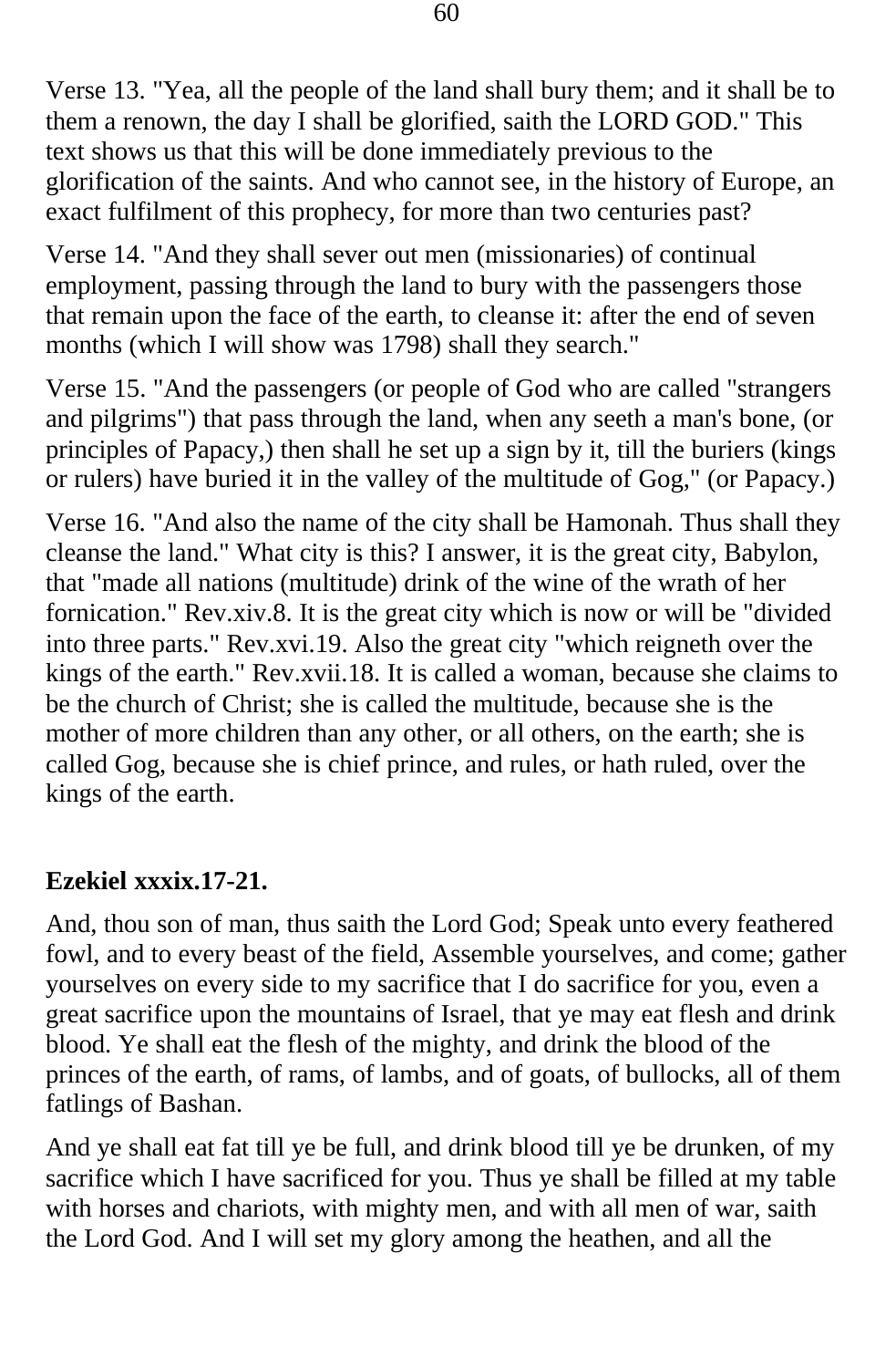heathen shall see my judgment that I have executed, and my hand that I have laid upon them.

#### **Rev.xix.17-21.**

And I saw an angel standing in the sun; and he cried with a loud voice, saying to all the fowls that fly in the midst of heaven, Come, and gather yourselves together unto the supper of the great God; that ye may eat the flesh of kings, and the flesh of captains, and the flesh of mighty men, and the flesh of horses, and of them that sit on them, and the flesh of all men, both free and bond, both small and great. And I saw the beast, and the kings of the earth, and their armies,, gathered together to make war against him that sat on the horse, and against his army. And the beast was taken, and with him the false prophet that wrought miracles before him, with which he deceived them that had received the mark of the beast, and them that worshipped his image. These both were cast alive into a lake of fire burning with brimstone. And the remnant were slain with the sword of him that sat upon the horse, which sword proceeded out of his mouth: and all the fowls were filled with their flesh.

Let the reader compare, if he please, Ezek.xxxviii.14 to 22, with Rev.xvi.14 to 21, and he must see a striking likeness between the two prophecies; and that, in both places, they describe the last great battle of the kings and of the world, when Christ will come and destroy all the kingdoms of this world, and set up a kingdom which will fill the whole earth. Every living thing on earth is described as taking part in this awful conflict. The heavens and earth shake in this mighty war; voices and thunders, lightnings and earthquakes, fish and fowl, beast and birds, men and worms, blood and fire, plague and pestilence, rain and hail, all commingle in this last great throe of expiring nature. How awful is the scene described by these two prophets! Some expositors have supposed this to be a moral battle only; but I am of the opinion, as every living and active thing, whether in earth, air or water, is described as taking a part in this mighty struggle, so will every power, whether spiritual or physical, be put in desperate requisition in this last struggle for an earthly existence. I could not, upon the supposition of a moral battle only, account for this description of kings and captains, warriors and mighty men, horses and chariots, bond and free. If it is all to be understood in a moral sense, why are they called princes of the earth? Why are they to eat fat and drink blood until they are full? Surely, I think these questions cannot be answered,, if it is a moral battle only. From the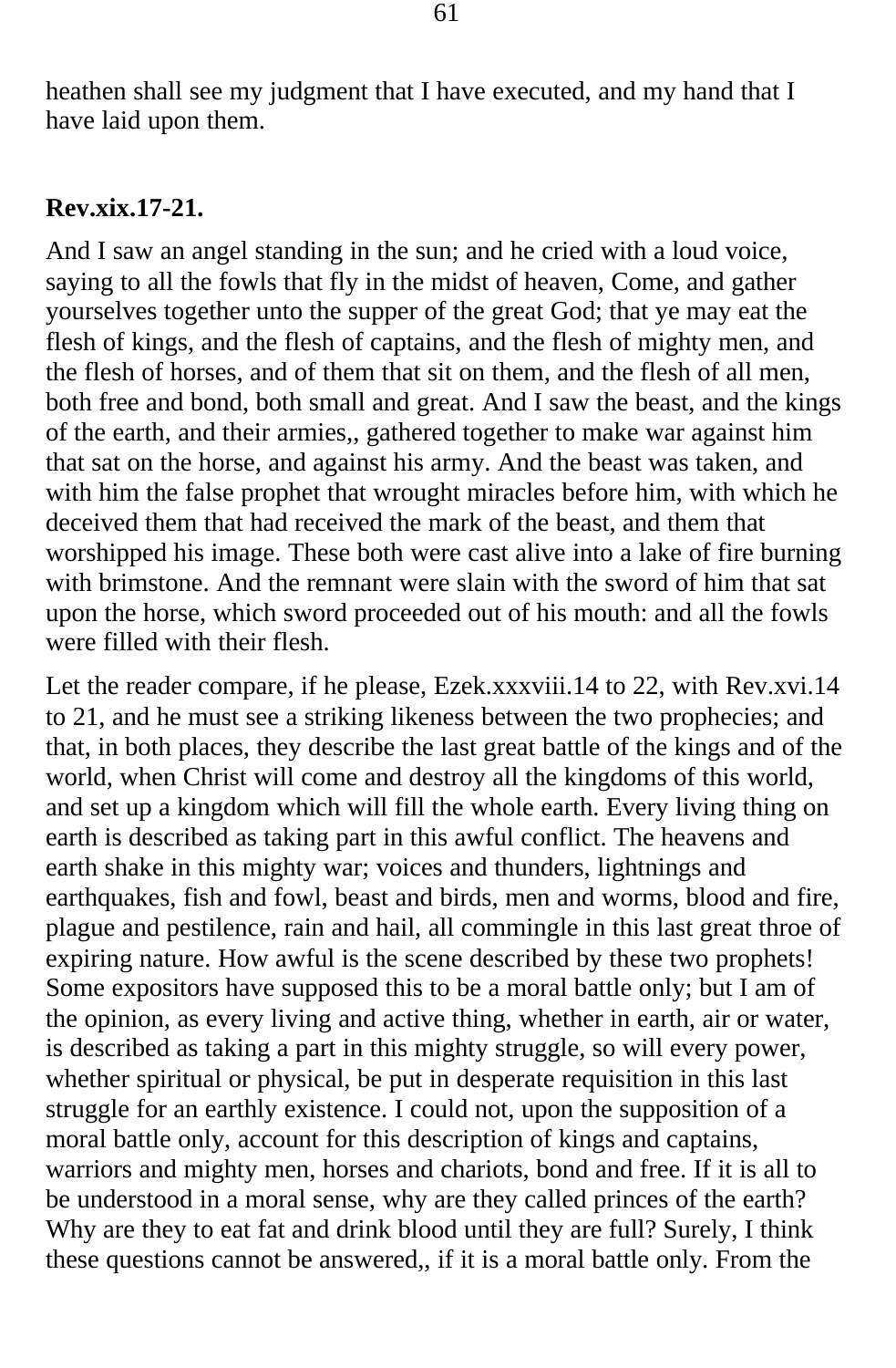22d to 24th verse inclusive, God shows the prophet, that then he will justify himself in the eyes of his people, and in the eyes of the world, and show good and sufficient cause why he suffered his people to be persecuted in the world, a scattered and a peeled people; why he suffered the chief princes to rule over them; why they have been so long robbed and spoiled and led into captivity. He gives one good reason; yet we heed it not. He says it was for our iniquities, trespasses, uncleanness and transgressions.

Verse 25. "Therefore thus saith the Lord God: Now will I bring again the captivity of Jacob, and have mercy upon the whole house of Israel, and will be jealous for my holy name." Some have supposed that we have here a proof of the Jews being gathered to their own land; but I cannot so understand it; for not only Jacob would have to be gathered, but the whole house of Israel; and this would prove too much, unless they admit a literal resurrection before it takes place. They could not all be there without; for Jacob is dead. O yes, says the objector, but Jacob is used in that passage as a figure. Very well, sir; the very same arguments that you would bring to prove Jacob is used in a figurative sense, I will bring to show that the whole house of Israel is used so too; then what becomes of literal Israel? Paul has given us, in Romans xi.26, the meaning of Jacob; it is those whose sins are forgiven through the atonement, and turned from ungodliness. Israel is said to be the children of Christ. Rom.ix.6-8. Then the bringing of them again is the bringing of his sons to glory. Heb.ii.10. And the gathering of his elect from the four winds of heaven, and from the land of death, the last enemy, and sanctifying them in the sight of the world, (for every eye will see them separated, changed, and caught up to meet the Lord at his coming,) is an explanation of the 27th verse.

Verse 28. "Then shall they know that I am the Lord their God, which caused them to be led into captivity among the heathen: but I have gathered them unto their own land," (new heavens and new earth, 2Pet.iii.13,) "and have left none of them any more there." Where? None are left in death, nor in the grave; for certainly the grave is called the land of the enemy. Jeremiah xxxi.16. Now if this passage means the literal Jew, then certainly it includes the whole; for none are left any more there. This would prove too much for our judaizing teachers.

Verse 29. "Neither will I hide my face any more from them." This certainly must be after Christ's second advent. 1John iii.2: "Beloved, now are we the sons of God; and it doth not yet appear what we shall be: but we know that, when he shall appear, we shall be like him; for we shall see him as he is."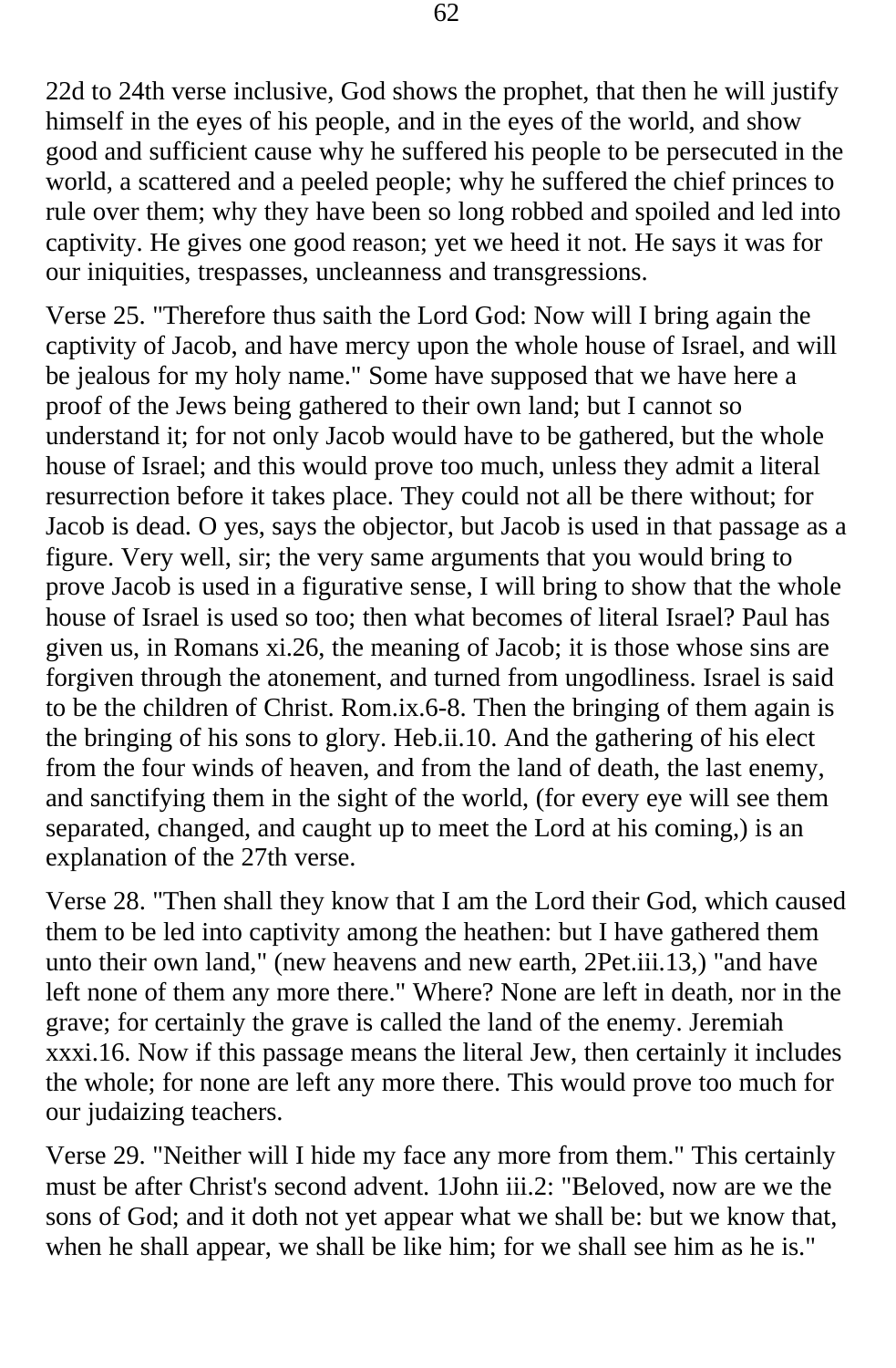See Isaiah liv.8: "In a little wrath I hid my face from thee for a moment; but with everlasting kindness will I have mercy on thee, saith the Lord thy Redeemer." Now let the reader examine this chapter, and he will find the same gathering and promises as in Ezekiel, and if one means Jews only, so must the other. "For I have poured out my Spirit upon the house of Israel, saith the Lord God." The house of Israel. What language could the prophets have used, in the days when the Old-Testament prophets prophesied, to have described the people of God under the new dispensation, better than Jacob, Israel, &c.? What, my brethren, will rend the veil from your faces in reading the Old Testament? Have you no love for the soul of the perishing Jew? Will you deceive them until the last? Will you forever harp on the old string, "God's ancient covenant people?" Will you not even inquire who are that people? Are they the Jews? No, sir, not the Jews only; for the promise was first made to Abraham, that in his seed all the nations of the earth should be blessed. Where is the Jew, as a Jew, said to be entitled to one promise in the gospel, that the Gentile is not? Can you say they have a promise of the land of Canaan, which is not fulfilled? See Joshua xxiii.14,15: "And ye know in all your hearts, and in all your souls, that not one thing hath failed of all the good things which the Lord your God spake concerning you; all hath come to pass unto you, and not one thing hath failed thereof." Then, in my opinion, the captivity spoken of in verse 25th, is the subjection the people of God have been and will continue in to Gog, the principal kingdoms of the world, until Christ's second advent; when he will destroy all those kingdoms, conquer death, and let his people go free.

#### **III. I Shall Show The Times And Periods Given In This Chapter.**

First. In the ninth verse, we are told, that they that dwell in the cities of Israel shall go forth, and shall burn the weapons of their enemies "seven years." This must mean either literal or figurative years. If this passage has not been fulfilled, then I argue that it cannot be fulfilled in a literal sense; for we have no such weapons as are there described, at the present day. Again, it would be very unnatural to suppose that there could actually be weapons of war enough collected, contiguous to many cities, to supply the inhabitants of them with fuel seven years. It appears unnatural to me in every view of the subject to understand these things as describing a literal battle, and yet not to be fulfilled; for it is evident that the people of God are meant, as one party. It cannot be in the gospel day, for two reasons: Christ forbade his servants to fight, and the gospel does not permit its subjects to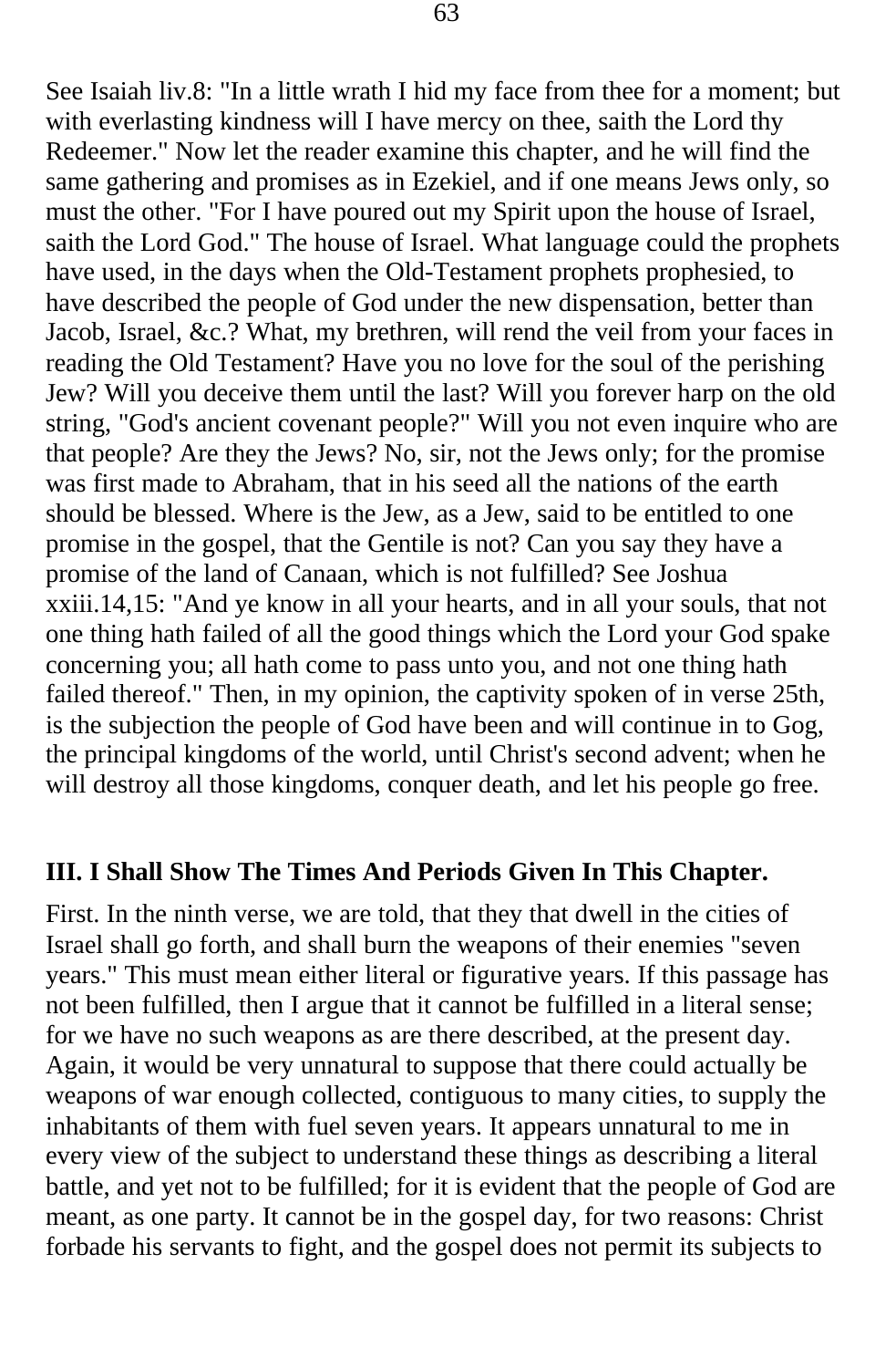rob and spoil others, because they rob and spoil us. From these considerations, I must conclude that the 9th and 10th verses are figurative language, and that seven years are seven times 360, making 2520 common years; that these kingdoms denominated Gog in our text would lead into captivity the Israel or children of God, spoil and rob them of their peace and rights, and scatter over the earth Judah and Israel; and in process of time would smite the Shepherd of Israel and scatter the sheep. All this has been fulfilled in the history of the children of God for ages past. The next question which would naturally arise, would be, When did the seven years begin? Our text tells us, "They that dwell in the cities of Israel shall go forth." This shows us what event will begin our prophecy: it will be the children of Israel going forth into captivity. 2Kings xvii.20: "And the Lord rejected all the seed of Israel, and afflicted them, and delivered them into the hand of spoilers, until he had cast them out of his sight." Isa.xlii.22-24. Amos vii.11 and 17. Again, 2Kings xvii.23: "Until the Lord moved Israel out of his sight, as he had said by all his servants the prophets. So was Israel carried away out of their own land to Assyria unto this day." Isaiah prophesied that within sixty-five years Ephraim should be broken and be not a people. Is.vii.8. This was in the days of Pekah and Rezin, 742 years before Christ. Sixty-five years afterwards, B.C. 677, Esarhaddon, king of Assyria and Babylon, came with a large army into the land of Israel and Judah, carried away the last remnant of Israel, and they have not been a nation since.**[\\*14](#page-196-0)** Then he also made war against Jerusalem, took Manasseh and carried him to Babylon; which begins the "seven times" Judah was to be in bondage to the kings of the earth, and also the "seven years" Israel should be a captive, robbed and spoiled people; both beginning and ending at one time, 2520 years, beginning B.C. 677, ending A.D. 1843. To 1843 add 677, and the sum equals 2520.

Perhaps the reader may not be aware that Ezekiel was commanded to understand a day for a year. See Ezekiel iv.5,6.

We can hardly read a chapter in any of the prophets, but we find this thing prophesied of, i.e., the captivity of Israel, the spoiling and robbing of them, both Israel and Judah, by these great kingdoms of the earth, which Ezekiel has called Gog in our text. It must and will be acknowledged, by every man conversant with his Bible, that the times of their captivity have, in every case, been prophesied of by the prophets of God. And, in general, the cases of captivity, which would end in the dispensation in which the prophet lived who prophesied these things, are given to us in plain language; as 400 years' captivity, or bondage, in Egypt, meant years. This was literally fulfilled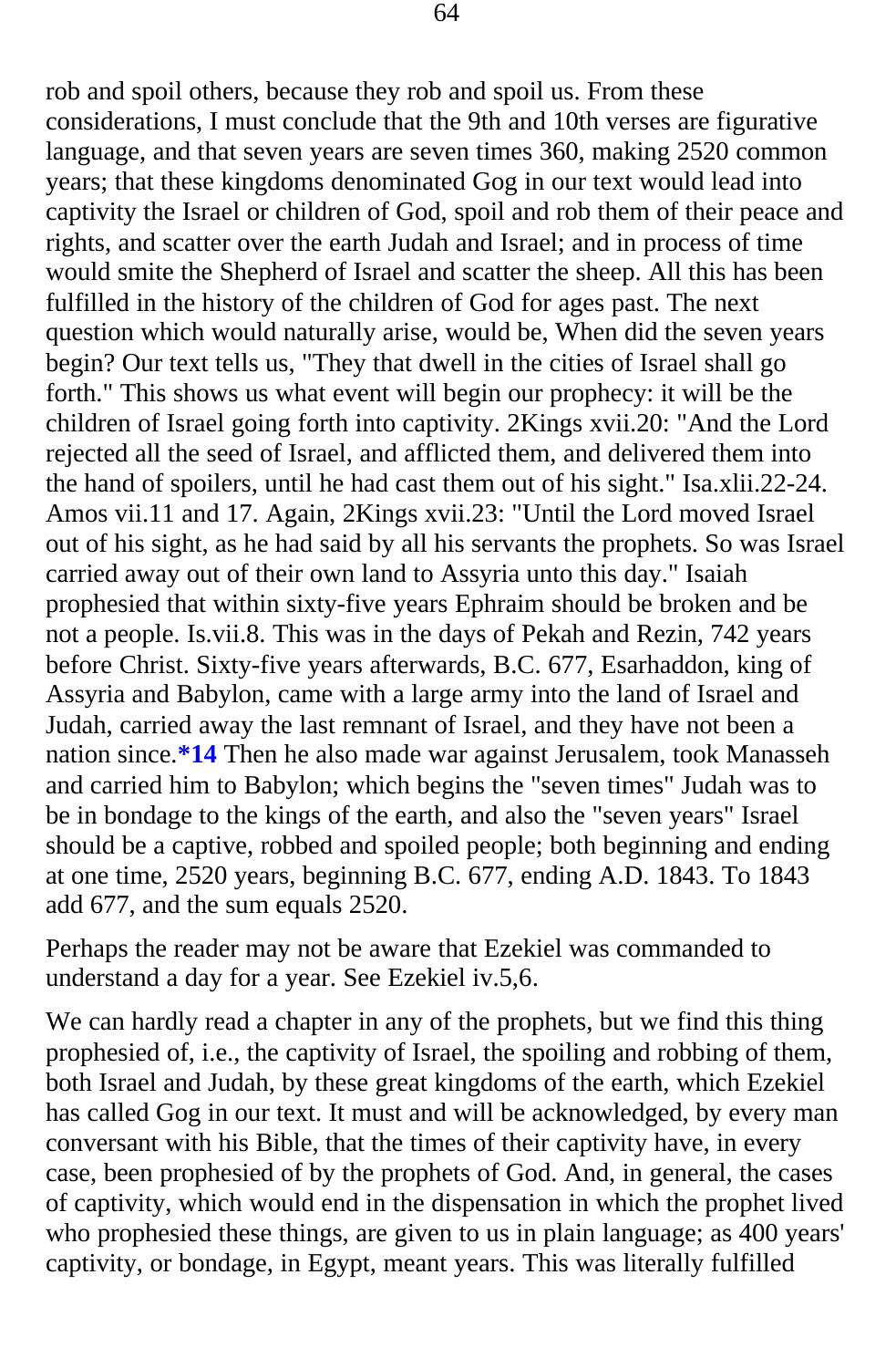before the law was given on mount Sinai, which was the beginning of the Mosaic dispensation. Then the 70 years' captivity of Judah in Babylon was literally accomplished in the same dispensation. Judah was released, (not all Israel,) from their captivity in Babylon; but the captivity of Israel is nowhere limited to the law dispensation: but the release of Israel from their captivity is a gospel release, and the subjects of this release must be gospel subjects; for if the dispensation changes, so, of course, must the subjects change; for "old things are done away; behold, all things are become new." See Paul's most powerful reasoning on this subject, in Hebrews eighth and ninth chapters. Who can read these reasons of Paul's and not be convinced? Moses was faithful over his house; so was Jesus Christ faithful over his house, "whose house are we, (says the apostle,) if we hold fast our confidence unto the end." It was Israel in the flesh that was scattered then, and was never gathered under the law. The gospel came, the law of Israel was done away; he is not a Jew who is of the flesh, but circumcision is of the heart. They are not all Israel which are of Israel; but in Christ thy seed shall be called. For he will gather in one all the children of God (true Israel) scattered abroad. John xi.52. The high priest, although a Jew, understood that Christ was to gather not only that nation, the Jews, but all the children of God scattered abroad. How can our judaizing priests get over this text? But to return to our subject. The seventy weeks prophesied of in Dan.ix.24- 27, are used in a figurative sense; a day stands for a year. Why so? Because these seventy weeks in their fulfilment would carry us seven years, at least, into the new dispensation; and as the veil was not yet taken away, and they could only see into the new as through a glass darkly, God therefore only spake to them by his law and prophets in types and figures. Therefore the "seven years" must be used in a figurative sense, for the above wellgrounded reasons. And the children of God in the new dispensation are called Israel, for the same reason that papal Rome is called Babylon under the new. For the law was a shadow of good things to come; it made nothing perfect, but the bringing in of a better covenant did perfect the comers thereunto.

Now carry out this reasoning of Paul's, and what must Israel be in order to be made perfect? They cannot be made perfect without us Gentiles. See Heb.xi.40, also ix.8-12. How a man can read the arguments of the apostle, and retain these judaizing sentiments of gathering the Jews, as Jews, to their own land, and building up their temple and city again, I cannot conceive. But another time is specified in our context. See verse 12: "And seven months shall the house of Israel be burying of them, that they may cleanse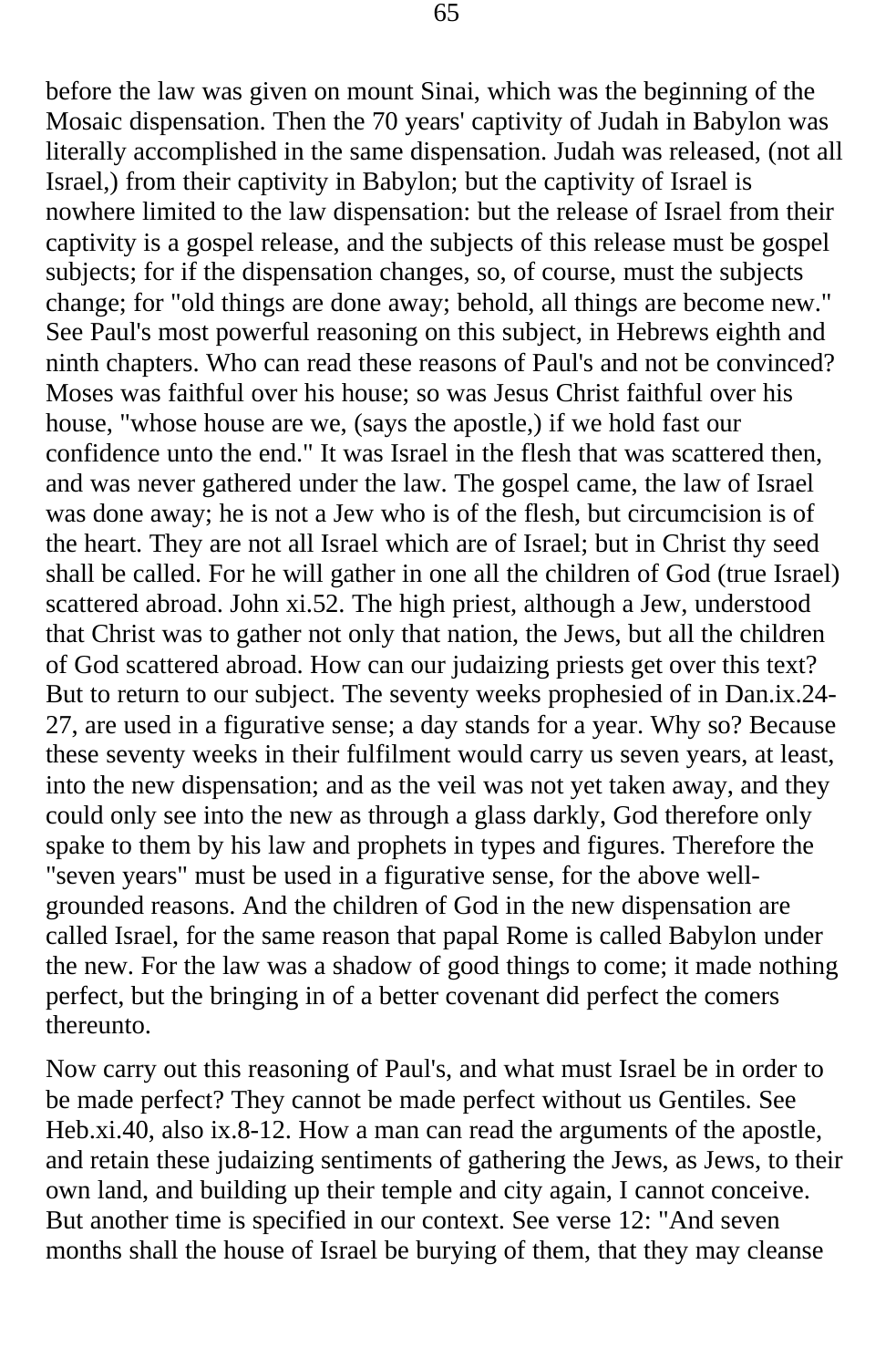the land." See also verse 14. This transaction is in the last days of Gog's power, and probably under the last form which Gog may assume, and must mean Rome papal, which is the last head of abominations; who has, by her abominable doctrine and practices, filled the world with her sorceries and fornications; - she has made the kings of the earth support her ecclesiastical power, and commit fornication with her; - she has filled the earth with her murders, and drenched the soil with the blood of victims which she called heretics; - she has leagued herself with kings and princes to support a power, which she blasphemously pretended was given her by God. By these means, and many more, she has filled the world with the cup of her abominations, and covered the earth with her pollutions. The "seven months" spoken of in the verse we have quoted, are 210 days, or 210 years, as Ezekiel was commanded to reckon. Then the people of God would be 210 years putting away this rotten carcass of papal power, which had for ages ruled over kings and lorded it over his people. The year 1588, the edict in favor of Protestants, which was afterwards called the edict of Nantes, was first published by Henry IV., king of Navarre, one of the principal heads of the Protestant cause in France, who began a war in Europe between the Catholics and Protestants, which lasted, with very little cessation, for 210 years, until 1798; when finally the Protestants destroyed the power of the pope, and he that had ruled over kings, became weak and inefficient as any of the smallest dukedoms in Europe. The struggle between the Protestants on the one part, and the Catholic league on the other, was, with the former, to destroy the power of this Gog, of whom we have been speaking, and to humble in the dust this Meshech and Tubal of modern times; while with the latter it was to retain power, which papal Rome had long exercised over the kings of the earth, and over the consciences, lives, and fortunes of her subjects. All the civil power was finally taken from her, and nothing remains but the bones, or principles of the carcass. The kings of the earth have eaten her flesh, and burned her with the fire of their anger; nothing remains but a skeleton of this once most powerful empress, that had humbled kings at her feet, and had made princes vassals at her will. But John had, many centuries before, prophesied her consumption, and the manner of it. See Rev.xvii.16: "And the ten horns which thou sawest upon the beast, these shall hate the whore, and shall make her desolate and naked, and shall eat her flesh, and burn her with fire." He also has given us to understand that there would be kings and great men of the earth who would lament her fall and loss of power. See Rev.xviii.8-16. All this was literally fulfilled in those wars to which I have directed your attention.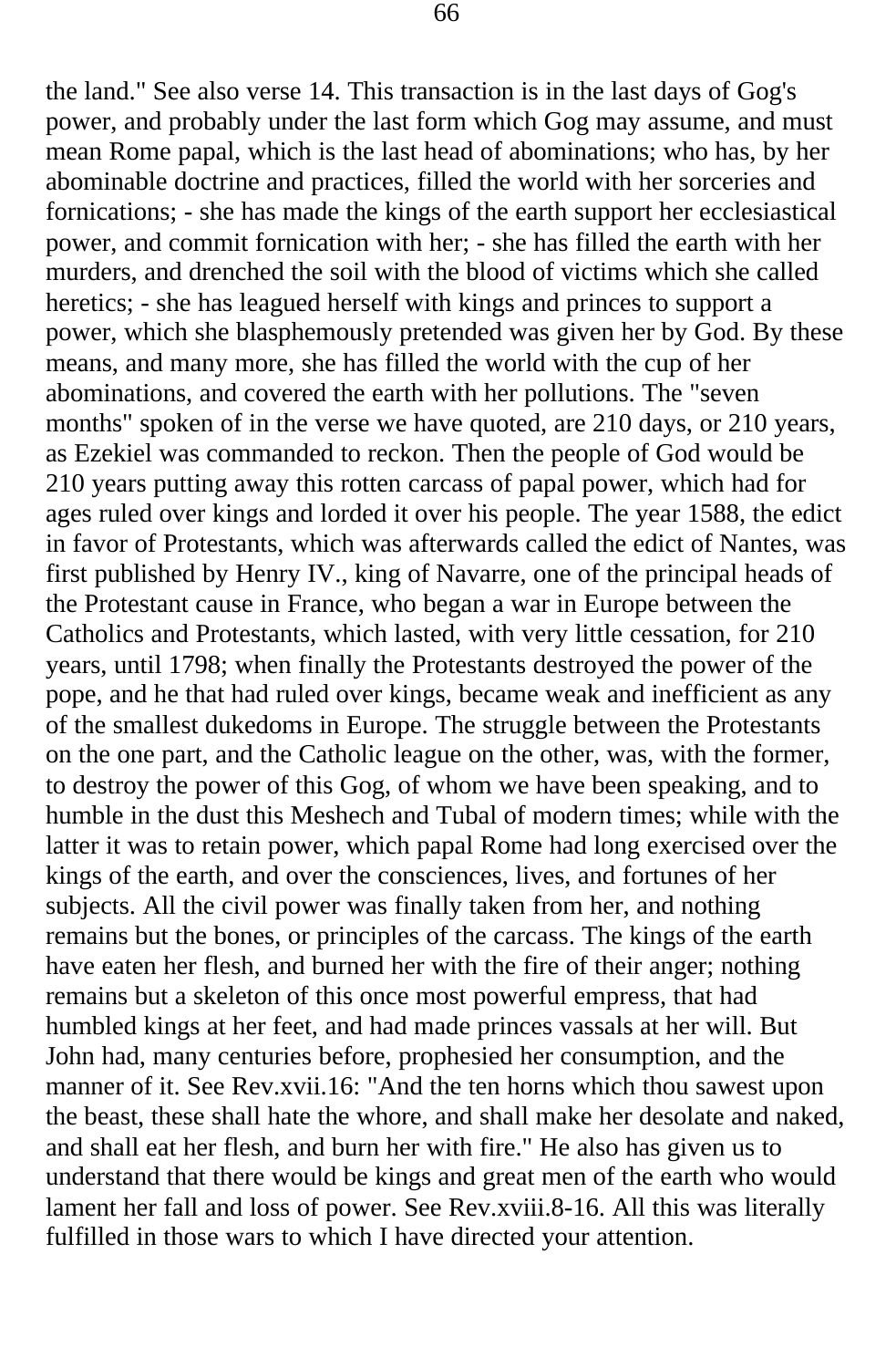One thing more I will notice. After they had eaten her flesh and buried her power, they severed out men of continual employment, meaning missionaries, who were to go through the land and search for her bones, or principles, which would remain on the face of the earth, after the "seven months," that is, after the civil power of Papacy should be destroyed, which took place A.D. 1798. And when any should see a man's bone, they were to set up a sign by it, until the buriers should bury it in the valley of Hamongog. Who can but see, that the relics of Papacy are to be found in almost every church in our land? The love and practice of slavery is a bone of the old mother; the love and practice of war is another bone; sectarian prejudices, and a tyrannical display of physical force to put down principles not harmonizing with our views, is a great bone. Taking to ourselves titles that belong to God, or calling men Rabbis, which belong only to Christ, are men's bones. Puffing each other in public papers, and passing resolutions in our own favor, are bones of the feet or the hands of man. To preach the traditions of men, instead of the word of God; and the laws and ordinances of the church and councils, instead of the laws of the Scriptures and ordinances once delivered to the saints by Jesus Christ and his apostles, is the backbone of Gog, and must and will be buried, and will no more come into mind. Some may inquire, Is this the same Gog in Ezekiel, as we find in the twentieth chapter of Revelation? I answer, it is the same, with this difference only: this is prophesying of his power, his acts, death and burial; that of his resurrection, judgment, and final and last destruction from the earth. Now, my dear reader, do you want to know whether you belong to Gog, or the saints? Try your spirit. If you are proud, haughty, tyrannical, selfish, worldly, dogmatical, full of bigotry, egotism and wilfulness, prone to misrepresent, deceive and lie against your neighbor, because he cannot see in every point exactly as you do; you may rest assured that your warrant is not a counterfeit, - you belong to the ARMY OF GOG. AMEN.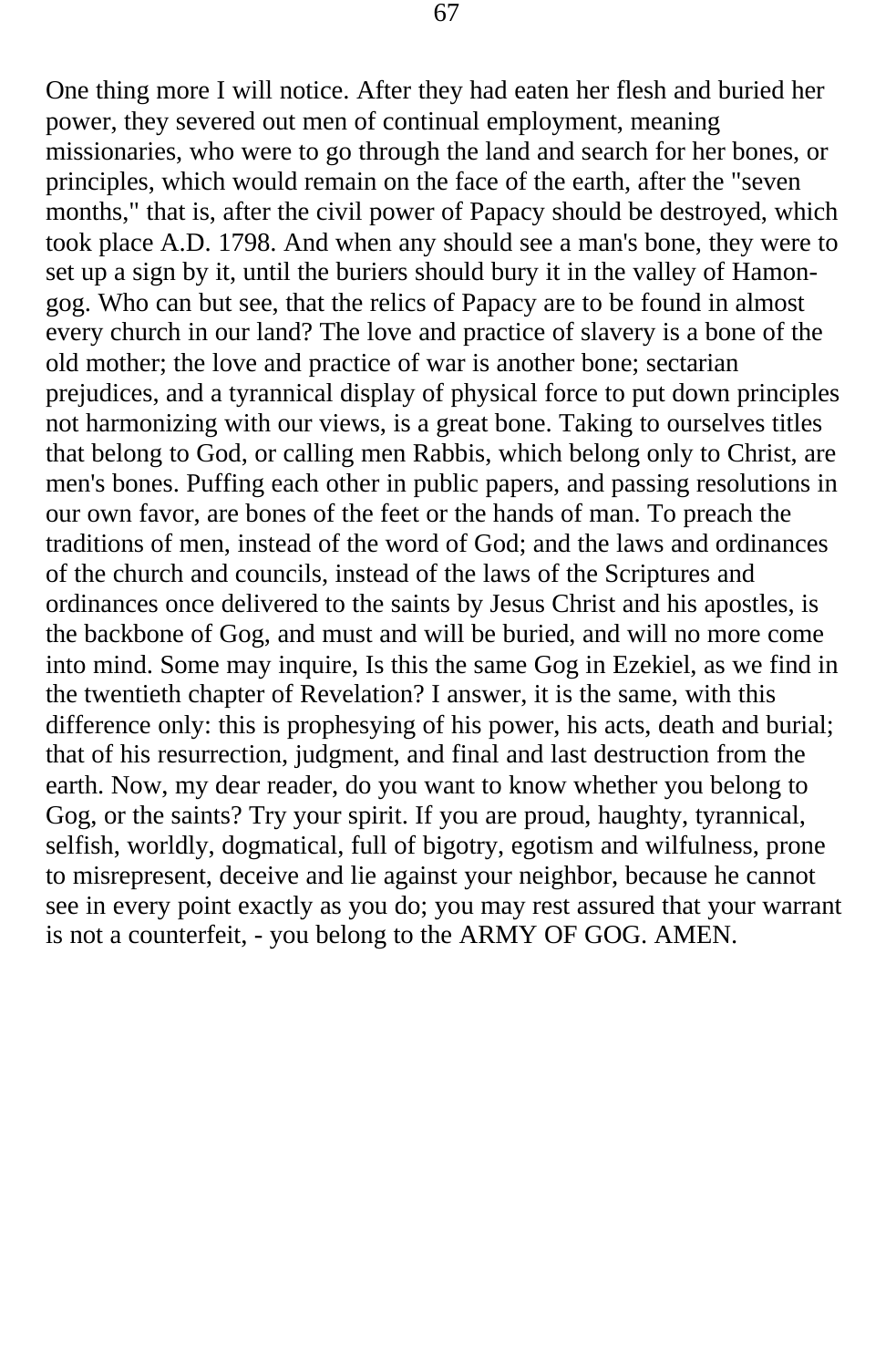# **Lecture On The Two Sticks.**

#### **EZE.XXXVII.15-17.**

The word of the LORD came again unto me, saying, Moreover, thou son of man, take thee one stick, and write upon it, For Judah, and for the children of Israel his companions: then take another stick, and write upon it, For Joseph, the stick of Ephraim, and for all the house of Israel his companions: and join them one to another into one stick; and they shall become one in thy hand.

I AM well aware, my brethren, that the views I have of this text will be called by many ultra-biblical, a vagary, or fanciful, at least; and many a man will turn away with disgust, curl the lip, and go to work in imagination, at least, to confute what they have not heard, and think they can destroy at a nod what may be built upon the immutable pillars of truth; so that truth may be cast down in the street, while tradition, bigotry, and falsehood are clasped to our hearts. But wisdom teaches us "to hear and then judge." "Prove all things, and hold fast that which is good." If men were to treat earthly things as bigots do religious subjects, reject every new thing, or new measure, because it is to them new, what would become of the improvements of the present day? or where would be the increase of knowledge spoken of by Daniel the prophet in the latter day? Christ, in speaking of these same characters, calls them "blind guides," or "blind leaders of the blind." If any such person should hear or read this discourse,

I beg of them to hear, weigh the evidence, and then judge.

I shall therefore,

### **I. Show What The Holy Spirit Designed By The Two Sticks.**

### **II. What Is Meant By Their Becoming One.**

Our text is an allegory, as all must agree, for the 18th and 19th verses, "And when the children of thy people shall speak unto thee, saying, Wilt thou not show us what thou meanest by these? say unto them, Thus saith the Lord God; Behold, I will take the stick of Joseph, which is in the hand of Ephraim, and the tribes of Israel his fellows, and will put them with him, even with the stick of Judah, and make them one stick, and they shall be one in my hand," thus prove it: "Wilt thou not show us what thou meanest by these?" The Holy Spirit then tells him plainly that the two sticks mean, - 1st.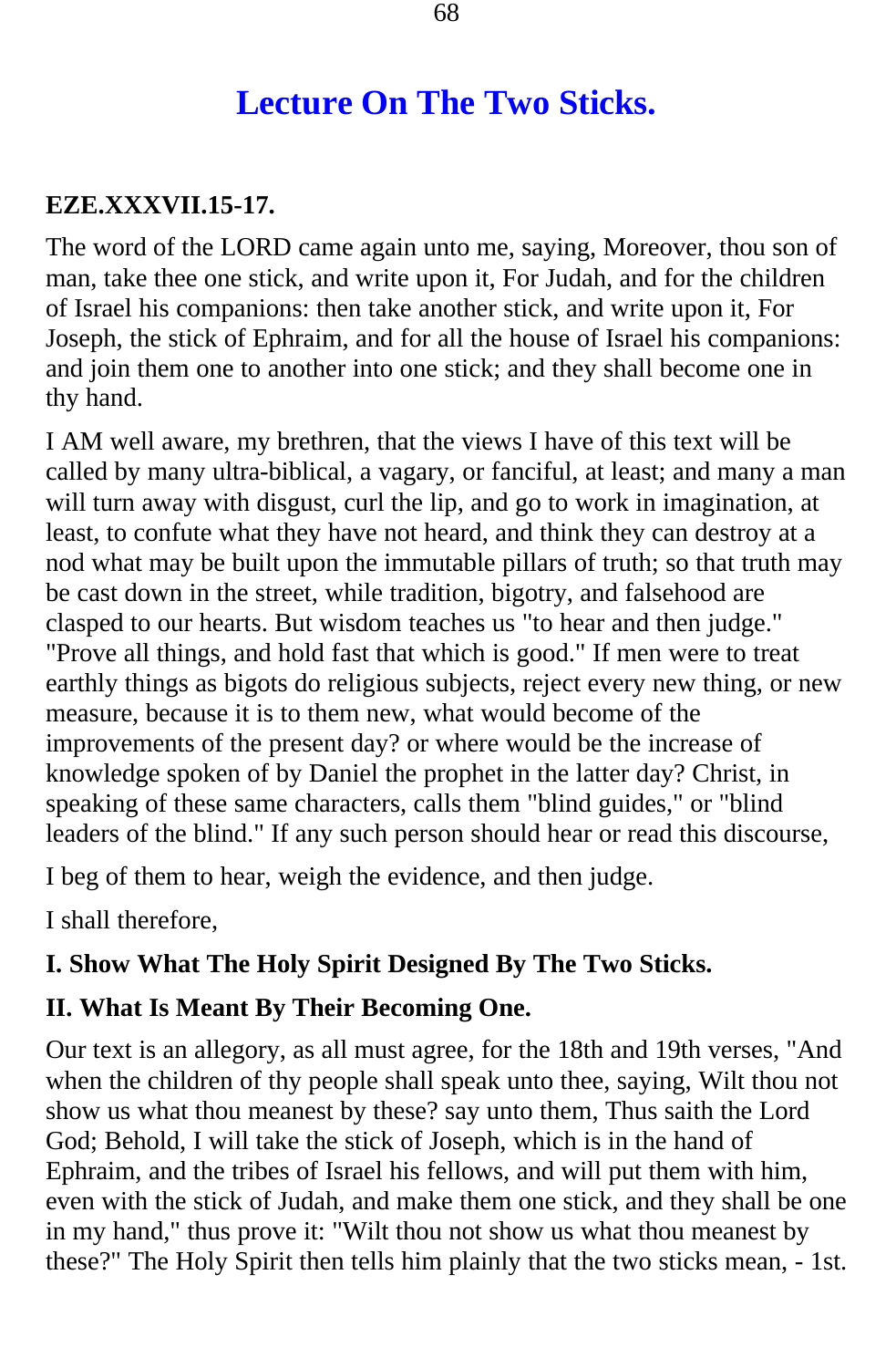Judah, and the children of Israel his companions; and, 2d. Joseph, which is in the hand of Ephraim, and the tribes of Israel his fellows. Thus far we cannot be mistaken. And, say you, the text itself proves it thus, and why call it an allegory? Because we have not yet got the meaning of Judah, Joseph and Ephraim; these must be understood as allegorical; for no one believes a moment that this can mean Judah, Joseph, and Ephraim literally; for they have all been dead many thousand years, and must arise from the dead, and all their companions, in order to be united in one kingdom on the mountains of Israel. See verse 22: "And I will make them one nation in the land upon the mountains of Israel; and one king shall be king to them all; and they shall be no more two nations, neither shall they be divided into two kingdoms any more at all." Then, say you, Judah must mean the two tribes, Judah and Benjamin, and Joseph and Ephraim must mean the ten tribes, and put them together and they will make the twelve tribes. Then, if Judah and Joseph stand for these tribes, I ask, who are their companions? For the text says, take thee one stick, and write upon it, for Judah, and for the children of Israel his companions. It is very evident, then, that Judah and his companions cannot mean the same things; for he tells us plainly what companions mean, "the children of Israel;" these are companions with Judah. Therefore Judah cannot mean the two tribes, for they are the children of Israel. And the same argument will apply to Joseph and Ephraim, and all the house of Israel his companions. Here we have another difficulty: first, the children of Israel are put with Judah; this would include the ten tribes, as well as the two; for they were called the children of Israel in a special sense, while the two tribes were called Jews, and are so called to the present day.

Again, they are to be put together and become one kingdom, "and David my servant," saith the Lord, "shall be king over them; and they all shall have one shepherd: they shall also walk in my judgments, and observe my statutes, and do them." This does not look like unbelief. Paul tells us, Rom.xi.23, "If they abide not in unbelief, they shall be graffed in," with the Gentiles; "for God is able to graff them in again." Yet our context tells us in 25-27, "And they shall dwell in the land that I have given unto Jacob my servant, wherein your fathers have dwelt, and they shall dwell therein, even they, and their children, and their children's children, forever: and my servant David shall be their prince forever. Moreover I will make a covenant of peace with them; it shall be an everlasting covenant with them; and I will place them, and multiply them, and will set my sanctuary in the midst of them for evermore. My tabernacle also shall be with them: yea, I will be their God, and they shall be my people." How can these things be?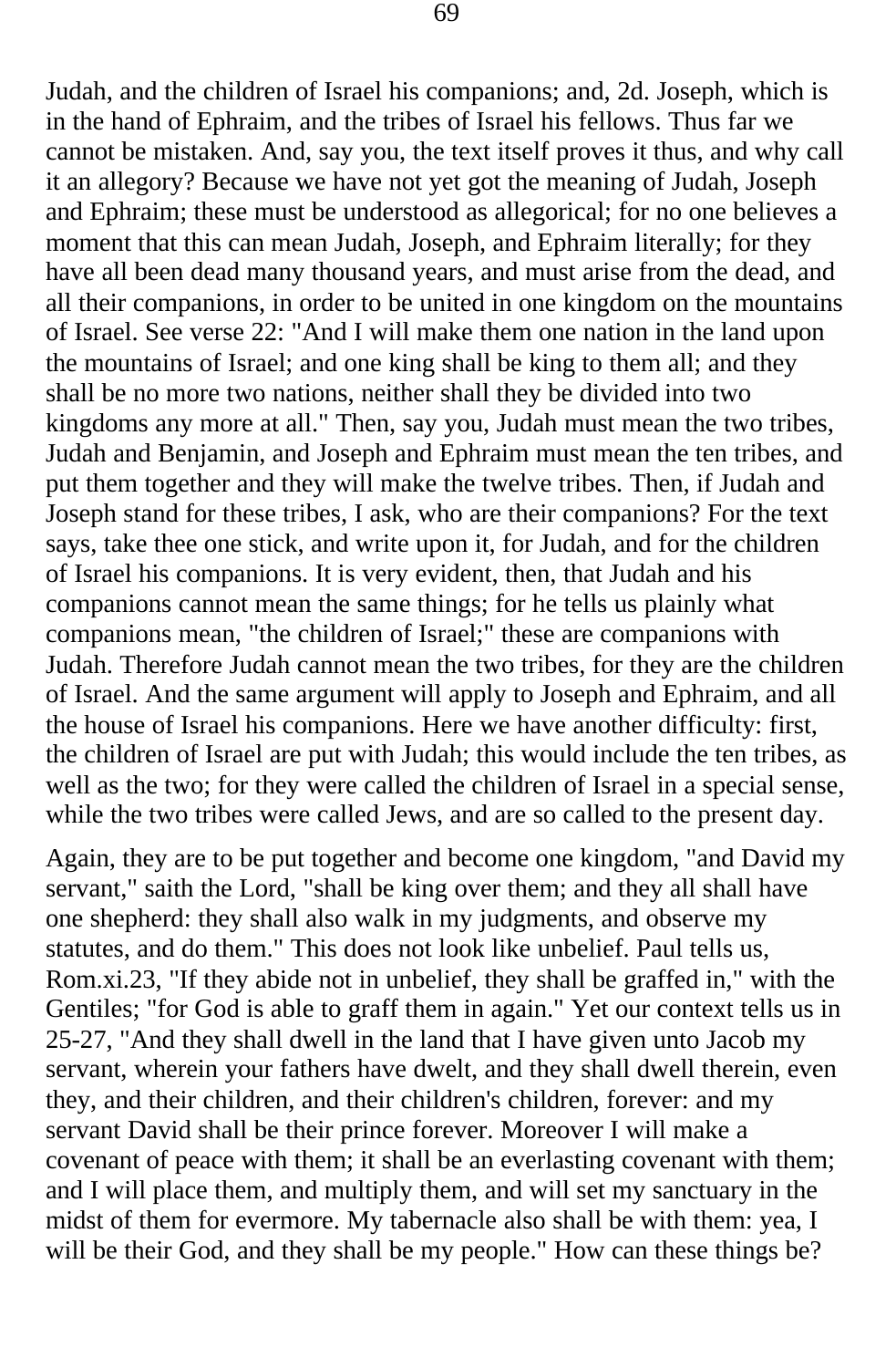They are to dwell in the land given to Jacob, they, and their children, and children's children, forever, and David is to be their prince forever, and God is to be their God, and they are to be his people, with his sanctuary in the midst of them for evermore. And all this in a state of unbelief; for if they believe, they are graffed in with the Gentiles, where there is neither Jew nor Gentile, but all one in Christ Jesus. And without faith it is impossible to please God: yet the two tribes of the Jews, and the ten tribes of Israel, are to enjoy all these blessings for evermore, in their own land on the mountains of Israel, before the new heavens and new earth - before Christ shall come before the resurrection of the dead! How, I ask, can the whole house of Israel be there? How can David be there? No more defiled with idols, nor detestable things, nor transgressions? "Saved out of all their dwelling-places wherein they have sinned;" and yet saved in Judea, the very dwelling-place where they committed the great sin of murdering their own Messiah, the son and Lord of David their prince forever! How can these things be? I answer, they cannot be, and understand these two sticks to be the two tribes of the Jews and the ten tribes of Israel only; for this view of the scripture, (and I mean to speak with reverence of that blessed book,) would contain palpable contradictions.

But, in my humble opinion, these two sticks represent the two covenants, or two dispensations, called the Law and the Gospel. These are called two separate kingdoms. One is called the "kingdom of Israel." This is represented by Judah; for it is said of him, "The sceptre (or rod) shall not depart from Judah, nor a lawgiver between his feet, until Shiloh come; and unto him shall the gathering of the people be." What gathering of the people? The union of the two kingdoms, and the final gathering of the true Israel of God from all nations, the elect from the four winds of heaven. The other kingdom is called the gospel kingdom, or "kingdom of heaven." This is clearly represented by Joseph; for of him it is said, Gen.xlviii.24, "His bow (or stick) abode in strength, and the arms of his hands were made strong by the hands of the mighty God of Jacob; (from thence is the shepherd, the stone of Israel;") meaning Christ, the shepherd spoken of in our context; and the stone means the same gospel kingdom, which Daniel tells us will become a great mountain and fill the whole earth; - and, in our context, it is the same kingdom of which David (meaning Christ) will be our king forever. Hear further: "Even by the God of thy father, who shall help thee; and by the Almighty, who shall bless thee with blessings of heaven above," (these certainly look like gospel blessings,) "blessings of the deep that lieth under," (yes, Christ says, "Blessed are the meek, for they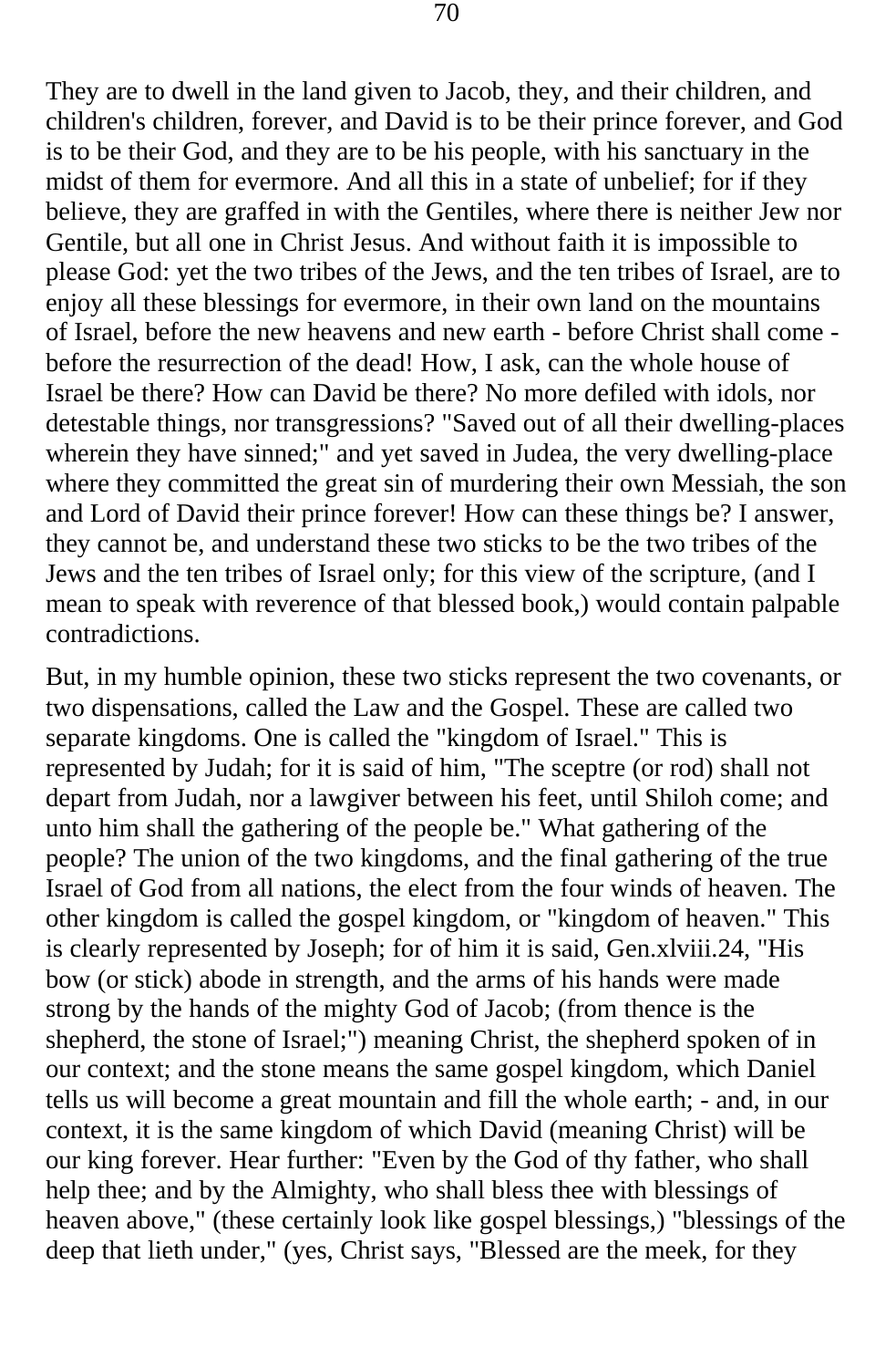shall inherit the earth,") "blessings of the breast and of the womb." Again, Christ says, "Blessed are they which do hunger and thirst after righteousness; for they shall be filled." I will here remark, that the same blessings which Jacob gave to Joseph are in substance repeated to Ezekiel, and afterwards promised by Christ to gospel penitents. Also, let me turn your attention to Moses' blessing Joseph, Deut.xxxiii.13-17: "And of Joseph he said, Blessed of the LORD be his land, for the precious things of heaven, for the dew, and for the deep that coucheth beneath, and for the precious fruits brought forth by the sun, and for the precious things put forth by the moon, and for the chief things of the ancient mountains, and for the precious things of the lasting hills, and for the precious things of the earth and fulness thereof, and for the good will of him that dwelt in the bush: let the blessing come upon the head of Joseph, and upon the top of the head of him who was separated from his brethren. His glory is like the firstling of his bullock, and his horns are like the horns of unicorns: with them he shall push the people together to the ends of the earth; and they are the ten thousands of Ephraim, and they are the thousands of Manasseh." Here we have the gospel blessings again brought to view, in Moses' prophetic blessing of Joseph; all things in heaven and in earth are given into his hands, or placed upon his head. This reminds us of the blessings of Christ, Eph.i.10, "That in the dispensation of the fulness of times, he might gather in one (kingdom) all things in Christ, both which are in heaven and which are on earth; even in him." How exactly do these blessings agree:

Joseph pushes the people together to the ends of the earth; Christ gathers them in the fulness of time at the end of this dispensation.

This is sufficient for my purpose, to show that Joseph is a lively type of Christ, and that in Christ both sticks would be united, and Judah's rod (or stick) swallowed up in the Shiloh when he should come; and then there would be but one stick unto the ends of the earth, and then would our spiritual Joseph push the people together, and to him would the gathering of the people be. "And I will make them one nation, in the land upon the mountains of Israel; and one king shall be king to them all." This king can be no less than our spiritual Joseph, and his kingdom was typified in the stick of Joseph, as Jacob said in his blessing of Joseph, "From thence is the shepherd, the stone of Israel." But you will ask, Why is Joseph's stick in the hand of Ephraim? I will answer you: Joseph's stick, or kingdom, was not yet made manifest, neither could it be while Judah's was yet standing; - as says Paul, Heb.ix.8-15, Christ must first come, the mediator of the new testament, before the old could be done away, or immerged into the new.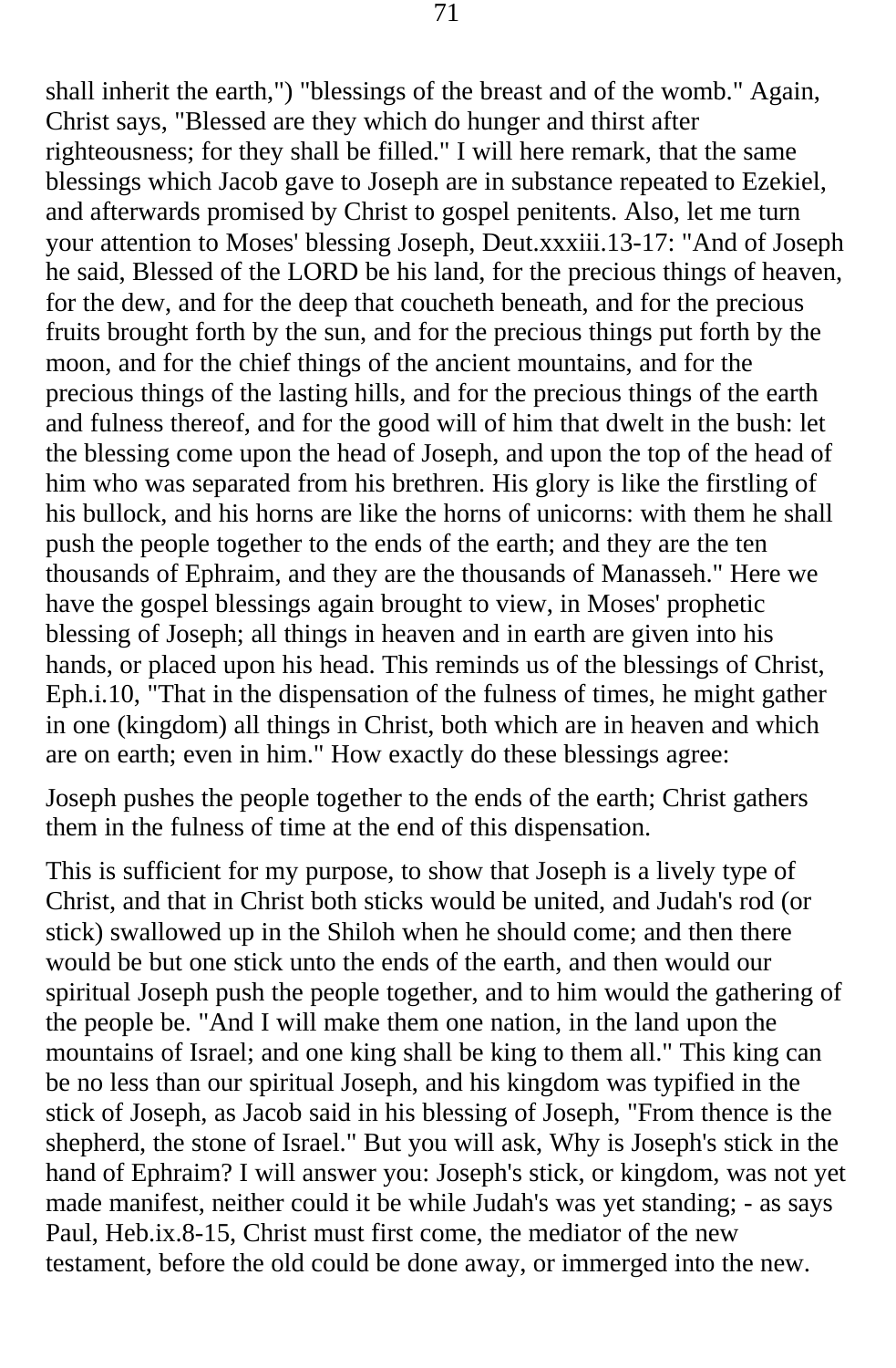Therefore, when Ezekiel gave this prophecy, Ephraim was broken, and was not a people. See Is.vii.8. This was about 742 years before Christ, and Ezekiel's prophecy was given only 587, being almost a hundred years after Ephraim was no more a people. Of course, he was a fit type of the gospel church, who were not a people until Jesus came and took the stick of Joseph out of the hand of Ephraim, which then were not a people, and constituted a new covenant people, and made them sons and daughters of God. He then brake off all the dead branches from Judah's stick, and with the living branches under the old covenant, called in our text "the children of Israel his companions," he called in the Gentiles, which were not a people. Like Ephraim, they were scattered over the whole earth, in all the kingdoms of the world; the moths had eaten them, Hos.v.12; they were unaccustomed to the yoke, Jer.xxxi.18. "Ephraim has mixed himself among the people; he is a cake not turned," says Hosea, vii.8. That is, he is yet among the people, the Gentiles; they have not repented, they are not accustomed to the yoke, (the Jewish laws.) See Hos.viii.12: "I have written unto him the great things of my law, but they were counted as a strange thing." Ephraim is a type, then, of the state of the Gentiles, when Christ came, and called in the believers among the Gentiles, immersed them into one body both Jew and Gentile, and they became one in his hand, that is, one kingdom, and both together constituted the whole house of Israel; that is, the seed of Christ, the companions of the spiritual Joseph. Hos.i.9-11, has reference to this very thing of which I have been speaking, when he says, "Then said God, call his name Loammi, (not my people;) for ye are not my people, and I will not be your God." That is, "They are not all Israel which are of Israel; neither, because they are the seed of Abraham, are they all children; but in Isaac shall thy seed be called." See Rom.ix.6-27. You will there see Paul uses the same arguments as I have used, and for the same purpose, to show the union of the spiritual seed of Judah and Joseph, and who are the true Israel of God. But we will return to Hosea, 10th verse: "Yet the number of the children of Israel shall be as the sand of the sea, which cannot be measured nor numbered; and it shall come to pass, that in the place (Jerusalem) where it was said unto them, (Gentiles,) ye are not my people, there it shall be said unto them, (Gentiles,) ye are the sons of the living God;" at Jerusalem united with the stick of Judah, "it will be said," &c. "Then (at that time) shall the children of Judah (meaning the companions of Judah) and the children of Israel (the companions of spiritual Joseph, now called sons of God) be gathered together, (united into one stick, one government,) and appoint themselves one head, (Christ, for he is head over all things to the church,) and they shall come up out of the land, (out of all nations;) for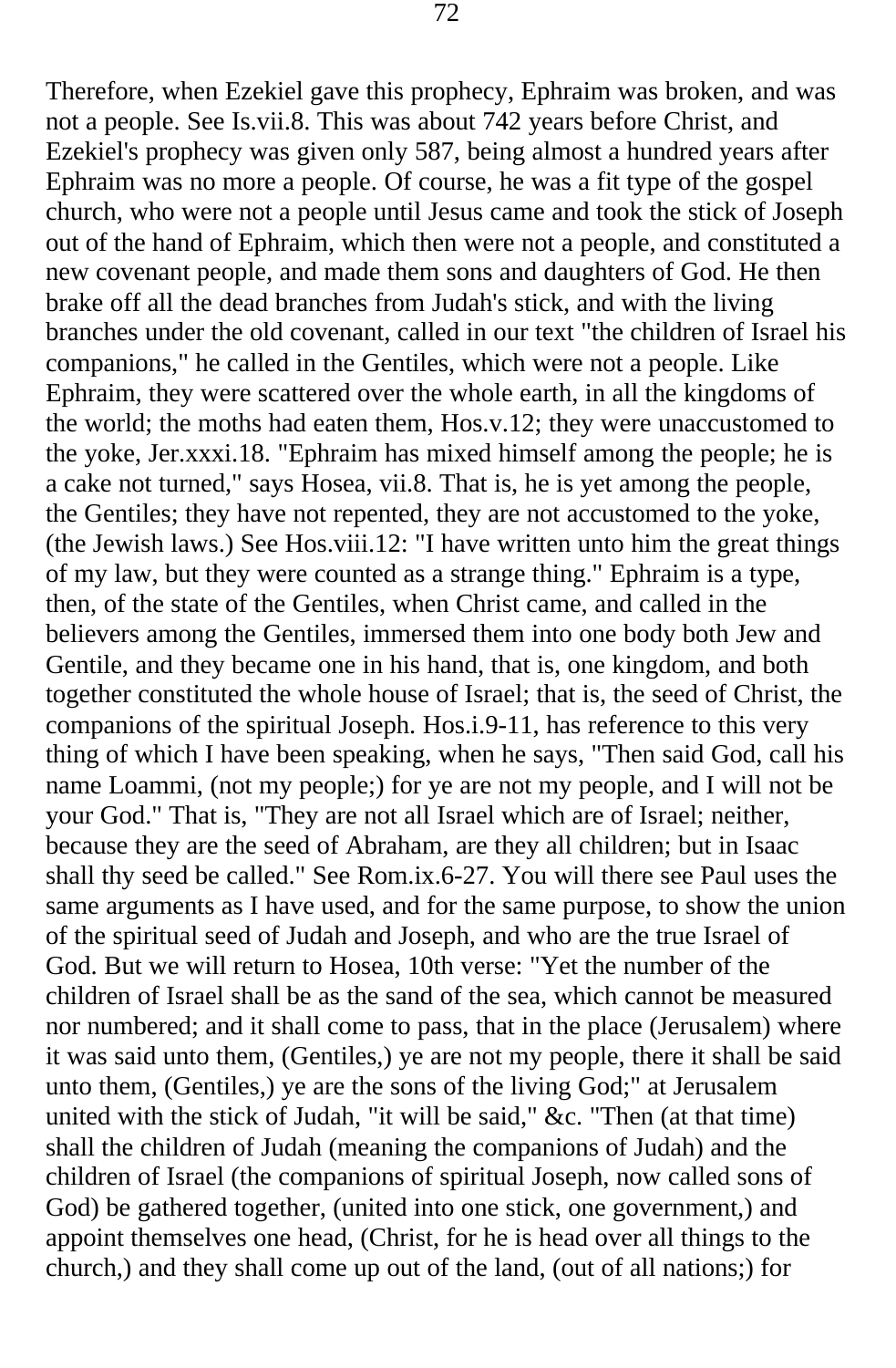great shall be the day of Jezreel," (the meaning of which is, the seed of God.) I pray you, my brethren, study this prophecy of Hosea with this view; understand Judah as being the representative of the Jewish kingdom, and Joseph and Ephraim as representatives of the gospel kingdom, and its state; and if you do not find harmony and light in it, and many other parts and prophecies in the Bible, I shall be not a little surprised.

I will bring one more proof that Ephraim represents the gospel kingdom among all nations. See Gen.xlviii.16-20: "The Angel which redeemed me from all evil, bless the lads; and let my name be named on them, and the name of my fathers Abraham and Isaac; and let them grow into a multitude in the midst of the earth. And when Joseph saw that his father laid his right hand upon the head of Ephraim, it displeased him: and he held up his father's hand, to remove it from Ephraim's head unto Manasseh's head. And Joseph said unto his father, Not so, my father: for this is the first-born; put thy right hand upon his head. And his father refused, and said, I know it, my son, I know it: he also shall become a people, and he also shall be great: but truly his younger brother shall be greater than he, and his seed shall become a multitude of nations. And he blessed them that day, saying, In thee shall Israel bless, saying, God make thee as Ephraim and as Manasseh: and he set Ephraim before Manasseh." You see when Jacob blessed the two sons of Joseph, he blessed Ephraim, the younger, above Manasseh, the elder: "he (Manasseh) also shall become a people, and he also shall be great; but truly his younger brother (Ephraim) shall be greater than he, and his seed shall become a fulness of nations." This is plain and positive proof that Ephraim would be called the head or representative of the gospel seed, which Paul calls the "fulness of the Gentiles," and which Jacob calls "fulness of nations." Paul says, "So all Israel shall be saved," that is, when the fulness of the Gentiles be come in. Our text says, "For Joseph, the stick of Ephraim, and for all the house of Israel his companions." Here is the same fulness, the same all, and the same Israel, in one case as in the other.

#### **II. I Shall Show How And When These Sticks Were United.**

They are united by Christ, are made one in his hand. John xi.52: "And not for that nation only, but that also he should gather together in one the children of God that were scattered abroad," evidently meaning Jews and Gentile believers. Again, John xvii.22,23: "And the glory which thou gavest me I have given them; that they may be one, even as we are one; I in them and thou in me, that they may be made perfect in one; and that the world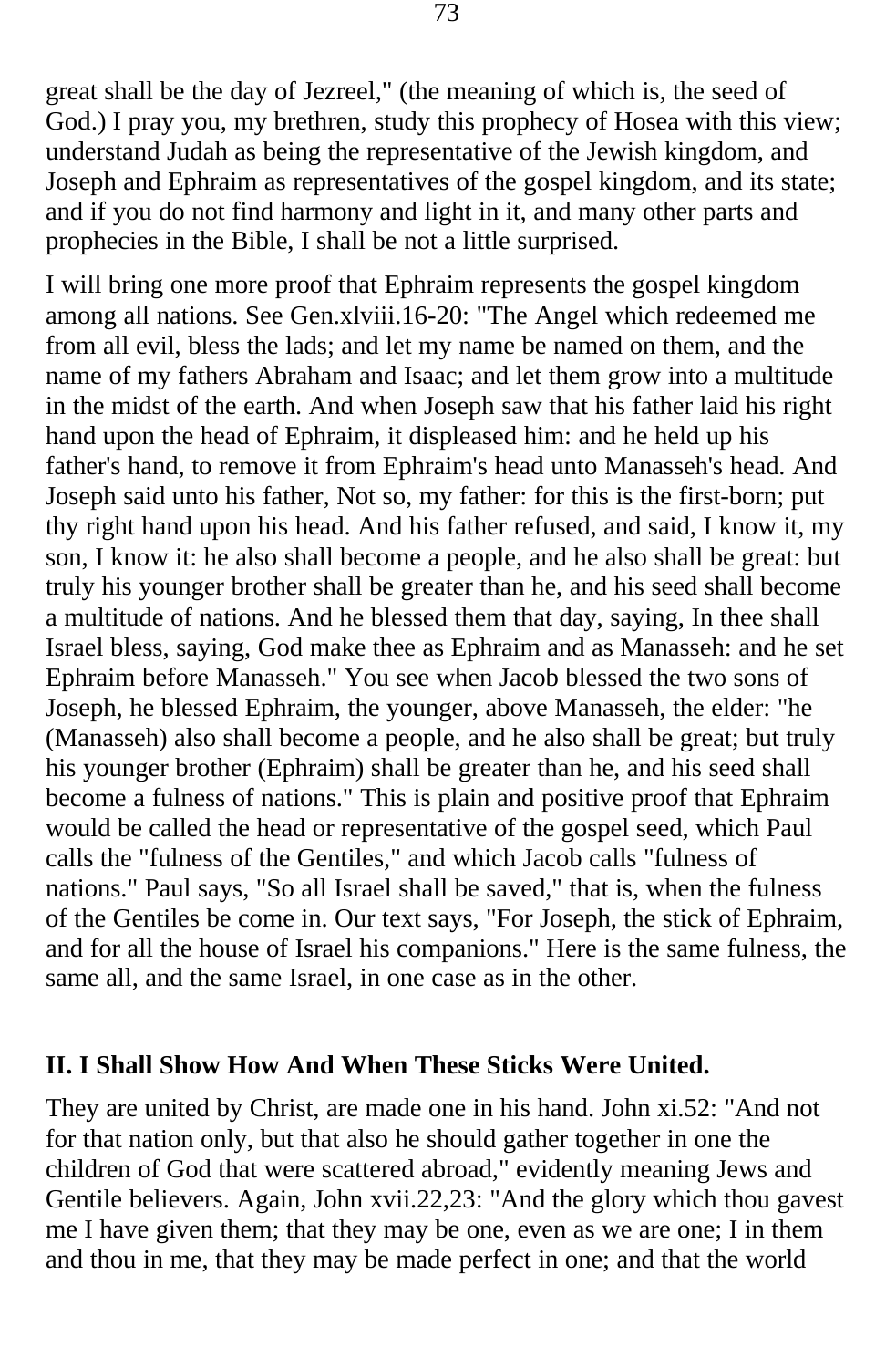may know that thou hast sent me." Ezekiel says, verse 28, "And the heathen shall know that I the Lord do sanctify Israel." Again, see 1Cor.xii.12: "For as the body is one, and hath many members, and all the members of that one body, being many, are one body; so also is Christ. For by one Spirit are we all baptized into one body, (one stick,) whether we be Jews or Gentiles, whether we be bond or free." See Eph.ii.14-16: "For he (Christ) is our peace, who hath made both (Jew and Gentile believers) one, and hath broken down the middle wall of partition between us, (Jew and Gentile;) having abolished in his flesh the enmity, even the law of commandments contained in ordinances; for to make in himself of twain (Jew and Gentile) one new man, (one stick,) so making peace;" that is, "Ephraim shall not envy Judah, nor Judah vex Ephraim."

In what manner are they made one? I answer, by being all born of one Spirit, having one Father and one mother. See Eph.ii.18: "For through him we both (Jew and Gentile) have access by one Spirit unto the Father." The context says, verse 27, "I will be their God, and they shall be my people." John i.13: "Which were born, not of blood, nor of the will of the flesh, nor of the will of man, but of God;" and, "except a man be born again, he cannot see the kingdom of God." Gal.iv.26: "But Jerusalem which is above is free, which is the mother of us all," (Jew and Gentile.) Without this birth, we cannot possibly be called the people of God, and are not entitled to an heirship with Jesus Christ: and if we are born from above, then we, whether Jew or Gentile, are not looking for a Jerusalem which is in bondage with her children, but one from above which is free; for here we have no continuing city, but we look for a city whose builder and maker is God.

Again, they are to be made one nation, verse 22: "And I will make them one nation in the land upon the mountains of Israel." Was this true in the gospel? you may inquire. Christ says, Matt.xxi.43, "Therefore say I unto you, the kingdom of God shall be taken from you, and given to a nation bringing forth the fruit thereof." If it was to be taken from the Jew, and given to another nation, of course, it would take away the promise of the land, as well as the kingdom of God, and the Jew, as a Jew, would have no more inheritance either in land or mountain, which means kingdom; and then being given to a nation bringing forth fruits, they would be, as Peter says, "a holy nation, a peculiar people." 1Pet.ii.9.

Again, they are to have one king: "And one king shall be king to them all," says Ezekiel. What says Zech.xiv.9? "And the Lord shall be king over all the earth; in that day there shall be one Lord, and his name one." Christ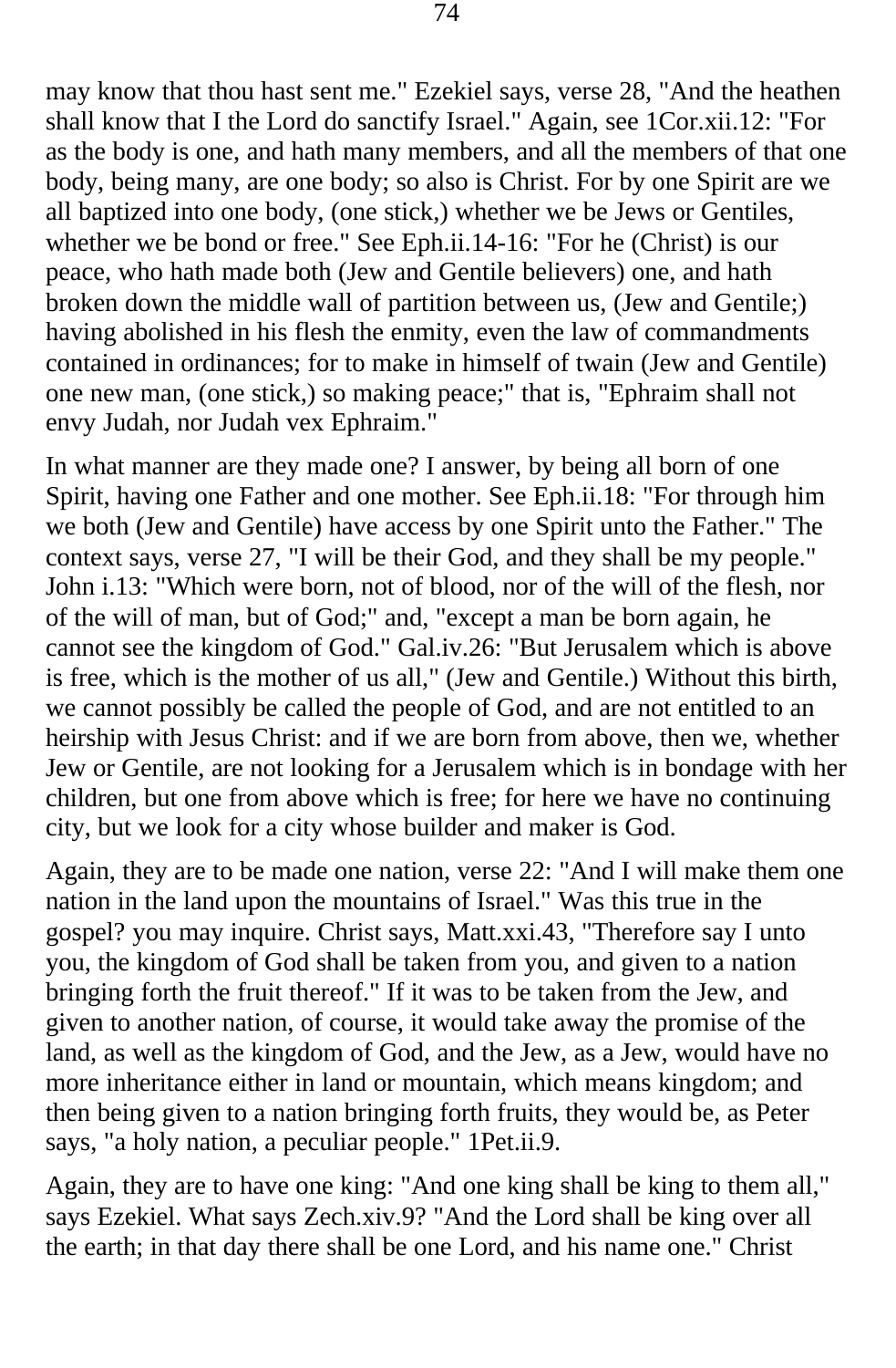taught us to pray, "Thy kingdom come," &c. Again Christ, when Pilate inquired of him if he was king of the Jews, answered, "Thou sayest." And at another time, when the multitude spread their garments in the way, and cried, saying, "Blessed be the king that cometh in the name of the Lord," Christ consented, and even gave encouragement thereto, denying not, but confessing he was king of the Jews: not of the literal Jews; for he has told us plainly that the kingdom of God is taken from them, and given to a nation bringing forth the fruits thereof. And Ezekiel further says, "And they shall be no more two nations, neither shall they be divided into two kingdoms any more at all." Yet your judaizing teachers tell you that the Jews, as Jews, must be brought back into their own land, have their own old Jewish kingdom restored, their city, temple, temple worship, and David their king restored unto them. Well may we say unto the Jew, you do well to reject Jesus of Nazareth; for it is evident he has given his kingdom to believers in him, and your prophets tell you there shall be no more two kingdoms. So says the Jew, "We will wait for our own kingdom, which will, according to your own showing, be restored unto us;" and, "as there cannot be but one kingdom, your Nazarene must be an impostor; he has promised you Nazarenes a kingdom, which will be given unto us, and which will stand forever, as you yourselves confess and acknowledge. We think, then, we are safest, for we know our prophets to be true, and you own it. We know there can be but one kingdom, and that you give to us, and that kingdom will destroy all others and stand forever. Dan.ii.44: 'And in the days of these kings shall the God of heaven set up a kingdom, which shall never be destroyed; and the kingdom shall not be left to other people, but it shall break in pieces and consume all these kingdoms, and it shall stand forever.'"

Again, the subjects of this kingdom are to possess new hearts and be born of the Spirit. See Ezekiel xxxvi.24-28: "For I will take you from among the heathen, and gather you out of all countries, and will bring you into your own land. Then will I sprinkle clean water upon you, and ye shall be clean: from all your filthiness, and from all your idols, will I cleanse you. A new heart also will I give you, and a new spirit will I put within you: and I will take away the stony heart out of your flesh, and I will give you a heart of flesh. And I will put my Spirit within you, and cause you to walk in my statutes, and ye shall keep my judgments and do them. And ye shall dwell in the land that I gave to your fathers; and ye shall be my people, and I will be your God." Here we have the same gathering, the same people, the same land, the same cleansing, the same obedience of the same statutes and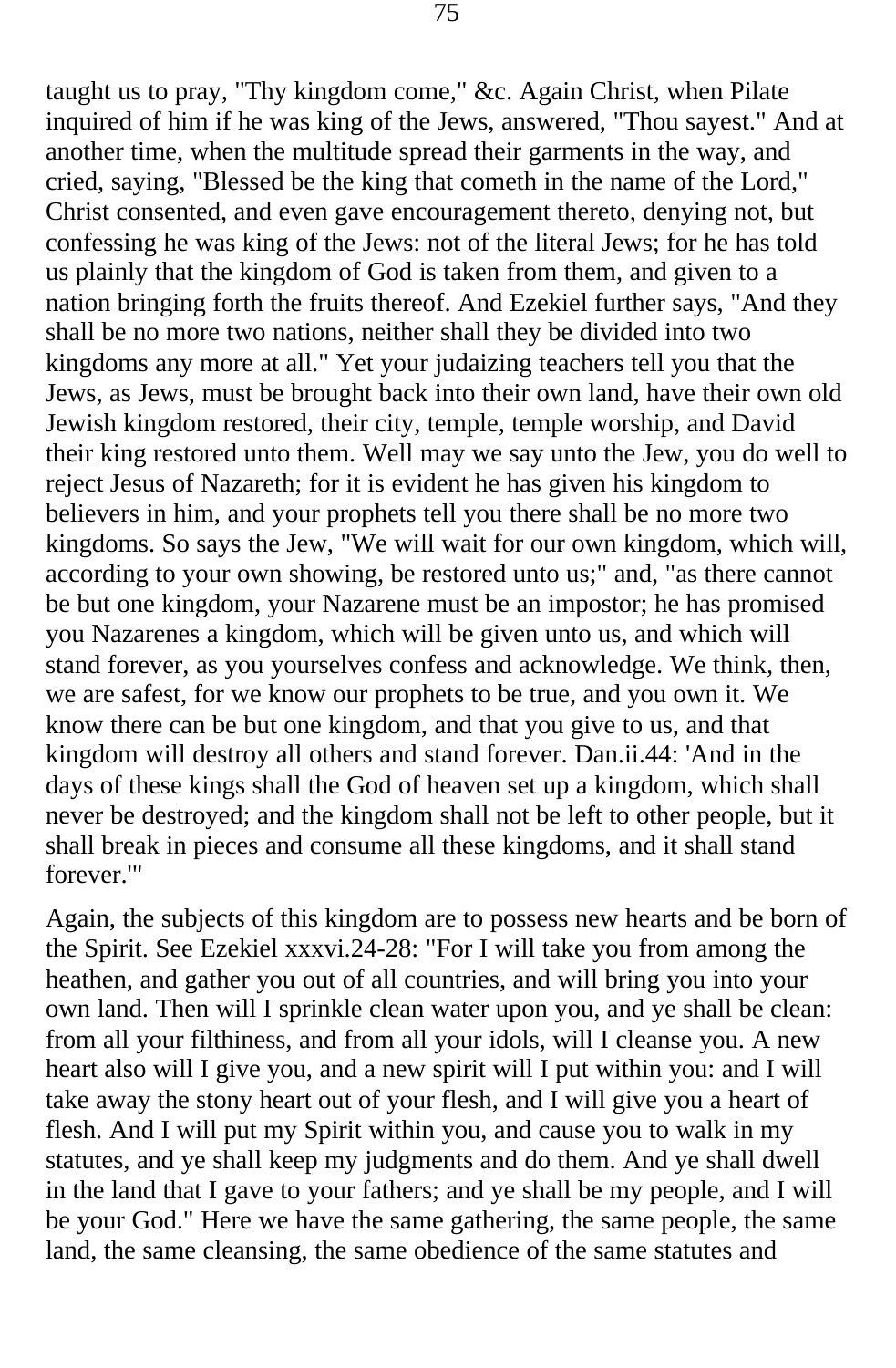judgments, the same promise of his being their God and they being his people, together with the surety of a new heart and his Spirit within them, as we have in the chapter under consideration. Where is the difference between these promises and those given to the Gentile believers?

1. Are not Gentile believers promised all these things as much as the Jews? - are they not taken from among the heathen? John says, Rev.v.9, "And has redeemed us to God out of every nation, kindred, tongue, and people."

2. Are not Gentile believers promised their own land for an inheritance? The apostle says, "They shall inherit all things." And Christ promises, "The meek shall inherit the earth."

3. Are not Gentile believers promised to be cleansed from idols as well as Jews? 1Cor.xii.2: "For ye know that ye were Gentiles, carried away unto these dumb idols, even as ye were led." 1Thess.i.9: "And how ye turned to God, from idols, to serve the living and true God."

4. Hath not God promised to give a new heart to Gentiles as well as Jews, and put his Spirit in them, write his laws there, be their God, and hath declared that they shall be his people? See Paul's arguments in the eighth chapter of Hebrews, verse 10: "For this is the covenant that I will make with the house of Israel, after those days, saith the Lord: I will put my laws into their mind, and write them in their hearts: and I will be to them a God, and they shall be to me a people."

5. Hath not God promised to raise up the tabernacle of David for the Gentile as well as the Jew? No, say you. If you will prove this, you will gain the point contended for. See Acts xv.14-17: "Simeon hath declared how God at the first did visit the Gentiles, to take out of them a people for his name, (Israel.) And to this agree the prophets," says James, (and surely his commentary on the prophecies must, and will, take precedence of all the judaizing commentators of our times;) but hear James further: "As it is written, after this I will return, and will build again the tabernacle of David, which is fallen down; and I will build again the ruins thereof, and I will set it up." For what purpose? James answers, "That the residue of men might seek after the Lord, and all the Gentiles, upon whom my name (Israel) is called, saith the Lord, who doeth all these things."

Now let our teachers be silent, and learn the first rule of interpreting the prophecies concerning the building again the ruins of Jerusalem. This that the prophets declare, as James acknowledges, began to be done in the days of the apostles; yet who can pretend that Jerusalem, old literal Jerusalem,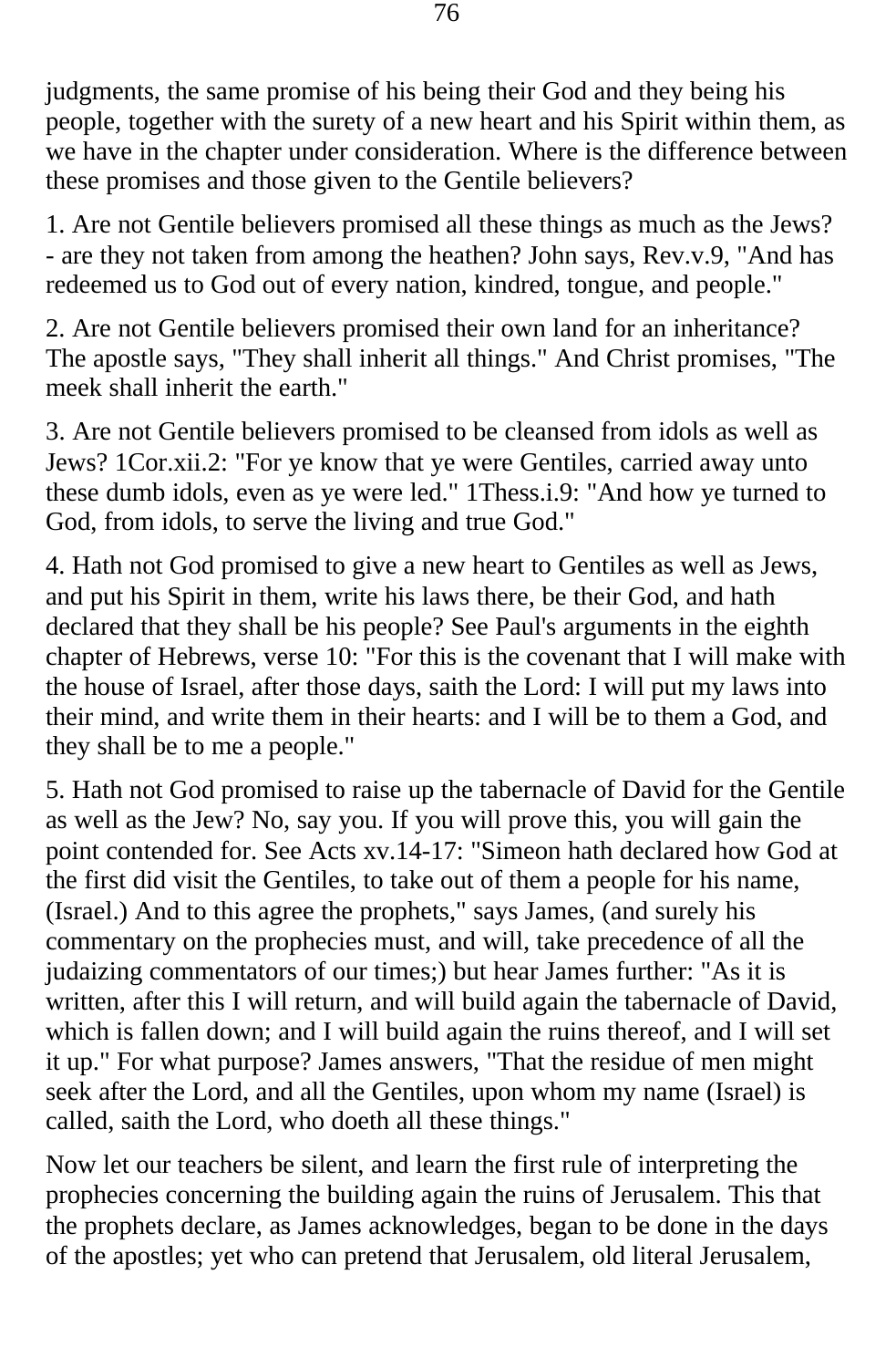began to be builded again in the days of the apostles? And it remains as evident to the unbiased mind, that the prophets allude to the gospel, and to a New Jerusalem, as it is that the sun ever shone.

Why is it, say you, that our good, holy, and great men, of the present day, are, as you say, so blinded? Do you set yourself up to be above them? By no means. I am not, nor are they, or you, anything but poor, frail, selfish mortals; but my Master is above all, and his word is true. And to read that word understandingly, we must all have the veil of Judaism taken away; or we shall most assuredly err from the truth. Are we yet to learn that God "takes the weak things of this world to confound the wise and mighty?"

And when I see our would-be-great men, boasting like a Goliath,**[\\*15](#page-196-0)** I think of David, my Master, and the smooth stone, and am content to leave the battle in the hands of him, "the Shepherd, the stone of Israel."

Again, Ezekiel says, "And they all shall have one shepherd." Who shall all have one shepherd? I answer, the whole house of Israel, the two sticks, and their companions. And now we will let Christ tell us who they are. John x.15,16: "I lay down my life for the sheep. And other sheep I have, which are not of this fold: them also I must bring, and they shall hear my voice; and there shall be one fold, and one shepherd." Does not Christ mean the very same thing as Ezekiel? Christ calls them folds, Ezekiel calls them sticks; Christ unites them into one fold, Ezekiel into one stick; Christ calls them sheep, Ezekiel calls them the whole house of Israel. Christ plainly means Jews and Gentiles; then as plainly do we infer Jews and Gentiles in Ezekiel. Christ will, in process of time, unite all his sheep into the gospel kingdom, whether they be Jew or Gentile, bond or free. Then, as Paul tells us, Eph.iv.4-6, "There is one body, and one Spirit, even as ye are called in one hope of your calling; one Lord, one faith, one baptism, one God and Father of all, who is above all, and through all, and in you all." Ezekiel says, "My tabernacle also shall be with them; yea, I will be their God, and they shall be my people." See Rev.xxi.3-5: "And I heard a great voice out of heaven, saying, Behold, the tabernacle of God is with men, and he will dwell with them, and they shall be his people, and God himself shall be with them, and be their God. And God shall wipe away all tears from their eyes; and there shall be no more death, neither sorrow, nor crying, neither shall there be any more pain: for the former things are passed away. And he that sat upon the throne said, Behold, I make all things new. And he said unto me, Write: for these words are true and faithful."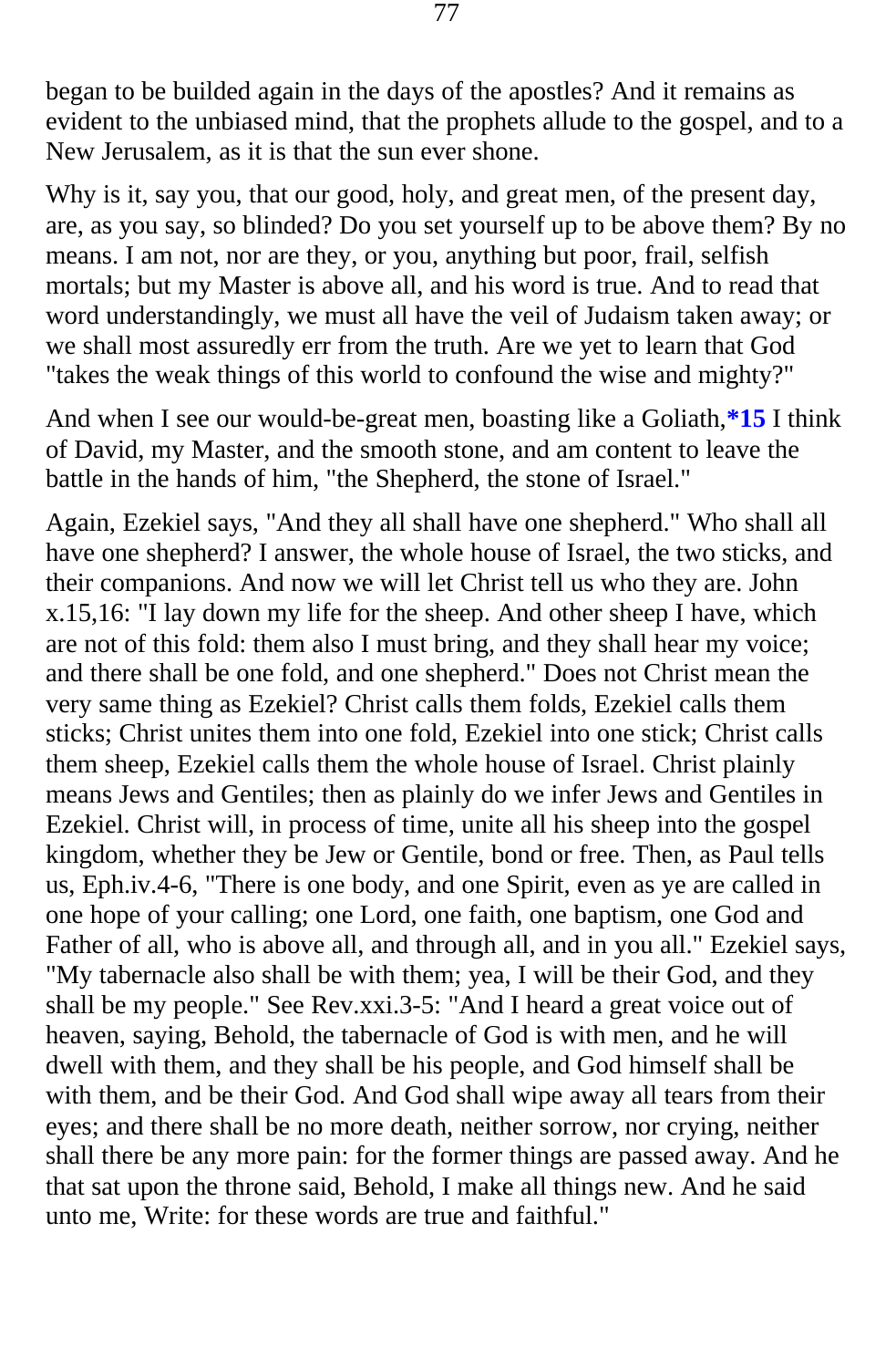Lastly. I will show when these things began to be fulfilled, and when they will be finished. They began when the unbelieving Jews were cut off, and the believing Gentiles began to be grafted in. It began when Jesus nailed the ceremonial law to his cross, and commanded the gospel to be preached in all the world. It began when the old covenant vanished away, and the new covenant was established on better promises. Heb., chapters viii. and ix. It began when Judah's rod ended in the Shiloh, and the gospel ensign was unfurled to the Gentiles.

When will it be finished? When the great voice from heaven, from him that sat upon the throne, shall say, "IT IS DONE." Rev.xxi.6. Yes, it will be completed when the angel, standing on the sea and on the land, shall lift his hand and swear, that time shall be no longer. Rev.x.5 and 6. When the last Gentile who ever will be born again has received the Holy Spirit by regeneration, then will the last companion come in, and so all Israel shall be saved. Rom.xi.25,26. When Christ, who is our life, shall appear, and send his angels unto the four winds of heaven, and gather his elect home into the new heavens, new earth, and New Jerusalem; - then will heaven and earth, men and angels, Judah and Joseph, Ephraim and Manasseh, Jew and Gentile, all respond the great Amen, saying, "It is done."

Now let me close with a few remarks. And first, to the Jew, let me say, Repent, believe on the dear Jesus of Nazareth, whom your fathers did crucify, or you will never be united with the stick of Joseph. There is no other way, there is no other name under heaven whereby you can be saved rend the veil from your faces, the covenant which God made with your fathers, when he took them by the hand and led them out of Egypt. You have broken it, yes, in a thousand ways it is broken; you have seen it pass away like the morning cloud, or like the early dew - it is gone, and not a wreck of it is left behind. Where is the sceptre in Judah? Your father Jacob said "it should not depart from Judah until Shiloh come." You know it has departed, and by the same parity of reasoning you ought to know that the Messiah has come. Rend your veil, my brother, and look into this new covenant which God has made for the house of Judah, and the house of Israel, after those days, i.e. after the Shiloh came. Hear, I pray you,, the voice of him that spake from heaven, and is yet speaking, saying, "Repent, and be converted, every one of you; that your sins may be blotted out, when the times of refreshing shall come from the presence of the Lord. And he shall send Jesus Christ, which before was preached unto you: whom the heavens must receive until the times of restitution of all things, which God has spoken by the mouth of all his holy prophets since the world began."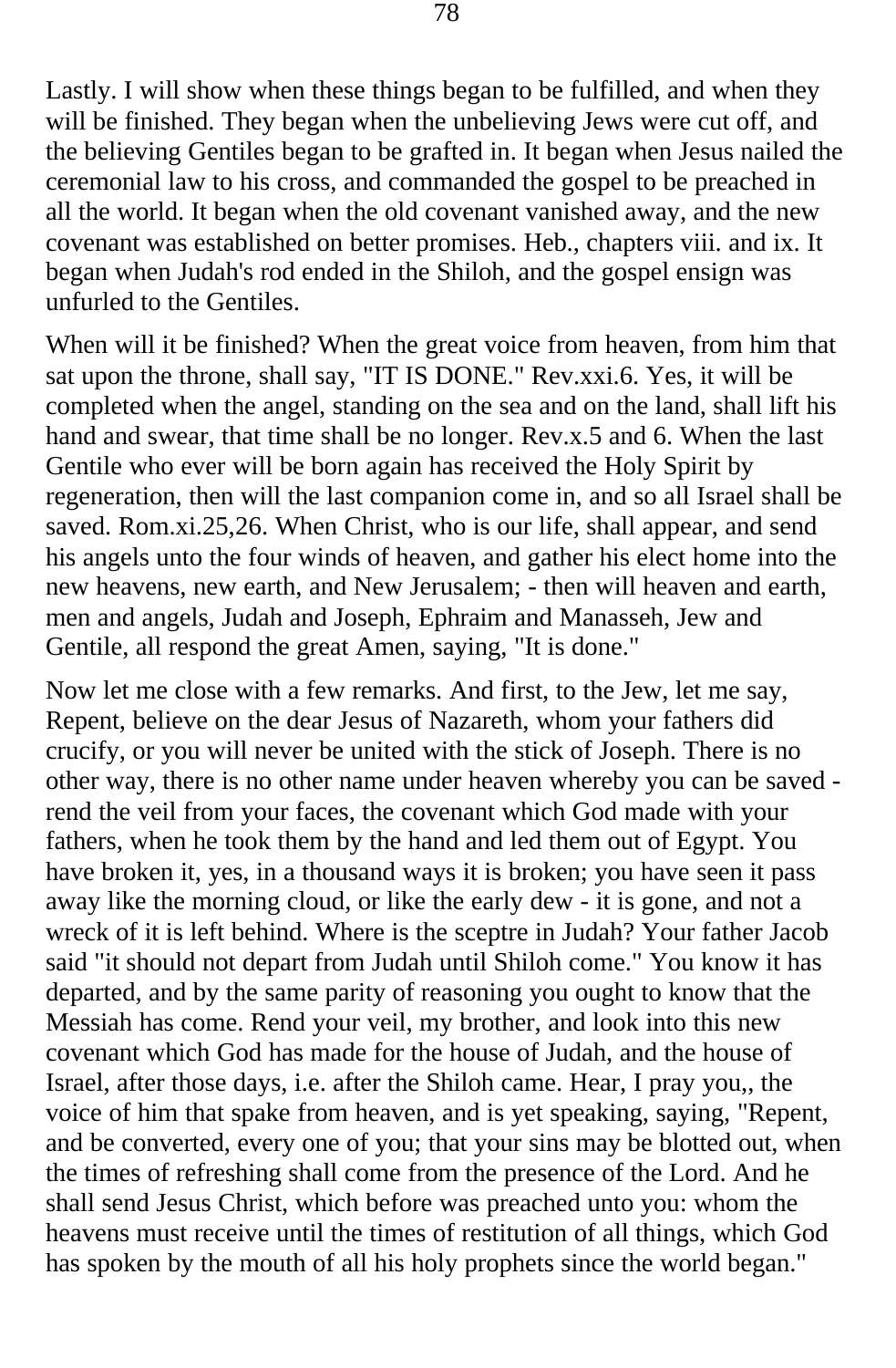And Ezekiel plainly tells you that you must observe his judgments and statutes and do them, in order to be grafted into the stick of Judah and Joseph united. Then let me entreat you to repent, believe on him who has come, in the time and manner your prophets have specified, and you will find rest to your souls. I am awfully afraid your veil will blind you, your Rabbis will deceive you. Our doctors and great men are flattering, and crying peace and safety when sudden destruction cometh. All, all, are combined to destroy the poor unbelieving Jew. Oh, Christian, awake to this subject! The Jews, that were the means of handing down these glorious promises to us Gentiles, are perishing by thousands, and none to lay it to heart. Ho, all ye that pass by, is this nothing to you? Will the priests pass by on one side, and the Levites on the other, and not one Samaritan to help the wounded, down-trodden Jew? I bless God there is a few, a little despised band of Samaritans, who look upon this subject in its proper light, in my humble opinion, who will do all in their power to give the Jew the midnight cry. Go on, my brethren, in the glorious cause; show the Jews and Gentiles their transgressions and danger. Let the trump give a certain sound - prepare to meet your God, Oh Israel! For he will come, and will not tarry. Then will his tabernacle be with men, then will he sanctify the whole house of Israel, then will he be our God, and we shall be his people, and his sanctuary shall be in the midst of us for evermore. AMEN.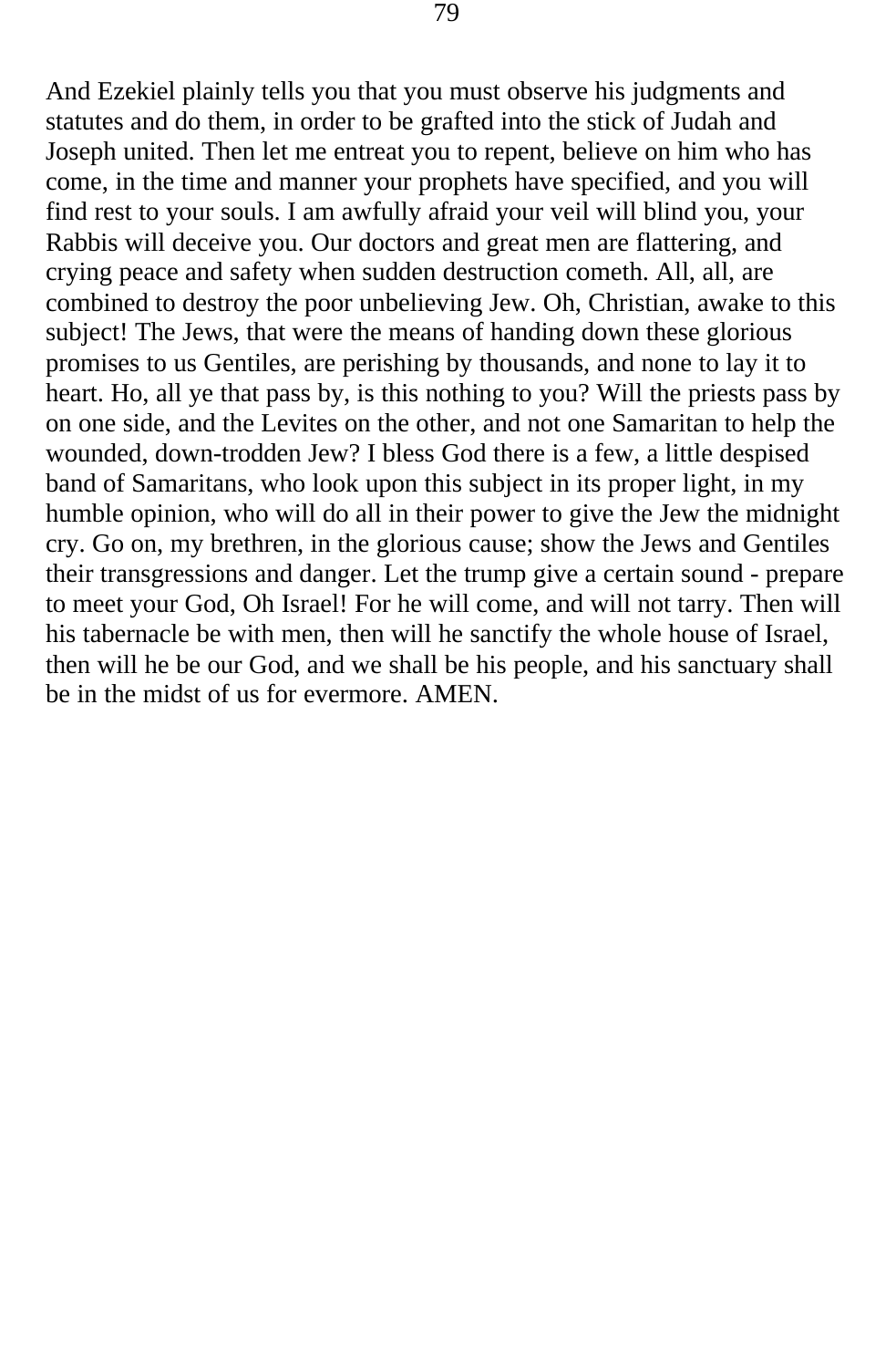# **Lecture On The Times And Its Dutie[s\\*16](#page-197-0)**

### **ROMANS xiii.12.**

The night is far spent, the day is at hand: let us therefore cast off the works of darkness, and let us put on the armor of light.

THE apostle in the context exhorts his Roman brethren to good works, to a holy life in conformity with the law, - the royal law, which teaches us to love God with all our heart, and our neighbor as ourselves. He then gives the text as one of the most prominent reasons why we should conform to the requisitions of the law: because the night is far spent, and the day is at hand.

I shall, therefore, in explaining the text,

I. Show What The Apostle Means By "Night And Day."

II. Show The Propriety Of His Admonition, "Cast Off The Works Of Darkness."

III. Attend To His Exhortation, "Let Us Put On The Armor Of Light."

# **I. Explain The Terms Night And Day.**

Night and day are used in this passage to illustrate a moral or spiritual idea, which the apostle wished to communicate to his brethren at Rome, and through them to us. 1. Night, in the natural world, is that portion of time in which the face of the natural sun is hid from us, or that part of our earth on which we dwell, in accordance with certain infallible laws of nature, such as light and the vivifying influence of the sun, or the revolution of our earth upon its axis. 2. Night in the moral world is like night in the natural. God is the fountain of all light, life, and holiness, and without his vivifying influence we are left to grope our way in moral darkness. We cannot see things clearly, but we stumble upon the dark mountains of infidelity and doubt. This great Sun of light, life, and holiness, is governed by as immutable laws as the natural sun, yes, and ten thousand times stronger, and more stable; because natural laws may change, "heaven and earth may pass away," but not one jot or tittle of his word or law shall ever fail. One of these unchangeable laws is, that God cannot look upon sin with the least allowance. Witness the withdrawal of his countenance from Adam in the garden when he sinned, and the beginning of the night spoken of in our text.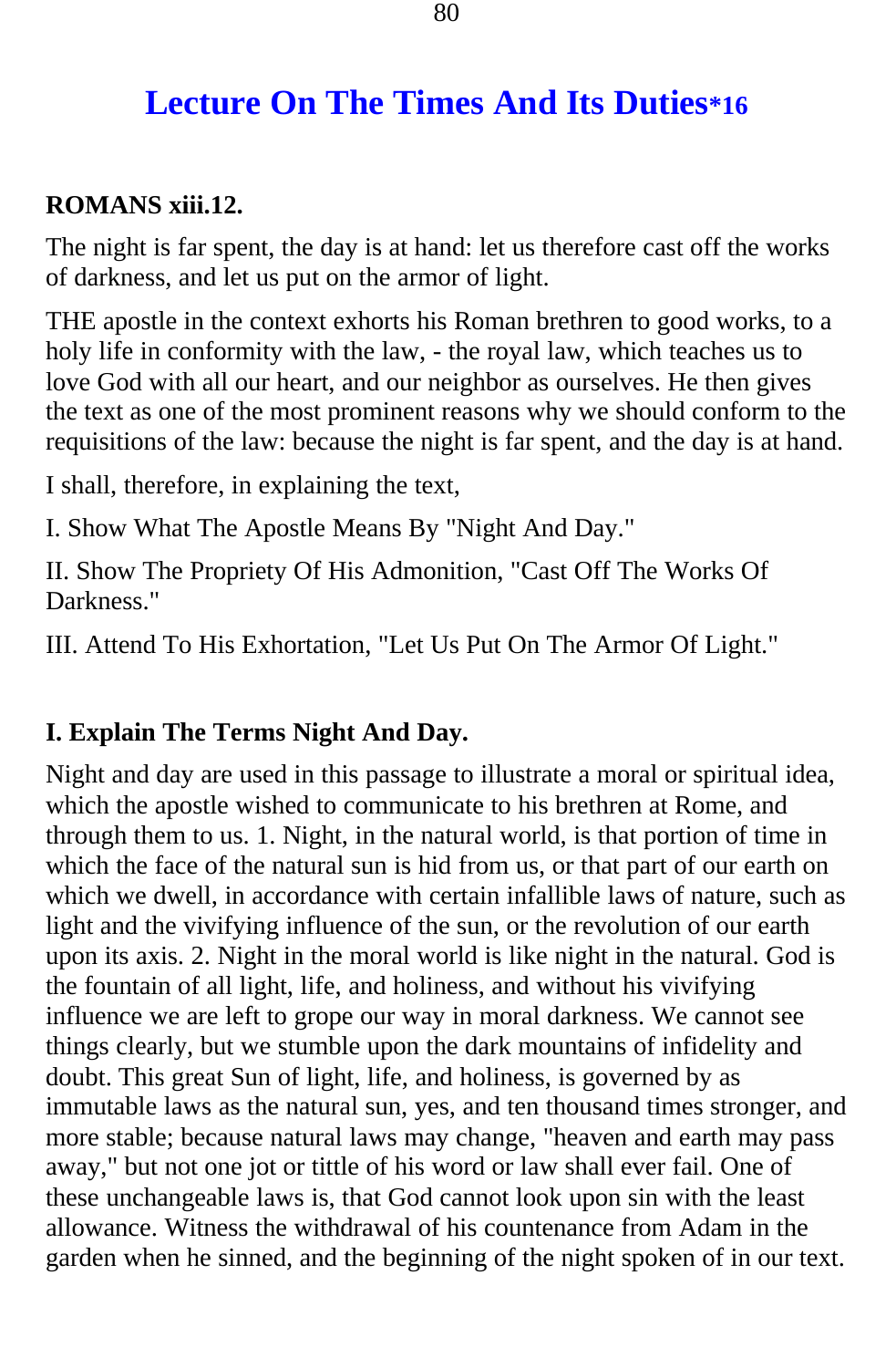Adam, like the natural world, turned from God, and all was darkness. He broke the holy law - "thou shalt not sin," and he and all his posterity became involved in a moral night, with only now and then some glimmering star, some Abel, Enoch, Noah, some patriarchs and prophets - or a changing moon, the church, to shed a glimmer upon this moral night, that may haply lead us to a blessed hope of the glorious appearing of the Son of Man. The ancient prophets and apostles all prophesied of the glory that should follow; these were stars in the night of moral darkness. The church, which Christ in his flesh set up in the world, has sometimes, like the moon at its stated seasons, shown her full round face, and has given strong evidence that there was a sun, although hid from the immediate view of the world, and that she looked, by faith at least, upon the glorious Sun of Righteousness. At other times she has been veiled in a cloud or smoke of error, which rose from the bottomless pit. Sometimes she has been made gory by the persecutions which have assailed her; for the faithful have waded through trials, changes, afflictions and death. Yet one thing have they all shown by these things, that this is not their continuing city; but that they seek one to come, whose builder and maker is God. But the apostle says in our text that this night (of moral darkness) is far spent, and the day is at hand; which brings us to consider,

Second, what we may understand the apostle as meaning by Day. Natural day flows immediately from light, or the great luminary of the heavens, the sun. Just so the moral day. Wherever God by his immediate presence dwells, and light, life and righteousness are enjoyed, there is day. The gospel is sometimes compared to the sun and light, and where and when that is enjoyed, it is sometimes called day, as in Zech.xiv.7,8. Ps.xcv.7: "Today, if you will hear his voice, harden not your hearts." Heb.iii.7.

But that the apostle did not mean this gospel day, is evident from the text immediately preceding: "For now is our salvation nearer than when we believed." For the night is far spent, &c.; strongly expressing it to be future. Now if it meant the gospel day, why did the apostle call the time in which he wrote night? Surely if ever the gospel shined in our world, it was in the apostles' days. Then, before the antichristian beast, and the smoke out of the bottomless pit, arose on the earth, and darkened the sun, and filled the world with corrupt sentiments, and the minds of men with heretical principles, before the obnoxious vapors of the doctrine of devils filled the moral air, and the moon was turned to blood, and the stars fell to the earth, this day must have been, or we must look for it in the future.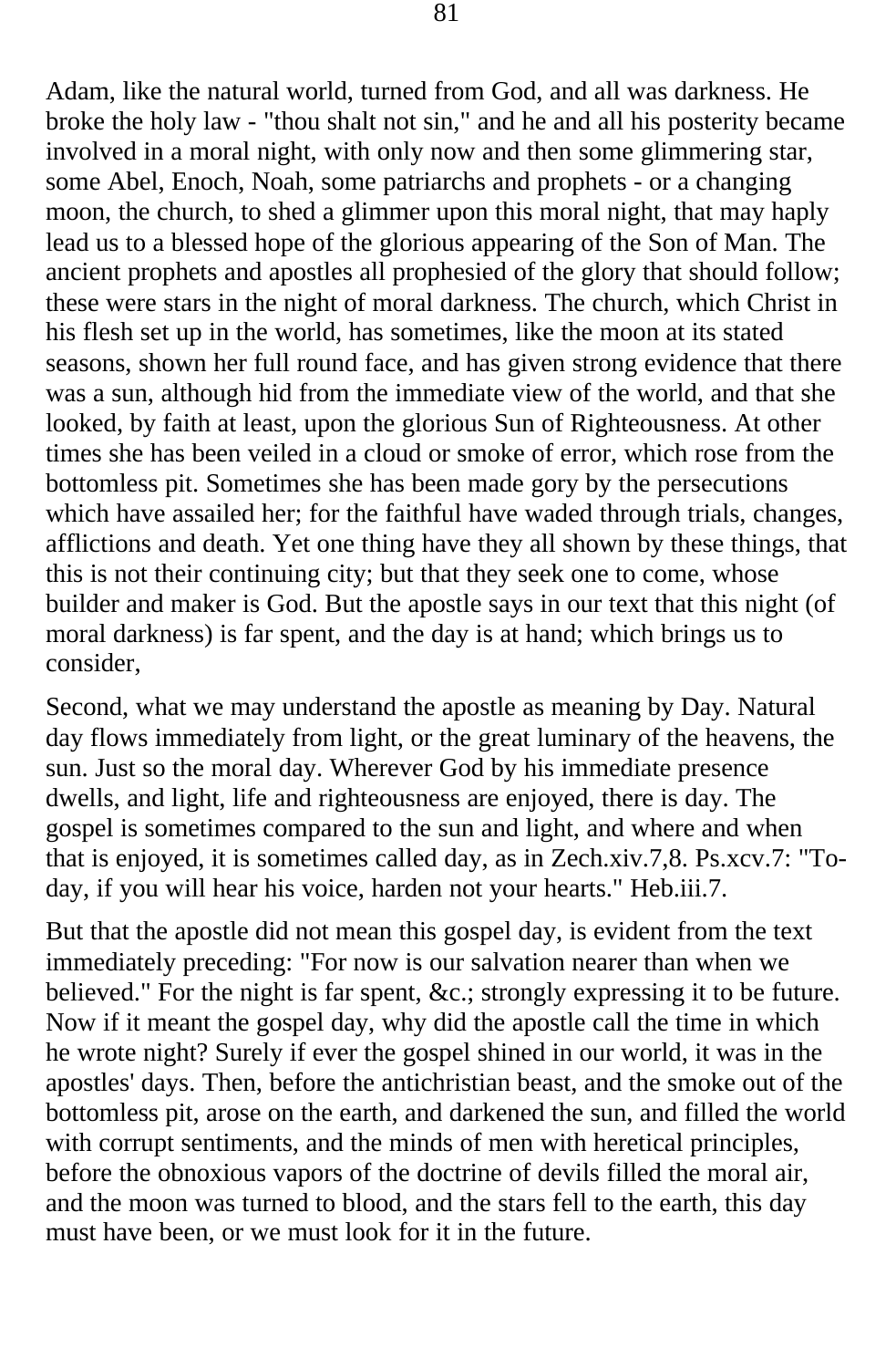That the apostle does not mean the gospel day, is evident, also, from the fact that he gives instructions to the Roman Christians how to obtain the gospel armor, which was to be as light to them during this night of moral darkness; for if it had been day, their armor of light would be of no more use than a candle at noon.

Again. The day spoken of cannot mean death; for death is nowhere in scripture called day, but the reverse. "The night cometh, when no man can work." John ix.4. Then I know not what day the apostle alludes to, unless he has reference to the great day when "Christ shall come in the clouds of heaven with power and great glory." That this day is what the apostle meant, is evident, - 1. Because it is a day of salvation, as he says in the context - "For now is our salvation nearer than when we believed," and "he comes the second time without sin unto salvation." Again, "I pray God your whole spirit and soul and body be preserved blameless unto the coming of our Lord Jesus Christ." "To the end he may stablish your hearts unblamable in holiness before God, even our Father, at the coming of our Lord Jesus Christ with all his saints." It is evident that he means this day, also, because the Sun of Righteousness will then live and dwell on the earth, and he shall be the light thereof. See Mal.iv.2: "But unto you that fear my name, shall the Sun of Righteousness arise with healing in his wings, and ye shall go forth and grow up as calves in the stall. And ye shall tread down the wicked; for they shall be ashes under the soles of your feet, in the day that I shall do this, saith the Lord of hosts." Again, in Psalm lxviii.18: "Thou hast ascended on high, thou hast led captivity captive: thou hast received gifts for men, yea, for the rebellious also, that the Lord God might dwell among them." Zech.ii.10: "Sing and rejoice, O daughter of Zion: for lo, I come, and I will dwell in the midst of thee, saith the Lord, and many nations shall be joined to the Lord in that day, and shall be my people: and I will dwell in the midst of thee." Again, Rev.xxi.3: "And I heard a great voice out of heaven, saying, Behold, the tabernacle of God is with men, and he will dwell with them, and they shall be his people, and God himself shall be with them, and be their God." This is the day, my brethren, which the apostle Paul alludes to in our text; and if he could say eighteen hundred years ago, "The night is far spent, the day is at hand," surely, my brethren, we may say now he standeth at the door. And I do most solemnly believe that the day of the Lord is near, yes, very near. "Let us therefore cast off the works of darkness." This brings us to our second head, - to show,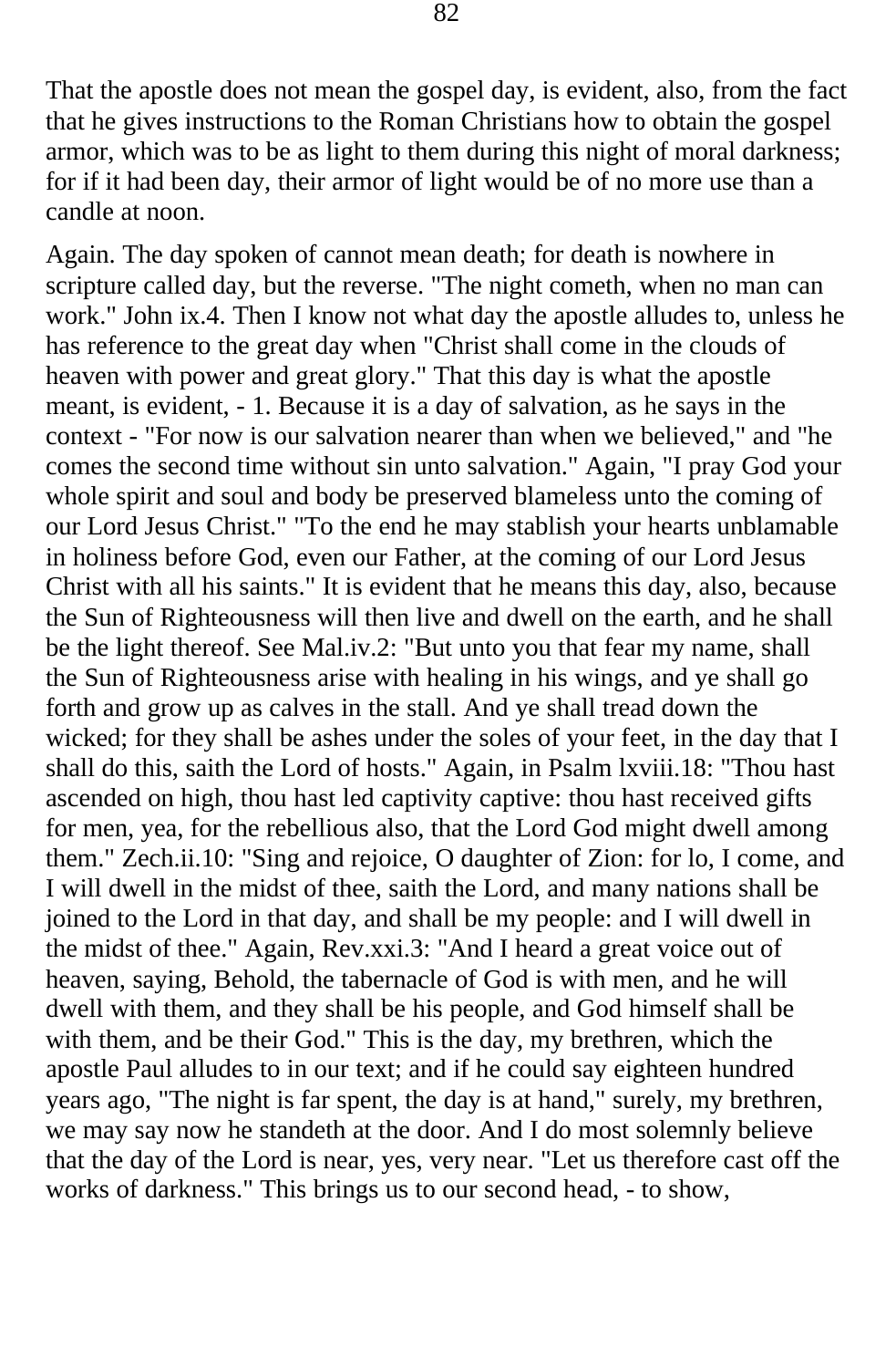### **II. The Propriety Of The Admonition, "Cast Off The Works Of Darkness."**

What then is meant by works of darkness? In the first place, it is an abhorrence of light, for fear our sins will be brought to light or made manifest. "We love darkness rather than light, because our deeds are evil." These characters may be known by their anxiety to destroy the main principles of the word of God. Sin, in their view, is nothing more than a misfortune; salvation is only the good deeds of man; Christ is only a man that set good examples; atonement is only the forgiveness of our Adamic sin; and punishment is only the evils of life! They always are very uneasy, and often angry, if future punishment is mentioned. And we may know they are wrong; "for anger rests only in the bosom of fools."

Again, there is another class who work the works of darkness. These are those who are ignorant of the righteousness of God, and go about (as the apostle says) to establish their own righteousness. These may be known by their complainings; nobody is right but themselves; they are always justifying their own ways and condemning others; they will ever be framing some plausible excuse for neglect of any duty, and condemning others for the merest trifle. They are strange characters. You may preach to them of their crimes, and they will give it to their neighbor; you may admonish them, and they regard it not. They are so completely shrouded in their mantle of selfishness, that nothing makes any impression upon them. Preach law - they have kept it; preach gospel - they need it not; preach duty - they will throw in your face a host of excuses. Their coat of mail is like the hide of Leviathan, no arrow can pierce it, and I have thought that nothing but the trump of God will ever awake them. Well did Christ say to such characters, "O generation of vipers, how can you escape the damnation of hell?"

There is another class whom the apostle calls "worldly-minded sinners," who "work the works of darkness." These may be known by their anxiety for the world, and their disregard to all the means of salvation. Visit them, and their whole mind is on the world: they can talk freely and flippantly of their farms, their silver, their cattle, and sheep; but not one word about salvation. They can go into a long detail of their plans to gain property, but talk to them of the plan of salvation and it will be very insipid and dry. The week is spent in hoarding up treasures, and the Sabbath in counting their silver and casting their accounts. They never visit the house of God without some worldly motive in view. They search their accounts oftener than their Bibles; they study more how to obtain the world than eternal life. In one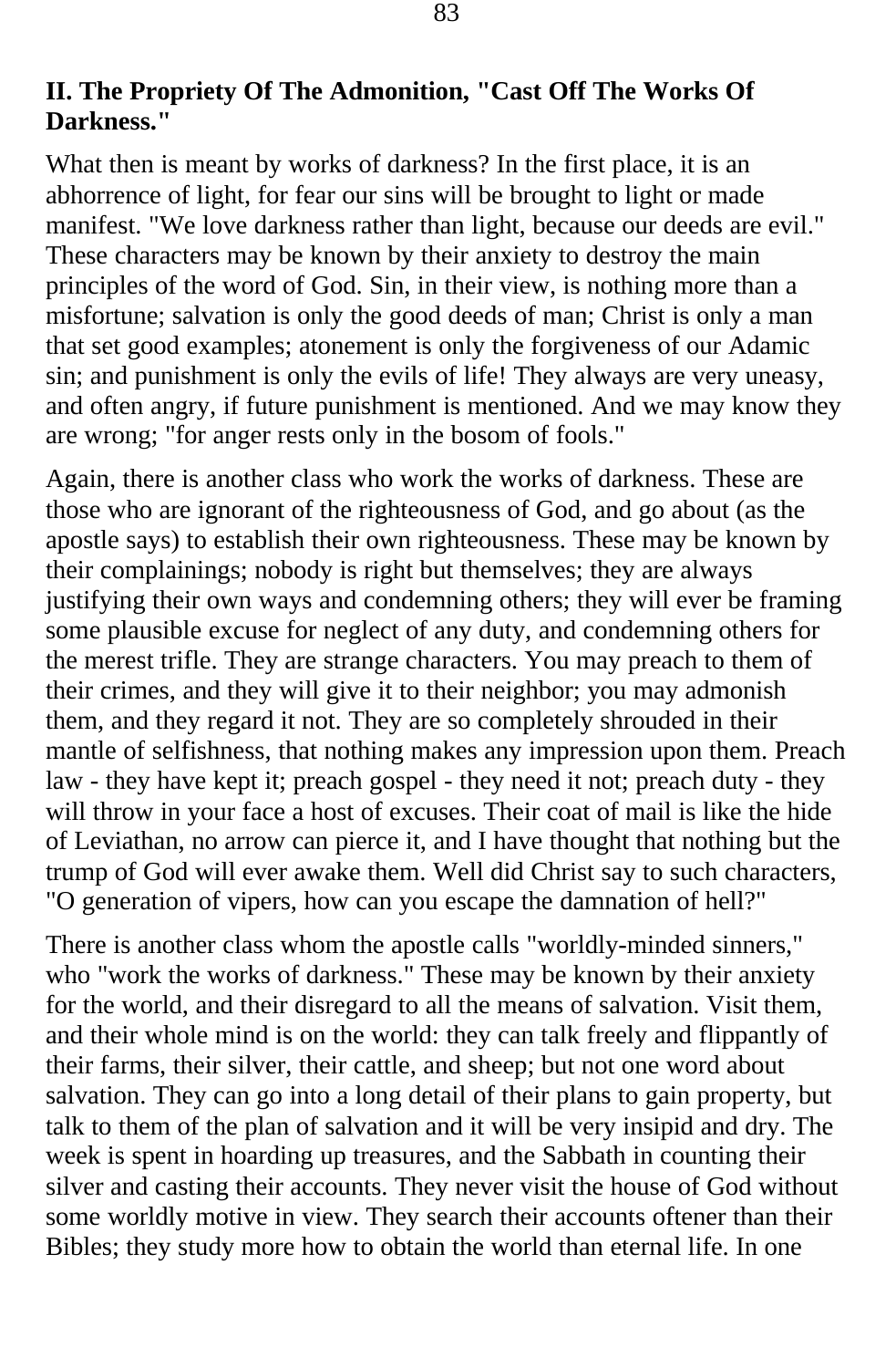word, they are glued to the present evil world, and when the day shall come, they will, with the rich man, lift up their eyes, being in torment.

There is still another class, and they are those who seek for the honors of this world, more than to honor God, having men's persons in admiration. In their works of darkness you may discover them; they are deceitful, their words are smooth as oil, and with their lips they use deceit. They flatter but to destroy; they deceive but to betray; they pretend to be friendly to all, yet are friends only to themselves. They never talk plain or open-hearted, but always wound in private. There is no meanness which they will not stoop to do, to obtain their end. Solomon says, "He that knoweth and dissembleth with his lips, and layeth up deceit within him, when he speaketh fair, believe him not, for there are seven abominations in his heart. Whose hatred is covered by deceit, his wickedness shall be showed before the whole congregation." "But the fearful and unbelieving, and the abominable, and murderers, and whoremongers, and sorcerers, and idolaters, and all liars, shall have their part in the lake which burneth with fire and brimstone; which is the second death." Rev.xxi.8. If these things are so, then surely the apostle has done well to admonish us to "put off these works of darkness;" and oh, my hearers, we should do well, yes, we should be wise, and that too for ourselves, to obey the injunction of the apostle, "for the night is far spent, the day is at hand, when every man's works will be tried so as by fire."

### **III. We Will Now Examine The Apostle's Exhortation, "Let Us Put On The Armor Of Light."**

The Christian in this night of darkness and error is compared to a soldier on guard in the night, and in time of war; and how apt and instructing is the allusion. In the night, on guard, a soldier must have his armor all on; he must not lie down; he must keep awake, not sleep, stand at his post; he must watch the approach of the enemy, hail the approach of a friend, understand the use of his armor, have in readiness the watchwords of the camp; and he will watch for the dawn of the morning with as much anxiety as a bride for the return of the bridegroom. Just so with a Christian in this night of moral darkness. He is called to watch, and to have on the armor of light. He must stand up, and having done all, must stand. He too must keep awake, as says the prophet, Is.li.17: "Awake, awake, stand up, O Jerusalem." He must not sleep, as Paul says, 1Thess.v.6: "Therefore let us not sleep as do others, but let us watch and be sober." He must watch his enemies, both outward and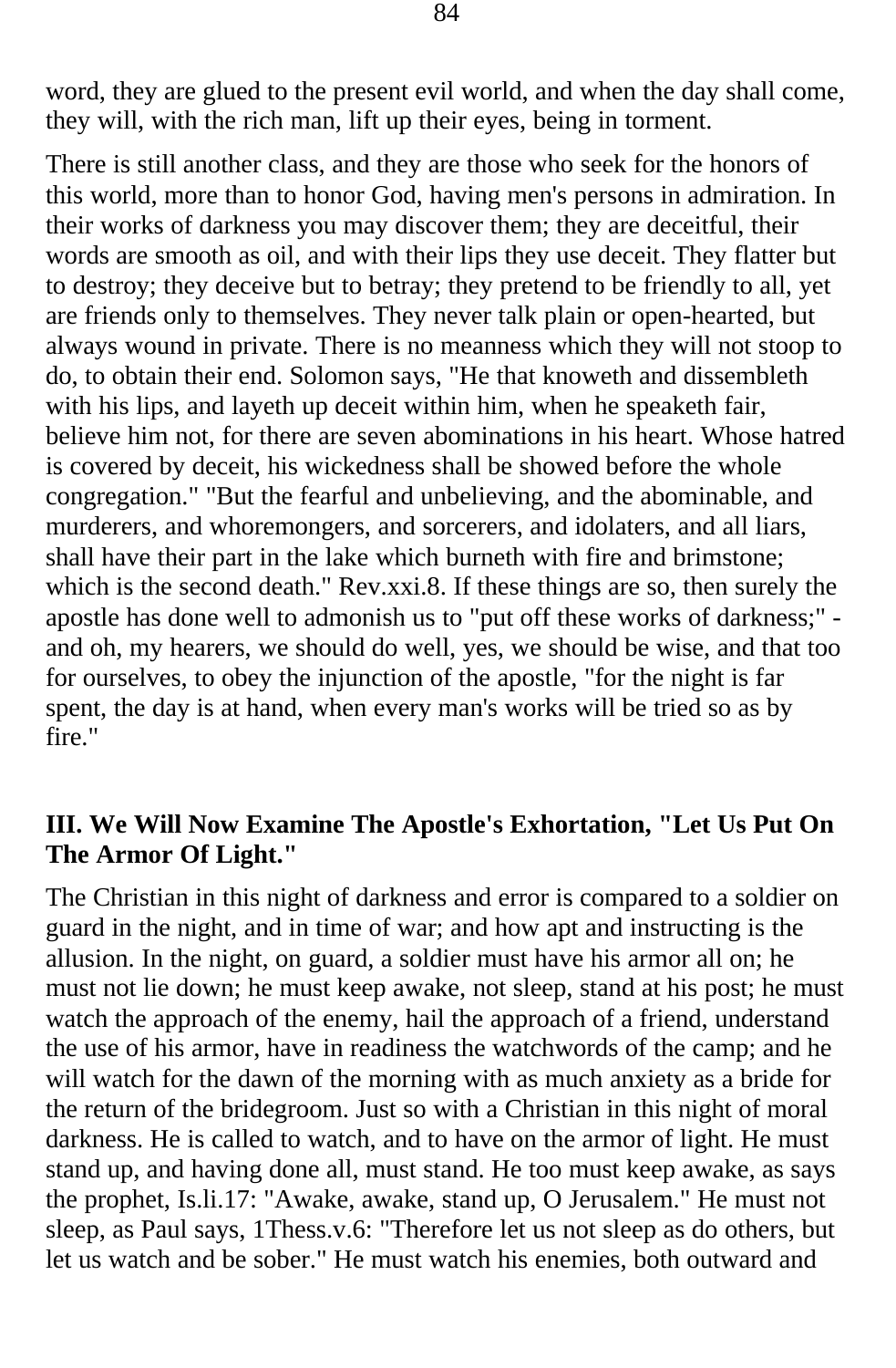inward; he must hail and rejoice over one sinner that repenteth; he must learn and understand the use of his spiritual armor; he must be ready with the word at all times, so that he may give the reason of his hope with meekness and fear.. And if he is a good soldier in Christ, he will watch for the dawn of the morning when the Captain of his salvation shall come the second time without sin unto salvation; when his enemies will all be slain, and the shout of victory be heard by all the righteous dead, and the last loud blast of the trump of God shall proclaim universal peace in the kingdom of Christ.

Then how happy will that soldier of the cross be, whom, when his Lord comes, he shall find with his whole armor of light on. So doing, "stand, therefore, having your loins girt about with truth." The truth will make you free. It will strengthen you to combat error; it is all-powerful, for God is truth; and he hath all power in heaven and earth. You will never be afraid that your cause will not prevail; for truth is mighty and will prevail. You will never want to use carnal weapons, for the holiness of truth will forbid the thought. And that man who resorts to carnal weapons to support his cause, may depend upon it he is not on truth. "And having on the breastplate of righteousness." This, too, is the armor of God prepared for us by Christ himself. This righteousness will give us confidence, that we shall not be afraid to front all enemies, even death itself, knowing that in him and by his robe we shall be justified from all things wherein the law could not justify; for we, being weak in the flesh, could not justify ourselves by the works of the law, but Christ becoming the end of the law for righteousness to every one that believeth, we, therefore, may have confidence, who have fled for refuge, to lay hold on the hope set before us; and such need not be ashamed before him at his coming. "And your feet shod with the preparation of the gospel of peace." This teaches us that we must walk after the example of John, who prepared a people made ready for the Lord, and Christ, who fulfilled all righteousness. How necessary, my brethren, that our walk be found according to the examples of Christ and the apostles, that our feet may be shod with the gospel of peace, that we may be ready to enter in through the gate into the city.

"Above all, taking the shield of faith, wherewith ye shall be able to quench the fiery darts of the wicked." This is an important part of the armor. Faith is able to carry us through all the trials of life. By faith we receive and enjoy all the rich promises of God. By faith we live upon his word, as the children of Israel lived on manna in the wilderness. By faith we please God; by faith we believe in the day spoken of in our text; and through faith we shall be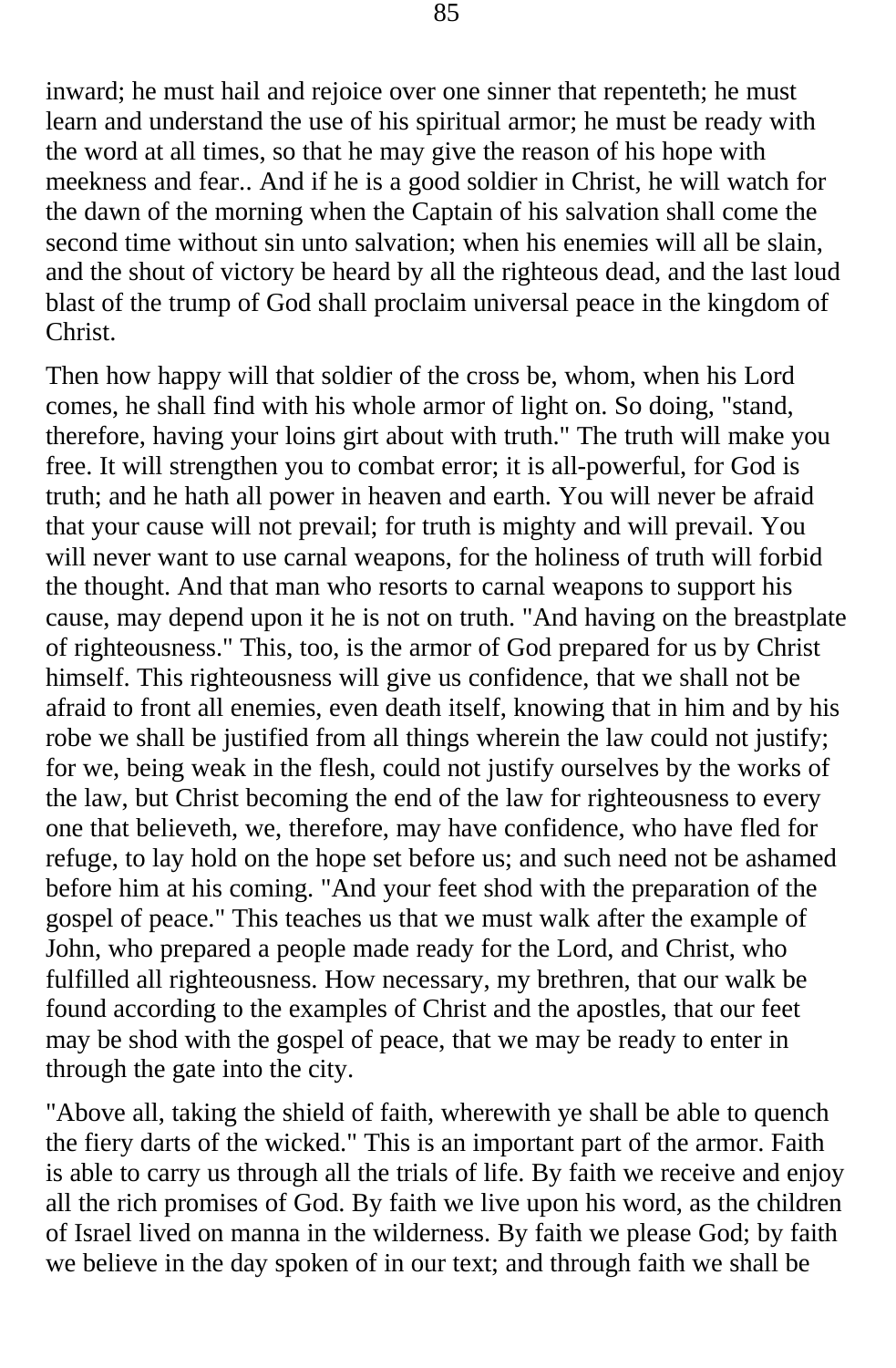able to subdue kingdoms, work righteousness, obtain promises, stop the mouths of lions, quench the violence of fire; in one word, come off conquerors through him who hath loved us.

"And take the helmet of salvation." This is our hope, and the evidence of this only can be obtained by our diligence in the calling, and by our love for the Author of our salvation. How do we know that we are in a state of salvation? Answer. By our hope. And how do we know our hope is a good one? By its being founded on the grace of God, and not on our works. Then the speaker, say you, has contradicted himself, for he has just told us that hope was obtained by our diligence, and that part suited his belief exactly. You have mistaken me; I did not say our hope was obtained by our diligence; but the evidence of its being a good one. Will not smoke ascend, and will not water run down? If you have a good hope, you have a good heart, and from that heart will proceed good fruits.

Again; "The sword of the Spirit, which is the word of God." This, being our only rule of life, and the only means of trying the Spirit, may be truly compared to a sword, for it cuts off all false rules, doctrines, spirits, and leaves nothing but "thus saith the Lord." And here, again, we may try ourselves: In every trial do we fly to the word of God for direction? Do we square our lives by its rules? Is this word our law-book, our director? And, like David, can we say, "How love I thy law?"

"Praying always with all prayer, and supplication in the Spirit, and watching thereunto with all perseverance and supplication for all saints." These constitute the whole armor of light, or of God, as the apostle calls it in Eph.vi.13. Here again is another rule to try ourselves by. Is prayer a solemn, an interesting, and soul-reviving duty? Do we in trials, in afflictions, in joy and sorrow, in light and darkness, in coldness and warmth, find peace, comfort, consolation, and reconciliation in this duty? Or do we pray to be seen of men, or to stop the gnawings of a guilty conscience; or do we neglect this weapon altogether? Let God and our own consciences decide and let us decide quickly, and justly - for the "day is at hand which will try every man's work, whether it be good or evil." - "Let us, then, put on the whole armor of light."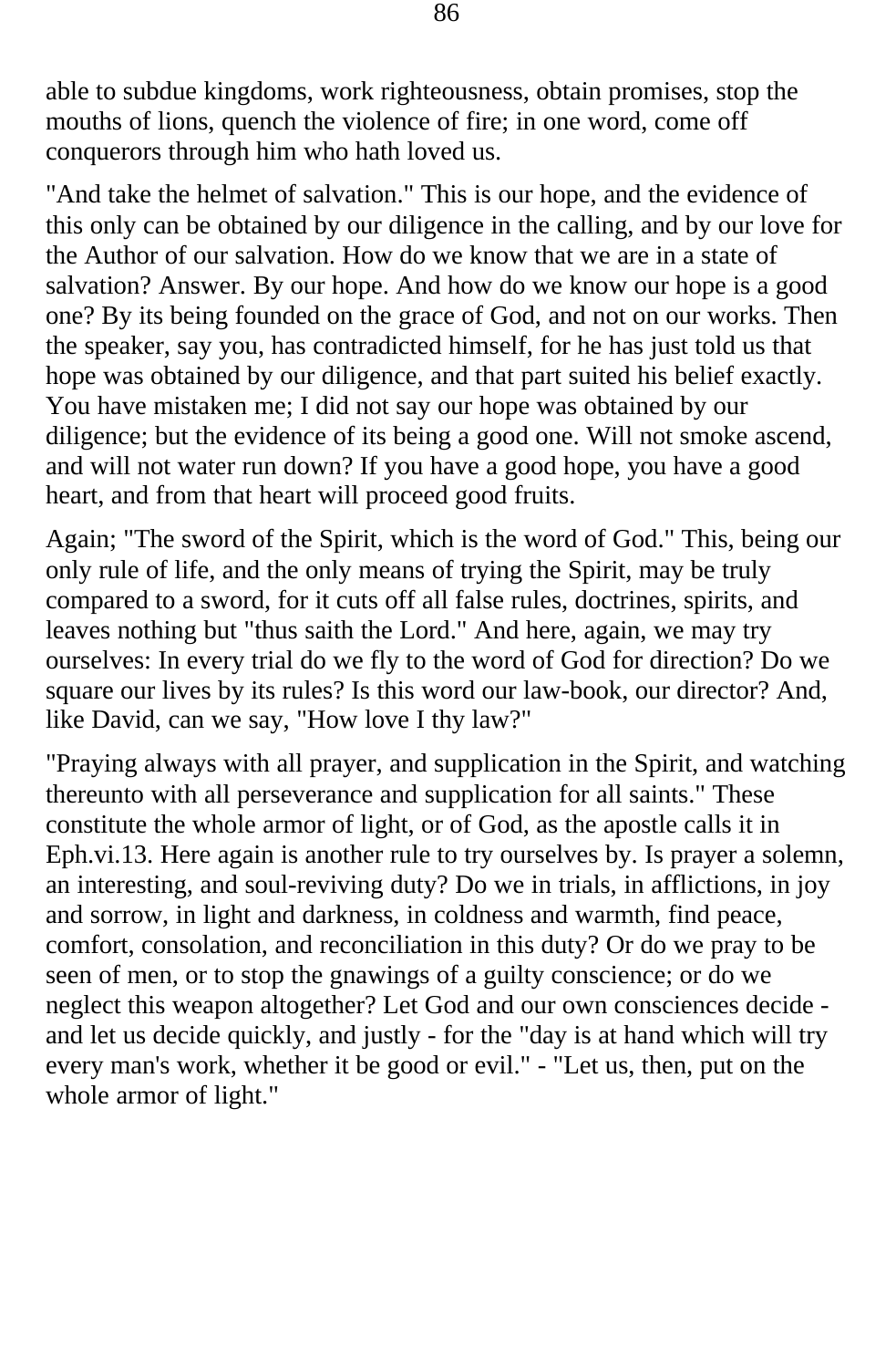### **Improvement.**

1. By our subject we learn that the night of sin, error, darkness, and every evil work, is almost spent.

2. The day is near when all these things will be brought to light, and every evil work will receive a just recompense of reward.

- 3. We are admonished to cast off the works of darkness. And,
- 4. We are exhorted to put on the armor of light.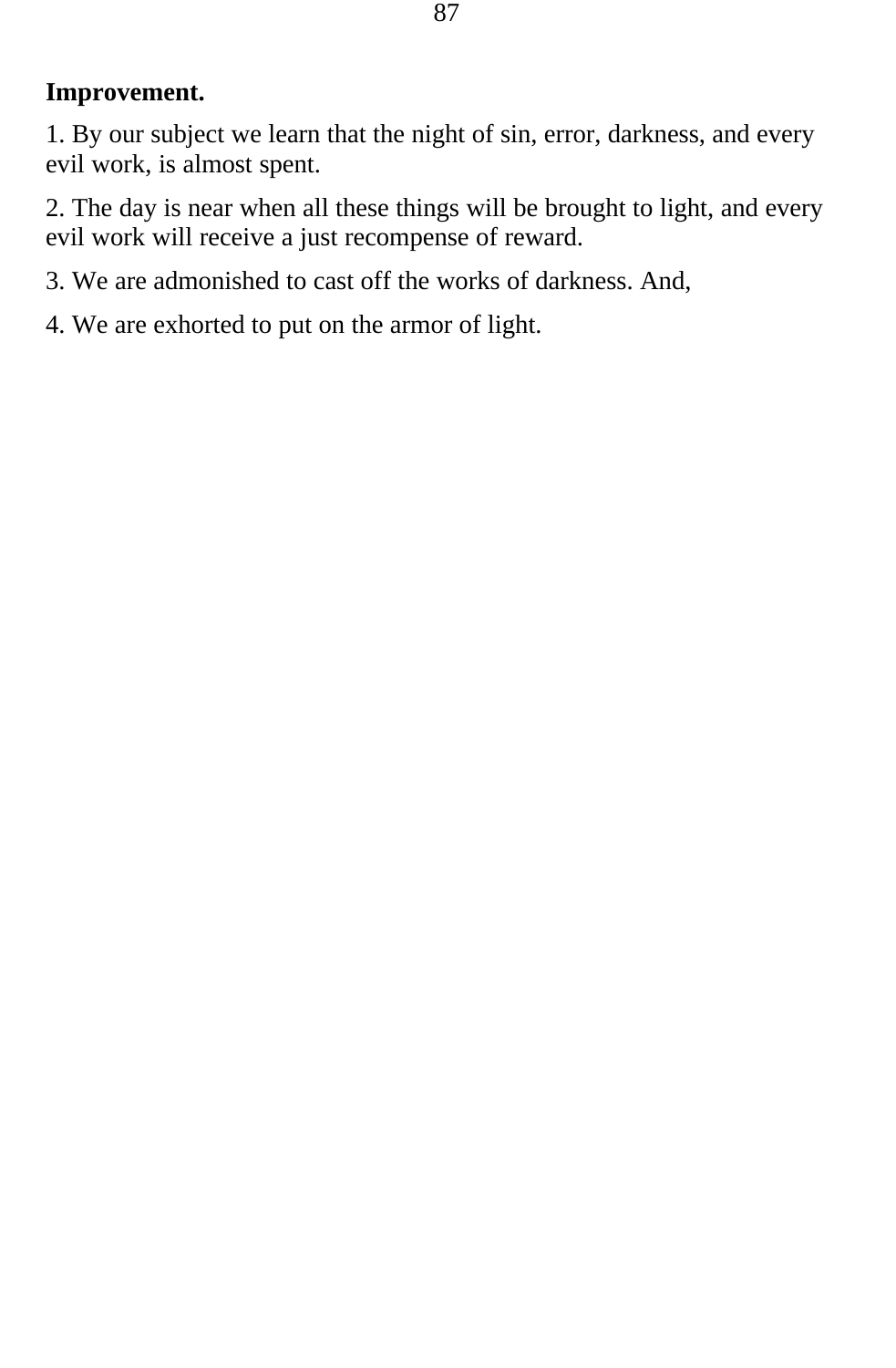# **Lecture On Truth.**

## **I. What Is Truth?**

### **JOHN xviii.38.**

Pilate saith unto him, What is Truth?

IN this question by Pilate, we have the same thing presented which all mankind are professedly seeking after; yet with as little desire, perhaps, to know, believe, or practise the truth, as the individual who asked the question.

Pilate was noted for his depravity, wickedness, and crime; and when he had asked the question, went out, without waiting for a reply, and did that which he knew was wickedly wrong. For he said to the Jews, "I find in him no fault at all;" and yet he released unto them a murderer, and took Jesus and scourged him, crowned him with thorns, mocked and smote him, and said unto the Jews, "Take ye him and crucify him, for I find no fault in him." Just so at the present day: we find many inquirers after truth, but few who are willing to hear, and fewer still who are willing to practise it.

I. I shall, in this discourse, endeavor to show some things that are true; although in this question a field is open which neither you or I could fully explore, even with the talents of the highest seraph, or the ability of an elect angel. Yet, by divine permission, we may look within the door, and see so much, and only so much, as Christ came to witness unto us. For he says, "For this cause came I into the world, that I should bear witness unto the truth." We may, then, safely inquire, "What is truth?"

1. God is true. This may be known by his works. Look into yourselves; see the order of your bodily system, the flow of blood, the heaving of the lungs; see, too, the activity of thought, the affections of the soul, the acuteness of feeling; every department of the mind, every function of the body acting in unison with its fellow; no jarring, while in health, but every motion and emotion true to the original cause as the needle to the pole. Can these laws by which we are governed in the body be thus true, and He who created them be untrue? No.

Look at the vegetable world. See the regular system of all the plants of the earth, each springing forth in its season, growing, budding, blossoming, bearing fruit, yielding its seed after its kind, and each seed containing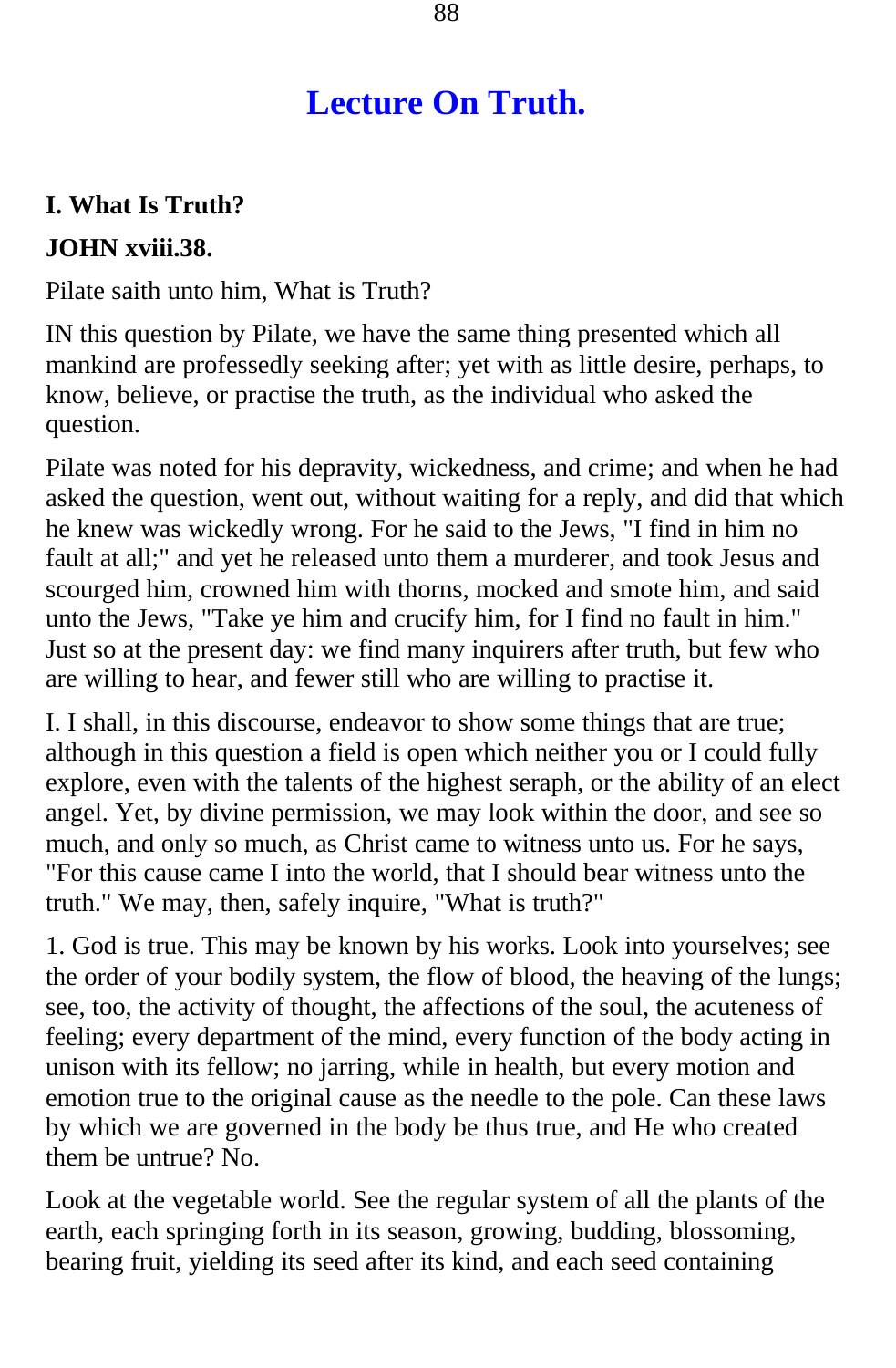elements of further increase, and so on, until figures would fail to multiply the number of likes contained in every seed. All true to the laws of the vegetable world - can this be true, and He who clothes the field with its verdure not be true? Never.

Look again at the heavens. See the systems of the planetary world. See suns innumerable, each the centre of a system, and all the planets moving in their respective orbits around these suns, keeping their proper distances, observing regular times, and so true that revolutions unnumbered may pass off without the variation of a moment. Do not all these things show that He who spake them into existence must be truth?

When, in short, we view the regular laws of nature, and behold all things, both animate and inanimate, obeying those laws, and man, though a rebel, compelled to yield to them, so that he cannot by any physical force evade or nullify the acts of the Almighty, are we not irresistibly led to conclude, that God is true - true to himself, true to his own laws, true to his own word and will, and that he does manifestly declare that he will be true in his moral government? This leads us to show,

# **II. That The Word Of God Is Truth.**

That the Old and New Testaments are the word of God, is hardly a disputable point at the present day. Yet there are a few heaven-daring sceptics who do sneeringly insinuate that it is only the work of man. And we would not wish to deny that there are many, very many, who deny parts of the word, and by so doing nullify, or endeavor to nullify, so much as does not suit their carnal appetite or moral taste of things. Some do away the divinity of Christ, others the office or work of the Holy Spirit in regeneration, others the depravity of the natural heart; and so on, to the several other parts of the word. Some deny the historical, and some the prophetical; some dispute the doctrines, and some the precepts. But I am to show that the word of God, embraced in the Old and New Testaments, is true.

1. It is true, because those books give the only rational account of creation.

2. It is true, because they give the best code of laws in our world.

3. It is true. They tell of events to come with a certainty that silences all caviling.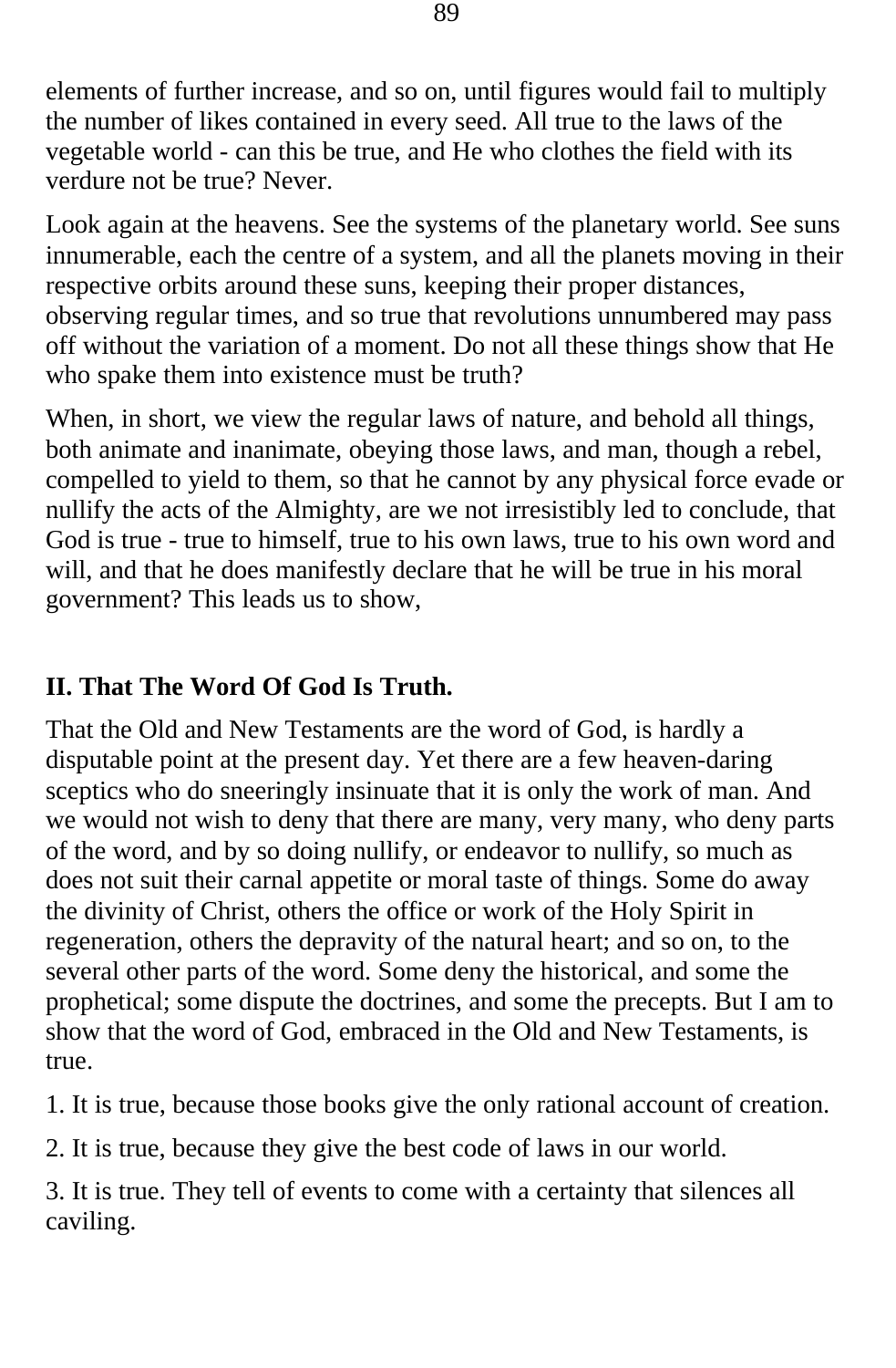4. It is true. They describe the character of man, the thoughts and intents of the heart.

5. It is true. There is a general harmony through the whole. In every page, in every book, we find the same important pillars of truth. We find the same God, the same Savior, the same Spirit, described. We see human character unfolded with entire harmony and truth; and the two opposite states of man, the righteous and the wicked, from Abel and Cain, down to the judgment of the great day, clearly brought to view. In every book we find the same promises to the one, and the same curses denounced upon the other. And, although these writers lived in different ages of the world, and about sixteen hundred years apart, from the first writer to the last; although there were between forty and fifty of them, in every grade of life, from the king on his throne to the poor fisherman; yet their enemies have not been able to show any discrepancy, or disagreement, that is not easily reconciled.

These things show that God is the author of his word. "And holy men (from the king to the peasant) spake as they were moved upon by the Holy Spirit."

Again; the historical part of the word of God is true. All the contemporary profane historians agree in supporting some parts, and collectively prove the whole; and many monuments of antiquity, still standing, are an additional weight of testimony. The evidences of the flood, of the cities of the plain, of Babylon, Jerusalem, and the monuments of Egypt, all show that the writers lived in the several ages in which they professed to write; and if their writings had not been true, how easily would their enemies have detected them. And surely no one will pretend that the writers of the sacred books had no opposers. Had Moses none? See Egypt, then in her glory; see the Moabites, the Ammonites, Edomites, and all the nations of the land of Judea. Had Joshua, Samuel, David, no enemies? Yes; for there was war all the days of these writers. Had the prophets no enemies? Yes - in their own kings. See the history of Isaiah, Jeremiah, Ezekiel, and of all the smaller prophets. Would not the kings and rulers among the Jews have confuted the writings of these men, if it had been in their power, for they were all against them? Yes, yes. But God preserved his word; for it was truth.

In the apostles' days, - had they no enemies? There were Jews and Gentiles, all opposed to those wild fanatics and visionary fools, as they were called, who wrote the New Testament, - "to the Jews a stumbling-block, and to the Greeks foolishness." All the erudition and wisdom of the pagan government of Rome, that mistress of the world, embracing the most learned people in the whole earth, worshiping in all manner of ways, having and professing to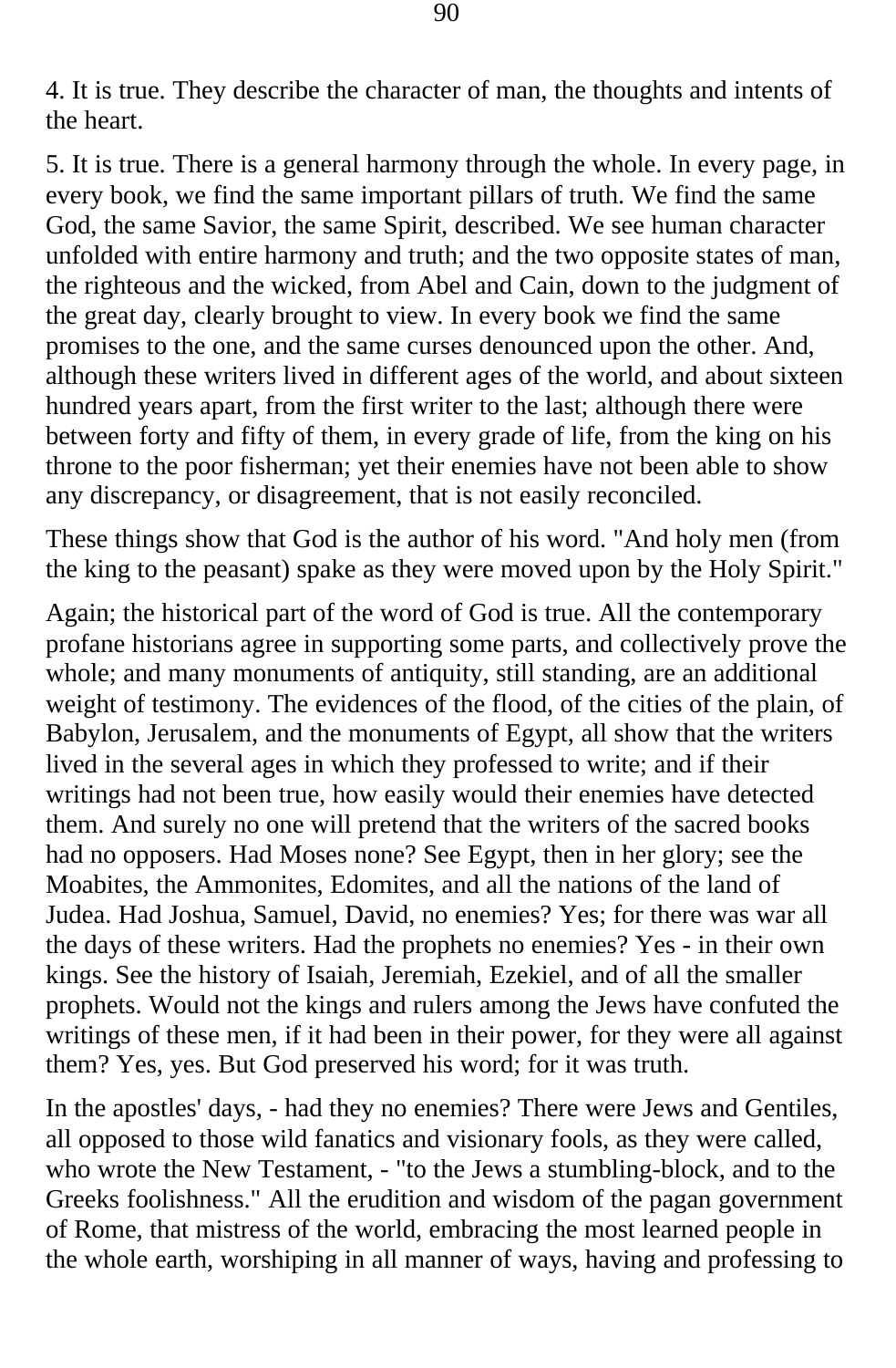have a knowledge of all the gods many and lords many then known, and altars erected in every city and kingdom in their empire, with their gods and goddesses, priests and priestesses, kings, generals, heroes, soldiers, and people, all combined to destroy the Bible; and yet how vain was the attempt. It stood; "for truth is mighty and will prevail." The fishermen's Bible hath stood the shock.

Look at the infidels of France in modern times. A government which shook the kingdoms of Europe, and made Egypt and Asia quail, bent all her energy and power to destroy the Bible. Her learned men, her great men, her mighty men, did all that men could, - and what did they do? They opened the eyes of the world. For after three years and a half, during which time the Bible was a dead letter in France, anarchy, murder, and blood filled the kingdom with horror, terror, and dismay; so that the infidels and deists themselves prayed for the restoration of the christian religion - the precepts of the Bible. And the two witnesses, the Old and New Testaments, arose in a cloud, and have been sent to every nation, in every clime, and are now witnessing in every language.

By these events, the truth of the prophecies of the Bible has been tested. John, in Rev.xi.5,6, says, "And if any man will hurt them, fire proceedeth out of their mouth and devoureth their enemies. And if any man will hurt them, he must in this manner be killed. These have power to shut heaven that it rain not in the days of their prophecy: and have power over waters (people) to turn them to blood, and to smite the earth with all plagues, as often as they will."

How truly were these texts fulfilled on infidel France! Where are her infidel writers? "Devoured and slain" in the same Revolution which they said would revolutionize the christian world and destroy the Bible. Where are the millions of deists who filled France in the days of her Revolution? And the millions more in every nation in Europe and America? They are "turned to blood," or "smitten with a curse." There are but few left, and that "remnant was affrighted, and gave glory to the God of heaven." Once, our cities, our villages and hamlets, were full of deists. But now, where are they? None, none, to raise their puny arm against the Lord and his Anointed.

But, my brethren, there is one more battle, and then the mystery of God will be finished. The enemies of truth have one weapon yet. They wield it now; they begin to shout the victory. It is to pervert the word of God, and wrest its meaning: to change the truth into a lie. This will be the last struggle.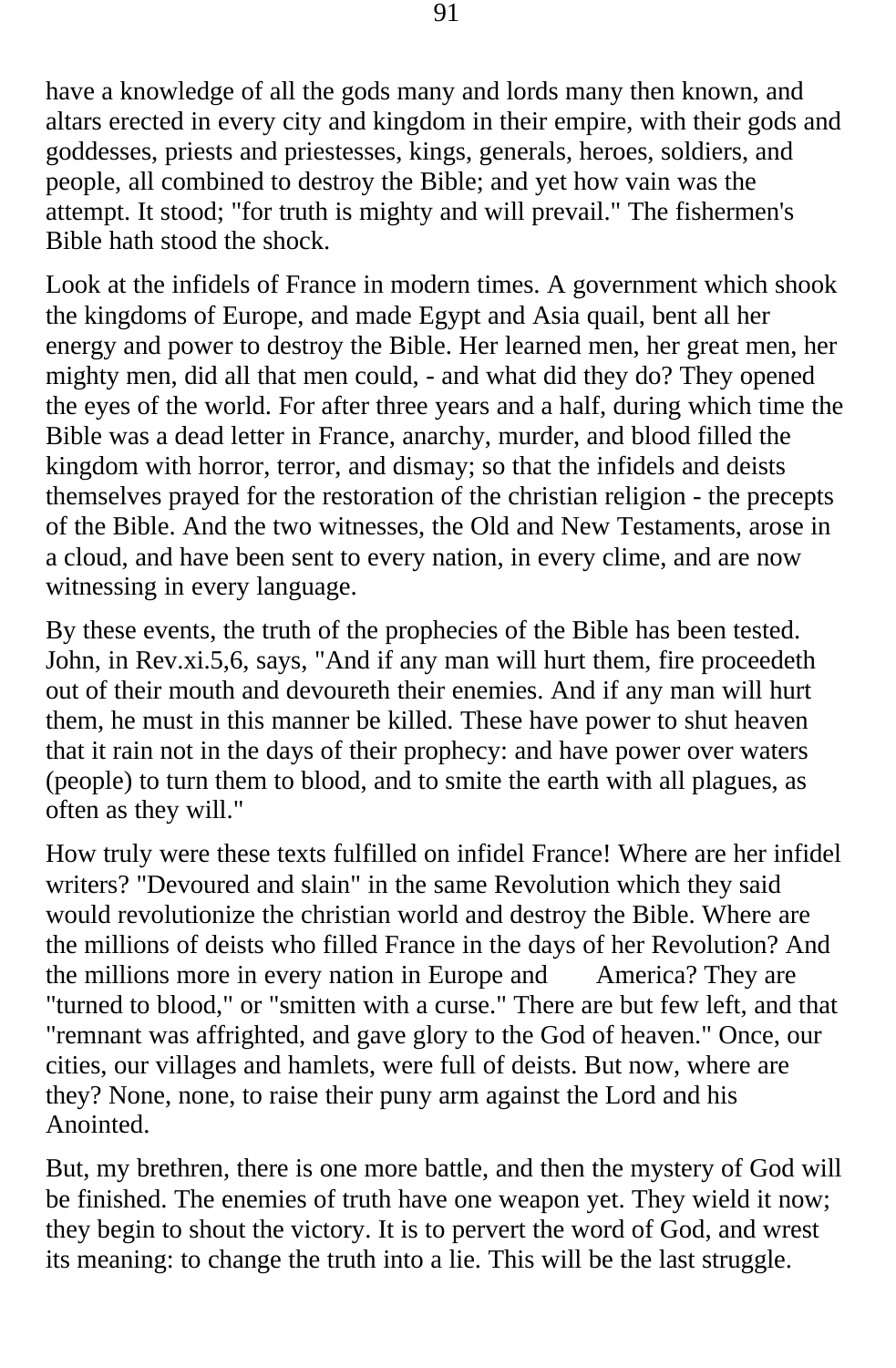Here the enemies of the truth will fall to rise no more forever; for "truth is mighty and will prevail." "Which they that are unlearned and unstable wrest, as they do the other scriptures, unto their own destruction. Ye therefore, beloved, seeing ye know these things before, beware lest ye also, being led away with the error of the wicked, fall from your own steadfastness. But grow in grace, and in the knowledge of our Lord and Savior Jesus Christ: to him be glory, both now and forever. Amen." So says Peter; and it is a solemn admonition to us, in this last day. Let us not pervert or wrest the scriptures from their own simple meaning. The word of God must be its own expositor. It is a chain of truth which cannot be broken without doing despite to the Spirit of God by whom it was indicted.

## **III. What Does The Word Teach Us?**

1. It teaches that God is the Creator of all things, both which are in heaven and on earth. It teaches that we must be created anew in Christ Jesus: yet some say we create ourselves by good works.

2. It teaches that Jesus Christ is God manifest in the flesh: the mighty God, the everlasting Father. Yet some tell us he is but a man.

3. It teaches that the Holy Spirit is sent down from God, as a sanctifier and reprover, to lead our minds into truth, and to regenerate the heart. Yet some deny his office totally, and some in part.

4. The word teaches that we are elected according to the foreknowledge of God the Father. See 1Pet.i.2: "Elect according to the foreknowledge of God the Father, through sanctification of the Spirit, unto obedience and sprinkling of the blood of Jesus Christ: Grace unto you, and peace, be multiplied." And yet there are many, very many, who profess to be Christians, who deny this doctrine.

5. The word teaches that "we are kept by the mighty power of God through faith unto salvation. Yet some say we keep ourselves. "I give unto them eternal life, and they shall never perish." Yet some at this day say they can perish.

6. The Bible says the wicked shall be driven into hell, punished with everlasting destruction from the presence of the Lord, shall go away into everlasting punishment. Yet, say some, everlasting has an end. "But the fearful and unbelieving, and the abominable, and murderers, and whoremongers, and sorcerers, and idolaters, and ALL liars, shall have their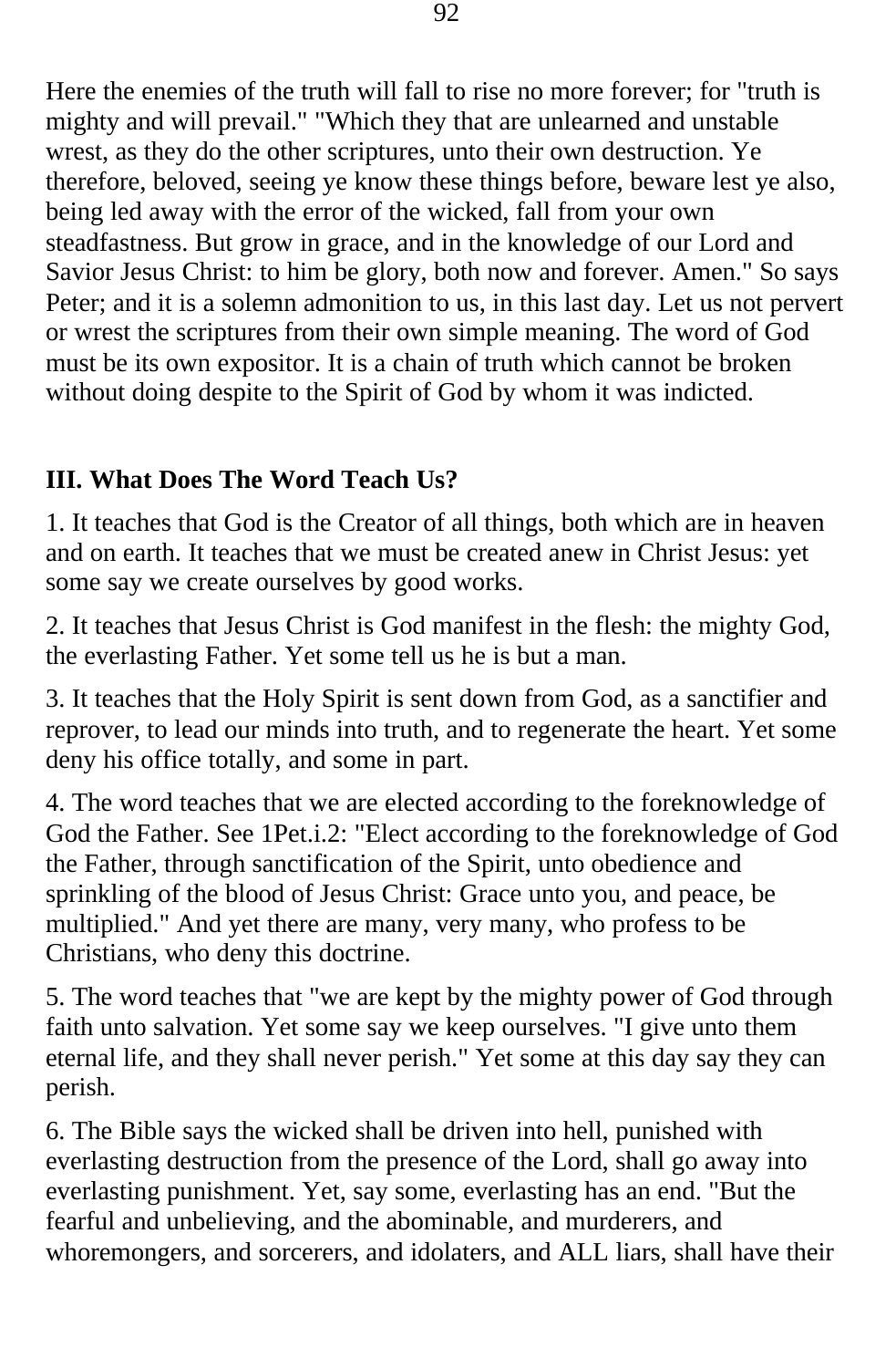part in the lake which burneth with fire and brimstone, which is the second death." And yet many say, you shall not surely die.

This is a fearful day, my brethren. It seems the devil has come down unto us, knowing that he hath but a short time. The lo-heres and lo-theres gather upon us thick as a cloud. Some pervert the doctrine of the gospel, and some the precept; some resist the power, and some pervert the ordinances. Let us, then, take heed unto the truth; for the truth shall make us free.

Let us often ask the question, "What is truth?" and let us be sure we believe, practise, and teach it. For what good will deception or false sentiments do us in the coming storm; when the fire of God's wrath will try every man's work, and when truth only will stand in the day of judgment? "Heaven and earth shall pass away: but not one jot or tittle of my word shall fail." "For the great day of his wrath is come, and who will be able to stand?" AMEN.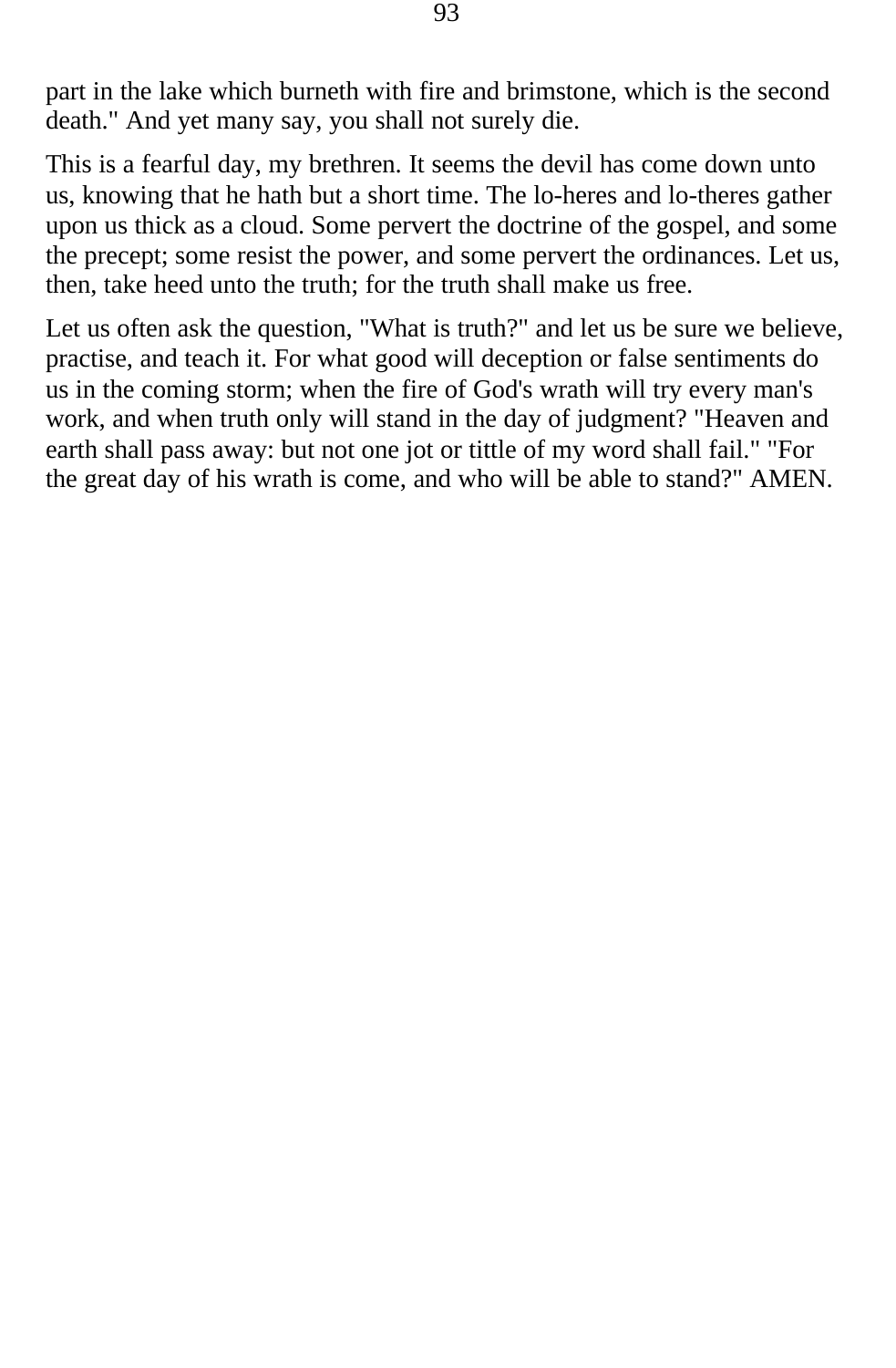# **Lecture On The Visions Of Ezekiel.**

### **I. Introduction.**

#### **EZEK.xii.27.**

Son of man, behold, they of the house of Israel say, The vision that he seeth is for many days to come, and he prophesieth of the times that are far off.

EVER since man fell from the state of innocence and obedience in which he was created and placed in the garden of Eden, he has been prone to hide from God, and to cover iniquity in his bosom, rather than to confess his crimes and forsake his transgressions, as the law of gratitude would dictate, and the gospel of Jesus Christ require. When man sinned, all the malignant passions of the evil spirit entered the citadel of his heart, and reigned predominant over his soul.**\*17** Hatred, which like a goad urges him on to his own destruction, is e[ver rankl](#page-197-0)ing in his breast, and, mad with rage, he plunges forward like an angry horse in the day of battle, to trample under foot the Being he abhors, the law he dislikes, and even the offers of mercy and peace which he detests. Malice deliberately influencing his mind, like a deep flowing river, presses him onward to plot all kind of mischief against him whom he ought in his soul to admire and respect, and likewise against those who may love, or be loved, by the object of his malicious spite.

This can only account for the ferocious persecution which has followed the people of God in all ages, and among all nations, from the days of Cain and Abel to the present time. If man had been only possessed of hatred without malice, he would not have persecuted, he would only have shunned the society of him he detested; but malice pursues the object with an untiring zeal, which will never yield, even in death itself. For in hell they lift up their eyes, (with a malicious spite against the throne, and him who sitteth upon it,) being in torment. Show me a man, or WOMAN if you please, who has malice against a neighbor, and I will show you one whose tongue will never tire, whose feet will never be weary. Neither the torrents nor the blasts, the rains nor the snows, darkness nor light, will ever prevent them from spreading their malicious lies, to injure their neighbor's character. They will visit the couch of the sick, or the bed of the dying, to whisper the often-told, malignant tale. They will put on the visage of sanctity itself, and visit the sanctuary of God, where holy men and women meet to praise and pray, in order to drop their poison into the ear of some unwary listener. They will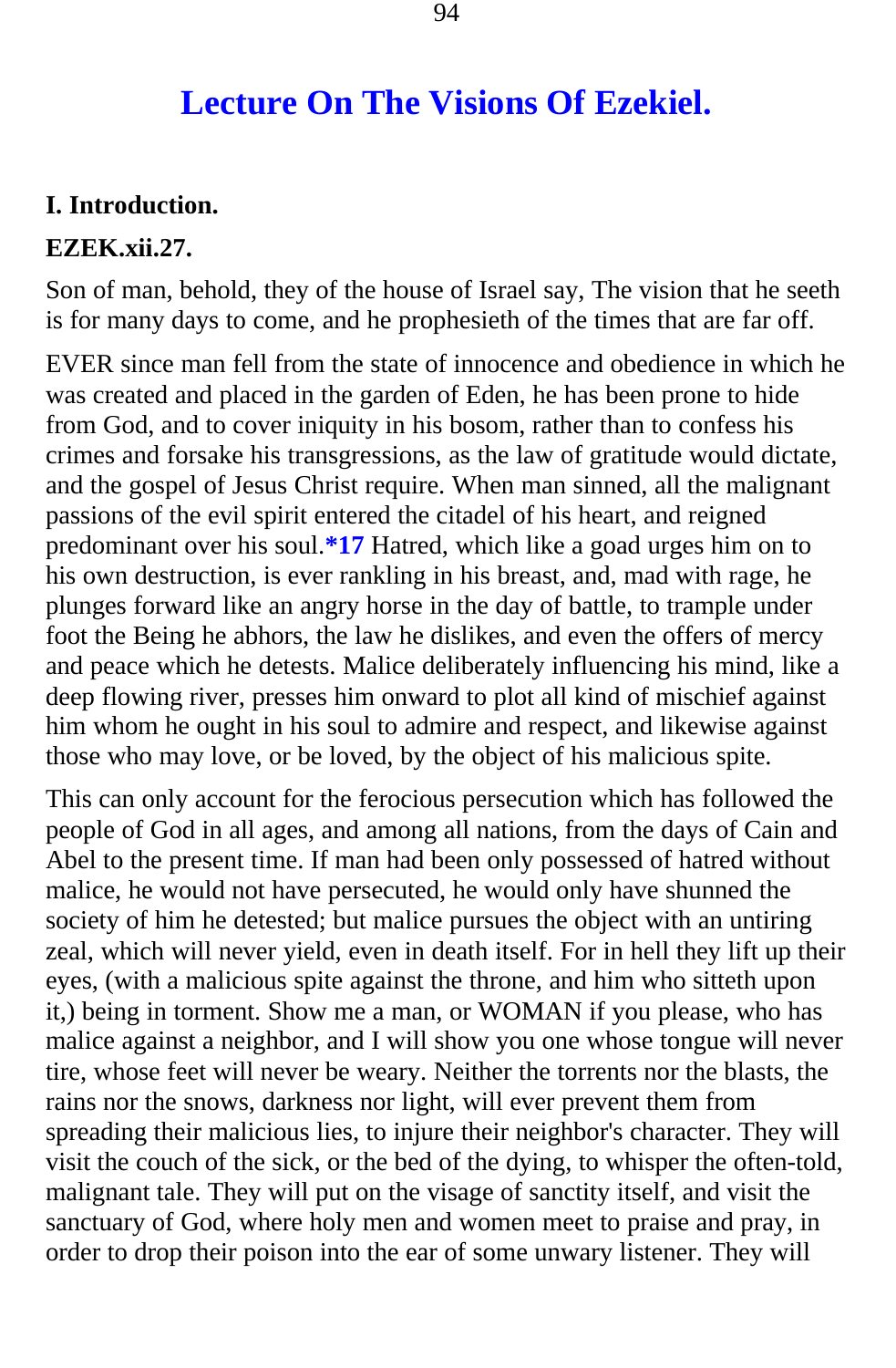creep into houses to lead captive silly women, as says the apostle. They will separate very friends - they will destroy the peace of families, the prosperity of Zion. Such are the servants of Satan.

Envy is another base and sordid passion of fallen man. How mean, how selfish, how despicable is that soul that looks with envy on those above it, that cannot be at ease when others are blessed, that rests only in the woes of others. Vexation and disappointment are the lot of its inheritance. "Envy," says Solomon, "is the rottenness of the bones." The envious man is his own tormentor. Job says "envy slayeth the silly one."

But unbelief, that worst of all sins, that final, soul-destroying sin, which makes man an infidel, and sinks him down to dwell in endless woe, where hope and joy, and every grace that gives to life a blessing, are gone, forever gone - which distrusts the word of God given for the soul's salvation; discards the promises, although supported by the oath of God; and hinders the work of God, though Christ himself be engaged in it; - what shall we say of this climax of all sins?

Christ himself could not do many mighty works in his own country, and among his own kin, because of their unbelief. Unbelief caused the destruction of the Israelites in the wilderness; they did not rely on the word of God, his promises they rejected, his precepts despised, his providence disregarded, and murmured against his government; therefore they were consumed in the wilderness. Unbelief will eventually prove the condemnation of the wicked. For the unbelieving, says John, shall have their part in the lake of fire and brimstone, which is the second death. This then, of all the evils of the human heart, brings most destructive consequences. For all that Christ has done for the salvation of sinful man cannot save an unbeliever, and all that God has done, by sending his Son, and revealing his will, his word, his grace, and proving the truth thereof by a cloud of incontestable witnesses, showing man his fallen state, his need of salvation, the certainty of condemnation, placing before him the highest motives to happiness and glory, presenting the most deplorable condition of the finally impenitent, exciting the rational mind to virtue and holiness by the promise of great and lasting rewards, threatening the incorrigible with just and heavy judgments here, and in the world to come eternal banishment from all good; - all this will not effect his salvation; the unbeliever is an unbeliever still. Nothing, no motives, no threatenings, no rewards can move him. He remains unchanged. Yet there is one way and one only by which the unbelieving heart can be changed. And blessed be the name of God, he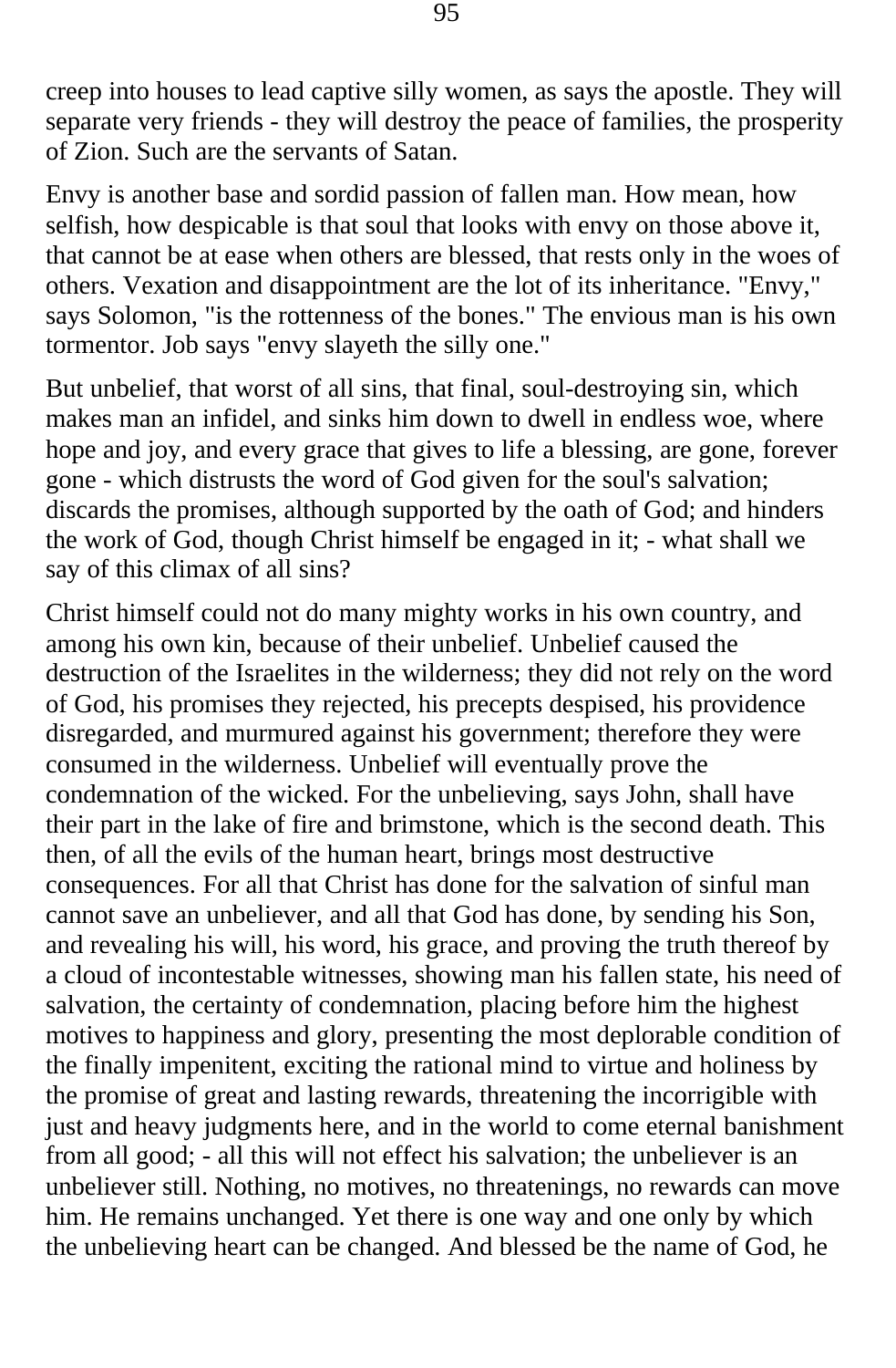alone was able to discover the way and execute the plan. Infinite knowledge could devise, and creative power could do the work. You must be born again - created in Christ Jesus unto good works. All other ways were tried with the people to whom our text is addressed, "the house of Israel." Their fathers had been called and separated from all the families of the earth, they had been preserved by miracles, and delivered from their powerful foes by the more powerful arm of the Almighty. They had been fed and clothed by the liberal hand of him who called them sons. He condescended to converse with some of them as a man converses with his friend, face to face. He wrote the constitution of their laws with his own finger on tables of stone. He gave his precepts to Moses, and sanctioned them on mount Sinai by his voice. He divided to Israel by lot, and appointed their portion in a land flowing with milk and honey. He drove his enemies before them, and gave them peace in all their borders. He established his ordinances among them, and his holiness filled their temple at Jerusalem. He promised them a Messiah in the seed of Abraham to sit upon the throne of David. Yet after all they were rebellious still, as the prophet says in the context.

With these preliminary remarks, I now come,

**I. To Illustrate The Vision**; the vision which they treated with so much neglect, and said it was yet "for many days to come, and he prophesieth of the times that are far off."

The visions which Ezekiel had seen you will find in the first chapter of Ezekiel, and then again the eighth to the tenth inclusive. In these visions, which agree, are represented the glory of God in the revelation of the gospel, which would be revealed in Christ between the two cherubims, the Old and New Testaments; the setting up of the spiritual kingdom, and destruction of the Jewish hierarchy; the different situations or times in the gospel day, through which this kingdom would pass; and the completion of the same, and destruction of the world and all the abominations of the earth. It is very evident to those who will read these visions of Ezekiel, that the principal design of God was to warn the Jews of the heavy judgments which he was about to bring upon their city and nation, for their gross sins, their dreadful abominations, and idolatrous departure from the living God, and through them also to warn us of our approaching danger, under similar circumstances. For what happened to them "happened unto them for ensamples, (or types,) and they are written for our admonition, on whom the end of the world is come," as saith the apostle, 1Cor.x.11.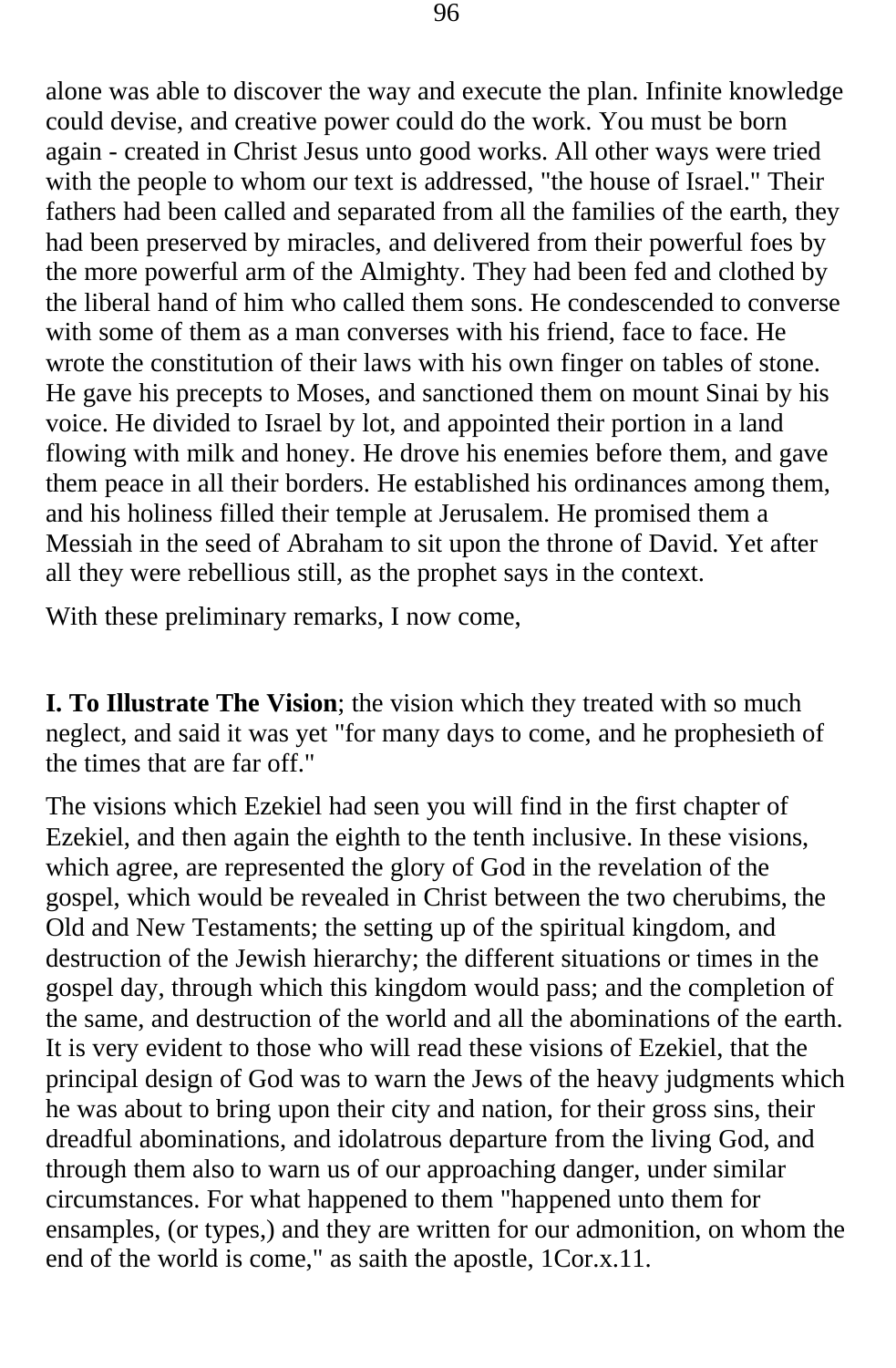The first and second chapters of Ezekiel give us the vision which he first saw. The four living creatures, having the faces of a lion, man, ox and eagle, are the same as John saw, Revelations fourth and fifth chapters, and, as we are there taught, are those who are redeemed out of every kindred, and tongue, and people, and nation, including the Gentiles as well as the Jews. The lion represents the church in the apostles' age, when they went forth bold as lions, preaching the gospel of Jesus Christ in all the world. The ox represents the church in a state of subjection and persecution, under the Roman emperors Nero, Domitian, and others, when they were delivered unto the slaughter and were made slaves by the Roman power. The face of a man denotes that state under which the church lived in the days of Constantine and his successors, when the kingdoms of the world, represented in prophecy by beasts, were more or less under the control of the church and her ambitious clergy, as beasts are under the rule of man; and when the church united with the state, and became haughty, imperious, and proud, like a man. The face of an eagle represents the church in the state when antichrist began to persecute and devour the true children of God, and her divine Master gave her two wings of an eagle, that she might fly unto the place in the wilderness, where she hath a place prepared of God, to be nourished 1260 days, or time, times and a half: thus giving us the four principal features of the church as she has appeared to the world since her establishment on the earth. The wheels denote the government of God. The outer or outside wheel is his general government with the world, and the kingdoms thereof, in which the church now moves. The inner wheel is the government of God over his church while in this state, under the control or power of the kingdoms of the world, and shows us that God has a people, a remnant, in the world, children of the kingdom, invisible perhaps to us, but known unto God from the creation, as all his works were; "For we have this seal, the Lord knoweth them that are his." Yet they grow with the tares, and will grow with them, as our Savior said, until the harvest, or end of the world: when they, that is, his people, will be gathered from among all people, where they have been scattered during the dark and cloudy day of persecution, tribulation, and distress.

But God, rich in mercy towards those who believe, has by the prophets and apostles opened the door of his future dealings, so that we can look into the times yet to come, and discover some of that glory which his children will inherit at the revelation of Jesus Christ, to comfort and console those who believe, under their trials and afflictions, and to animate and excite those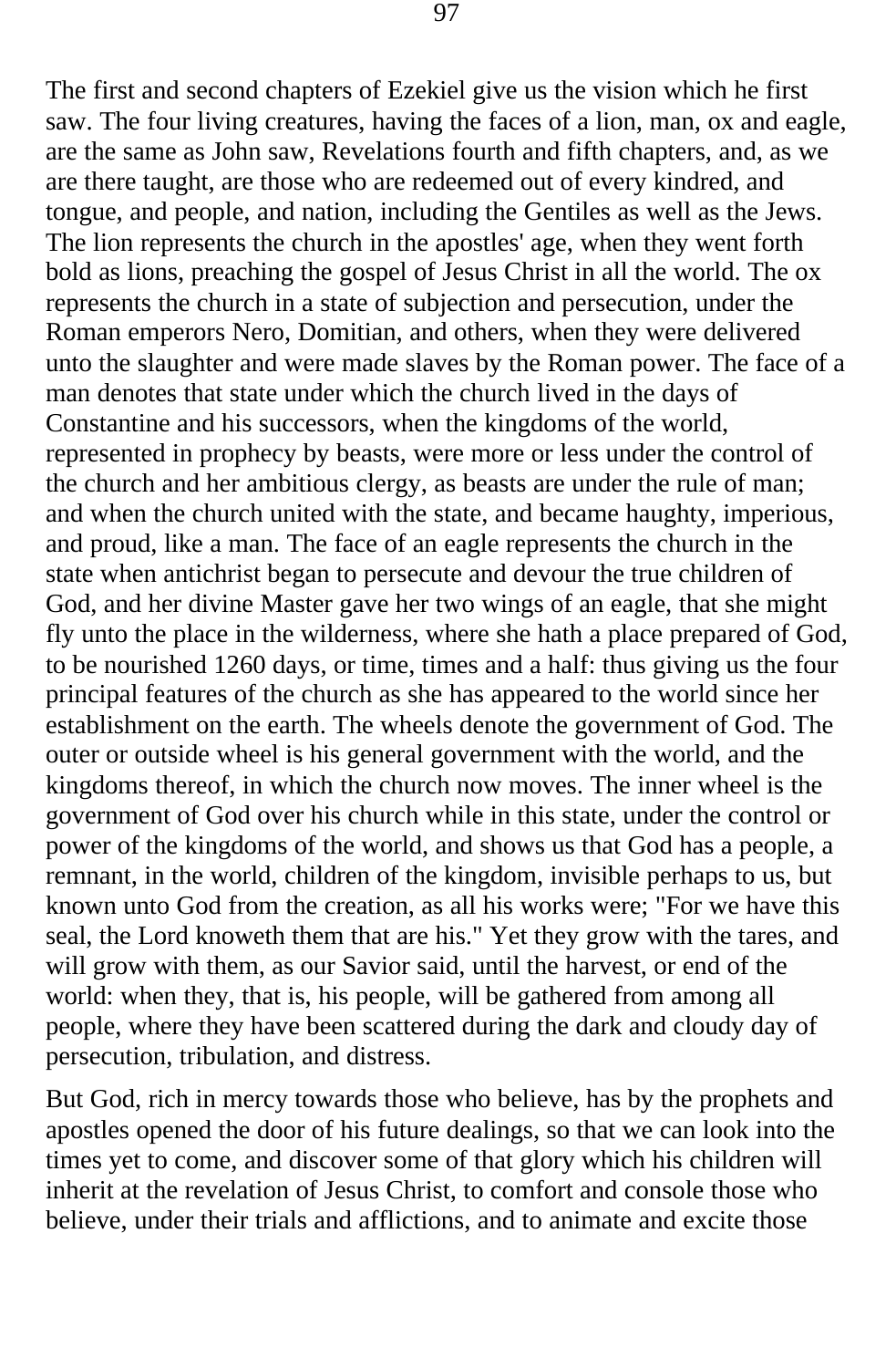who are dilatory and negligent in his cause to more faithfulness and perseverance in the way.

Not only has our heavenly Father opened the doors of futurity to his children, but to those also who are yet in a state of nature, that they might believe. He has, by his word, by the mouth of his prophets, and by Jesus Christ and the apostles, taught them the awful destruction that awaits the finally impenitent. David says, "The wicked shall be turned into hell," Psalm ix.17, and prays, "Let them go down quick into hell." lv.15. Isaiah, speaking of the wicked worshipers of Babylon, says, "Yet thou shalt be brought down to hell." Isaiah xiv.15. Christ says, "Fear him who is able to destroy both soul and body in hell." Matt.x.28. Again, "How can ye escape the damnation of hell?" Matt.xxiii.33.

In 2Peter iii.7: "But the heavens and the earth which are now, by the same word are kept in store, reserved unto fire against the day of judgment and perdition of ungodly men." And "these shall go away into everlasting punishment." Matt.xxv.46. "And they that have done evil unto the resurrection of damnation." John v.29. Surely God could not have talked more plainly; and, indeed, what language could have been used, so that wicked men would not have perverted and wrested it? They themselves cannot give us any language which would have expressed the idea to their satisfaction. Peter says, "Which they that are unlearned and unstable wrest, as they do also the other scriptures, to their own destruction. Ye, therefore, brethren, seeing that ye know these things before, beware lest ye also, being led away with the error of the wicked, fall from your own steadfastness." 2Peter iii.16,17.

I have endeavored to show you some of the things which God has revealed to his servants the prophets in visions; and it now remains for me to show some of those excuses which the Jews made, to evade the force and truth of Ezekiel's prophecy.

### **II. I Shall Show That People At The Present Day Are Making The Same Excuses And Pleas As Then.**

1. The Jews said "the vision was for many days to come." You will readily see why they put off the vision for many days. It was that they might have more time to accomplish their own wicked purposes, to execute their own avaricious plans. They were engaged, in Ezekiel's days, in idolatry to an alarming degree. The people were embracing some of the most dangerous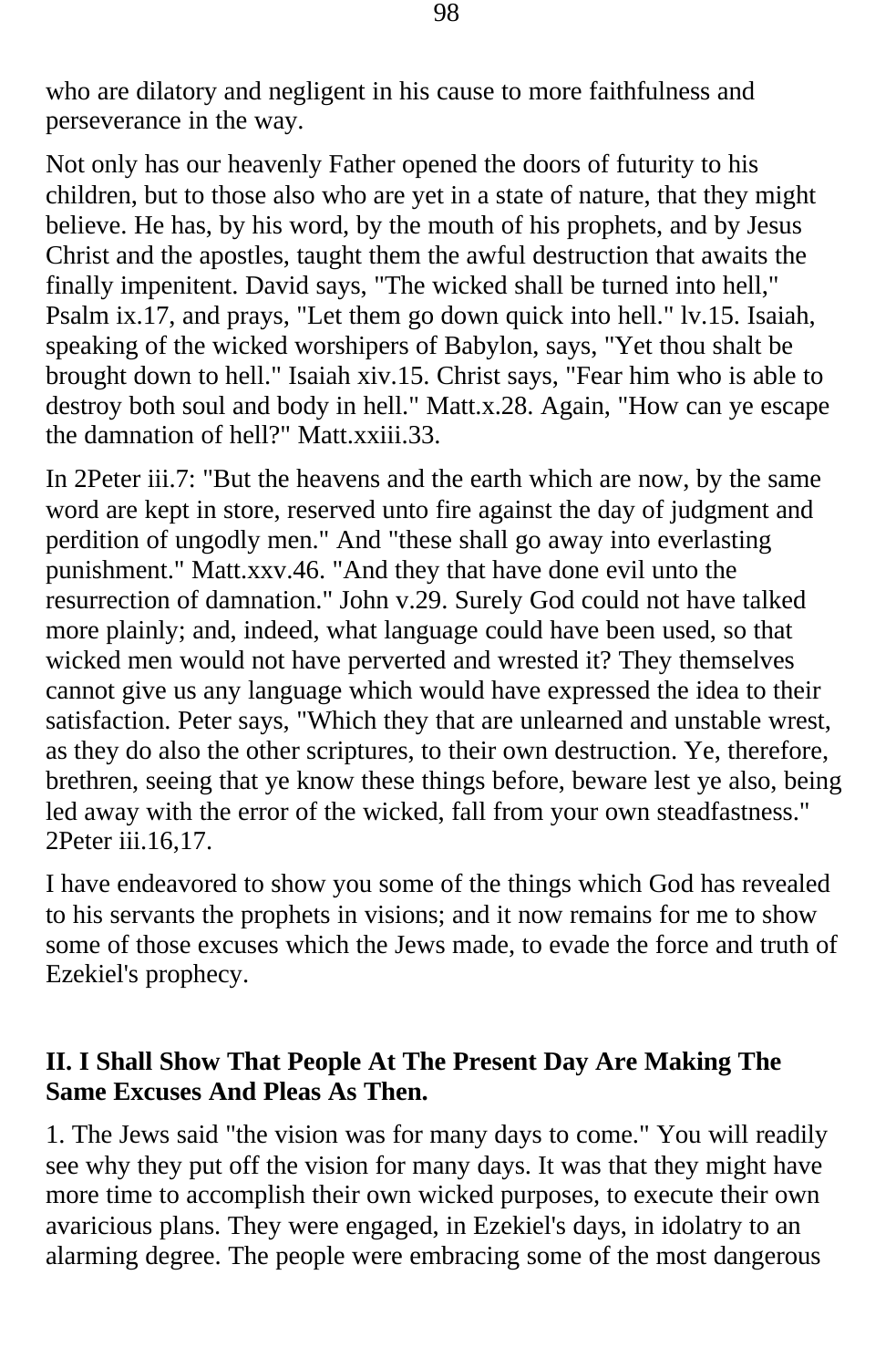errors that ever crept into the Jewish church. It had become very fashionable to be prophets, or teachers. Whether this was because such persons received great salaries, or because their trade was called honorable, or because it was an easy life, and they were too indolent to get a living by labor, we may not be able exactly to tell. But some things we can tell: Ezekiel has recorded them. They are compared to foxes. Ezek.xiii.4: "O Israel, thy prophets are like foxes in the deserts." They were cunning,, sly, and deceitful. They were too indolent to study the word of God, and bring out things new and old; therefore they prophesied out of their own hearts, or stole, perhaps, the writings of others, as the Lord accuses them in the 2d and 3d verses. In the 5th verse, "Ye have not gone up into the gap, neither made up the hedge for the house of Israel." When trials came into the church and breaches were made in her walls, they fled and left the people of God in affliction, and did not, by their instruction, prepare them "to stand in the battle, in the day of the Lord." They preached or prophesied that which was not in the word of God. See chapter xiii.6 to 8. They prophesied that which suited the carnal ear, always ready to cry peace, even where the Lord had not spoken peace. See verse 10. Read Ezekiel xiii.19 to the end. They conspired together, like a roaring lion ravening for the prey. They devoured souls, and hunted for treasures and precious things; they caused many to mourn among the people of God. They violated the law of God, and polluted holy things, by making no difference between the clean and unclean. They shed blood and destroyed souls to get dishonest gain. They daubed with untempered mortar, and formed creeds and ceremonies which God had not commanded. They fed themselves on the fat of the land, and clothed themselves with the finest wool; but the flock they did not feed. The diseased they did not strengthen, neither healed that which was sick. They bound not up the broken in heart, nor brought back the wandering. They sought not for those which were lost; but with force and cruelty they ruled over them. See Eze.xxii.25 to 29, and xxxiv.1 to 6, inclusive.

The prophet Isaiah, in describing the same characters, says, "His watchmen are blind; they are all ignorant, they are all dumb dogs, they cannot bark; sleeping, lying down, loving to slumber. Yea, they are greedy dogs, which can never have enough, and they are shepherds that cannot understand. They all look to their own way, every one for his gain from his quarter." Is.lvi.10 and 11.

If any man, pretending to be a preacher of the gospel, at this day, should preach to us in as plain and forcible a manner as Ezekiel did to the prophets of his time, should we be apt to apply the word so preached to ourselves?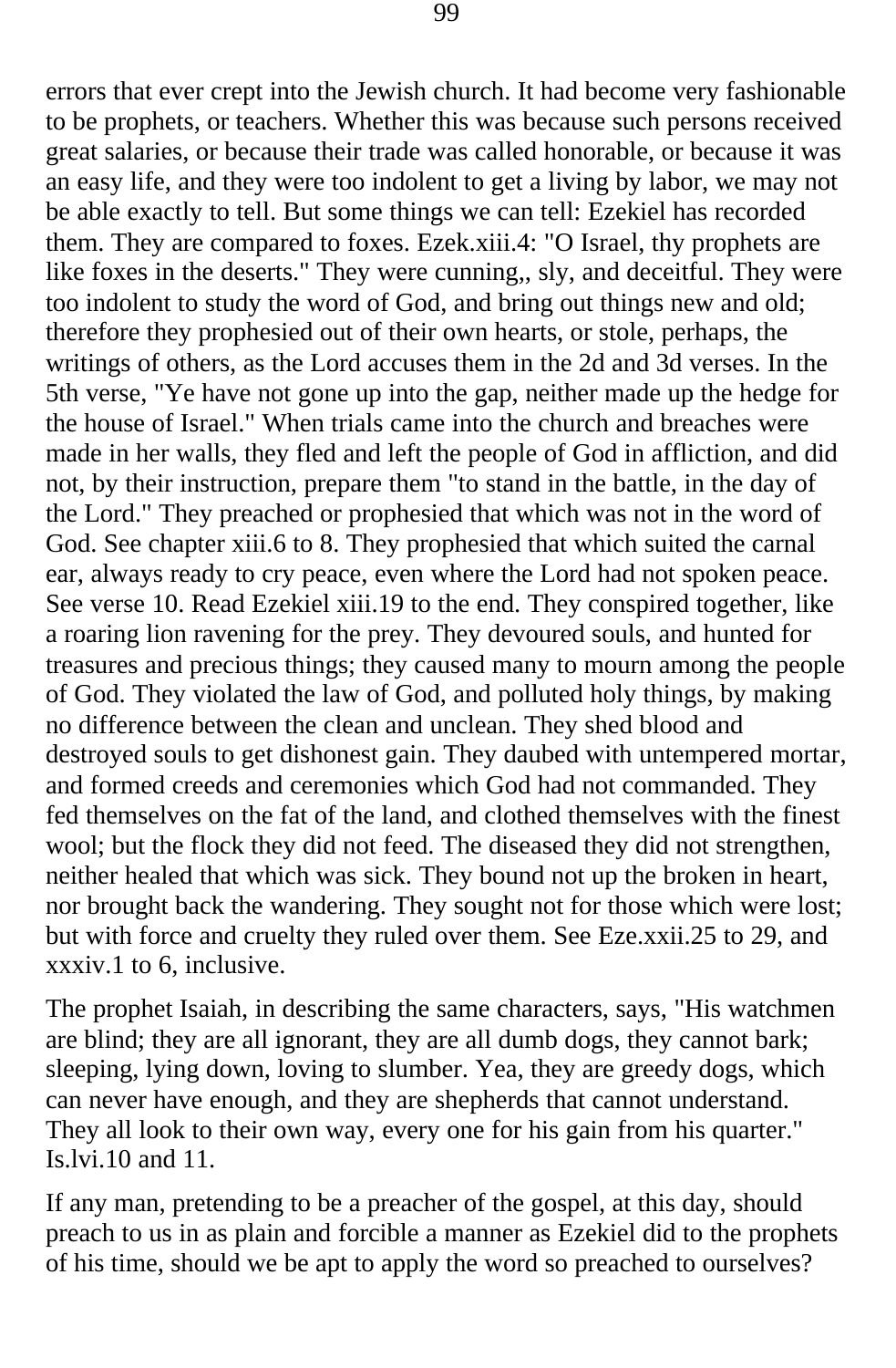No. Perhaps we should say, - he is prophesying of many days yet to come, or of times that are afar off.

2. The people in that day were guilty, as God by Ezekiel charges them, of setting up idols in their hearts, and putting the stumbling-block of their iniquity before their face. See Ezekiel xiv.3.

The idols which they set up in their hearts were these very prophets which Ezekiel had before described; for, instead of searching the word of God for their faith and practice, they set up their false prophets as their lawgivers, and their construction of the word as their best rule. These were their stumbling-blocks which the children of Israel stumbled over into iniquity, and instead of going to God to inquire of him concerning their principles and duty, they go to these false prophets to inquire; and God says he will suffer them to be deluded, and prophet and people will be caught in a net together of their own making.

3. They had rebelled against the Lord, and were stiff-hearted; they kept not his statutes, and despised his judgments; they regarded not his commands, and kept not the holy Sabbath. They changed the ordinances of his house, and committed whoredom by their communion with idols. They defiled the sanctuary of God, by admitting the profane and unclean within the sacred place. They set up altars in every high place, and did not humble themselves before God. They were proud and haughty of spirit, and regarded not the wants of the poor and needy. They had much respect for those of high birth, while the low and base-born were treated with total neglect. For the proverb, "Because the fathers have eaten sour grapes, the children's teeth are set on edge," had been much used in Israel at that day.

4. They had got to themselves itching ears, being more pleased with the musical voice of their teachers than with the truth. They looked more for an orator than they did for a true prophet. Eze.xxxiii.30-32. Yes. The Lord says to Ezekiel, "The children of thy people still are talking against thee, by the walls and in the doors of their houses, and speak one to another, every one to his brother, saying, Come, I pray you, and hear what is the word that cometh forth of the Lord; and they come unto thee as the people cometh, and they sit before thee as my people, and they hear thy words, but they will not do them: for with their mouth they show much love, but their heart goeth after their covetousness. And, lo, thou art unto them as a very lovely song of one that hath a pleasant voice and can play well on an instrument; for they hear thy words, but they do them not." These are some of the abominations of the children of Israel, and for these things Ezekiel was sent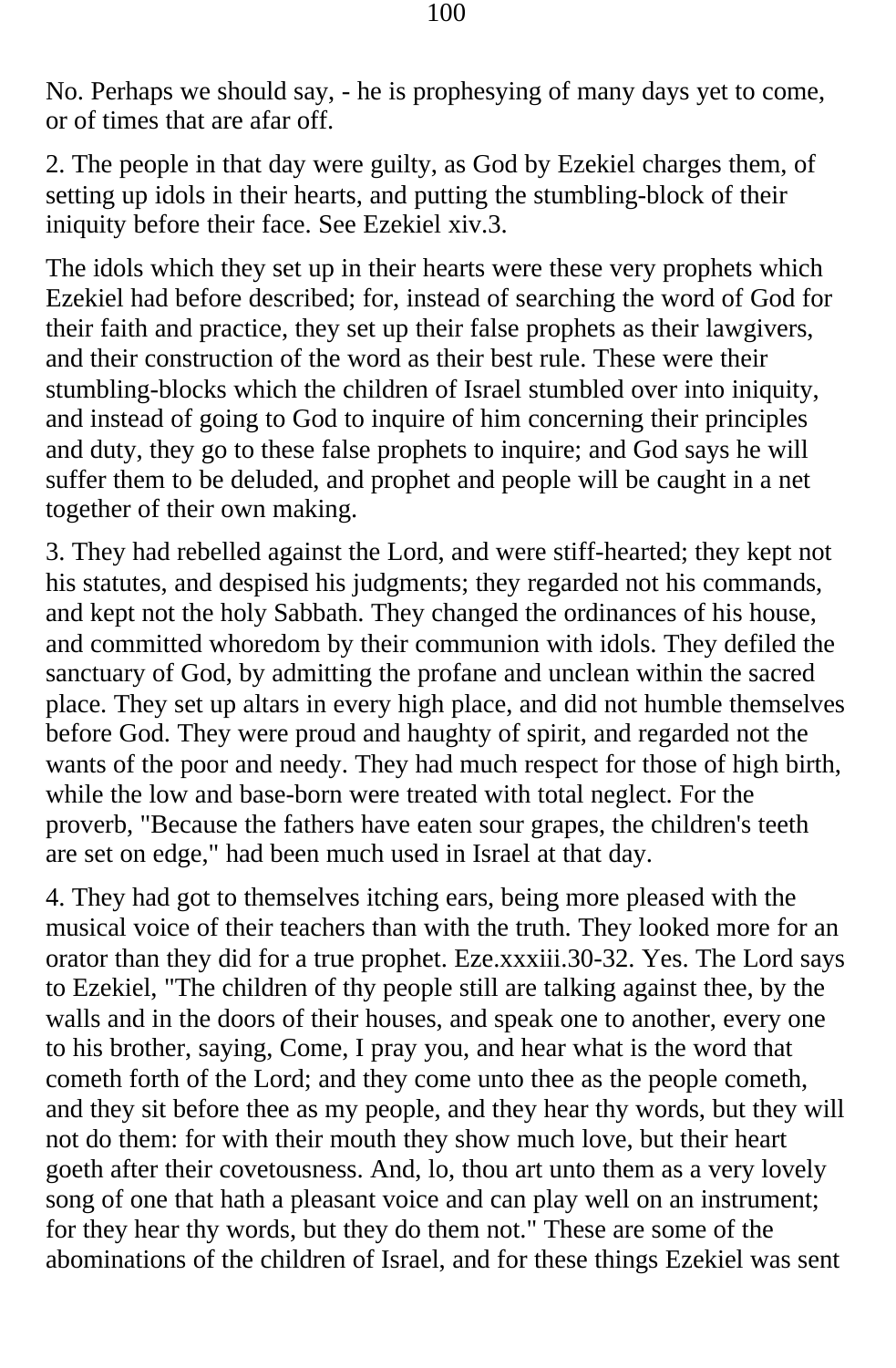to them, and was commanded to denounce sore and heavy judgments upon them, to wit, pestilence, famine, war, and captivity. And what was the effect? Why, all the effect it had was to make them say, "The vision he seeth is for many days to come, and he prophesieth of the times that are far off." They dare not deny the vision itself, for this would have been too barefaced, or perhaps Ezekiel had given them too much evidence of his being a true prophet. Yet they could avoid the conclusion, the evil consequences, as they vainly thought, or could excuse themselves from repenting then, for he prophesied of times that are afar off, say they; and perhaps some of them might have fixed on 2428 years afterward for these judgments to be poured out upon the world, which would bring it down to the very day in which we live. I shall now show,

### **III. That The Prophecy Of Ezekiel Applies To Us In This Day As Well As To The Jews.**

Men in all ages of the world are, and have been, the same. The natural man among the Jews was governed by the same selfish, worldly, unholy principles, as the natural man among the Gentiles. And the spiritual man among them was led by the same Spirit, governed by the same principle of love to God and love for his fellows, as you, my brethren, if you are what you profess to be. Therefore, there can be no reason shown why God will not deal with us as with them, under similar circumstances. For the scripture is of no private interpretation, but is given as a rule for all.

The same promises that were given to believing Abraham, are also given to a believer now; only we live nearer the consummation of the promise than our father Abraham did. It is the same river of life, on the banks of which we live, that issued, ankle deep, from the garden of Eden, in the days of our first parents; only we can swim in it. It is the same gospel that was given to Adam in the promise of the "seed of the woman," as we enjoy in the revelation of Jesus Christ our Savior; only we live in a more brilliant display of that gospel. And the same law which Adam our head broke, we his children have broken, though under more aggravating circumstances. The same curse denounced against Adam for sin, has been poured upon us to this day; only in a greater degree, because we sin against greater light. Then, can there be a reasonable argument produced, why the woes denounced against Israel may not, eventually, be poured upon us, for like offences? No. God is the same, his justice is the same, his mercy, his longsuffering is the same; therefore the sons of Jacob are not consumed.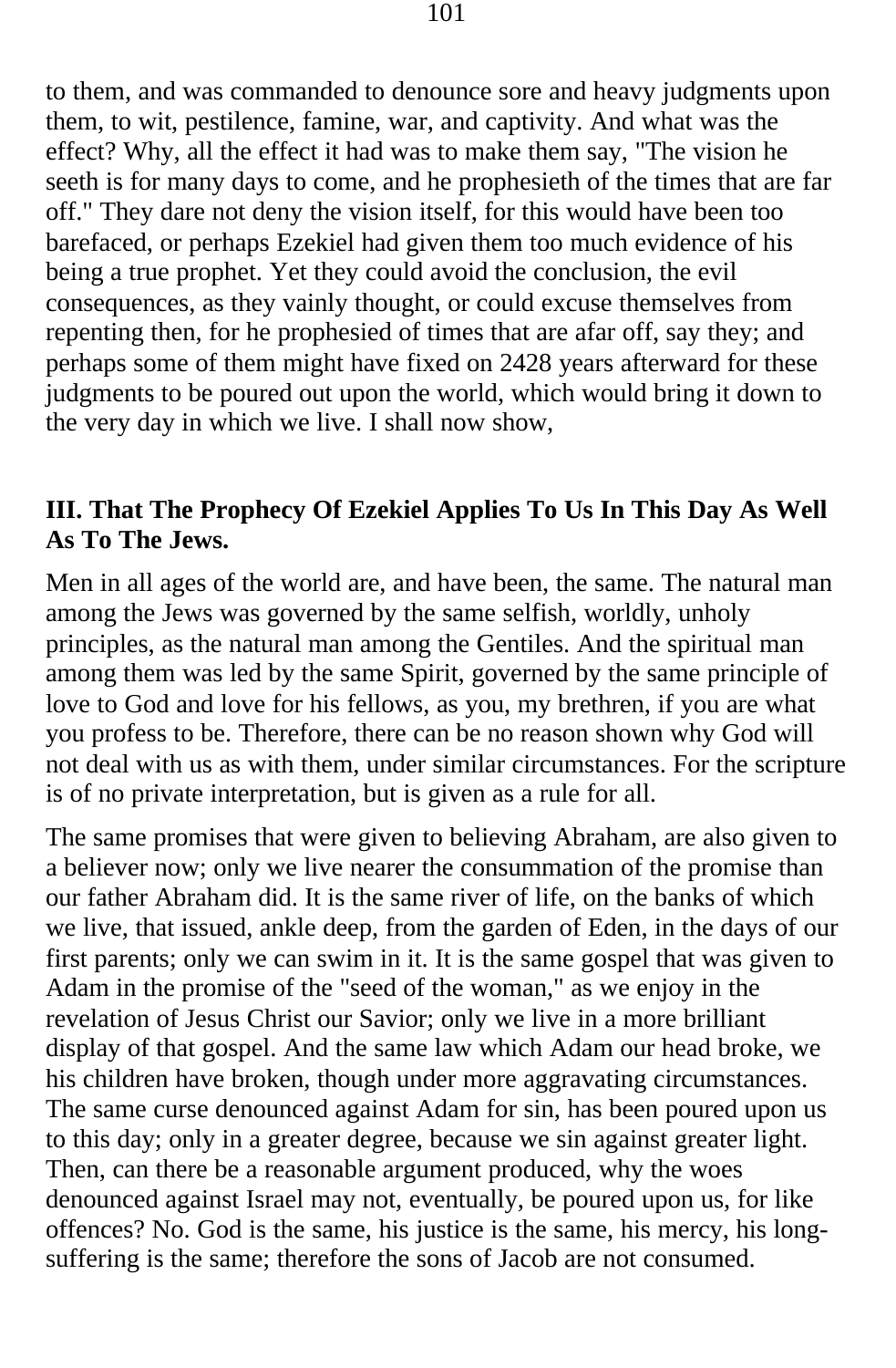And one thing more - men make the same excuses, the same pleas, now as in the days of Ezekiel. Tell them of the judgments of God being poured out upon those that are hirelings in the church, those who feed themselves and not the flock; those who come in with sheep's clothing but inwardly are ravening wolves; those who preach smooth things, and cry peace, peace, when there is no peace; those who change the ordinances of God's house and teach the doctrine of men; those who build up creeds and plaster them over with man's wisdom and reasoning, - and when you refer them to Ezekiel for proof, what will be their answer? The vision which he saw was fulfilled many days past, and the time that he prophesied of is far back.

The only difference between our excuse and that of the Jews, is - they cast the blame and judgments forward many days, upon us; and we throw it many days back, upon them. And thus we put off the evil day a great while yet to come, or place it on our fathers' shoulders a great way back. There is a sect calling themselves believers in the word of God, that originated in the garden of Eden, and have been laboring to convince men that there will be no judgment day. They tell you it was past a long while ago, and therefore they cry peace; but let one of their fellow-creatures owe them a trifling sum, say one hundred pence, if you please, and if he is unable or unwilling to pay, they are as fond of a day of judgment as other men. They claim that which they deny to God, the right to judge the world in righteousness by that man whom he hath appointed, even Jesus Christ.

Again; if we show that God has appointed a day in which he will judge the world, and refer to the prophets as proof; if by the most simple and plain testimony we point out the time when that day will take place, what will be the common reply? I ask not for the answer of infidels, but of those who pretend to believe in the word of God. They will tell you "that the vision which the prophet saw is for many days to come, and he prophesieth of the times that are far off."

Again. Tell men that they ought to repent and believe in God to the saving of their souls, and they will retort that there is time enough yet, there are many days to come; and so they will put far off the day of repentance. Tell them death may cut them off in an unexpected moment, and then it will be too late to make preparation; and, like the Jews, they will answer you that death "is for many days to come," and "the time is far off."

But propose to men any worldly advantage, any gratification of their carnal desires, and they are all anxiety to obtain it; nothing will prevent their pursuing the object with indefatigable industry. Rain or snow, cold or wet,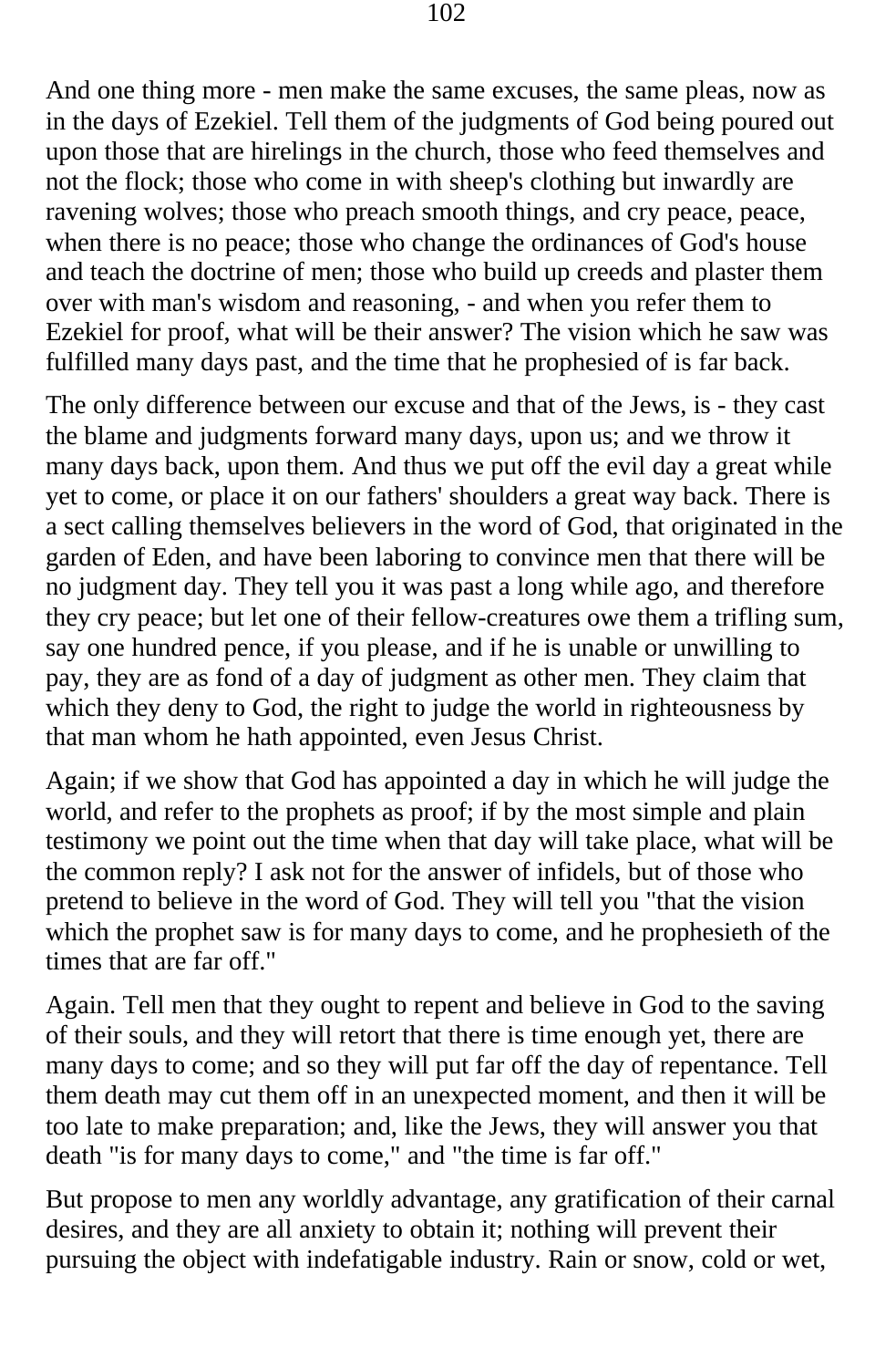naked or clothed, they press towards their object; they will go without sleep or refreshment to obtain this or that gratification.

But present to them eternal riches laid up in heaven for the willing and obedient, and call on them to perform any of the duties God requires of them, and they are ready with a host of excuses. Ask them to go to the sanctuary. It looks like rain. Ask them to go to the prayer meeting. They have no time. Ask them to come to the conference room. It is too dark. Invite them to an assembly of saints. They have no clothes fit to wear. Tell them of a crucified Savior, they are so dull. Speak of the great supper which he has provided for them, and they have no appetite. Ask them if they know he is coming soon to receive them to himself. We have paid no attention to that subject. Ask them if they expect to enter into his rest? We hope to. What is the ground of your hope, my dear friend? If you love him not now, how can you expect to love him hereafter? If you can sacrifice nothing in this life, how can you expect to receive the benefits of that sacrifice which cost the Son of God a life of poverty, deprivation, and distress? which cost him groans and tears and blood in the garden? which cost him mockings, tauntings, and scourging in Pilate's judgment hall? which cost him sweat, and blood, and death on the cross? Think, my brethren, Oh! think of the passion of Christ; and if that will not move you to a more active and diligent life in his cause, then you may safely conclude you have no lot nor part in that glorious hope which he hath laid up for all those who love his appearing.

### **Improvement.**

1. We are taught by our subject that man is naturally prone to put far off the evil day, especially death and the judgment day.

2. We learn that those who make excuses, to exonerate themselves from their duties to God, ought to inquire if the same excuses prevent them from the active duties of the world.

3. We may conclude, that as the righteous judgments of God, threatened upon the Jews, were literally accomplished; so will they, and in an unexpected hour, overtake us.

4. We learn, my brother professors, that if our love is not as strong for Christ as for the world, we are wolves in sheep's clothing, and ought to be alarmed for our future state.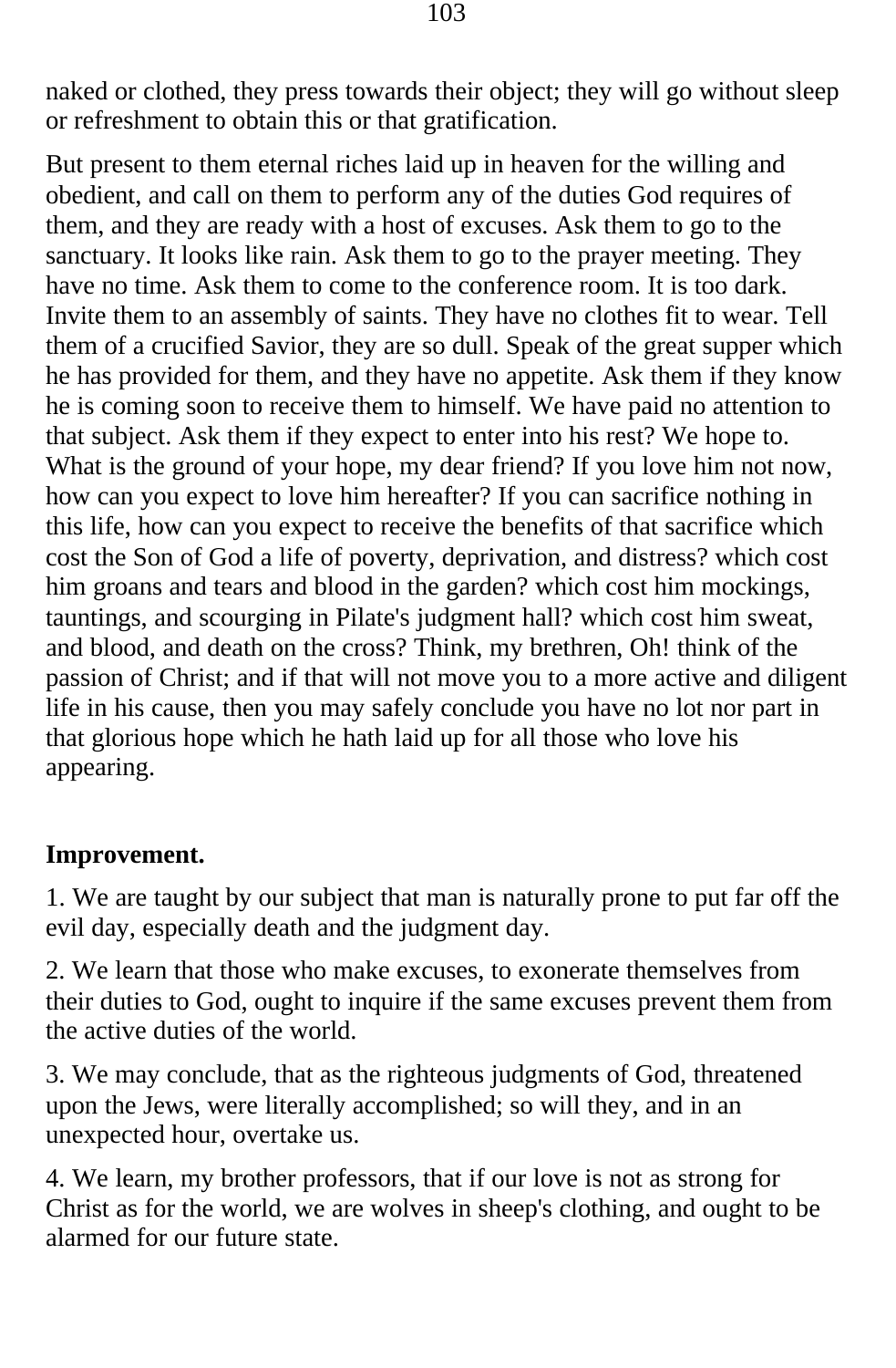# **Lecture On The Harvest Of The World.**

## **REV.xiv.16.**

And he that sat on the cloud thrust in his sickle on the earth; and the earth was reaped.

THAT the word of God informs us of a harvest after the gospel day, or at the closing up of the gospel period, I think no one, who believes in the Scriptures, can deny. Here, then, I hope to meet my brethren of different sects on one common ground, while I attempt to explain the fourteenth chapter of Revelations. I shall inquire,

I. Who It Is That Sat On The Cloud And Ordered The Earth To Be Reaped.

II. Show The Several Fruits Of The Earth Which Are Gathered In Or Destroyed At The Harvest, And The Manner Of The Harvest.

### **I. Then I Am To Show Who It Is That Sits Upon The Cloud And Orders The Harvest.**

It must be the Lord Jesus Christ. See verse 14: "And I looked, and behold a white cloud, and upon the cloud one sat like unto the Son of man, having on his head a golden crown, and in his hand a sharp sickle."

The first description is "a white cloud." This is the same cloud as was seen when Christ was transfigured on the mount. Matt.xvii.5: "While he yet spake, behold, a bright cloud overshadowed them: and behold a voice out of the cloud, which said, This is my beloved Son, in whom I am well pleased; hear ye him." Which, according to Peter, denotes the glory of God. 2Pet.i.17: "For he received from God the Father honor and glory, when there came such a voice to him from the excellent glory, This is my beloved Son, in whom I am well pleased."

The second description is, "one sat like unto the Son of man." This agrees with Dan.vii.13: "I saw in the night visions, and behold, one like the Son of man came with the clouds of heaven, and came to the Ancient of days, and they brought him near before him." Matt.xxvi.64: "Jesus saith unto him, thou hast said: nevertheless, I say unto you, Hereafter shall ye see the Son of man sitting on the right hand of power, and coming in the clouds of heaven."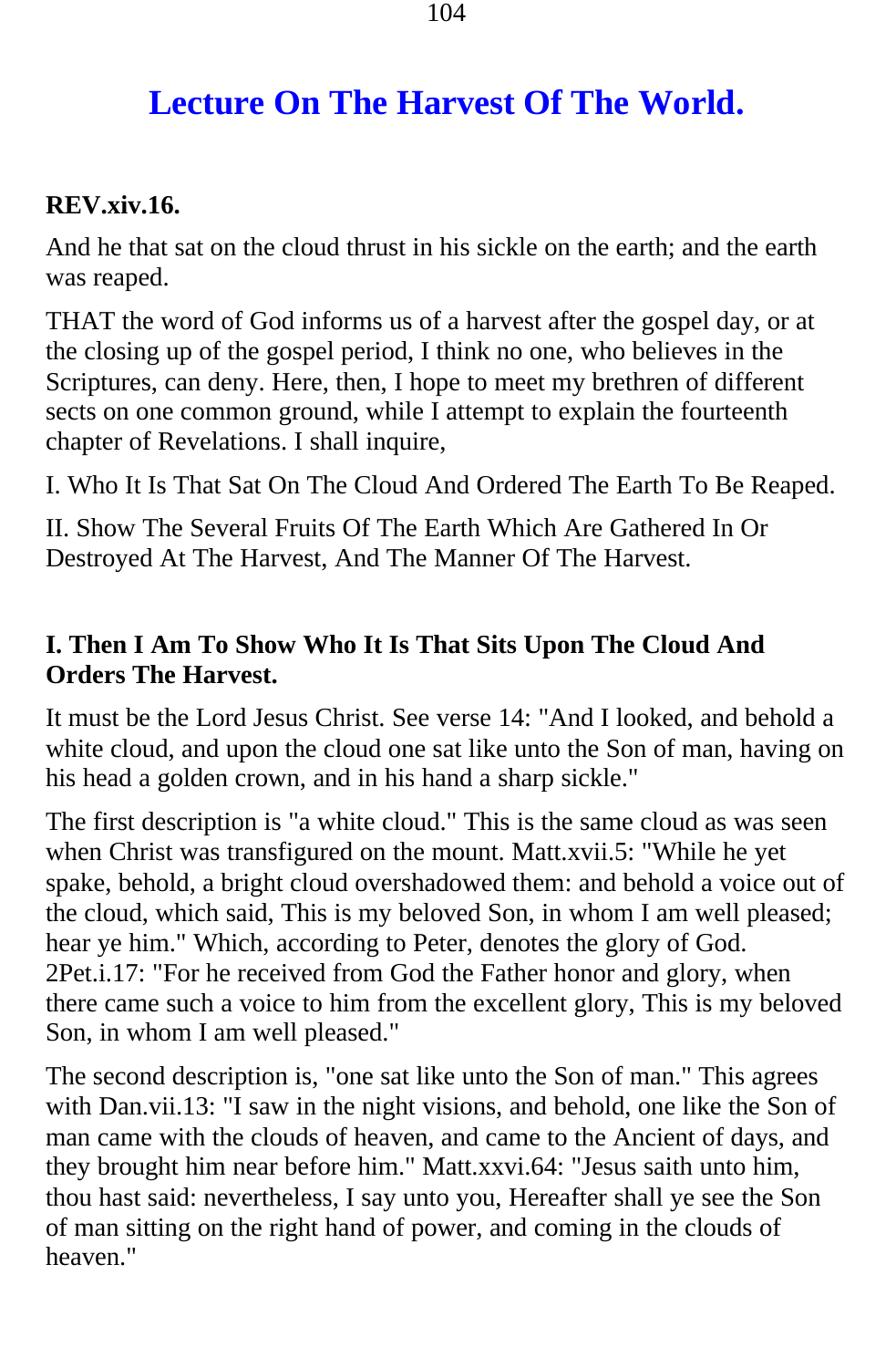The third description is, "having on his head a golden crown." Ps.xxi.3: "For thou preventest him with the blessings of goodness; thou settest a crown of pure gold on his head." Heb.ii.9: "But we see Jesus, who was made a little lower than the angels for the suffering of death, crowned with glory and honor; that he by the grace of God should taste death for every man."

The fourth description is, "and in his hand a sharp sickle." Joel iii.12,13,14: "Let the heathen be wakened, and come up to the valley of Jehoshaphat: for there will I sit to judge all the heathen round about. Put ye in the sickle, for the harvest is ripe: come, get you down; for the press is full, the fats overflow; for their wickedness is great. Multitudes, multitudes in the valley of decision: for the day of the Lord is near in the valley of decision." In all these passages it is evident that by "Son of man" is meant the Lord Jesus Christ.

### **II. I Shall Show What Is Meant By The Harvest, The Several Fruits Of The Earth, And The Manner Of Gathering In The Fruits, Together With The Destruction Of The Vine.**

What is the meaning of the harvest? It has two plain meanings. One is the cutting off of life, the other is the end of the world. In our text it undoubtedly means the end of the world; for "the earth was reaped." What may we understand by the several fruits of the earth? 1. They are those precious seeds which are useful to God or man. The children of the promise are counted for the seed, that is, the children of faith. This is of two kinds, the first fruits, which means small children, which are cut off by death in early life, being the first fruits to God and the Lamb. The second are those who are dead to sin, and made alive to holiness, through faith in the name of Jesus and the word of God; their end is eternal life, and they, in due time, or in the end of the world, are gathered into the garner of God. The last fruits, or the harvest of the vine, is the final destruction of the wicked from the earth, by death, or such sore and heavy judgments as God may appoint at the end of the world, to remove the wicked far from the earth, separate the goats from the sheep, the tares from the wheat, and destroy the curse from the earth.

The chapter of Revelation now under consideration, gives us a description of the harvest of the world in these three different ways. From the first to fifth verses inclusive, we have a description of the first fruits, i.e. children not arrived to the age of accountability. Rev.xiv.1: "And I looked, and, lo, a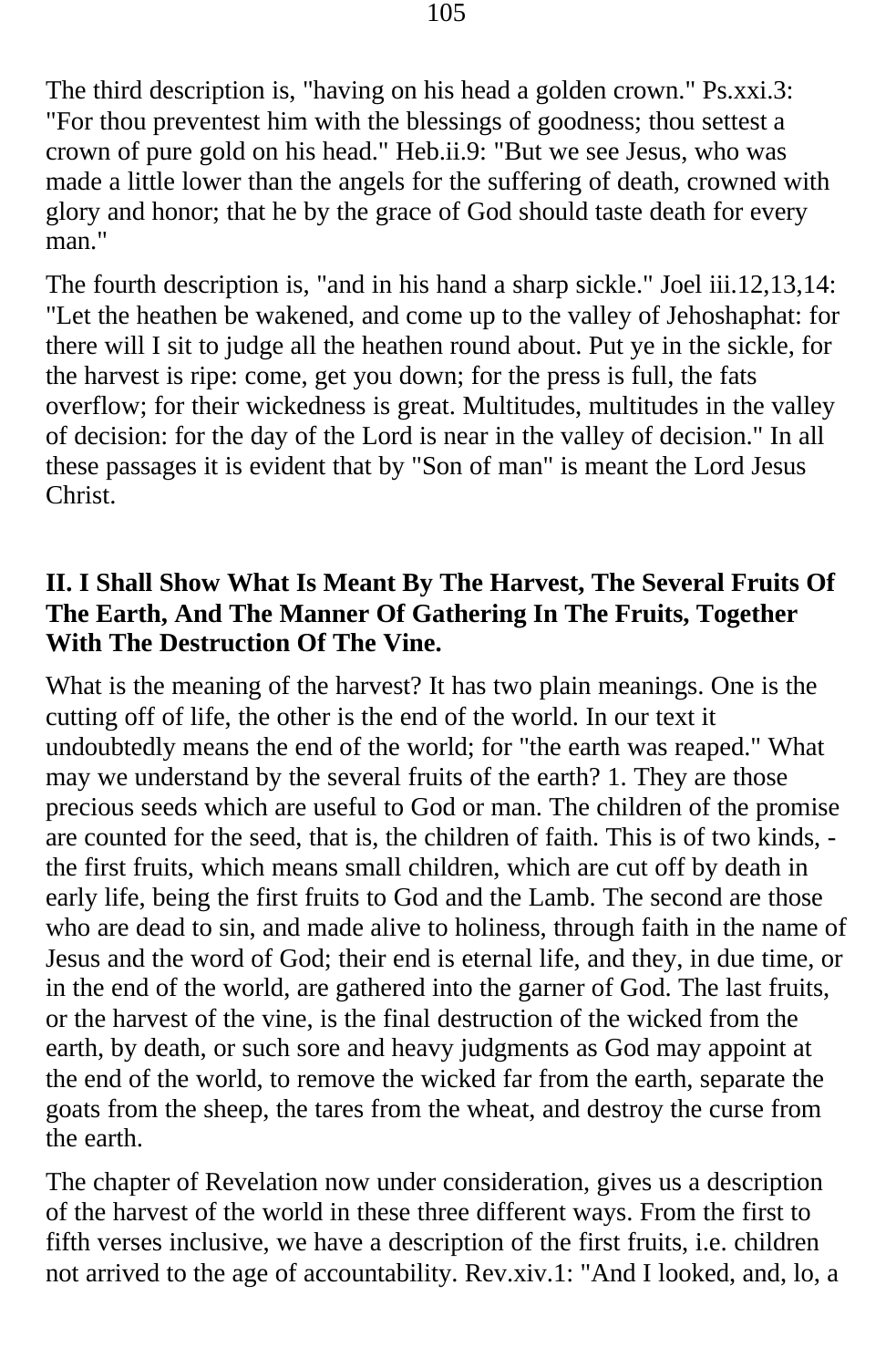Lamb stood on the mount Zion, and with him an hundred forty and four thousand, having his Father's name written in their foreheads." We in this verse have an account of the whole number of infants saved by the number 144,000, it being a perfect or square, showing, in my opinion, that all those who die in infancy are saved; this having reference to the whole class, up to a certain age, best known to God. Verse 2: "And I heard a voice from heaven, as the voice of many waters, and as the voice of a great thunder; and I heard the voice of harpers harping with their harps;" showing us the occupation of this happy class in heaven. Verse 3: "And they sung as it were a new song before the throne, and before the four beasts and the elders; and no man could learn that song but the hundred and forty and four thousand, which were redeemed from the earth." This verse shows who they are, first, by the song which no man could learn - it is known only to infants: for man must sing redemption from actual transgression and sin; infants only from pollution and death, inherited from their first parent. The class that stood before the four beasts and the elders do not belong to them, and never did belong to the church on earth; for the "four beasts and four and twenty elders" constitute the whole body of the church on earth. See Rev.v.8,9. These "were redeemed from the earth," not through faith in them, nor have they "golden vials full of odors, which are prayers of saints." Verse 4: "These are they which were not defiled with women; for they are virgins." They did not sin after the similitude of Adam's transgression, for he was tempted of the woman, and did eat. "These are they which follow the Lamb whithersoever he goeth." They have followed him in death up to immortal glory, where they sing a song which you nor I, dear reader, can ever learn, for Jesus was their guardian, and took them home. "These were redeemed from among men." It does not say they were men; but "redeemed from among men," being the children of men, and "being the first fruits unto God and to the Lamb." They dropped into death, or were ripe in early life, like the first fruit under the law; they were given to Christ as a part of his reward for his death and sufferings. "Suffer little children to come unto me," says Christ; "for of such is the kingdom of heaven;" not like such, but "of such." Verse 5: "And in their mouth was found no guile;" never was any guile found there, "for they are without fault before the throne of God." Happy, happy infants! you never, never knowingly or willfully disobeyed a holy God, or crucified or put to shame the blessed Child or Son of God. Weep no more, mothers; your infants are without fault before the throne of God. "Refrain thy voice from weeping, and thine eyes from tears; for thy work shall be rewarded, saith the Lord; and they shall come again from the land of the enemy." What land, and what enemy? I answer, from the land of the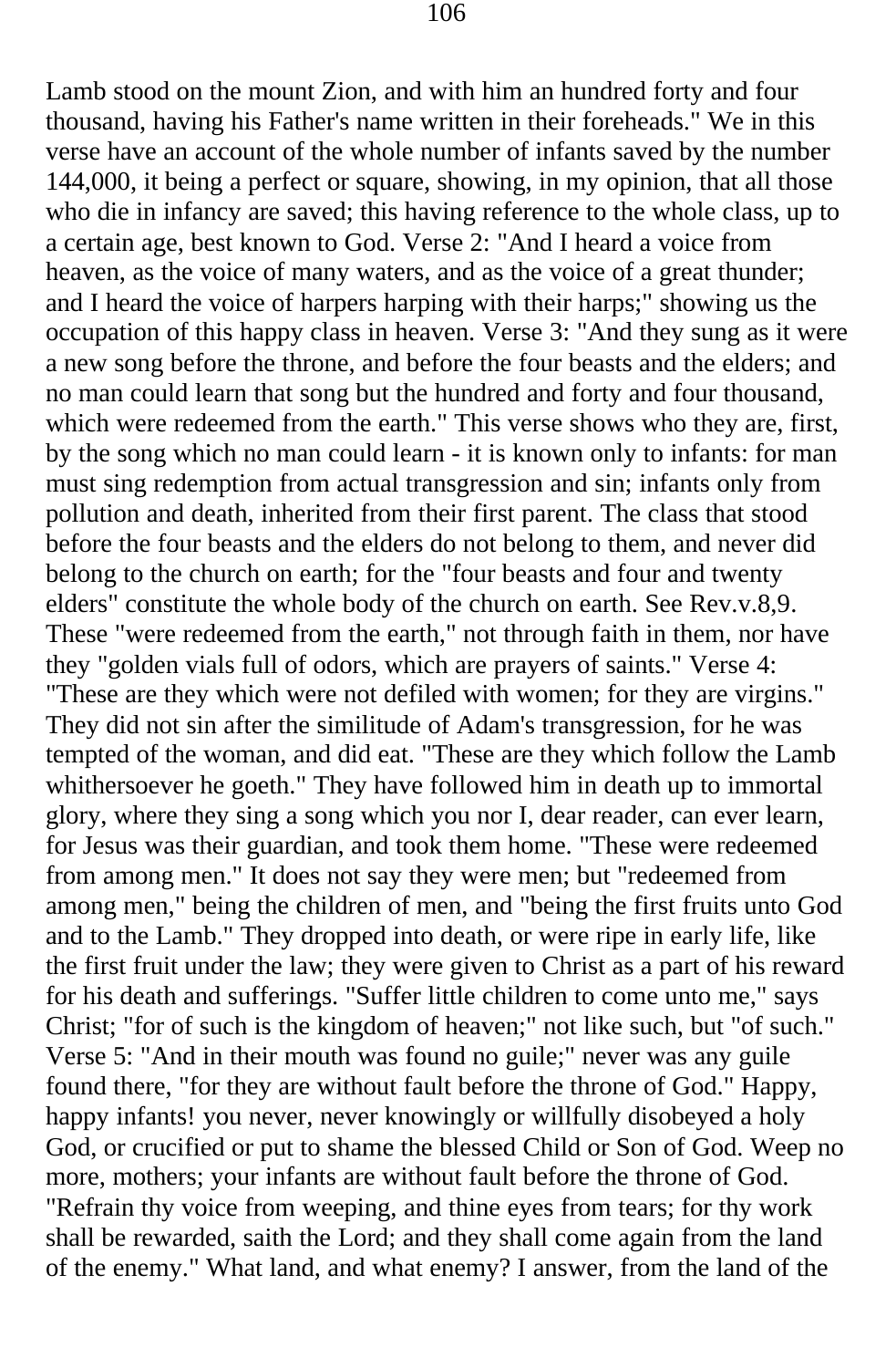graves, and the last enemy, death. "And there is hope in thine end, saith the Lord, that thy children shall come again to their own border."

Jer.xxxi.16,17: "Thus saith the Lord, Refrain thy voice from weeping, and thine eyes from tears; for thy work shall be rewarded, saith the Lord; and they shall come again from the land of the enemy. And there is hope in thine end, saith the Lord, that thy children shall come again to their own border." See to it, mothers, that you weep no more for your infants, but weep for yourselves; secure to yourselves that blessed hope which will secure an interest in the first resurrection, where the dead, small and great, shall stand before God. This will be the border of those who have hope in their end, and this will be the border of all infants, for they are blessed and holy, without fault before the throne of God. Ps.lxxxviii.54: "And he brought them to the border of his sanctuary, even to this mountain, which his right hand had purchased." This is the border of the glorious sanctuary which God pitched and not man. These are harvested by death and brought into the garner in early life; not being wilful transgressors, they have no need of repentance, and they could not exercise faith. They are the first fruits of the harvest.

The second fruit. Rev.xiv.6: "And I saw another angel fly in the midst of heaven, having the everlasting gospel to preach unto them that dwell on the earth, and to every nation, and kindred, and tongue, and people." In this verse we have an account how the second crop is harvested by the gospel, sent to those who dwell on the earth, to every nation, kindred, tongue and people, and those who hear and believe may and will be harvested for eternal life. Verse 7: "Saying with a loud voice, Fear God, and give glory to him; for the hour of his judgment is come: and worship him that made heaven, and earth, and the sea, and the fountains of waters." This verse contains the new song, sung by those who are brought in by the gospel. Verse 8: "And there followed another angel, saying, Babylon is fallen, is fallen, that great city, because she made all nations drink of the wine of the wrath of her fornication." This verse shows the downfall of the papal power, or mystical Babylon, which was fulfilled in 1798, when she lost her power to rule over the kings of the earth. Rev.xvii.18: "And the woman which thou sawest is that great city, which reigneth over the kings of the earth." The first angel in the 6th verse represents the sending out of missionaries and Bibles into every part of the world, which began about 1798. The second angel is the messenger of God, denouncing the judgments of God upon mystical Babylon. Verse 9: "And the third angel followed them, saying with a loud voice, If any man worship the beast and his image, and receive his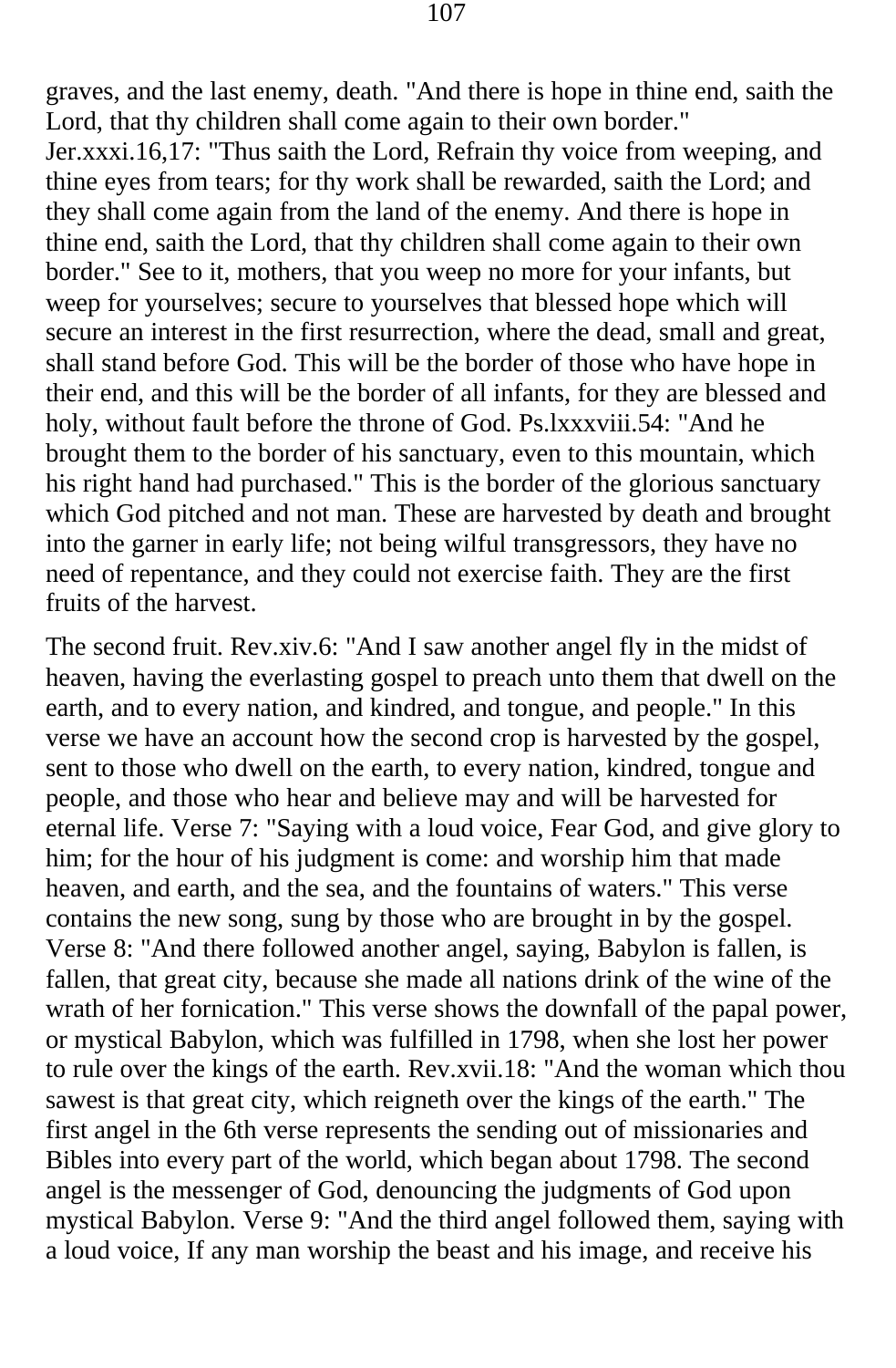mark in his forehead, or in his hand," - the third angel, which follows the others, is the same as the "midnight cry," giving due notice to the world of the near approach of the judgment day. He has already sounded the alarm, "saying with a loud voice." This has sounded from every part of God's moral vineyard; some in Asia, many in Europe, and multitudes in America, are now sounding the alarm to the world given in verses 10 and 11: "The same shall drink of the wine of the wrath of God, which is poured out without mixture into the cup of his indignation; and he shall be tormented with fire and brimstone in the presence of the holy angels, and in the presence of the Lamb: and the smoke of their torment ascendeth up forever and ever; and they have no rest day nor night, who worship the beast and his image, and whosoever receiveth the mark of his name." These verses describe the same events as the last vial of God's wrath, and the scene which will take place at the coming of the Lord Jesus, with all his saints, taking vengeance on them that know not God and obey not the gospel of our Lord Jesus Christ, who shall be punished with everlasting destruction from the presence of the Lord. Why start so, my Universal brother? What aileth thee? You used a bad word. What word, my dear sir? Everlasting destruction. Is it not scripture? Yes. But God doth not mean what he says. Ah! ah! my brother, let me tell you one solemn truth: if your conscience had not been alarming you, and if its thunders had not brought conviction to your mind, you would not thus have started; for words are harmless things. Oh, be warned, my dear sir; let conscience speak, and you will no longer cry "peace and safety, when sudden destruction cometh." Verse 12: "Here is the patience of the saints; here are they that keep the commandments of God, and the faith of Jesus." While the saints have been tantalized, scoffed at, ridiculed and persecuted, they have had patience, they continued to keep the commands of God, and have believed in the testimony of Jesus. "For the testimony of Jesus is the spirit of prophecy." Verse 13: "And I heard a voice from heaven, saying unto me, Write, Blessed are the dead which die in the Lord from henceforth; Yea, saith the Spirit, that they may rest from their labors; and their works do follow them." In this verse the blessings of those who die in the faith of Jesus are clearly brought to view: "they rest from their labors, and their works do follow them." They will be rewarded according to their works. Verse 14: "And I looked, and behold a white cloud, and upon the cloud one sat like unto the Son of man, having on his head a golden crown, and in his hand a sharp sickle." The Son of man is now discovered sitting on the throne of his glory, crowned with a pure crown of righteousness and truth; having all power to gather the remnant of his people, to reap the last harvest of the wheat, and tread the winepress of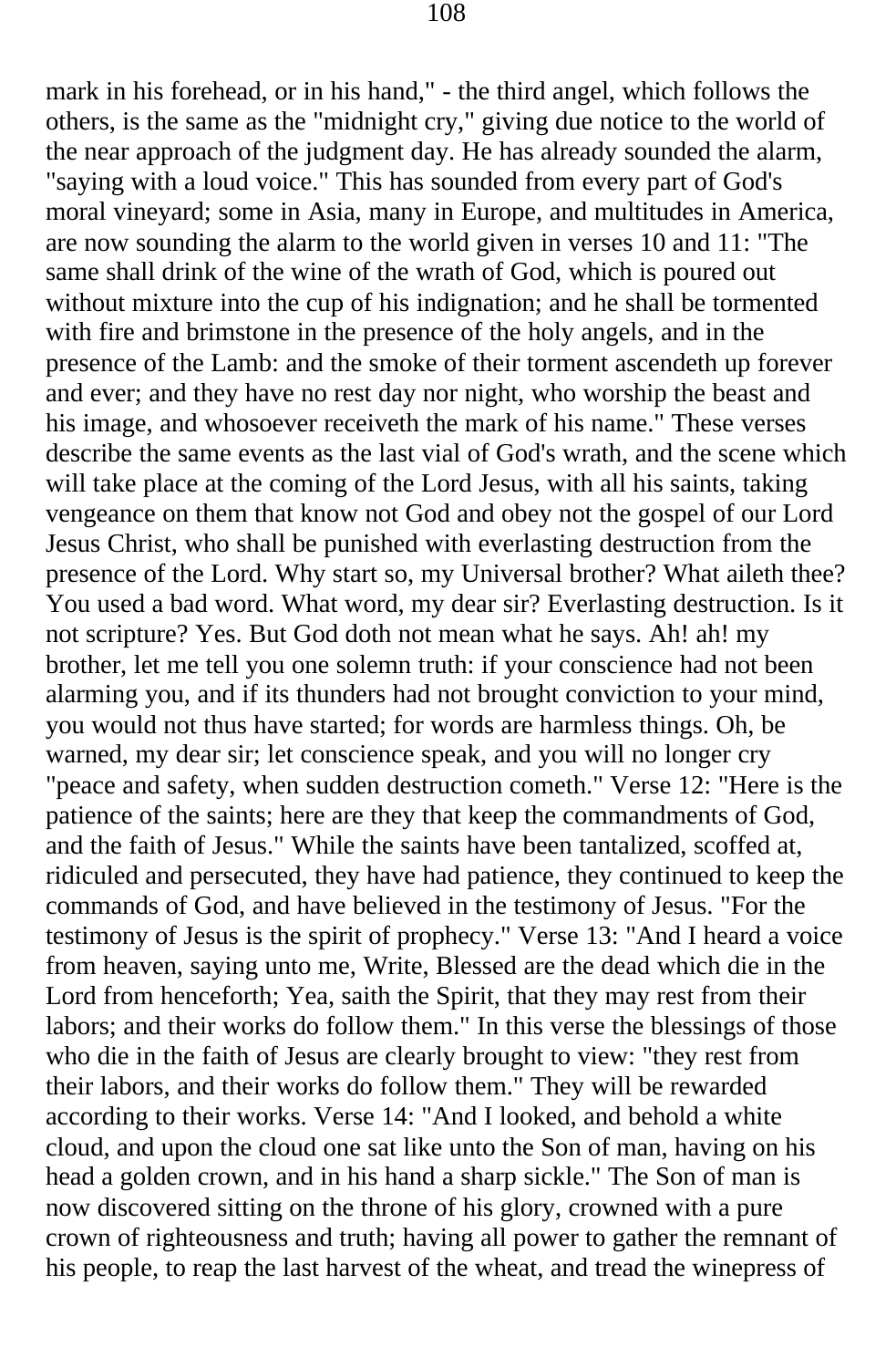the wrath of God. Verse 15: "And another angel came out of the temple, crying with a loud voice to him that sat on the cloud, Thrust in thy sickle and reap; for the time is come for thee to reap; for the harvest of the earth is ripe." God commands,, by his angel, the earth to be reaped; that is, the last of the servants of God to be sealed. We are now living in this last sealing time: the singular means and measures that have been used, the great blessings that have attended these means, the meetings of days, answering to the Jewish feast of tabernacles in time of harvest, the rain of grace that has descended upon these protracted efforts, the withholding of the rain from those churches who would not keep the feast of the tabernacles. Zech.xiv.16-19: "And it shall come to pass, that every one that is left of all the nations which came against Jerusalem, shall even go up from year to year to worship the King, the Lord of hosts, and to keep the feast of tabernacles. And it shall be, that whoso will not come up of all the families of the earth unto Jerusalem to worship the King the Lord of hosts, even upon them shall be no rain. And if the family of Egypt go not up, and come not, that have no rain; there shall be the plague wherewith the Lord will smite the heathen that come not up to keep the feast of tabernacles. This shall be the punishment of Egypt, and the punishment of all nations that come not up to keep the feast of tabernacles."

The extraordinary spread of the Bible, the conversion of the inhabitants of the islands of the sea, the numerous societies which have arisen within a few years for moral and universal reform, all go far to prove to me that we are living in the time when the angel has "thrust in his sickle on the earth," and many who are now alive will, no doubt, live to see this angel's work done - "and the earth was reaped." The door of mercy will then close forever, and the next angel will come forth to use as extraordinary means to reap the vine of the earth as were used to reap the wheat. Verses 17,18: "And another angel came out of the temple which is in heaven, he also having a sharp sickle. And another angel came out from the altar, which had power over fire; and cried with a loud cry to him that had the sharp sickle, saying, Thrust in thy sharp sickle, and gather the clusters of the vine of the earth; for her grapes are fully ripe." Another angel having power over fire; but as he cannot exercise his power to cleanse the world by fire until the third angel has reaped the vine, he therefore cries "with a loud cry to him that had a sharp sickle, saying, Thrust in thy sharp sickle, and gather the clusters of the vine of the earth; for her grapes are fully ripe." Verses 19,20: "And the angel thrust in his sickle into the earth, and gathered the vine of the earth, and cast it into the great wine-press of the wrath of God. And the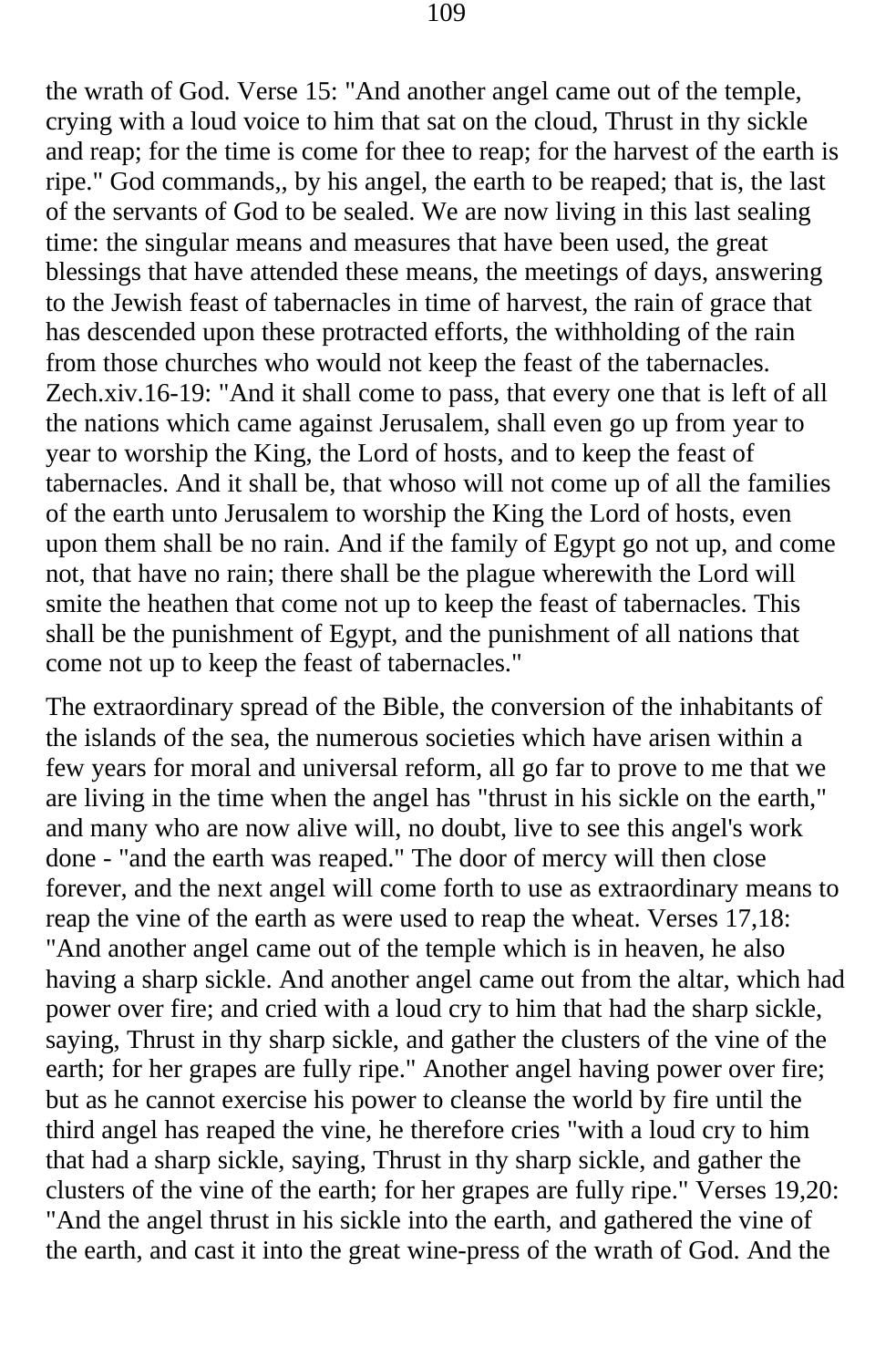wine-press was trodden without the city, and blood came out of the winepress even unto the horses' bridles, by the space of a thousand and six hundred furlongs."

This last harvest is the great battle of God Almighty, when the wicked of the earth will be cut off by famine, pestilence, and the sword; "for with these three will God plead with all flesh, and the slain of the Lord shall be many." The whole vine of the earth will be gathered, and cast into the winepress of the wrath of God. This is the last cup of the indignation of God, poured upon the kingdoms of the earth. Here the kingdoms of the earth, spoken of in Daniel's vision, will be broken to pieces, and carried away like the chaff of the summer threshing floor, and no place found for them. Then Ps.ii.9 will be fulfilled: "Thou shalt break them with a rod of iron, thou shalt dash them to pieces like a potter's vessel. Be wise, therefore, O ye kings; be instructed, ye judges of the earth."

Ezekiel xxxviii.19-23 shall then be fulfilled: "For in my jealousy, and in the fire of my wrath, have I spoken. Surely, in that day, there shall be a great shaking in the land of Israel; so that the fishes of the sea, and the fowls of the heaven, and the beasts of the field, and all creeping things that creep upon the earth, and all the men that are upon the face of the earth, shall shake at my presence; and the mountains (meaning kingdoms) shall be thrown down, and the steep places shall fall, and every wall shall fall to the ground. And I will call for a sword against him, throughout all my mountains, saith the Lord God; every man's sword shall be against his brother. And I will plead against him (Gog, meaning the wicked or persecuting world) with pestilence and with blood; and I will rain upon him, and upon his bands, and upon the many people with him, an overflowing rain, and great hailstones, fire and brimstone."

Again, Ezekiel xxxix.17-20: "And, thou son of man, thus saith the Lord God: Speak unto every feathered fowl, and to every beast of the field, Assemble yourselves and come, gather yourselves on every side to my sacrifice, that I do sacrifice for you, even a great sacrifice upon the mountains of Israel, (pretended christian kingdoms,) that ye may eat flesh and drink blood. Ye shall eat the flesh of the mighty, and drink the blood of the princes of the earth, of rams, of lambs, and of goats, of bullocks, all of them fatlings of Bashan. And ye shall eat fat till ye be full, and drink blood till ye be drunken, of my sacrifice, which I have sacrificed for you. Thus ye shall be filled at my table with horses and chariots, with mighty men, and all men of war, saith the Lord God." These prophecies of Ezekiel, I am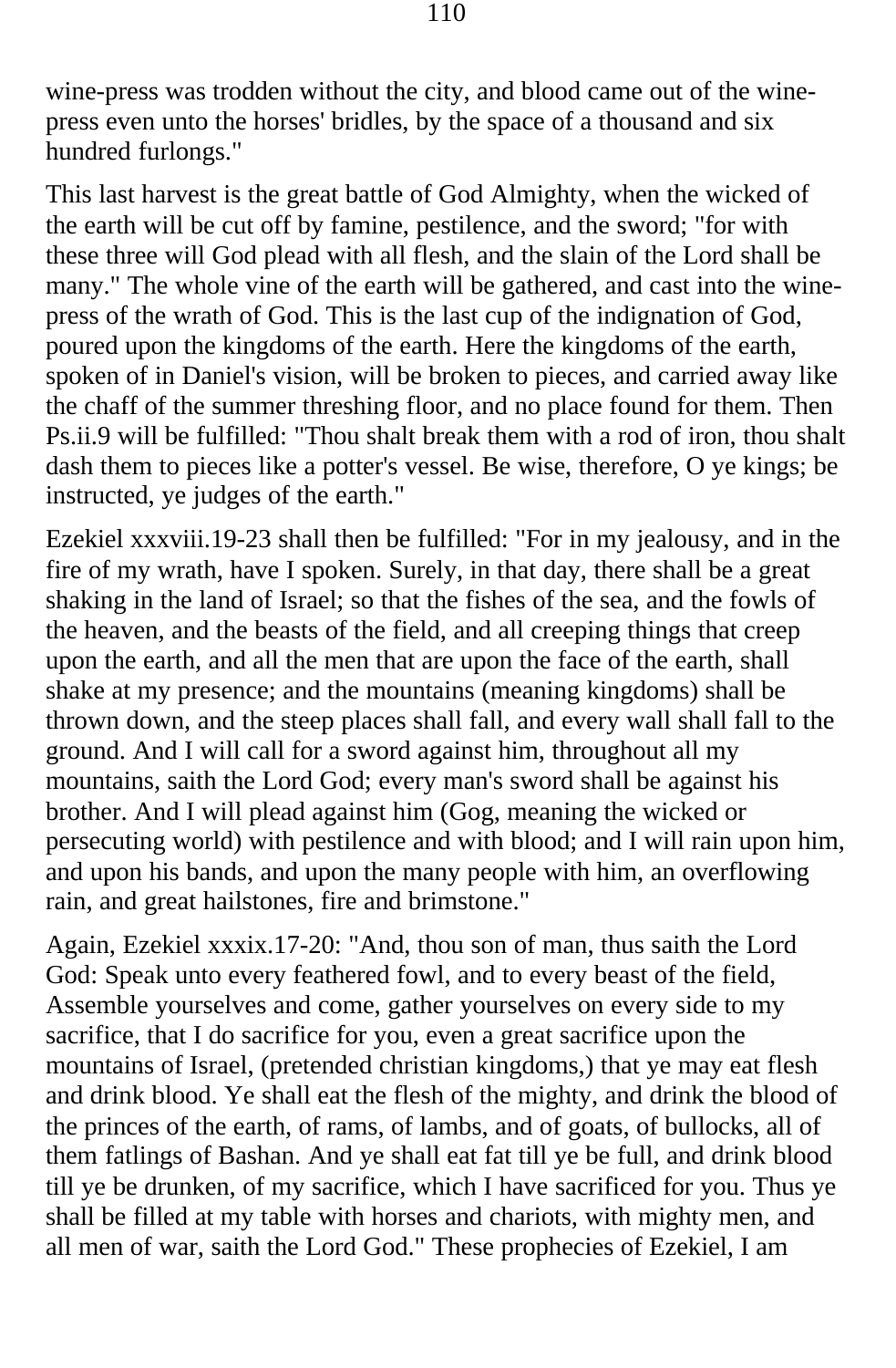confident, are only to be fulfilled after the gospel harvest, and at the time of the harvest of the vine, when God will be sanctified - all nations on the earth will see him, and every tongue confess, and every knee shall bow, when "his glory shall be revealed and all flesh shall see it together."

All who believe that the harvest of the world is this mundane system, must and will acknowledge, that in the description given in this chapter there is not the least allusion to a reign of a thousand years of great happiness and prosperity before the harvest, before the wine-press is trodden without the city. "O no," says the modern millenarian, "we do not profess to believe that the wicked kingdoms, and kings, and wicked men, will be permitted to lord it over God's people then; but we believe that the battle of the kings, and the harvest of the vine, the destruction of war, for `the nations will learn war no more,' must be before our millennium!" Very well, brethren; I ask, what is meant by these words, "and the earth was reaped?" Mr. Cambell says, in his Illustrations of Prophecy, page 378, "As the vintage succeeds the harvest in the course of nature, so it is subsequent to it in the prophecy, and will be by far the most terrible. The figure of a harvest is frequently used to denote the gathering of the righteous, but the vintage seldom, if ever, in the Bible." What does Bro. Cambell mean? He means that the gathering of the saints is before the destruction of the wicked, in plain English; or it is a "vagary," and has no meaning. Then, page 380, he says, "This will be the gathering of the clusters of the wicked for the great battle preceding (before) the reign of the saints." Then, speaking of this reign, page 409, he says, "The SOUL of eminent piety - will live and reign in the persons of Christians during the thousand years, not the bodies of the dead." But what does brother Cambell mean? say you. There appears to be some darkness in his Illustrations. True; but you never read one of those writers in your life, who did not leave you in greater darkness than before you read their illustrations. Mr. Cambell is the most fortunate of any of their writers, and is deserving of most praise. Why? Because he has said very little on this reign before the resurrection; and if he had quoted all the Scripture, as he has, and then said that little less, his illustrations would have been excellent. But as it is, we hope it will do little or no harm.

But what does he mean? say you. I answer. He, in the first quotation, acknowledges that the first harvest is the gathering of the saints, then afterwards comes the harvest of the vine, which is the destruction of the wicked. Then the SOUL of piety will live and reign in the persons of saints (or Christians) during the thousand years, not in dead bodies. No, nobody can for a moment suppose that a "SOUL of eminent piety can live in a dead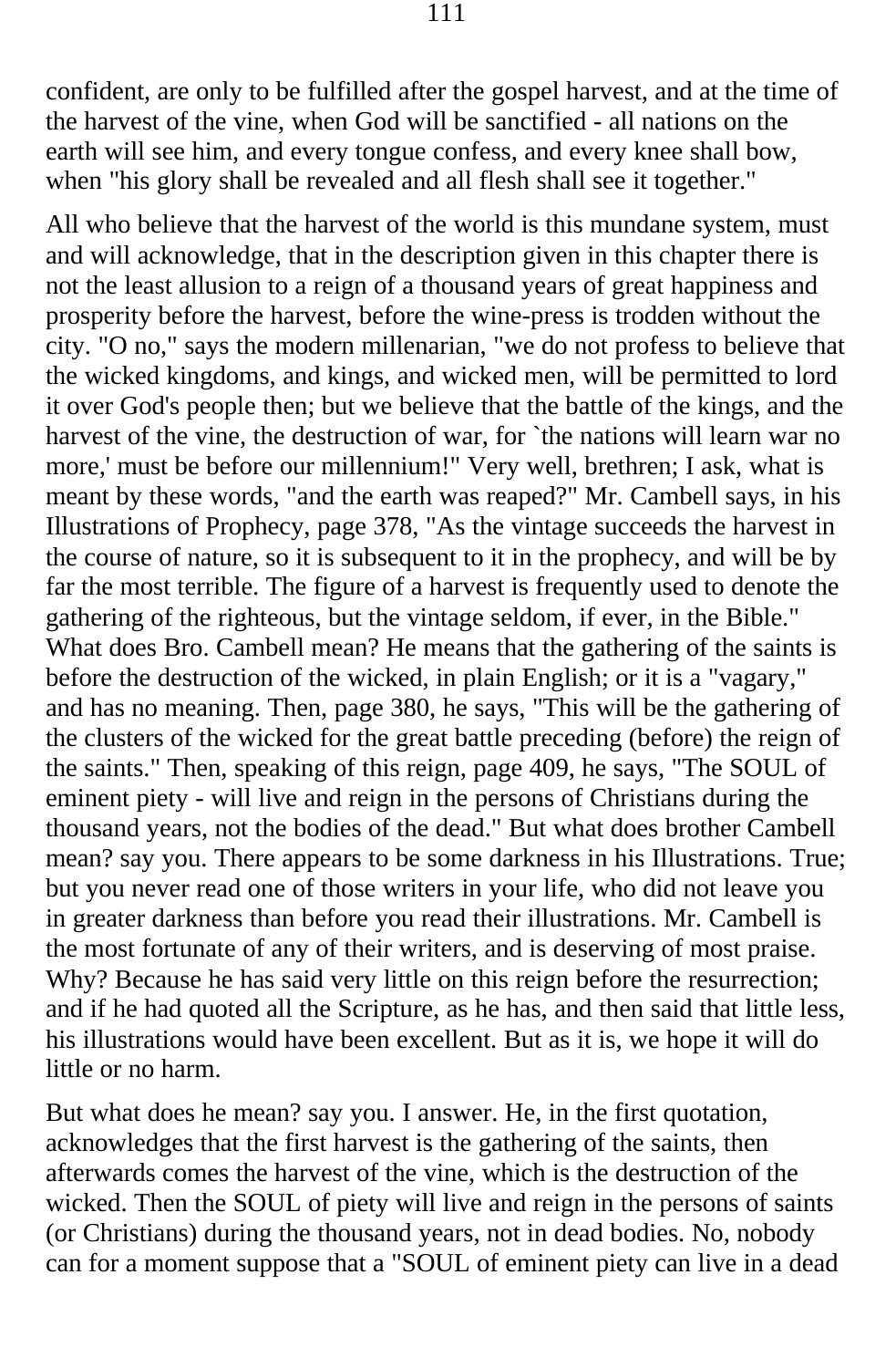body a thousand years."." But where does he get his knowledge of this "SOUL?" I suppose he gets his account from Rev.xx.4. John says, "And I saw the souls" (Bro. Cambell says "he saw the soul") "of them that were beheaded for the witness of Jesus, and for the word of God, and which had not worshipped the beast, neither his image, neither had received his mark upon their foreheads, or in their hands." Bro. Cambell has improved much upon John; he says, "of eminent piety." What a great improvement is this! Beheading, witness, word of God, worship, beast, image, mark, forehead, hands, all, all left out. John further says, "and they lived and reigned with Christ a thousand years." Bro. Cambell says, "will live and reign in the persons of Christians during the thousand years." Christ, through John, says, "This is the first resurrection." Bro. Cambell says, "Not the bodies of the dead." Here, my dear reader, is a specimen of your teachers, that are so highly applauded by all the popes and cardinals in the land. Why? Because he has outdone the pope himself. The pope has made new laws; but Bro. Cambell has in this exposition made new scripture!

Christ says, "The harvest is the end of the world." Cambell and Smith tell us that the world will not end until more than a thousand years after the harvest. Christ says, "Let the tares and the wheat grow together until the harvest." Bro. Cambell says, "The wheat shall grow a thousand years after the tares are harvested and burned," that is, if you and I can understand him. What a plain contradiction between our Savior and these popular writers of the present day. The world, and the proud pharisees, my dear reader, love their own. Anything that will put off the evil day, and "cry peace and safety," will be accepted by our bigoted editors and worldly-minded priests. But, my dear friends, study for yourselves, be sure you get the mind and will of God. Lay your foundation sure. Let no man deceive you by any means. Many who say, Lord, Lord, shall not be able to enter in; but those, and those only, which do the will of our Heavenly Father, shall have right to the tree of life and enter through the gates into the city. Do not, my impenitent friends, delay the salvation of your souls until the harvest of the gospel is past; and then, in the end, have it to say, as said the prophet Jeremiah, "The harvest is past, the summer is ended, and we are not saved." AMEN.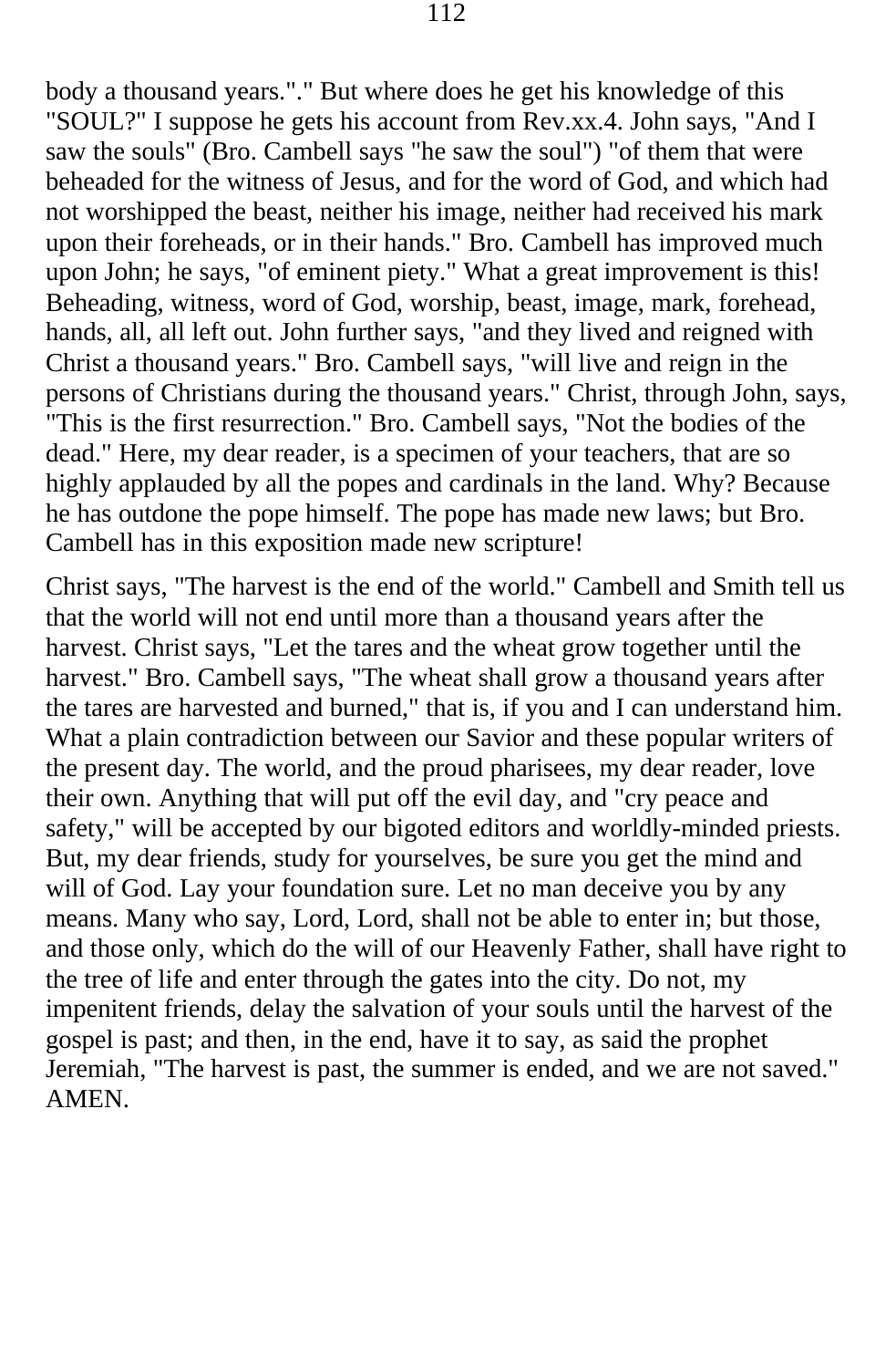# **Lecture On The Final Judgment.**

## **ACTS xvii.31.**

Because he hath appointed a day in the which he will judge the world in righteousness.

JUDGMENT is the sentence or decision of a judge, and implies that there is a right and wrong, good and evil. And in judging, it is always supposed that the judge will, in his judgment, bring to light the right and wrong, good and evil. And in judgment, too, it is expected to receive rewards and punishments, according to the law by which we are judged. There are many judgments spoken of in the Scriptures: but my object will not be to take you into all the different ways in which judgment is there used, but I shall endeavor to prove that God hath appointed a day of retribution, in which he will judge the world in equity and truth; those under the law he will judge by the law, and those under the gospel by the gospel.

## **I. I Will Prove That There Is A Day Appointed For The Judgment Of The Whole World, After The Resurrection Of The Dead.**

Acts xvii.31: "Because he hath appointed a day, in the which he will judge the world in righteousness, by that man whom he hath ordained; whereof he hath given assurance unto all men in that he hath raised him from the dead."

It is very evident that those who heard the apostle, understood him to assert, plainly, that there was a day of judgment appointed, in which all men that were dead would be raised and participate in it, as well as those who were alive. See what follows. Verse 32: "And when they heard of the resurrection of the dead, some mocked; and others said, We will hear thee again of this matter." Again, Rom.ii.16: "In the day when God shall judge the secrets of men, by Jesus Christ, according to my gospel." We see by this passage, that the day of judgment spoken of in this text is yet in the future; for every man knows that every secret thing is not yet brought to light. Luke viii.17: "For nothing is secret that shall not be made manifest; neither anything hid that shall not be known and come abroad." Or, as Paul says, 1Cor.iv.5: "Therefore judge nothing before the time, until the Lord come, who both will bring to light the hidden things of darkness, and will make manifest the

counsels of the hearts; and then shall every man have praise of God." What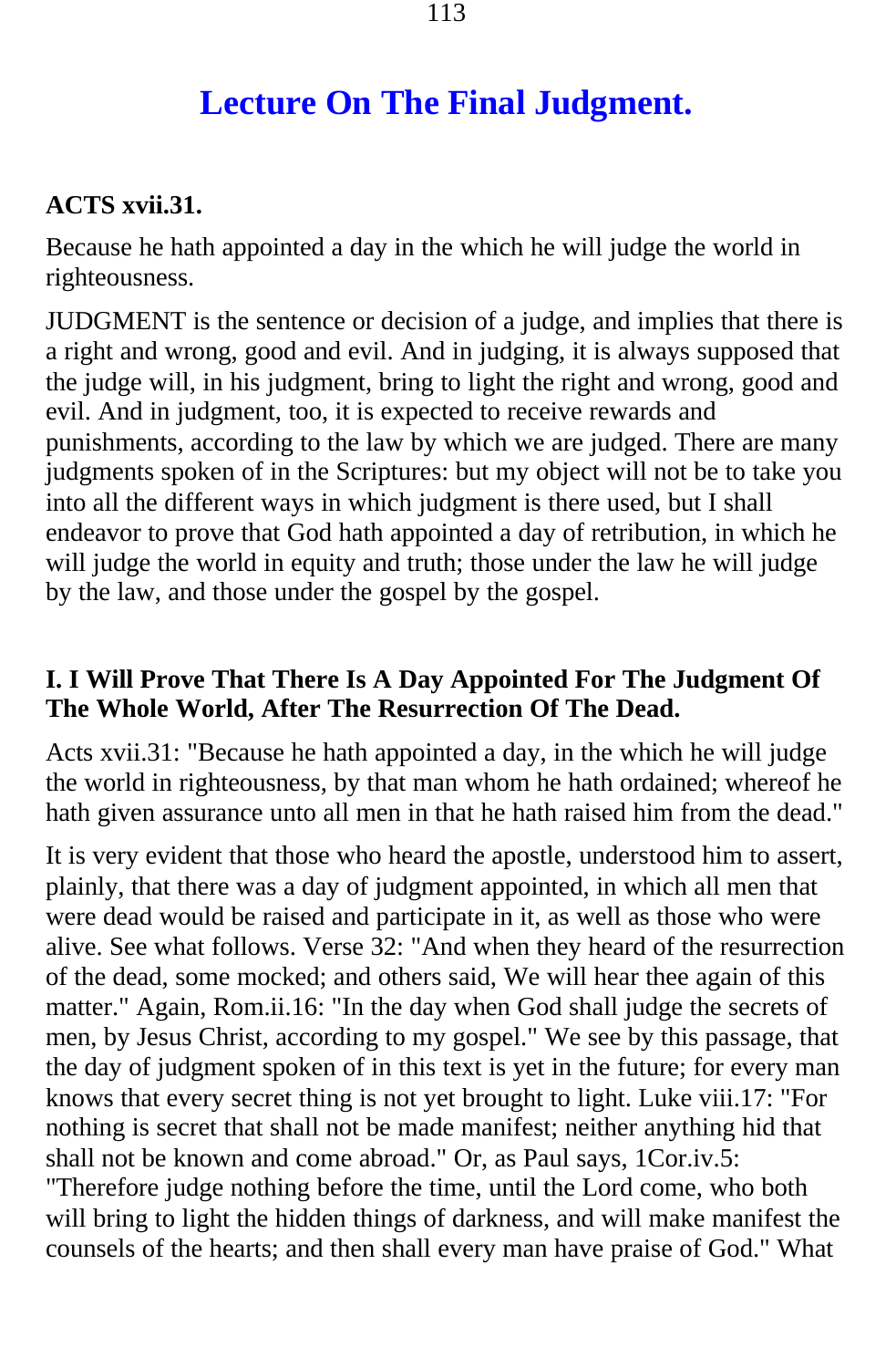time? In the day appointed. And when? When the Lord shall come. Then shall every man who has done well have praise of God. "Inasmuch as ye have done it unto the least of these, ye have done it unto me."

Again, we are told, that Jesus Christ is to judge the quick (or the living) and the dead, at his appearing, and his kingdom. See Acts x.42: "And he commanded us to preach unto the people, and to testify that it is he which was ordained of God to be the judge of quick and dead." 2Tim.iv.1: "I CHARGE thee therefore before God, and the Lord Jesus Christ, who shall judge the quick and the dead at his appearing and his kingdom." See also 1Peter iv.5: "Who shall give account to him that is ready to judge the quick and the dead." By these passages we are taught that there is a judgment after death, at the resurrection. You will permit me to bring another text, to prove that Christ will judge his people at his coming. Psalm l.3-6: "Our God shall come, and shall not keep silence; a fire shall devour before him, and it shall be very tempestuous round about him. He shall call to the heavens from above, and to the earth, (that he may judge his people,) Gather my saints together unto me, those that have made a covenant with me by sacrifice. And the heavens shall declare his righteousness, for God is judge himself." This passage, if it prove anything, proves that when Christ comes to gather his elect, he will judge his people, and that all his saints will be there, both which are in heaven and on earth.

Again. Peter clearly shows that there is a day of judgment, when the world shall be cleansed by fire. 2Peter iii.7: "But the heavens and the earth, which are now, by the same word are kept in store, reserved unto fire against the day of judgment and perdition of ungodly men." This text agrees with the fiftieth Psalm, and evidently refers to the same time, when Christ shall come; for he in the tenth verse says, "But the day of the Lord will come as a thief in the night; in the which the heavens shall pass away with a great noise, and the elements shall melt with great heat; the earth also, and the works that are therein, shall be burnt up." We learn by this passage, that it is the same time as Paul tells us in 1Thess.iv.15-18; also v.1-4: "But of the times and the seasons, brethren, ye have no need that I write unto you. For yourselves know perfectly, that the day of the Lord so cometh as a thief in the night. For when they shall say, Peace and safety; then sudden destruction cometh upon them, as travail upon a woman with child; and they shall not escape. But ye, brethren, are not in darkness, that that day should overtake you as a thief." And in 2Peter iii.15,16, we are assured by Peter that Paul "had written unto us concerning these things." Paul speaks of the same day of the Lord coming as a thief, &c., and says, "For the Lord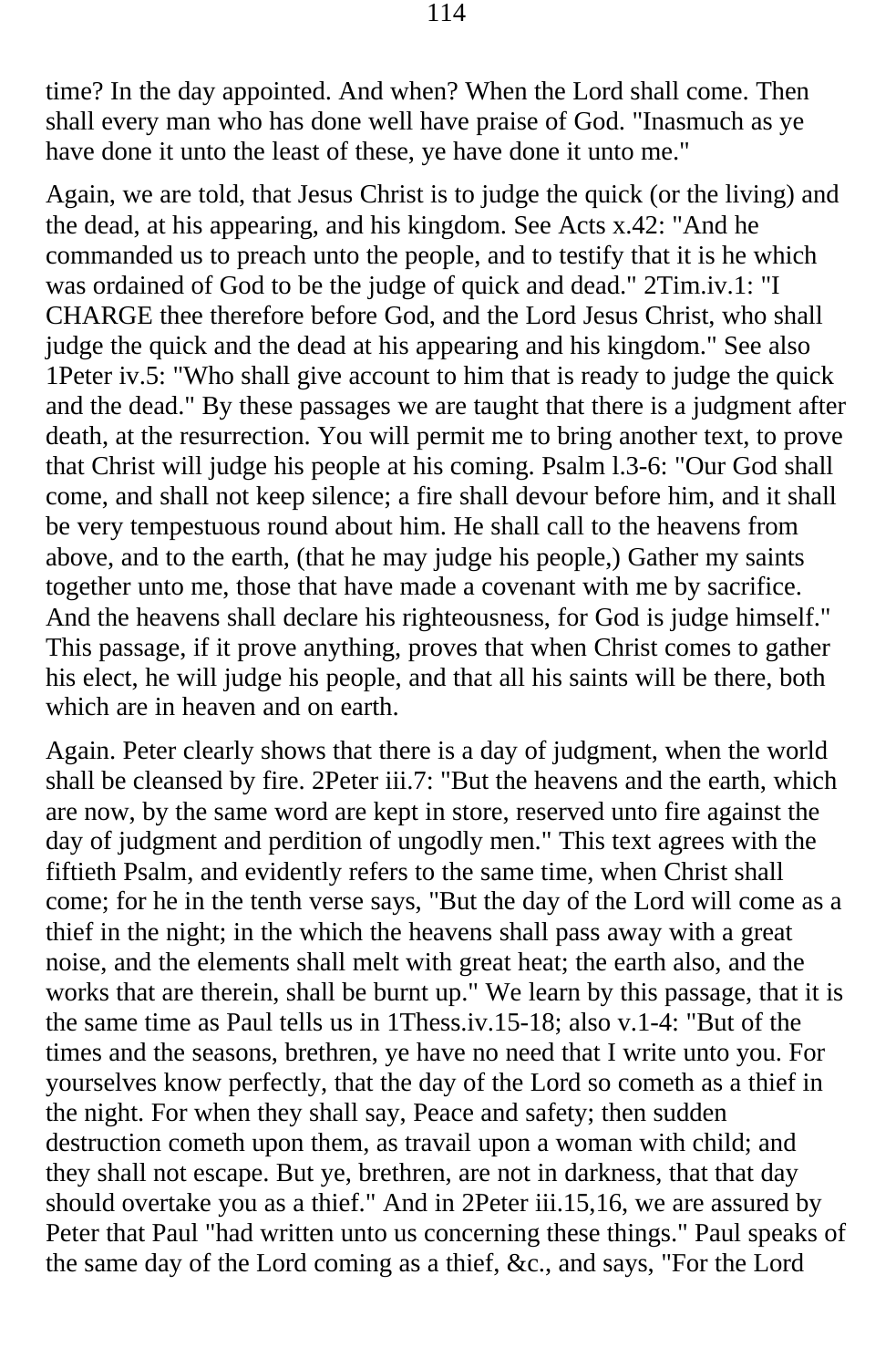himself shall descend from heaven with a shout, with the voice of the archangel and the trump of God: and the dead in Christ shall rise first."

Let these passages be sufficient to prove that God has revealed unto us the following truths:

1. That he has appointed a day of judgment.

2. That the judgment follows the resurrection.

3. That his saints are raised and judged at the second advent of the Lord Jesus Christ.

#### **II. I Will Now Show How Long That Day Will Be, And When The Wicked Will Be Raised And Judged.**

1. This day of judgment is often called "the day of the Lord," as in Isaiah ii.12: "For the day of the Lord of hosts shall be upon every one that is proud and lofty, and every one that is lifted up, and he shall be brought low." Isaiah xiii.9: "Behold, the day of the Lord cometh, cruel both with wrath and fierce anger; and he shall destroy the sinners thereof out of it." (Consult Isaiah xxxiv.8. lxi.2. lxiii.4.) These passages all go to show, that, when Christ comes to recompense the controversy of Zion and reward his people, he will destroy the incorrigible, the proud, and wicked out of his kingdom. And we are clearly made to understand by the prophets and apostles, that this is to be done by literal fire. And Christ, in the parable of the tares and wheat, more than intimates the same thing. Malachi, in the fourth chapter of his prophecy, shows, as plain as words can make it, "that the proud and all that do wickedly shall be stubble, and the day that cometh shall burn them up, saith the Lord of hosts; it shall leave them neither root nor branch." This day has not yet come, certainly, that all the proud and all that do wickedly are burnt up, not one of them left. We have too much evidence that there are such characters yet in the earth; and as the word all is said by our opponents to mean all, they, of course, to be consistent with themselves, will not deny the conclusion. "But unto you that fear my name, shall the sun of righteousness arise with healing in his wings, and ye shall go forth, and grow up as calves of the stall." This, to me, is a plain figure of the coming of Christ, the resurrection of the saints, the meeting of Christ in the air, and the security from the burning wrath of God when the proud and wicked are consumed. "And ye shall tread down the wicked; for they shall be ashes under the soles of your feet, in the day I shall do this, saith the Lord of hosts." It is evident, that the bodies of the wicked are now burnt, and are not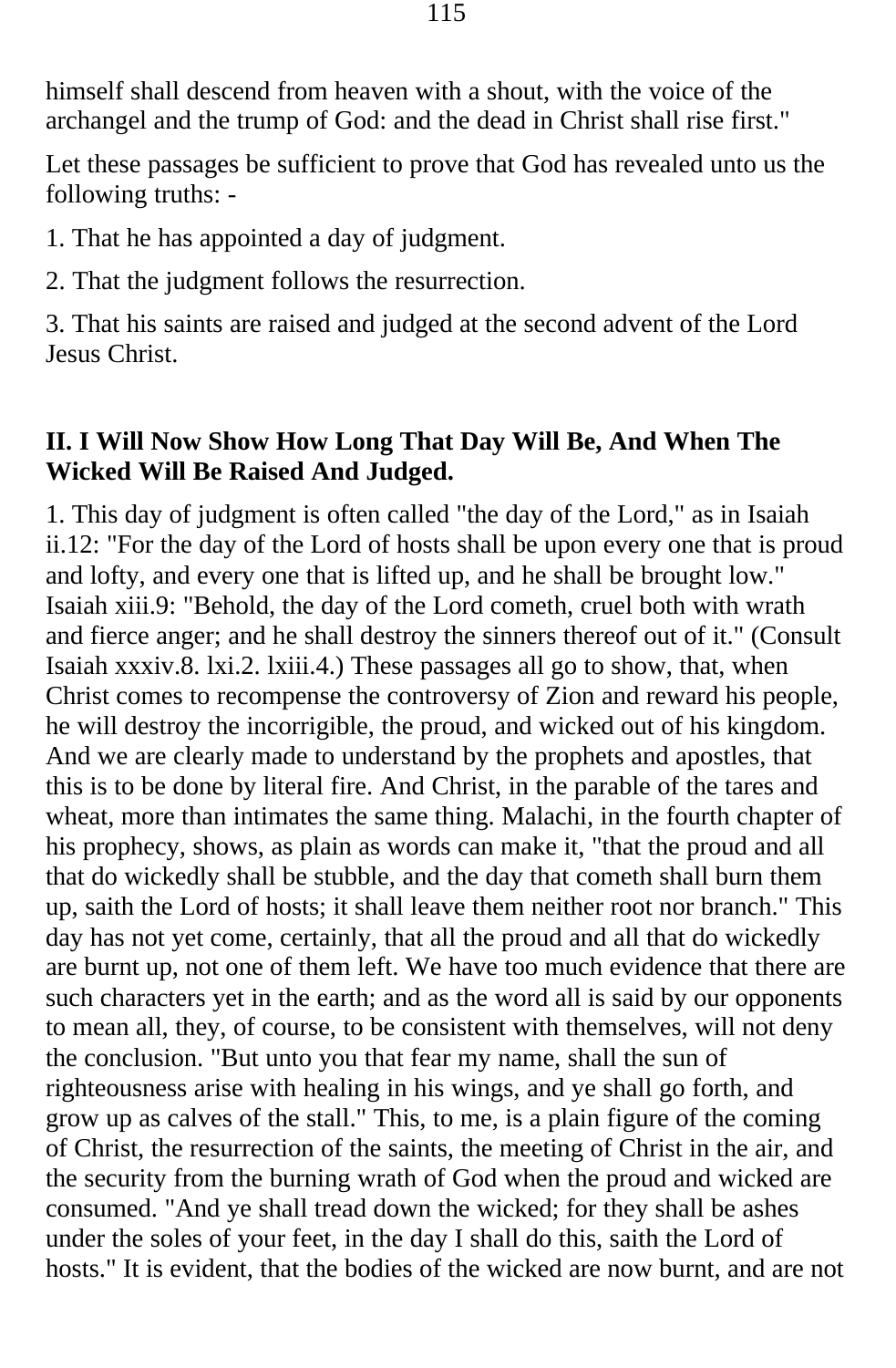raised, for they are ashes: this then must be a day between the destruction of the wicked and their resurrection. It is after the resurrection of the righteous, for they have gone forth from the dust and the grave to meet the sun of righteousness. They have received the last healing beams from Christ, in his second advent. Death is now conquered; for they now stand in their lot on the earth; they have feet, for they shall tread down the wicked "in that day." In what day? I answer, in the day of the Lord; in the day between the two resurrections, of the just and of the unjust. John says, Rev.xx.5,6: "But the rest of the dead lived not again until the thousand years were finished. This is the first resurrection. Blessed and holy is he that hath part in the first resurrection; on such the second death hath no power, but they shall be priests of God and of Christ, and shall reign with him a thousand years." This is the day of the Lord, one thousand years. Is this day to be understood a literal or figurative thousand years? I answer, literal, for it is an explanation of a figure, rather than a figure. See 2Peter iii.8: "But, beloved, be not ignorant of this one thing, that one day is with the Lord as a thousand years, and a thousand years as one day;" that is, one day with the Lord is as a thousand years with us. It is evident that Peter is talking about this same judgment day, in the 7th verse; in the 8th and 9th verses he explains the length of the day, and gives a good reason why it is a thousand years, because God is long-suffering. Then, in the 10th verse, he goes on to describe the same day as spoken of in the 7th and 8th verses, there called judgment day; but in this 10th verse it is named the "day of the Lord."

2. When will the wicked be raised and judged? I answer, when the thousand years are expired, Satan shall be loosed out of his prison, Gog and Magog will come up on the surface of the earth. Gog and Magog signify the whole host of the wicked which have ever lived on the earth, the opposers of Christ, and the persecutors of the people of God. Ezekiel says Gog is the chief prince of Meshech and Tubal, which mean the powers of this world, at the head of all their followers, an army like the sand of the seashore. Magog signifies dissolved Gog. They have once been dissolved, dust or ashes in the earth; but have now been raised. "The sea, death and hell have given up their dead." Then they are gathered around the camp of the saints and the beloved city, and are there judged, "every man according to their works;" and then the justice of God drives them from the earth into a lake of fire, where they are tormented day and night forever and ever. This is the second death. In order to get the proof of the things mentioned above, let the inquirer read the 20th chapter of Revelations. In that chapter, 1st verse, John is describing the second advent of Jesus Christ. The 2d and 3d verses give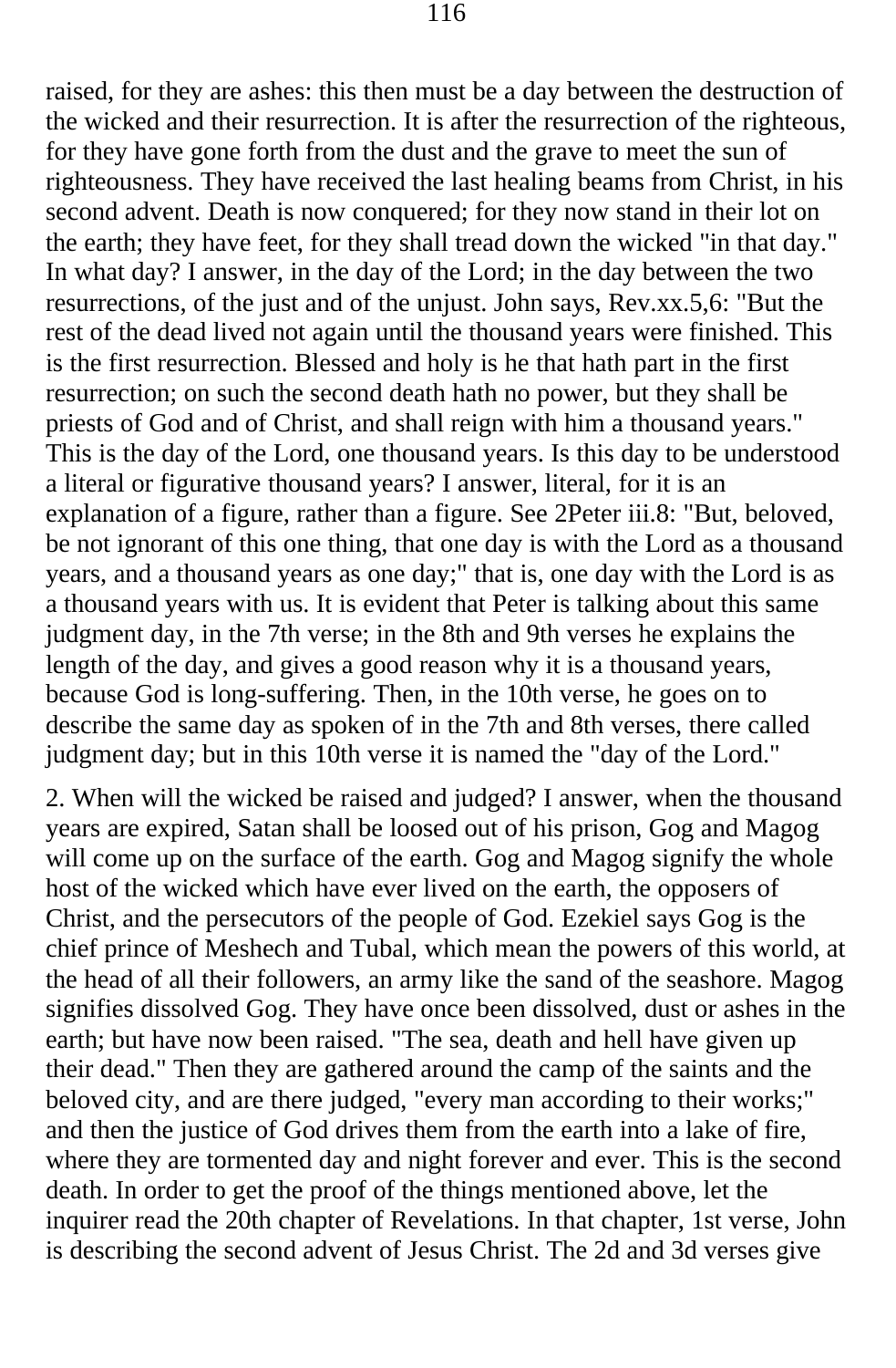an account of his chaining Satan and casting him into the bottomless pit and shutting him up. The 4th verse gives an account of the resurrection of the saints, their judgment, and reign with Christ one thousand years. The 5th verse shows that the wicked dead will not live again until the thousand years are finished, and calls the above the first resurrection. The 6th verse speaks of the blessings of those who have part in the first resurrection. The 7th verse shows that when the thousand years have expired, Satan will be loosed from his prison. The 8th verse describes the acts of Satan, in deceiving the wicked host, that have now lived again on the earth, gathering them to battle, as he tells them, (but there is no battle,) and gives the number as the sand upon the sea-shore, implying the whole class of the wicked. The 9th verse tells us that this army went up on the breadth of the earth, and compassed the camp of the saints about, and the beloved city; which proves two things: First, that no saint is deceived; but they are all encamped in the city, and nothing that worketh abomination or maketh a lie can enter into the city. Therefore none can be deceived who have lived on the earth during the thousand years. Secondly, that the New Jerusalem is on the earth, and of course must have come down from heaven at the commencement of the thousand years: for we find it on the earth when the wicked compassed the camp of the saints about, and the beloved city, where the wicked are judged by the saints, and by the justice of God are driven from the earth, represented by the figure of fire; and as shown in the 10th verse, the devil, the beast, and false prophet, are cast into the lake of fire, where they shall be tormented day and night forever and ever. This closes John's first account of the judgment. The 11th and 12th verses show the resurrection and judgment of the saints at the commencement of the thousand years, and are properly a review of the account given in the former part of the chapter.

The 13th, 14th, and 15th verses, are an account of the resurrection of the wicked; for "death and hell deliver up the dead which were in them," and they are judged every man according to their works, and the same persons cast into the lake of fire, which is the second death.

I shall now meet a few objections, raised by the opponents of a future judgment. First: they say this judgment was fulfilled in the destruction of Jerusalem. To this I answer, that Christ says, Matt.xxiv.29, "Immediately after the tribulation of those days" - that is, after the destruction of Jerusalem, by their own showing, - "shall the sun be darkened, and the moon shall not give her light, and the stars shall fall from heaven, and the powers of the heavens shall be shaken." This evidently shows the gospel, or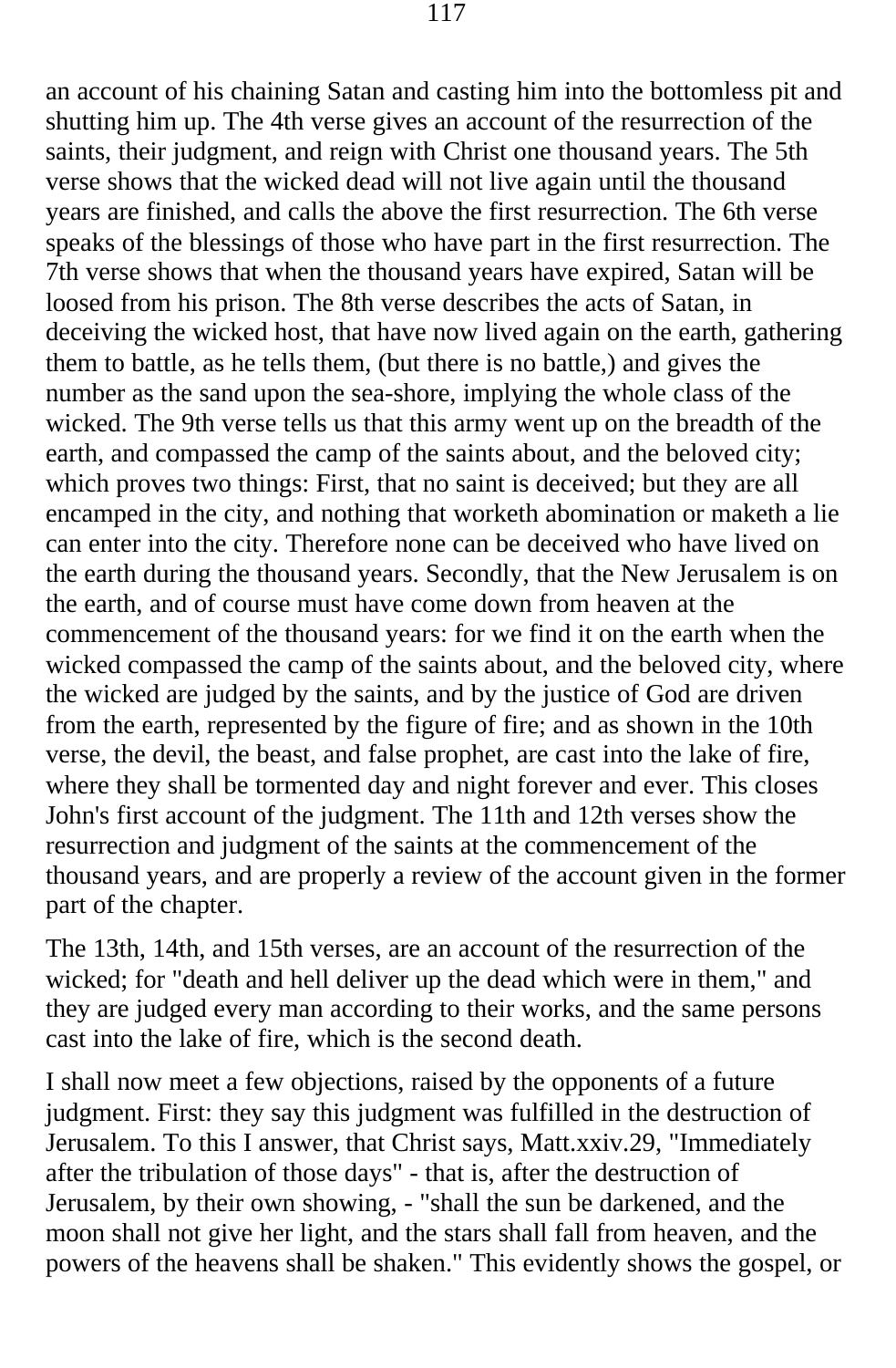two witnesses, being clothed in sackcloth, the church in her wilderness state, and the fall of ministers from the purity of the gospel into antichristian abominations, and the shaking of the moral heavens by the doctrines of Papacy, called in the word of God "the doctrines of devils;" to accomplish which, according to Daniel and John, and the opinions of all commentators, will include a time or period of 1260 years. "And then shall appear the sign of the Son of man in heaven, and then shall all the tribes of the earth mourn, and they shall see the Son of man coming in the clouds of heaven, with power and great glory. And he shall send his angels with a great sound of a trumpet; and they shall gather together his elect from the four winds, from one end of heaven to the other." All this was to happen after the tribulation of those days; therefore could not have happened at the destruction of Jerusalem.

Paul, in his second Epistle to the Thessalonians, speaking of the faith and patience of the saints in enduring persecution and tribulation, says, i.5-10, "Which is a manifest token of the righteous judgment of God, that ye may be counted worthy of the kingdom of God, for which ye also suffer; seeing it is a righteous thing with God to recompense tribulation to them that trouble you; and to you who are troubled, rest with us, when the Lord Jesus shall be revealed from heaven with his mighty angels, in flaming fire taking vengeance on them that know not God, and that obey not the gospel of our Lord Jesus Christ: who shall be punished with everlasting destruction from the presence of the Lord, and from the glory of his power; when he shall come to be glorified in his saints, and to be admired in all them that believe." It is evident that Paul in this place is speaking of the righteous judgment of God, the revelation of Jesus Christ from heaven, the taking vengeance on all who know not God, both Jew and Gentile, and the punishing with everlasting destruction those who obey not the gospel, from the presence of the Lord and from the glory of his power; and this, too, when he comes to be glorified in his saints.

This can have no reference particularly to the Jews, as it was written to the Gentile believers at Thessalonica; and must have reference to all that troubled or persecuted them, whether Jew or Gentile. Then, in the second chapter, he tells us, "Now we beseech you, brethren, by the coming of our Lord Jesus Christ, and by our gathering together unto him, that ye be not soon shaken in mind, or troubled, neither by spirit, nor by word, nor by letter, as from us, as that the day of Christ is at hand. "And yet the objector says that it was near at hand. "Let no man deceive you by any means: for that day shall not come, except there come a falling away first, and that man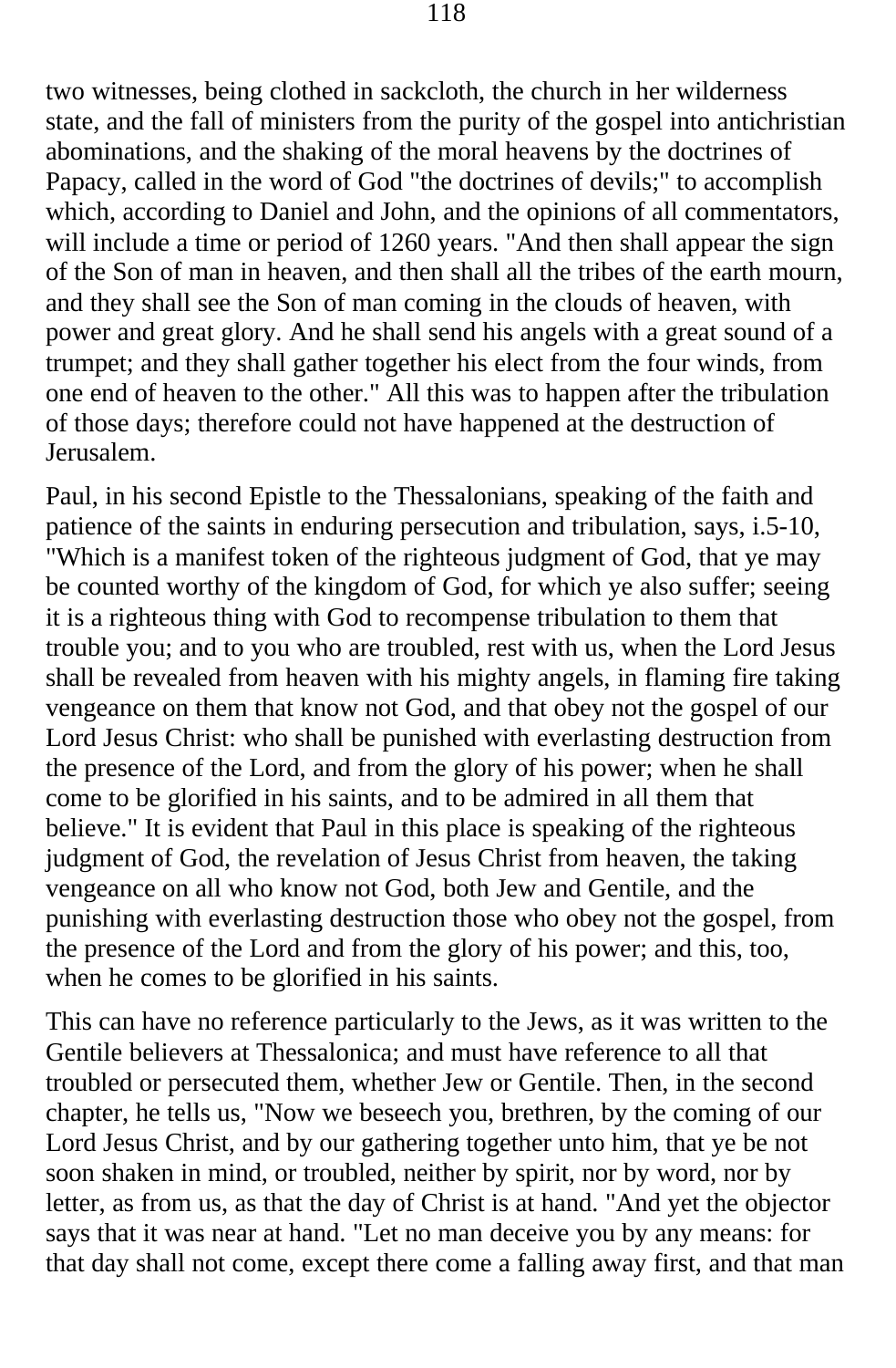of sin be revealed, the son of perdition: who opposeth and exalteth himself above all that is called God, or that is worshipped; so that he, as God, sitteth in the temple of God, showing himself that he is God." This description of Paul agrees with Daniel's little horn, vii.25: "And he shall speak great words against the Most High, and shall wear out the saints of the Most High, and think to change times and laws: and they shall be given into his hand until a time and times and the dividing of time. But the judgment shall sit, and they shall take away his dominion, to consume and to destroy it unto the end." Paul says, 8th verse, "And then shall that Wicked be revealed, whom the Lord shall consume with the spirit of his mouth, and shall destroy with the brightness of his coming: even him, whose coming is after the working of Satan, with all power and signs and lying wonders, and with all deceivableness of unrighteousness in them that perish; because they received not the love of the truth, that they might be saved. And for this cause God shall send them strong delusion, that they should believe a lie: that they all might be damned who believed not the truth, but had pleasure in unrighteousness."

By these quotations, we perceive that the coming of Christ was not at hand, and could not take place, as Paul reasons, until the man of sin should be revealed, the son of perdition, who should wear out the saints of the Most High 1260 years; and then should the Son of man be revealed, and destroy him by the brightness of his coming. No man can suppose that this time could have passed between Paul's epistle to his Thessalonian brethren and the destruction of Jerusalem. Therefore we conclude, from these facts, that the judgment must be in the future; for Daniel says, that at the end of all these things "the judgment shall sit;" and Paul says, that these persecutions and tribulations are a manifest token of the righteous judgment of God.

Another set of objectors say, "The judgment will not take place until we have enjoyed one thousand years of peace and prosperity, and the world be converted to God."

In reply to this objection, I would present the following text in Daniel, vii.21,22: "I beheld, and the same horn made war with the saints, and prevailed against them; until the Ancient of days came, and judgment was given to the saints of the Most High." Luke xvii.26, Christ says: "And as it was in the days of Noe, so shall it be also in the days of the Son of man. 28: Likewise also as it was in the days of Lot, even thus shall it be in the day when the Son of man is revealed." Paul says, "And then shall that Wicked be revealed, whom the Lord shall consume with the spirit of his mouth, and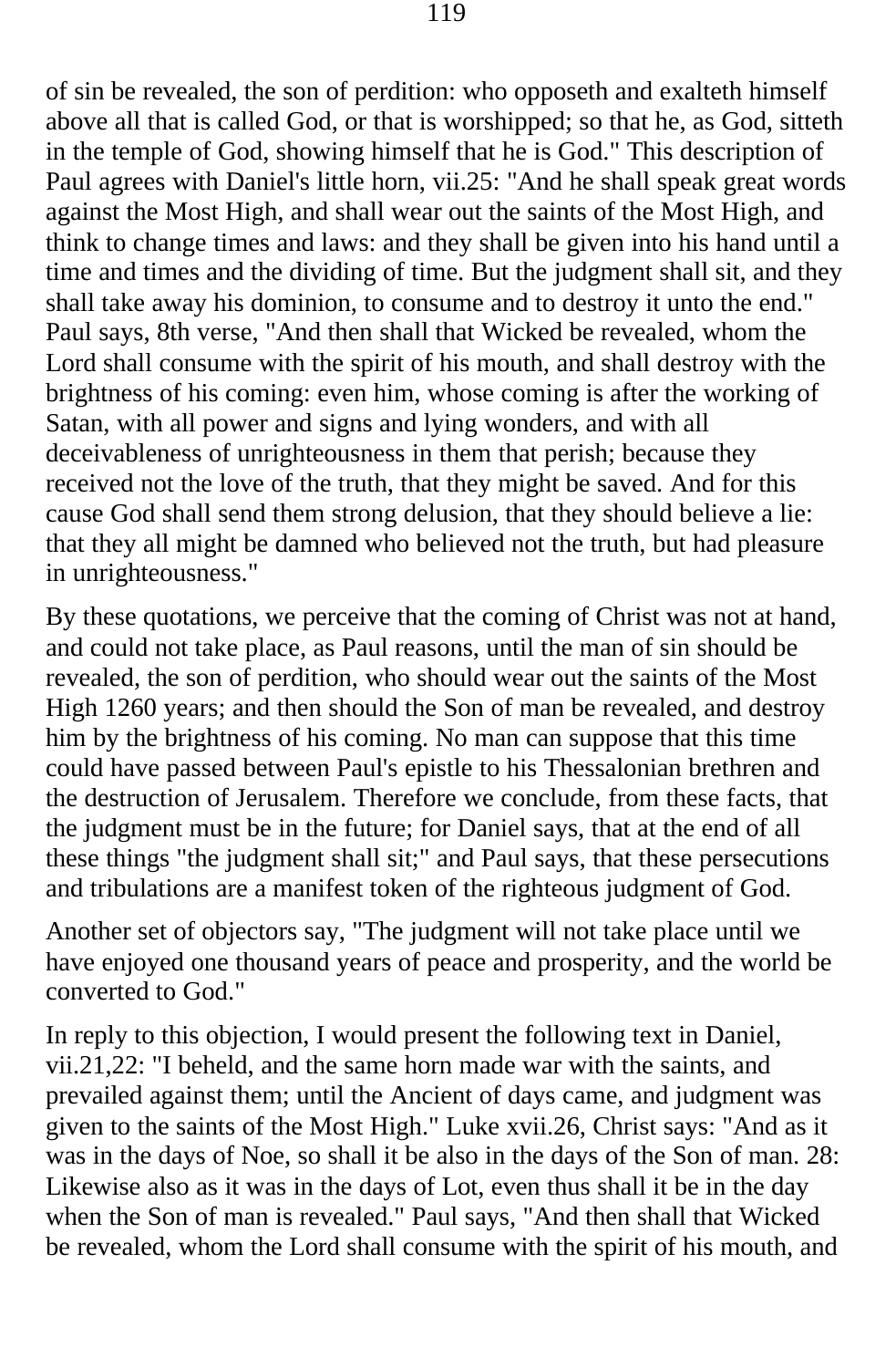shall destroy with the brightness of his coming." 2Thess.ii.8. Again, 2Tim.iii.1-5: "This know also, that in the last days perilous times shall come. For men shall be lovers of their own selves, covetous, boasters, proud blasphemers, disobedient to parents, unthankful, unholy, without natural affection, truce-breakers, false accusers, incontinent, fierce, despisers of those that are good, traitors, heady, high-minded, lovers of pleasure more than lovers of God; having a form of godliness, but denying the power thereof: from such turn away." 12th and 13th verses: "Yea, and all that will live godly in Christ Jesus shall suffer persecution. But evil men and seducers shall wax worse and worse, deceiving and being deceived." John, in the 7th chapter of Revelations, when he saw the whole family of the redeemed out of all nations, and kindreds, and people, and tongues, standing before the throne and before the Lamb, clothed with white robes and palms in their hands, was inquired of by one of the elders, "What are these which are arrayed in white robes? and whence came they?" the answer was, "These are they which came out of great tribulation." This evidently shows us that there can possibly be no period of time in which the children of God will not suffer persecution or tribulation, till the end come. Consult also 2Tim.iv.1-8. Jas.v.1-9. Jude 14-21.

Now, if this objection is valid, how can it be true that Daniel's little horn, and Paul's man of sin, can make war and prevail against the saints until the Ancient of days comes, and be "consumed only with the spirit of his mouth, and destroyed by the brightness of his coming?" How can it be true that all that will live godly in Christ Jesus shall suffer persecution, if the whole world is to be converted, and universal peace pervade the earth for a thousand years? What kind of a millennium will that be, when evil men and seducers wax worse and worse, in the midst of perilous times, and all hell, as it were, is disgorged of its contents, and come up to the great battle of God Almighty? Or must these objectors be classed with those who cry "peace and safety," when "sudden destruction cometh?"

And now, kind reader, let me warn you to prepare for a future judgment. I know the Universalist priest will laugh and scoff at the word prepare; but let them laugh and jeer, their race is short; for when men cry "peace and safety, then sudden destruction cometh, and they shall not escape." Be warned, then; prepare to meet your God in judgment. The Holy Spirit whispers in your mind, a judgment. The word of God reads plain, "Because he hath appointed a day, in the which he will judge the world in righteousness;" and this, too, after the resurrection, as the hearers then understood the apostle Paul. See Acts xvii.31,32: "Because he hath appointed a day, in the which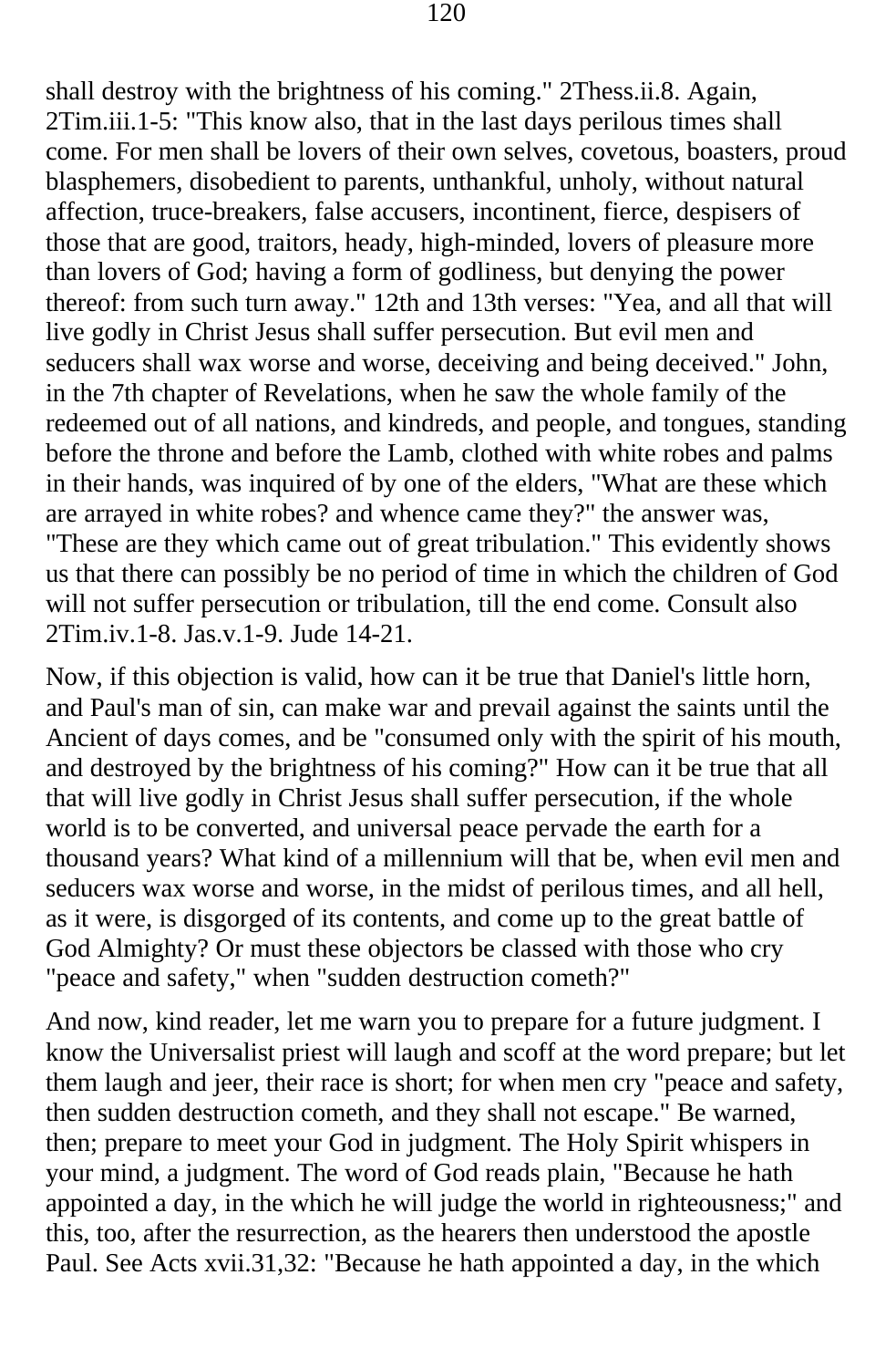he will judge the world in righteousness, by that man whom he hath ordained: whereof he hath given assurance unto all men, in that he hath raised him from the dead. And when they heard of the resurrection of the dead, some mocked: and others said, We will hear thee again of this matter." The apostle Paul, and all true ministers from that day to this, have preached a judgment to come, after the resurrection of the dead. Your consciences have always been a monitor unto you, until they became seared by false teachers and vain theories of men. Your judgment and reason are well convinced that in this life equal justice is not distributed to all alike, which is an evident token to you that there is a judgment to come, in the which God will reward the virtuous and punish the vicious.

If all these evidences will not lead us to a preparation for that great and notable day of the Lord, I ask, what will? What can God do more? He has come by his Spirit, his word, his servants, and with your conscience and reason, all combining to make you believe and live with reference to that day. Why do you linger, sinner, on the brink of eternal ruin? What evidence have you got that all will be well? The demon of darkness tells you "that you shall not die;" the Universalist minister tells you that all will be saved, prepared or unprepared, and that there is no judgment in a future state; and the desire of your own heart says, time enough yet. Which, I ask, will finally succeed? Will the Spirit of God, will the word of God have any influence upon you? I beg of you, dear reader, read and judge for yourselves - think and act for eternity; do not put off a preparation which is of vast importance, if there be a judgment day in a future state. When the kingdoms of this world shall pass away like chaff, when error shall vanish like the smoke, and man shall stand before his Maker, uncovered from all hypocrisy, naked of all deceit, exposed in thought, word and deed, see as he is seen, and know as he is known, - will you be able to stand? Will you be found in heaven? AMEN.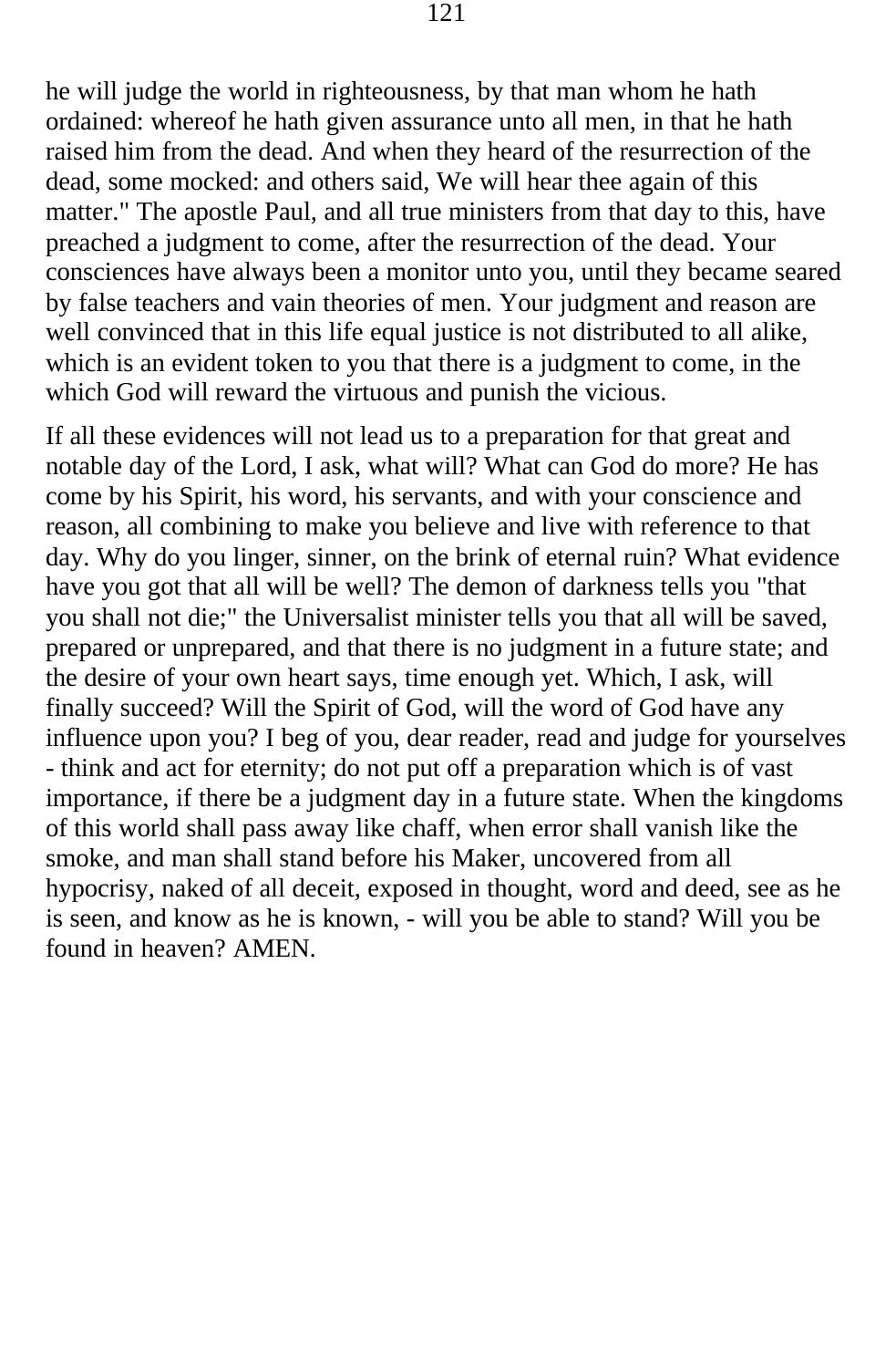# **Lecture On The Great Sabbath.**

## **EZE.xx.12.**

Moreover, also, I gave them my sabbaths, to be a sign between me and them, that they might know that I am the Lord that sanctify them.

THIS text is but a recapitulation of one in Exodus xxxi.13, and is repeated again by the prophet Ezekiel in verse 20. You will take notice that it is a sign between God and the children of Israel forever. See Ex.xxxi.17: "It is a sign between me and the children of Israel forever: for in six days the Lord made heaven and earth, and on the seventh day he rested and was refreshed." It is also a perpetual covenant: see verse 16. Now I want you should observe, that this sabbath was the seventh day sabbath. God calls it "my sabbath," and shows his reason why: "For in six days the LORD made heaven and earth, and on the seventh day he rested and was refreshed." He engrafted it then into the decalogue, and it was written upon both tables of testimony, showing clearly that it would be binding under the gospel, as well as under the law. See verse 18: "And he gave unto Moses, when he had made an end of communing with him upon mount Sinai, two tables of testimony, tables of stone, written with the finger of God." And its being contained in the ten commands, written by the finger of God, on both tables of the testimony, graven on stone, to be a sign

forever,, and a perpetual covenant, proves, in my opinion, beyond the shadow of a doubt, that it is as binding upon the christian church as upon the Jewish, and in the same manner, and for the same reasons. "Six days may work be done; but in the seventh is the sabbath of rest, holy to the Lord." This was the manner.

## **I. We Shall Inquire Whether The Seventh Or The First Day Of The Week Ought To Be Kept As A Sabbath.**

I say the first; for two reasons. One is Christ's resurrection, and his often meeting with his disciples afterwards on that day. This, with the example of the apostles, is strong evidence that the proper creation sabbath to man came on the first day of the week. For Adam must have rested on the first day after his creation, he being the last work of God, and then God rested. Adam must have rested on the first day of his life, and thus you will see that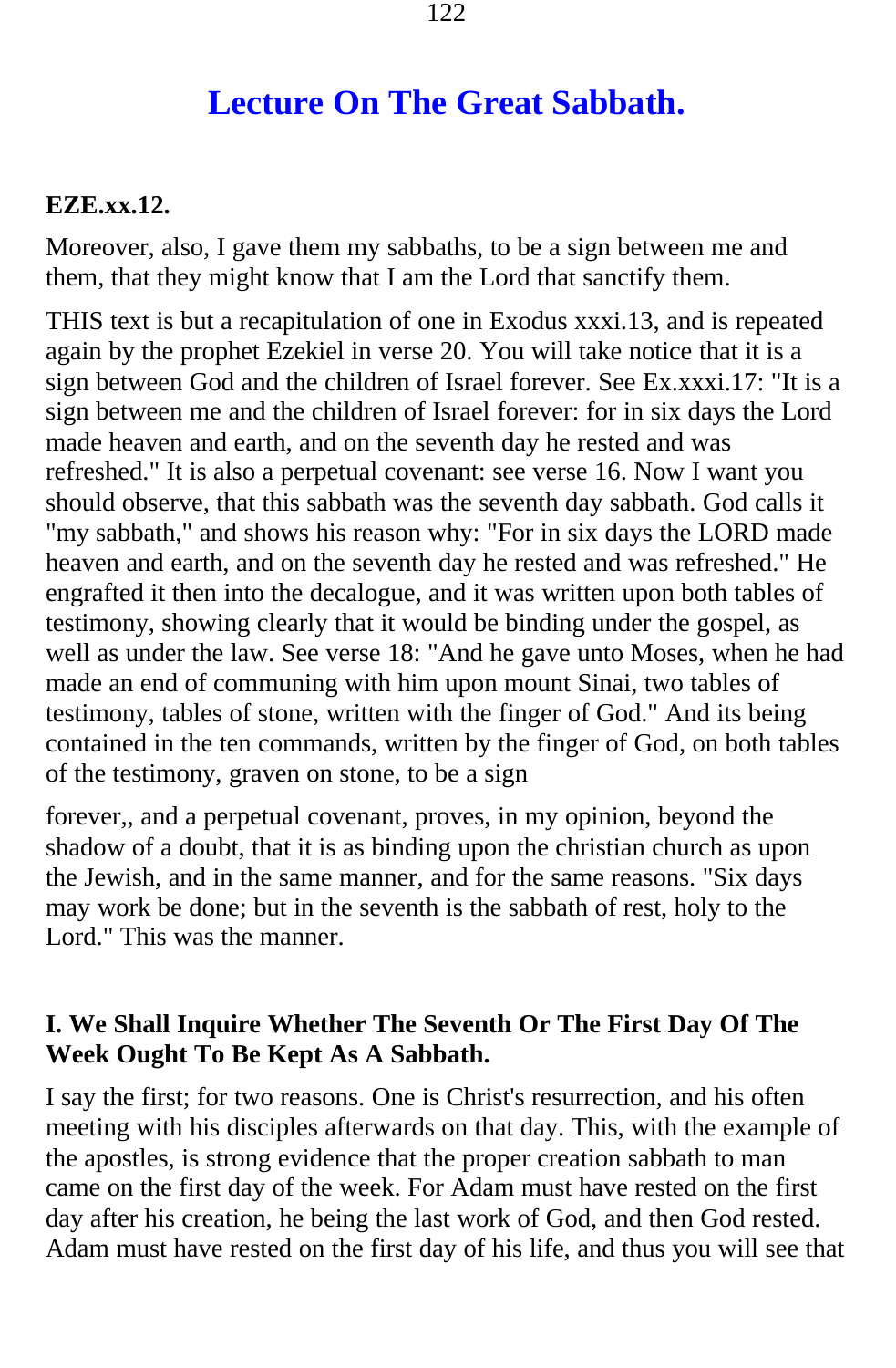to Adam it was the first day of the week; for it would not be reasonable to suppose that Adam began to reckon time before he was created. He certainly could not be able to work six days before the first sabbath. And thus with the second Adam; the first day of the week he arose and lived. And we find by the Bible and by history, that the first day of the week was ever afterwards observed as a day of worship.

Again; another reason I give is, that the sabbath is a sign of the rest which remains for the people of God. And to me it is very evident that this rest must be after the resurrection of the saints, and not before; and of course the saints' rest will be the beginning of time in the new heavens and new earth, as the creation sabbath was the beginning of time with Adam. For Adam rested with God after He had finished his work; so, in the new creation, the church will rest with her Head when he has finished his work and made all things new. To Christ it will be the seventh day; for he will have been six thousand years creating his bride; that is, to the time she is perfected, and pronounced good, or sanctified, as it is said in our text; but to man in his perfect state it will be the first day. Now those who believe in a temporal millennium, or the seventh thousand years, wherein Christ will do more work than he has in six thousand years before, are very inconsistent with the Bible and themselves. They are inconsistent with the Bible; for that says, "Six days shalt thou do thy work; but the seventh is a day of rest, holy to the LORD." Can any one believe that Christ in his work will not keep his Father's law? No, not one jot or tittle of that law shall fail, which was written by the finger of God upon the two tables of testimony. But be not ignorant, brethren, that one day with the LORD is as a thousand years with you, and a thousand years with you is one day with the LORD. You think Christ is slack concerning this law of the sabbath, because he has thus worked almost six thousand years. You think he will always be working to redeem sinners. True, he is not willing that any should perish, but that all should come to repentance. This is the reason why Christ has chosen the longest days, as given in the Scriptures, for his working days. And, Oh! sinner, do you know that the last hour of the sixth day is almost run out, and you have not come to repentance yet? But the day of the Lord will come like a thief in the night; for when they shall say peace and safety, then sudden destruction cometh upon them, and they shall not escape.

Who says peace and safety? Must I be plain with you, my friend? Yes, yes, I must, or I shall meet my Master's frown. Of this class are all those who tell men that they need not look for that day of rest until Christ converts the whole world; for certainly, if the world were converted, it would be no harm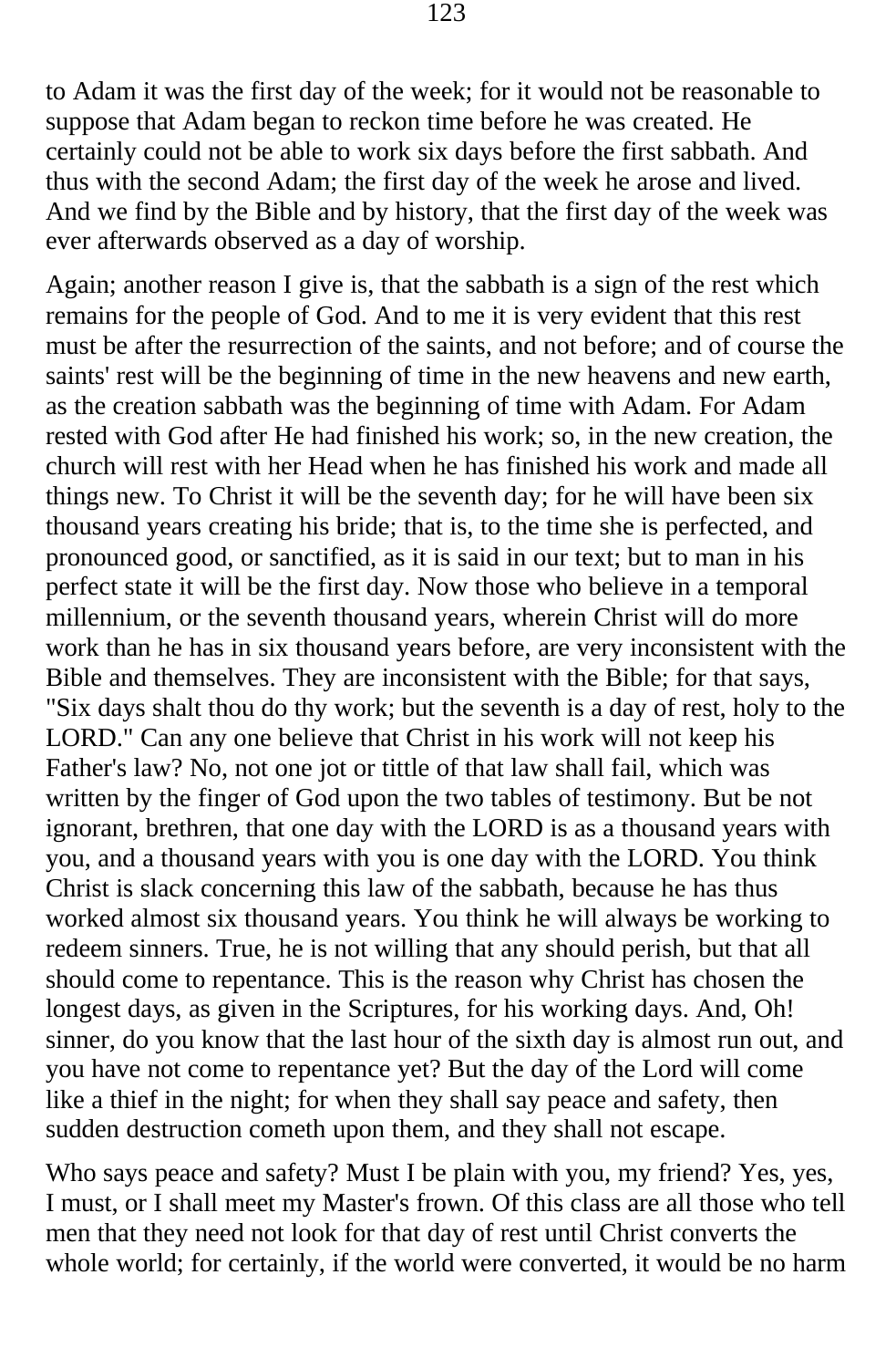to say peace and safety. For all men to be Christians, and live as such too, I think would make peace and safety, truly. Those, then, cry peace and safety, who say all men will be converted before that day. Those, too, who believe all mankind will enter into that rest, and preach this doctrine to sinners, are deceiving souls, and will meet with destruction. Those who cry peace and safety, either by saying that "my Lord delays his coming," or that all men will be saved, without any reference to their character in this life, are both alike deceiving souls.

Again; those who believe in a temporal millennium ought to keep the seventh day of the week, instead of the first, to be consistent with themselves; for there must be a similarity between our sabbath and the day of rest, or it is not a sign! "The sabbath was made for man, and not man for the sabbath." Do you understand the argument, my dear reader? I say the sabbath, with God, was the seventh day; but with man, it was the first day, as is evident by the account of the creation; for the sabbath was the first day which man enjoyed in time: even so the sabbath is the seventh day with the Lord, with Christ; but with the church in the new creation it will be the first day. Creation opened to man by a sabbath; so will eternity open to man by a sabbath. As man began time with a sabbath, so also will man, in the new creation, begin eternity by the keeping of a sabbath; for it is a "sign," says our text. Thus, the first day of the week is a sabbath for man. I will now,

#### **II. Show How And In What Way The Sabbath Is A Sign, And What It Is A Sign Of.**

1. It is a sign, because God has given it to us expressly for that purpose. See our text: "To be a sign between me and them;" that is, between God and the children of Israel. Now another question will evidently arise: Who are the children of Israel? I answer, while the first covenant was standing they were the children of Jacob, descendants of the twelve tribes; but that covenant they broke: see Lev.xxvi.2,15; also Deut.xxxi.10-16. This covenant was broken, as Moses had foretold. Then Jesus Christ brought in a new covenant, which continued the sign of the sabbath, and prepared another people, by writing his law upon their hearts. These now are the true Israel; for the changing of the subjects never did, nor ever can, change the moral law of God. Therefore Paul argues the circumcision of the heart, and says that "they are not all Israel which are of Israel, neither because they are the seed of Abraham are they all children: but, in Isaac shall thy seed be called; that is, they which are the children of the flesh, these are not the children of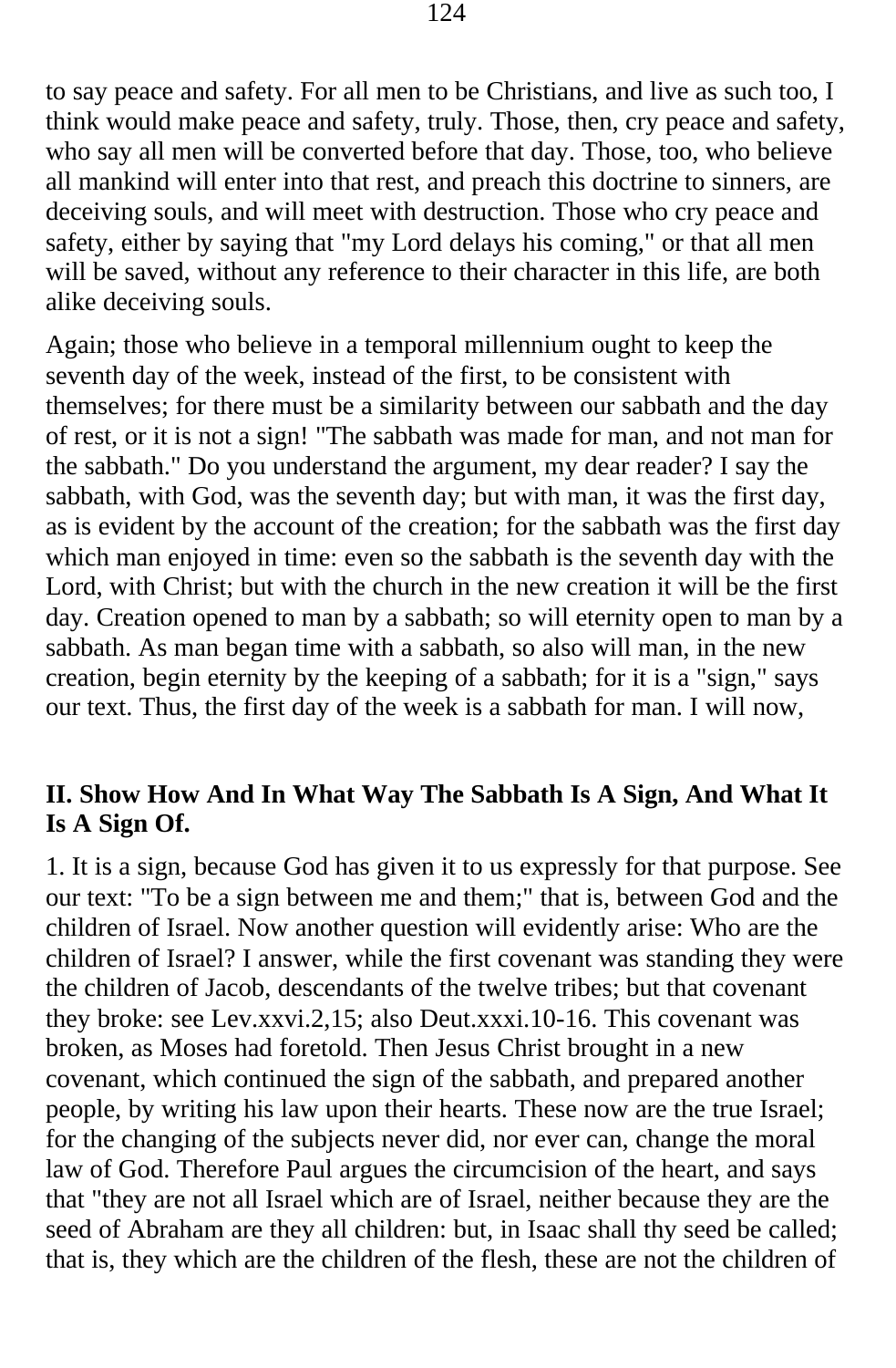God; but the children of the promise are counted for the seed." Now if the children of God are the true Israel, and if the sabbath was given as a sign forever, and a perpetual covenant, I ask, how can it be abolished while there is one Israelite remaining to claim the promise? You have evidently noticed, that all the difficulties on the sabbath question among Christians have arisen from the foolish, judaizing notion, that Israel meant only the literal Jew. But when we understand Israel to mean the people of God, the difficulties, every man must acknowledge, all vanish at once.

I say, and I believe I am supported by the Bible, that the moral law was never given to the Jews as a people exclusively, but they were for a season the keepers of it in charge. And through them the law, oracles, and testimony, have been handed down to us: see Paul's clear reasoning in Romans, second, third, and fourth chapters, on that point. Then, says the objector, we are under the same obligation to keep the sabbaths of weeks, months and years, as the Jews were. No, sir; you will observe that these were not included in the decalogue; they were attachments, added by reason of transgression, until the seed should come, to whom the promise of one eternal day, or sabbath of rest, was made. "Therefore there remaineth a keeping of a sabbath to the people of God." Only one kind of sabbath was given to Adam, and one only remains for us. See Hosea ii.11: "I will cause all her mirth to cease, her feast days, her new moons, and her sabbaths, and all her solemn feasts." All the Jewish sabbaths did cease, when Christ nailed them to his cross. Col.ii.14-17: "Blotting out the hand-writing of ordinances that was against us, which was contrary to us, and took it out of the way, nailing it to his cross; and having spoiled principalities and powers, he made a show of them openly, triumphing over them in it. Let no man therefore judge you in meat, or in drink, or in respect of a holy-day, or of the new moon, or of the sabbath days: which are a shadow of things to come; but the body is of Christ." These were properly called Jewish sabbaths. Hosea says, "her sabbaths." But the sabbath of which we are speaking, God calls "my sabbath." Here is a clear distinction between the creation sabbath and the ceremonial. The one is perpetual; the others were merely shadows of good things to come, and are limited in Christ. The sabbath which remains is to be kept on the first day of every week, as a perpetual sign that, when Christ shall have finished the work of redemption, we shall enter into that rest which remains for the people of God, which will be an eternal rest.

2. It is a sign, because no servile labor is to be performed in it. "Six days shalt thou labor and do all thy work." This is a sign that our work for time, and for eternity, must be done here; no work of preparation in the great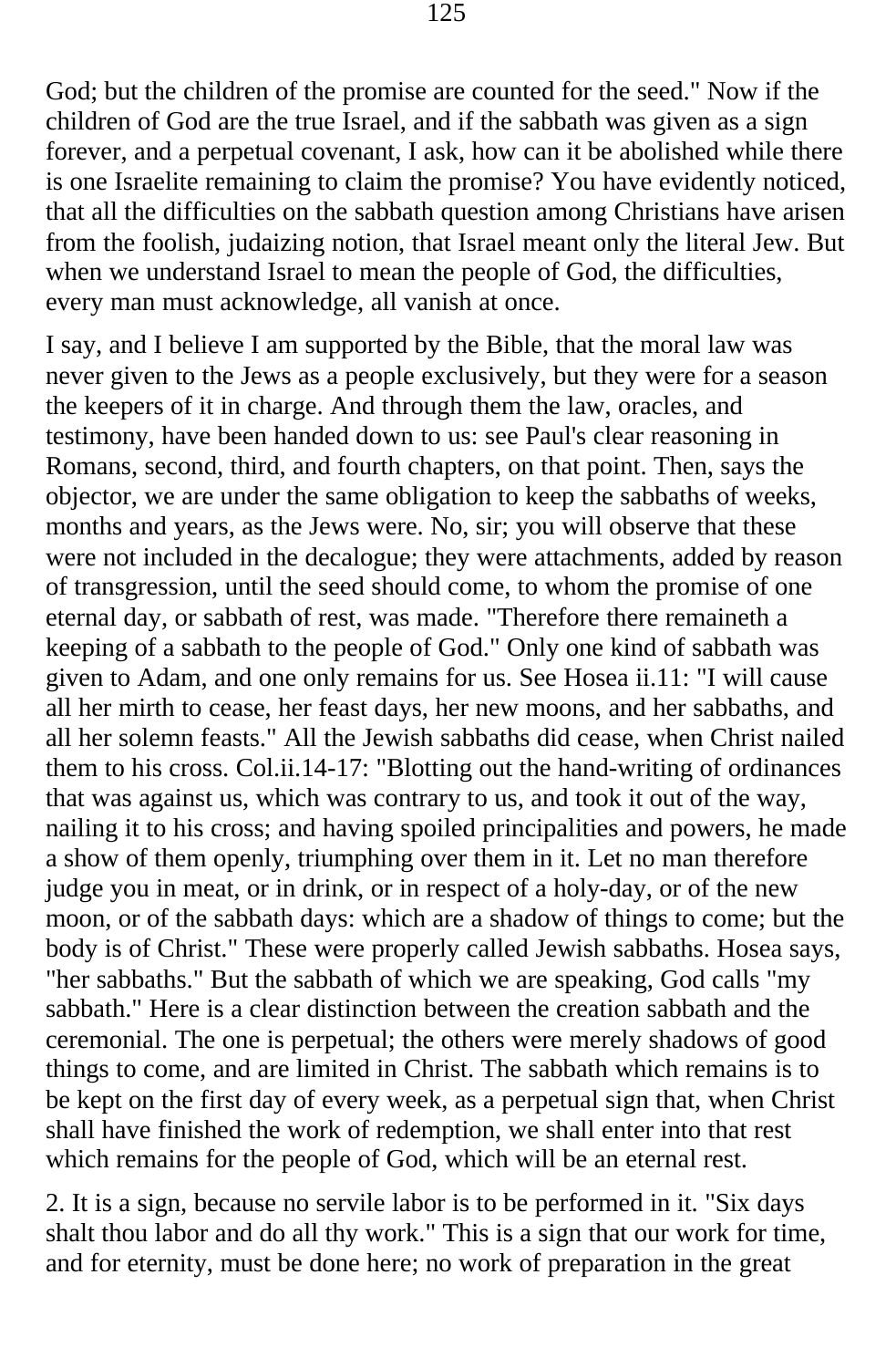sabbath, and certainly there is no work nor device in the grave, whither thou goest. Then we are taught to have our work done, and well done, while in life. Paul certainly intimates as much as this, Heb.iv.11: "Let us labor, therefore, to enter into that rest, lest any man fall after the same example of unbelief." Some say that this rest means natural death. How can that be Paul's meaning? Would he exhort us to murder ourselves? Moreover, does not Paul tell us, in verse 6, that "they to whom it was first preached entered not in because of unbelief?" And is unbelief a preservation from natural death? Who can believe this? This certainly shows most conclusively that our present state is a probationary one, and that we are here forming characters for eternity. It teaches us, too, that Christ will have finished his work of redemption before the great sabbath, and that the new heavens and the new earth will have been finished before this day will commence. Heb.iv.11: "Let us labor therefore to enter into that rest, lest any man fall after the same example of unbelief." For Christ must finish his work, as the Father did his, before the great sabbath.

3. It is a sign that we shall know him, see him, and live with him. For the text tells us, "I gave them my sabbaths, to be a sign between me and them, that they might know that I am the Lord that sanctify them." If you will take the pains to examine the places in scripture where this phrase is used, "that they may know that I am the Lord," you will find it generally refers to a time when God has wrought or will work out some great deliverance for his people: such as their deliverance out of Egyptian bondage, as in Exodus vi.7, and viii.22,23; feeding them in the wilderness with quails and manna, Exodus xvi.12; delivering them from the host of the Syrians, 1Kings xx.28; destruction of idolaters from among his people, as in Eze.vi.7,13; when they are brought into judgment for their abominations, Eze.vii.4,9; destruction of false teachers, Eze.xiii.9-23. xiv.8; purging out the wicked rebels from among the children of God, Eze.xx.38; the final deliverance of the people of God in the end of the world, Eze.xxxiv.22-31. xxxviii.22,23; the Lord sanctifying his people and dwelling among them forever, Ex.xxix.43-46. Eze.xxxvii.23-28. And our text plainly declares, that it is a sign of their sanctification, when they will all know him. And by the New Testament we are referred to the second coming of Christ as the time when these things will take place; 1John iii.2: "Beloved, now are we the sons of God; and it doth not yet appear what we shall be; but we know that when he shall appear, we shall be like him; for we shall see him as he is." Then we shall not be wholly sanctified until he comes, and then we shall be like him, and see him as he is. We shall certainly know him then. Job says, "In my flesh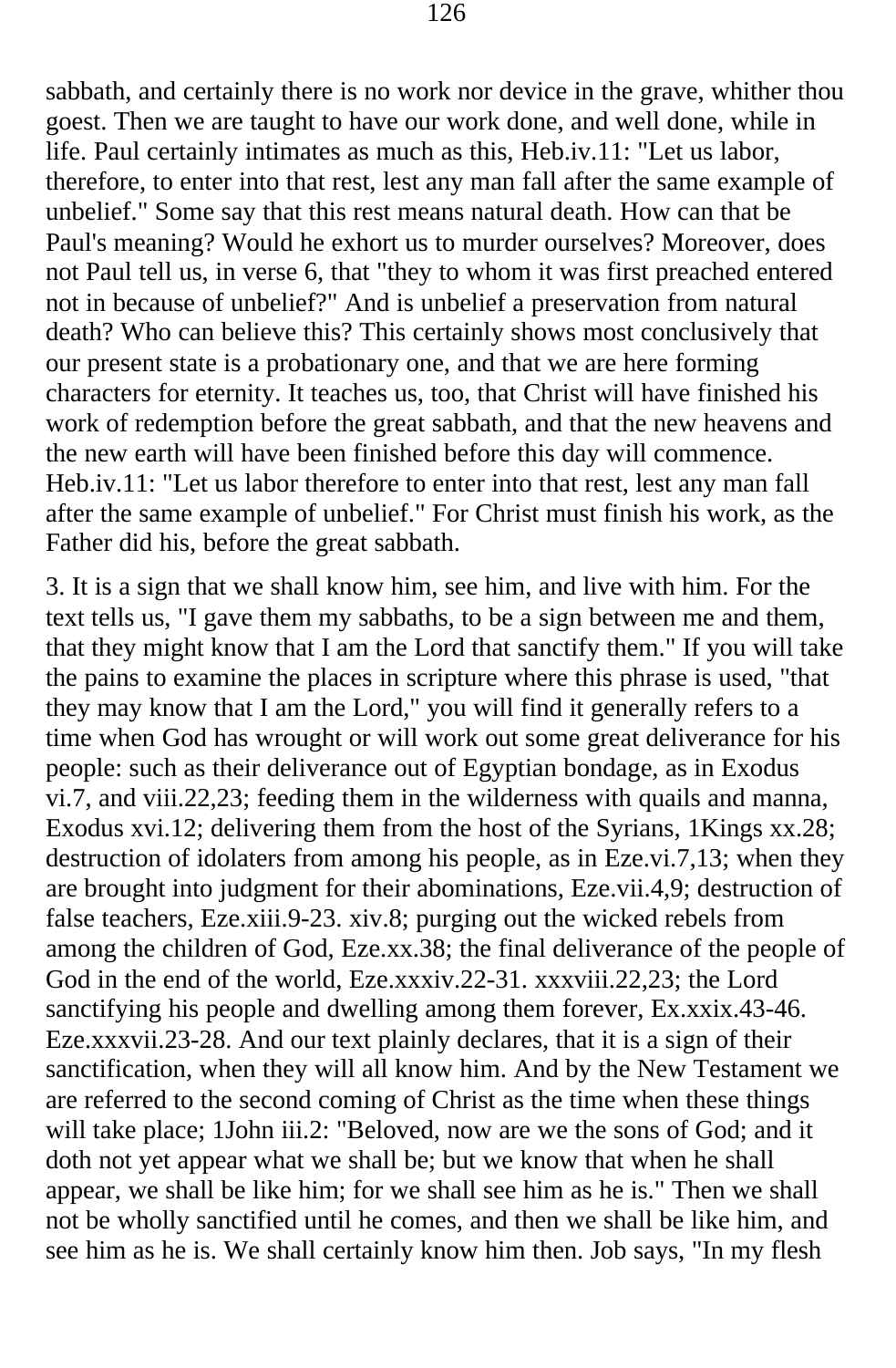shall I see God." David says, Ps.xvii.15, "As for me, I will behold thy face in righteousness; I shall be satisfied, when I awake with thy likeness." Blessed are the pure in heart, for they shall see God. Paul says, 1Cor.xiii.12, "For now we see through a glass darkly, but then face to face; now we know in part, but then shall I know even as I am known." Now we see through signs "darkly," and "then face to face;" we shall have no need of signs, no need of our present sabbaths, or any other memorial; for we shall be with him. As long as the sign is given, and kept by us, so long we may be satisfied that the thing signified has not come; and if the sabbath is not a sign of the day of glory, what is it a sign of? Not of the gospel day; for that has already come, and we continue the sign. This certainly would be inconsistent. Paul tells us, that "when that which is perfect is come, then that which is in part shall be done away." Not of a temporal millennium, for in that, if there ever is one, which I do not believe, they will have to "work," and keep the "sign." For I believe all who advocate the doctrine of a temporal millennium, which they call spiritual, believe we shall have a weekly sabbath as the nations do now. Of course, then, the sign must allude to that happy period when Christ will come in all his glory, gather his scattered sheep, deliver them from the bondage of death, destroy the host of the wicked from among them, burn up the idols out of the land, punish and banish from his church and people all false prophets and teachers, cleanse his chosen ones from all their abominations and filthiness, judge them in righteousness, present them sanctified before his Father, form them into a glorified kingdom, enter with them into the eternal rest, and live with them, and reign over them forever.

4. I shall now show that the sabbath is a sign of the TIME. I beg of you, my dear reader, not to let your prejudice against my saying anything about time cause you to throw down the book and read no further. I pray you, do not judge before you read. "Hear, and then judge," is an excellent maxim. Many a man has lost his life by not reading - Julius Caesar, Henry Fourth, &c. It is even possible that your eternal life may be at stake; or the life of some of your relatives or friends may hang upon your conduct, even in this thing. Your example may prevent others from reading, who might possibly, if they should read, be convinced, get ready, enter into life, and be happy. It may be your companion, or child, or some other dear friend who is looking up to you for example. Do nothing that may cause your heart to ache in a coming day.

I shall show that the sabbath, which God has given to us as a sign, does indicate the time of the great sabbath of rest, which the apostle Paul exhorts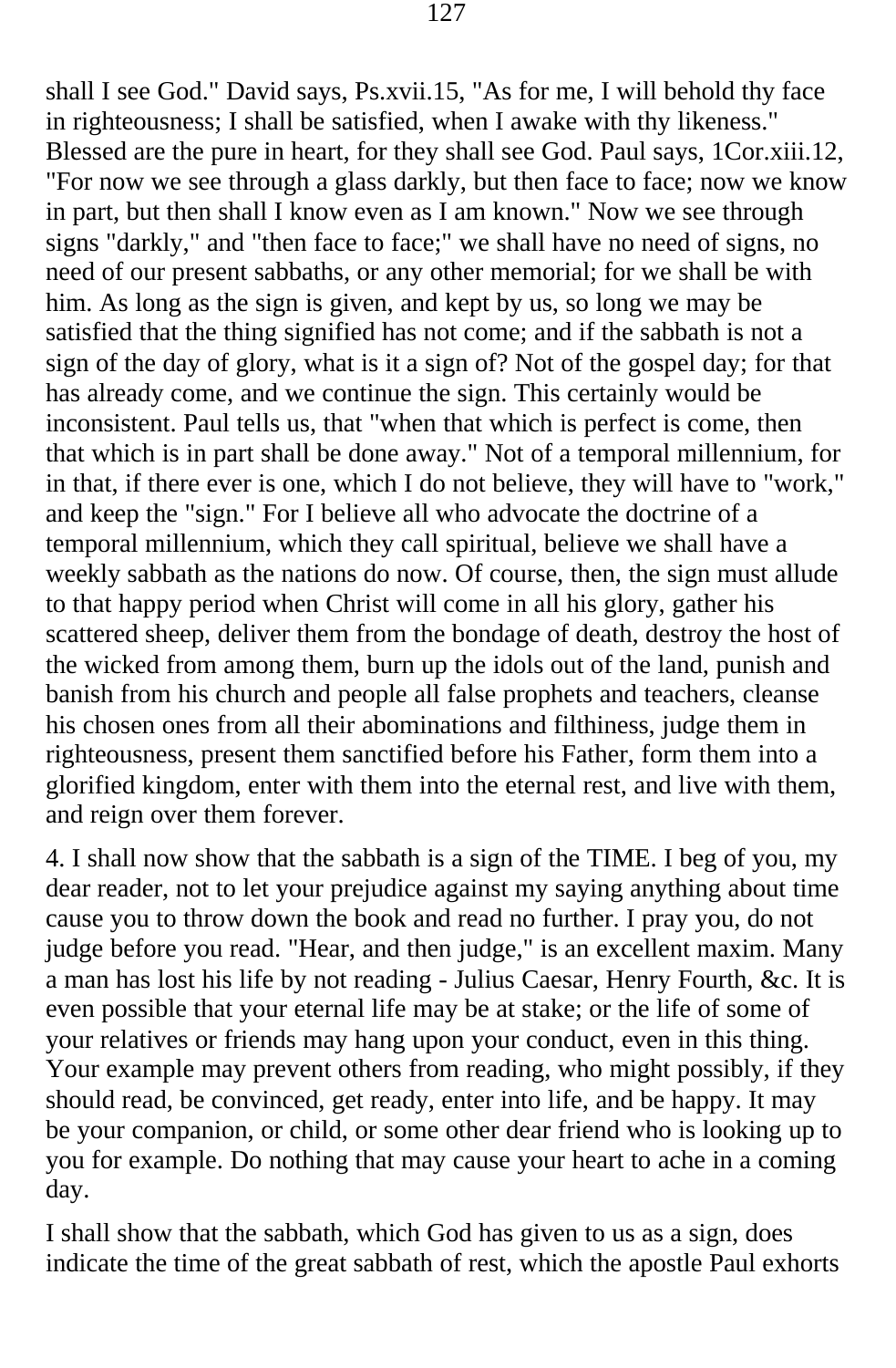us to labor to enter into. You will perceive, Ex.xxxi.17, that "it is a sign between me and the children of Israel forever: for in six days the Lord made heaven and earth, and on the seventh day he rested, and was refreshed." God gives us a reason why it is a sign - because he was six days making heaven and earth, and rested on the seventh. Paul has given us a comment on this very text, in Heb. third and fourth chapters. He shows us in these chapters that there is a day of rest, or keeping of the sabbath, to the people of God; and that it was not fulfilled by the children of Israel going into Canaan. We should conclude, by the apostle's manner of reasoning, that he was contending against some persons who believed the sabbaths had their fulfilment and end, like the manna, when the children of Israel entered the land of Canaan; for it is very evident that it was in the days of Paul as it is with us now. Some then contended that the sabbaths given by God to Moses, in the wilderness, were ended when Joshua led the people into the promised land. Paul confutes them by showing that David afterwards spake of this sabbath as being limited to another day. Our anti-sabbatarians argue that the sabbaths ended with Christ's crucifixion. And now may I not use the weapons which Paul has put into my hands against these anti-sabbatarians? for Paul says, thirty years after Christ's death, "There remaineth, therefore, a keeping of a sabbath to the people of God." Now, if sabbaths had been done away, Paul would not have spoken of a sabbath remaining. It is also evident, by the next verse, that Paul means to show us that time is also prefigured in this keeping of a sabbath which remains. He says, "For he that is entered into his rest, he also hath ceased from his own works, as God did from his." In this text, there is, at the first view, a little ambiguity. Either Paul is continuing his argument, by showing that if Christ had entered into his rest, as you suppose, he might have said to the opposers of a sabbath, then "he has ceased from his labors, as God did from his." Or Paul may mean, that Jesus Christ had finished his personal work on earth, and was now entered into his glory as a forerunner for us; not that we can suppose that the work of salvation, of which Jesus Christ is the author, was finished when Christ ascended into heaven; for he is yet an advocate for us; as the apostle tells us, "If any man sin, we have an advocate with the Father, Jesus Christ the righteous." And this certainly is a work which we hope is not yet finished. Now which will you choose? Either the sabbath must continue, or else the work of salvation by Jesus Christ is finished; for when the sabbath ended as a sign, then Christ's work must have ended, to agree with the figure, "as God did from his." But one thing is certain, and that is, as God created the old heavens and earth in six days, and rested on the seventh, so, in like manner, will Christ be six days creating the new heavens and earth,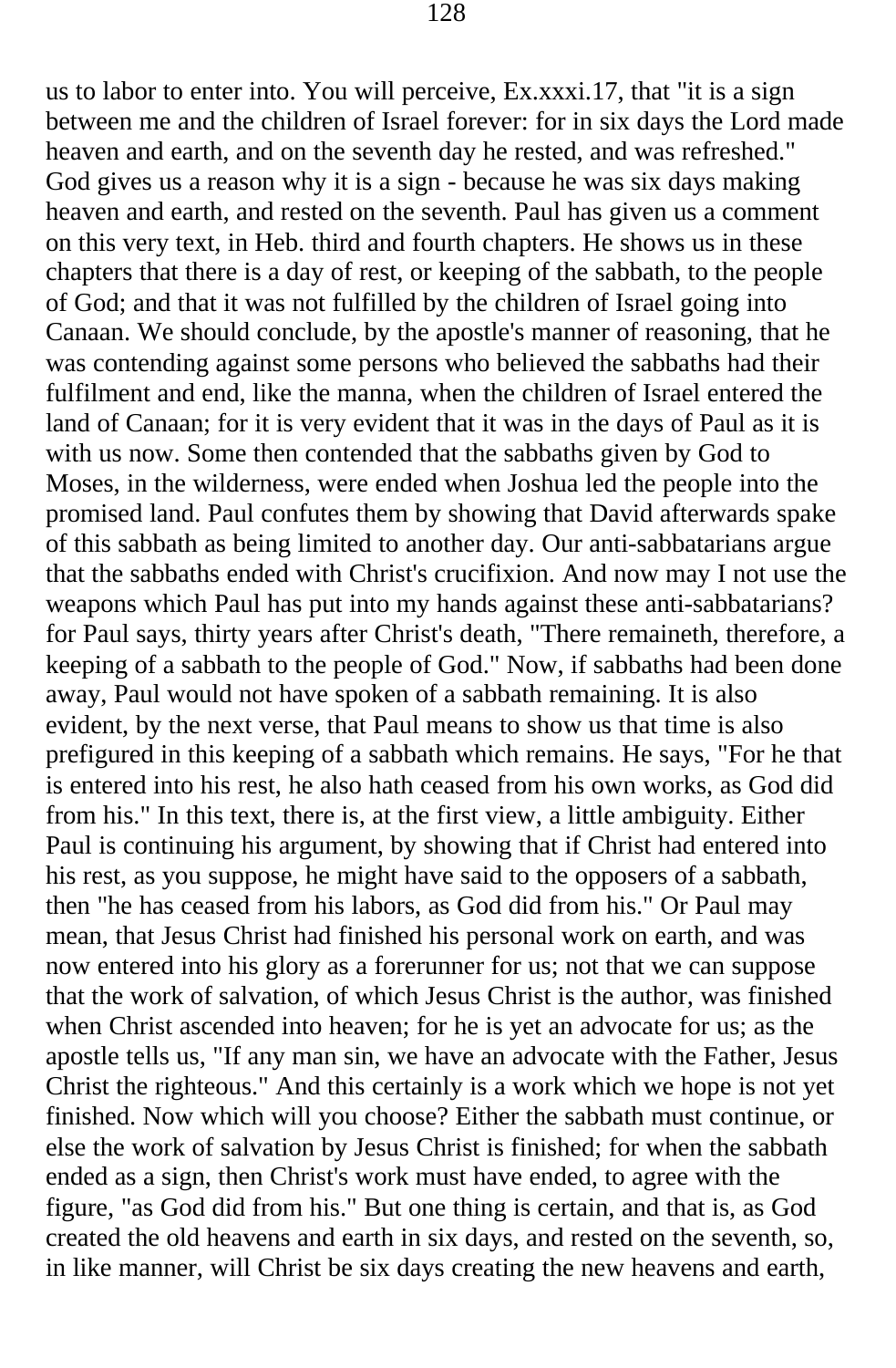and then he will rest from his labors. This is the inference we must draw from Paul's expression in the text we are examining. If, then, the work of redemption and salvation must be completed in six days, what can those days mean?

There are three kinds of days mentioned in the Bible: 1. The natural day, which is twenty-four hours. 2. The prophetic day, which is a year with us. See Eze.iv.5,6: "For I have laid upon thee the years of their iniquity, according to the number of the days, three hundred and ninety days: so shalt thou bear the iniquity of the house of Israel. And when thou hast accomplished them, lie again on thy right side, and thou shalt bear the iniquity of the house of Judah forty days: I have appointed thee each day for a year." 3. The day of the Lord, which is as a thousand years with us. See 2Pet.iii.8,10: "But, beloved, be not ignorant of this one thing, that one day is with the Lord as a thousand years, and a thousand years as one day. But the day of the Lord will come as a thief in the night; in the which the heavens shall pass away with a great noise, and the elements shall melt with fervent heat, the earth also and the works that are therein shall be burned up." These are the only ways in which the Bible uses the word day, denoting any given or regular period of time. The first is measured by the revolution of the earth on its axis, and is known by day and night. The second is measured by the revolution of the earth around the sun, in its orbit, and is known by the four seasons, spring, summer, fall, and winter. The third is the Lord's day, which cannot be measured by the life of any one man, no man, in this world, ever having lived out one of these days: it cannot properly be called by any other name than "the Lord's day." Peter tells us expressly not to be ignorant of this one thing, that one day with the Lord is as a thousand years. What does Peter mean by this expression? It would seem by his charge that he meant something of importance for us to know: "Beloved, be not ignorant." Very well, Peter, we listen to you, we are all attention, we will try not to be ignorant: but of what? "Of this one thing." Only one thing; we will try hard to understand you, Peter; we think we can learn one thing. But what is this one thing? Here steps in one of our wise-heads, and says, "Peter, let me explain your meaning to this inquirer; let me answer his question; I can do it to a charm." The inquirer then turns his attention to Wise-head, and says, "Pray, sir, tell me what this one thing is?" "This is it, that one day, twenty-four hours, is as long with God as a thousand years." "But," says the inquirer, "sir, I am ignorant yet; I cannot understand how twenty-four hours is as long as 365,000 times that. If this is true, then numbers and mathematics are not true, and I am all abaft." Another wiseacre now steps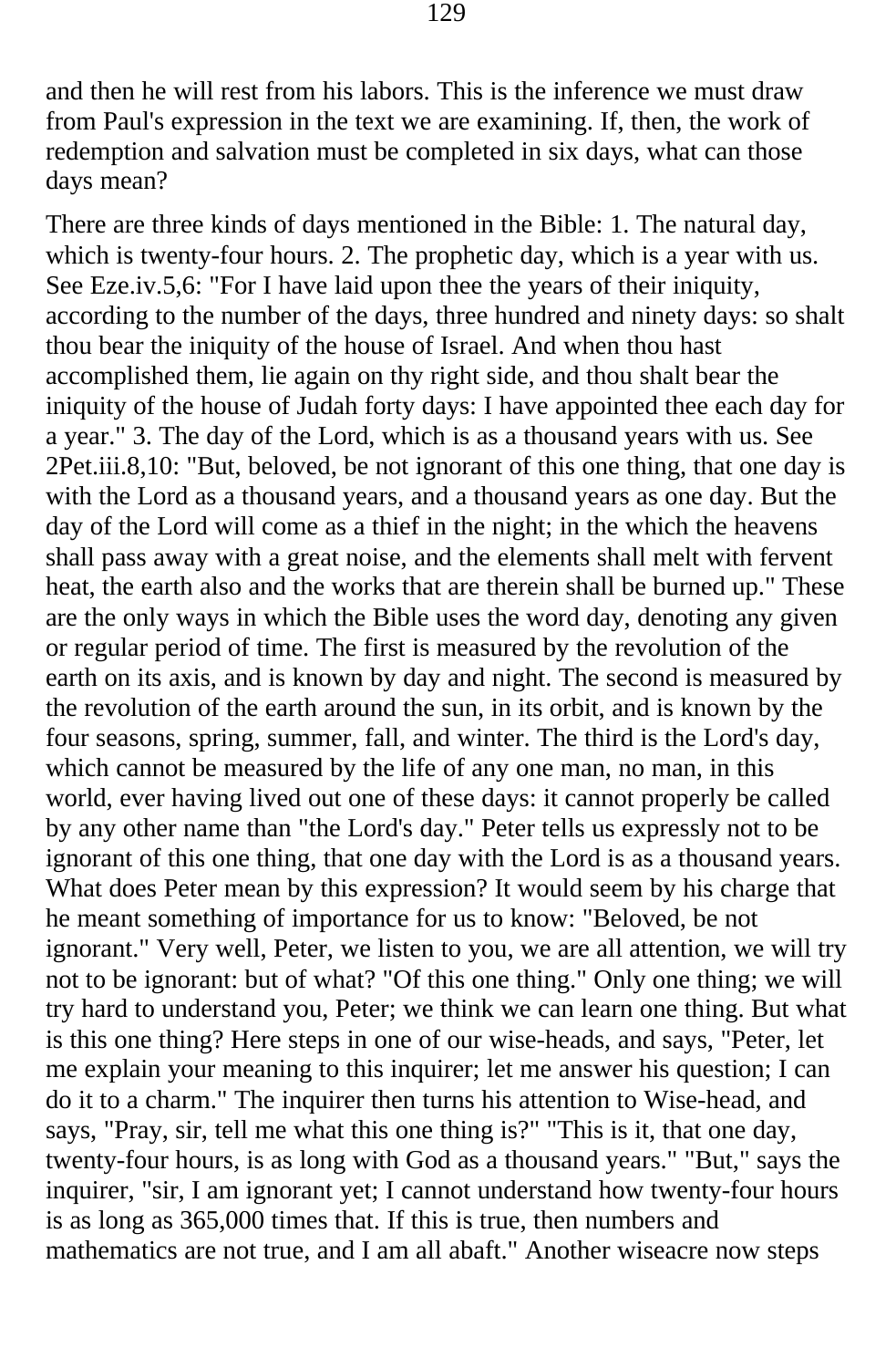up and says, "Let me explain, sir." The inquirer turns round to Wiseacre - "Well, sir, what say you this one thing is?" "I say, Peter tells you that God does not count time at all; with him is one forever now; no beginning of days nor end of years." "You have made it more dark still; I cannot conceive how God does not count time at all, and yet tells us of one day and a thousand years. How could he tell us that he was six days making the heavens and the earth? How could he measure all the events spoken of in the prophets, and specify the time to the self-same day? What did he mean by saying, `In the fulness of time, God sent forth his Son?' How can he appoint a day in which he will judge the world? I am ignorant how things may be, and not be, at one and the same time. Who gave the sun its decree, and the moon its time of changing, and fixed its revolution in the heavens? Who gave the earth its diurnal motion, and marked the circle of its annual pathway so complete? He that made the day and night can number them in his wisdom. He that made time can surely number the seasons at his will. He that numbers our months can tell our days to a hair's breadth. I am ignorant how God does not count time, when such a cloud of witnesses daily testify to the contrary." Our inquirer now turns to Peter, and asks, "What is this one thing of which we ought not to be ignorant, brother Peter?" Peter answers, "That one day is with the Lord as a thousand years, and a thousand years as one day." Now I understand you, Peter; it is plain enough. Let me illustrate the meaning of these words by an example. Suppose I am talking with my neighbor about the President elect, General Harrison. I say, he will have two days to rule these United States. "What do you mean?" says my neighbor. I answer, "Beloved neighbor, be not ignorant of this one thing, that one day is with the President as four years, and four years as one day." Now, I ask, who would not understand me? The smallest intellect would understand me to mean that General Harrison would be elected the second time, and have two periods, of four years each, to rule over these United States. Why, then, not understand Peter, whose language is as simple and plain? Ah! many would if it were not for wise-heads and wiseacres, who draw our attention from Peter, take the words out of his mouth, put in some ambiguous words of their own, clothe the scripture in sackcloth, multiply words without knowledge, confuse and confound our thoughts, so that we hardly know what to think, till, in our confusion, we throw down our Bibles in disgust, become almost sceptics, and lose the whole force of truth and relish for the Bible.

Peter, in this chapter, is talking about the judgment day, and the perdition of ungodly men. He then tells us how long that day shall be, charges us not to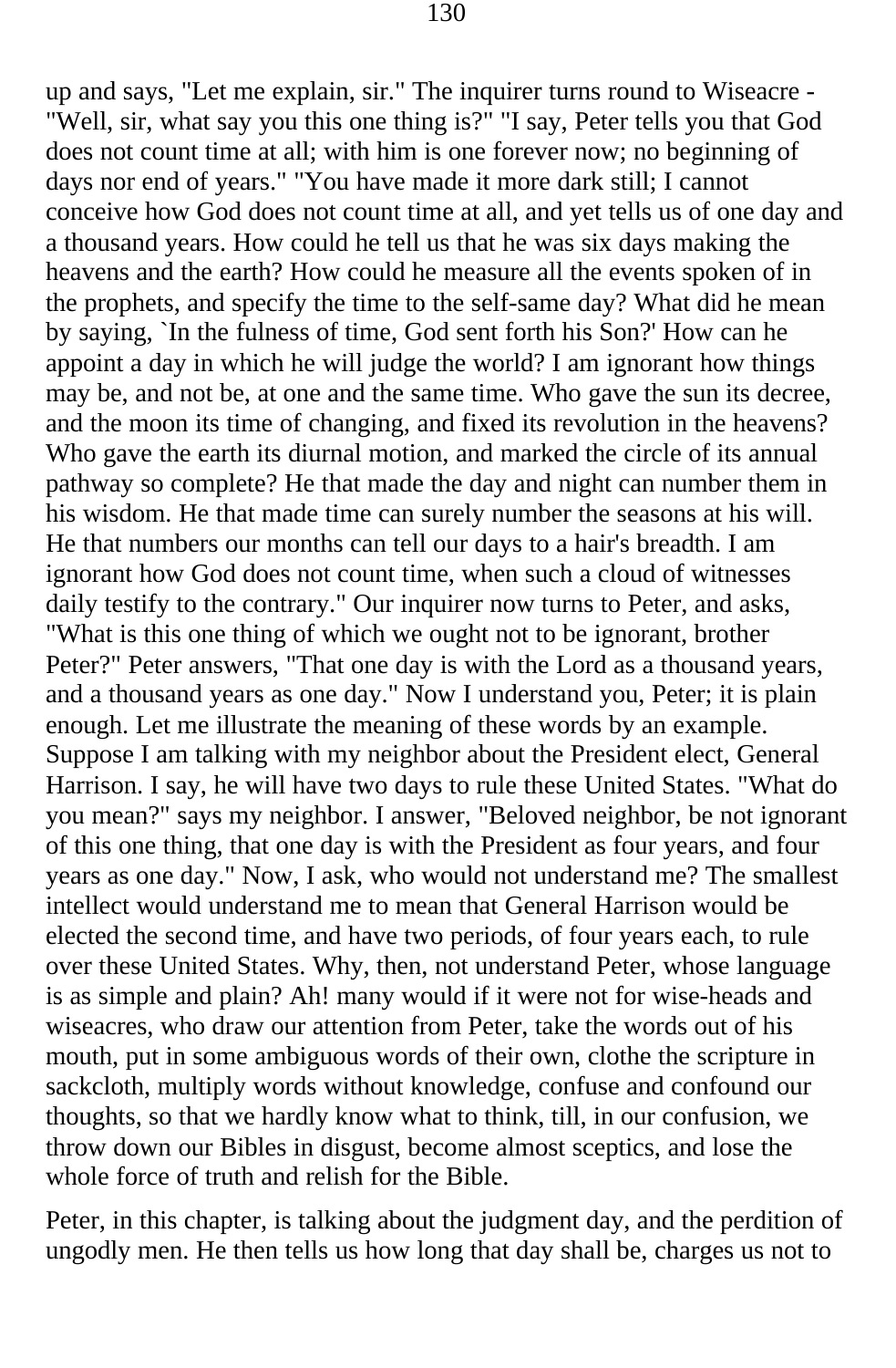be ignorant that it is a thousand years, gives a plain reason why a day of the Lord is a thousand years long - because he is long-suffering towards men, not willing that any should perish, but rather they would come to repentance. Peter next informs us that the day of the Lord, which he has just told us is as a thousand years, will come upon us - and how? As a thief in the night: the heavens shall pass away with a great noise; the elements shall melt with fervent heat; the earth also and the works therein shall be burnt up. Then, according to his promise, we look for new heavens and a new earth, wherein dwelleth righteousness.

Who, let me now inquire, can believe that this great work will be performed in the holy sabbath of eternal rest? How can Christ do all his work in six days, and yet perform all this in or after the seventh? What is the seventh day? It is a holy day. Peter says, "wherein dwelleth righteousness." It is the day of the Lord, and the day of God. And Peter says, "looking for and hasting unto the coming of the day of God."

Therefore, it is evident that Peter means to be understood, that the destruction of ungodly men, the burning of the works of men, the passing away of the heavens, melting of the elements, and making the new heavens and new earth, are all performed before this holy sabbath, rather than afterwards, as our modern millenarians hold. If, then, Jesus Christ does his work in six days, and rests from all his labors on the seventh, when may we expect this great event to take place? I answer - if a thousand years is one day with the Lord, as I think I have proved, then six thousand years from the first creation the new one must be formed: "For in six days God made the heavens and the earth, and rested on the seventh." Mason Good, in his "Book of Nature," supposes that the earth was six thousand years in forming: if so, then here would be another proof that I am right concerning a thousand years being a day with the Lord. And, moreover, if Christ worked after the example of his Father, and rested, as God rested from his labors, then the seventh thousand years would be a sabbath of rest for Christ and his people.

To arrive at a nearer conclusion of the whole matter, we shall now consult the age of the world. It is a well-known fact that chronological writers disagree much as to the present age. The Chinese make it about 25,000 years; the Hindoos about 14,000; the Romans about 6550. The Pentateuch, or Samaritan copy of the five books of Moses, makes it about 5648. The Septuagint copy of the Old Testament makes it 6254. The Hebrew Bible, from which ours is principally taken, makes the age of the world, as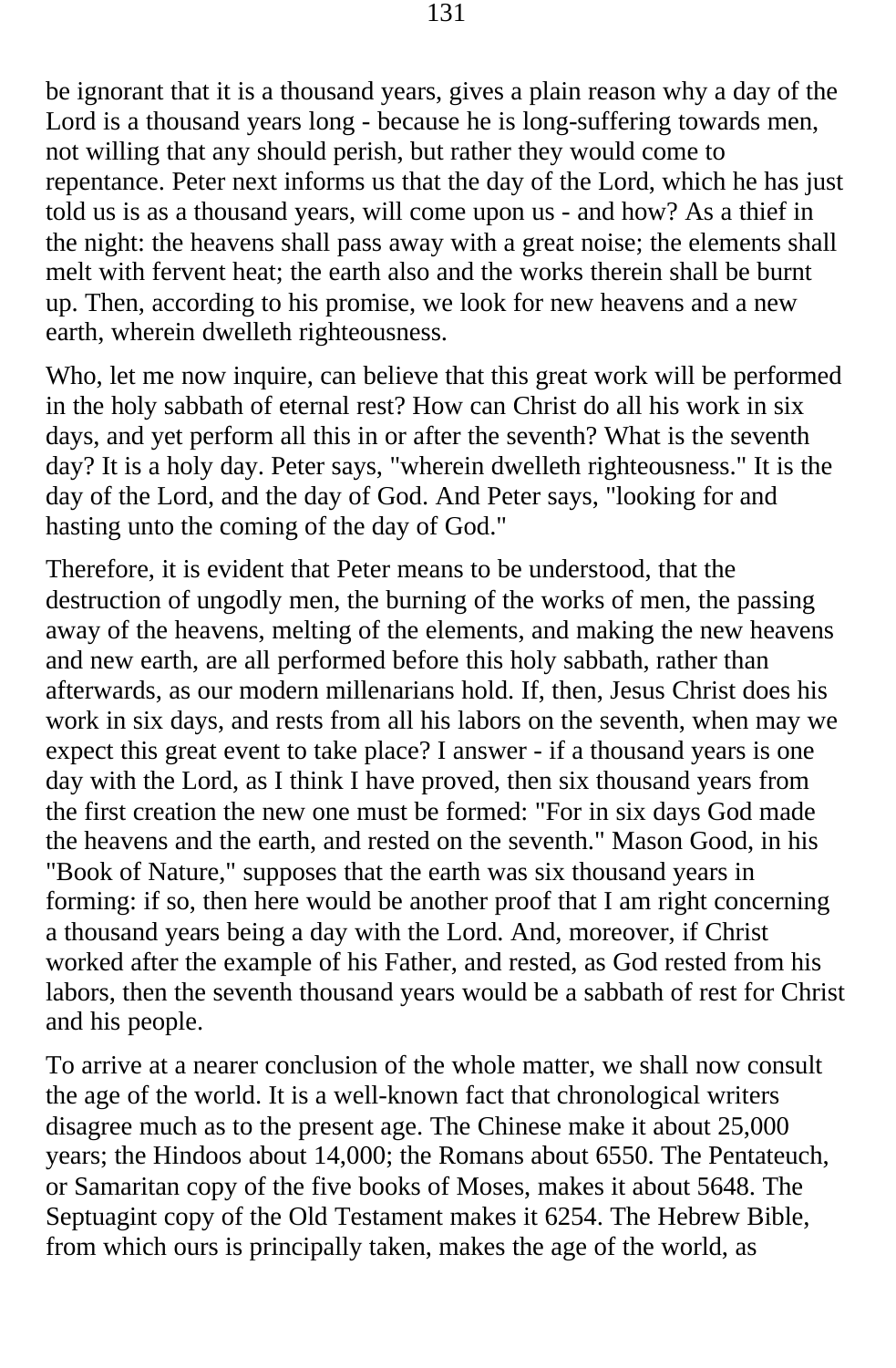calculated by Usher, 5844. Some others have varied from Usher's calculation. The reader will find, accompanying this volume,**\*18** a chronology, made, as it is believed, from the Bible, having v[ery clea](#page-197-0)r evidence of every period of time given from the creation to Christ, which makes our present year, from the creation of Adam, 5997. If this should be the true era of the world, then we live within three or four years of the great sabbath of rest. You are under obligation to examine for yourselves. Whether any one of the above calculations concerning the age of the world is right, no man can, in my opinion, possibly determine with entire certainty. But I have never seen any chronology with so few difficulties to my mind as the one here presented. Compare, and read, and labor to enter into that rest which remains for the people of God. Every sabbath we enjoy here ought to remind us of the great sabbath to which we shall shortly come. Every trial we have here to endure should remind us that the days of our labor will soon be past, and our work finished and sealed up for eternity. Strive, then, to enter into that rest; and know, O man! that this is the time to prepare to meet God and our Savior in rest. AMEN.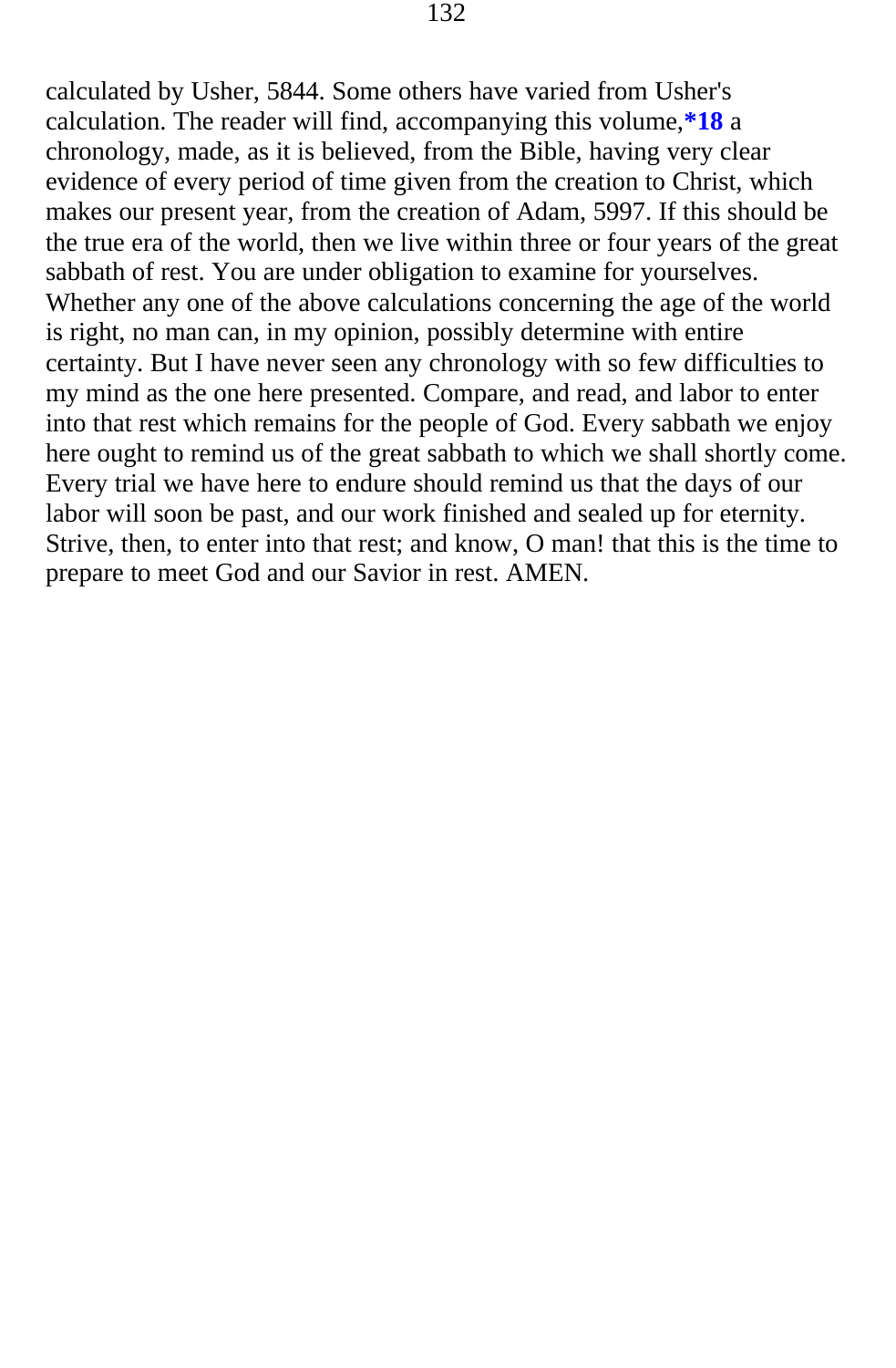# **PART THIRD.**

# **Reviews And Letters.**

## **A Review Of Ethan Smith's And David Cambell's Exposition Of The "Little Horn," And Return Of The Jews.**

## **DANIEL viii.9.**

And out of one of them came forth a little horn, which waxed exceeding great, toward the south, and toward the east, and toward the pleasant land.

I. WE might inquire what power this "little horn" represents. I answer, the Romans, or Daniel's fourth kingdom, as explained by the heavenly messenger, Dan.vii.23-26: "Thus he said, The fourth beast shall be the fourth kingdom upon earth, which shall be diverse from all kingdoms, and shall devour the whole earth, and shall tread it down and break it in pieces. And the ten horns out of this kingdom are ten kings that shall arise: and another shall rise after them, and he shall be diverse from the first, and he shall subdue three kings. And he shall speak great words against the Most High, and shall wear out the saints of the Most High, and think to change times and laws: and they shall be given into his hand until a time, times, and the dividing of time. But the judgment shall sit, and they shall take away his dominion, to consume and to destroy it unto the end."

Messrs. Smith and Cambell say that it is Mahomet.

What right they have for giving a different construction, without any intimation from God, the angel, or Daniel, I cannot conceive; but when men have false theories to support, they must explain to suit their convenience.

The text says, "out of one of them," - meaning one of the four kingdoms into which Alexander's was divided, - "came forth a little horn." Rollin says "that these four kingdoms all became Roman provinces between the years 148 and 30 B.C." Of course, they ceased to be kingdoms. And, as this little horn "came out of one of them," it must have arisen before Christ, instead of 622 years after Christ, when Mahomet arose. (See Rollin, vol.iv.pp.210, 246, 264, 377.)

The angel says, Dan.viii.10, "it waxed great, even to the host of heaven." Now if host of heaven means the Jews, then it must be before they were cut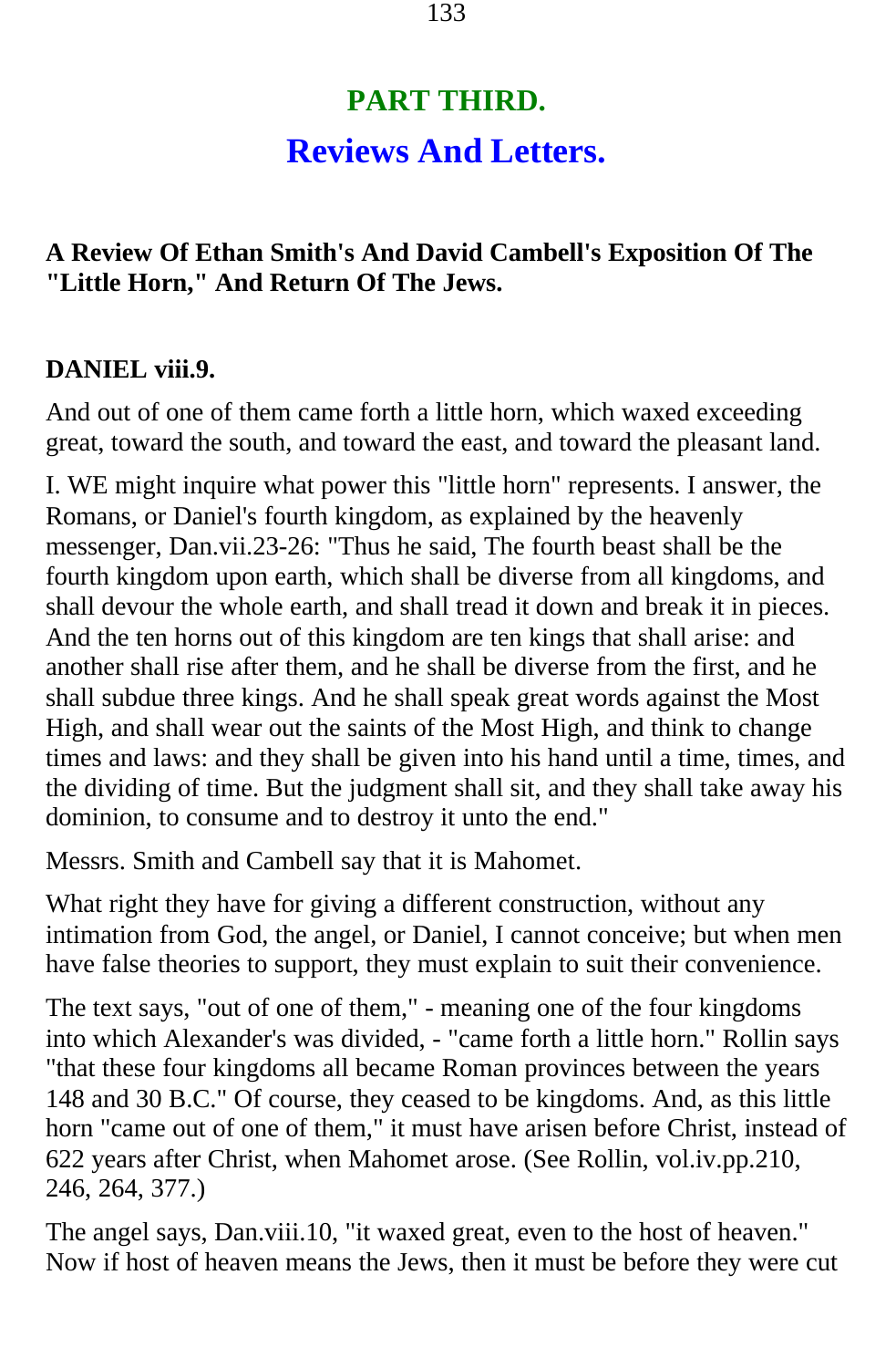off as a nation, and of course the Mahometan power cannot be the "little horn." For God has cut off the Jews, and said, "I will no more have mercy upon the house of Israel; but I will utterly take them away. For ye are not my people, and I will not be your God." Hosea i.6,9. "For the Lord God shall slay thee, (Jews,) and call his servants by another name." Is.lxv.15. They cannot, then, wax great to the host of heaven nearly six hundred years after they are not the host of heaven. If they should say it means the christian church, then I ask, what is meant by the place of his sanctuary? See 11th verse: "Yea, he (little horn) magnified himself even to the prince of the host, and by him the daily sacrifice was taken away, and the place of his sanctuary was cast down." Who is the prince of the host? It cannot be the high priest, as some say; for the priesthood was abolished many centuries before Mahomet lived. What is the place of his sanctuary? They must and will answer, if they answer at all, Jerusalem. And Jerusalem was cast down by the Romans five hundred and fifty years before Mahomet lived. How can these things be?

Again. The angel says, Dan.viii.23, "And in the latter time of their kingdom," (the four kingdoms of Alexander's empire, the last of which was destroyed, as Rollin has shown, thirty years B.C.,) "when the transgressors are come to the full," - that is, when the Jews are come to the height of their transgression, in the cup of abominations, God will suffer them to make a league with the Romans, or little horn; and "a king of fierce countenance, and understanding dark sentences, shall stand up," meaning Rome, for Mahomet did not exist until five hundred and fifty years after the Jews were destroyed for their transgressions. Moses explains this, Deut.xxviii.49,50: "The Lord shall bring a nation against thee from far, from the end of the earth, as swift as the eagle flieth;; a nation whose tongue thou shalt not understand; a nation of fierce countenance, which shall not regard the person of the old nor show favor to the young." All commentators agree that Moses is prophesying the destruction of the city of Jerusalem by the Romans. If so, then is Daniel prophesying the same, for the characters and descriptions are the same.

Verse 24: "And his power shall be mighty, but not by his own power." Now this is representing the Roman kingdom in its last part, Papacy, as in the vision of the little horn, Dan.vii.25: "And they shall be given into his hand," not by his own power. Here is an agreement with the little horn of Papacy, and agrees with the ten horns giving up their power to the papal beast. See Rev.xvii.13,17: "These have one mind, and shall give their power and strength unto the beast. For God hath put in their hearts to fulfil his will, and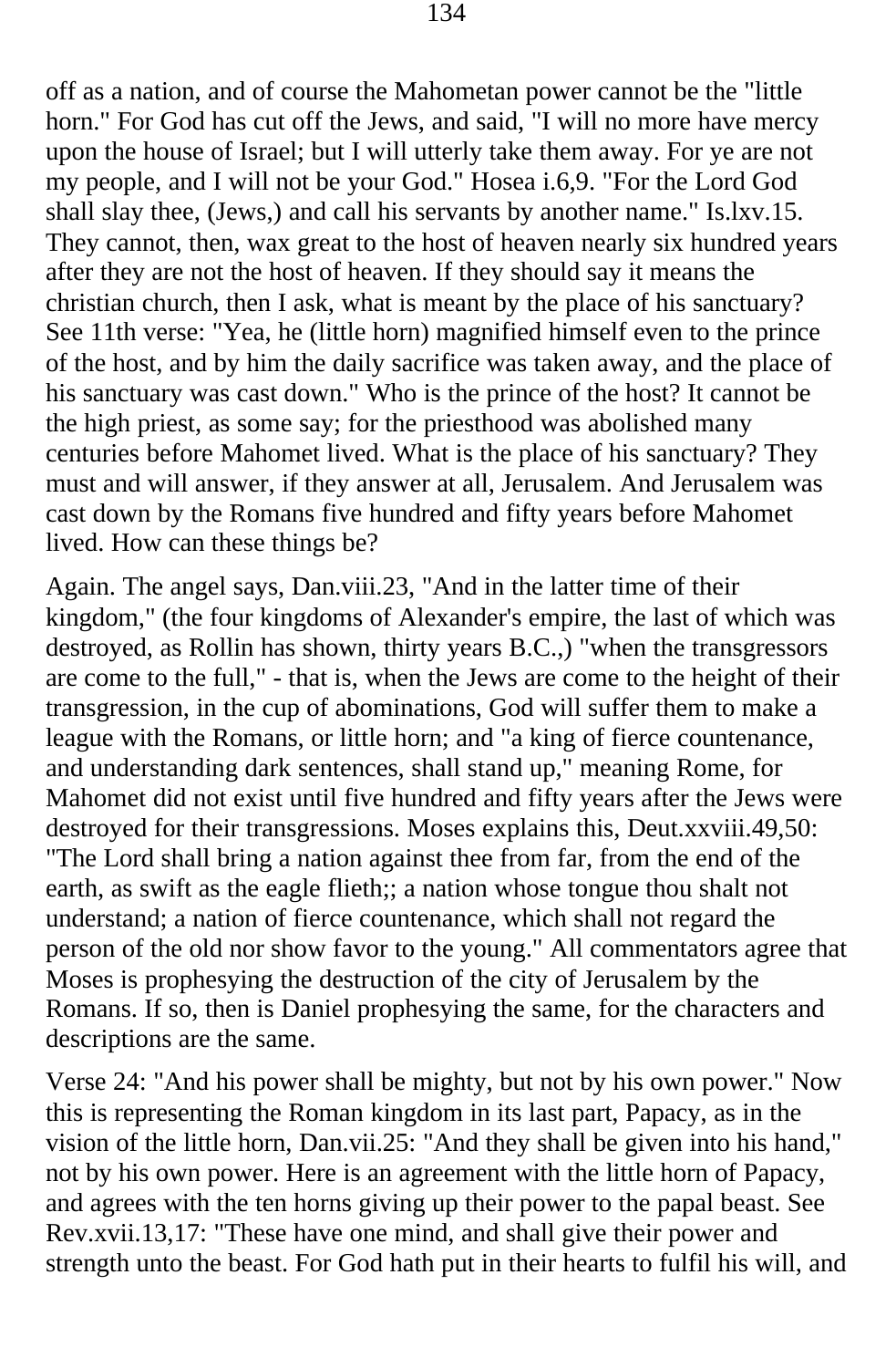to agree, and give their kingdom unto the beast, until the words of God shall be fulfilled."

"And he shall destroy wonderfully, and shall prosper and practise, and shall destroy the mighty and the holy people." Mahomet certainly did bear rule by his own power, he governed by his own laws, and, as John tells us, he was not raised up to destroy green things, (the people of the Holy One,) "but only those men who have not the seal of God in their foreheads." Rev.ix.4: "And it was commanded them that they should not hurt the grass of the earth, neither any green thing, neither any tree; but only those men which have not the seal of God in their foreheads."

Dan.viii.25: "And through his policy also he shall cause craft to prosper in his hand, and he shall magnify himself in his heart." Compare this with the little horn of Papacy, Dan.vii.25: "And he shall speak great words against the Most High, and shall wear out the saints of the Most High, and think to change times and laws: and they shall be given into his hand until a time, times, and the dividing of time." 2Thess.ii.4: "Who opposeth and exalteth himself above all that is called God, or that is worshipped so that he, as God, sitteth in the temple of God, showing himself that he is God."

Rev.xiii.4-6: "And they worshipped the dragon which gave power unto the beast; and they worshipped the beast, saying, Who is like unto the beast? who is able to make war with him? And there was given unto him a mouth speaking great things, and blasphemies; and power was given unto him to continue forty and two months. And he opened his mouth in blasphemy against God, to blaspheme his name, and his tabernacle, and them that dwell in heaven." "And by peace shall destroy many." That is, by pretending to be a minister of peace he shall destroy many by his delegated power over heretics. "He shall stand up against the Prince of princes." This is the Antichrist spoken of by John, in 1John ii.18: "Little children, it is the last time: and as ye have heard that Antichrist shall come, even now are there many antichrists; whereby we know that it is the last time." Against the Prince of princes, cannot apply to Mahomet, for he did not stand up against Christ nor the high priest. "But he shall be broken without hand." I answer, he must be broken by the stone cut out without hands. See Daniel ii.34,35: "Thou sawest till that a stone was cut out without hands, which smote the image upon his feet, that were of iron and clay, and brake them to pieces. Then was the iron, the clay, the brass, the silver, and the gold, broken to pieces together, and became like the chaff of the summer threshing-floors; and the wind carried them away, that no place was found for them: and the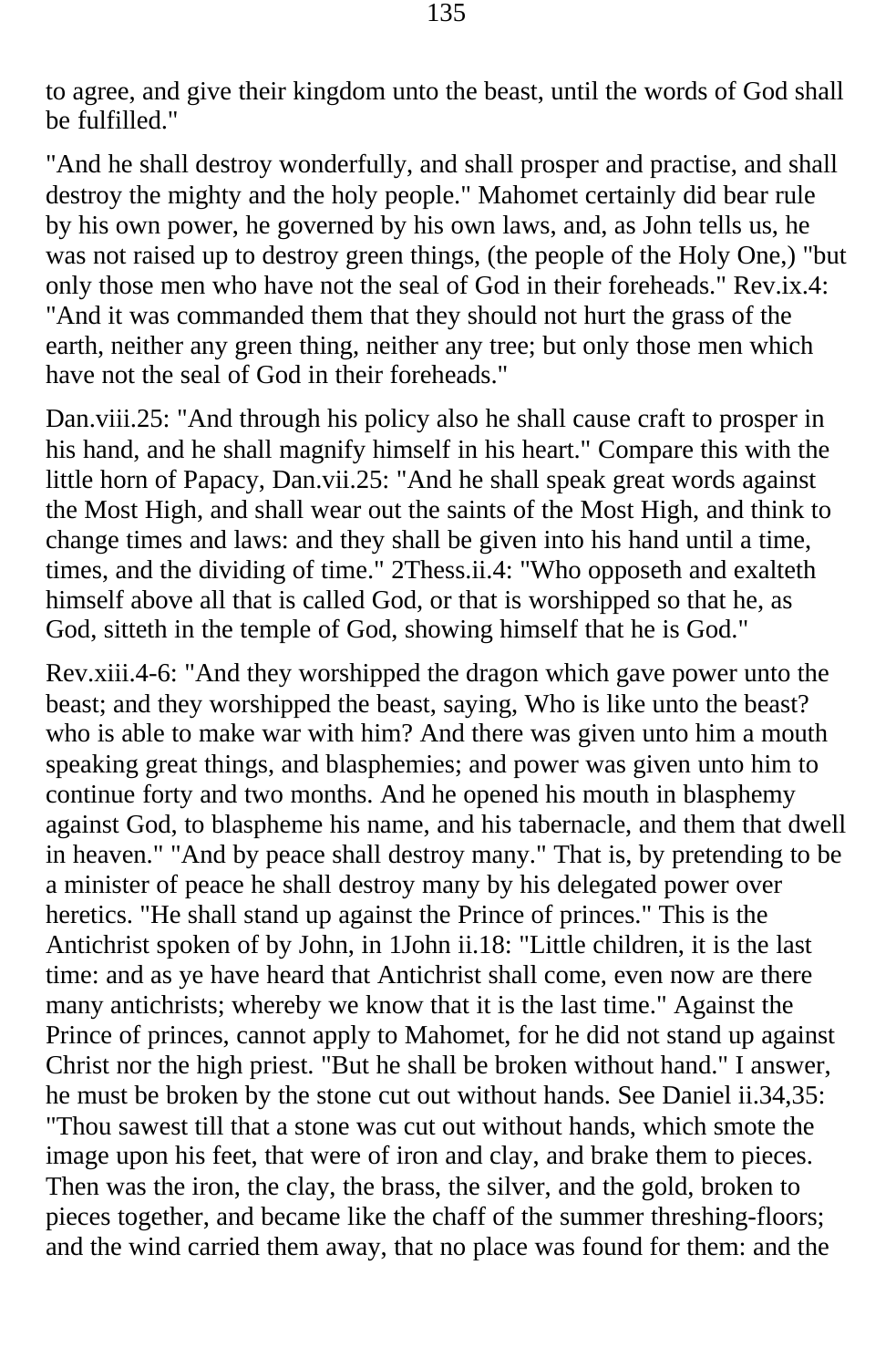stone that smote the image became a great mountain, and filled the whole earth," which carries away all the kingdoms of the earth, and sets up the kingdom of Christ, which will stand forever.

Mr. Smith and Mr. Cambell admit, that the twenty-three hundred days will end in 1843; and then Mahometanism will be destroyed, the Jews return, &c. Very well; I will show that the papal beast will be destroyed at the same time, and that Christ will come at the same time, and if ever the Jews return it must be at the same time when the false prophet is destroyed. See Rev.xix.20: "And the beast was taken, and with him the false prophet that wrought miracles before him, with which he deceived them that had the mark of the beast, and them that worshipped his image. These both were cast alive into a lake of fire burning with brimstone." This text shows their destruction to be at one time. Now the coming of Christ. See 2Thess.ii.8: "And then shall that Wicked be revealed, whom the Lord shall consume with the spirit of his mouth, and shall destroy with the brightness of his coming." This text proves that Christ will come in his glory before the beast will be destroyed, meaning Papacy. See also Dan.vii.21,22: "I beheld, and the same horn made war with the saints, and prevailed against them; until the Ancient of days came, and judgment was given to the saints of the Most High; and the time came that the saints possessed the kingdom." See also Dan.vii.9,10,13,14: "I beheld till the thrones were cast down, and the Ancient of days did sit, whose garment was white as snow, and the hair of his head like the pure wool: his throne was like the fiery flame, and his wheels as burning fire. A fiery stream issued and came forth from before him: thousand thousands ministered unto him, and ten thousand times ten thousand stood before him: the judgment was set, and the books were opened. I saw in the night visions, and, behold, one like the Son of man came with the clouds of heaven, and came to the Ancient of days, and they brought him near before him. And there was given him dominion, and glory, and a kingdom, that all people, nations, and languages should serve him: his dominion is an everlasting dominion, which shall not pass away, and his kingdom that which shall not be destroyed." Will Mr. Smith or Cambell tell us what these texts mean, if it is not Christ's second coming.

#### **II. The Return Of The Jews.**

"And they shall fall by the edge of the sword, and shall be led away captive into all nations: and Jerusalem shall be trodden down of the Gentiles, until the times of the Gentiles be fulfilled. And there shall be signs in the sun,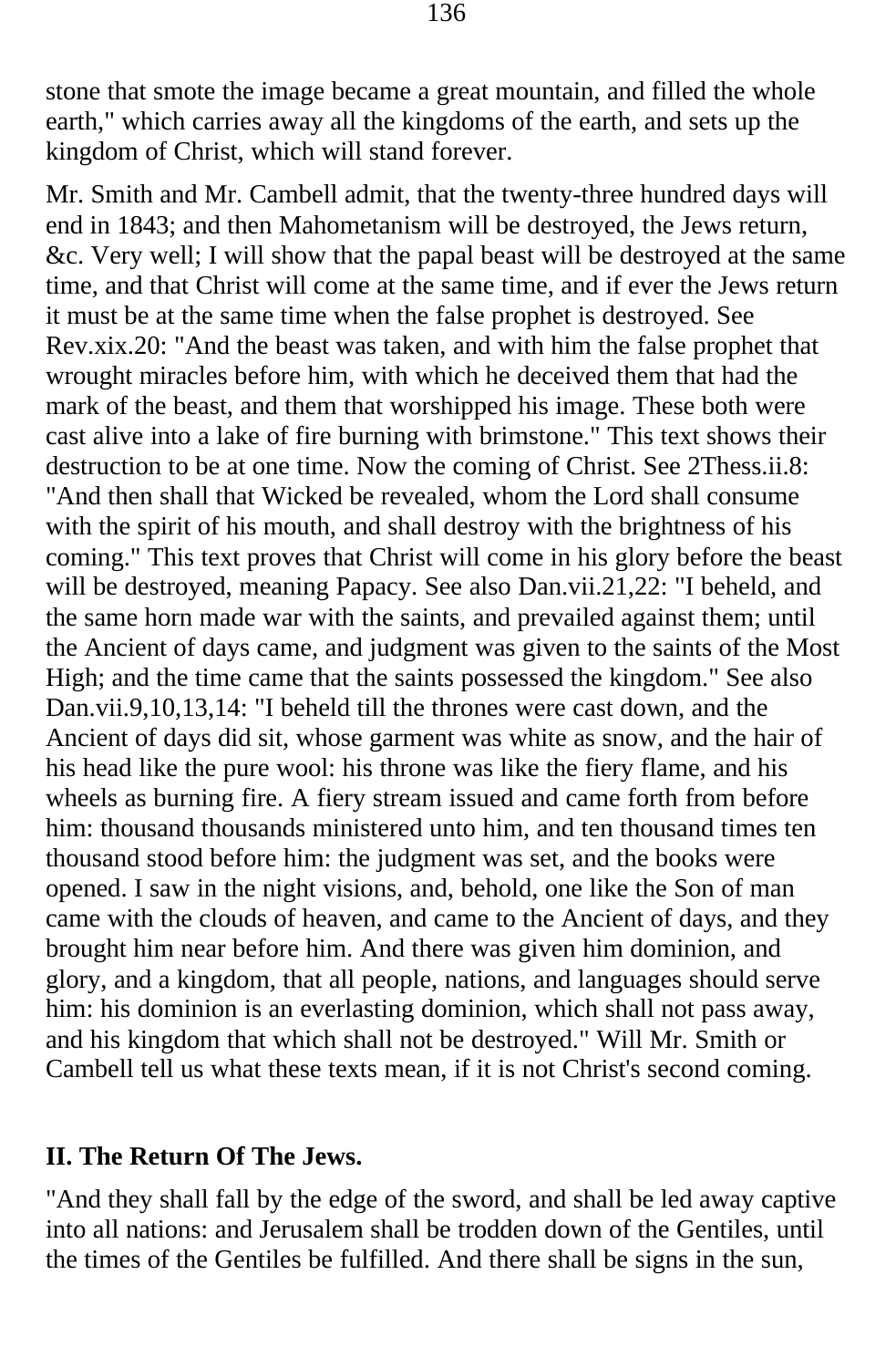and in the moon, and in the stars; and upon the earth distress of nations, with perplexity; the sea and the waves roaring; men's hearts failing them for fear, and for looking after those things which are coming on the earth; for the powers of heaven shall be shaken. And then shall they see the Son of man coming in a cloud, with power and great glory. And when these things begin to come to pass, then look up, and lift up your heads; for your redemption draweth nigh."**[\\*19](#page-197-0)** This proves that Jerusalem shall be trodden down or possessed by the Gentiles, until the times of the Gentiles be fulfilled. See Rom.ii.9,10: "Tribulation and anguish upon every soul of man that doeth evil; of the Jew first, and also of the Gentile. But glory, honor, and peace, to every man that worketh good; to the Jew first, and also to the Gentile." We see by this text that the time of the Gentiles carries us to the end of the gospel dispensation. And if old Jerusalem is ever built again, it cannot be until the end of the gospel day. See Rom.xi.25,26: "For I would not, brethren, that ye should be ignorant of this mystery, (lest ye should be wise in your own conceits,) that blindness in part is happened to Israel, until the fulness of the Gentiles be come in. And so all Israel shall be saved; as it is written, There shall come out of Zion the Deliverer, and shall turn away ungodliness from Jacob." When the fulness of the Gentiles be come in, then all Israel (spiritually) shall be saved. Is.vi.3: "And one cried unto another, and said, Holy, holy, holy is the Lord of hosts: the whole earth is full of his glory." "His glory is the fulness of the whole earth," (i.e. Gentiles.) Eph.i.9,10, also 23: "Having made known unto us the mystery of his will, according to his good pleasure, which he hath purposed in himself: that, in the dispensation of the fulness of times, he might gather together in one all things in Christ, both which are in heaven, and which are on earth, even in him:" "which is his body, the fulness of him that filleth all in all."

By these and similar texts we are taught that the gospel church among the Gentiles is the fulness of Christ, and the times of the Gentiles must of course be the fulness of the gospel day. If then the Jews are to return to their own land and build Jerusalem again, it cannot be until the gospel dispensation is finished, or "the times of the Gentiles be fulfilled." For while the gospel dispensation lasts, if they continue not in unbelief, they are grafted in among the Gentiles, and are all one in Christ. And as long as they are without faith they cannot please God, and, of course, cannot be the people of God. Paul argues the above in the eleventh chapter of Romans. Where, in the New Testament, can a single passage be found to prove the return of the Jews to their own land? And, if it is not in the New Testament, what biblical rule has any one to say that it remains to be fulfilled? If you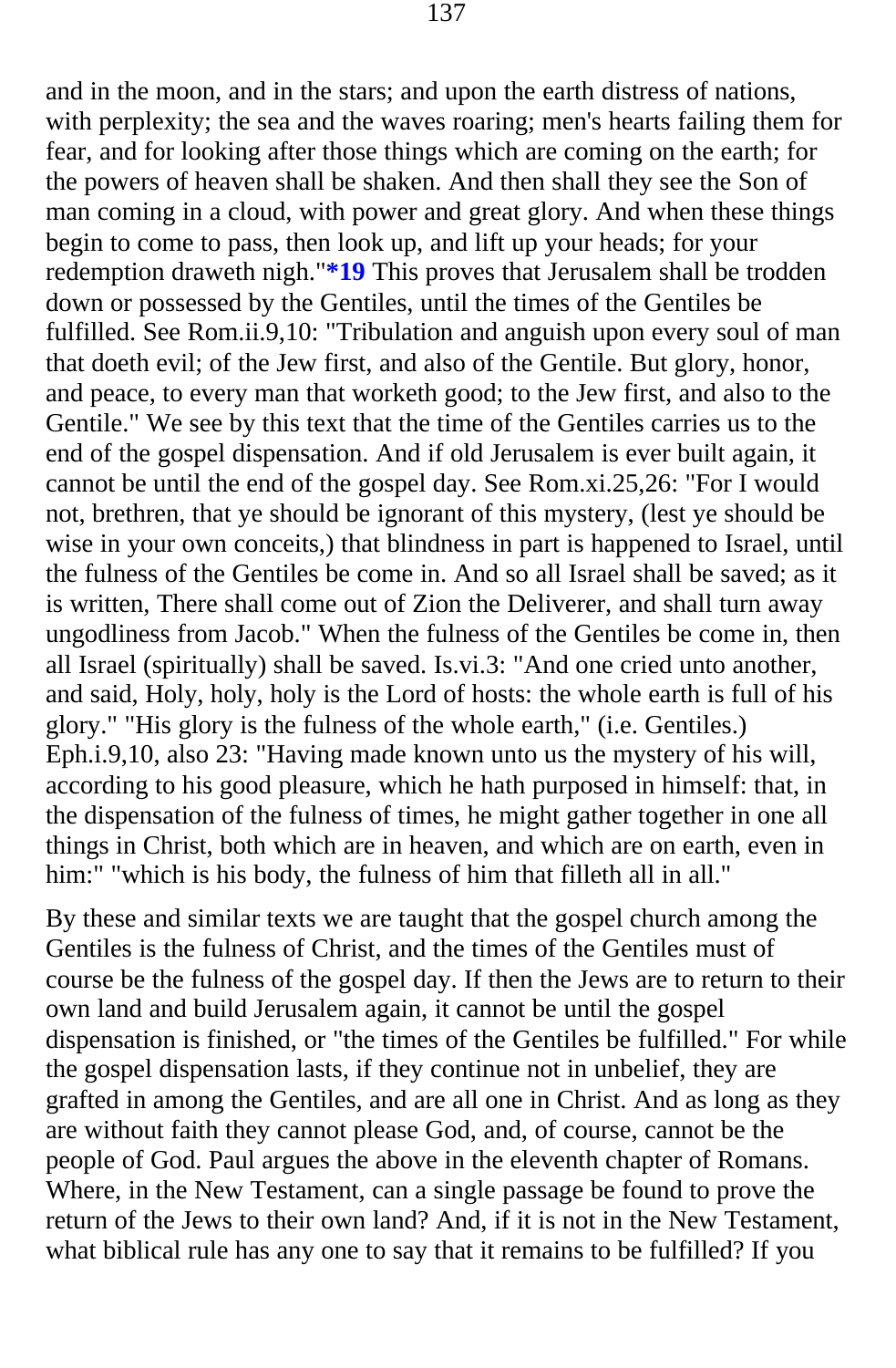say the Lord will set his hand again the second time to recover the remnant of his people, Is.xi.11, "And it shall come to pass in that day, that the Lord shall set his hand again the second time to recover the remnant of his people, which shall be left, from Assyria, and from Egypt, and from Pathros, and from Cush, and from Elam, and from Shinar, and from Hamath, and from the islands of the sea;" - if this means the Jews, then it was fulfilled in the return of the Jews from Babylon.

1. They were redeemed from Egypt. See Deut.vii.8, xv.15: "But because the Lord loved you, and because he would keep the oath which he had sworn unto your fathers, hath the Lord brought you out with a mighty hand, and redeemed you out of the house of bondmen, from the hand of Pharaoh king of Egypt." "And thou shalt remember that thou wast a bondman in the land of Egypt, and the Lord thy God redeemed thee: therefore I command thee this thing to-day." 1Chron.xvii.21: "And what one nation in the earth is like thy people Israel, whom God went to redeem to be his own people, to make thee a name of greatness and terribleness, by driving out nations from before thy people, whom thou hast redeemed out of Egypt?"

2. They were redeemed from Babylon. See Ezra ii.1: "Now these are the children of the province that went up out of captivity, of those which had been carried away, whom Nebuchadnezzar the king of Babylon had carried away unto Babylon, and came again unto Jerusalem and Judah, every one unto his city." Neh.i.8-10: "Remember, I beseech thee, the word that thou commandedst thy servant Moses, saying, If ye transgress, I will scatter you abroad among the nations: but if ye turn unto me, and keep my commandments, and do them, though there were of you cast out unto the uttermost part of the heaven, yet will I gather them from thence, and will bring them unto the place that I have chosen to set my name there. Now these are thy servants, and thy people, whom thou hast redeemed by thy great power, and by thy strong hand." Dan.ix.2,15: "In the first year of his reign I Daniel understood by books the number of the years, whereof the word of the Lord came to Jeremiah the prophet, that he would accomplish seventy years in the desolations of Jerusalem." "And now, O Lord our God, that hast brought thy people forth out of Egypt with a mighty hand, and hast gotten thee renown, as at this day, we have sinned, we have done wickedly." Micah iv.10: "Be in pain, and labor to bring forth, O daughter of Zion, like a woman in travail: for now shalt thou go forth out of the city, and thou shalt dwell in the field, and thou shalt go even to Babylon: there shalt thou be delivered; there the Lord shall redeem thee from the hand of thine enemies."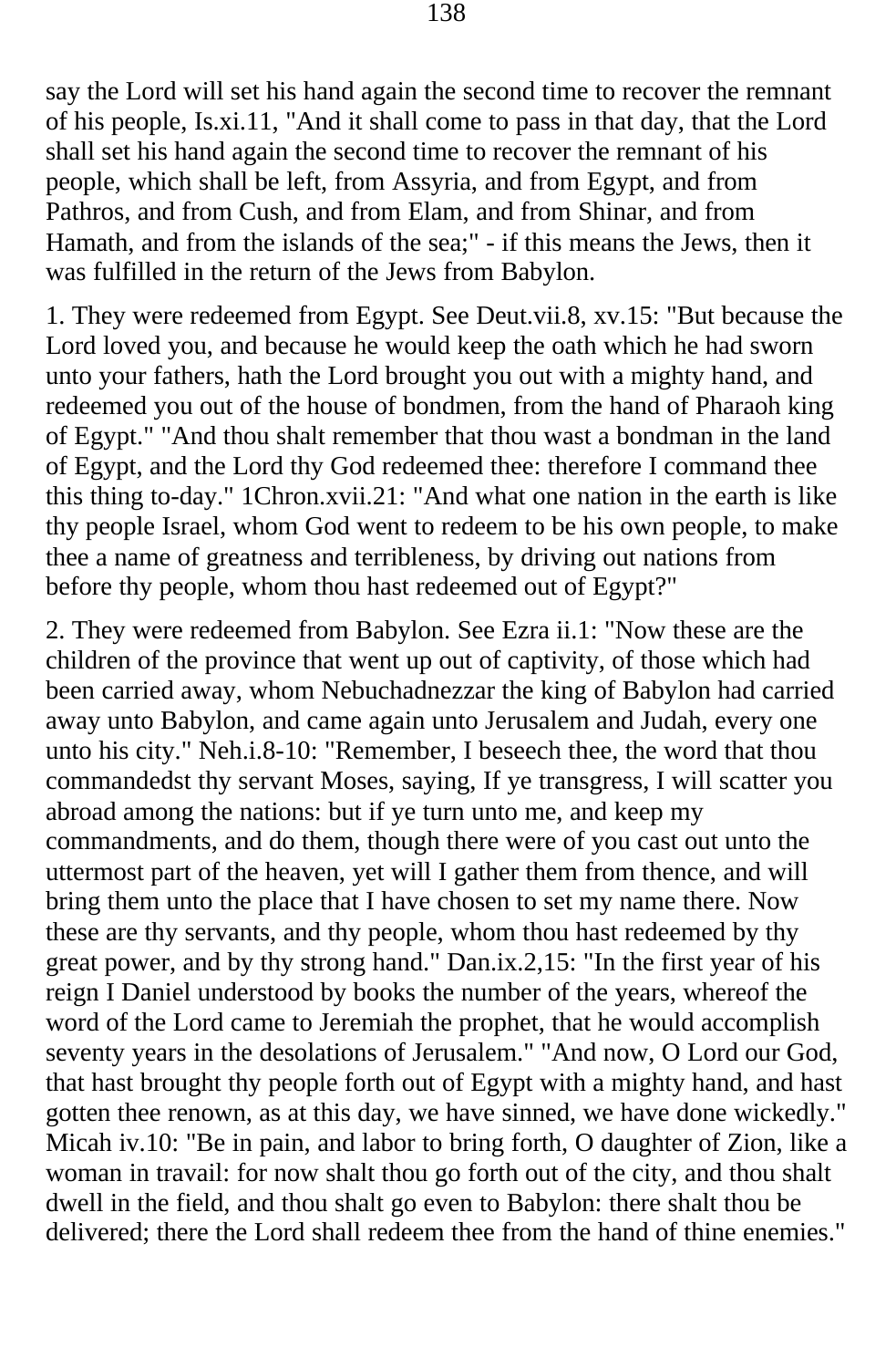If this means spiritual Israel, then why look for the Jews' return? True, God will redeem his people (spiritually) the second time: -

1. From Sin by regeneration through faith. Heb.ix.15: "And for this cause he is the mediator of the new testament, that by means of death, for the redemption of the transgressions that were under the first testament, they which are called might receive the promise of eternal inheritance." Titus ii.14: "Who gave himself for us, that he might redeem us from all iniquity, and purify unto himself a peculiar people, zealous of good works." Ps.cxxx.8: "And he shall redeem Israel from all his iniquities."

2. From Death by the power of God in the resurrection. Hosea xiii.14: "I will ransom thee from the power of the grave; I will redeem thee from death: O death, I will be thy plagues; O grave, I will be thy destruction; repentance shall be hid from mine eyes. Rom.viii.23: "And not only they, but ourselves also, which have the first-fruits of the Spirit, even we ourselves groan within ourselves, waiting for the adoption, to wit, the redemption of our body."

So let Messrs. Smith and Cambell take which horn of the dilemma they please. I have shown by the plain scripture, that the SON OF MAN must come at the time specified, Dan.viii.14: "And he said unto me, Unto two thousand and three hundred days; then shall the sanctuary be cleansed." And as it is the main object of these writers to try to support a "Millennium" before Christ's second coming, I challenge them all, or either, to prove it by the Bible, and nothing but the Bible; let them keep to the point.

WILLIAM MILLER.

Boston, March 15, 1840.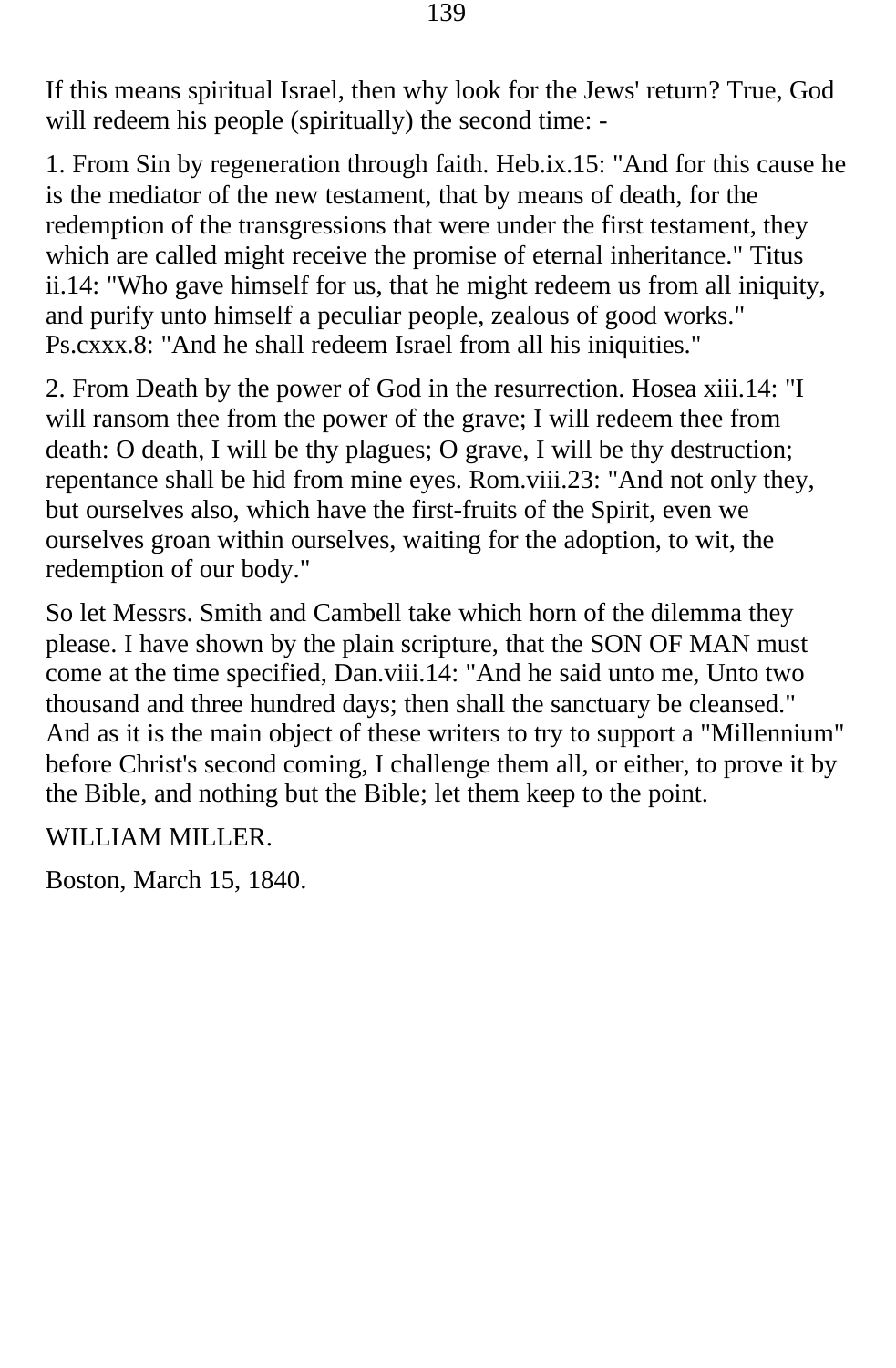# **Brief Review Of Dowling's Reply To Miller. No. I.**

DEAR BRO. HIMES: - I thank you for the book you sent me, - "Dowling's Reply to Miller." I was in hopes, when I read his introduction, we should have fair argument at least; yet when he gave his reasons for exposing my expositions, (as he calls them,) I had some fears that I had not found in him an honest, disinterested opponent.

"Were the doctrine of Mr. Miller established upon evidence satisfactory to my own mind, I would not rest till I had published in the streets, and proclaimed in the ears of my fellow-townsmen, and especially of my beloved flock, `"THE DAY OF THE LORD IS AT HAND!" Build no more houses! plant no more fields and gardens! forsake your shops and farms, and all secular pursuits, and give every moment to preparation for this great event! for in three short years this earth shall be burned up, and Christ shall come in the clouds, awake the sleeping dead, and call all the living before his dread tribunal.' It is not, therefore, in a captious spirit that the following pages are sent into the world, but in order to vindicate myself, as a minister of the gospel, from what would be a most criminal neglect in not sounding such an ALARM."

The amount of the above extract is simply this: he would disobey the positive command of Christ, "occupy till I come," and counteract a prophecy of the dear Savior, Luke xvii.28-30, "Likewise also as it was in the days of Lot: they did eat, they drank, they bought, they sold, they planted, they builded; but the same day that Lot went out of Sodom, it rained fire and brimstone from heaven, and destroyed them all: even thus shall it be in the day when the Son of man is revealed," - and be a fanatic. No danger, Mr. Dowling; with these motives, God will never call you to warn mankind: your wisdom would be folly with God. But I have read the work, and, if I am not in an "egregious error," I plainly saw that Mr. Dowling was laboring in an uphill business. It was like the prayer we heard in Boston last winter, when the speaker prayed to God, "begging that he would not suffer men to burn up their Bibles after 1843." I find it, also, to be full of the same spirit of boasting and bragging which we find in "Miller Overthrown," "Miller Exploded," "Boston Resolution," &c.; all of which are signs of the last days. See 2Tim.iii.1,2: "This know, also, that in the last days perilous times shall come; for men shall be lovers of their own selves, covetous, boasters, proud, blasphemers, disobedient to parents, unthankful,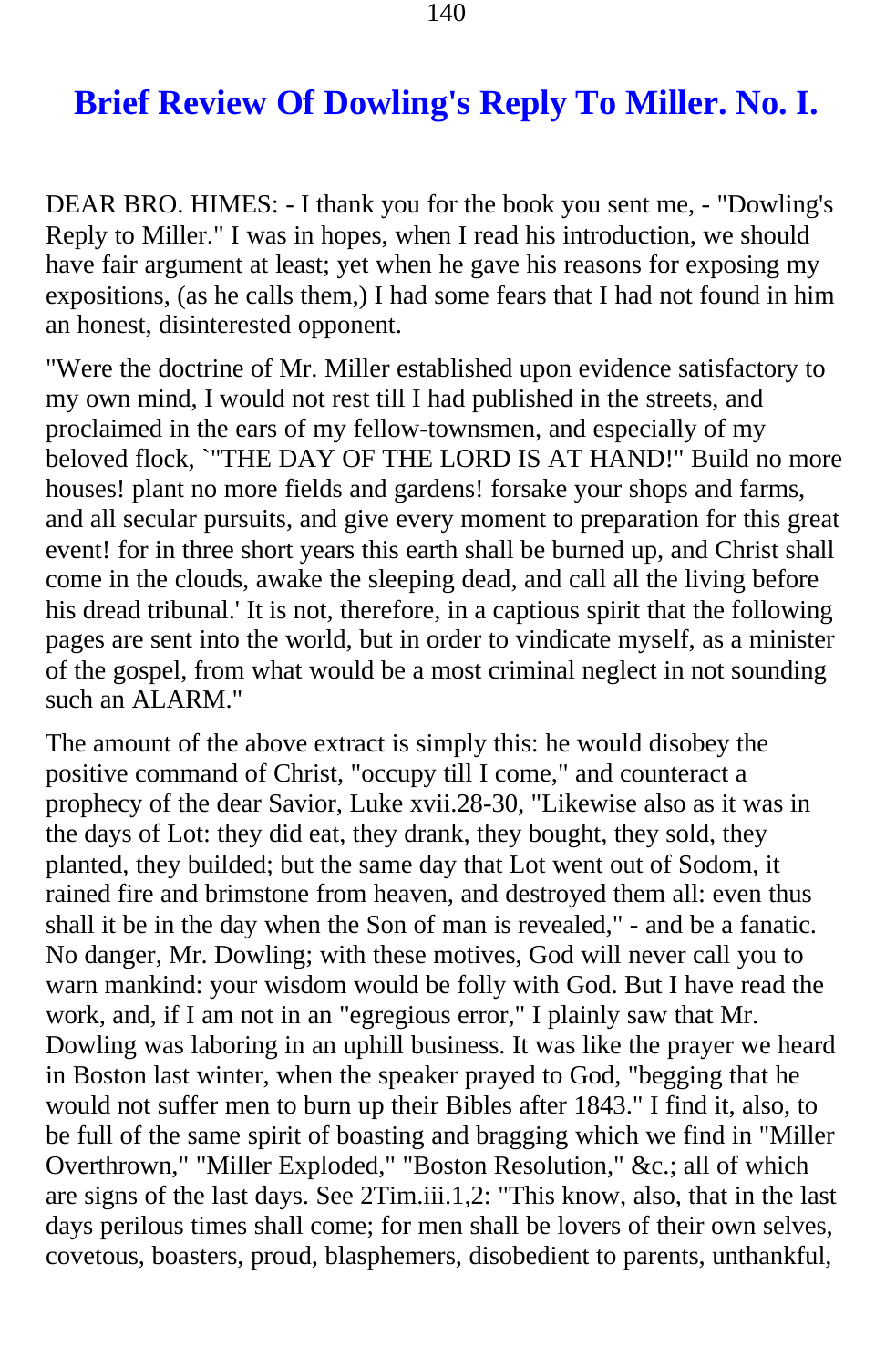unholy." Our great men were in trouble; therefore Mr. Dowling must throw darkness upon the Bible - he must preach up that men cannot understand the Bible unless we come to him or some other A.M. or a D.D. Let me here say, once for all, I do not despise good men who may have worn or now wear these titles. I do not despise learning; for of all things on earth which I ever beheld, a humble, learned man I truly love. But I do despise these baubles or titles, which have become too common in the christian world, which the Son of God never wore, and taught his followers to reject.

Mr. Dowling begins first with the seventy weeks; and, after shifting, twisting, and turning, he says, page 49, "Mr. Miller says the 490 years begin B.C. 457, which is correct. He says they end A.D. 33, which is also correct." This is all I ask. If it ended in 33, then 1810 would end in 1843. Let this part of the controversy be settled here. No matter when Christ died, it has nothing to do with the argument. We are then agreed that 70 weeks or 490 days were just fulfilled in 490 years, ending A.D. 33. So far we agree. In his next section, page 53, after quoting Daniel's vision, he then begins to confuse the minds of his readers, by quoting all the ancient and modern opinions of men; - he dares not stand on Bible alone. But I shall not follow him in his confusion of tongues. We wish to understand the question, Dan.viii.13, "For how long a time shall the vision last, the daily sacrifice be taken away, and the transgression of desolation continue, to give both the sanctuary and host to be trodden under foot?" Answer, "Unto two thousand three hundred days." With this translation, I have no difficulty. But what vision? I answer, the ram, he-goat, and little horn. Mr. Dowling, on pages 85 and 86, has endeavored to make people believe that I fix the rise of the little horn at the beginning of the vision. I cannot impute this to his ignorance; it cannot be less than a wanton disregard to truth; for he well knew I had applied the "little horn" to Rome pagan and papal. See page 59 of his own work. The text inquires, "For how long time shall the vision last?" not how long shall the little horn last? So all that he has said on that point is sheer duplicity, to blind, and draw his readers from the point at issue. The point at issue is, doth the vision contain any thing, or time, but the history of Antiochus, and the time he defiled the temple? I answer, it does; and every reader must see that it contains a part, if not all, of the Persian history, all of the Grecian, and all of the "little horn," which evidently includes Antichrist, which power is to end only with Christ's coming. See Dan.vii.21,22. 2Thess.ii.8. Remember the question: "For how long time shall the vision last?" The vision begins with the ram pushing westward, which is Persia warring against Grecia, according to Mr.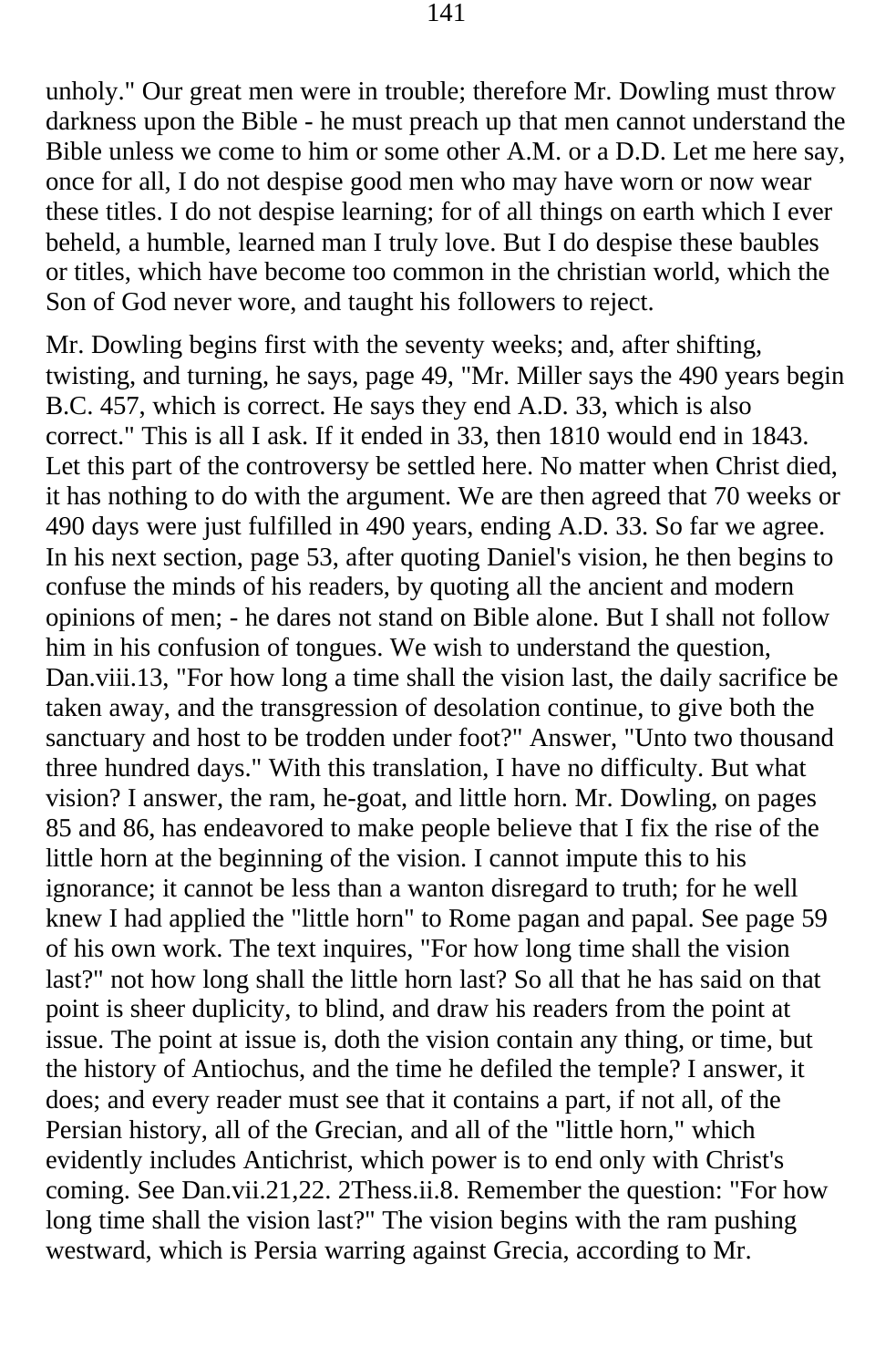Dowling's own showing. Then for him to say the answer only includes Antiochus Epiphanes, is a perversion of the question. It includes Grecia under Alexander, the four kingdoms into which his was divided, then another power, called a "little horn," when the transgression of the Jews should come to the full. See the instruction of the angel, Dan.viii.23-25: "And in the latter time of their kingdom, when the transgressors are come to the full, a king of fierce countenance, and understanding dark sentences, shall stand up. And his power shall be mighty, but not by his own power: and he shall destroy wonderfully, and shall prosper, and practise, and shall destroy the mighty and the holy people. And through his policy also he shall cause craft to prosper in his hand; and he shall magnify himself in his heart, and by peace shall destroy many: he shall also stand up against the Prince of princes: but he shall be broken without hand." Was this all done under Antiochus? was it not his own power which defiled the temple? Surely it was. But Mr. Dowling says this "little horn" means a person, not a kingdom. He says, "To this it may be replied, that while in most instances in this prophecy," and he ought to have said in every instance, "a horn does signify a kingdom, to assert that it does so in this case is begging the question." Is this your logic, Mr. Dowling? Suppose, sir, you write me a letter; in that letter you use the word "student" ten times - nine times you explain yourself to mean a "wise man;" would it be begging the question to call the tenth a "wise man?" And if my opponent called it "a fool," would he not be put upon his proof to show you meant in this isolated case "a fool?" And as Mr. Dowling has admitted my proof, and brought not a particle of proof from the Bible to support his assertion, I can safely rest my view, that it means the Roman kingdom, or that abomination spoken of by Christ, Matt.xxiv.15, which would destroy the city and sanctuary, the Jews as a people, and magnify himself, and stand up against Christ.

I shall now examine the evidence he has brought against the seventy weeks being a part of the vision. In this he evidently has tried to blind people's eyes, by hiding the truth and throwing dust.

"But the reader who has not read Mr. Miller's book will inquire, Does he place the date so far back without a shadow of a reason? I reply, I have read his third lecture very carefully, to discover whether he has any reason whatever for placing the commencement of the 2300 years at the same time as the commencement of the 70 weeks, and I can discover none, except a most singular inference he draws from the words in Dan.viii.21, `the man Gabriel, whom I had seen in the vision, at the beginning, touched me,' &c."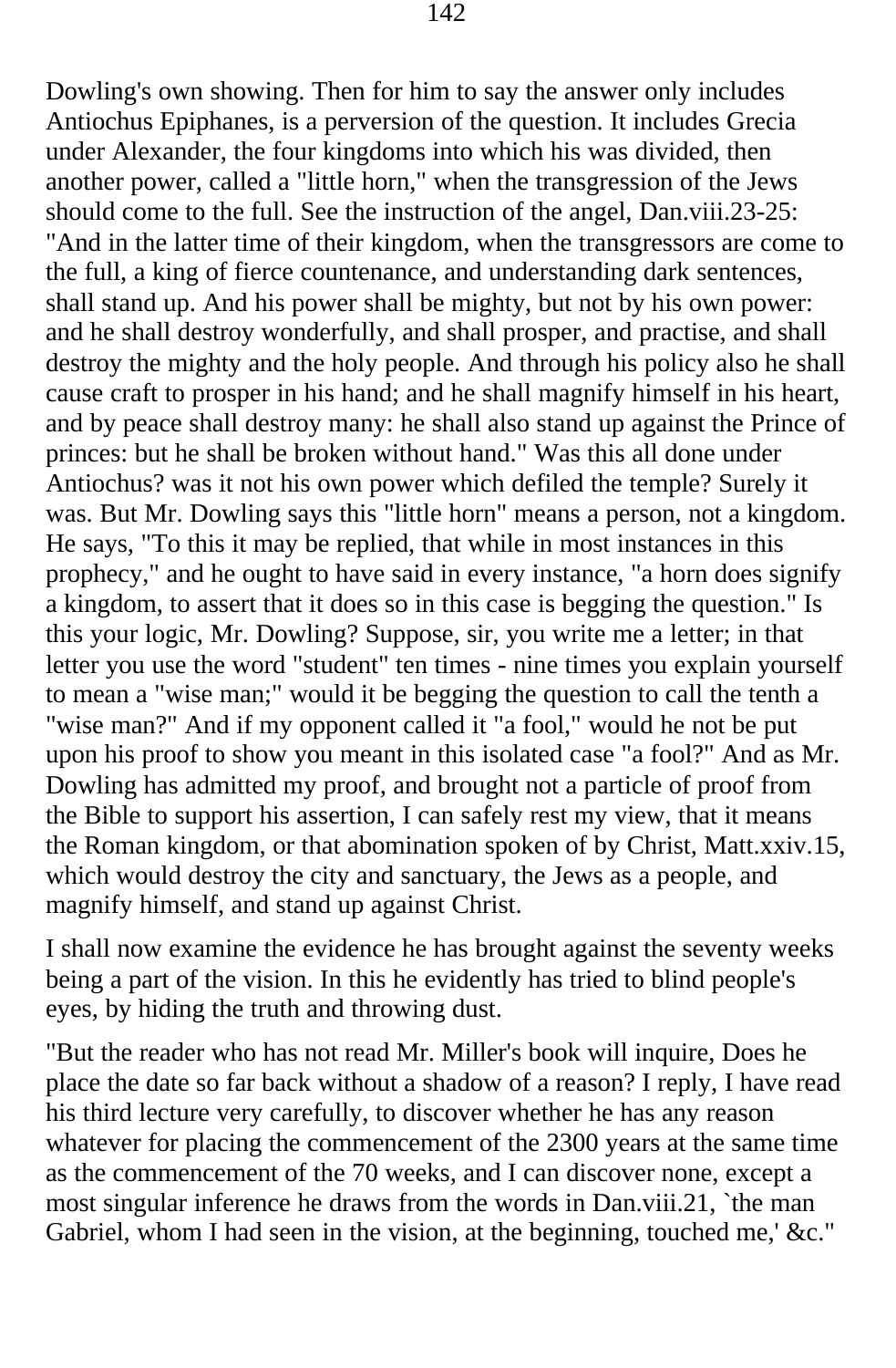He says I have brought no other proof but Dan.viii.21. Now let the reader turn to my lectures, page 57, twenty-second and twenty-third lines from the top. "Does not the angel say to Daniel, ix.23, [not viii. or ix.21,] Therefore understand the matter and consider the vision?" He has quoted a wrong verse, and then says the word "the" is not in the Hebrew; he dares not say the word "the" is not in the twenty-third and twenty-fourth verses, - "to seal up the vision," &c. You see, my dear reader, how your ministers will stoop to the meanest subterfuges to deceive you, and "cry peace." But not all of them. No: I bless God there are a few honest ones left yet. But this book is evidently got up to throw darkness upon the people, to misrepresent my views, and to clothe the scripture in a mantle of darkness.

In pages 84-86 he has misrepresented my views entirely: I have nowhere said the "little horn" began the vision, or had its rise until 158 years B.C., when the Grecians ceased to trouble the Jews, and the Romans began to work deceitfully. All his arguments, then, are founded on false premises. And I may well say the whole of his arguments are built upon false premises and conjectures. His four years, of which he attempts to make so much, has no effect on my system at all. I think Christ died A.D. 33. He thinks Christ died A.D. 29. But the end of the 70 weeks, he says, was A.D. 33. Very well, sir, this is all I ask; you may think what you please about Christ's death, it is the year I want, whether you reckon 453 and add 37, or reckon 457 and add 33. We agree it is 33, according to our chronology. And from the end of the 70 weeks I may reckon "backwards or forwards" as I please. Now, sir, if the instruction that Gabriel gives Daniel in the 9th chapter is concerning the vision of the 8th chapter, then I am right. If not, then I may be wrong.

Let all of our readers examine for themselves, and then their blood must be on their own heads. I wish not to deceive any - nor be deceived. I ask the reader to read Daniel viii.16-19; then read Daniel ix.21 to 24; and determine for himself what "vision" the angel came to make Daniel understand, and what "vision and prophet or prophecy" would be sealed up by the 70 weeks. This is the turning point, and Mr. Dowling knows it, or he would never have tried so hard to misquote and darken my arguments, which he will not call "arguments," and by which expression he has discovered his prejudice, and his unfitness to review any serious or candid work. "Let no man deceive you by any means."

WILLIAM MILLER.

Low Hampton, July 13, 1840.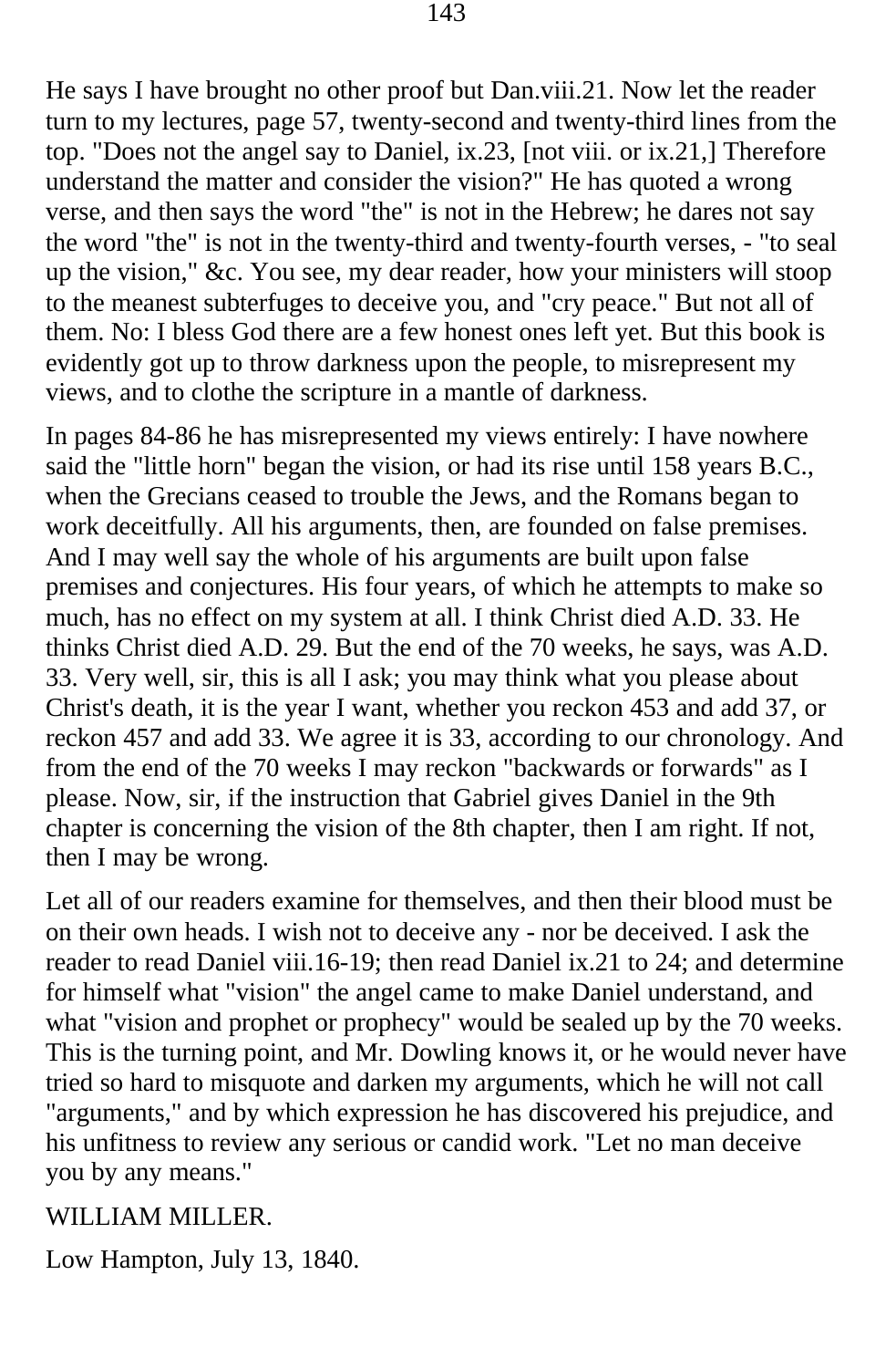# **Review Of Dowling. No. II.**

DEAR BRO. HIMES: - I am pained to the heart when I see the deceit and art that are used at the present day to lull the church to sleep and deceive souls. Yes, I see even those who profess to be servants of Christ and lovers of souls, taking sides with the scoffer, and ridiculing and treating with contempt an important doctrine of the Bible, which has eternal consequences hanging upon a right understanding and a just appreciation of its truth. Of all the writers which I have seen, none is equal to "John Dowling, A.M., pastor of the Pine-street Baptist church, Providence, R.I." He, in my opinion, will be the means of sinking more souls into perdition, than your "Parsons Cooke, Whittemore, Skinner, Cobb, Thomas," and all the host of scoffers put together. For they have only prompted men to read and hear with more attention and profit. But Dowling steals upon men in that sly, deceitful, and artful manner, that they are chilled before they know it, and poisoned with a noxious vapor by the air they breathe. The effects will be easily seen, wherever Dowling's work is read and believed: the Bible will be neglected, reformations will cease, and indifference succeed.

Permit me, now, in a farther review of this work, to examine a few of his main attacks on my "four pillars," as he calls them. 1. The 2300 days, Dan.viii.13,14. This he has endeavored to destroy, root and branch; and if his assertion were evidence, I would give it up; but to a rational and free mind it is not sufficient. He begins with the 70 weeks, at the last end of my argument. (He calls it no argument.) You may inquire why he begins with the seventy weeks. This is very evident; - he wishes to avoid the main argument. And first, he asserts, over and over again, that I am ignorant. This would throw some dust in the reader's eyes. What is his final conclusion? I answer - he finally concludes, that 70 weeks were fulfilled in 490 years, and ended A.D. 33. Ignorant as I am, we agree in this to a charm. Very well. What is his next argument? His next argument of any bearing or force is, that "the vision of the ram and he-goat" was Antiochus Epiphanes. Here, he is very careful to keep out of sight my argument that the three visions, had at three several times, are but one prophecy: Nebuchadnezzar's dream, Daniel ii.26-45; also Daniel vii.; and then Daniel viii., the ram and he-goat. My argument was, that these three visions are but one prophecy. "The dreams are the same," as Joseph said to Pharaoh. And if this be true, then the little horn, instead of being Antiochus, must be the Roman kingdom.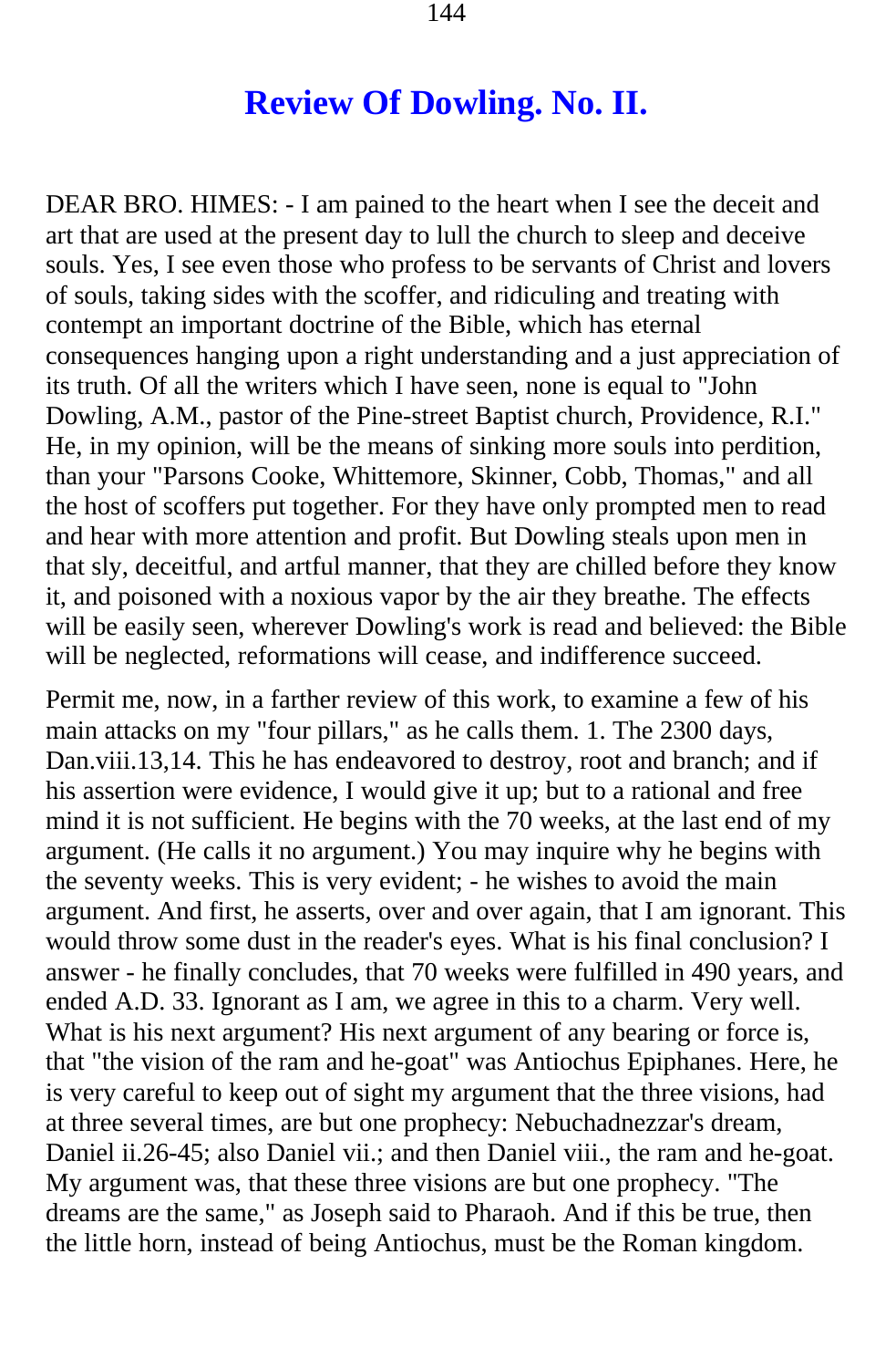This would be natural; and then, to be consistent, all the proof that I should be under any obligation to show would be the agreement between the little horn and the Roman kingdom. The little horn in the 7th chapter is explained to mean the fourth or Roman kingdom. See Dan.vii.7,8. And what rule has Mr. Dowling to apply the same "little horn," in the next vision, to some other kingdom, when the inspired writer has nowhere told us he meant another kingdom, but the reverse? See Dan.viii.1: "After (or like) that which appeared unto me at the first." Then he sees the vision of the Medes and Persians; (compare Dan.vii.5, with viii.3,4;) then of the Grecian, Dan.vii.6, with viii.5-8. Then the little horn answers to the fourth kingdom. Now let us compare Daniel vii.7,8, with viii.9,10. The first was "dreadful, and terrible, and strong exceedingly." The other "waxed exceeding great towards the south, towards the east, and towards the pleasant land." The first "devoured, brake in pieces, and stamped the residue with the feet of it." The next, "It cast down some (or residue) of the host and stars to the ground, and stamped upon them." The first, Dan.vii.21, "made war with the saints and prevailed against them." The other "waxed great against the host of heaven." The first "shall speak great words against the Most High," Dan.vii.25. The last, "Yea, he magnified himself against the Prince of the host." The Roman kingdom is described by Moses, Deut.xxviii.49,50, as "a nation of fierce countenance," "a nation whose tongue thou shalt not understand." Daniel says this little horn is "a king of fierce countenance and understanding dark sentences." The first, Dan.vii.25,26: "And he shall speak great words against the Most High, and shall wear out the saints of the Most High, and think to change times and laws: and they shall be given into his hand until a time, and times, and the dividing of time. But the judgment shall sit, and they shall take away his dominion, to consume and to destroy it unto the end." Now, viii.24,25: "And his power shall be mighty, but not by his own power: and he shall destroy wonderfully, and shall prosper, and practise, and shall destroy the mighty and the holy people. And through his policy also he shall cause craft to prosper in his hand; and he shall magnify himself in his heart, and by peace shall destroy many: he shall also stand up against the Prince of princes; but he shall be broken without hand."

Surely, Mr. Dowling, this is an argument that you cannot guess away; nor can all the magicians, astrologers, sorcerers and soothsayers of Babylon confute it.

The next argument Mr. Dowling brings is, "that he does not regard the 2300 evenings and mornings as prophetical days or years," page 84. What do I care what he regards? Shall we crouch and fawn to his dogmatism? No, my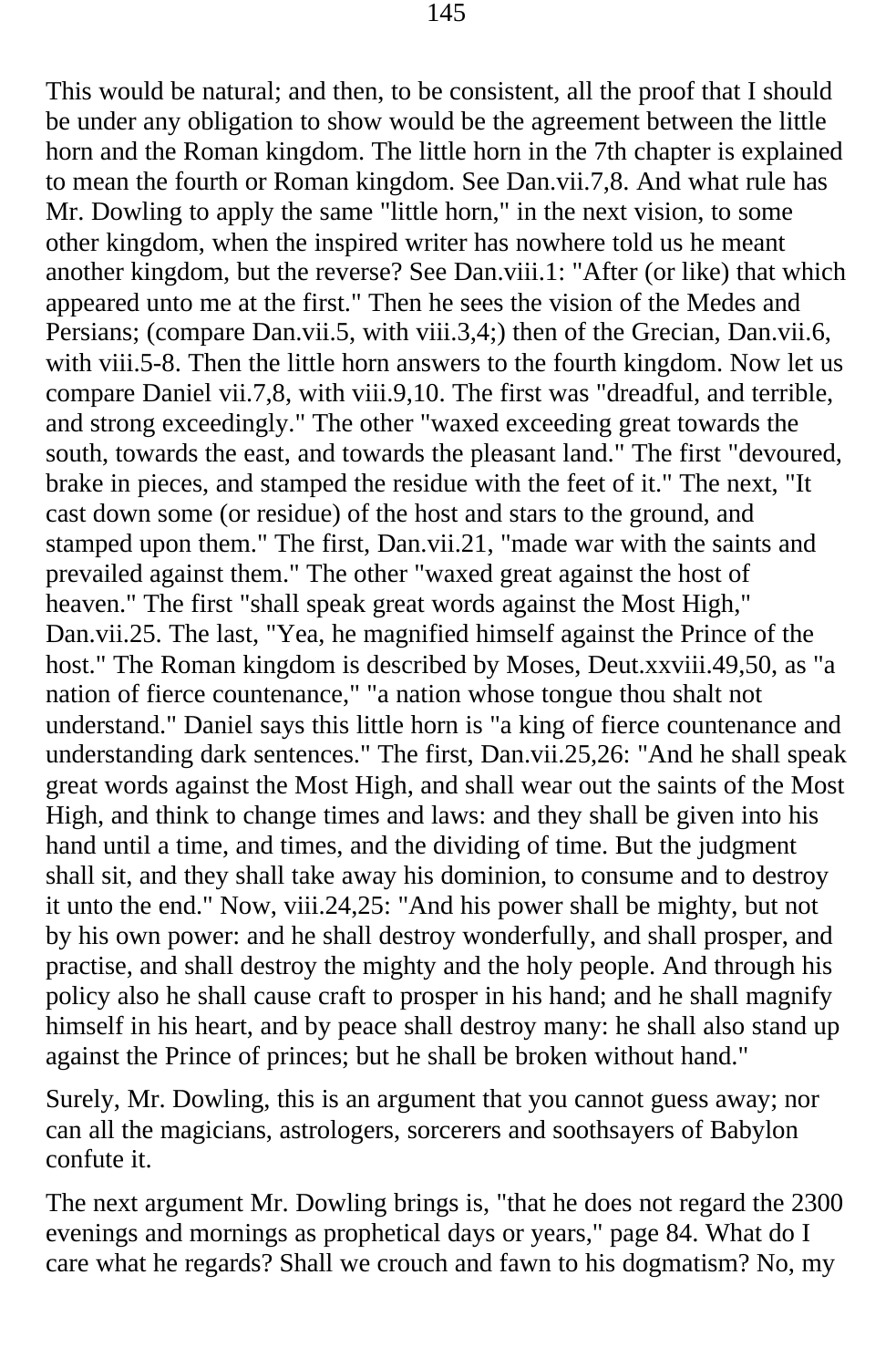dear reader; if you have read my lectures, you know I have proved as clearly that the 70 weeks is a part of the vision, as he has proved that the 70 weeks were 490 years. And if 490 years were included in the same vision, (see Dan.ix.23,24,) then of course his 3 years and 55 days, and all his long struggle on that point, is but wind. For the question is, as he has shown, page 70, - "For how long a time shall the vision last?" I answer, as he says, page 71, "Unto two thousand and three hundred days." But what was to be done in the vision? The text says, as Mr. Lowth translates it, "The daily sacrifice be taken away, and the transgression of desolation continue." What does Daniel say about taking away daily sacrifice and the transgression of desolation continuing? Dan.xii.11: "And from the time that the daily sacrifice shall be taken away, and the abomination that maketh desolate set up, there shall be a thousand two hundred and ninety days." Here, Mr. Dowling, are 1290 days, and you acknowledge, page 71, that these are probably years; where then are your "1150 evenings and mornings?" A lame conclusion, poor logic, this! What else must be done in the vision? "To give both the sanctuary and host to be trodden under foot." What do Daniel and John say about treading under foot? Dan.vii.7,19,25: "After this I saw in the night visions, and behold, a fourth beast, dreadful and terrible, and strong exceedingly; and it had great iron teeth: it devoured and brake in pieces, and stamped the residue with the feet of it; and it was diverse from all the beasts that were before it; and it had ten horns. Then I would know the truth of the fourth beast, which was diverse from all the others, exceeding dreadful, whose teeth were of iron, and his nails of brass; which devoured, brake in pieces, and stamped the residue with his feet. And he shall speak great words against the Most High, and shall wear out the saints of the Most High, and think to change times and laws: and they shall be given into his hand until a time, and times, and the dividing of time." Rev.xi.2: "But the court which is without the temple, leave out, and measure it not; for it is given unto the Gentiles: and the holy city shall they tread under foot forty and two months."

These times spoken of in Daniel and Revelation mean 1260 years, he admits, on page 71. Where then is your 1150 common days, Mr. Dowling? Is there no argument in this? The argument about the little horn, page 86, "Placing the little horn which was to spring from the head of the goat, before the time when the goat began to exist," which he charges me as having done, is a subterfuge too base to be replied to, and an argument too silly to need a serious answer. The vision began 457 B.C., not the little horn.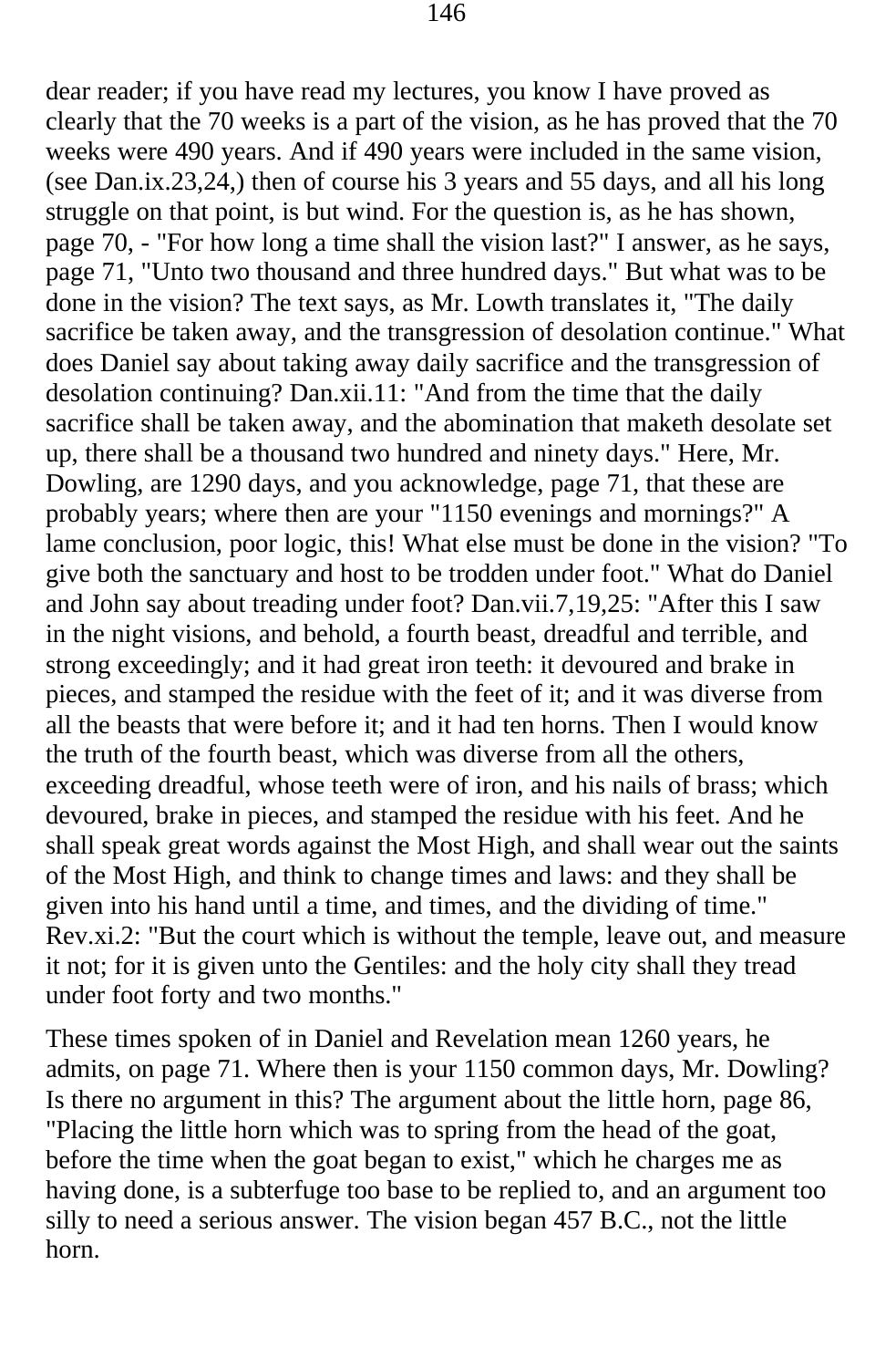If Mr. Dowling's cause is so weak that he must descend to such misrepresentations, and contradictory arguments, I would advise him to apply to the Boston clergy for a "resolution" in his favor, or to get a few more puffs from the "Watchman" and "Secretary," to sustain him in his inconsistent course!

I have removed the principal difficulties that he has thrown in the way of sincere seekers after truth, and now take my leave of the work.

WILLIAM MILLER.

Low Hampton, July 18,1840.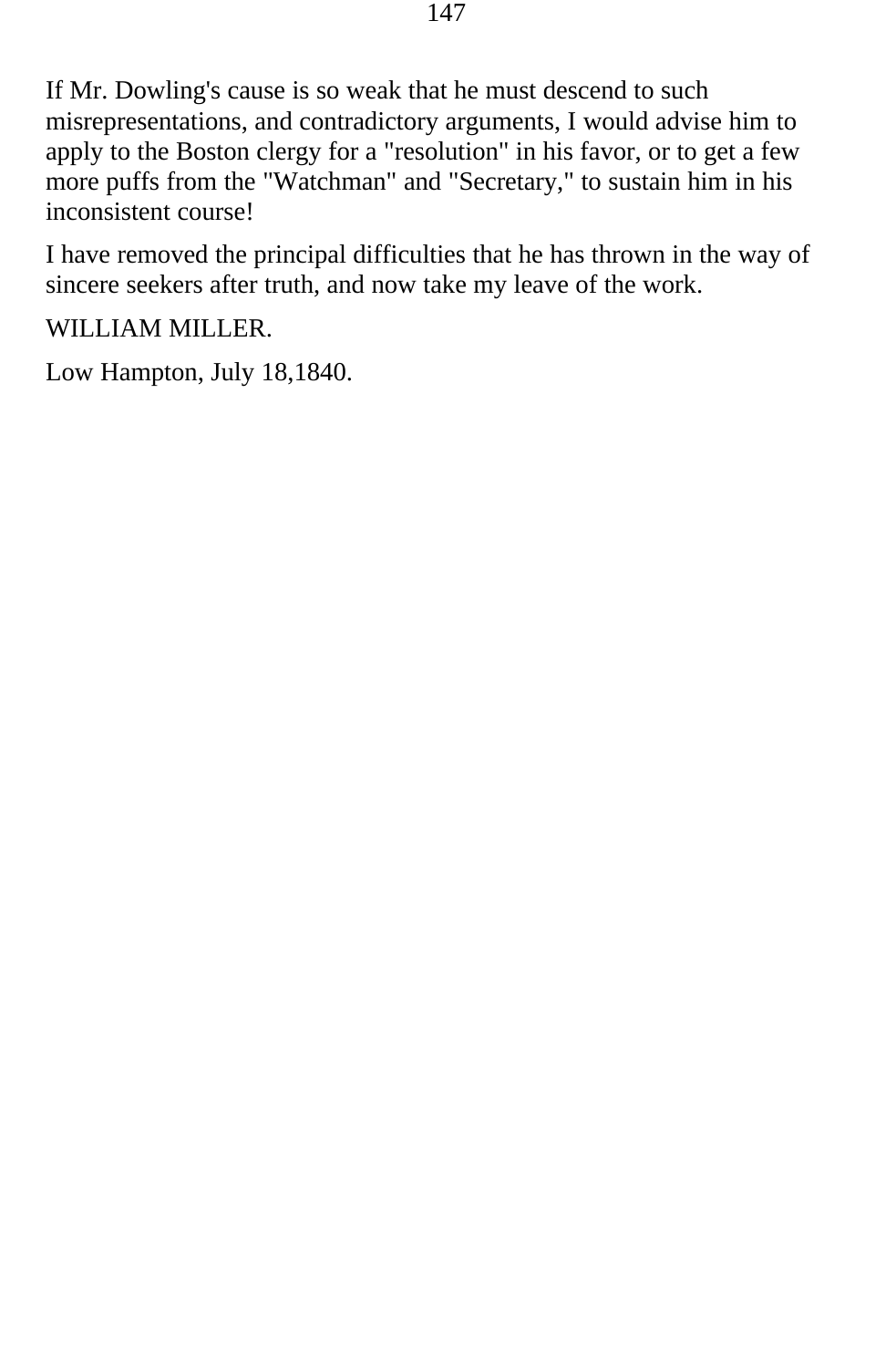## **Brief Review Of S. Cobb's Lectures On The "Miller Mania."**

THE Rev. S. Cobb, of Waltham, Mass., some time last year gave a course of lectures to the Universalist society in that town, and has since published them in the "Christian Freeman," under the caption of the "Miller Mania." The following passing notice of them, by brother Miller, will give the reader some idea of their merit.

DEAR BRO. HIMES: I have by your politeness received Rev. S. Cobb's Lectures on the "Miller Mania." I think a few such lectures would do good among the followers of Universalism here. For they have been taught here that Christ will never come again to the earth, that his second coming was at Jerusalem; and Mr. Cobb has admitted that the "glorious appearing of the great God and our Savior Jesus Christ" is yet future. He has also admitted that Paul, in 1Thess.iv.16, means a coming that is yet future. Admitting these two passages to apply to the future coming of Christ, it follows, of course, that all Mr. Miller claims may be true; for the passages of like import and expression must have a like meaning. 1st. Take Titus ii.13: "Looking for that blessed hope and the glorious appearing of the great God and our Savior Jesus Christ." Then the text in Heb.ix.28 must have a similar meaning and the same fulfilment. "So Christ was once offered to bear the sins of many; and unto them that look for him (looking for, says Paul to Titus) shall he appear (glorious appearing) the second time (first time was when he was offered, second time will be when he comes to bless his people and consummate their hopes) without sin unto salvation." Where then can his coming to Jerusalem be placed? It cannot be his first, for that was before. It cannot be his second, for that is the one we are looking for, and yet in the future. Can Mr. Cobb get a space between one and two? Try again, my dear sir; it is a difficult task, but try again; you can wrest the scripture. A desperate cause needs a desperate effort.

Again; let Mr. Cobb compare 1John ii.28: "And now, little children, abide in him; that when he shall appear we may have confidence, and not be ashamed before him at his coming." Was this written before Jerusalem was destroyed? Be careful, Mr. Cobb; you may yet prove that John was dead before Jerusalem was destroyed, and if so, your theory all goes to the wind. If, then, this text from John's epistle was written twenty years after Jerusalem was destroyed, then his appearing must be in the future. And why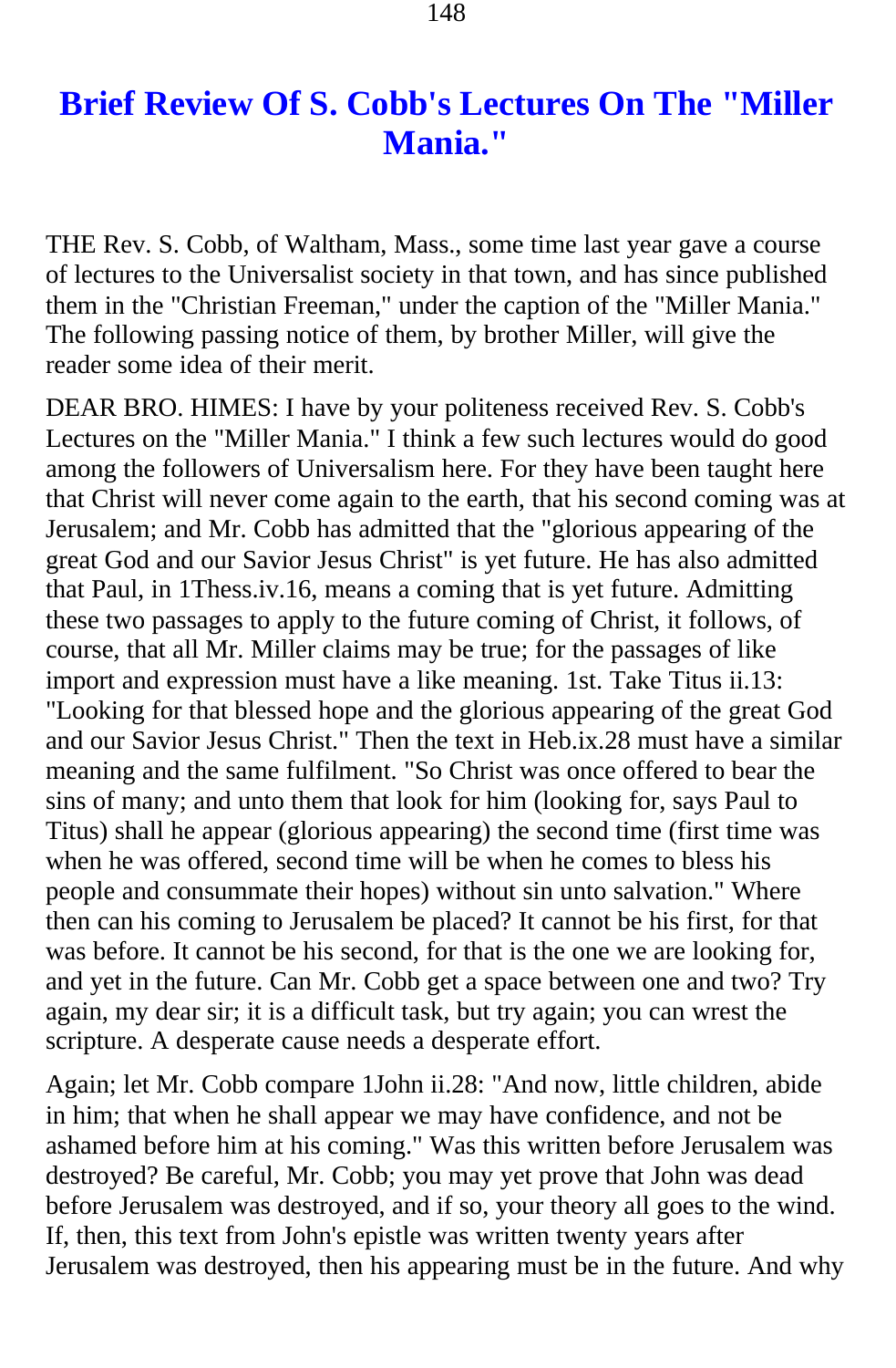this caution, "Little children, abide in him," &c.? How is this? who can be ashamed before him at his coming, if all will be happy and holy? This text does favor my views, surely. "Some to shame and everlasting contempt."

Mr. Cobb admits that 1Thess.iv.16, "For the Lord himself shall descend from heaven with a shout, with the voice of the archangel, and with the trump of God; and the dead in Christ shall rise first," is a future coming of Christ. This is admitting the whole ground; for the following verses, to the fourth verse of the fifth chapter, - "Then we which are alive and remain shall be caught up together with them in the clouds, to meet the Lord in the air; and so shall we ever be with the Lord. Wherefore, comfort one another with these words. But of the times and the seasons, brethren, ye have no need that I write unto you. For yourselves know perfectly, that the day of the Lord so cometh as a thief in the night. For when they shall say, Peace and safety, then sudden destruction cometh upon them, as travail upon a woman with child; and they shall not escape," - must mean the same coming. And three things are plain and obvious:

1. The duty of brethren to comfort one another with talking and preaching this doctrine of Christ's coming, which Mr. Cobb opposes.

2. That the brethren have no need that he write of the times and seasons, for they very well knew, yes, they perfectly knew, that the day of the Lord would come as a thief in the night, to some, and they would be destroyed, and should not escape. I ask, how did they know this thing? I answer, by Christ's words. Matt.xxiv.38-44: "For as in the days that were before the flood, they were eating and drinking, marrying and giving in marriage, until the day that Noe entered into the ark, and knew not until the flood came and took them all away: so shall also the coming of the Son of man be. Then shall two be in the field; the one shall be taken, and the other left. Two women shall be grinding at the mill; the one shall be taken, and the other left. Watch, therefore; for ye know not what hour your Lord doth come. But know this, that if the good man of the house had known in what watch the thief would come, he would have watched, and not have suffered his house to be broken up. Therefore be ye also ready: for in such an hour as ye think not the Son of man cometh." Mark xiii.32-37: "But of that day and that hour knoweth no man, no, not the angels which are in heaven, neither the Son, but the Father. Take ye heed, watch and pray: for ye know not when the time is. For the Son of man is as a man taking a far journey, who left his house, and gave authority to his servants, and to every man his work, and commanded the porter to watch. Watch ye, therefore: for ye know not when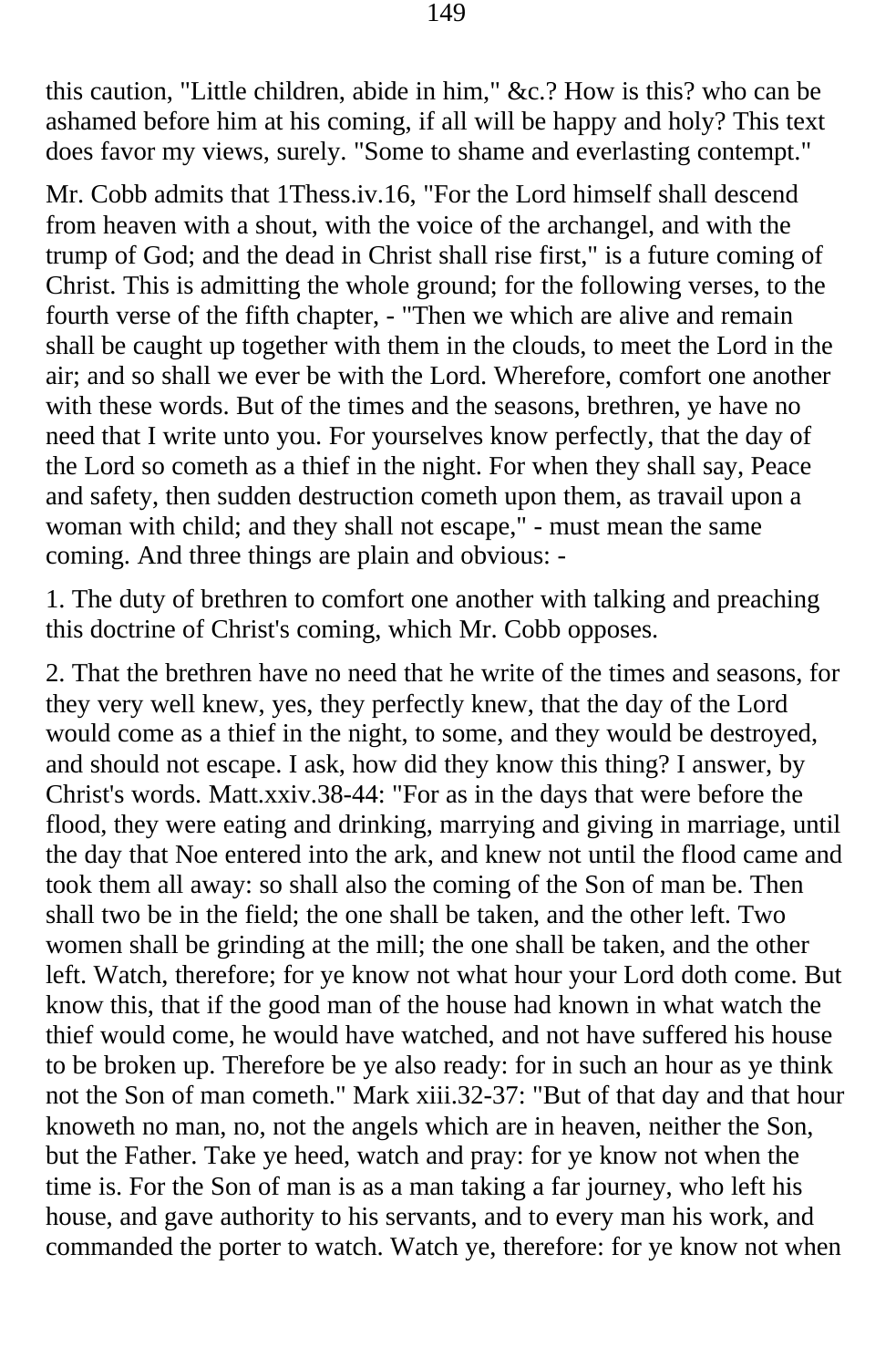the master of the house cometh; at even, or at midnight, or at the cockcrowing, or in the morning: lest, coming suddenly, he find you sleeping. And what I say unto you, I say unto all, Watch." Luke xii.35-40: "Let your loins be girded about, and your lights burning; and ye yourselves like unto men that wait for their lord, when he will return from the wedding; that, when he cometh and knocketh, they may open unto him immediately. Blessed are those servants whom the lord, when he cometh, shall find watching; verily, I say unto you, that he shall gird himself, and make them to sit down to meat, and will come forth and serve them. And if he shall come in the second watch, or come in the third watch, and find them so, blessed are those servants. And this know, that if the good man of the house had known what hour the thief would come, he would have watched, and not have suffered his house to be broken through. Be ye, therefore, ready also: for the Son of man cometh at an hour when ye think not." By these texts they knew it perfectly. And this proves, beyond a reasonable doubt, that Christ in Matthew had reference to a yet future coming, according to Mr. Cobb's own admission.

3. That those who say "peace and safety" are the ones that will be destroyed. And "when they shall say it," we know that the time is at hand when they shall be destroyed, and that suddenly.

Here we have a strong evidence that the coming of the Lord, according to Mr. Cobb's own concession, is near at hand. See "Christian Freeman," vol.i. No.43, p.1.2d col.: "And the accomplishment of the great and glorious purpose of God, in the resurrection of all men from the dead, is also in a few instances called the coming of Christ; as in 1Thess.iv.16: "For the Lord himself shall descend from heaven with a shout, with the voice of the archangel, and with the trump of God; and the dead shall rise in Christ first." And in whom, I inquire, will they rise next? The Bible says, "And the dead in Christ shall rise first." But Mr. Cobb can transpose and say, "And the dead shall rise in Christ first." This wresting of scripture to suit our own creed would make even the notorious Whittemore blush. But this is proving 2Peter iii.16, - "As also in all his epistles, speaking in them of these things; in which are some things hard to be understood, which they that are unlearned and unstable wrest,, as they do also the other scriptures, unto their own destruction," - to be fulfilled, and completes Paul's sign, "For when they shall say, Peace and safety, then (at that time) sudden destruction cometh upon them, as travail upon a woman with child, (surely the Universalists are in great trouble,) and they shall not escape." This "great and glorious purpose of God" is what I am trying to prove. Mr. C., why in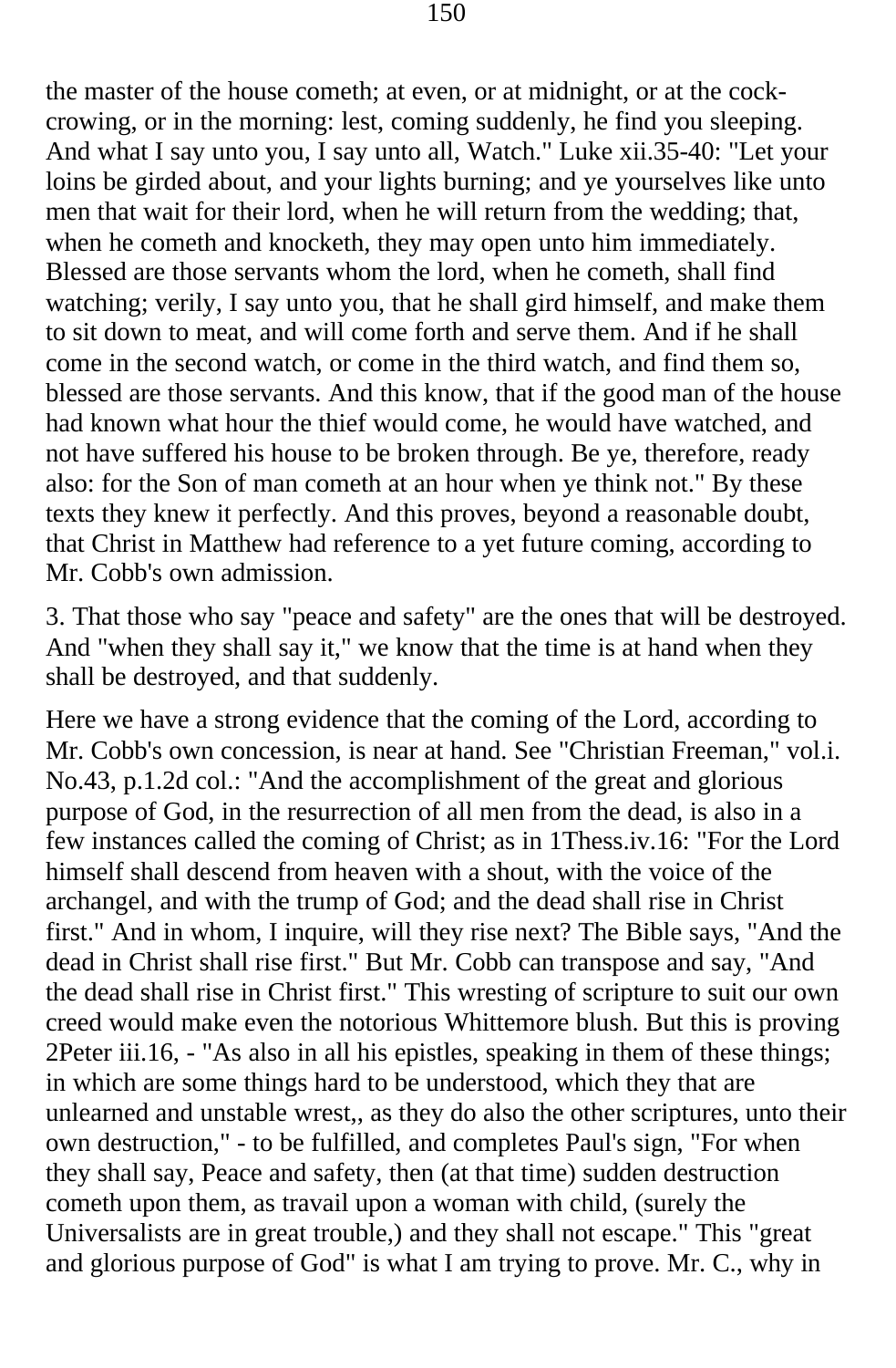so much trouble, then? Do you not like to have the "glorious purpose" of God done? Why so much perplexity and distress? The "glorious purpose of God" will be done in earth as in heaven. "Ah! yes, Oh! Oh!! that is what I am afraid off," said the guilty man. You are safe, and need have no fear; why are you all in such a bluster?

Again; in the introduction to his first lecture, Mr. Cobb has tried to make out that I am governed by some corrupt motive, such as vain-glory, marvellousness, design to deceive, &c. This shows the true character of the man. No man can have an honest motive in writing or giving his views of scripture. Why not? Because he judges out of his own heart, and from his own conduct. And as he does not pretend to know me personally, of course his judgment must proceed from his knowledge of his own motives, (James iv.12;) and as such a course was not called for to put down an error, so easily disposed of, as he says, it cannot but satisfy every thinking mind that he had grappled with arguments too powerful for him to encounter, without the aid of misrepresentation and lying, to prejudice his hearers and blind their judgment. This mode of beginning a religious discourse is calculated to destroy all confidence in the man, as a Christian or an honest opponent.

Again; his main argument is that all judgment was fulfilled at Jerusalem. And this view of our Savior's predictions, hatched up between our D.D.s' standard authors on the one part, and Universalists, or modern Deists, or scoffers, on the other part, has produced a doctrine which will be the means of carrying thousands of the unthinking part of the world to endless ruin. All that Mr. Cobb does is to bring one of these D.D.s to prove his point; no matter what the Bible may say, one of these will put down all the Bible in the world. They feed on all rotten carcasses, and will find themselves in the end where John has placed them, Rev.xxii.18,19, and 15: "For I testify unto every man that heareth the words of the prophecy of this book, if any man shall add unto these things, God shall add unto him the plagues that are written in this book; and if any man shall take away from the words of the book of this prophecy, God shall take away his part out of the book of life, and out of the holy city, and from the things which are written in this book. For without are dogs, and sorcerers, and whoremongers, and murderers, and idolaters, and whosoever loveth and maketh a lie." This hobby of the Universalists has been confuted a thousand times; yet they will harp on a broken string their discordant notes, to lull mortals to sleep, and to prevent the lost children of men from hearing the midnight cry and preparing for judgment.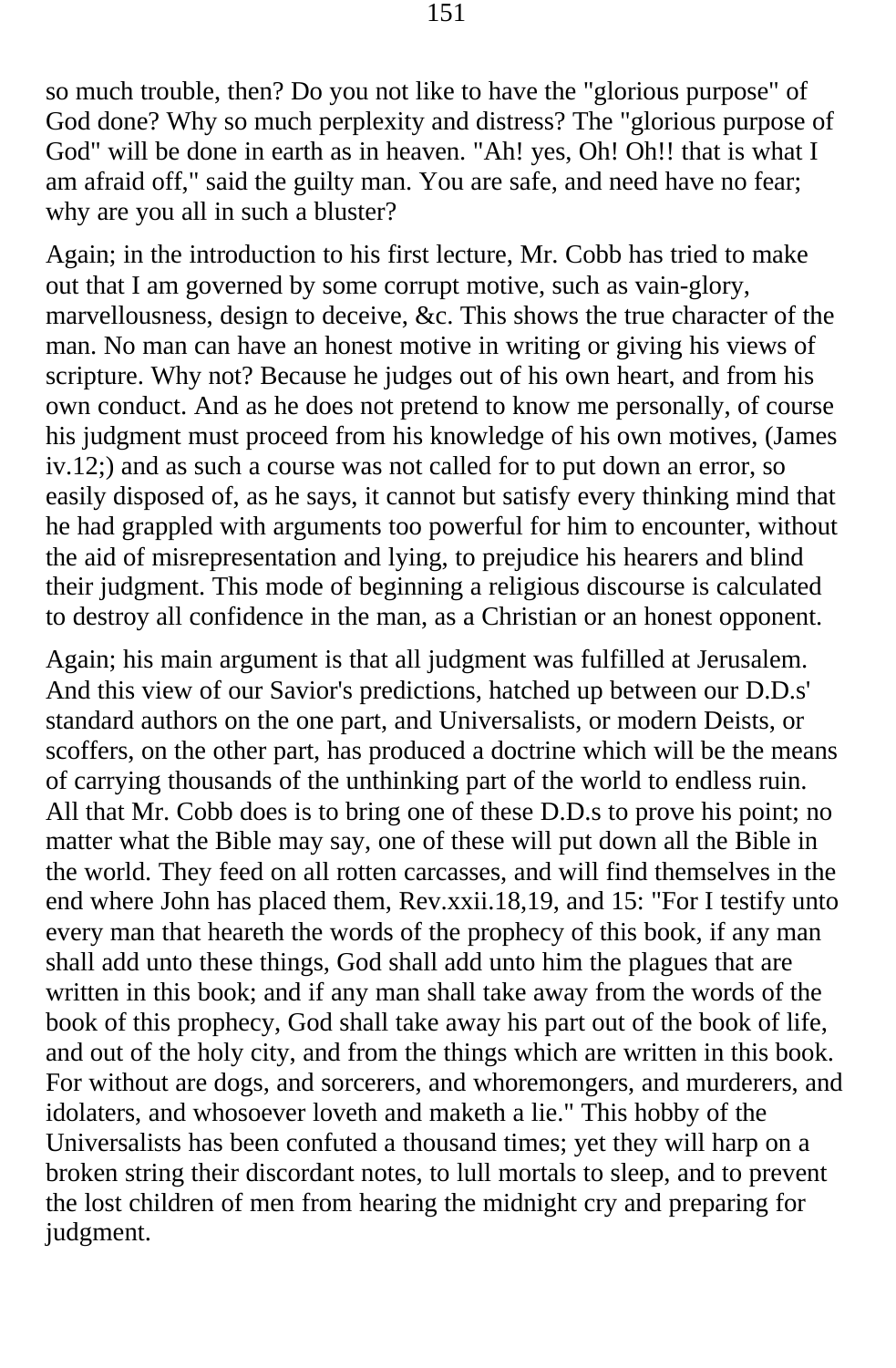I will confute them once more. Acts xvii.30-32: "And the times of this ignorance God winked at; but now commandeth all men everywhere to repent: because he hath appointed a day in the which he will judge the world in righteousness by that man whom he hath ordained; whereof he hath given assurance unto all men, in that he hath raised him from the dead. And when they heard of the resurrection of the dead, some mocked; and others said, We will hear thee again of this matter." This judgment day is at the resurrection, evidently; and this day is appointed, and I am showing the appointed time. Amos iii.7: "Surely the Lord God will do nothing, but he revealeth his secret unto his servants the prophets;" and I have plainly shown that he has so done it, Phelps, Cambell, Skinner and Whittemore to the contrary notwithstanding.

WILLIAM MILLER.

Low Hampton, Aug. 1, 1840.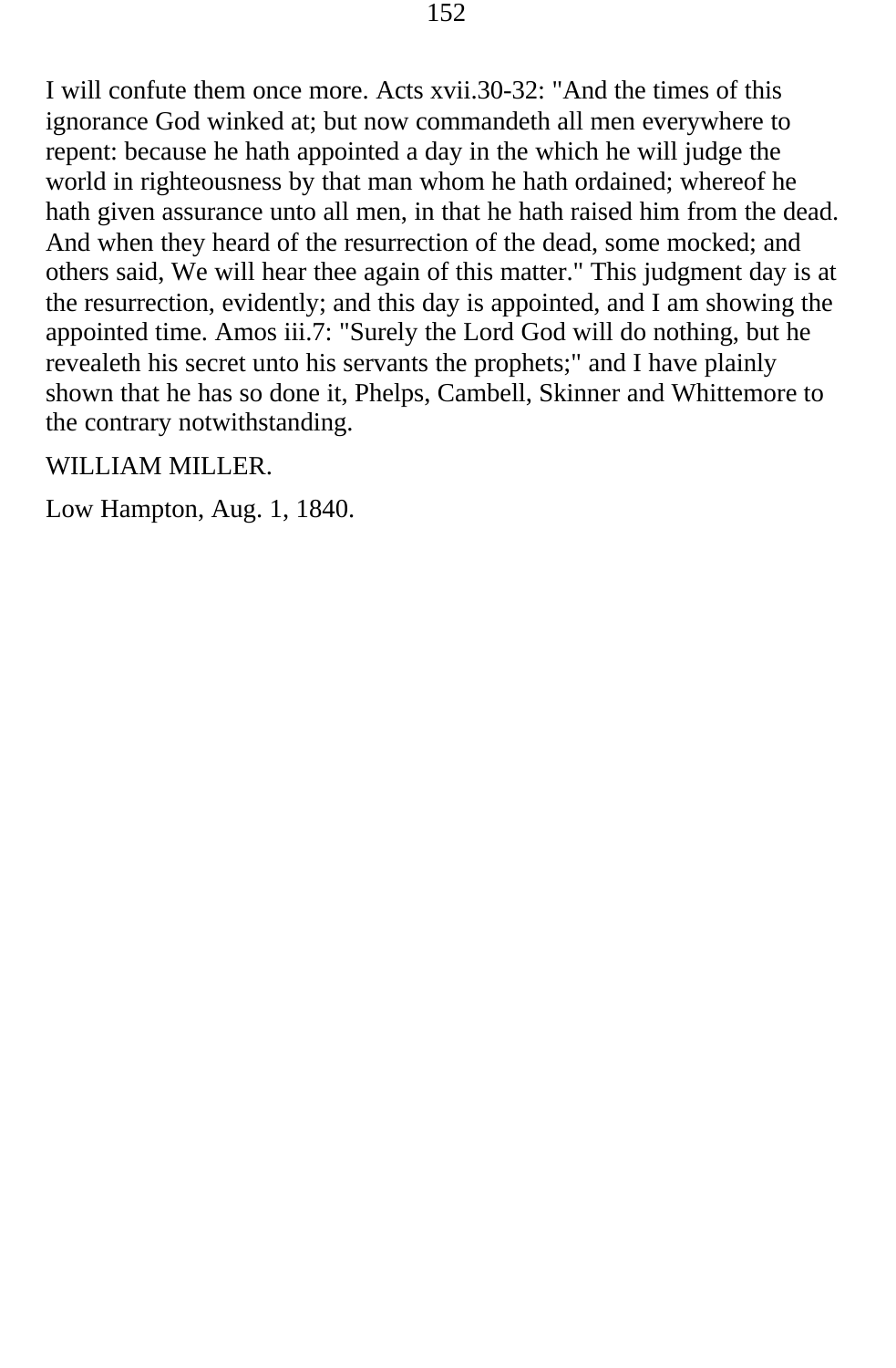# **Review Of "A Bible Reader" On The Two Witnesses, Rev. XI.8.**

DEAR BRO. HIMES: The rules which are given in the 13th No. of the "Signs of the Times," by a "Bible Reader," to interpret scripture, I believe to be good, and worthy to be known and read of all men. Therefore, I wish to apply his rules to the text in question, Rev.xi.8: "And their dead bodies shall lie in the streets of the great city, which spiritually is called Sodom and Egypt, where also our Lord was crucified."

Now let me inquire of the Holy Spirit,

1. What dead bodies? Spirit answers: The two witnesses, or testimony of Jesus Christ. Rev.xi.3-7: "And I will give power unto my two witnesses, and they shall prophesy a thousand two hundred and threescore days, clothed in sackcloth. These are the two olive-trees, and the two candlesticks standing before the God of the earth. And if any man will hurt them, fire proceedeth out of their mouth, and devoureth their enemies: and if any man will hurt them, he must in this manner be killed. These have power to shut heaven, that it rain not in the days of their prophecy: and have power over waters to turn them to blood, and to smite the earth with all plagues, as often as they will. And when they shall have finished their testimony, the beast that ascendeth out of the bottomless pit shall make war against them, and shall overcome them, and kill them."

2. What are those witnesses? Rev.xi.4: "These are the two olive-trees, and the two candlesticks standing before the God of the earth." Zech.iv.: The candlestick is there called the word of God unto Zerubbabel. Psalm cxix.105: "Thy word is a lamp unto my feet, and a light unto my path." The olive-trees are sons of oil, the evidence for our faith in Christ. John v.39: "Search the Scriptures; for in them ye think ye have eternal life: and they are they which testify of me." The answer then is, the Scriptures.

3. Who killed the witnesses? The Spirit answers, John v.7: "The beast that ascendeth out of the bottomless pit." What is the beast? Spirit answers, Rev.xvii.3: "So he carried me away in the spirit into the wilderness; and I saw a woman sit upon a scarlet-colored beast, full of names of blasphemy, having seven heads and ten horns." This beast had seven heads and ten horns. Now read Rev.xvii.4-8: "And the woman was arrayed in purple and scarlet color, and decked with gold and precious stones and pearls, having a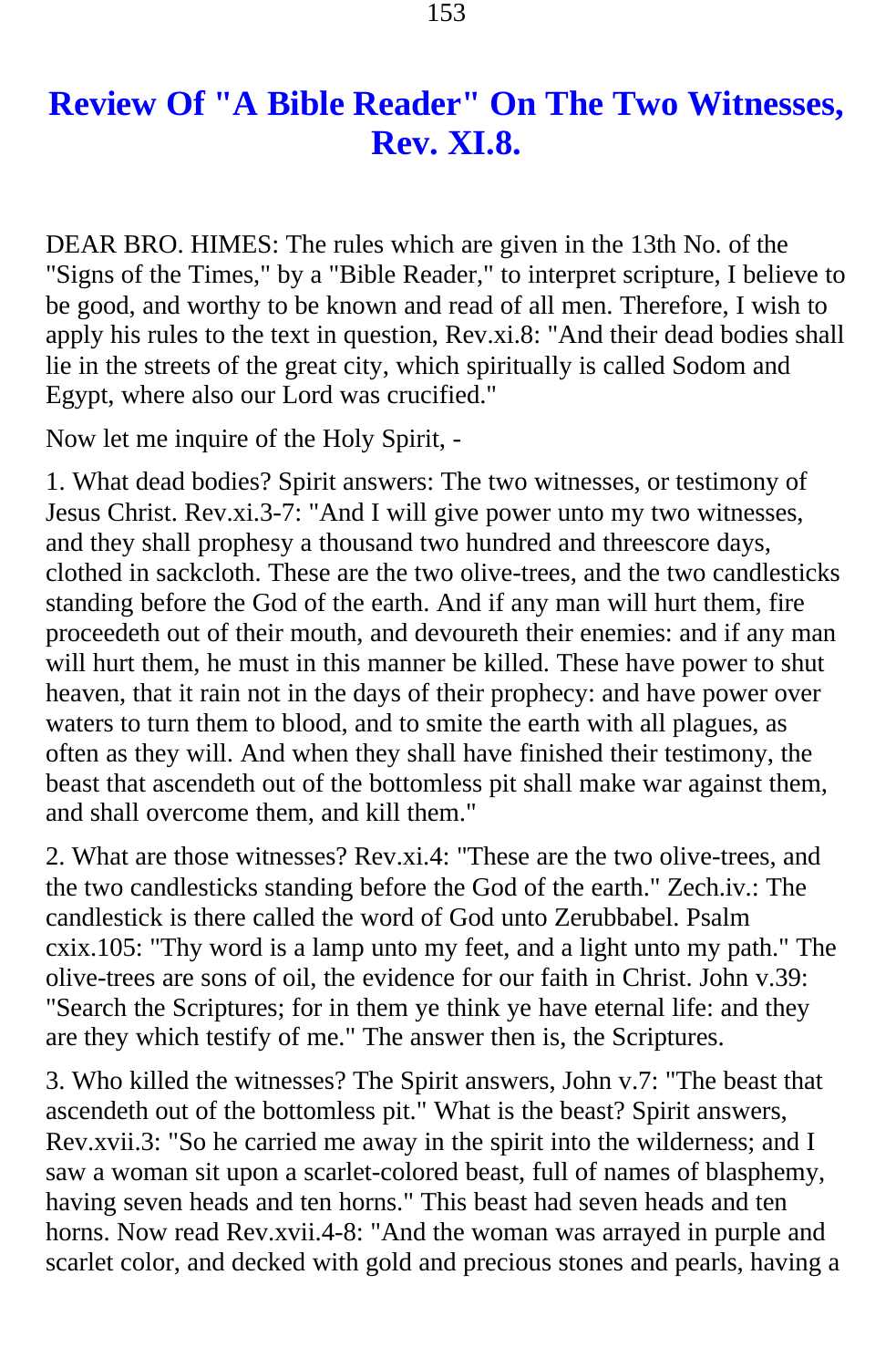golden cup in her hand full of abominations and filthiness of her fornication. And upon her forehead was a name written, MYSTERY, BABYLON THE GREAT, THE MOTHER OF HARLOTS AND ABOMINATIONS OF THE EARTH. And I saw the woman drunken with the blood of the saints, and with the blood of the martyrs of Jesus: and when I saw her, I wondered with great admiration. And the angel said unto me, Wherefore didst thou marvel? I will tell thee the mystery of the woman, and of the beast that carrieth her, which hath the seven heads and ten horns. The beast that thou sawest, was, and is not; and shall ascend out of the bottomless pit, and go into perdition: and they that dwell on the earth shall wonder, (whose names were not written in the book of life from the foundation of the world,) when they behold the beast that was, and is not, and yet is." Daniel has explained this beast. Dan.vii.7 and 23: "After this I saw in the night visions, and behold a fourth beast, dreadful and terrible, and strong exceedingly; and it had great iron teeth: it devoured and brake in pieces, and stamped the residue with the feet of it; and it was diverse from all the beasts that were before it; and it had ten horns. Thus he said, The fourth beast shall be the fourth kingdom upon the earth, which shall be diverse from all kingdoms, and shall devour the whole earth, and shall tread it down and break it in pieces." The answer then will be, in plain, simple language, "The Roman kingdom, while under the woman (or false church) or last head." Rev.xvii.13: "These have one mind, and shall give their power and strength to the beast."

What great city is this alluded to in the text? Spirit answers, Rev.xvii.18: "And the woman which thou sawest is that great city, which reigneth over the kings of the earth." Also Rev.xvi.19: "And the great city was divided into three parts, and the cities of the nations fell: and great Babylon came in remembrance before God, to give unto her the cup of the wine of the fierceness of his wrath." Again, Rev.xiv.8: "And there followed another angel, saying, Babylon is fallen, is fallen, that great city, because she made all nations drink of the wine of the wrath of her fornication." Then this great city is Babylon mystical; yes, or Rome under papal rule. Why is it called Sodom and Egypt? Because the Holy Spirit has made them an ensample or figure of other cities or nations that should afterwards live as they had lived. 2Peter ii.6: "And turning the cities of Sodom and Gomorrah into ashes, condemned them with an overthrow, making them an ensample unto those that after should live ungodly." Jude 5-7: "I will therefore put you in remembrance, though you once knew this, how that the Lord, having saved the people out of the land of Egypt, afterward destroyed them that believed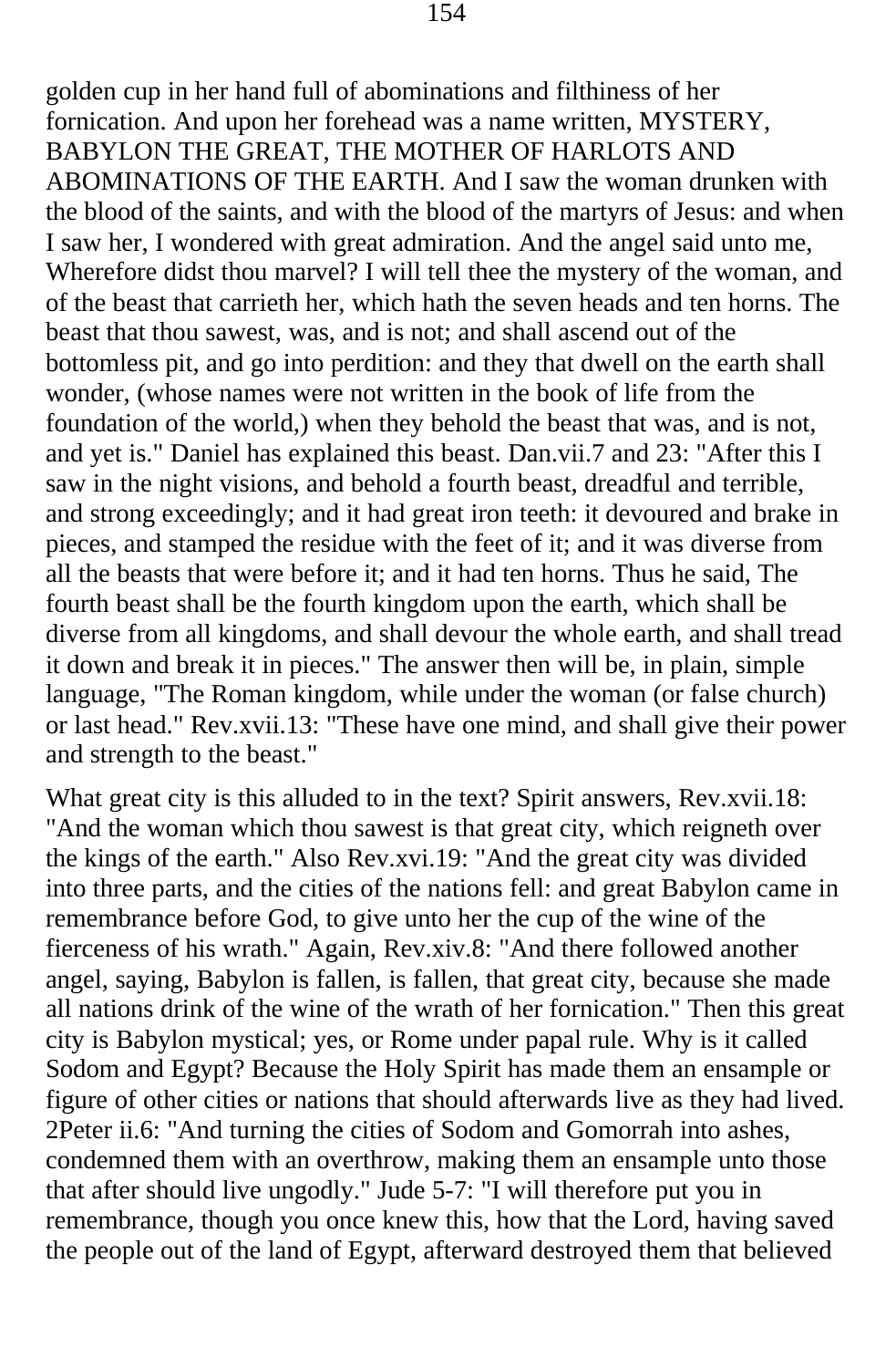not. And the angels which kept not their first estate, but left their own habitation, he hath reserved in everlasting chains under darkness unto the judgment of the great day. Even as Sodom and Gomorrah, and the cities about them in like manner, giving themselves over to fornication, and going after strange flesh, are set forth for an example, suffering the vengeance of eternal fire."

Why does it say "where also our Lord was crucified?" Answer. If Sodom and Egypt are used figuratively in the text, which "the Bible Reader" must admit by his own exposition; then also must "where the Lord was crucified" be so used; for it says "where also;" i.e., in like manner as this place would sin like Sodom and Egypt, so would they crucify the Lord of glory afresh. Heb.vi.6: "If they shall fall away, to renew them again unto repentance; seeing they crucify to themselves the Son of God afresh, and put him to an open shame." In his mystical body, Col.i.24: "Who now rejoice in my sufferings for you, and fill up that which is behind of the afflictions of Christ in my flesh for his body's sake, which is the church."

How many streets were in this great city? Answer. Rev.xi.13: "And the same hour was there a great earthquake, and the tenth part of the city fell, and in the earthquake were slain of men seven thousand: and the remnant were affrighted, and gave glory to the God of heaven." Ten streets, agreeing with ten toes, ten horns, and meaning ten kingdoms. Rev.xvii.12: "And the ten horns which thou sawest are ten kings, which have received no kingdom as yet; but receive power as kings one hour with the beast."

Were these witnesses only to be slain in one kingdom? No more. Rev.xi.9: "And they of the people, and kindreds, and tongues, and nations, shall see their dead bodies three days and a half, and shall not suffer their dead bodies to be put in graves."

Which of the ten kingdoms would do this; or in which would it be done? I answer, the Holy Spirit has not told us. This is only to be known when the subject matter is fulfilled. Here, "the Bible Reader" seems to be confused. He has gone into the city of Jerusalem, he is hunting for the street where Christ was crucified. Dear sir, you will never find it there. Go you out of the city on the mount that is paved with skulls; go where criminals suffer, if you would find where the Sodomitish rulers and Egyptian tyrants will persecute or slay the Son of God. Again, he is looking for Elijah to come; Christ says he has come already. "Have these astounding predictions ever been so fulfilled?" he inquires. I answer, they have. "Who has seen them?" Not the proud Pharisee; he had eyes, but he saw not. Why, he could not believe,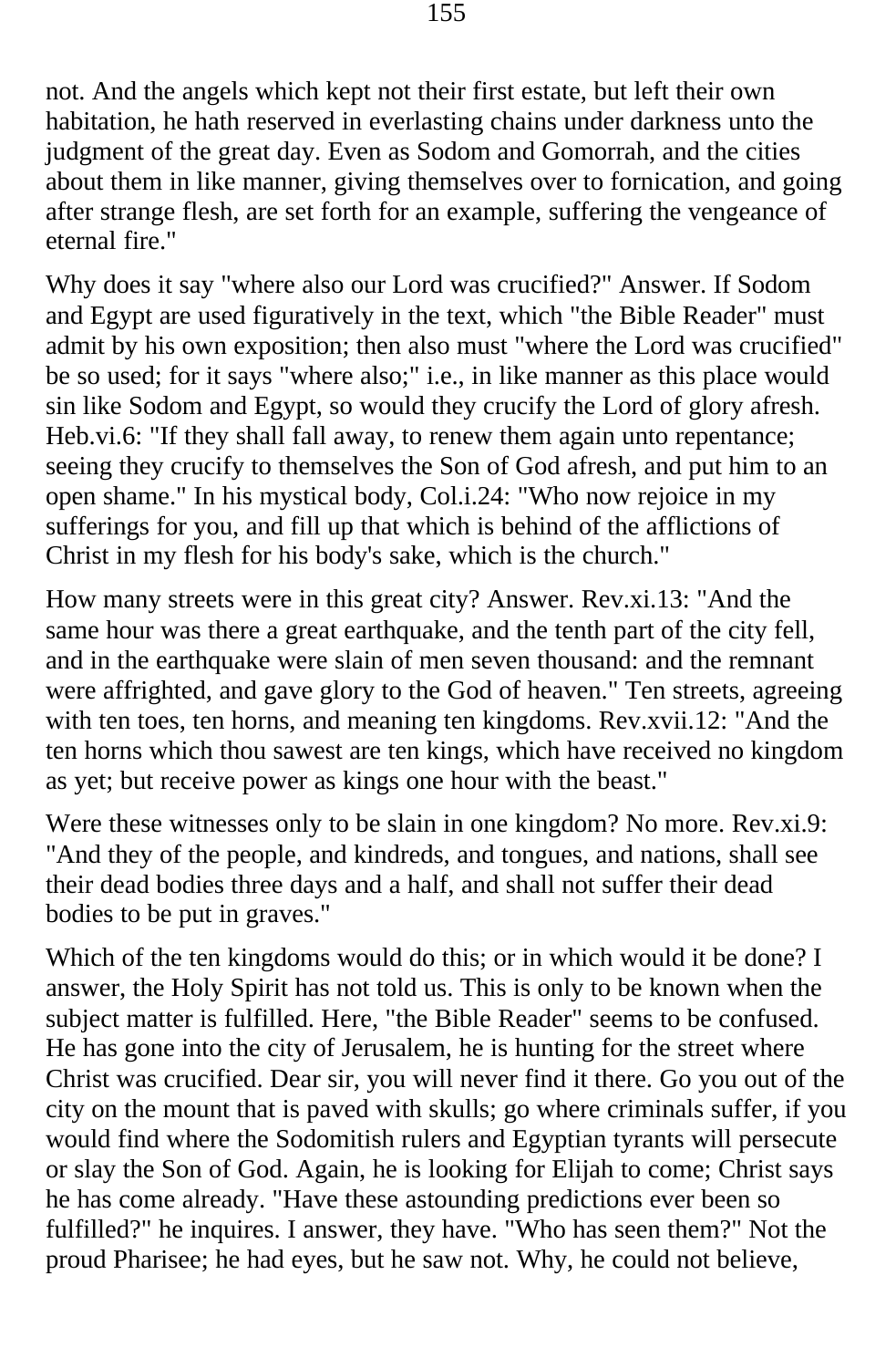although he saw the "astounding" miracles of our Savior. I know of many who have seen these things, and believed them too, and are now waiting for the consolation of Israel. But you say, "When?" I answer, in the French revolution, and since.**[\\*20](#page-197-0)** "Where?" In France, in Europe, in America, and in all the world. "These astounding predictions," these "amazing wonders," have been, are now, and will be shortly fulfilled, or fulfilling, and will be seen by every eye. He closes with good advice; may we all go and do likewise.

WILLIAM MILLER.

Low Hampton, Oct. 20, 1840.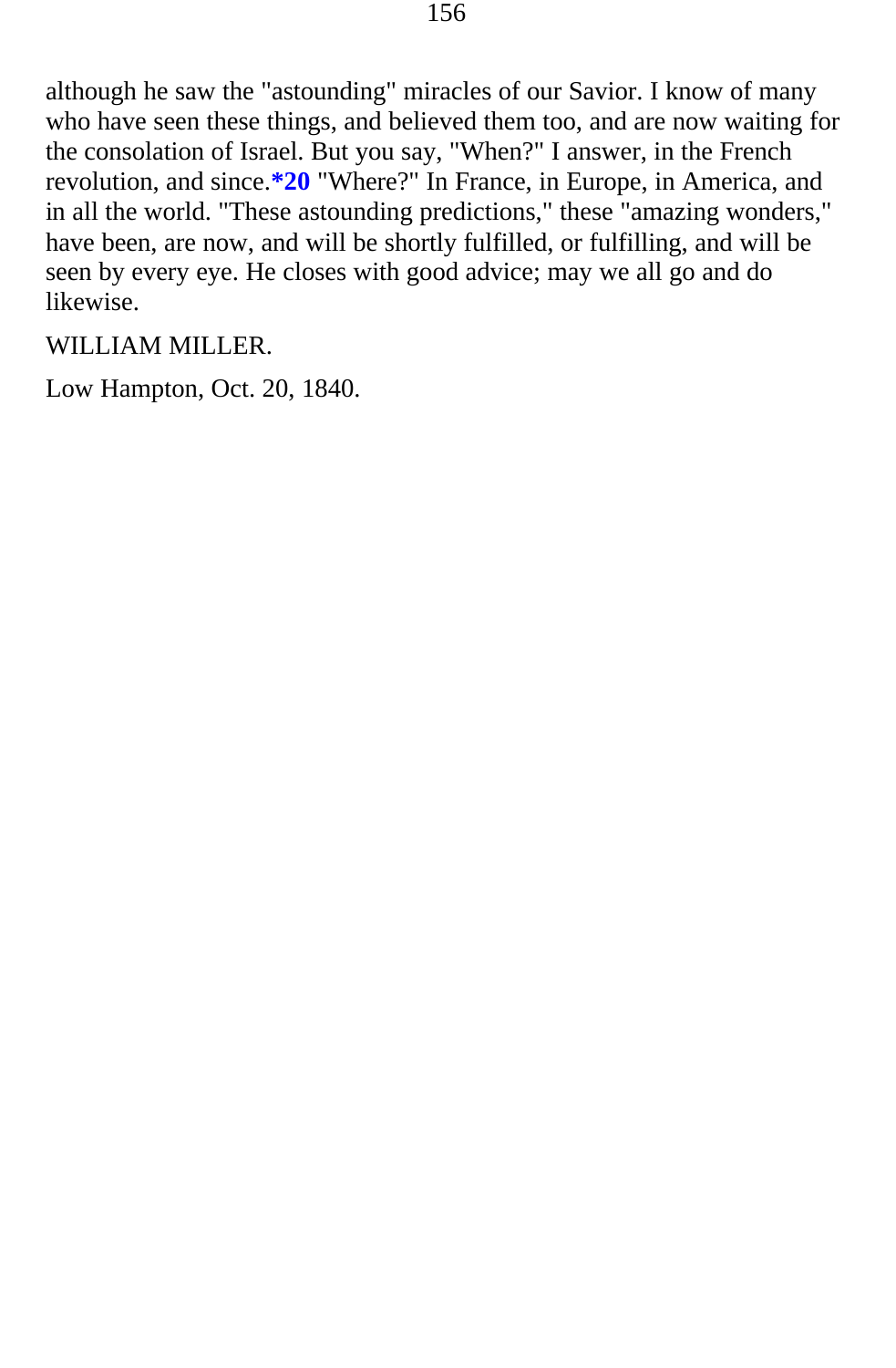## **Remarkable Fulfilment Of Prophecy, Relating To France And The "Two Witnesses."**

#### **Quotations From Eminent Expositors Of Prophecy, With Remarks By Mr. Miller.**

DEAR BRO. HIMES: I send you a few extracts from some ancient authors on the subject of the "two witnesses." Please to give them a place in your new work, and you will oblige many.

I. I shall quote Dr. Thomas Goodwin, president of the Magdalen College, Oxford, who wrote an exposition of Revelation in A.D. 1639, more than two hundred years since. On Rev.xi.13, he remarks: "By the tenth part of the city, I understand some one tenth part of Europe. By earthquake here is meant a great concussion or shaking of states, politic, or ecclesiastical. By this earthquake's so falling out in a tenth part of the city, this tenth part of it is so shaken that it falls; that is, ceaseth to be a tenth part of the city, or to belong to its jurisdiction any longer. The effect of this earthquake, and fall of this tenth part of the city, is killing seven thousand of the names of men. Now, by men of name, in scripture, is meant men of title, office and dignity; these having killed the witnesses, themselves are to be killed, by being bereft of their names and titles, which are to be rooted out forever. Now which of these ten kingdoms (may be intended,) it is not hard to conjecture. The saints and churches of France, God has made a wonder unto me in all his proceedings towards them, first and last; and there would seem some great and special honor reserved for them, yet, at the last; for it is certain that the first light of the gospel, by the first and second angel's preaching, in Rev.xiv., which laid the foundation of Antichrist's ruin, was out from among them, namely those of Lyons, and other places in France. And they bore and underwent the great heat of that morning of persecution, which was as great, if not greater, than any since. And so, as that kingdom had the first great stroke, so now it should have the honor of having the last great stroke in the ruin of Rome."

So much for Dr. Goodwin. And who has read the history of the French revolution, but will acknowledge that these extracts breathe a spirit of prophecy, literally fulfilled in about one hundred and fifty years afterwards?

I will next quote Dr. H. Moore. In his book, "MYSTERY OF INIQUITY contained in the kingdom of Antichrist," Book 2, ch. 12, on Rev.xi.13, he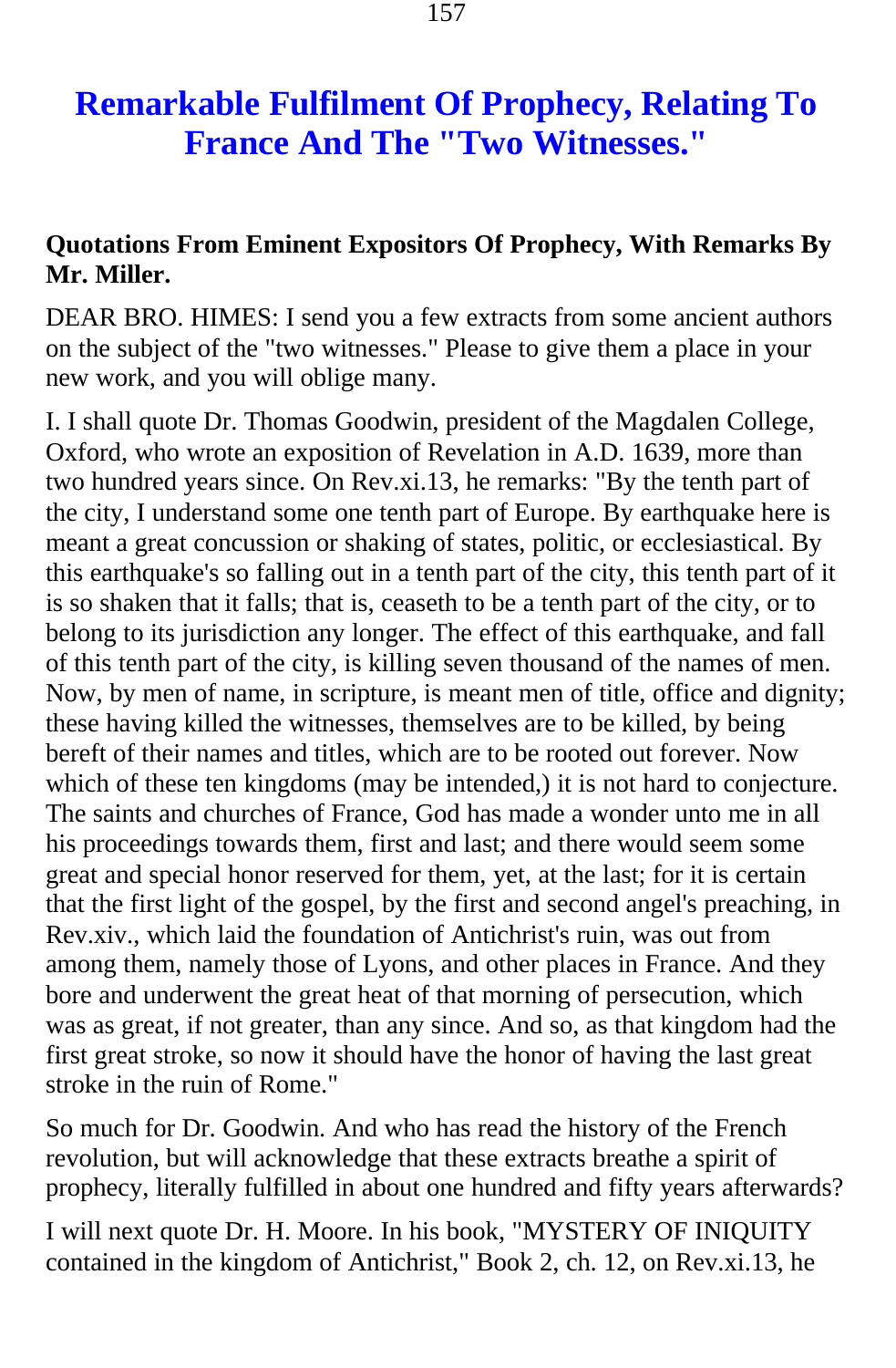observes: "That an earthquake signifies political commotions and change of affairs, is obvious to any one; but that the city here mentioned should be understood not of a city of brick or stone, but a polity. For I conceive it is plain enough that this city is the very city mentioned in the eighth verse, which is called the great city, and this great city is the whore of Babylon, and the whore of Babylon is nothing but the body of the idolatrous clergy in the empire, who appertain to the seventh or last head of the beast, which is an head of blasphemy, as well as the six first, that is to say, an idolatrous head. Whence we may understand what is meant by these seven thousand names of men; for neither seven nor thousand signify any determinate number, but only the nature or property of these names of men that are said to be slain, namely, that they are TITLES, DIGNITIES, OFFICES OR ORDERS of men belonging to the state of Christendom. As under the seventh head, that is become idolatrous and antichristian, and this number seven is multiplied into a thousand, it signifies a perfect nulling of all such offices and orders of men; for no men at all here are necessarily implied to be slain, but only all antichristian OFFICES and FRATERNITIES to be dissolved and abrogated, and things to be reduced to the purity of the first four hundred years. For to slay by a diorismus, signifies nothing else but a causing a thing to cease to be. This, but little question, is the true meaning of this place. And the tenth part of the city will have a sense marvellously coincident therewith."

The above sentiment was published by Dr. Moore, A.D. 1663. In a little more than a hundred and thirty years afterwards it became a matter of fact, instead of prophecy and opinion. No one need to be informed, that one of the ten kingdoms of western Rome, or of Papacy, France, abolished all titles and orders in one day or decree, in A.D. 1793 or 1794.

I will now give you a few extracts from REV. PETER JURINE, a minister of the French church at Rotterdam, taken from a work entitled "The Accomplishment of Scripture Prophecies, or the approaching Deliverance of the Church." This work was translated into English in the year 1687, more than one hundred and fifty years ago. He says, Part II. page 68, "We shall see such admirable agreement between the events and the prophecies explained, that shall abundantly convince that what I am about to say is not simple conjecture." Page 242, on Rev.xi.13, he says, "There shall be an earthquake, that is, a great emotion and trouble in the world, and in the antichristian kingdom. In this emotion a tenth part of the city shall fall; that is, a tenth part of the antichristian kingdom shall be taken away from it. Now what is the tenth part of the city which shall fall? In my opinion we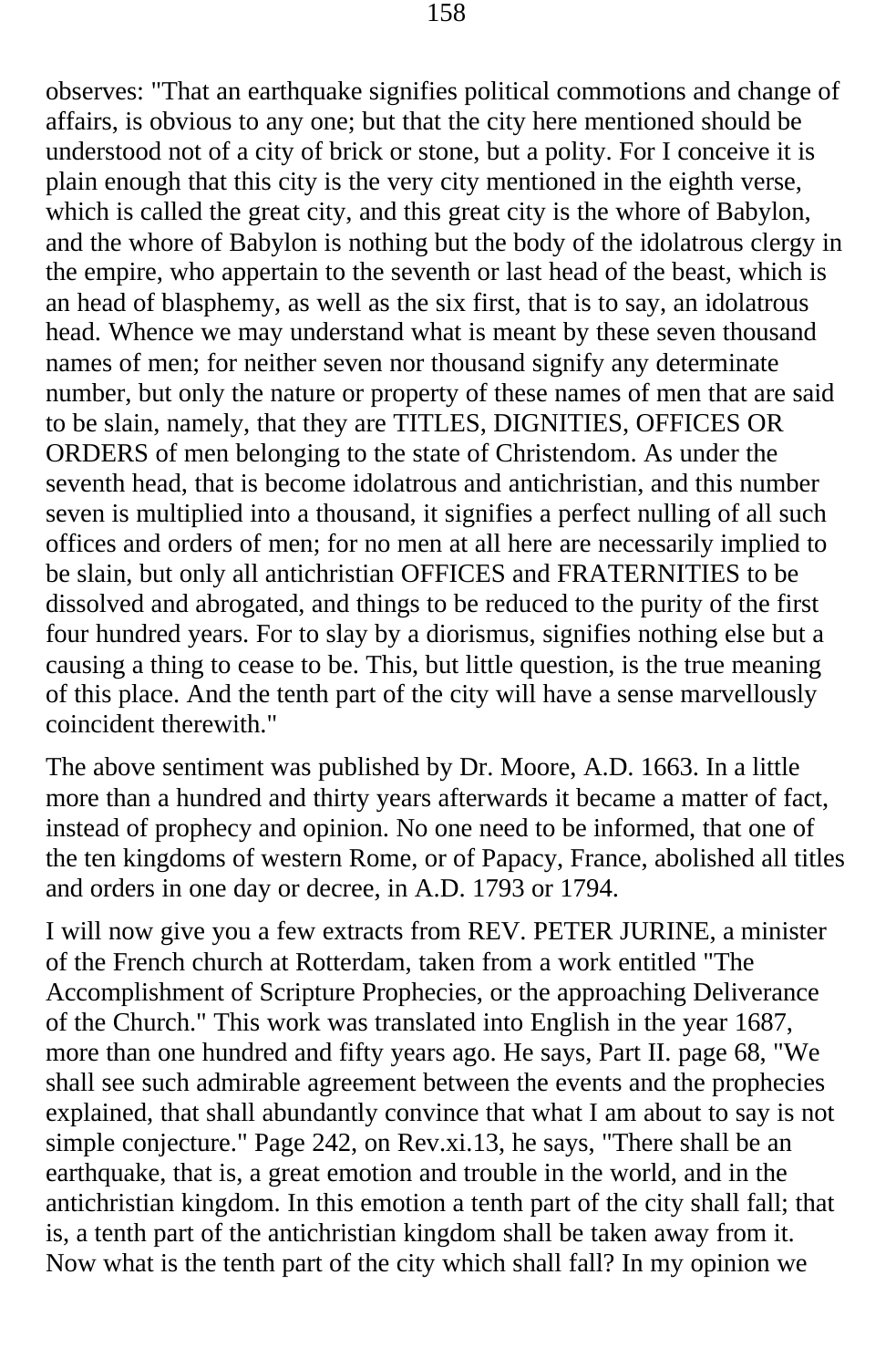cannot doubt that it is France. This kingdom is the most considerable part or piece of the ten horns, or states, which once made up the great Babylon city. It fell. This does not signify that the French monarchy shall be ruined; but it may be humbled; but in all appearance, Providence does design for her afterwards a great elevation. It is highly probable that God will not let go unpunished the horrible outrages which it acts at this day (of persecution.)

"Afterward, it must build its greatness upon the ruins of the papal empire, and enrich itself with the spoils of those who shall take part with the Papacy. They who persecute the Protestants, know not where God is leading them: this is not the way by which he will lead France to the height of glory. If she comes thither, it is because she shall shortly change her road. Her greatness will be no damage to Protestant states; on the contrary, the Protestant states shall be enriched with the spoils of others, and be strengthened by the fall of Antichrist's empire. This tenth part of the city shall fall with respect to the Papacy; it shall break with Rome, and the Roman religion. One thing is certain, that the Babylonian empire shall perish through the refusal of obedience by the ten kings, who had given their power to the beast. The thing is already come to pass in part. The kingdoms of Sweden, Denmark, England, and the states of Germany, have withdrawn themselves from the jurisdiction of the Pope. They have spoiled the harlot of her riches. They have eaten her flesh, that is, seized on her benefices and revenues which she had in their countries. This must go on, and be finished as it is begun. The kings who yet remain under the empire of Rome, must break with her, leave her solitary and desolate. But who must begin this last revolt? It is most probable that FRANCE shall. Not Spain, which is as yet under the clergy, and plunged in superstition and under tyranny as much as ever. Not the emperor, who in temporals is subject to the Pope, and permits that in his states the archbishop of Strigonium should teach that the Pope can take away the imperial crown from him. It cannot be any country but France."

How can it be possible that this servant of God could, without a prophetic spirit, so exactly describe events more than a hundred years before they were literally fulfilled? I beg of you, my brethren of the ministry, read this over again; compare it with the history of Europe for fifty years past. Why will you be so unbelieving? Are you not ashamed of your unbelief, when you see the faith, boldness, and honesty of this French Protestant, who lived in the days of persecution when the world wondered after the beast? Oh Lord God! what will become of our stallfed, indolent, unbelieving, hypocritical, and proud clergy of the present day? Do they believe any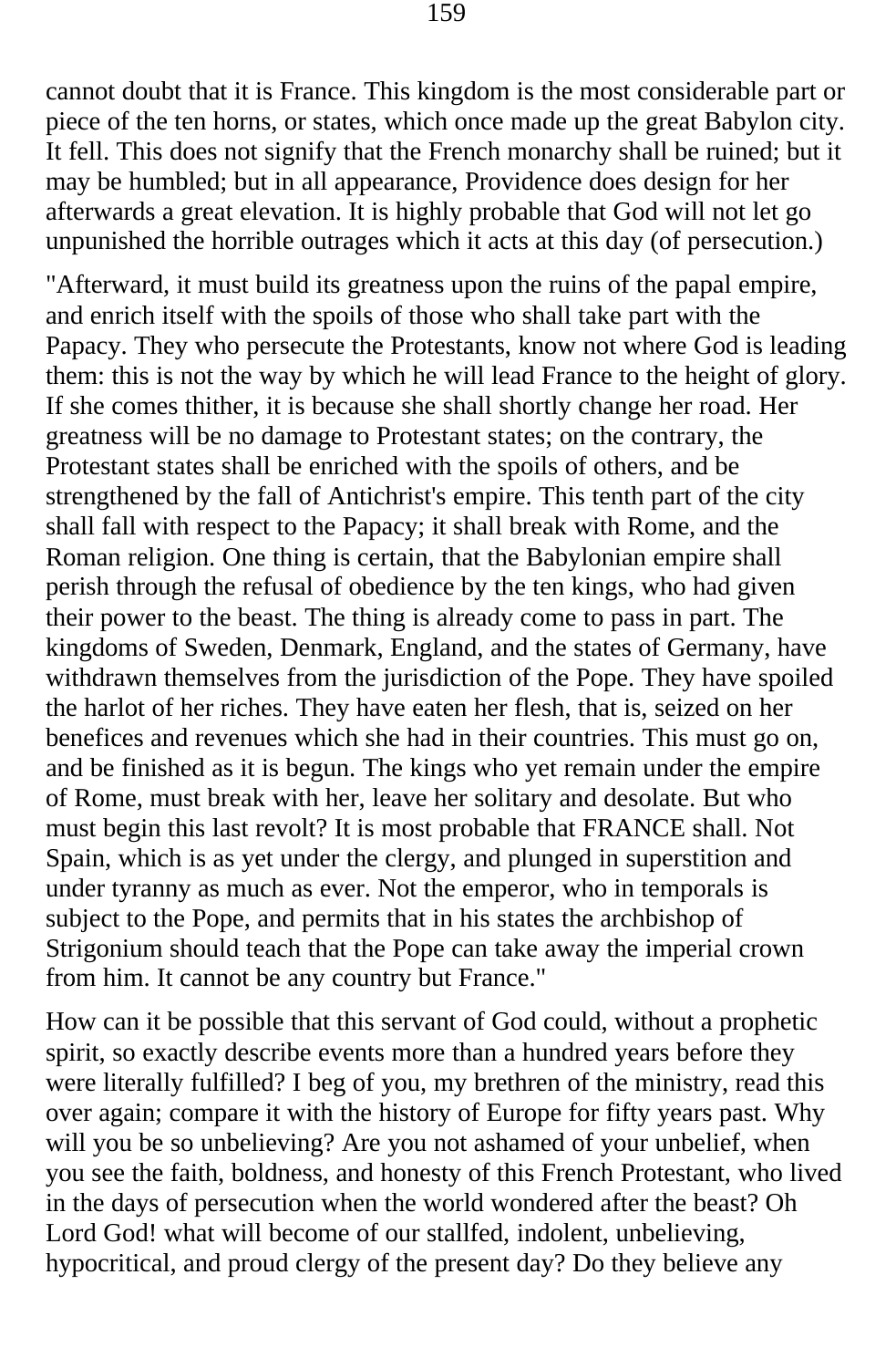scripture is fulfilling at the present day? No. They are blind and cannot see afar off; they love to slumber, they will not bark. And if any of thy servants do lift up their voices, these will only murmur in their nests, and dream on, I fear, into eternity. Oh God! awaken us to a sense of our awful danger.

Again, he says, "Seeing that the tenth part of the city that must fall is France, this gives me some hopes that the death of the `two witnesses' hath a particular relation to this kingdom. It is the street or place of this city, that is, the most fair and eminent part of it. The witnesses must remain dead upon this street, and upon it they must be raised again. And, as the death of the witnesses and their resurrection have a relation to the kingdom of France, it may well fall out that we are not far distant from the time." On page 50, speaking of the time, he says "that it will fall on the year 1785." On page 279, he says, "If I should be mistaken nine or ten years, - I do not think that any could justly treat me as a false prophet, and accuse me of rashness." In another place, he says, "And in the earthquake were slain of men seven thousand; in the Greek it is names of men, not seven thousand men. I confess that this seems somewhat mysterious: in other places we find not this phrase, names of men, put simply for men. Perhaps there is here a figure of grammar called hypallage casus, so that names of men are put for men of name, that is, of raised or considerable quality, be it on account of riches, dignity, or of learning. But I am more inclined to say, that here these words, names of men, are put for men of name, and must be taken in their natural signification, and do intimate that the total reformation of France shall not be made with bloodshed; nothing shall be destroyed but NAMES, such as the names of Monks, Carmalites, Augustines, Dominicans, Jacobins, Franciscans, Capuchins, Jesuites, Minimes, and an infinite company of others, whose number it is not easy to define, and which the Holy Ghost denotes by the number seven, which is the number of perfection, to signify that the order of monks and nuns shall perish forever. This is an institution so degenerated from its first original, that it is become the arm of Antichrist. These orders cannot perish one with another. These great events deserve to be distinguished from all others, for they will change THE WHOLE FACE OF THE WORLD."

What can we think, when we compare this prophecy, if you please to call it such, with the history of the French revolution, but that God in the fulfilment has given us indubitable proof that these servants of his, in their exposition of this passage, gathered the true and simple meaning of the Holy Spirit? They could not have written to support any particular theory, for neither do any of them appear to have any on this point. They wrote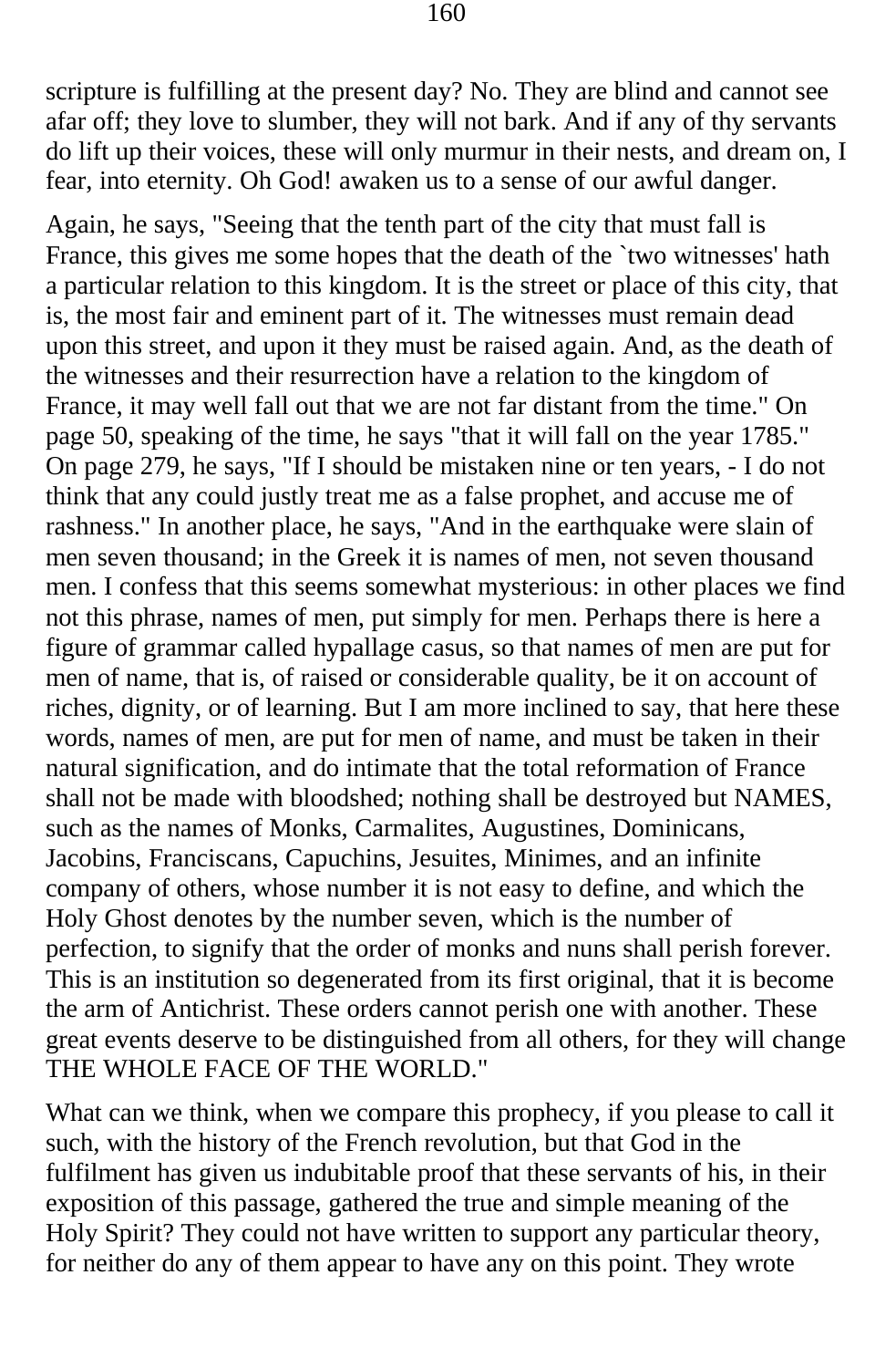while it was yet a prophecy. They could have no national prejudice, for they were from different nations. Surely, we must admire their harmony, and the power and goodness of God, in thus giving them knowledge of these events spoken of in this prophecy, so as to tell the manner, place, and time when these things should be fulfilled.

Let me quote to you from Rev. John Willison, minister of Dundee, who published a number of sermons under the title of "The Balm of Gilead." In one of these, he says, "Before Antichrist's fall, one of the ten kingdoms which supported the beast shall undergo a marvellous revolution. Rev.xi.13: `And the same hour was there a great earthquake, and the tenth part of the city fell, and in the earthquake were slain of men seven thousand: and the remnant were affrighted, and gave glory to the God of heaven;' by which tenth part is to be understood one of the ten kingdoms into which the great city, Romish Babylon, was divided. This many take to be the kingdom of France, it being the tenth and last of the kingdoms, according to the rise, and that which gave Rome the denomination of the beast with ten horns, and also it being the only one of the ten that was never conquered since its rise. However unlikely this, and other prophesied events, may appear at the time, yet the almighty hand of the only wise God can soon bring them about when least expected." These sermons were published in A. D. 1742, more than fifty years before the fulfilment of the prediction.

Many other authors of great celebrity, who wrote many years before the French revolution, might be quoted, who all believed that the two witnesses would be slain in France, that the earthquake would be in that kingdom, and that there the names, titles, or orders of men would be abolished. And nearly all of them fixed the time between the years 1785 and 1795. I will give one more extract on this point, from DR. GILL, taken from a sermon on the answer to the question, "Watchman, what of the night?" published in A. D. 1748, almost one hundred years since. He says, "If it should be asked, What time it is with us now? whereabout we are? and what is yet to come of this night? as a faithful watchman, I will give you the best account I can. I take it, we are in the Sardian church state, in the last part of it, which brought on the Reformation, and represents that. We are in the decline of that state, and there are many things said of that church which agree with us, as that we have a name that we live, and are dead, &c. - It is a sort of twilight with us, between clear and dark, between day and night. As to what of the night is yet to come, or what will befall the churches, and will bring on the dismal night before us; - they are the slaying of the witnesses, and the universal spread of Popery all over Christendom; and the latter is the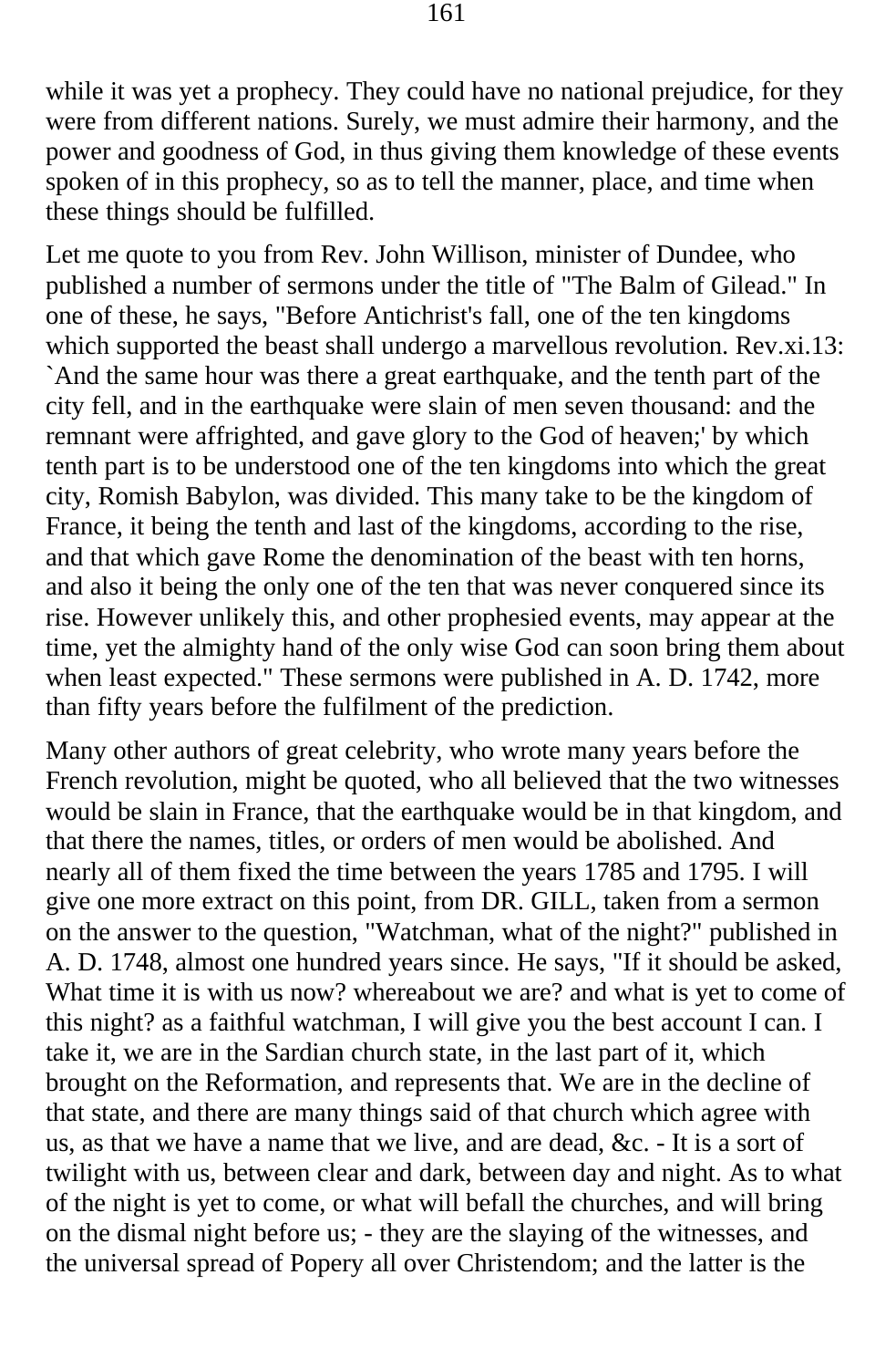unavoidable consequence of the former. The slaying of the witnesses, which I understand not so much in a literal sense, or of a corporal death, though there may be many slain in this sense when it will be, but in a civil sense, with respect to their ministry being silenced by their enemies, and neglected by their friends; - this is an affair that is not yet over: the witnesses have not yet finished their testimony; they are still prophesying, though in sackcloth or under some discouragements; whereas it will be, when they have finished their testimony, and at the close of the 1260 days or years of Antichrist's reign, that they will be killed. - The ruin of Antichrist will immediately follow the rising and ascension of these witnesses; for at the same hour that they shall ascend, will be a great earthquake, or a revolution in the papal state; and the tenth part of the city, or of the Romish jurisdiction, shall fall; that is, one of its ten horns, kings or kingdoms belonging to it, and perhaps the kingdom of FRANCE is meant, and seven thousand men of name will be slain, and the rest be affrighted, and give glory to God; nothing of which has yet been done. From all of which it may be concluded, that the slaying of witnesses is yet to come, and will make the dismal part of that night we are entering into, and which will be accompanied with a universal spread of Popery: - but her `plagues shall come in one day, death, and mourning, and famine, and she shall be utterly burnt with fire.' Before the utter destruction of Antichrist, he shall go forth with great fury to destroy, and utterly to make away many; yea, he shall plant the tabernacles of his palace between the seas, in the glorious holy mountain, or the mountain of delight, of holiness; and what place is there, in all the globe, to which this description so well answers as Great Britain? (I answer, Italy.) This will be done before, and but a little before, his ruin; for it follows, `yet he shall come to his end, and none shall help him.'"

If these doctors had lived in this day, with the same spirit in which they then wrote, they would not have called my views "moonshine," for they harmonize to a charm; or if our D. D.s had a little more of their Bible knowledge, some of their modesty, and less of their own sufficiency, they would not bluster in "resolutions," nor be blinded in "lunar rays," but, like our author above quoted, they would be able to give the time of night, that the people might be prepared for the morning.

These writers which I have quoted, and a number more which might be given with equal propriety, predicted, on the authority of the Bible, a grand and very important revolution in France, a change of ecclesiastical and civil polity, the introduction of a new system, fatal to Popery and tyranny, but friendly to the liberty, peace, and happiness of man. They foretold that this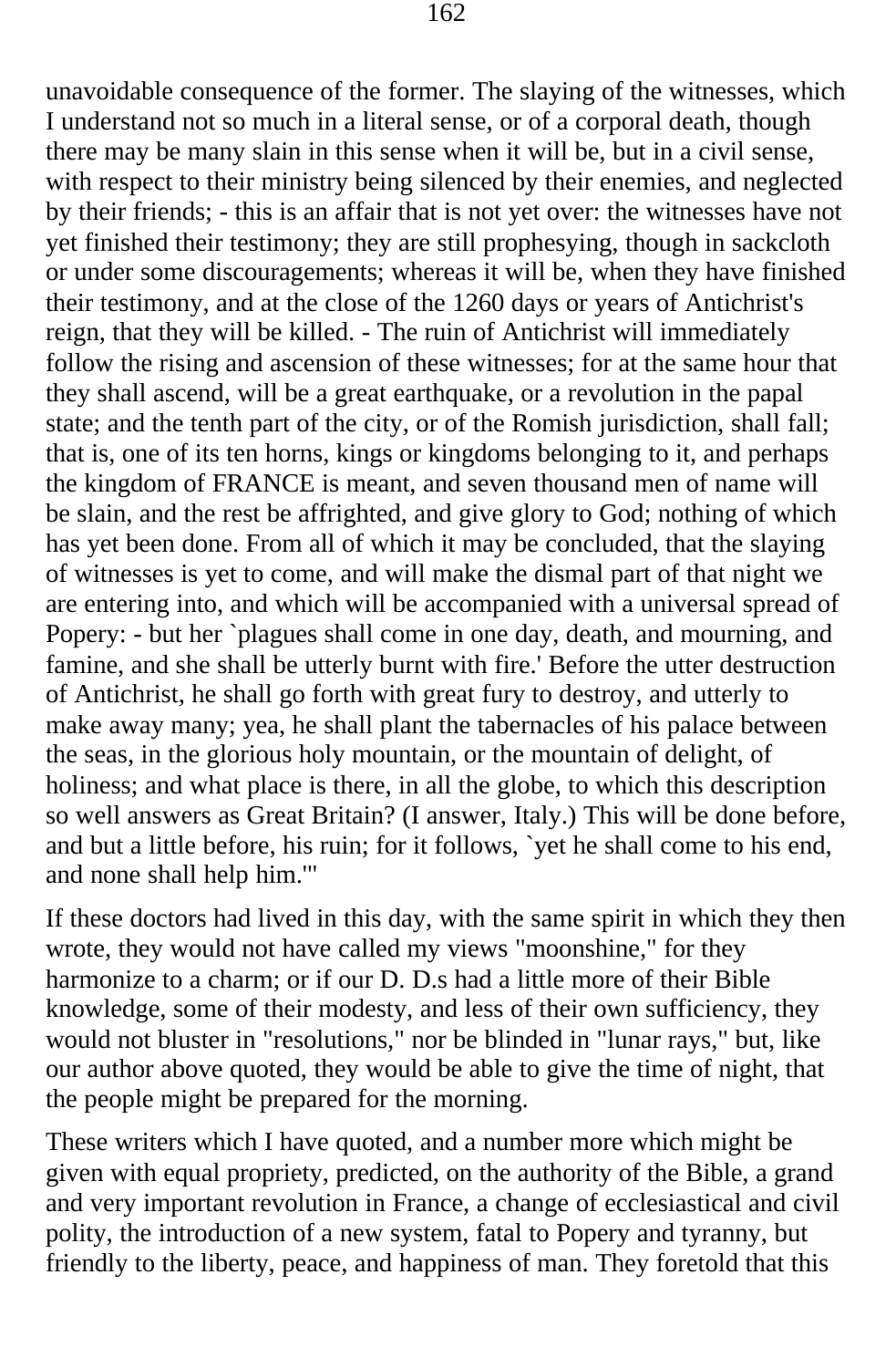revolution should be effected, not in the ordinary course of things, nor by the ministry of the gospel, but by a peculiar dispensation of God; by a sudden convulsion, like an earthquake, attended with the destruction of names, titles, dignities, orders, and the humiliation of the French monarchy, falling from the support of Papacy. They foretold her subsequent exaltation, liberty of the nations, spread of the gospel, and the death and resurrection of the witnesses. They fixed the time between 1785 and 1795. Love, who wrote in 1651, prophesied that Babylon should begin to fall in 1790. Rev. Robert Fleming, minister of the Scotts church in London, in a discourse on the rise and fall of Papacy, published in 1701, says, "The French monarchy will begin to be humbled as soon as 1794."

What can all this mean? Can you not see the signs of the times in all this? If not, your eyes are indeed closed that you cannot see, and your ears stopped that you will not hear; and in such an hour as ye think not, it will come upon you. Oh! you scoffers, and scorners of the cry, "Behold, the Bridegroom cometh!" - what will you do?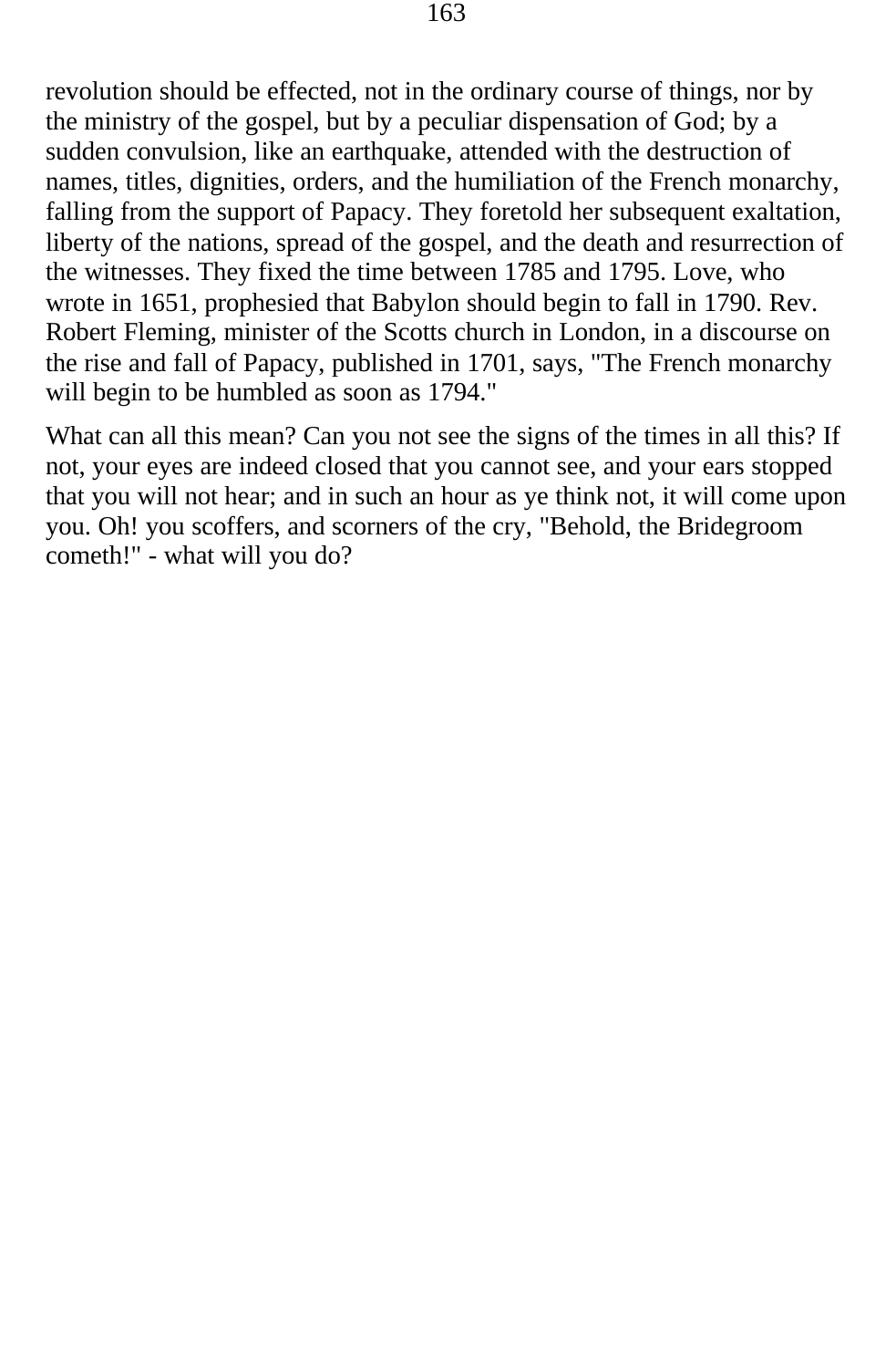# **Letter I. On The Second Advent.**

DEAR BRO. HIMES:- The following is an extract of a letter which I wrote sixteen years since to a friend, on the subject of the near approach of the dear Savior. This was several years before I publicly avowed my faith in the doctrine.

#### WILLIAM MILLER.

- 1. **[\\*21](#page-197-0)** Come, blessed Savior! nor let time delay
- 2. The sacred morn of that expected day,
- 3. When all the happy throng, the heavenly band,
- 4. Descending from above, "the spirit land;"
- 5. When the seventh trump its solemn blast shall sound,
- 6. And Gabriel's voice shall shake the solid ground.
- 7. Then sleeping myriads from their graves shall rise,
- 8. And meet their Savior in those nether skies;
- 9. While those who yet remain, by men oppressed,
- 10. Will feel a sudden change and join the bless'd;
- 11. Where, in one chorus joined, the song be raised,
- 12. To God, the Father, Son, "Ancient of days."
- I sometimes almost flatter myself I shall live to see this glorious day.

"Fanatical," say you. Very well; I should not be surprised if you and I should both be on this earth, alive,

- 13. When from the east we see a cloud arise;
- 14. And bring to view a Savior long despised;
- 15. When we shall hear that trumpet's dreadful roll,
- 16. That shakes the earth from centre to the pole;
- 17. When, from the great white throne, indignant ire
- 18. Shoots forth its blaze, and sets the world on fire:-
- 19. Then all the wicked, all that pride can boast,
- 20. Shall be as stubble, saith the Lord of hosts;
- 21. When kings, and captains, tyrants, mighty men,
- 22. Are the great supper for the fowls of heaven;
- 23. And kingdoms, thrones, and powers, dominions riven,
- 24. Like chaff before the angry whirlwind driven.
- 25. The dragon, papal beast, and great arch foe,
- 26. Shall sink in endless night, eternal woe;
- 27. The orb of day, his face be hid in gloom,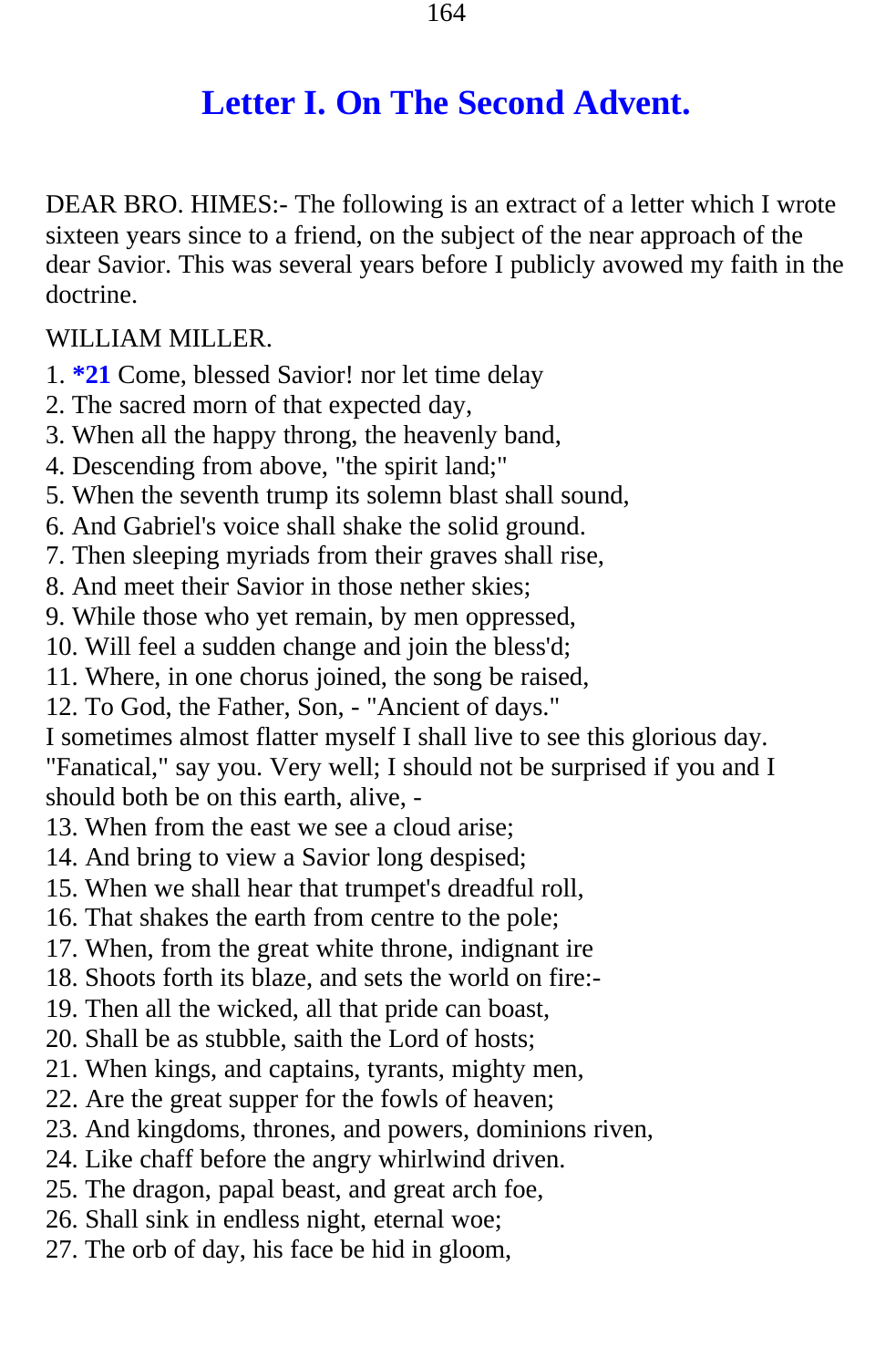28. And the old reeling earth in Nature's tomb.

"Then you believe in annihilation?" methinks I hear you say. No, sir; I believe

- 29. That this dark orb shall from its ashes rise,
- 30. And the new heavens, descending from the skies,
- 31. The happy bride, adorned in righteousness,
- 32. Shall with the Bridegroom enter to his rest.
- 33. Then, O my soul, will you, permitted, view
- 34. This word fulfilled, "created all things new;"
- 35. And all be banished trials, sins, and fears,
- 36. To live and reign with Christ a thousand years.
- 37. The beloved city, filled with boys and men,
- 38. Will constitute the New Jerusalem,
- 39. And there, as priests to God, with Christ to dwell,
- 40. While Satan and his hosts are chained in hell.
- 41. But, lo! a thousand years are past and gone,
- 42. Since the new world was from the old one born;
- 43. When death gives up the particles of dust,
- 44. And hell lets loose the spirits of the cursed.
- 45. Then on the surface of the earth they stand,
- 46. A company unnumbered as the sand;
- 47. For in their flesh they sinned in time that's pass'd,
- 48. So in the flesh must they be judged at last;
- 49. Driven and gathered, round the city roam,
- 50. To hear their sentence and receive their doom.
- 51. But can they scale those walls, so great and high?
- 52. No; nothing enters that doth make a lie.
- 53. Lo! on the golden walls, from tower to tower,
- 54. See saints stand judging them in this dread hour!
- 55. There justice, from above, in fiery breath,
- 56. Destroys the rebels "this the second death!"

I am almost persuaded to believe that we shall never meet again until that day, when the Sun of righteousness shall rise

- 57. With healing wings, and grace on grace distil,
- 58. And cleanse the church on Zion's holy hill;
- 59. Where sin no more controls, nor death by sin,
- 60. But justified and glorified with him:
- 61. No need of sun or moon, for he's our light;
- 62. No changing seasons there, nor gloomy night;
- 63. No parting there of friends, nor farewells given,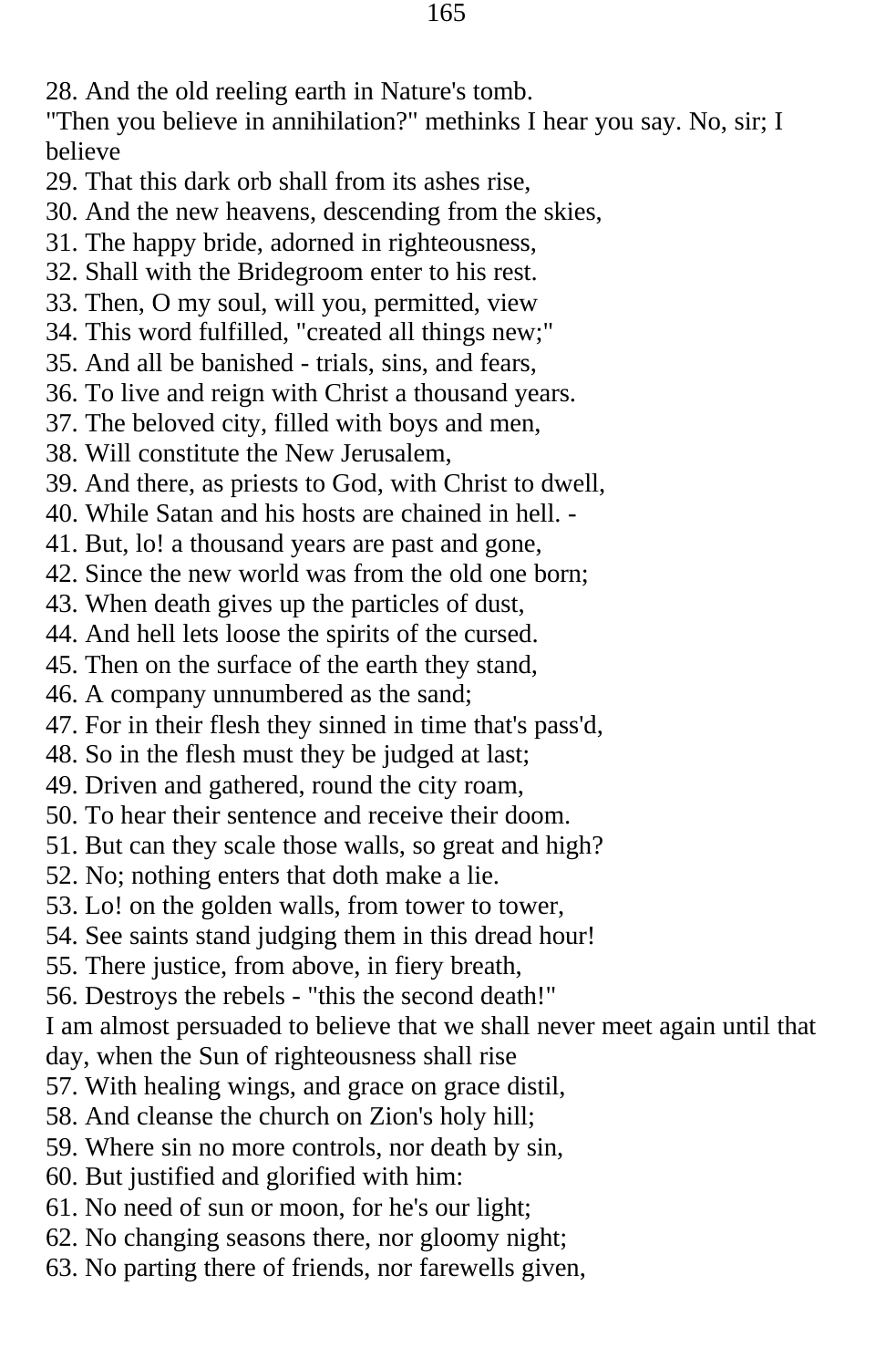64. But gathered all in one from earth and heaven.

65. On this my faith is fixed, my hope is raised -

66. To him the glory, and his name the praise.

67. Then, while I stay in this unfriendly state,

68. Lord, give me grace, and patiently I'll wait.

The above is written to you, my brother, hoping that you may catch some of the feelings and exercises of the author's heart, while he has often read and pondered over the blessed passages to which you are referred in the conclusion, under head of "Proof-texts." I can only claim your indulgence; merit I claim not.

> For poets say, and surely they can tell, To read a poet right, "drink from his well;" To feel the spirit, catch the spirit's flame, And kindred spirits kindle back again. Then read the proof, my brother, and believe, If I'm not right, I'm happy being deceived; For hope's an anchor, - all in this agree, - And faith a helmsman - so at least with me; The word of God my compass, love the pole, Experience are my sails, and Christ the whole. Grace is my ballast, for it keeps me low; The Spirit is the wind, that bears me through; Perfection is the haven for which I run, Consigned to him who gave for me his Son; Life is the voyage, and I am "homeward bound," Time is my log-book, death my anchor-ground; The resurrection is my ship o'erhauled, Eternity unites us all in all. WILLIAM MILLER.

August 17, 1826.

#### PROOF-TEXTS.

1. He which testifieth these things saith, Surely I come quickly: Amen. Even so, come, Lord Jesus. - Rev.xxii.20.

2. My soul waiteth for the Lord more than they that watch for the morning: I say, more than they that watch for the morning. - Ps.cxxx.6.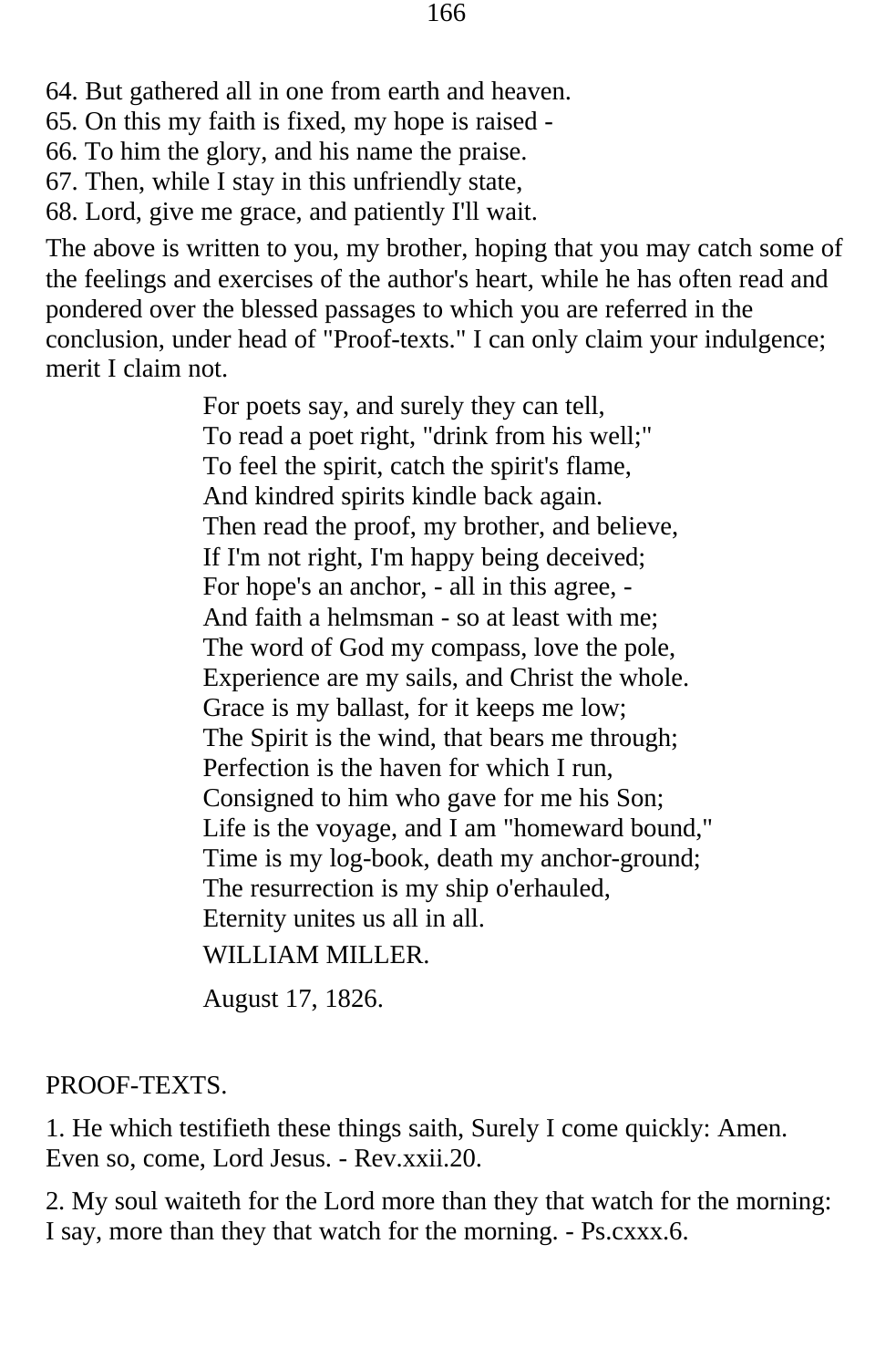3. To the end he may establish your hearts unblamable in holiness before God, even our Father, at the coming of our Lord Jesus Christ with all his saints. - 1Thess.iii.13.

4. He shall call to the heavens from above, and to the earth, that he may judge his people. - Psa.l.4.

5. And the seventh angel sounded; and there were great voices in heaven, saying, The kingdoms of this world are become the kingdoms of our Lord, and of his Christ; and he shall reign forever and ever. - Rev.xi.15.

6. And they shall go into the holes of the rocks, and into the caves of the earth, for fear of the Lord, and for the glory of his majesty, when he ariseth to shake terribly the earth. In that day a man shall cast his idols of silver, and his idols of gold, which they made each one for himself to worship, to the moles and to the bats; to go into the clefts of the rocks, and into the tops of the ragged rocks, for fear of the Lord, and for the glory of his majesty; when he ariseth to shake terribly the earth. - Isa.ii.19-21.

7. Marvel not at this: for the hour is coming, in the which all that are in the graves shall hear his voice, and shall come forth. - John v.28.

8. Then we which are alive and remain shall be caught up together with them in the clouds, to meet the Lord in the air: and so shall we ever be with the Lord. - 1Thess.iv.17.

9. Which is a manifest token of the righteous judgment of God, that ye may be counted worthy of the kingdom of God, for which ye also suffer: seeing it is a righteous thing with God to recompense tribulation to them that trouble you; and to you, who are troubled, rest with us, when the Lord Jesus shall be revealed from heaven with his mighty angels. - 2Thess.i.5-7.

10. In a moment, in the twinkling of an eye, at the last trump: for the trumpet shall sound, and the dead shall be raised incorruptible, and we shall be changed. - 1Cor.xv.52.

11. And they sung a new song, saying, Thou art worthy to take the book, and to open the seals thereof: for thou wast slain, and hast redeemed us to God by thy blood out of every kindred, and tongue, and people, and nation.  $-$  Rev.v.9.

12. I beheld till the thrones were cast down, and the Ancient of days did sit, whose garment was white as snow, and the hair of his head like the pure wool: his throne was like the fiery flame, and his wheels as burning fire. A fiery stream issued and came forth from before him: thousand thousands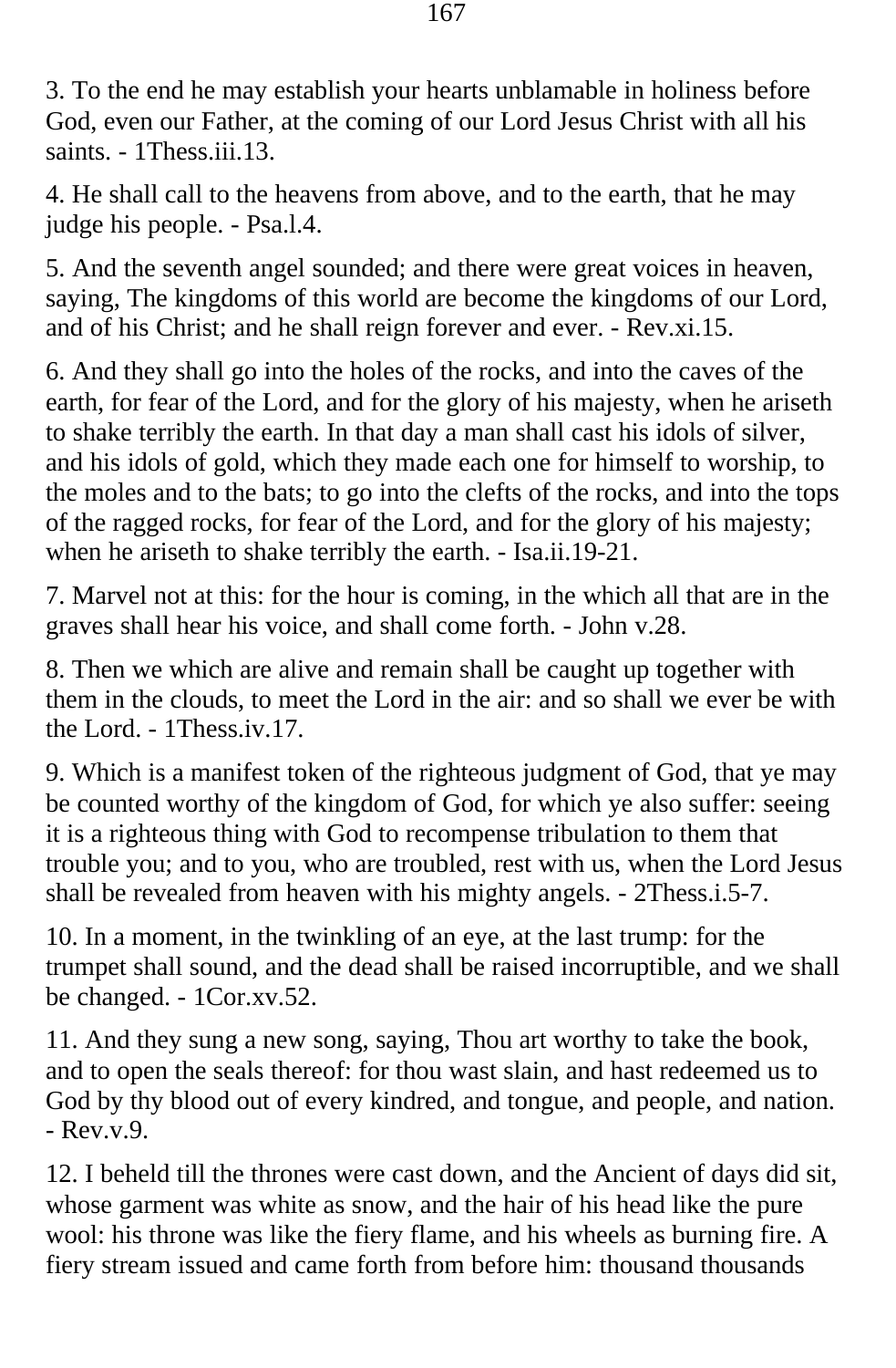ministered unto him, and ten thousand times ten thousand stood before him: the judgment was set, and the books were opened. I beheld then because of the voice of the great words which the horn spake: I beheld even till the beast was slain, and his body destroyed, and given to the burning flame. As concerning the rest of the beasts, they had their dominion taken away: yet their lives were prolonged for a season and time. I saw in the night visions, and behold, one like the Son of man came with the clouds of heaven, and came to the Ancient of days, and they brought him near before him. And there was given him dominion, and glory, and a kingdom, that all people, nations, and languages, should serve him: his dominion is an everlasting dominion, which shall not pass away, and his kingdom that which shall not be destroyed. - Dan.vii.9-14.

13. And I looked, and behold, a white cloud, and upon the cloud one sat like unto the Son of man, having on his head a golden crown, and in his hand a sharp sickle. And another angel came out of the temple, crying with a loud voice to him that sat on the cloud, Thrust in thy sickle, and reap: for the time is come for thee to reap; for the harvest of the earth is ripe. And he that sat on the cloud thrust in his sickle on the earth; and the earth was reaped. - Rev.xiv.14-16.

14. Jesus saith unto him, Thou hast said: nevertheless, I say unto you, Hereafter shall ye see the Son of man sitting on the right hand of power, and coming in the clouds of heaven. - Matt.xxvi.64.

15. And it shall come to pass in that day, that the great trumpet shall be blown, and they shall come which were ready to perish in the land of Assyria, and the outcasts in the land of Egypt, and shall worship the Lord in the holy mount at Jerusalem. - Isa.xxvii.13.

16. Immediately after the tribulation of those days, shall the sun be darkened, and the moon shall not give her light, and the stars shall fall from heaven, and the powers of the heavens shall be shaken. - Matt.xxiv.29.

17. And I saw a great white throne, and him that sat on it, from whose face the earth and the heaven fled away; and there was found no place for them. - Rev.xx.11.

18. For behold, the Lord will come with fire, and with his chariots like a whirlwind, to render his anger with fury, and his rebuke with flames of fire. For by fire and by his sword will the Lord plead with all flesh: and the slain of the Lord shall be many. - Isa.lxvi.15,16.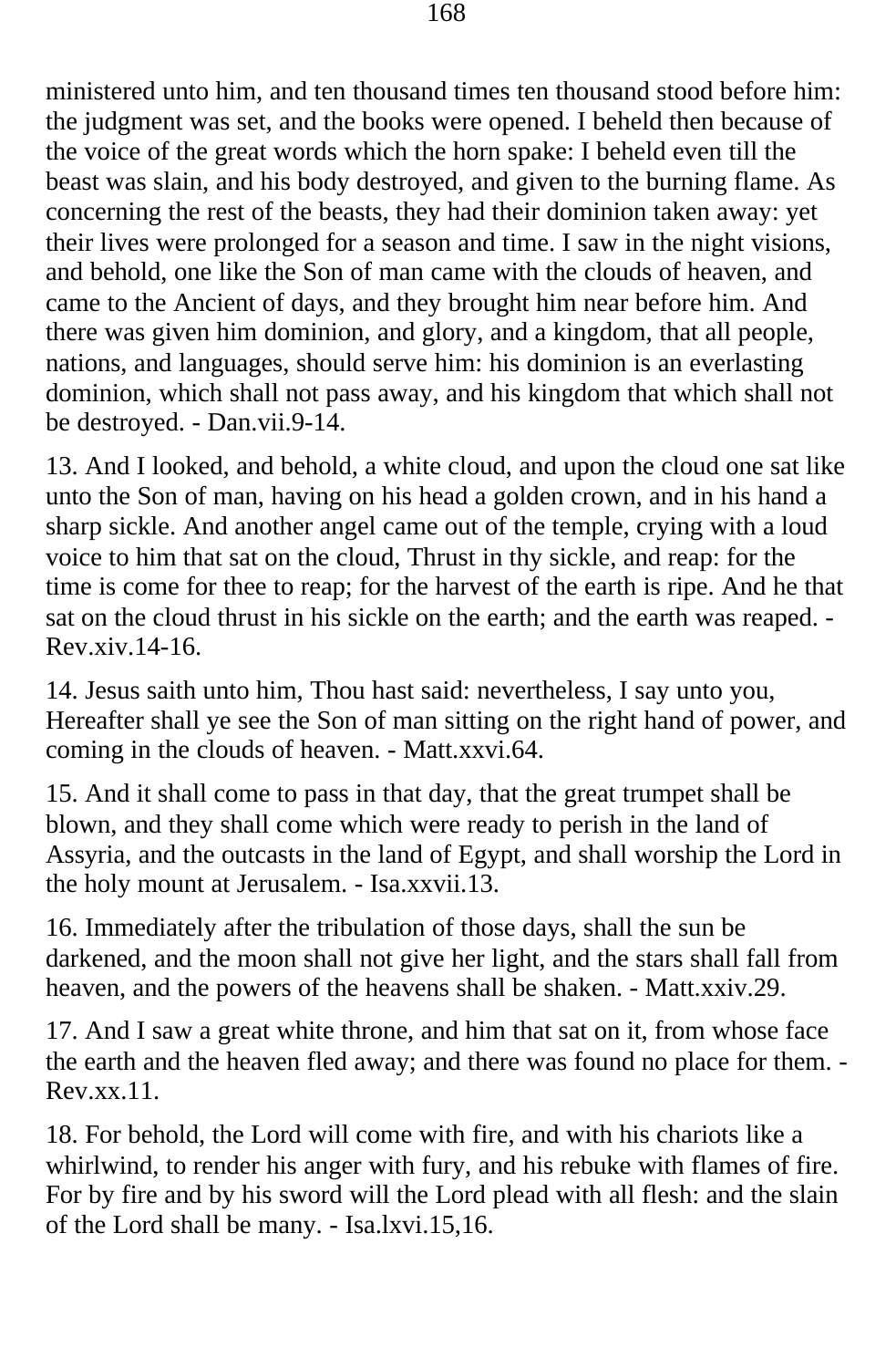19. For behold, the day cometh, that shall burn as an oven; and all the proud, yea, and all that do wickedly, shall be stubble: and the day that cometh shall burn them up, saith the Lord of hosts, that it shall leave them neither root nor branch. - Mal.iv.1.

20. Therefore, as the fire devoureth the stubble, and the flame consumeth the chaff, so their root shall be as rottenness, and their blossom shall go up as dust: because they have cast away the law of the Lord of hosts, and despised the word of the Holy One of Israel. - Isa.v.24.

21. That ye may eat the flesh of kings, and the flesh of captains, and the flesh of mighty men, and the flesh of horses, and of them that sit on them, and the flesh of all men, both free and bond, both small and great. - Rev.xix.18.

22. And, thou son of man, thus saith the Lord God; Speak unto every feathered fowl, and to every beast of the field, Assemble yourselves, and come; gather yourselves on every side to my sacrifice that I do sacrifice for you, even a great sacrifice upon the mountains of Israel, that ye may eat flesh and drink blood. Ye shall eat the flesh of the mighty, and drink the blood of the princes of the earth, of rams, of lambs, and of goats, of bullocks, all of them fatlings of Bashan. And ye shall eat fat till ye be full, and drink blood till ye be drunken, of my sacrifice which I have sacrificed for you. Thus ye shall be filled at my table with horses and chariots, with mighty men, and with all men of war, saith the Lord God. - Ezek.xxxix.17- 20.

23. Then was the iron, the clay, the brass, the silver, and the gold, broken to pieces together, and became like the chaff of the summer threshing-floors; and the wind carried them away, that no place was found for them: and the stone that smote the image became a great mountain, and filled the whole earth. And in the days of these kings shall the God of heaven set up a kingdom, which shall never be destroyed: and the kingdom shall not be left to other people, but it shall break in pieces and consume all these kingdoms, and it shall stand forever. - Dan.ii.35,44.

24. The nations shall rush like the rushing of many waters: but God shall rebuke them, and they shall flee far off, and shall be chased as the chaff of the mountains before the wind, and like a rolling thing before the whirlwind. - Isa.xvii.13.

25. And I stood upon the sand of the sea, and saw a beast rise up out of the sea, having seven heads and ten horns, and upon his horns ten crowns, and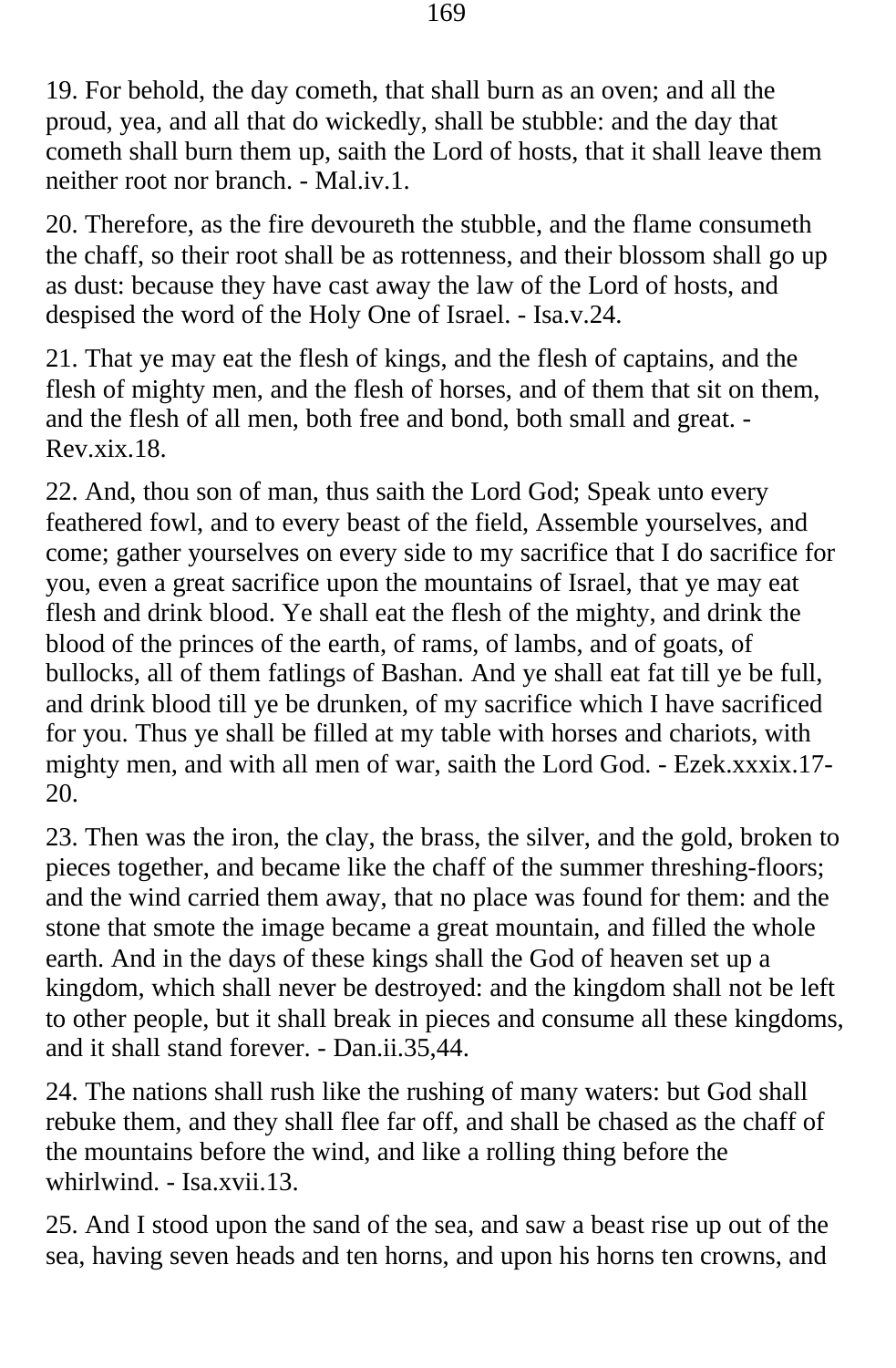upon his heads the name of blasphemy. And the beast which I saw was like unto a leopard, and his feet were as the feet of a bear, and his mouth as the mouth of a lion: and the dragon gave him his power, and his seat, and great authority. And I saw one of his heads as it were wounded to death; and his deadly wound was healed: and all the world wondered after the beast. And they worshipped the dragon which gave power unto the beast: and they worshipped the beast, saying, Who is like unto the beast? who is able to make war with him? And there was given unto him a mouth speaking great things and blasphemies; and power was given unto him to continue forty and two months. And he opened his mouth in blasphemy against God, to blaspheme his name, and his tabernacle, and them that dwell in heaven. And it was given unto him to make war with the saints, and to overcome them: and power was given him over all kindreds, and tongues, and nations. - Rev.xiii.1-7.

26. And the devil that deceived them was cast into the lake of fire and brimstone, where the beast and the false prophet are, and shall be tormented day and night forever and ever. - Rev.xx.10.

27. Then the moon shall be confounded, and the sun ashamed, when the Lord of hosts shall reign in mount Zion, and in Jerusalem, and before his ancients gloriously. - Isa.xxiv.23.

28. The earth shall reel to and fro like a drunkard, and shall be removed like a cottage; and the transgression thereof shall be heavy upon it: and it shall fall, and not rise again. - Isa.xxiv.20.

29. Nevertheless, we, according to his promise, look for new heavens and a new earth, wherein dwelleth righteousness. - 2Pet.iii.13.

30. And I John saw the holy city, New Jerusalem, coming down from God out of heaven, prepared as a bride adorned for her husband. - Rev.xxi.2.

31. And to her was granted that she should be arrayed in fine linen, clean and white: for the fine linen is the righteousness of saints. - Rev.xix.8.

32. There remaineth, therefore, a rest to the people of God. For he that is entered into his rest, he also hath ceased from his own works, as God did from his. Let us labor, therefore, to enter into that rest, lest any man fall after the same example of unbelief. - Heb.iv.9-11.

33. Of the doctrine of baptisms, and of laying on of hands, and of resurrection of the dead, and of eternal judgment. And this will we do if God permit. - Heb.vi.2,3.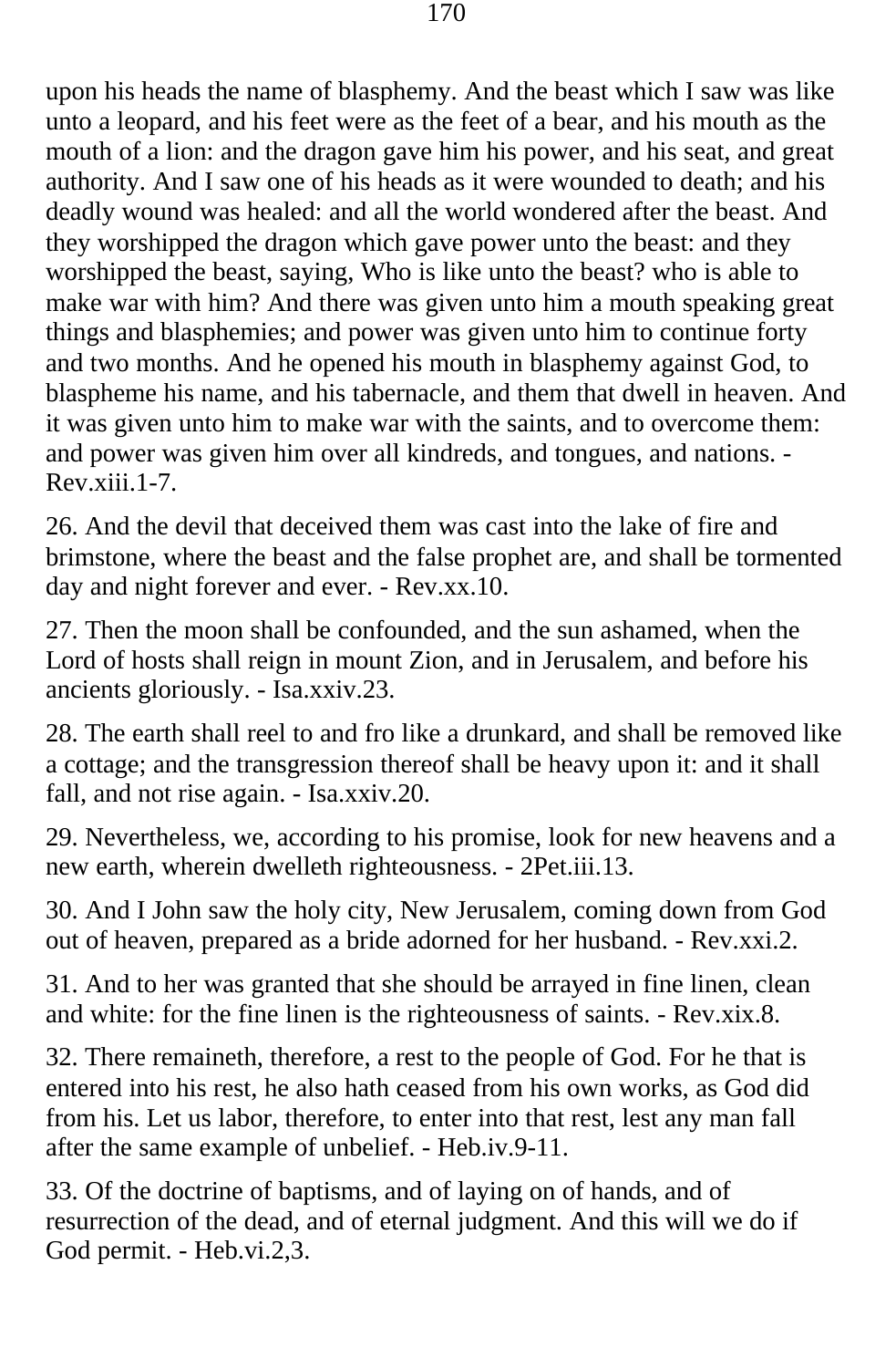34. For behold, I create new heavens and a new earth: and the former shall not be remembered, nor come into mind. - Isa.lxv.17.

35. And the ransomed of the Lord shall return, and come to Zion with songs and everlasting joy upon their heads: they shall obtain joy and gladness,

and sorrow and sighing shall flee away. - Isa.xxxv.10.

36. Blessed and holy is he that hath part in the first resurrection: on such the second death hath no power, but they shall be priests of God and of Christ, and shall reign with him a thousand years. - Rev.xx.6.

37. And they went up on the breadth of the earth, and compassed the camp of the saints about, and the beloved city: and fire came down from God out of heaven, and devoured them. And the streets of the city shall be full of boys and girls playing in the streets thereof. - Rev.xx.9. Zech.viii.5.

38. Him that overcometh, will I make a pillar in the temple of my God, and he shall go no more out: and I will write upon him the name of my God, and the name of the city of my God, which is New Jerusalem, which cometh down out of heaven from my God: and I will write upon him my new name. - Rev.iii.12.

39. And hast made us unto our God kings and priests: and we shall reign on the earth. - Rev.v.10.

40. And he laid hold on the dragon, that old serpent, which is the Devil, and Satan, and bound him a thousand years, and cast him into the bottomless pit, and shut him up, and set a seal upon him, that he should deceive the nations no more, till the thousand years should be fulfilled; and after that he must be loosed a little season. - Rev.xx.2,3.

41. And when the thousand years are expired, Satan shall be loosed out of his prison. - Rev.xx.7.

42. And I saw a new heaven and a new earth; for the first heaven and the first earth were passed away; and there was no more sea. - Rev.xxi.1.

43,44. And the sea gave up the dead which were in it; and death and hell delivered up the dead which were in them; and they were judged every man according to their works. - Rev.xx.13.

45. And they went up on the breadth of the earth, and compassed the camp of the saints about, and the beloved city; and fire came down from God out of heaven, and devoured them. - Rev.xx.9.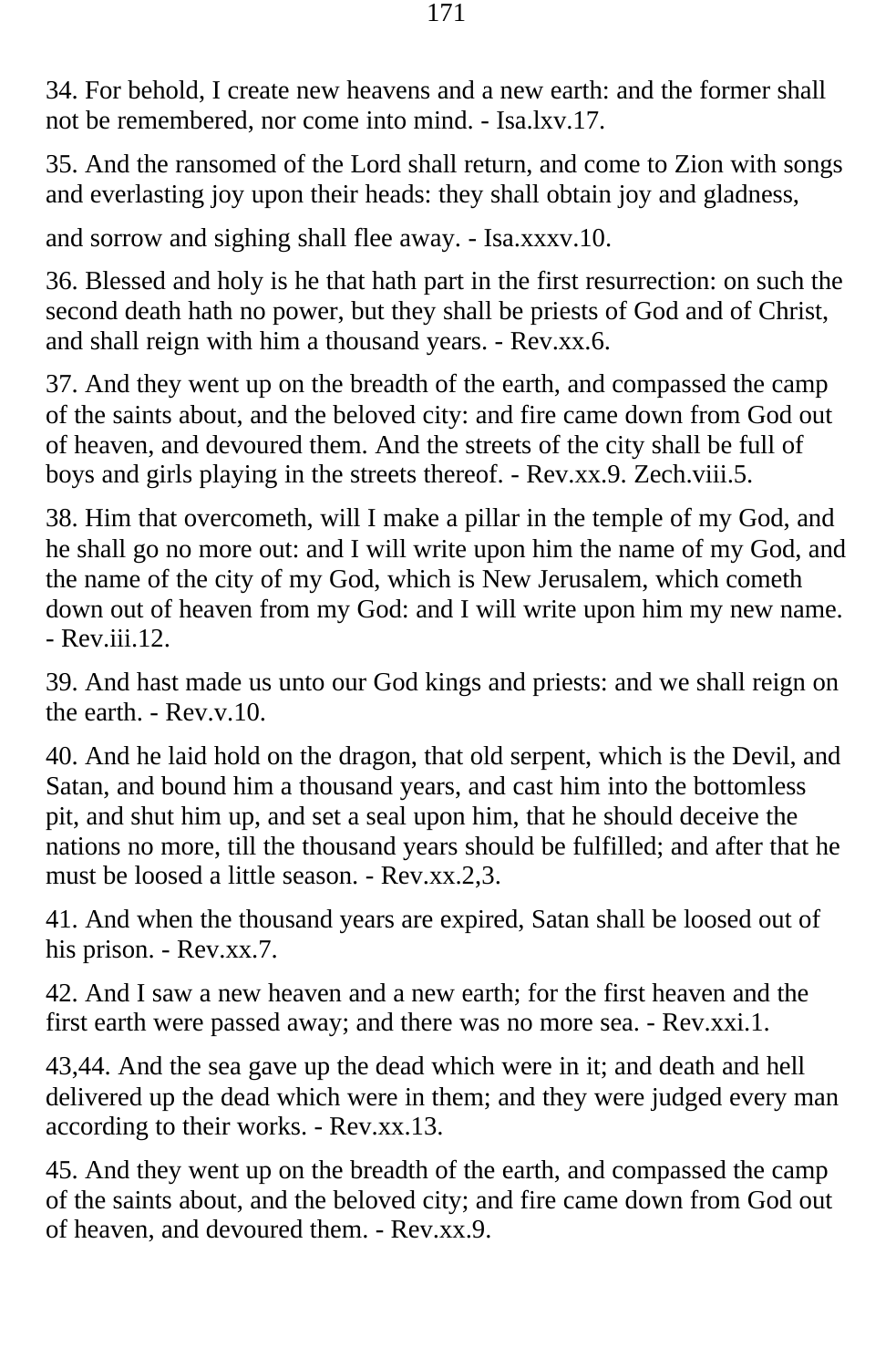46. And shall go out to deceive the nations which are in the four quarters of the earth, Gog and Magog, to gather them together to battle: the number of whom is as the sand of the sea. - Rev.xx.8.

47. For when we were in the flesh, the motions of sins, which were by the law, did work in our members to bring forth fruit unto death. - Rom.vii.5.

48. For, for this cause was the gospel preached also to them that are dead, that they might be judged according to men in the flesh, but live according to God in the spirit. - 1Pet.iv.6.

49. They return at evening: they make a noise like a dog, and go round about the city. And at evening let them return; and let them make a noise like a dog, and go round about the city. - Ps.lix.6,14.

50. Even a full wind from those places shall come unto me: now also will I give sentence against them. - Jer.iv.12.

51. And had a wall great and high, and had twelve gates, and at the gates twelve angels, and names written thereon, which are the names of the twelve tribes of the children of Israel. - Rev.xxi.12.

52. And there shall in no wise enter into it any thing that defileth, neither whatsoever worketh abomination, or maketh a lie; but they which are written in the Lamb's book of life. - Rev.xxi.27.

53. And the Lord shall be King over all the earth: in that day shall there be one Lord, and his name one. All the land shall be turned as a plain from Geba to Rimmon, south of Jerusalem: and it shall be lifted up, and inhabited in her place, from Benjamin's gate unto the place of the first gate, unto the corner-gate, and from the tower of Hananeel unto the king's wine-presses. And men shall dwell in it, and there shall be no more utter destruction; but Jerusalem shall be safely inhabited. - Zech.xiv.9-11.

54. Do ye not know that the saints shall judge the world? and if the world shall be judged by you, are ye unworthy to judge the smallest matters? - 1Cor.vi.2.

55. And they went up on the breadth of the earth, and compassed the camp of the saints about, and the beloved city: and fire came down from God out of heaven, and devoured them. - Rev.xx.9.

56. And death and hell were cast into the lake of fire. This is the second death. And whosoever was not found written in the book of life was cast into the lake of fire. - Rev.xx.14,15.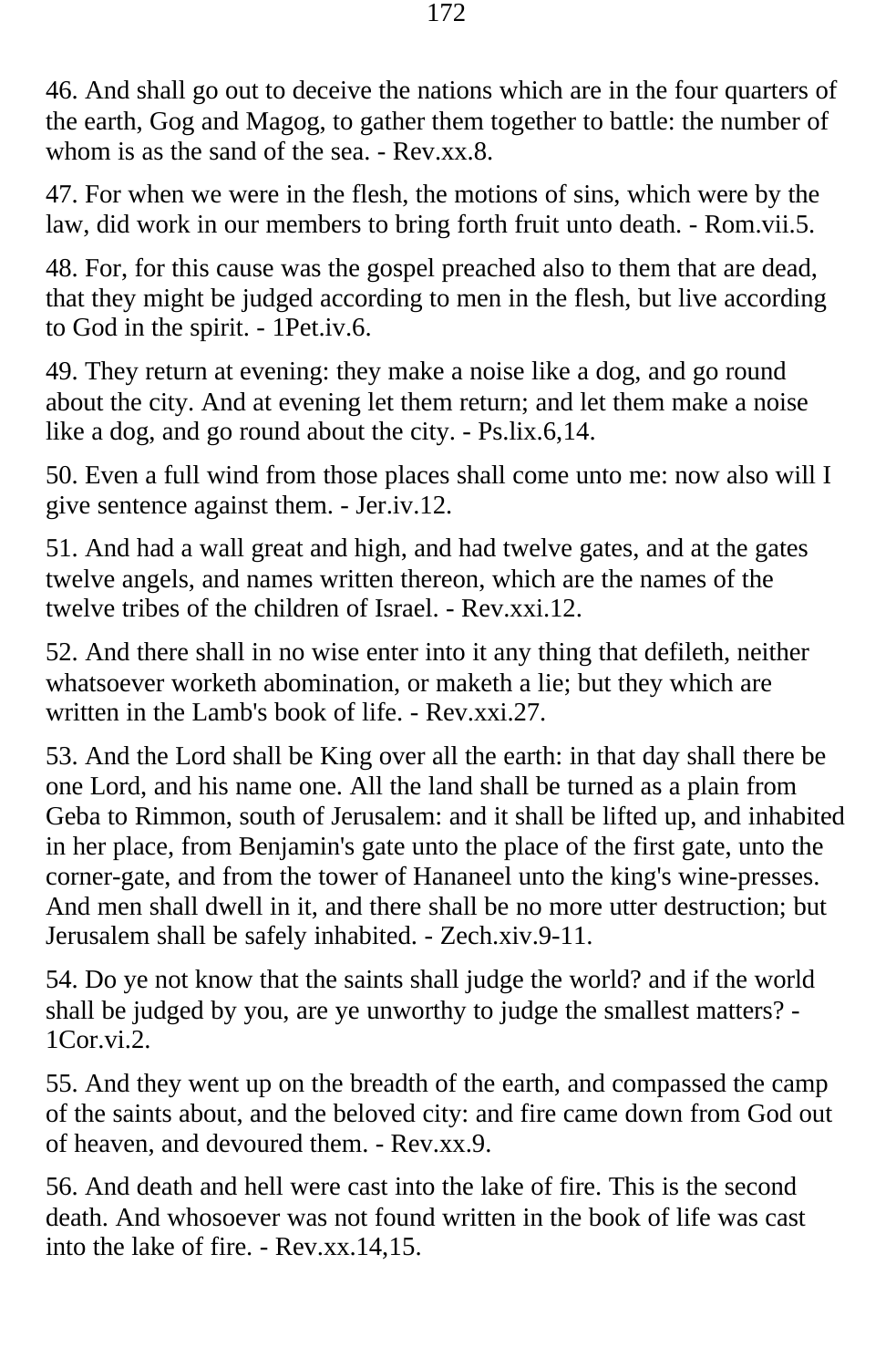57. But unto you that fear my name shall the Sun of righteousness arise with healing in his wings; and ye shall go forth, and grow up as calves of the stall. - Mal.iv.2.

58. And it shall come to pass, that he that is left in Zion, and he that remaineth in Jerusalem, shall be called holy, even every one that is written among the living in Jerusalem: when the Lord shall have washed away the filth of the daughters of Zion, and shall have purged the blood of Jerusalem from the midst thereof, by the spirit of judgment, and by the spirit of burning. And the Lord will create upon every dwelling-place of mount Zion, and upon her assemblies, a cloud and smoke by day, and the shining of a flaming fire by night: for upon all the glory shall be a defence. - Isa.iv.3-5.

59. I will ransom them from the power of the grave; I will redeem them from death: O death, I will be thy plagues; O grave, I will be thy destruction: repentance shall be hid from mine eyes. - Hos.xiii.14.

60. And if children, then heirs; heirs of God, and joint-heirs with Christ; if so be that we suffer with him, that we may be also glorified together. - Rom.viii.17.

61. And the city had no need of the sun, neither of the moon, to shine in it; for the glory of God did lighten it, and the Lamb is the light thereof. - Rev.xxi.23.

62. And there shall be no night there; and they need no candle, neither light of the sun; for the Lord God giveth them light: and they shall reign forever and ever. - Rev.xxii.5.

63. Therefore, they shall come and sing in the height of Zion, and shall flow together to the goodness of the Lord, for wheat, and for wine, and for oil, and for the young of the flock, and of the herd; and their soul shall be as a watered garden: and they shall not sorrow any more at all. Then shall the virgin rejoice in the dance, both young men and old together: for I will turn their mourning into joy, and will comfort them, and make them rejoice from their sorrow. And I will satiate the soul of the priests with fatness, and my people shall be satisfied with my goodness, saith the Lord. - Jer.xxxi.12-14.

64. That in the dispensation of the fulness of times, he might gather together in one all things in Christ, both which are in heaven, and which are on earth, even in him. - Eph.i.10.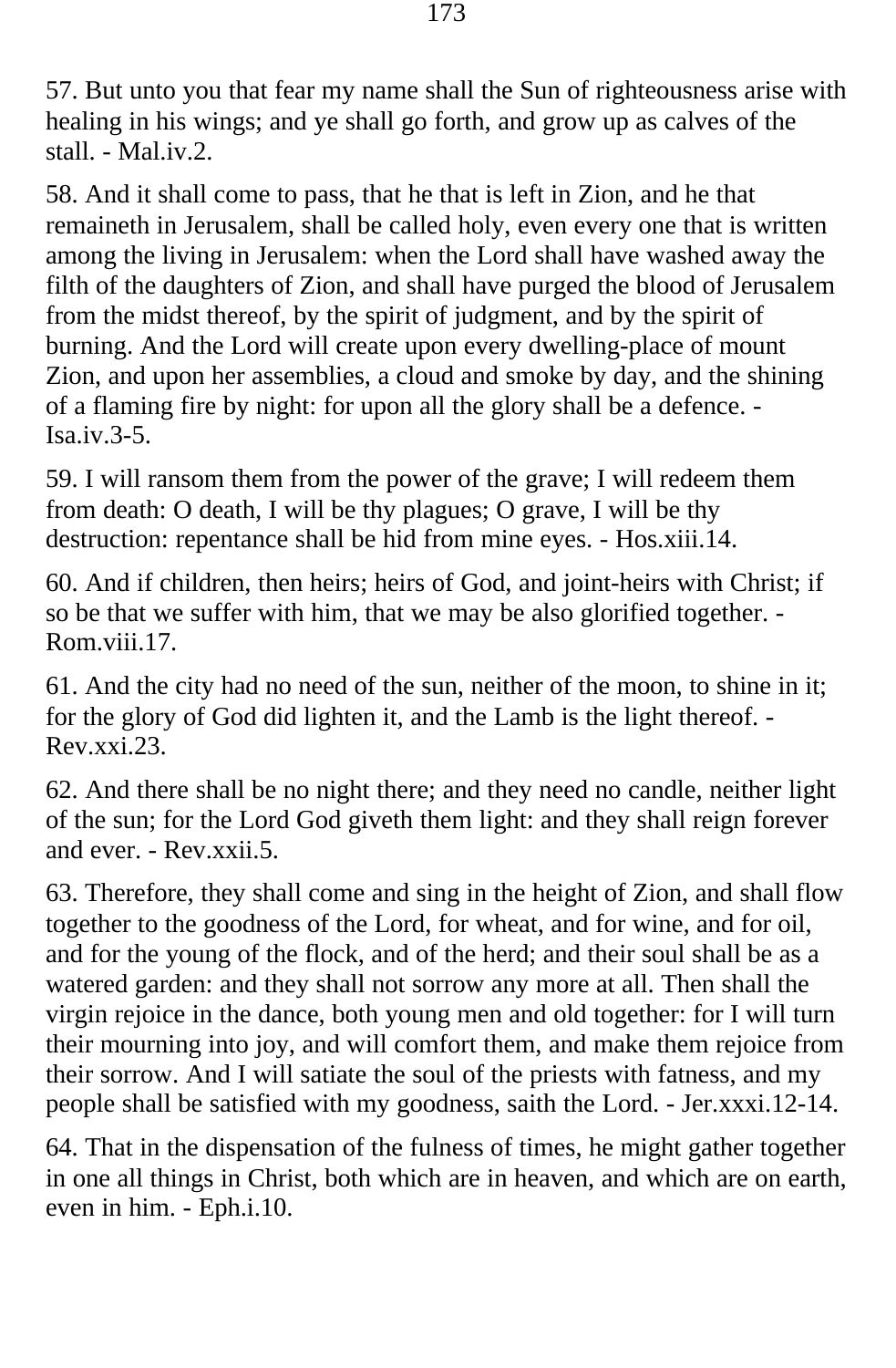65. Looking for that blessed hope, and the glorious appearing of the great God and our Savior Jesus Christ. - Tit.ii.13.

66. Thou art worthy, O Lord, to receive glory, and honor, and power: for thou hast created all things, and for thy pleasure they are and were created. - Rev.iv.11.

67. Wherefore, take unto you the whole armor of God, that ye may be able to withstand in the evil day, and having done all, to stand. - Eph.vi.13.

68. For ye have need of patience, that, after ye have done the will of God, ye might receive the promise. For yet a little while, and he that shall come will come, and will not tarry. - Heb.x.36,37.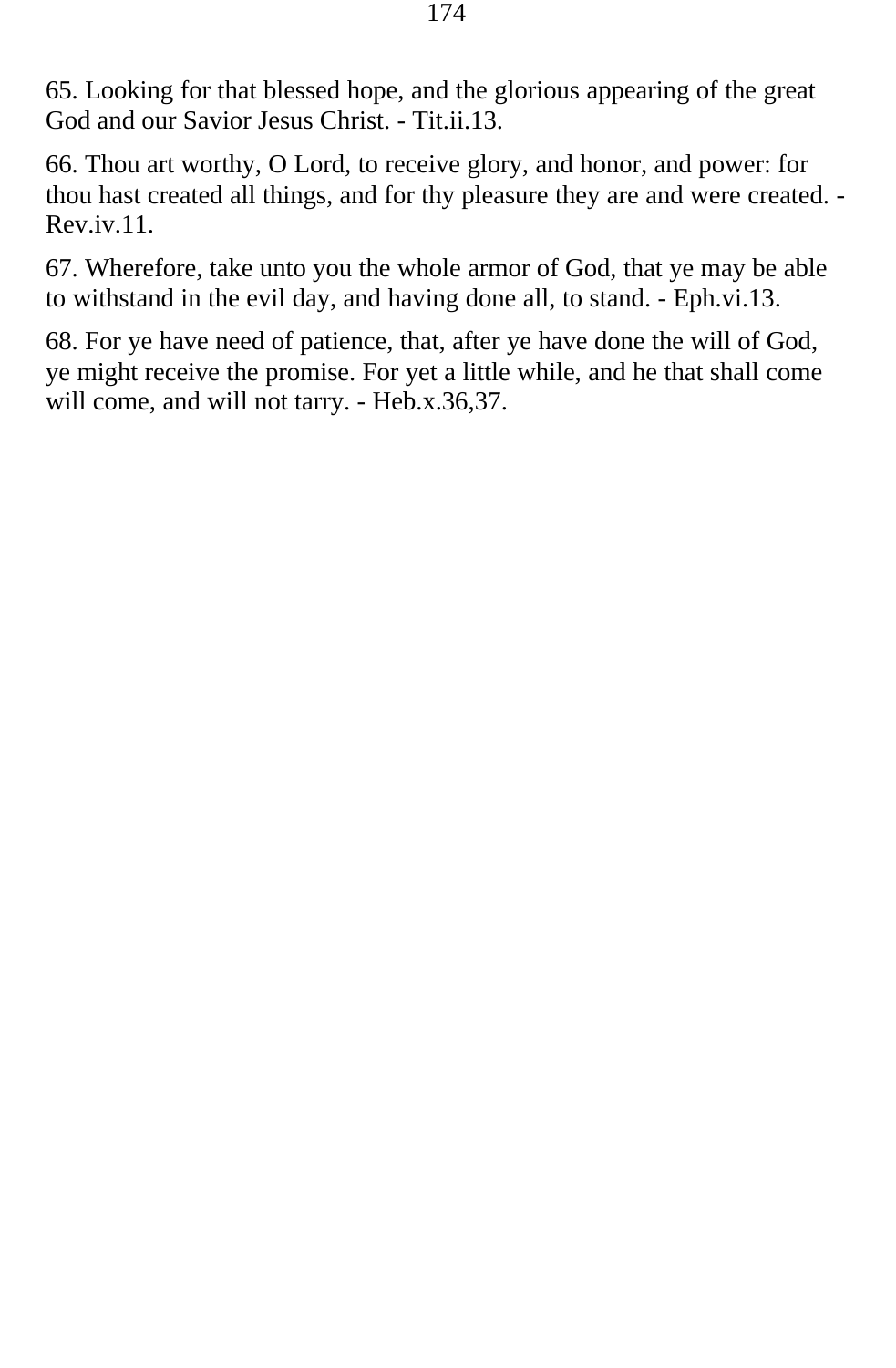### **Letter II. On The Return Of The Jews.**

DEAR BRO. HIMES:- I am now at home - found my family and friends well; yesterday was very sick, owing to my great anxiety to see home, and my fatigue on my journey. To-day I feel much better, and shall employ a little time in writing to you.

Those souls whom I have addressed in my six months' tour are continually before me, sleeping or waking. I can see them perishing by thousands; and when I reflect on the accountability of their teachers, who cry "peace and safety," I am in pain for them. How many souls will brothers Phelps, Cambell, and others, who are sticklers for the Jews' return, and for a temporal millennium, be the means of lulling to sleep; and while they are flattering themselves that their teachers are right, find, to their eternal cost, that their preparation for the eternal world was delayed a few days too long, on the vain supposition that the Jews must return and a millennium intervene. Why will they not listen to reason and scripture? Peter was converted from such a selfish and bigoted mind, when he said, "Of a truth I perceive that God is no respecter of persons." Acts x.34,35. And yet, truly, if the Jews ever return, they must be respected of God; for will not all acknowledge that they are to be gathered by God out of all nations, &c.? Isa.lxvi.20: "And they shall bring all your brethren for an offering unto the Lord out of all nations, upon horses, and in chariots, and in litters, and upon mules, and upon swift beasts, to my holy mountain Jerusalem, saith the Lord, as the children of Israel bring an offering in a clean vessel into the house of the Lord." They are not gathered because they work righteousness, or because they are children of faith; but because they are "God's ancient covenant people." For if they believe, they are grafted in among the Gentile believers, and are no more Jews in that sense. Rom.x.12: "For there is no difference between the Jew and the Greek: for the same Lord over all is rich unto all that call upon him."

Now if the Jew be restored because he is a Jew, then Peter needed another conversion; for he said he perceived that God was no respecter of persons. What a pity that Peter had not the aid of brother Phelps and his deacon to teach him better. Again - how foolish Paul must have been to wish himself accursed, Rom.ix.3: "For I could wish that myself were accursed from Christ for my brethren, my kinsmen, according to the flesh;" when brother Phelps, Skinner, and the notorious Whittemore,**[\\*22](#page-197-0)** if they had lived in his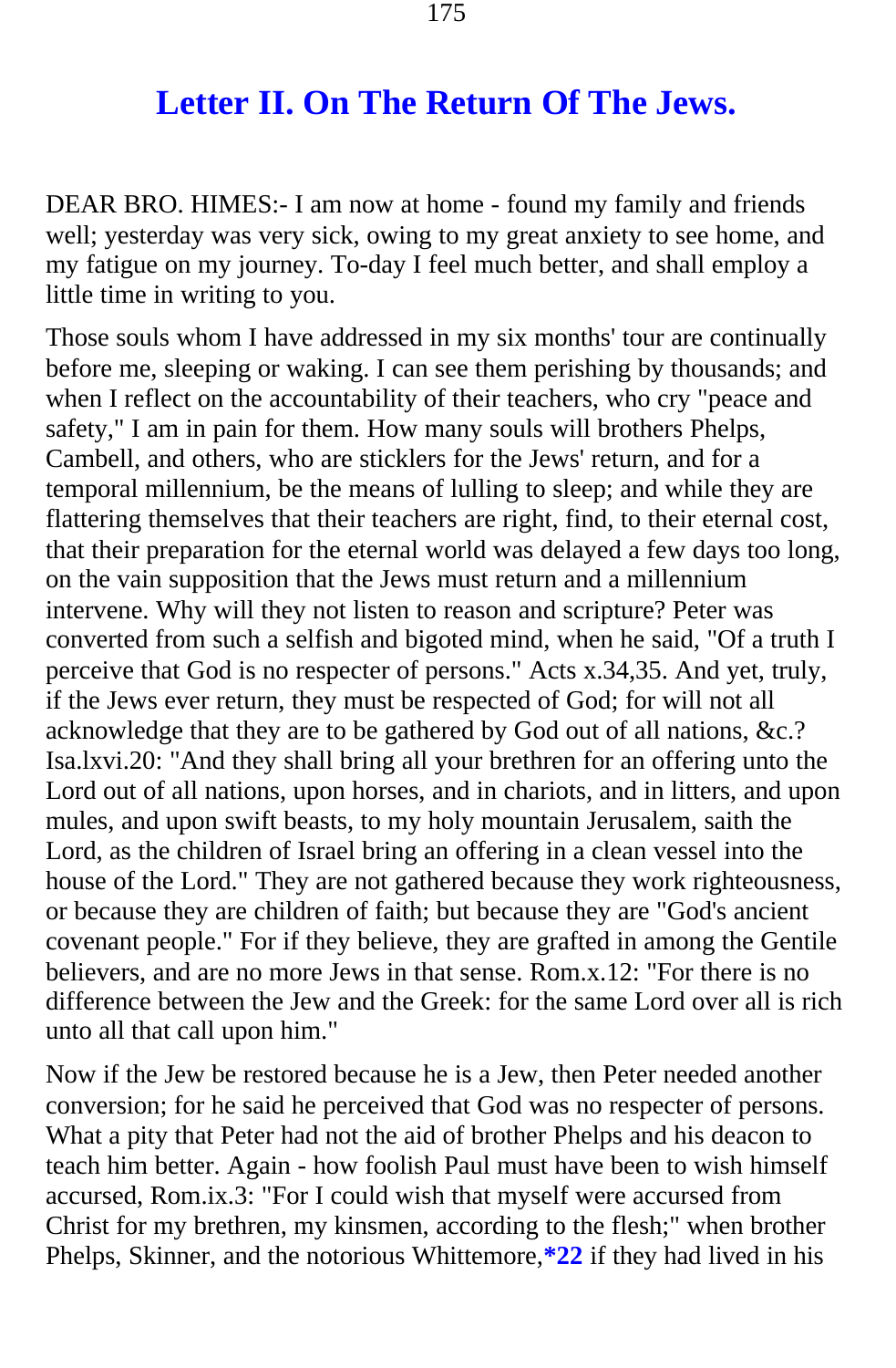day, could have told him, in five words, "Father Paul, God will not cast away his ancient covenant people; for all Israel shall be saved."

Once more - if James had lived in the days of the Boston trio, he might have written a very different epistle than the one he wrote to the "twelve tribes scattered abroad." Instead of pointing to the law of liberty and faith in Christ Jesus as their justification, and respect of persons, he might have told them to remain steadfast as Jews, and in the end they would all be gathered in and saved. Yes, how different would James have written, if he had believed in the return of the Jews, and the salvation of God's ancient covenant people.

If then the Jew, as a Jew in the flesh, must have another day, God must have respect of persons, without any reference to the work of righteousness. Or God must give the Gentile another day, after the Jew. Rom.i.16,17: "For I am not ashamed of the gospel of Christ: for it is the power of God unto salvation to every one that believeth; to the Jew first, and also to the Greek. For therein is the righteousness of God revealed from faith to faith: as it is written, the just shall live by faith."

Here we are plainly taught that the Jew has had his day, and now the Gentile has his. Rom.ii.7,11,28,29: "To them who, by patient continuance in well-doing seek for glory, and honor, and immortality, eternal life; for there is no respect of persons with God. For he is not a Jew which is one outwardly; neither is that circumcision which is outward in the flesh: but he is a Jew which is one inwardly; and circumcision is that of the heart, in the spirit, and not in the letter; whose praise is not of men, but of God."

These passages show plainly, that the Jews have had their day, and have been visited with the indignation and wrath of God, of which they are a sample unto us who afterwards should live ungodly. Now, if they, as unbelievers, after suffering, as a nation, the vengeance of God, are to be gathered again and restored to their privileges, land and laws, then the Gentiles, after suffering the vengeance of eternal life, are to be restored again to their present privileges, country, and laws. Will the trio agree to this? I think not. Yet the type must agree with the antitype. But the gospel promise, which was before the law made to Abraham, was in Christ unto all them which believe, both Jew and Gentile. This is certainly the apostle's reasoning in the 3d and 4th chapters of Romans, and he says not one word about the Jews' return, when he sums up the advantage the Jew had over the Gentile. Rom.iii.1,9: "What advantage then hath the Jew? or what profit is there of circumcision? What then? are we better than they? No, in no wise: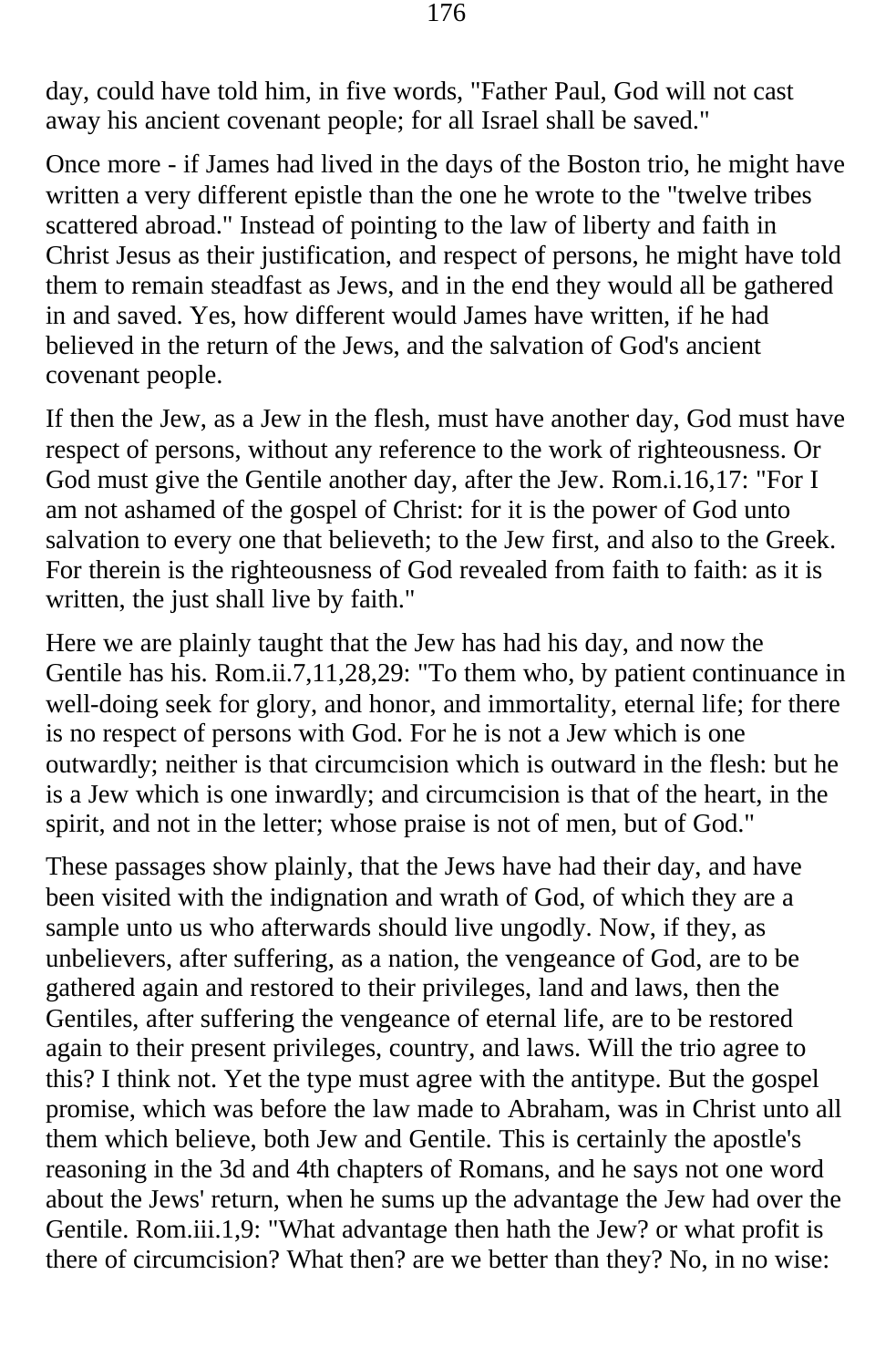for we have before proved both Jews and Gentiles, that they are all under sin."

Not a word about this return, and inheritance of Judea again. Yet, if so, their restoration would be a great advantage over the Gentile. Deut.xxx.7:

"And the Lord thy God will put all these curses upon thine enemies, and on them that hate thee, which persecuted thee." Isa.xi.14: "But they shall fly upon the shoulders of the Philistines toward the west; they shall spoil them of the east together: they shall lay their hand upon Edom and Moab; and the children of Ammon shall obey them." Isa.liv.7,8,15: "For a small moment have I forsaken thee; but with great mercies will I gather thee. In a little wrath I hid my face from thee for a moment; but with everlasting kindness will I have mercy on thee, saith the Lord thy Redeemer. Behold, they shall surely gather together, but not by me: whosoever shall gather together against thee shall fall for thy sake." Hosea i.11: "Then shall the children of Judah and the children of Israel be gathered together, and appoint themselves one head, and they shall come up out of the land: for great shall be the day of Jezreel."

If these passages mean the Jews, then certainly they will rule over the Gentiles; and it was an unpardonable neglect in the apostle to the Gentiles not to give us warning of it. But he does tell us that the chief advantage of the Jew was, that he had the praise of God, which advantage the Gentile now has over the Jew. So it is to the Jew first, and also to the Gentile.

Again - are the Jews to be gathered to their own land, and never pulled up again? Amos ix.15: "And I will plant them upon their land, and they shall no more be pulled up out of their land which I have given them, saith the Lord thy God." If so, how can Paul reconcile Gal.vi.15: "For in Christ Jesus neither circumcision availeth any thing, nor uncircumcision, but a new creature?" Eph.i.10: "For do I now persuade men, or God? or do I seek to please men? for if I yet pleased men, I should not be the servant of Christ." Also ii.12,16: "That at that time ye were without Christ, being aliens from the commonwealth of Israel, and strangers from the covenants of promise, having no hope, and without God in the world: and that he might reconcile both unto God in one body by the cross, having slain the enmity thereby."

And how would our dear Savior explain John x.16: "And other sheep I have, which are not of this fold: them also I must bring, and they shall hear my voice; and there shall be one fold, and one shepherd." How is this explained, if the Jews are to be a separate people again, and never pulled up? When will Christ break down the partition wall? When will he unite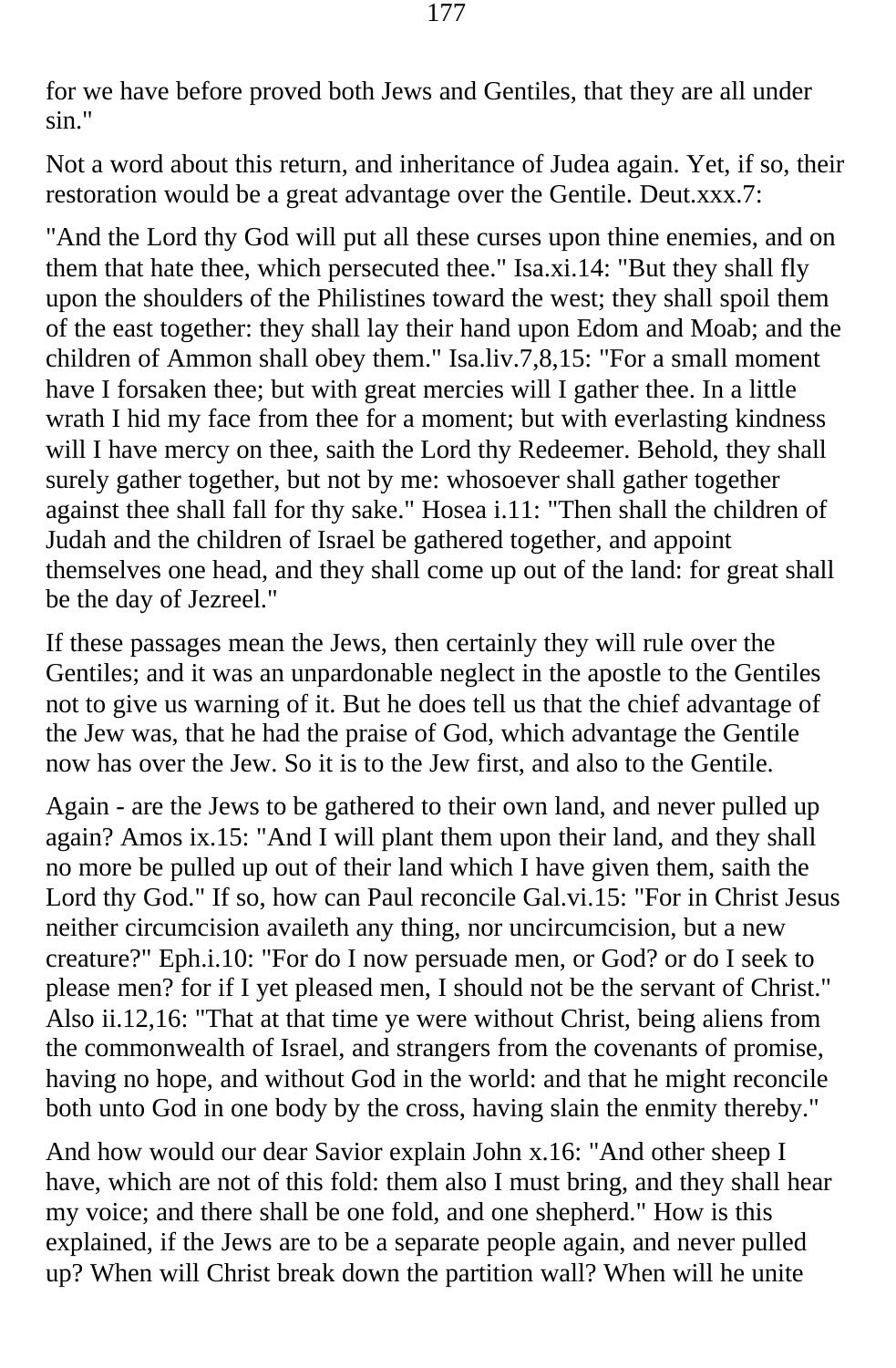Jew and Gentile in one body? And if the church be the fulness of him, (see Eph.i.22,23:) "And hath put all things under his feet, and gave him to be the head over all things to the church, which is his body, the fulness of him that filleth all in all," - how can the Jew, as a Jew, be a part of his body, inheriting old Jerusalem, while the church is the fulness of him who inherits all things, and the Jew at the same time contribute to the prosperity of the New Jerusalem? Can brother Phelps, or Cambell his prompter, answer these questions? Let us have plain, distinct answers; keep to the point. But, say these judaizing teachers, what shall we do with all those passages in the prophets that speak the Jews' return to their own land? I answer, sirs, will you be so good as to notice that all the passages which you dare quote to prove your doctrine were written or prophesied before the Jews were restored from Babylon, and had their literal fulfilment in that event.

But, say you, some of them, such as they should "never be pulled up," "David shall be their king forever," &c. &c., were not fulfilled. Very well, gentlemen. If you will examine your Bibles you will find every prophecy which could not be fulfilled literally, has a direct allusion to the new covenant, and cannot be fulfilled under the old. There, Israel, Judah, and my people are to be understood as spiritual Israel, &c., as in Isa.xi.10,12: "And in that day there shall be a root of Jesse, which shall stand for an ensign of the people: to it shall the Gentiles seek; and his rest shall be glorious. And he shall set up an ensign for the nations, and shall assemble the outcasts of Israel, and gather together the dispersed of Judah from the four corners of the earth."

The 11th verse speaks of the gathering of the remnant of his people. The 10th and 12th verses show that it is under the new covenant. Also Jer.xxxii.37,40: "Behold, I will gather them out of all countries whither I have driven them in mine anger, and in my fury, and in great wrath; and I will bring them again unto this place, and I will cause them to dwell safely; and I will make an everlasting covenant with them, that I will not turn away from them to do them good; but I will put my fear in their hearts, that they shall not depart from me."

Verses 36th and 37th speak of their being gathered out of Babylon; 38th and 40th show plainly that it is under the new covenant. Again, Ezekiel xxxvii.21,28: "And say unto them, Thus saith the Lord God, Behold, I will take the children of Israel from among the heathen, whither they be gone, and will gather them on every side, and bring them into their own land: and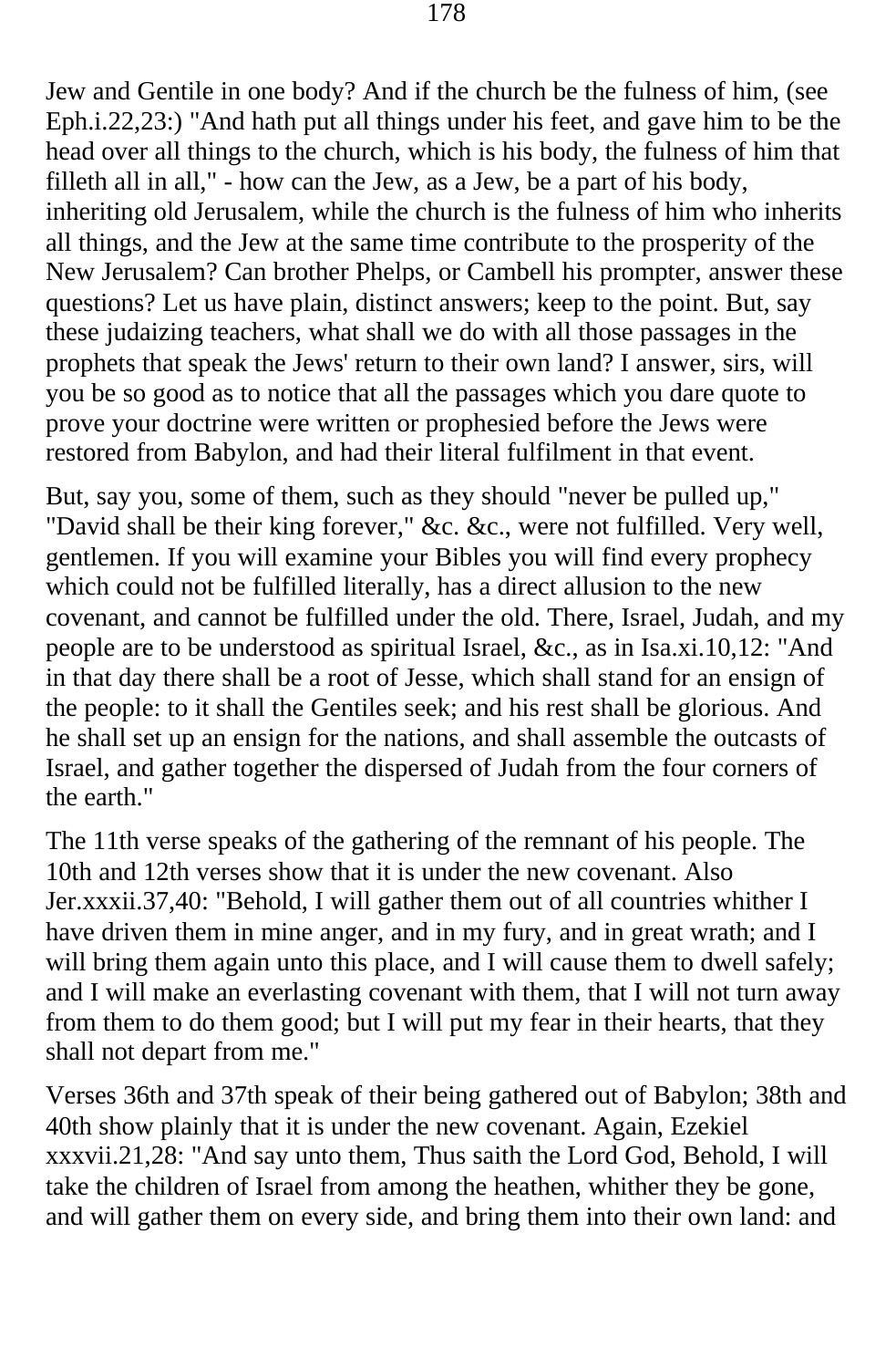the heathen shall know that I the Lord do sanctify Israel, when my sanctuary shall be in the midst of them for evermore."

The 21st and 22d verses speak of the children of Israel being gathered, the 23d and 24th show the new covenant, 25th speaks of their dwelling in the land forever, 26th and 28th of the new covenant. These specimens show how the prophecies may be understood, and the scriptures harmonize; but if we take into consideration the names and phrases used by the prophets under the Old Testament, we must, unless we are willingly ignorant, see that no other names would or could be used with propriety, but such as have been used. And every bible student must have discovered this, and seen that if it were not so, in vain might we look for any prophecy in the Old Testament concerning the church in the New. By thus having a veil over their faces, and thus construing scripture, Skinner and Whittemore can throw all judgment on the poor Jews, and

Phelps and Cambell can give them all the promises. But father Paul gives to each a portion in due season: "Tribulation and anguish upon every soul of man that doeth evil, of the Jew first, and also of the Gentile; but glory, honor, and peace, to every man that worketh good, to the Jew first, and also to the Gentile."

If brother Cambell's book is published, send me a copy, and if brother Phelps publishes his lectures, send them also. I long for the privilege of squaring them by the Bible, the rule which will sweep away the cobwebs of man-made wisdom, like darkness before the rising sun. I have not had time to read "Miller Exploded," nor "Miller Overthrown." If they are as sarcastic and foolish as I am informed they are, I shall take no pains to answer them. Let the authors meet him whose word they have ridiculed. I remain, as ever, yours,

#### WILLIAM MILLER.

Low Hampton, March 31, 1840.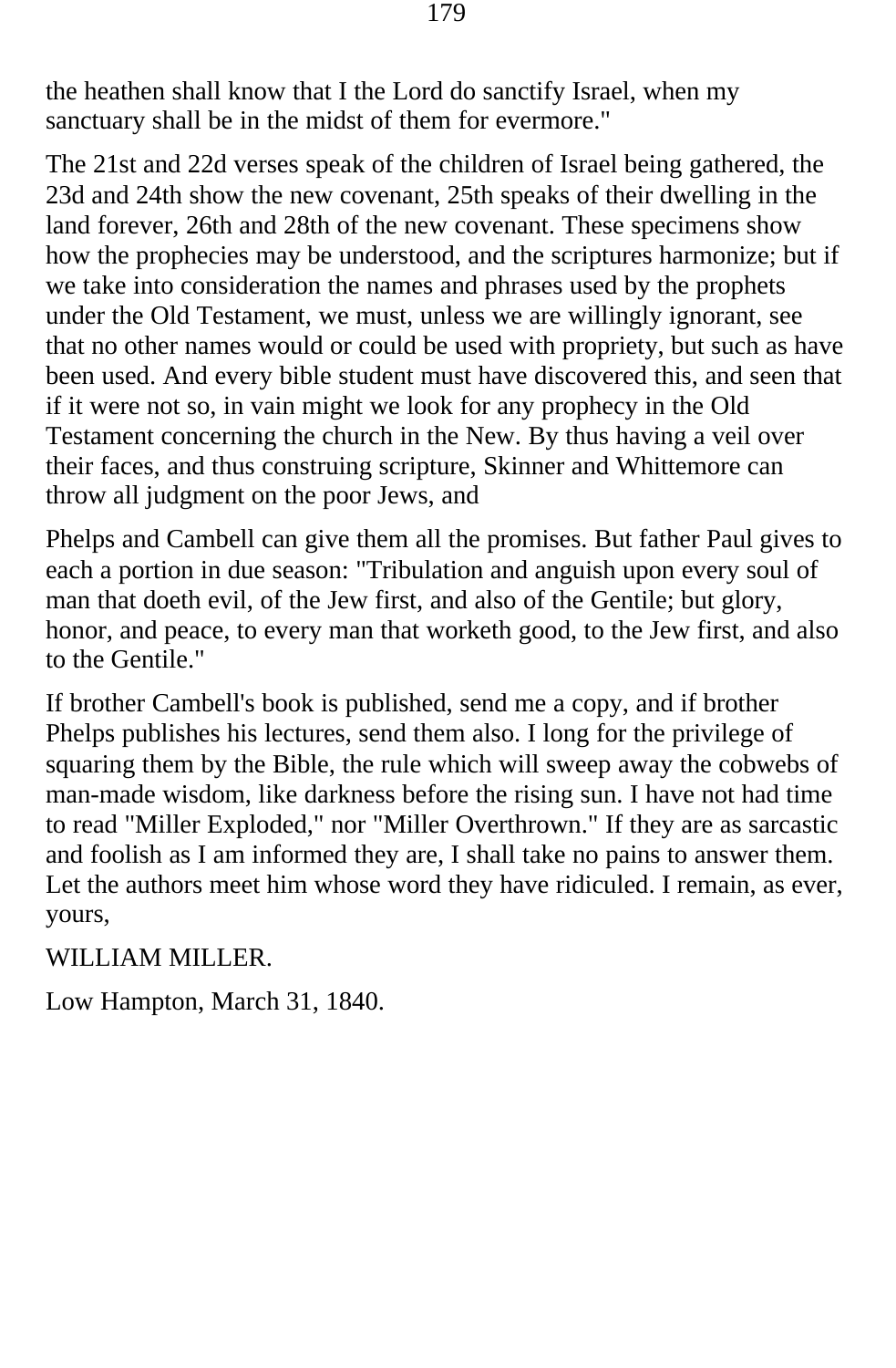# **Letter III. To Mr. Cambell, On The Little Horn, The Evening And Morning Vision, Jews' Return, And Millennium Before The Resurrection.**

DEAR BRO. HIMES: I perceive in the last number of the "Signs of the Times," that Bro. Cambell is still harping on his little horn of the third beast, and separating the morning from the evening vision. And, without any proof, he continually asserts the Jews' return and millennial reign before the resurrection. Do I understand aright?

Now, I think Bro. Cambell may be put right, or at least he will help a brother, in charity, out of his "vagaries."

I. As it respects the little horn of Daniel, eighth chapter, he says it is Mahomedism; and yet it belongs to the third or Grecian kingdom, and, of course, is now in existence, and must be until 2300 years are accomplished, which, according to his own showing, will be in A. D. 1843. Then, the fourth, or Roman kingdom, is not yet in being; for the fourth kingdom was to bear rule over, or tread down, the whole earth. Dan.vii.23: "Thus he said, The fourth beast shall be the fourth kingdom upon earth, which shall be diverse from all kingdoms, and shall devour the whole earth, and shall tread it down, and break it in pieces." And this little horn is the third kingdom, and is said to wax exceeding great. Dan.viii.9-11.

Surely, Bro. Cambell will help Bro. Miller out of this "vagary." Rollin tells us "that the four kingdoms of the Grecian monarchy became Roman provinces thirty years before Christ," which was six hundred and fifty before Mahomet. Daniel tells us that this little horn would stand up in the latter time of these four kingdoms. Mr. Cambell makes him stand up six hundred and fifty years after the fourth kingdom had destroyed the whole earth. Dan.viii.23-25: "And in the latter time of their kingdom, when the transgressors are come to the full, a king of fierce countenance, and understanding dark sentences, shall stand up. And his power shall be mighty, but not by his own power; and he shall destroy wonderfully, and shall prosper, and practise, and shall destroy the mighty and the holy people. And through his policy also he shall cause craft to prosper in his hand; and he shall magnify himself in his heart, and by peace shall destroy many: he shall also stand up against the Prince of princes; but he shall be broken without hand." Surely this is a paradox; or I am dreaming.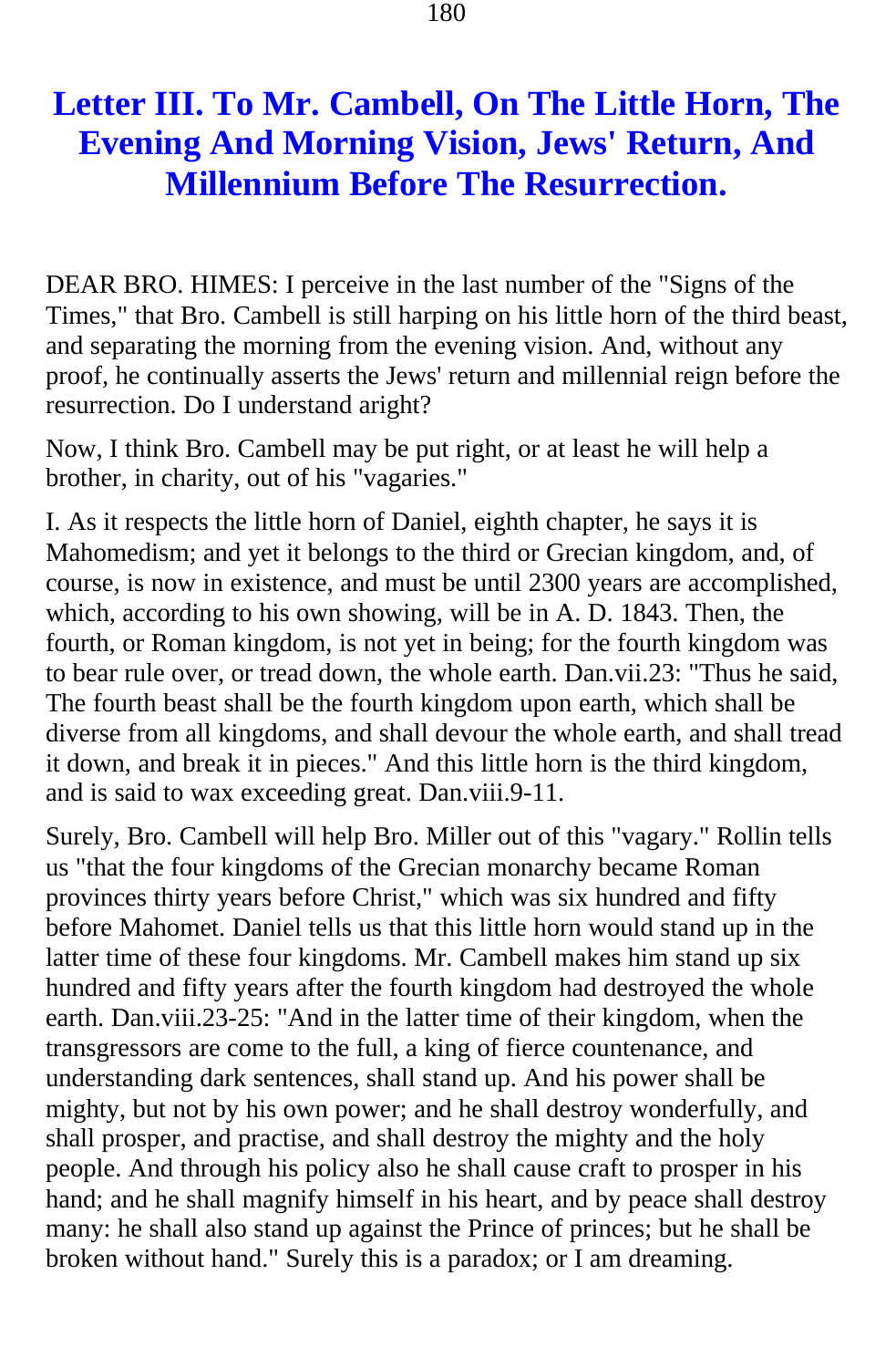II. Concerning the evening and morning vision, I will say, "What God has joined together, let no man put asunder." Dan.viii.26,27: "And the vision of the evening and the morning which was told, is true; wherefore shut thou up the vision; for it shall be for many days. And I Daniel fainted, and was sick certain days; afterward I rose up and did the king's business; and I was astonished at the vision, but none understood it." Here Daniel plainly unites the visions of the evening and morning, as Mr. Cambell calls them, and Daniel unites them in one, calling it "the vision;" and plainly says "it shall be for many days." What shall be for many days? The vision of the evening and morning. How many days? I answer, 2300 days. Either both are to be understood as but one vision, seen at different times, or both ending at the same time. If the morning vision is only numbered, why does the prophet unite them and tell us it is for many days?

III. As it respects the Jews return, I say there is not a text, promise or prophecy, written or given of God, which was not given before their return from Babylon, and I believe was then literally fulfilled.

IV. With reference to the millennial reign before Christ comes, I ask Bro. Cambell to reconcile the following passages with his views, and give me light:- Dan.vii.21,22: "I beheld, and the same horn made war with the saints, and prevailed against them; until the Ancient of days came, and judgment was given to the saints of the Most High; and the time came that the saints possessed the kingdom;" - compared with Dan.vii.9,10,13: "I beheld till the thrones were cast down, and the Ancient of days did sit, whose garment was white as snow, and the hair of his head like the pure wool: his throne was like the fiery flame, and his wheels as burning fire. A fiery stream issued and came forth from before him: thousand thousands ministered unto him, and ten thousand times ten thousand stood before him: the judgment was set, and the books were opened. I saw in the night visions, and, behold, one like the Son of man came with the clouds of heaven, and came to the Ancient of days, and they brought him near before him." Also, Luke xvii.26-30. Mark xiii.23-29. 1Thess.iv.14-18: "For if we believe that Jesus died and rose again, even so them also which sleep in Jesus will God bring with him. For this we say unto you by the word of the Lord, that we which are alive, and remain unto the coming of the Lord, shall not prevent them which are asleep. For the Lord himself shall descend from heaven with a shout, with the voice of the archangel, and with the trump of God: and the dead in Christ shall rise first. Then we, which are alive and remain, shall be caught up together with them in the clouds, to meet the Lord in the air: and so shall we ever be with the Lord. Wherefore, comfort one another with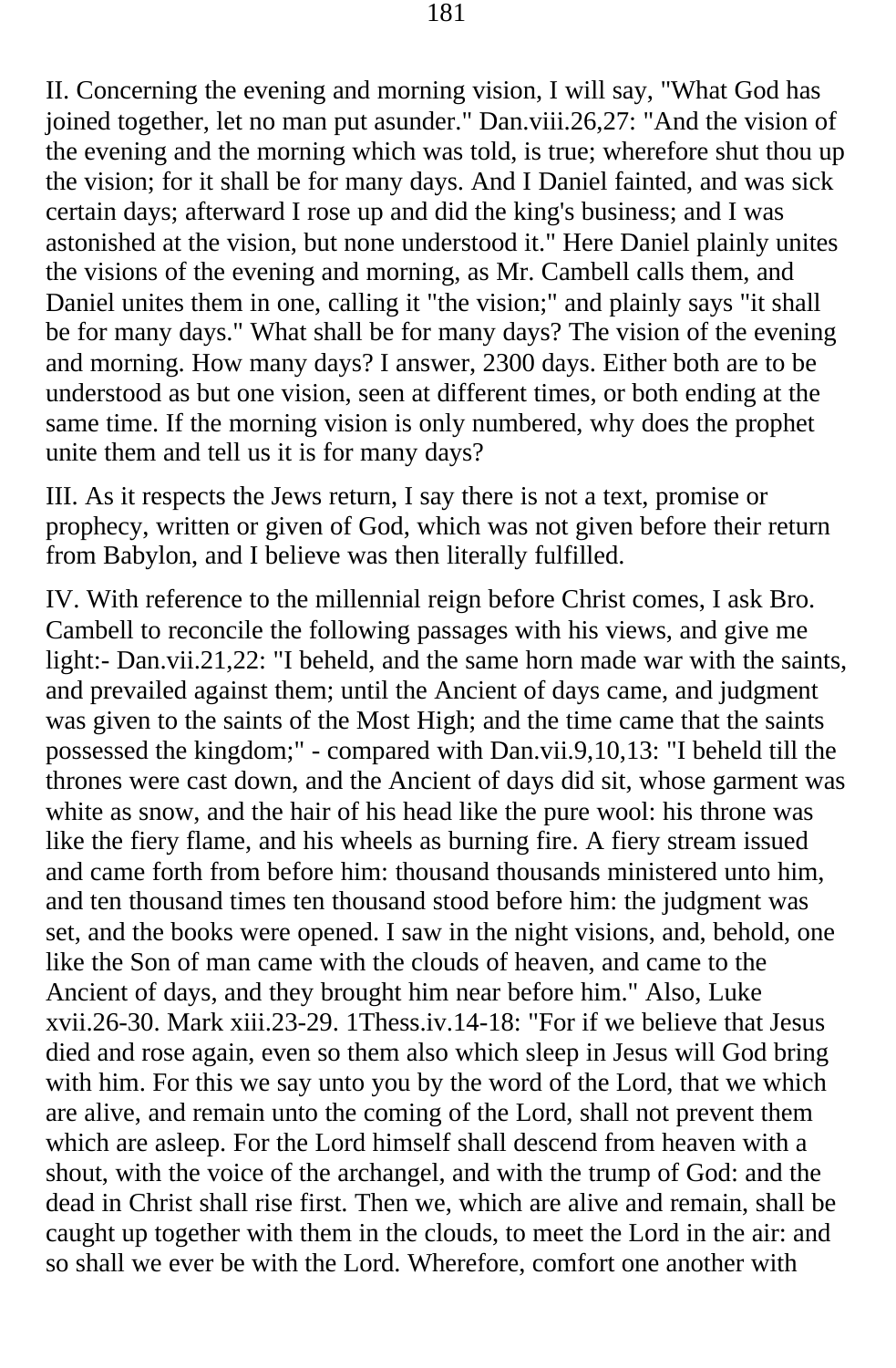these words." Also, v.1-4. 2Thess.ii.7-10: "For the mystery of iniquity doth already work: only he who now letteth will let, until he be taken out of the way. And then shall that Wicked be revealed, whom the Lord shall consume with the spirit of his mouth, and shall destroy with the brightness of his coming: even him, whose coming is after the working of Satan, with all power, and signs, and lying wonders, and with all deceivableness of unrighteousness in them that perish; because they received not the love of the truth, that they might be saved." Rev.xiv.14-20.

In the mean time, I advise you, my dear reader, not to put off your preparation for eternity; I entreat you, by all that is dear, not to wait; I warn you now to secure your title to heaven, to happiness, and glory. Do not wait until you see the end of our discussion. Perhaps, before we have finished our controversy, the voice from the "great white throne" may pronounce these dreadful words, "IT IS DONE!" There is no harm in being secure. It is safe to be ready. If I thought, that I should be the means of your neglecting this one thing needful, by my writings, I would write no more. Let not curiosity or neglect be the means of your eternal regret and misery.

WILLIAM MILLER.

New York, May 19, 1840.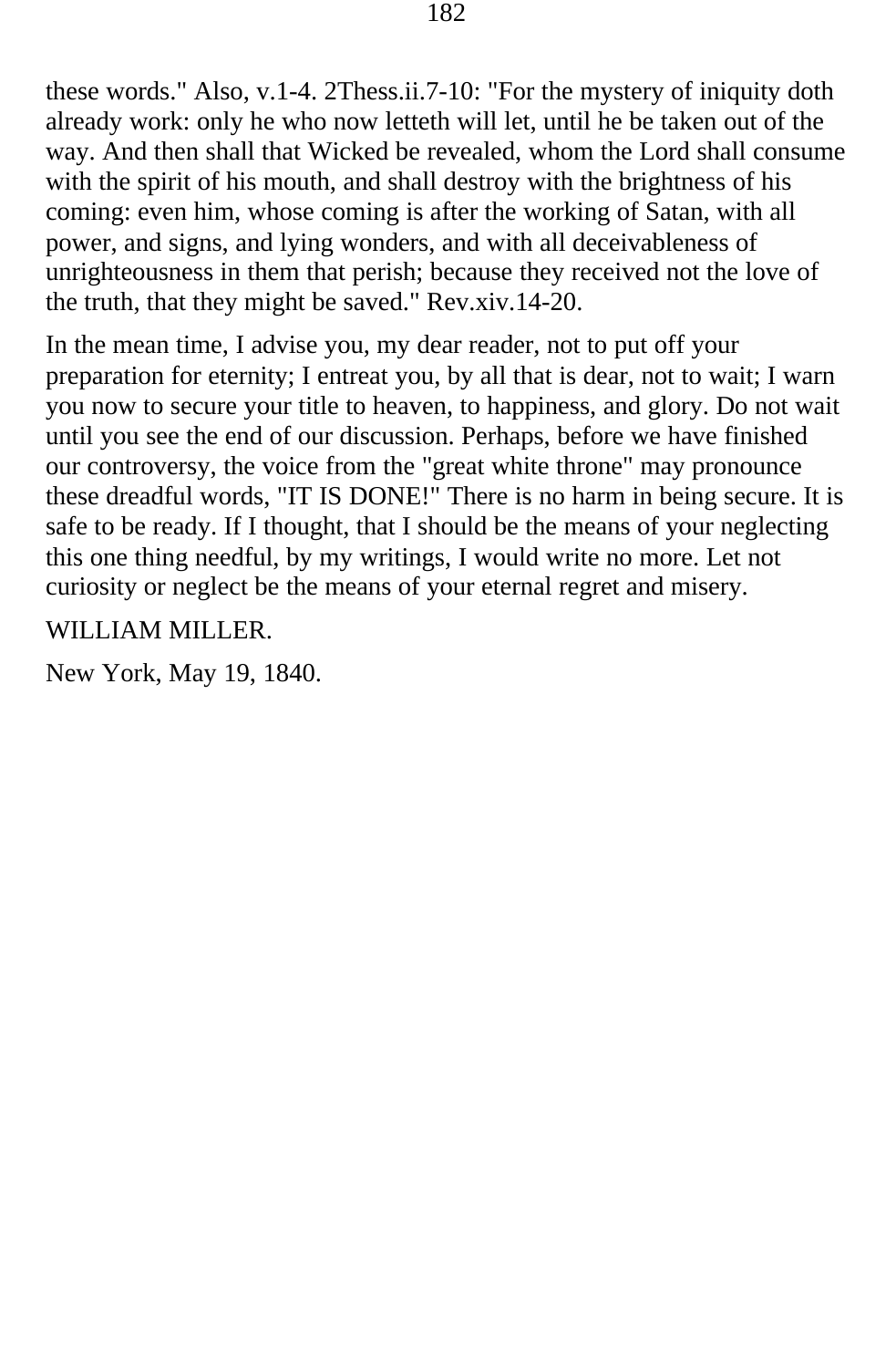# **Letter IV. Prefatory Remarks - Closing Up Of The Door Of Mercy - Millennium - The Chronology.**

DEAR BRO. HIMES: Your letters, both from Portland and Boston, were received last Saturday, when on my way to Dresden, where I have lectured four days.

We had a good time. The Lord was there. Day after to-morrow I begin a course of lectures at Fort Ann. The next week I go north, where I have three places, which will take three weeks at least. I do not know what to say to you about coming to Massachusetts again. I have more business on hand than two men like me could perform. I must lecture twice every day. I must converse with many - answer a host of questions - write answers to letters from all points of the compass, from Canada to Florida, from Maine to Missouri. I must read all the candid arguments, (which I confess are not many,) that are urged against me. I must read all the "slang" of the drunken and the sober; and since "hard cider" has become so popular, these publications are not few. The polar star must be kept in view, the Chart consulted, the compass watched, the reckoning kept, the sails set, the rudder managed, the ship cleaned, the sailors fed, the voyage prosecuted, the port of rest to which we are destined understood, the watchman to answer the call, "Watchman, what of the night?"

#### **Closing Of The Door Of Mercy - Millennium.**

Yours, and brother Litch's articles on the closing of the door of mercy, are good.**\*23** All that I can do in addition, would be to bring a few passages of scri[pture as](#page-197-0) proof that in the end of the world there must be a little time to gather the wicked from the just, to separate the bad from the good.

1. The parable of the Tares. Matt.xiii.37-42. "He answered and said unto them, He that soweth the good seed is the Son of man; the field is the world; the good seed are the children of the kingdom; but the tares are the children of the wicked one; the enemy that sowed them is the devil; the harvest is the end of the world; and the reapers are the angels. As therefore the tares are gathered and burned in the fire; so shall it be in the end of this world. The Son of man shall send forth his angels, and they shall gather out of his kingdom all things that offend, and them which do iniquity, and shall cast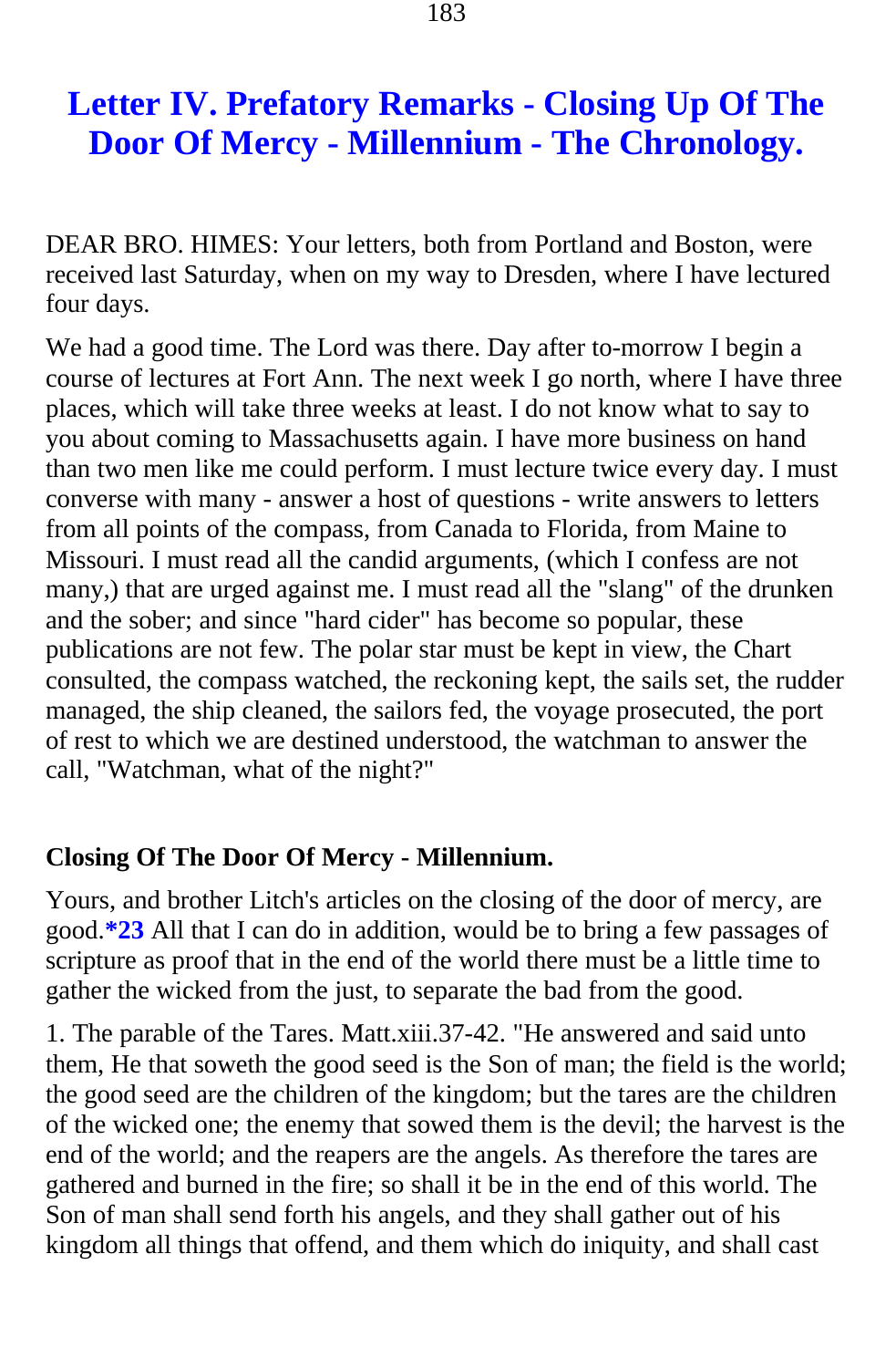them into a furnace of fire; there shall be wailing and gnashing of teeth." Take notice, the tares and the wheat grow together until the harvest, verse 30. The harvest is the end of the world. Now let me ask, Can this scripture be true, and at the same time brother Cambell's and Dowling's views of the millennium be fulfilled? Every unprejudiced mind must answer, No. Before, or at the end of the world, he gathers out of his kingdom all that do iniquity or offend; and at the end of the world they are burnt. They must grow together until the harvest, and "the harvest is the end of the world." Where, then, can Mr. D. or C. find a place for their millennium?

Again; see Matt.xiii.47-50: "Again, the kingdom of heaven is like unto a net, that was cast into the sea, and gathered of every kind: which, when it was full, they drew to shore, and sat down, and gathered the good into vessels, but cast the bad away. So shall it be at the end of the world: the angels shall come forth, and sever the wicked from among the just, and shall cast them into the furnace of fire; there shall be wailing and gnashing of teeth." Take notice, the net is the gospel; it gathers good and bad. In the end of the world it is drawn ashore, full of good and bad. They then sit down and gather the good into vessels, and cast the bad away. After they have drawn the net ashore, they cannot take more fish. Now must come a little time to separate the good from the bad. "So shall it be in the end of the world." Where can there be a time when all the fish are good? If there is such a time, surely before they get to shore they must fall from grace. Will brothers Cambell and Dowling admit this?

Again; Rev.xiv.15-19: "And another angel came out of the temple, crying with a loud voice to him that sat on the cloud, Thrust in thy sickle, and reap; for the time is come for thee to reap; for the harvest of the earth is ripe. And he that sat on the cloud thrust in his sickle on the earth; and the earth was reaped. And another angel came out of the temple which is in heaven, he also having a sharp sickle. And another angel came out from the altar, which had power over fire; and cried with a loud cry to him that had the sharp sickle, saying, Thrust in thy sharp sickle, and gather the clusters of the vine of the earth; for her grapes are fully ripe. And the angel thrust in his sickle into the earth, and gathered the vine of the earth, and cast it into the great wine-press of the wrath of God." The earth is first reaped, and the precious fruit gathered in. Then, before the angel having power over fire can burn the world, and execute that purpose of God, the vine must be harvested, and cast into the wine-press of the wrath of God, and the last battle be fought. In my opinion, when this last bloody battle begins, the earth will have been reaped, the good fruit will then be gathered, and the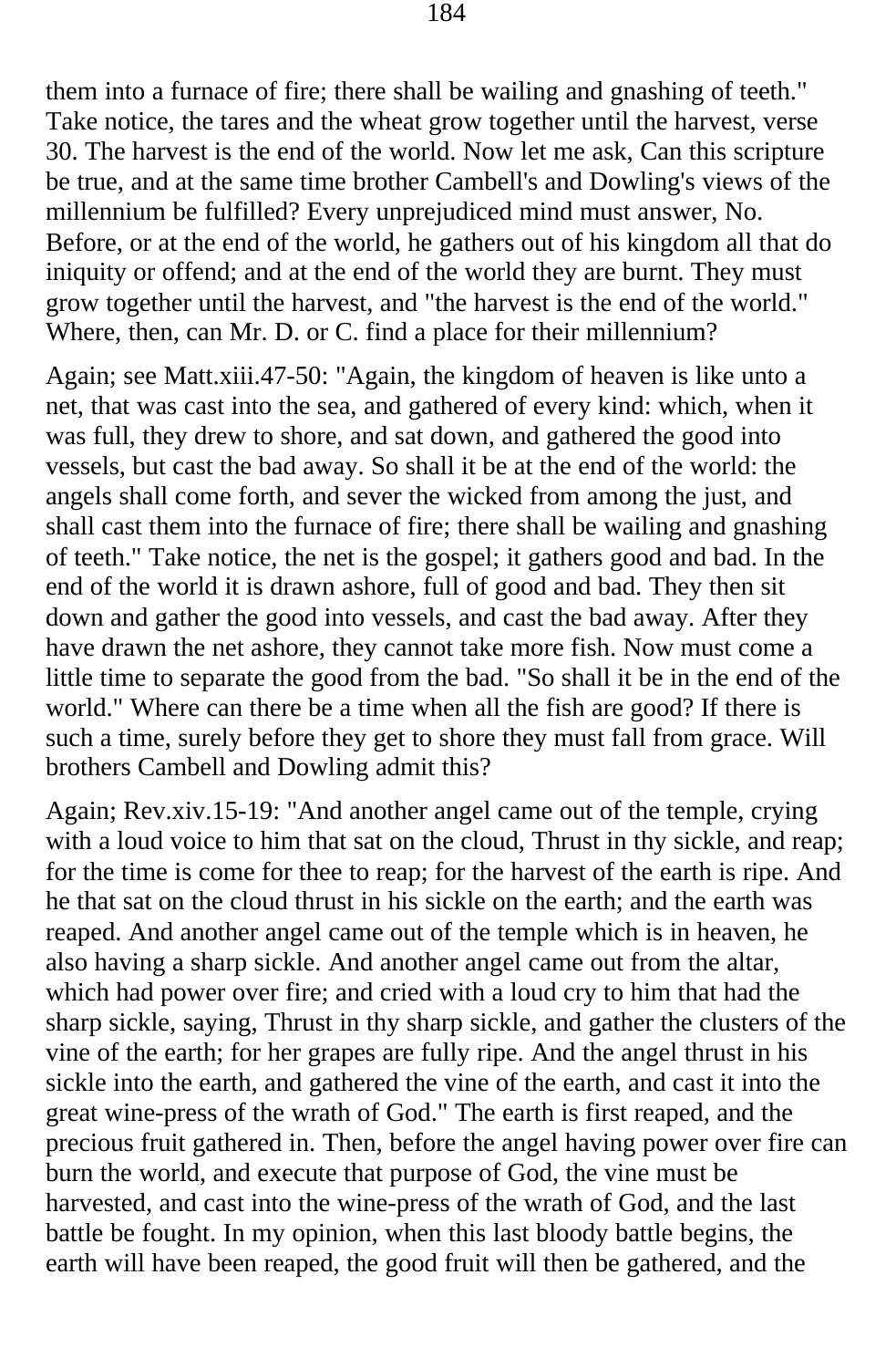vine [kingdoms and combinations of earthly men] destroyed, and carried away, and no place found for them on earth. Here we see a little time will be necessary to execute this last work of God's vengeance on the earth. "For by pestilence, famine, and the sword, will God plead with all flesh." Some say the time is too short now for all this to be done before 1843. But we ought to remember that God has said, "A short work will the Lord make upon the earth." Rom.ix.28. And if the destruction of Jerusalem was a type of the end of the world, as we generally believe it was, then this would all be performed in two or three years, at most. To say positively when the door will be shut, I cannot; for I do not know how much time may be included in the words "when the seventh trump begins to sound." That the seventh trump has begun to sound, I have little or no doubt; and how long beginning to sound may last, whether one month, six months, or a year, I cannot tell. At any rate, it will do us no harm to be ready. God says, Rev.x.7, "But in the days of the voice of the seventh angel, when he shall begin to sound, the mystery of God should be finished, as he hath declared to his servants the prophets." And Paul tells us, in his epistle to the Ephesians, iii.4-9, "Whereby, when ye read, ye may understand my knowledge in the mystery of Christ, which in other ages was not made known unto the sons of men, as it is now revealed unto his holy apostles and prophets by the Spirit; that the Gentiles should be fellow-heirs, and of the same body, and partakers of his promise in Christ by the gospel: whereof I was made a minister, according to the gift of the grace of God given unto me by the effectual working of his power. Unto me, who am less than the least of all saints, is this grace given, that I should preach among the Gentiles the unsearchable riches of Christ; and to make all men see what is the fellowship of the mystery, which from the beginning of the world hath been hid in God, who created all things by Jesus Christ."

What the mystery of God is, which God hath revealed to his holy prophets and apostles - that it is the gospel preached unto the Gentiles. Then "time shall be no longer," means gospel time, and "the mystery of God shall be finished," means the preaching of the gospel to the world shall be completed. This agrees with Matt.xxiv.14: "And this gospel of the kingdom shall be preached in all the world, for a witness unto all nations; and then shall the end come."

Every one can judge for himself how long time "the seventh trumpet beginning to sound" may be. Mr. Cambell, and those who believe in a temporal millennium, must suppose it to last more than a thousand years, in order to be consistent with themselves, and then it would only begin to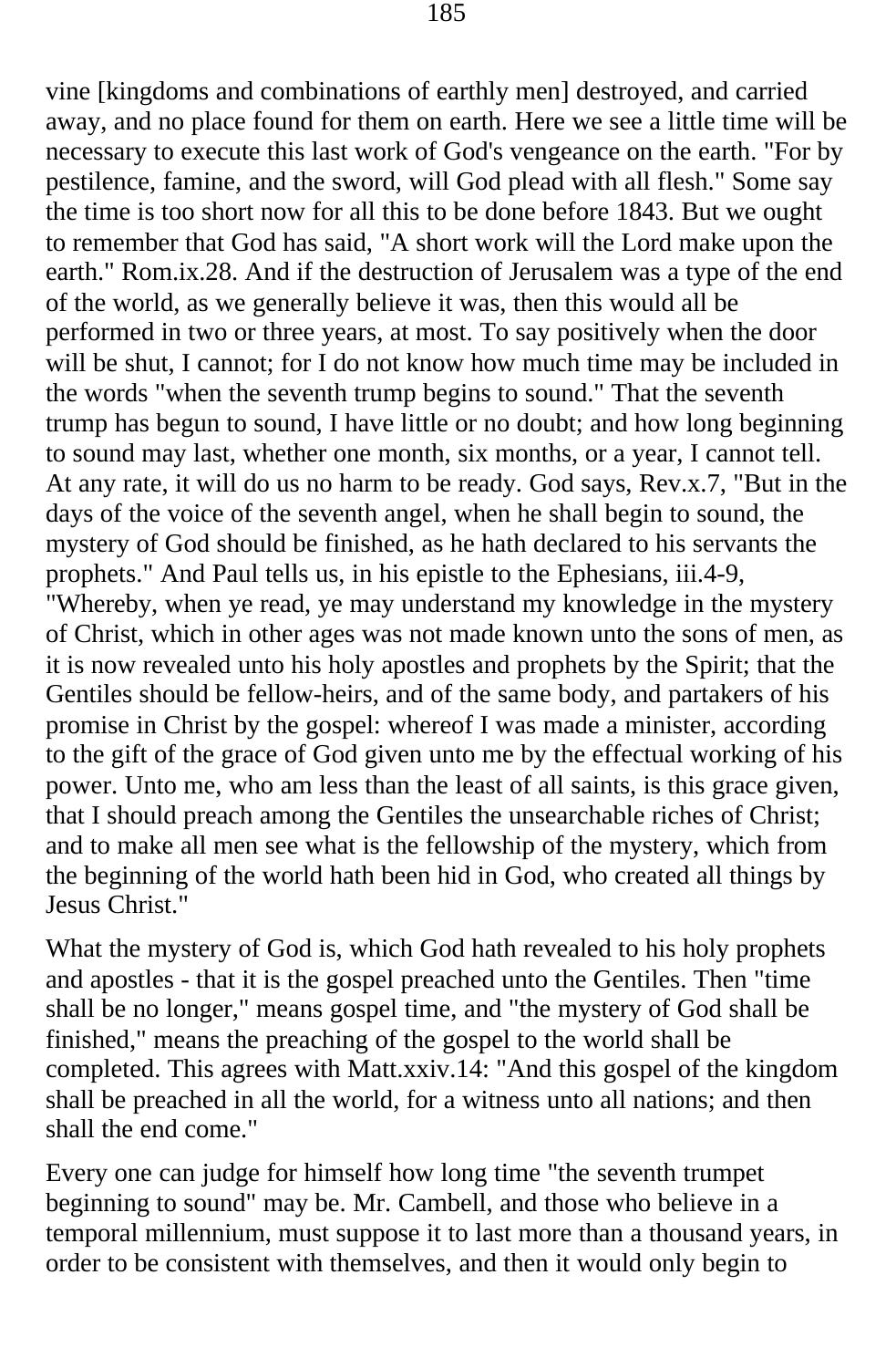186

sound. And this would be a short work, too! Can any man, with a sound mind, believe in a doctrine so full of absurdities? I, for myself, can never believe it.

### **The Chronology.**

As it respects the Chronology I sent you, no fault can be found, except in two or three places: the time of Joshua and Samuel, and the length of the administration of the Judges. Our chronology, by Usher, fixes the time of the Judges only about three hundred and thirty years. Paul, in Acts, says it was four hundred and fifty years. They have one text, from which I expect they draw some conclusions; but they do not follow that 1Kings vi.1. This says four hundred and eighty years after the children of Israel came out of Egypt. Now let us see how they abide by this. Forty years in wilderness, thirty years for Joshua and Elders before their bondage in Mesopotamia. Twenty-one years under Samuel certain, and perhaps more. Forty years under Saul, forty years under David, and four years of Solomon, making in all but the Judges one hundred and seventy-five years, leaving three hundred and five years for Judges. Usher has about three hundred and sixty, or three hundred and sixty-five. Now it is morally certain he cannot agree with the text in 1Kings vi.1. I should prefer Paul's account to Usher's; for Usher and others agree with neither. I agree with Paul, and the Bible account of the Judges, which you will see exactly harmonize. No doubt the would-be masters and teachers will criticize and grumble. But if they will not follow the Bible, it is no reason why we should hide the truth from the perishing sinner. Brother Dowling will undoubtedly fret some; for he has forestalled himself on the six thousand years. But I think brother Cambell will look at it candidly. I may be mistaken; but if he knows that a number of worthy and learned divines have examined and come to the same conclusion, I think he will treat it with candor.

WILLIAM MILLER.

Low Hampton, Aug. 12, 1840.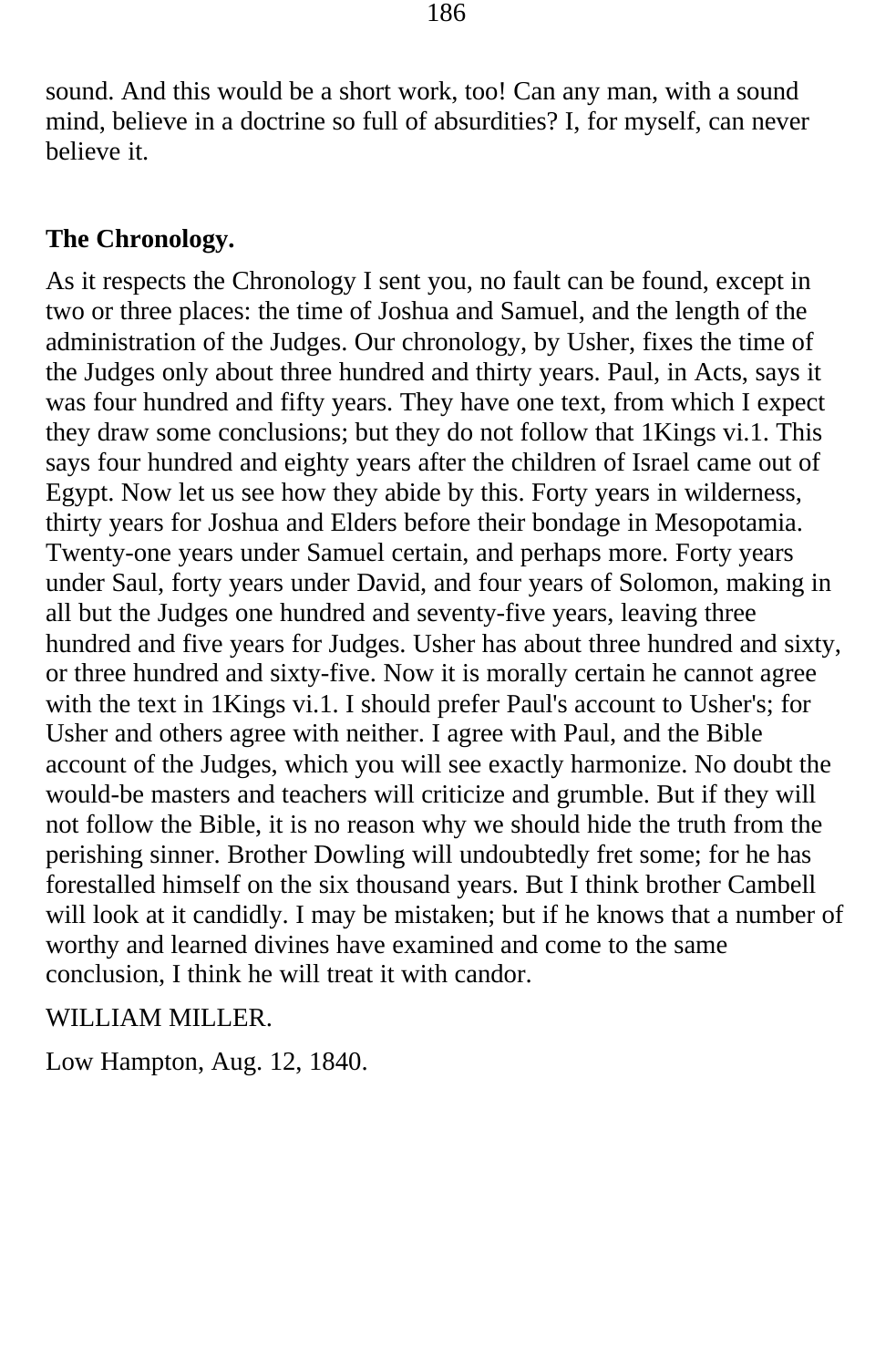# **Letter V. Mr. Miller Recovering - Disappointment In Being Deprived Of Meeting The Conference - His Resignation - His Friends.**

DEAR BRO. HIMES:- Again, by the blessing of God, I am able to sit up and write a few lines to my friends. You, and the dear friends of the Conference in Boston, have been in my mind both in my sleep and while awake, and my prayers have been continually raised for the blessing of God upon your deliberations - that the Spirit of the Most High might direct your counsels. I have feelings, and feel yet a confidence in God, that your Conference**[\\*24](#page-197-0)** will be instrumental of doing much good, in rending the veil of tradition from all faces, and exposing the unscriptural doctrine of "peace and safety," the "spiritual millennium," and "return of the Jews." Why was I deprived of meeting those congenial minds, in this good, this glorious cause of light and truth? Why am I to bear this last affliction, and not enjoy this one pleasure of meeting once more fellow-laborers in a cause so big with prospects, so glorious in its results, so honoring to God, so safe for man? Why are the providences of God so mysterious? I have often inquired - Am I never to have my will? No, never; until my will shall harmonize with thine, O Father! Yes, God is right, his providence is right, his ways are just and true, and I am foolish thus to murmur or complain.

I had set my heart on this, to see and to hear brothers Jones, Litch, Ward, Cole, Himes, Plumer, Millard, Burnham, French, Parker, Medbury, Ayres, Smith, and others. Yes, and then to see those private brethren, too - brothers Shaw, Nichols, and Wood - but I cannot name them all. Those colored brethren, too, at Belknap street, with christian hearts; Heaven, I hope, has stamped them as its favorites. Oh! I had vainly hoped to see you all, to breathe and feel that sacred flame of love, of heavenly fire; to hear and speak of that dear and blessed Savior's near approach.

Away, ye cold, ye calculating formalists, ye proud and haughty worldly professors. I had rather have one hour with those whom I have named above, and hundreds more that could with the same propriety be named, than to enjoy an age of all that you call great or good. But here I am, a weak, a feeble, toil-worn old man, upon a bed of sickness, with feeble nerves, and worst of all, I fear, in part unreconciled to God. But bless the Lord, my soul; I have yet great blessings, more than I can number. I was not taken sick far away from home; I am in the bosom of my family: I have my reason; I can think, believe, and love. I have a Bible. O, blessed book! If I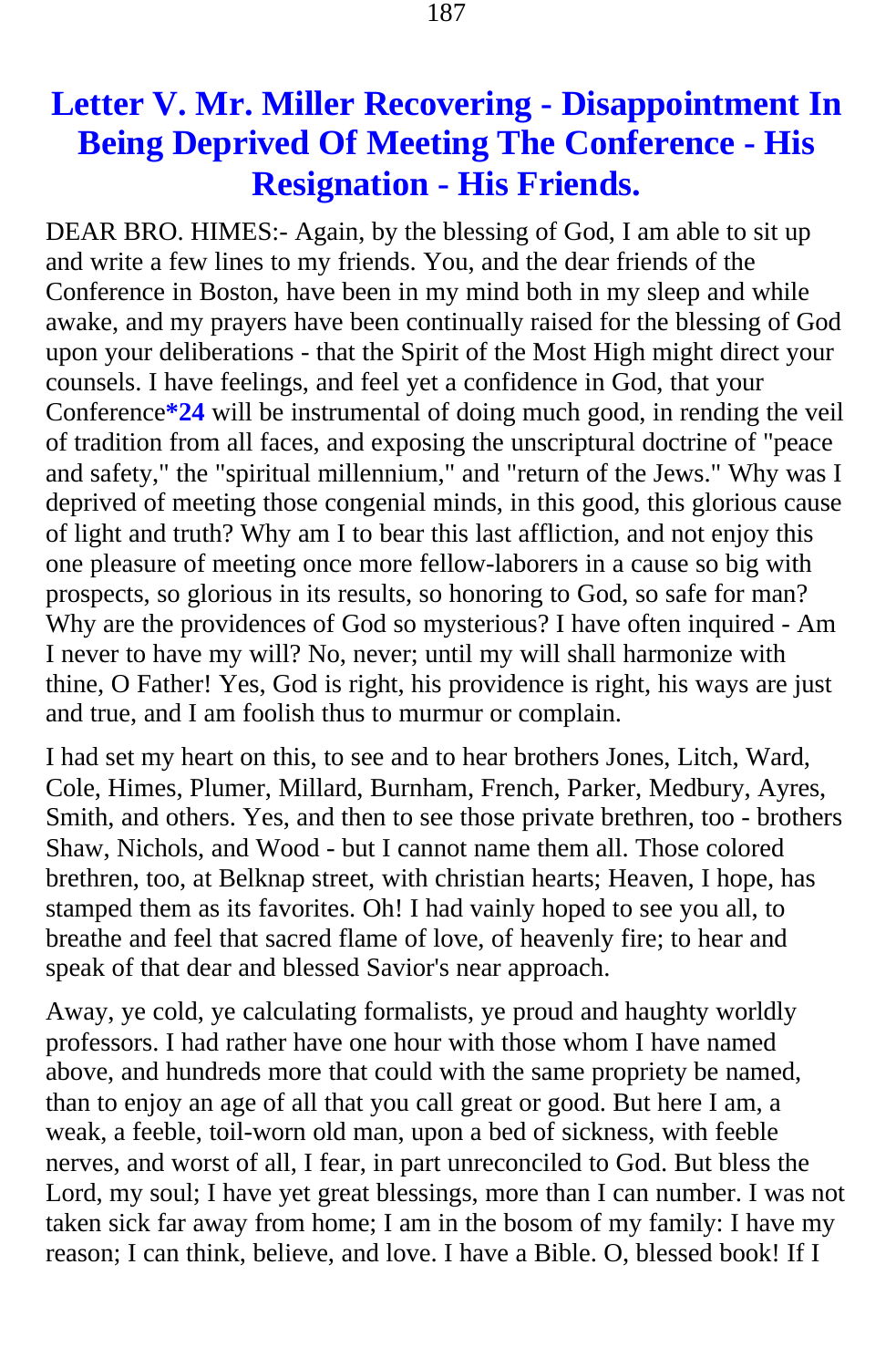cannot read, I have a daughter who loves that book, and she can read for me. How pleasant it is to hear these infant voices read that holy book. How soft the couch of sickness may be made by dutiful children, and the book of God. I have a hope, yes, yes, "a blessed hope," founded on that word that never fails; my hope is on Him, who soon will come, and will not tarry. I love the thought; it makes my bed in sickness; I hope it will in death. I wait for him; my soul, wait thou on God. I have the Spirit; O blessed Holy Spirit! He whispers in my heart, "Fear not, I am with thee; be not dismayed, I will sustain thee." I have a promise from the great I AM: "Though, after my skin, worms destroy this body, yet in my flesh shall I see God."

I have many friends, and I am persuaded they will last forever; for they are not built on worldly prospects, on earthly honors, nor selfish creeds. If they could gain any of these by me, I might suspect them. But no; if they love me, it is for the work's sake; it is for my Master's sake; and if they truly love my Master, he will love them; and this love of his is eternal, and being reciprocal, makes us one forever. I am confident that I have daily prayers from many hearts. I feel it truly. You worldly wise may smile at this idea, and call it fanaticism. But look ye, can you not believe that many do believe the message that I bring? O yes, no doubt some fools, say you. Well, call us what you please; but do not those who do believe call it good news? Perhaps they may. Well, if they in their minds should call it good, would they not be apt to call it very good, yes, even glorious, great, very great? We will admit all that. Very well; I now inquire, if a messenger should bring you news that you had drawn a prize of fifty thousand dollars, and being poor, yes, very poor, had spent his time and health to give you notice, would you not wish him well? I would not be ungrateful, say you. Neither will these. For what is fifty thousand dollars' worth of gold, compared with this good news, "Behold, the Bridegroom cometh; go ye out to meet him?" Away with paltry gold; it bears no just comparison. Will, then, these thousands of hearts be now ungrateful, whom I have seen rejoice, with joy so great, that all the air was love where we were sitting? And I have no need to say, where I have carried the news, that thousands have been made to hope in God, that never hoped before. Are these ungrateful? No, never.

I see, my brother, I have been preaching, instead of writing to you. I must close. Yours,

WILLIAM MILLER.

Low Hampton, Oct. 15, 1840.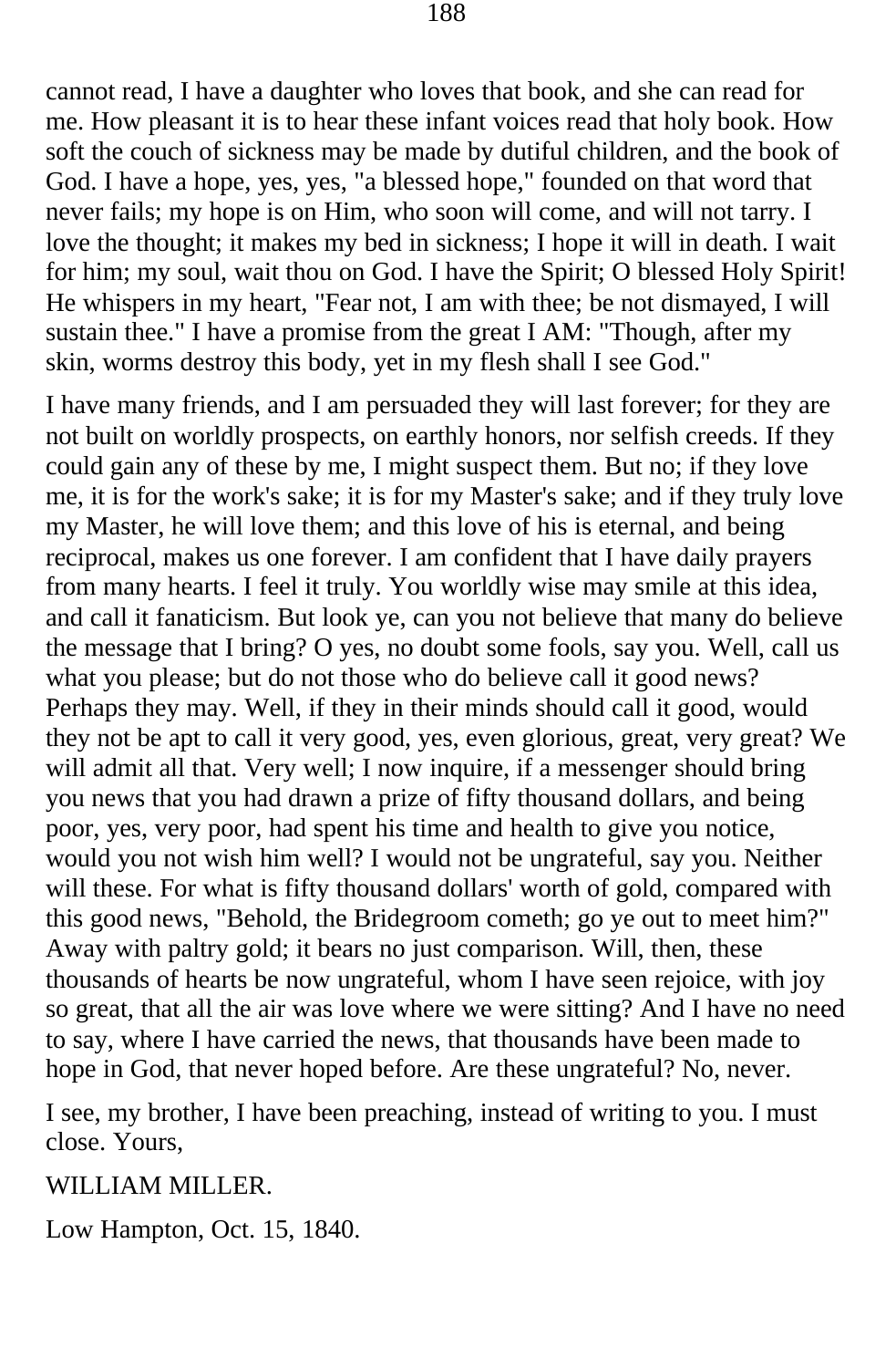# **Appendix. No. I. Extract From Ferguson's Astronomy.**

THE vulgar era of Christ's birth was never settled till the year 527, when Dionysius Exigus, a Roman abbot, fixed it to the end of the 4713th year of the Julian period, which was four years too late. For our Savior was born before the death of Herod, who sought to kill him as soon as he heard of his birth; and, according to the testimony of Josephus, (B.xvii.ch.8,) there was an eclipse of the moon in the time of Herod's last illness; which eclipse appears, by our astronomical tables, to have been in the year of the Julian period 4710, March 13th, at three hours past midnight, at Jerusalem. Now, as our Savior must have been born some months before Herod's death, since in the interval he was carried into Egypt, the latest time in which we can fix the true era of his birth, is about the end of the 4709th year of the Julian period. There is a remarkable prophecy delivered to us in the ninth chapter of the book of Daniel, which, from a certain epoch, fixes the time of restoring the state of the Jews, and of building the walls of Jerusalem, the coming of Messiah, his death, and the destruction of Jerusalem. But some parts of this prophecy (ver. 25) are so injudiciously pointed in our English translation of the Bible, that, if they be read according to those stops of pointing, they are quite unintelligible. But the learned Dr.

Prideaux, by altering these stops, makes the sense plain; and, as he seems to me to have explained the whole of it better than any other author I have read on the subject, I shall set down the whole of the prophecy according as he has pointed it, to show in what manner he has divided it into four different parts.

Ver. 24. Seventy weeks are determined upon thy people, and upon thy holy city, to finish the transgression, and to make an end of sin, and to make reconciliation for iniquity, and to bring in everlasting righteousness, and to seal up the vision and the prophecy, and to anoint the Most Holy. Ver. 25. Know therefore and understand, that from the going forth of the commandment to restore and build Jerusalem unto the Messiah, the prince, shall be seven weeks and threescore and two weeks; the street shall be built again, and the wall, even in troublous times. Ver. 26. And after threescore and two weeks shall Messiah be cut off, but not for himself; and the people of the prince that shall come shall destroy the city and sanctuary, and the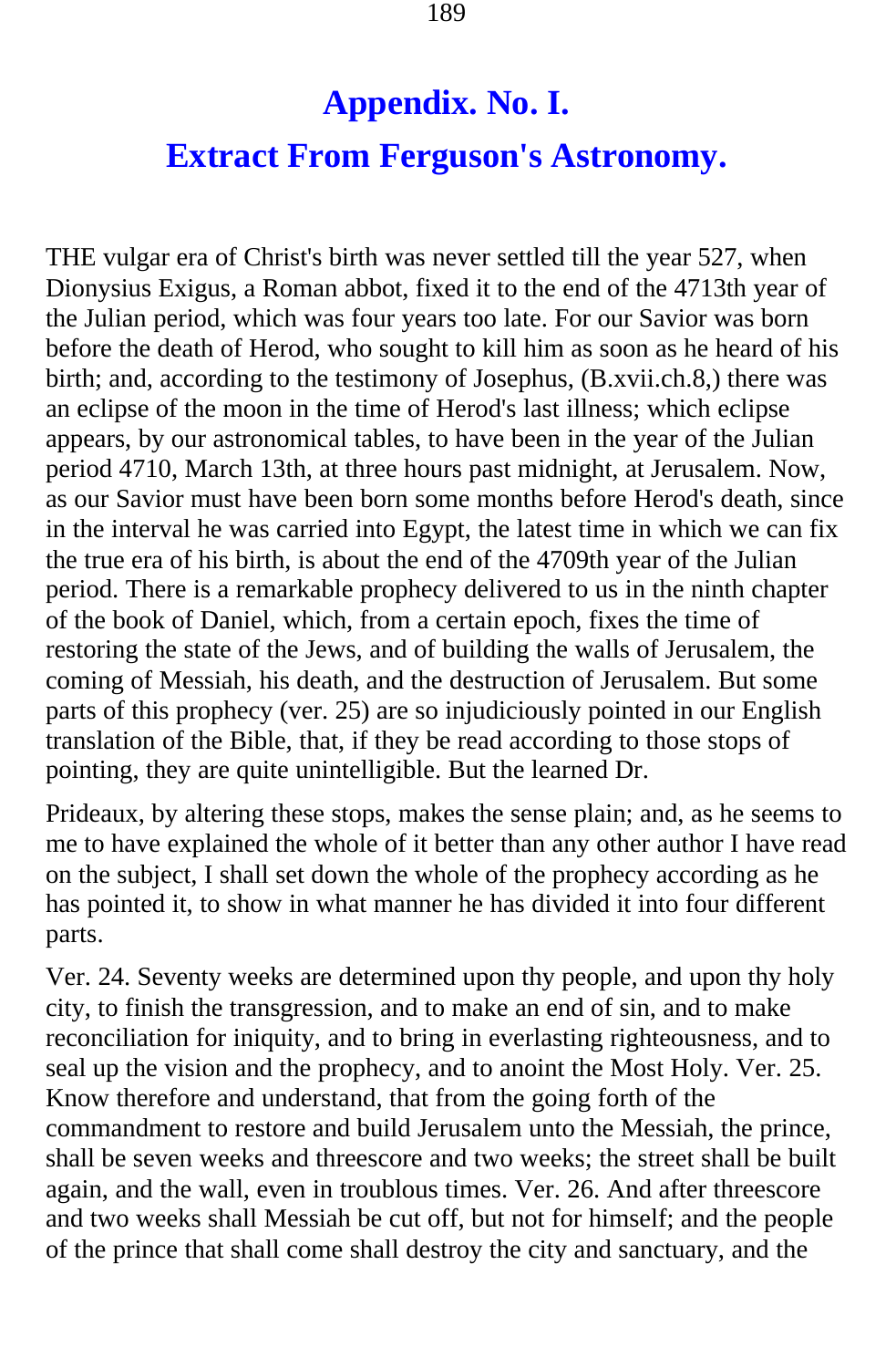end thereof shall be with a flood, and unto the end of the war desolations are determined. Ver. 27. And he shall confirm the covenant with many for one week, and in the midst**\*25** of the week he shall cause the sacrifice and the oblation to cease, an[d for the](#page-197-0) overspreading of abominations he shall make it desolate even until the consummation, and that determined shall be poured upon the desolate.

This commandment was given to Ezra by Artaxerxes Longimanus, in the seventh year of that king's reign, (Ezra vii.ver.11-26.) Ezra began the work, which was afterward accomplished by Nehemiah, in which they meet with great opposition and trouble from the Samaritans and others, during the first seven weeks, or 49 years.

From this accomplishment till the time when Christ's messenger, John the Baptist, began to preach the kingdom of the Messiah, 62 weeks, or 434 years.

From thence to the beginning of Christ's public ministry, half a week, or three and a half years.

And from thence to the death of Christ, half a week, or three and a half years; in which half week he preached and confirmed the covenant of the Gospel with many.

In all, from the going forth of the commandment, till the death of Christ, 70 weeks, or 490 years.

And, lastly, in a very striking manner, the prophecy foretells what should come to pass after the expiration of the 70 weeks; namely, the destruction of the city and sanctuary by the people of the prince that was to come; which were the Roman armies, under the command of Titus their prince, who came upon Jerusalem as a torrent, with their idolatrous images, which were an abomination to the Jews, and under which they marched against them, invaded their land, and besieged their holy city, and by a calamitous war brought such utter destruction upon both, that the Jews have never been able to recover themselves, even to this day.

Now, both by the undoubted canon of Ptolemy, and the famous era of Nabonassar, the beginning of the seventh year of the reign of Artaxerxes Longimanus, king of Persia, (who is called Ahasuerus in the book of Esther,) is pinned down to the 4256th year of the Julian period, in which year he gave Ezra the above-mentioned ample commission; from which count 490 years to the death of Christ, and it will carry the same to the 4746th year of the Julian period.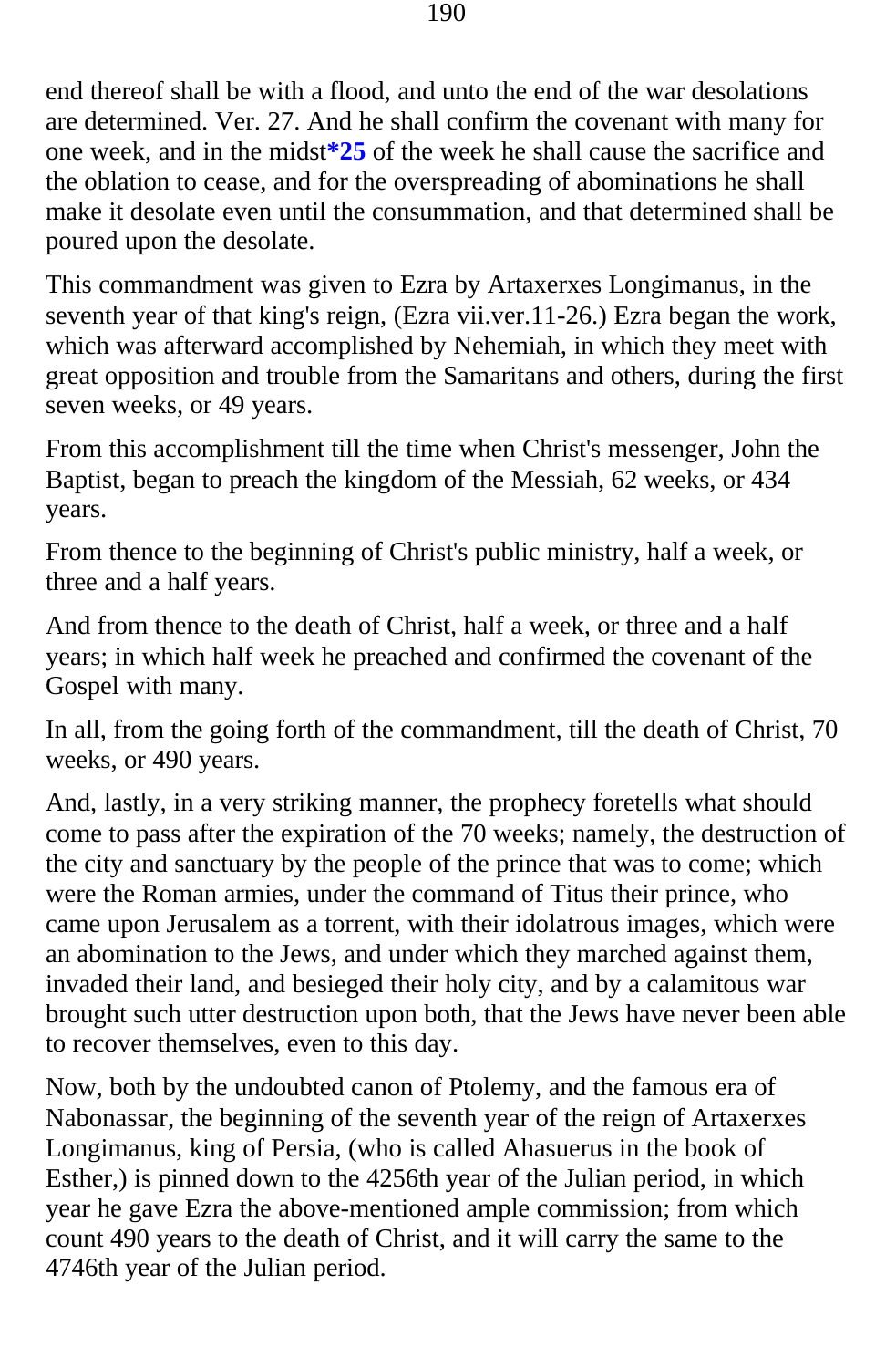Our Saturday is the Jewish Sabbath; and it is plain, from St. Mark, ch.xv.ver.42, and St. Luke, ch.xxiii.ver.54, that Christ was crucified on Friday, seeing the crucifixion was on the day next before the Jewish Sabbath; and according to St. John, ch.xviii.ver.28, on the day that the passover was to be eaten, at least by many of the Jews.

The Jews reckoned their months by the moon, and their years by the apparent revolution of the sun; and they ate the passover on the 14th day of the month Nisan, which was the first month of the year, reckoning from the first appearance of the new moon, which at that time of the year might be on the evening of the day next after the change, if the sky was clear. So that their 14th day of the month answers to our 15th day of the moon, on which she is full. Consequently, the passover was always kept on the day of full moon.

And the full moon at which it was kept, was that one which happened next after the vernal equinox. For Josephus expressly says, (Antiq. B.iii.ch.10,) the passover was kept on the 14th day of the month of Nisan, according to the moon, when the sun was in Aries. And the sun always enters Aries at the instant of the vernal equinox; which, in our Savior's time, fell on the 22d day of March.

The dispute among chronologers about the year of Christ's death, is limited to four or five years at most. But as we have shown that he was crucified on the day of a paschal full moon, and on a Friday, all that we have to do, in order to ascertain the year of his death, is only to compute in which of those years there was a passover full moon on a Friday. For the full moons anticipate eleven days every year, (12 lunar months being so much short of a solar year,) and therefore once in every three years, at least, the Jews were obliged to set their passover a month farther forward than it fell by the course of the moon, on the year next before, in order to keep it at the full moon next after the equinox. Therefore there could not be two passovers on the same day of the week, within the compass of a few neighboring years. And I find by calculation, the only passover full moon that fell on a Friday, for several years before or after the disputed year of the crucifixion, was on the 3d day of April, in the 4746th year of the Julian period, which was the 490th year after Ezra received the above-mentioned commission from Artaxerxes Longimanus, according to Ptolemy's canon,, and the year in which the Messiah was to be cut off, according to the prophecy, reckoning from the going forth of that commission or commandment: and this 490th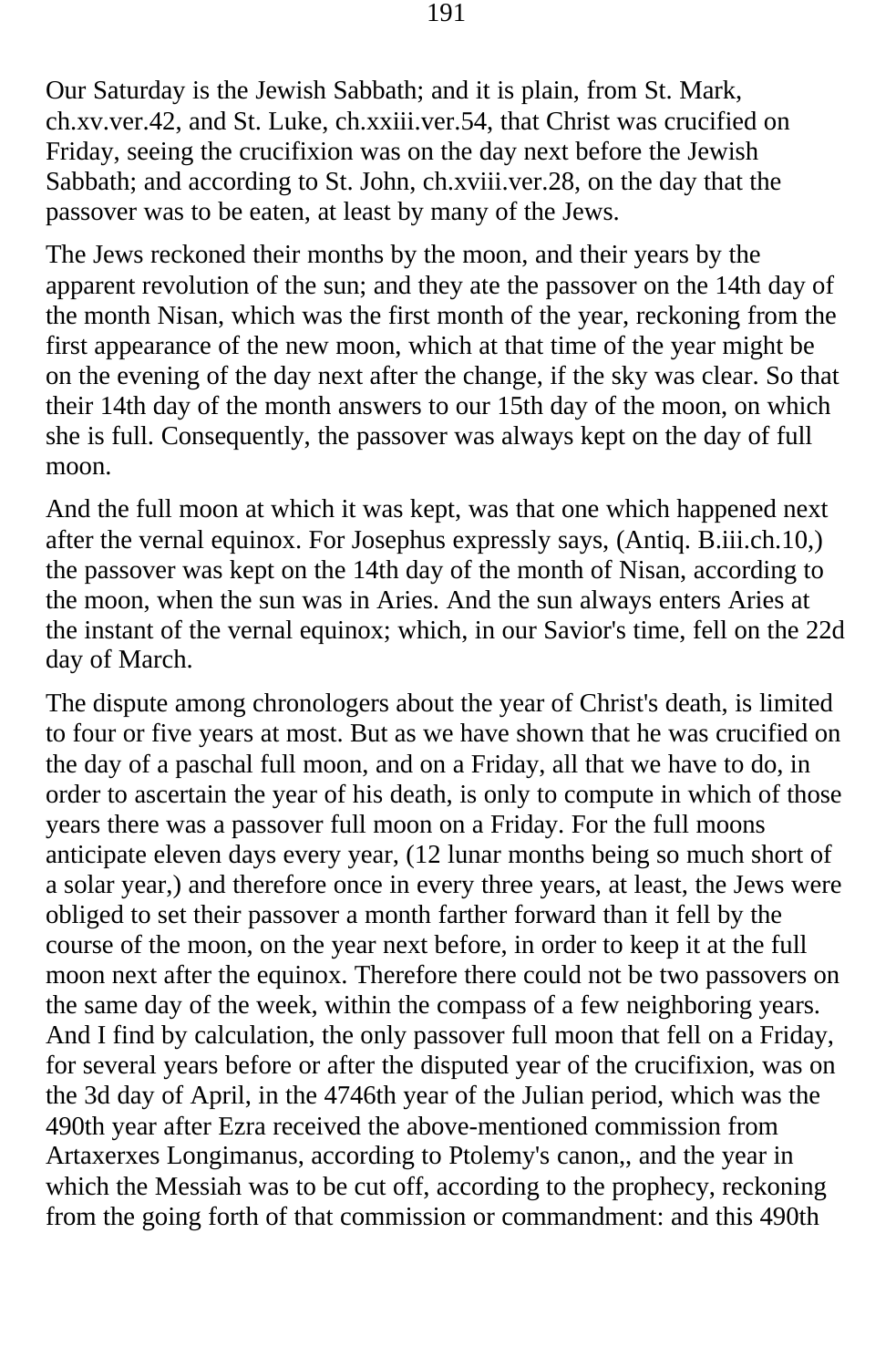year was the 33d year of our Savior's age, reckoning from the vulgar era of his birth; but the 37th, reckoning from the true era thereof.

And when we reflect on what the Jews told him, some time before his death, (John viii.57,) "Thou art not yet fifty years old," we must confess, that it should seem much likelier to have been said to a person near forty, than to one but just turned of thirty. And we may easily suppose, that St. Luke expressed himself only in round numbers, when he said that Christ was baptized about the 30th year of his age, when he began his public ministry; as our Savior himself did, when he said he should lie three days and three nights in the grave.

The 4746th year of the Julian period, which we have astronomically proved to be the year of the crucifixion, was the 4th of the 202d Olympiad; in which year, Phlegon, a heathen writer, tells us there was a most extraordinary eclipse of the sun that ever was seen. But I find by calculation, that there could be no total eclipse of the sun at Jerusalem, in a natural way, in that year. So that what Phlegon here calls an eclipse of the sun, seems to have been the great darkness for three hours at the time of our Savior's crucifixion, as mentioned by the evangelist; a darkness altogether supernatural, as the moon was then in the side of the heavens opposite to the sun; and therefore could not possibly darken the sun to any part of the earth.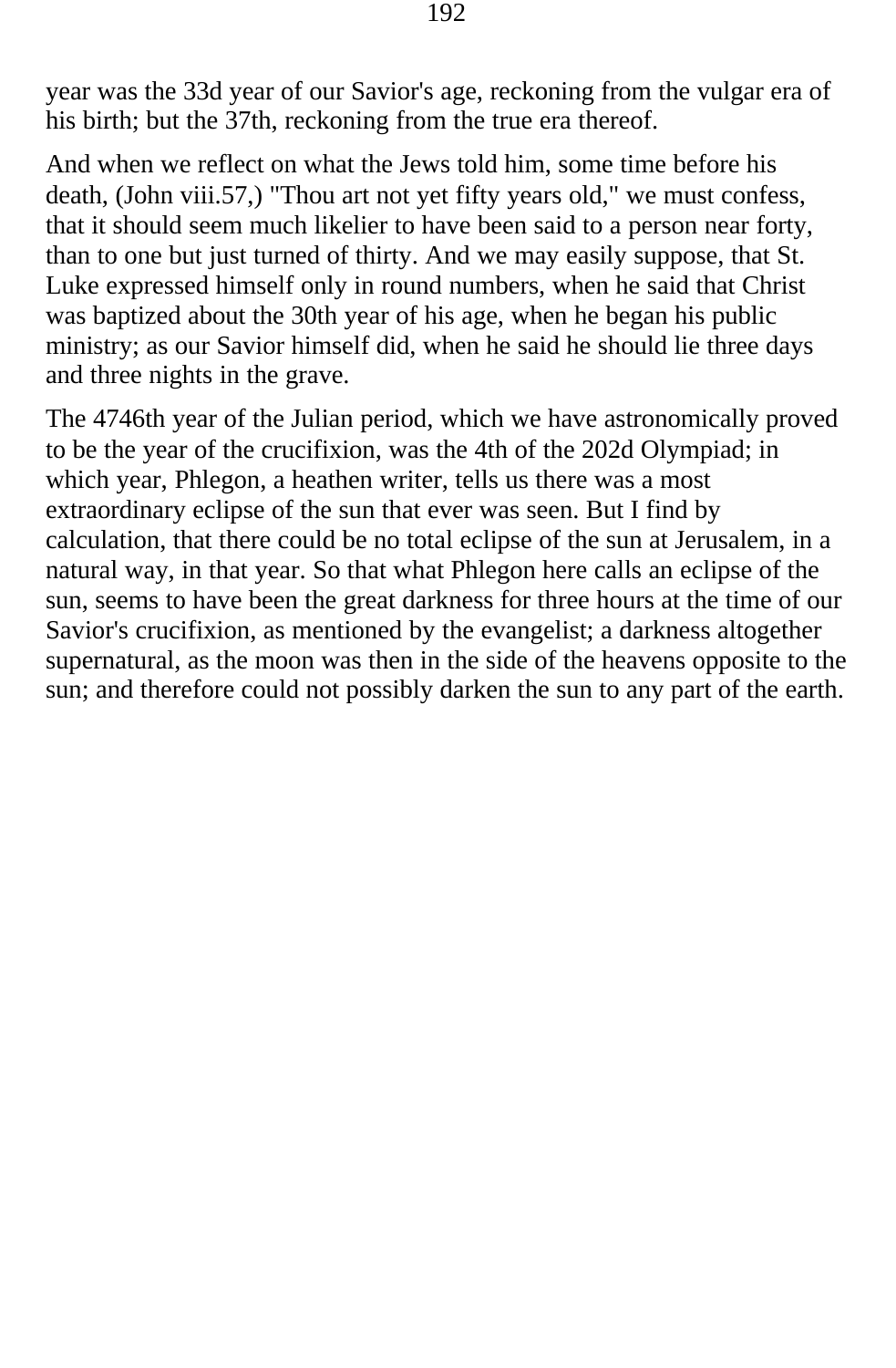### **Appendix No. II.**

THE following extract from the "Present Crisis," by Rev. John Hooper, Eng., will go to confirm Mr. Miller's view of this subject. There are many who seem indisposed to hear of the coming of Christ, who, we fear, do not know what manner of spirit they are of. Let such attentively read the following illustration, and examine themselves in reference to the advent of the great Redeemer.

#### **Extract.**

It was a prominent characteristic of the primitive Christians "that they loved (Christ's) appearing," and looked forward to it as the period that would consummate their happiness. Surely, if our affections were placed on the Savior - if he was to us the chief among ten thousand, and altogether lovely - if we had none in heaven but him, or on earth that we desired in comparison of him - we should desire his return - we should long to "see him as he is" - should pray, "thy kingdom come" - "Come, Lord Jesus, come quickly." "Why is his chariot so long in coming? Why tarry the wheels of his chariot?" The observations of Mr. Drummond on this subject, in a speech which that gentleman delivered at the Eleventh Anniversary of the Continental Society, are so much to the point, that I cannot refrain from quoting them. "Let us suppose," says he, "for instance, a woman whose husband is a long way absent from her, perhaps in the East Indies. She is possibly very diligent in the management of his affairs, and conducts herself with perfect outward propriety, but always breaks out into a passion whenever any one speaks to her of her husband's return: `Oh no,' she says, `he cannot be coming yet; I expect to be much better off before he comes; I expect his estate under my management to be much more extensive; if he were to come now, he would disarrange all my plans besides, what is the use of thinking about his coming - I may die first, and that will be exactly the same as his coming to me.' Let her asseverations of love and affection be what they may, you cannot believe otherwise than that her heart is alienated from her lord, and probably fixed upon another. Now let us suppose another woman in the same situation: see her constantly reading his letters, and especially those parts of them which describe the time and the circumstances attendant upon his return; hear her talking of it to her children, and teaching them to look forward to it as the consummation of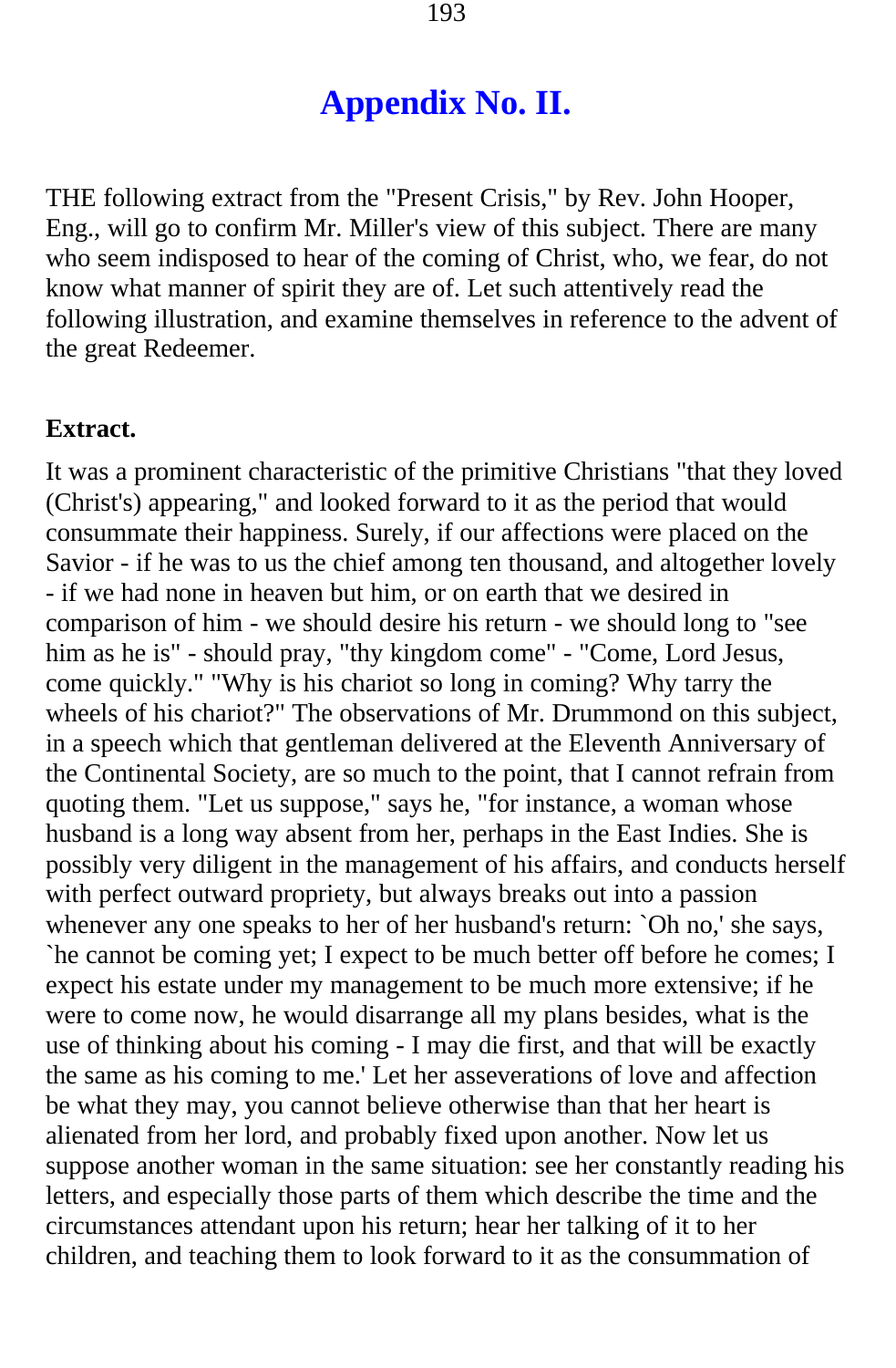judicious friend who would try to persuade her that there was no use in looking out for his return, for that he had never mentioned the month, far less the day or the hour, when it was to take place. Though she may make no noisy protestations of love; though she may speak but little about him, except to her children, and to those whose hearts are tuned in unison with her own, we cannot for a moment entertain a doubt of the real state of her affections. Let us apply this figure to ourselves: and of this I am certain, and I wish I could make the warning ring through every corner of our professing land, that a dislike to hear of the coming of the Lord is a more decided proof of the affections of the religious world at large, and of every single member of it, being alienated from Christ, and, therefore, in an unholy, unsanctified, and unconverted state, than all the noisy protestations at annual meetings, all the Bibles and tracts circulated, and missionaries sent out, are proofs of the REVERSE."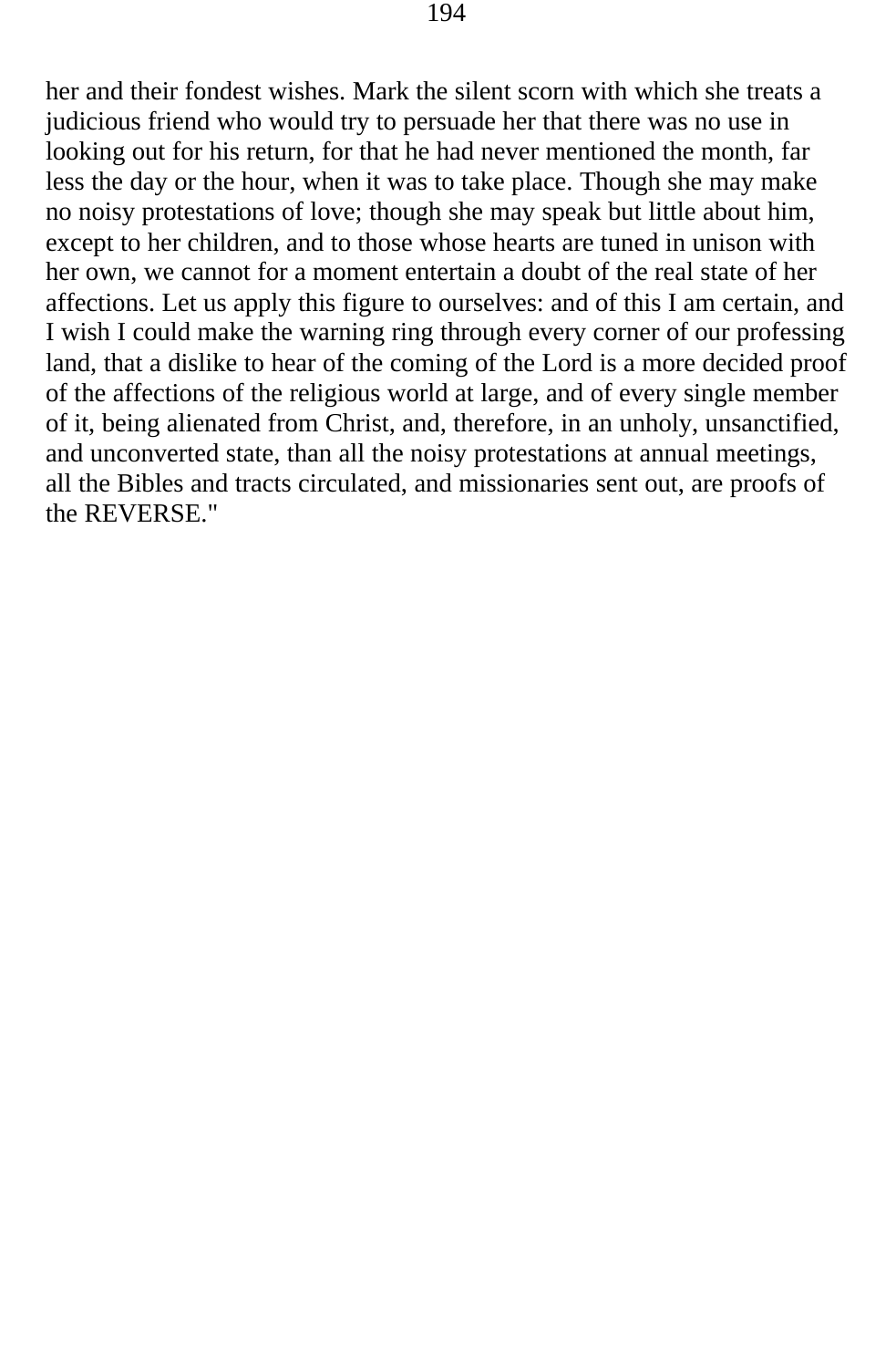### **Appendix No. III.**

### **Views Of The Closing Of The Door Of Mercy.**

THE following is an extract of one of the articles**\*26** to which Mr. Miller refers in Letter IV., page 236. We have thought [best to g](#page-197-0)ive it in this work, that all careful, inquiring, and candid students of prophecy may understand Mr. Miller's, as well as our own views of this solemn subject. We are more particular on this point because we have been misunderstood and misrepresented.

#### **Extract.**

As there has been much inquiry of late on the subject of the closing up of the day of grace, or probation, we here give the scriptures on which this opinion is founded, with some remarks, and leave our readers to judge for themselves. Rev.xvi.12-21. The attentive reader of the foregoing passages will see that on the pouring out of the "seventh vial," a voice "from the throne" proclaimed, - "IT IS DONE." This was after the battle of "Armageddon." If it is after that, then the day of grace will continue to the end of the world, or till Christ comes. 1Cor.xv.23,24: "Afterwards, they that are Christ's at his coming. Then cometh the end, when he shall have delivered up the kingdom to God, even the Father." On this passage, Prof. STUART, of Andover, makes the following remark:- "The apostle here represents the end as coming when Christ will deliver up his mediatorial kingdom, after he has put all enemies under his feet: this accomplished, his mediatorial work is done; his embassy is completed; his mission, therefore, comes to an end." **\*27** Again; Rev.x.7: "But in the days of the voice of the seventh angel, [when he sha](#page-197-0)ll begin to sound, the mystery of God should be finished, as he hath declared to his servants the prophets." When the sixth trumpet hath ceased to sound, the seventh begins, and "in the days of the voice of the seventh angel, when he shall BEGIN to sound, the mystery of God [or dispensation of grace] shall be finished." It would appear from this, that upon the fall of the Turkish empire, which will take place on the closing up of the "sixth vial" and "trumpet," that the day of probation will close. Again, Rev.xi.15: "And the seventh angel sounded; and there were great voices in heaven, saying, The kingdoms of this world are become the kingdoms of our Lord and of his Christ; and he shall reign forever and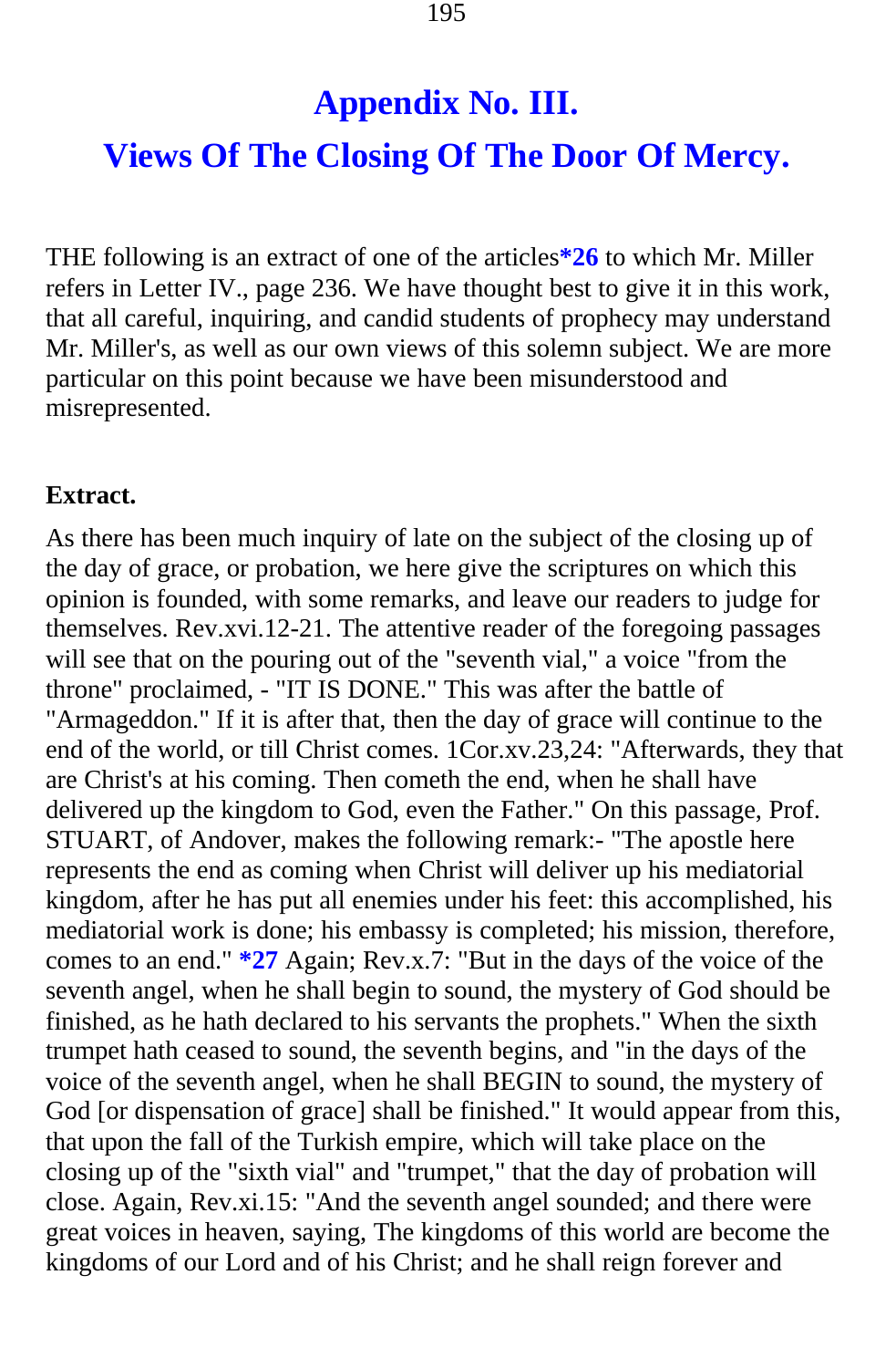ever." This most certainly closes up the gospel dispensation, and brings us to the glorified state; for we are to "reign forever and ever." This will take place when the seventh angel shall sound. Here we have this most solemn and momentous subject, as brought to view in the book of Revelation. There is one other passage that we quote, which has an important bearing upon this subject. Matt.xxv.10-12: "And while they went to buy, the bridegroom came; and they that were ready went in with him to the marriage; and the DOOR WAS SHUT." We learn that the preparation was made by the wise when the midnight cry was given: but the foolish deferred the matter until it was too late, for while they went to buy, the bridegroom came, "and the door was shut." "Afterwards, the foolish virgins came, saying, Lord, Lord, open unto us. But he answered and said, Verily, I say unto you, I know you not." This is the time referred to in Rev.xxii.11: "He that is unjust, let him be unjust still; and he which is filthy, let him be filthy still; and he that is righteous, let him be righteous still; and he that is holy, let him be holy still."

"And, behold, I come quickly; and my reward is with me, to give every man according as his work shall be. He which testifieth these things saith, SURELY; I come quickly; Amen. Even so, come, Lord Jesus."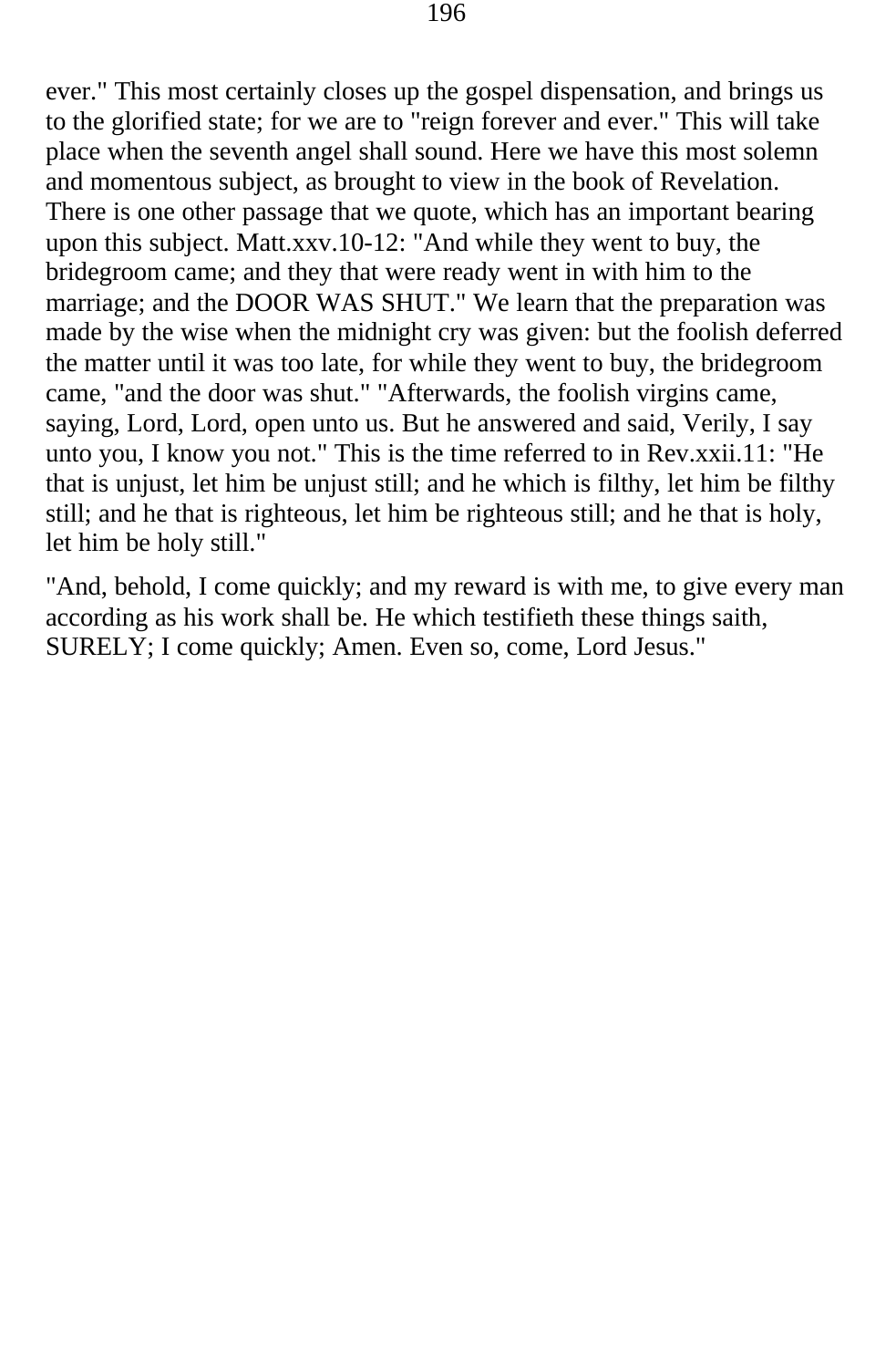# **Footnotes**

**\*1** Sermon on Revivals, by Rev. A. P. Peabody.

**\*2** The above testimony to the salutary influence of Mr. Miller's labors must suffice. If it were necessary, we could add a volume of similar testimony from ministers of almost all denominations.

**\*3** To the Flood.

**\*4** The Exode did not begin until Terah's death; then Abram left Haran

and the Exode began, as is clearly proved by Acts vii.4.

**\*5** Exode in Egypt from Abraham to the wilderness-state.

**\*6** Joshua was a young man when he came out of Egypt, Ex.xxxiii.11;

could not have been more than 45 years old then. Eighty-five when

he entered Canaan, and 110 when he died, leaves 25 years.

**\*7** This ends the Judges - 448 years. Acts xiii.20; also ch.viii.

**\*8** Samuel could not have been more than 38 when Eli died. Then,

Israel was lamenting the loss of the Ark more than 20 years.

Samuel judged Israel some years after, and became old, and his sons

judged Israel. He must have been 62 or 63 when Saul was made king.

**\*9** See 2 Kings, chapters xiv. and xv.

**\*10** See Extract from Ferguson's Astronomy, APPENDIX, No. I. Also Prideaux's Connection.

**\*11** Rev.xvii.10.

**\*12** See Sermon on the Sabbath, in PART SECOND.

**\*13** See Appendix, No. II.

**\*14** Rollin's Ancient History, vol.i. page 286.

**\*15** See Dowling's Reply to Miller, page 155: "For I should think it about as rational to triumph for a victory over arguments like Mr. Miller's, as to boast of my strength for demolishing a paper castle."